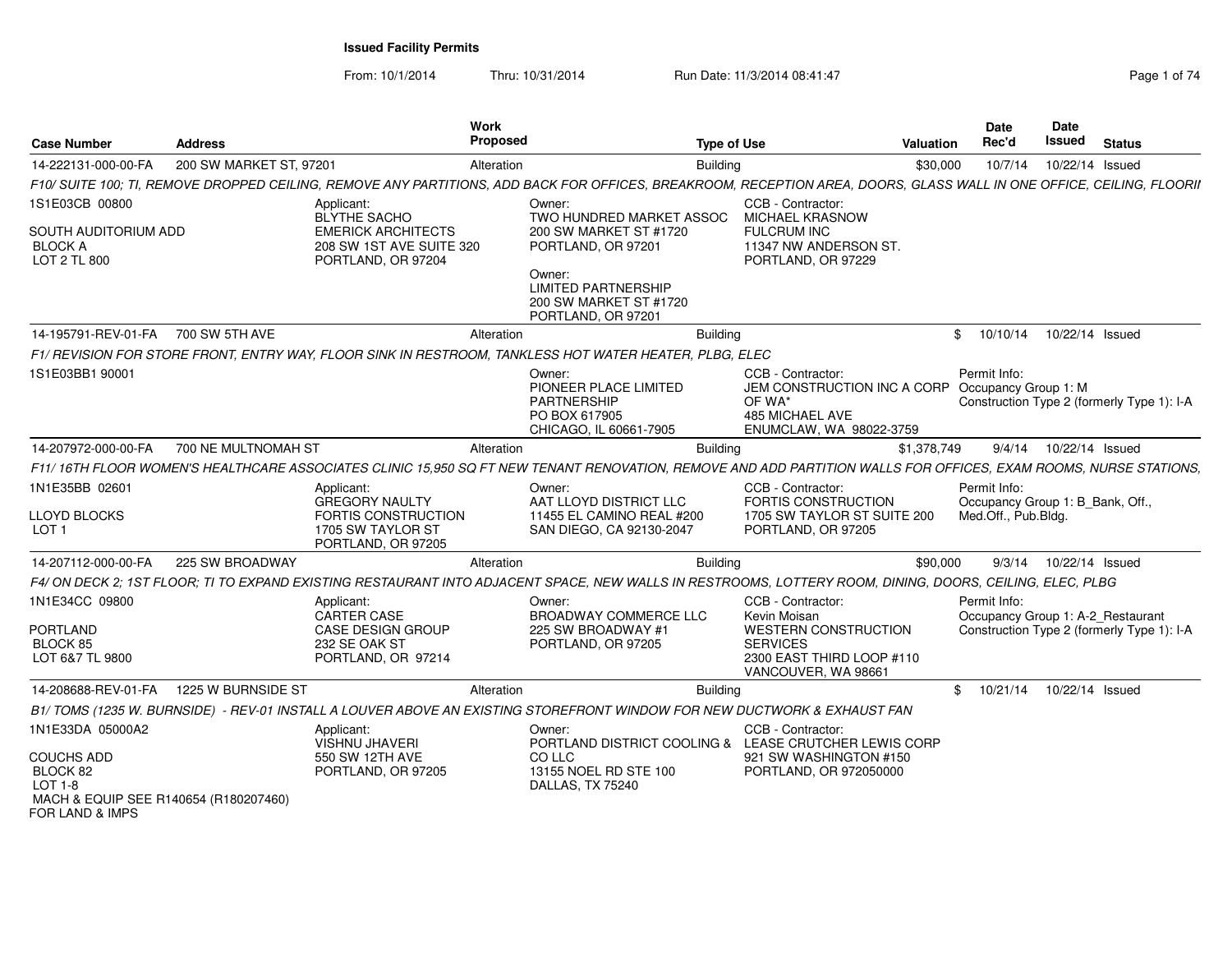From: 10/1/2014Thru: 10/31/2014 Run Date: 11/3/2014 08:41:47 Rege 2 of 74

| <b>Case Number</b>                                  | <b>Address</b>         | Work                                                                                      | Proposed                                                                                                                                                            | <b>Type of Use</b> |                                                                              | Valuation    | <b>Date</b><br>Rec'd                             | <b>Date</b><br>Issued     | <b>Status</b>                              |
|-----------------------------------------------------|------------------------|-------------------------------------------------------------------------------------------|---------------------------------------------------------------------------------------------------------------------------------------------------------------------|--------------------|------------------------------------------------------------------------------|--------------|--------------------------------------------------|---------------------------|--------------------------------------------|
| 14-218389-000-00-FA                                 | 317 SW ALDER ST, 97204 |                                                                                           | Alteration                                                                                                                                                          | <b>Building</b>    |                                                                              | \$47,000     | 9/26/14                                          |                           | 10/22/14 Issued                            |
|                                                     |                        |                                                                                           | F2/ SUITE 500; TI, TENANT EXPANSION, REMOVE SOME PARTITION WALLS, REOPEN CONNECTION FROM 5TH FLOOR LOYALTY BUILDING TO 4TH FLOOR OF THE HAMILTON BUILDING, OFFICES, |                    |                                                                              |              |                                                  |                           |                                            |
| 1S1E03BA 07400                                      |                        | Applicant:<br><b>DAN YOUNG</b>                                                            | Owner:<br>LOYALTY HOLDINGS LLC                                                                                                                                      |                    | CCB - Contractor:<br>5D CONTRACTORS LLC                                      |              | Permit Info:<br>Occupancy Group 1: B Bank, Off., |                           |                                            |
| <b>PORTLAND</b><br>BLOCK 48<br>LOT <sub>4</sub>     |                        | <b>OREGON BUSINESS</b><br><b>ARCHITECTURE</b><br>PO BOX 80301<br>PORTLAND, OR 97280       | 3657 MAIN ST<br>MANCHESTER, VT 05254                                                                                                                                |                    | PO BOX 416<br>CORBETT, OR 97019                                              |              | Med.Off., Pub.Bldg.                              |                           |                                            |
| 11-134519-REV-02-FA                                 | 828 SW 1ST AVE, 97204  |                                                                                           | Alteration                                                                                                                                                          | <b>Building</b>    |                                                                              | $\mathbb{S}$ |                                                  | 7/8/14 10/23/14 Final     |                                            |
|                                                     |                        |                                                                                           | F7/PR# 184-005/ 2ND FLOOR CLUB SESSO REV-02 TO CLARIFY SPRINKLER LOCATIONS AND NOTIFICATION INSTALLATION                                                            |                    |                                                                              |              |                                                  |                           |                                            |
| 1S1E03BA 01900                                      |                        | Applicant:<br><b>Tom Ellicott</b>                                                         | Owner:<br>FOUNTAIN VILLAGE                                                                                                                                          |                    |                                                                              |              | Permit Info:                                     |                           | Occupancy Group 1: A-2 Nightclub           |
| <b>PORTLAND</b><br><b>BLOCK4</b><br>N 46' OF LOT 6  |                        | <b>Beardsley Building Development</b><br>115 SW Ash Street, Ste 500<br>Portland, OR 97204 | <b>DEVELOPMENT</b><br>115 SW ASH ST #500<br>PORTLAND, OR 97204-3575                                                                                                 |                    |                                                                              |              |                                                  |                           | Total Square Footage - Display Only: 2744  |
| 14-220518-000-00-FA                                 | 805 SW BROADWAY, 97205 |                                                                                           | Alteration                                                                                                                                                          | <b>Building</b>    |                                                                              | \$525,000    |                                                  | 10/2/14  10/23/14  Issued |                                            |
|                                                     |                        |                                                                                           | F8/ 750 SW YAMHILL SIDE: TI FOR NEW TENANT, BANK, WALLS FOR OFFICES, CONFERENCE ROOM, COUNTERS, RAMP, RESTROOMS, CABINETS, ATM IN WINDOW LOCATION, SIDEWALK WORK    |                    |                                                                              |              |                                                  |                           |                                            |
| 1S1E03BB 04400                                      |                        | Applicant:<br>ROB HUMPHREY                                                                | Owner:<br>FOX TOWER L L C                                                                                                                                           |                    | CCB - Contractor:<br>R & H CONSTRUCTION                                      |              | Permit Info:<br>Occupancy Group 1: B Bank, Off   |                           |                                            |
| <b>PORTLAND</b><br>BLOCK 210                        |                        | <b>FASTER PERMITS</b><br>14334 NW EAGLERIDGE LANE                                         | 805 SW BROADWAY #2020<br>PORTLAND, OR 97205                                                                                                                         |                    | 1530 SW TAYLOR STREET<br>PORTLAND, OR 97205                                  |              | Med.Off., Pub.Bldg.                              |                           | Construction Type 2 (formerly Type 1): I-A |
| <b>LOT 1-8</b><br>DEFERRED ADDITIONAL TAX LIABILITY |                        | PORTLAND, OR 97229                                                                        |                                                                                                                                                                     |                    |                                                                              |              |                                                  |                           |                                            |
| 14-217390-000-00-FA                                 | 450 N GRAHAM ST, 97227 |                                                                                           | Alteration                                                                                                                                                          | <b>Building</b>    |                                                                              | \$1,300,000  |                                                  | 9/24/14  10/23/14  Issued |                                            |
|                                                     |                        |                                                                                           | F7/ADULT AND PEDIATRIC ORTHOPEDIC CLINIC TENANT IMPROVEMENT OF A SINGLE STORY OUTPATIENT CLINIC, INTERIOR DEMO OF EXISTING SPACE, NEW PARTITION WALLS, CEILING AND  |                    |                                                                              |              |                                                  |                           |                                            |
| 1N1E27AC 02500                                      |                        | Applicant:<br><b>MEG UEHARA</b>                                                           | Owner:<br><b>EMANUEL HOSPITAL</b>                                                                                                                                   |                    | CCB - Contractor:<br><b>SKANSKA USA</b>                                      |              | Permit Info:<br>Occupancy Group 1: B Bank, Off   |                           |                                            |
| EVANS ADD                                           |                        | <b>ZGF ARCHITECTS</b>                                                                     | 2801 N GANTENBEIN AVE                                                                                                                                               |                    | 222 SW Columbia St., Suite 300                                               |              | Med.Off., Pub.Bldg.                              |                           |                                            |
| BLOCK <sub>2</sub><br>LOT 10&11&15-18 TL 2500       |                        | 1223 SW WASHINGTON STE 200<br>PORTLAND, OR 97205                                          | PORTLAND, OR 97227-1623                                                                                                                                             |                    | Portland, OR 97201                                                           |              |                                                  |                           | Construction Type 2 (formerly Type 1): V-B |
| 14-223301-000-00-FA                                 | 1001 SW 5TH AVE, 97204 |                                                                                           | Alteration                                                                                                                                                          | <b>Building</b>    |                                                                              | \$19.142     | 10/8/14                                          | 10/24/14 Issued           |                                            |
|                                                     |                        | B1/ SUITE 1510 PH TECH TENANT EXPANSION NEW WALL INFILL AND OFFICE RECONFIGURATION        |                                                                                                                                                                     |                    |                                                                              |              |                                                  |                           |                                            |
| 1S1E03BB 00800                                      |                        | Applicant:<br><b>KIM FORD</b>                                                             | Owner:<br>OR-CONGRESS CENTER LP                                                                                                                                     |                    | CCB - Contractor:<br><b>HOWARD S WRIGHT</b>                                  |              | Permit Info:<br>Occupancy Group 1: B             |                           |                                            |
| PORTLAND                                            |                        | <b>GROUP MACKENZIE</b>                                                                    | 235 MONTGOMERY ST 16TH                                                                                                                                              |                    | <b>CONSTRUCTORS LP</b>                                                       |              |                                                  |                           | Construction Type 2 (formerly Type 1): I-A |
| BLOCK 169<br>LOT 1-8                                |                        | 1515 SE WATER AVE STE 100<br>PORTLAND OR 97214                                            | <b>FLOOR</b><br>SAN FRANCISCO, CA 94104-3104                                                                                                                        |                    | P. O. BOX 3764<br>SEATTLE, WA 98124                                          |              |                                                  |                           |                                            |
| SEE R246278 (R667717341)                            |                        |                                                                                           |                                                                                                                                                                     |                    |                                                                              |              |                                                  |                           |                                            |
| 14-222609-000-00-FA                                 | 1400 SW 5TH AVE, 97201 |                                                                                           | Alteration                                                                                                                                                          | <b>Building</b>    |                                                                              | \$2,500      | 10/7/14                                          | 10/24/14 Issued           |                                            |
|                                                     |                        | B1/8TH FLOOR OHSU ADD NEW OFFICE TO EXISTING TENANT SPACE                                 |                                                                                                                                                                     |                    |                                                                              |              |                                                  |                           |                                            |
| 1S1E03BC 02900                                      |                        | Applicant:<br><b>BRANDI STEVENS</b>                                                       | Owner:                                                                                                                                                              |                    | CCB - Contractor:<br>MARK GROUP PARTNERSHIP NO ( MELVIN MARK CONSTRUCTION CO |              |                                                  |                           |                                            |
| <b>PORTLAND</b>                                     |                        | <b>MELVIN MARK CO</b>                                                                     | 111 SW COLUMBIA ST #1380                                                                                                                                            |                    | 111 SW COLUMBIA ST STE 1380                                                  |              |                                                  |                           |                                            |
| BLOCK 149<br>LOT 1-8                                |                        | 111 SW COLUMBIA #1380<br>PORTLAND, OR 97201                                               | PORTLAND, OR 97204                                                                                                                                                  |                    | PORTLAND, OR 972015873                                                       |              |                                                  |                           |                                            |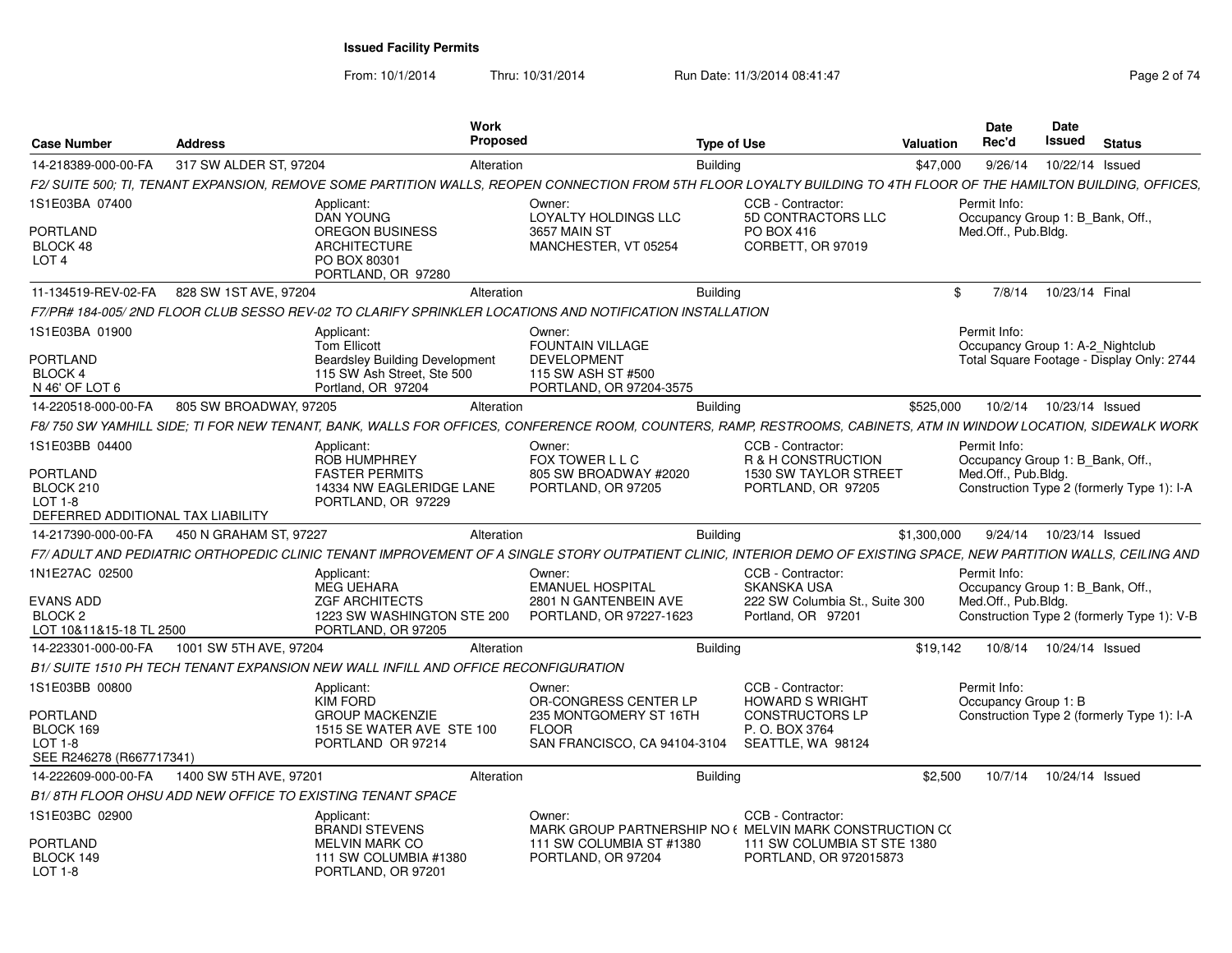From: 10/1/2014Thru: 10/31/2014 Run Date: 11/3/2014 08:41:47 Rege 3 of 74

| 110 SW YAMHILL ST, 97204<br>10/7/14<br>10/24/14 Issued<br>Alteration<br><b>Building</b><br>\$<br>F14/2ND & 3RD FLOORS JAMA SOFTWARE - DFS-02 FOR BENCH SEATING<br>CCB - Contractor:<br>Applicant:<br>Owner:<br>Permit Info:<br><b>B13 INVESTORS LLC</b><br>R & H CONSTRUCTION<br>Occupancy Group 1: B Bank, Off.,<br><b>COLE BUTLER</b><br><b>R&amp;H CONSTRUCTION</b><br>111 SW COLUMBIA ST #1380<br>1530 SW TAYLOR STREET<br>Med.Off., Pub.Bldg.<br>1530 SW TAYLOR<br>PORTLAND, OR 97205<br>PORTLAND, OR 97201<br>PORTLAND, OR 97205<br>LOT 1&2<br>110 SW YAMHILL ST, 97204<br>\$<br>Alteration<br><b>Building</b><br>10/7/14<br>10/24/14 Issued<br>B1/ 2ND & 3RD FLOORS JAMA SOFTWARE - DFS-01 FOR MODERNFOLD PARTITION HEADER<br>CCB - Contractor:<br>Permit Info:<br>Applicant:<br>Owner:<br>R & H CONSTRUCTION<br><b>COLE BUTLER</b><br><b>B13 INVESTORS LLC</b><br>Occupancy Group 1: B Bank, Off.,<br><b>R&amp;H CONSTRUCTION</b><br>111 SW COLUMBIA ST #1380<br><b>1530 SW TAYLOR STREET</b><br>Med.Off., Pub.Bldg.<br>1530 SW TAYLOR<br>PORTLAND, OR 97201<br>PORTLAND, OR 97205<br>PORTLAND, OR 97205<br>110 SW YAMHILL ST, 97204<br><b>Building</b><br>10/13/14<br>10/24/14 Issued<br>Alteration<br>\$<br><b>B2/ DFS FOR SEISMIC ANCHORAGE AND BRACING</b><br>CCB - Contractor:<br>Applicant:<br>Owner:<br><b>COLE BUTLER</b><br><b>B13 INVESTORS LLC</b><br><b>R&amp;H CONSTRUCTION</b><br><b>R&amp;H CONSTRUCTION</b><br>111 SW COLUMBIA ST #1380<br>1530 SW TAYLOR ST<br>1530 SW TAYLOR<br>PORTLAND, OR 97201<br>PORTLAND OR 97205<br>PORTLAND, OR 97205<br>2730 N HAYDEN ISLAND DR - Bldg C, 97217<br>10/6/14<br>10/24/14 Issued<br><b>Building</b><br>\$10,000<br>Alteration<br>B1/ DEPAUL PACKNG, ADD NEW WALL AND REMOVE INTERIOR WINDOW AND REPLACE WITH 6' X 10' OPENING<br>Owner:<br>CCB - Contractor:<br>Permit Info:<br>Applicant:<br>DAVID BROWN<br>BKM HAYDEN ISLAND 101 LLC<br>MELVIN MARK CONSTRUCTION C(Occupancy Group 1: B<br>MELVIN MARK COMPANIES<br>111 THEORY #250<br>111 SW COLUMBIA ST STE 1380<br>111 SW COLUMBIA, STE 1380<br>IRVINE, CA 92617-3041<br>PORTLAND, OR 972015873<br>PORTLAND OR 97201<br>707 SW WASHINGTON ST, 97205<br>\$75,000<br>10/15/14<br>10/24/14 Issued<br><b>Building</b><br>Alteration<br>Applicant:<br>Owner:<br>CCB - Contractor:<br>Permit Info:<br><b>DAVID BROWN</b><br><b>UBCT PARTNERSHIP</b><br>MELVIN MARK CONSTRUCTION C(Occupancy Group 1: B<br><b>MELVIN MARK COMPANIES</b><br>111 SW COLUMBIA ST #1380<br>111 SW COLUMBIA ST STE 1380<br>111 SW COLUMBIA, STE 1380<br>PORTLAND, OR 97201<br>PORTLAND, OR 972015873<br>PORTLAND OR 97201<br>200 SW MARKET ST, 97201<br>\$29,656<br>10/9/14<br>10/24/14 Issued<br>Alteration<br><b>Building</b><br>CCB - Contractor:<br>Applicant:<br>Owner:<br>MICHAEL KRASNOW<br><b>MICHAEL KRASNOW</b><br>TWO HUNDRED MARKET ASSOC<br>11347 NW ANDERSON ST<br><b>FULCRUM INC</b><br>SOUTH AUDITORIUM ADD<br>200 SW MARKET ST #1720<br>11347 NW ANDERSON ST.<br>PORTLAND OR 97229<br>PORTLAND, OR 97201<br>PORTLAND, OR 97229<br>Owner:<br><b>LIMITED PARTNERSHIP</b><br>200 SW MARKET ST #1720<br>PORTLAND, OR 97201 | <b>Case Number</b>              | <b>Address</b> | Work<br>Proposed | <b>Type of Use</b> | <b>Valuation</b> | <b>Date</b><br>Rec'd | Date<br><b>Issued</b> | <b>Status</b> |
|----------------------------------------------------------------------------------------------------------------------------------------------------------------------------------------------------------------------------------------------------------------------------------------------------------------------------------------------------------------------------------------------------------------------------------------------------------------------------------------------------------------------------------------------------------------------------------------------------------------------------------------------------------------------------------------------------------------------------------------------------------------------------------------------------------------------------------------------------------------------------------------------------------------------------------------------------------------------------------------------------------------------------------------------------------------------------------------------------------------------------------------------------------------------------------------------------------------------------------------------------------------------------------------------------------------------------------------------------------------------------------------------------------------------------------------------------------------------------------------------------------------------------------------------------------------------------------------------------------------------------------------------------------------------------------------------------------------------------------------------------------------------------------------------------------------------------------------------------------------------------------------------------------------------------------------------------------------------------------------------------------------------------------------------------------------------------------------------------------------------------------------------------------------------------------------------------------------------------------------------------------------------------------------------------------------------------------------------------------------------------------------------------------------------------------------------------------------------------------------------------------------------------------------------------------------------------------------------------------------------------------------------------------------------------------------------------------------------------------------------------------------------------------------------------------------------------------------------------------------------------------------------------------------------------------------------------------------------------------------------------------------------------------------------------------------------------------------------------------------------------------|---------------------------------|----------------|------------------|--------------------|------------------|----------------------|-----------------------|---------------|
| Construction Type 2 (formerly Type 1): I-B<br>Construction Type 2 (formerly Type 1): I-B<br>Construction Type 2 (formerly Type 1): I-A                                                                                                                                                                                                                                                                                                                                                                                                                                                                                                                                                                                                                                                                                                                                                                                                                                                                                                                                                                                                                                                                                                                                                                                                                                                                                                                                                                                                                                                                                                                                                                                                                                                                                                                                                                                                                                                                                                                                                                                                                                                                                                                                                                                                                                                                                                                                                                                                                                                                                                                                                                                                                                                                                                                                                                                                                                                                                                                                                                                           | 14-164031-DFS-02-FA             |                |                  |                    |                  |                      |                       |               |
| Construction Type 2 (formerly Type 1): V-B                                                                                                                                                                                                                                                                                                                                                                                                                                                                                                                                                                                                                                                                                                                                                                                                                                                                                                                                                                                                                                                                                                                                                                                                                                                                                                                                                                                                                                                                                                                                                                                                                                                                                                                                                                                                                                                                                                                                                                                                                                                                                                                                                                                                                                                                                                                                                                                                                                                                                                                                                                                                                                                                                                                                                                                                                                                                                                                                                                                                                                                                                       |                                 |                |                  |                    |                  |                      |                       |               |
| F3/ SUITE 800; TI, REMOVE SOME PARTITION WALLS TO CREATE LARGER OFFICES, INFILL SOME DOORS. CREATE BREAKROOM, GLASS WALL AND DOORS FOR LARGE CONFERENCE ROOM, F<br>F8/ 5TH FLOOR, N SIDE; TI EXPANSION, OPEN UP PORTION OF WALL FOR NEW PASSAGE WAY AND HALL, WALLS, DOORS, RELITES FOR NEW OFFICES, WALL AT END OF NEW HALLWAY FOR SE                                                                                                                                                                                                                                                                                                                                                                                                                                                                                                                                                                                                                                                                                                                                                                                                                                                                                                                                                                                                                                                                                                                                                                                                                                                                                                                                                                                                                                                                                                                                                                                                                                                                                                                                                                                                                                                                                                                                                                                                                                                                                                                                                                                                                                                                                                                                                                                                                                                                                                                                                                                                                                                                                                                                                                                           | 1S1E03BA 02400                  |                |                  |                    |                  |                      |                       |               |
|                                                                                                                                                                                                                                                                                                                                                                                                                                                                                                                                                                                                                                                                                                                                                                                                                                                                                                                                                                                                                                                                                                                                                                                                                                                                                                                                                                                                                                                                                                                                                                                                                                                                                                                                                                                                                                                                                                                                                                                                                                                                                                                                                                                                                                                                                                                                                                                                                                                                                                                                                                                                                                                                                                                                                                                                                                                                                                                                                                                                                                                                                                                                  | <b>PORTLAND</b><br>BLOCK 13     |                |                  |                    |                  |                      |                       |               |
|                                                                                                                                                                                                                                                                                                                                                                                                                                                                                                                                                                                                                                                                                                                                                                                                                                                                                                                                                                                                                                                                                                                                                                                                                                                                                                                                                                                                                                                                                                                                                                                                                                                                                                                                                                                                                                                                                                                                                                                                                                                                                                                                                                                                                                                                                                                                                                                                                                                                                                                                                                                                                                                                                                                                                                                                                                                                                                                                                                                                                                                                                                                                  | 14-164031-DFS-01-FA             |                |                  |                    |                  |                      |                       |               |
|                                                                                                                                                                                                                                                                                                                                                                                                                                                                                                                                                                                                                                                                                                                                                                                                                                                                                                                                                                                                                                                                                                                                                                                                                                                                                                                                                                                                                                                                                                                                                                                                                                                                                                                                                                                                                                                                                                                                                                                                                                                                                                                                                                                                                                                                                                                                                                                                                                                                                                                                                                                                                                                                                                                                                                                                                                                                                                                                                                                                                                                                                                                                  |                                 |                |                  |                    |                  |                      |                       |               |
|                                                                                                                                                                                                                                                                                                                                                                                                                                                                                                                                                                                                                                                                                                                                                                                                                                                                                                                                                                                                                                                                                                                                                                                                                                                                                                                                                                                                                                                                                                                                                                                                                                                                                                                                                                                                                                                                                                                                                                                                                                                                                                                                                                                                                                                                                                                                                                                                                                                                                                                                                                                                                                                                                                                                                                                                                                                                                                                                                                                                                                                                                                                                  | 1S1E03BA 02400                  |                |                  |                    |                  |                      |                       |               |
|                                                                                                                                                                                                                                                                                                                                                                                                                                                                                                                                                                                                                                                                                                                                                                                                                                                                                                                                                                                                                                                                                                                                                                                                                                                                                                                                                                                                                                                                                                                                                                                                                                                                                                                                                                                                                                                                                                                                                                                                                                                                                                                                                                                                                                                                                                                                                                                                                                                                                                                                                                                                                                                                                                                                                                                                                                                                                                                                                                                                                                                                                                                                  | PORTLAND<br>BLOCK 13<br>LOT 1&2 |                |                  |                    |                  |                      |                       |               |
|                                                                                                                                                                                                                                                                                                                                                                                                                                                                                                                                                                                                                                                                                                                                                                                                                                                                                                                                                                                                                                                                                                                                                                                                                                                                                                                                                                                                                                                                                                                                                                                                                                                                                                                                                                                                                                                                                                                                                                                                                                                                                                                                                                                                                                                                                                                                                                                                                                                                                                                                                                                                                                                                                                                                                                                                                                                                                                                                                                                                                                                                                                                                  | 13-213400-DFS-13-FA             |                |                  |                    |                  |                      |                       |               |
|                                                                                                                                                                                                                                                                                                                                                                                                                                                                                                                                                                                                                                                                                                                                                                                                                                                                                                                                                                                                                                                                                                                                                                                                                                                                                                                                                                                                                                                                                                                                                                                                                                                                                                                                                                                                                                                                                                                                                                                                                                                                                                                                                                                                                                                                                                                                                                                                                                                                                                                                                                                                                                                                                                                                                                                                                                                                                                                                                                                                                                                                                                                                  |                                 |                |                  |                    |                  |                      |                       |               |
|                                                                                                                                                                                                                                                                                                                                                                                                                                                                                                                                                                                                                                                                                                                                                                                                                                                                                                                                                                                                                                                                                                                                                                                                                                                                                                                                                                                                                                                                                                                                                                                                                                                                                                                                                                                                                                                                                                                                                                                                                                                                                                                                                                                                                                                                                                                                                                                                                                                                                                                                                                                                                                                                                                                                                                                                                                                                                                                                                                                                                                                                                                                                  | 1S1E03BA 02400                  |                |                  |                    |                  |                      |                       |               |
|                                                                                                                                                                                                                                                                                                                                                                                                                                                                                                                                                                                                                                                                                                                                                                                                                                                                                                                                                                                                                                                                                                                                                                                                                                                                                                                                                                                                                                                                                                                                                                                                                                                                                                                                                                                                                                                                                                                                                                                                                                                                                                                                                                                                                                                                                                                                                                                                                                                                                                                                                                                                                                                                                                                                                                                                                                                                                                                                                                                                                                                                                                                                  | PORTLAND<br>BLOCK 13<br>LOT 1&2 |                |                  |                    |                  |                      |                       |               |
|                                                                                                                                                                                                                                                                                                                                                                                                                                                                                                                                                                                                                                                                                                                                                                                                                                                                                                                                                                                                                                                                                                                                                                                                                                                                                                                                                                                                                                                                                                                                                                                                                                                                                                                                                                                                                                                                                                                                                                                                                                                                                                                                                                                                                                                                                                                                                                                                                                                                                                                                                                                                                                                                                                                                                                                                                                                                                                                                                                                                                                                                                                                                  | 14-221784-000-00-FA             |                |                  |                    |                  |                      |                       |               |
|                                                                                                                                                                                                                                                                                                                                                                                                                                                                                                                                                                                                                                                                                                                                                                                                                                                                                                                                                                                                                                                                                                                                                                                                                                                                                                                                                                                                                                                                                                                                                                                                                                                                                                                                                                                                                                                                                                                                                                                                                                                                                                                                                                                                                                                                                                                                                                                                                                                                                                                                                                                                                                                                                                                                                                                                                                                                                                                                                                                                                                                                                                                                  |                                 |                |                  |                    |                  |                      |                       |               |
|                                                                                                                                                                                                                                                                                                                                                                                                                                                                                                                                                                                                                                                                                                                                                                                                                                                                                                                                                                                                                                                                                                                                                                                                                                                                                                                                                                                                                                                                                                                                                                                                                                                                                                                                                                                                                                                                                                                                                                                                                                                                                                                                                                                                                                                                                                                                                                                                                                                                                                                                                                                                                                                                                                                                                                                                                                                                                                                                                                                                                                                                                                                                  | 2N1E33A 00800                   |                |                  |                    |                  |                      |                       |               |
|                                                                                                                                                                                                                                                                                                                                                                                                                                                                                                                                                                                                                                                                                                                                                                                                                                                                                                                                                                                                                                                                                                                                                                                                                                                                                                                                                                                                                                                                                                                                                                                                                                                                                                                                                                                                                                                                                                                                                                                                                                                                                                                                                                                                                                                                                                                                                                                                                                                                                                                                                                                                                                                                                                                                                                                                                                                                                                                                                                                                                                                                                                                                  | 14-225735-000-00-FA             |                |                  |                    |                  |                      |                       |               |
|                                                                                                                                                                                                                                                                                                                                                                                                                                                                                                                                                                                                                                                                                                                                                                                                                                                                                                                                                                                                                                                                                                                                                                                                                                                                                                                                                                                                                                                                                                                                                                                                                                                                                                                                                                                                                                                                                                                                                                                                                                                                                                                                                                                                                                                                                                                                                                                                                                                                                                                                                                                                                                                                                                                                                                                                                                                                                                                                                                                                                                                                                                                                  |                                 |                |                  |                    |                  |                      |                       |               |
|                                                                                                                                                                                                                                                                                                                                                                                                                                                                                                                                                                                                                                                                                                                                                                                                                                                                                                                                                                                                                                                                                                                                                                                                                                                                                                                                                                                                                                                                                                                                                                                                                                                                                                                                                                                                                                                                                                                                                                                                                                                                                                                                                                                                                                                                                                                                                                                                                                                                                                                                                                                                                                                                                                                                                                                                                                                                                                                                                                                                                                                                                                                                  | 1N1E34CC 04600                  |                |                  |                    |                  |                      |                       |               |
|                                                                                                                                                                                                                                                                                                                                                                                                                                                                                                                                                                                                                                                                                                                                                                                                                                                                                                                                                                                                                                                                                                                                                                                                                                                                                                                                                                                                                                                                                                                                                                                                                                                                                                                                                                                                                                                                                                                                                                                                                                                                                                                                                                                                                                                                                                                                                                                                                                                                                                                                                                                                                                                                                                                                                                                                                                                                                                                                                                                                                                                                                                                                  | 14-223653-000-00-FA             |                |                  |                    |                  |                      |                       |               |
|                                                                                                                                                                                                                                                                                                                                                                                                                                                                                                                                                                                                                                                                                                                                                                                                                                                                                                                                                                                                                                                                                                                                                                                                                                                                                                                                                                                                                                                                                                                                                                                                                                                                                                                                                                                                                                                                                                                                                                                                                                                                                                                                                                                                                                                                                                                                                                                                                                                                                                                                                                                                                                                                                                                                                                                                                                                                                                                                                                                                                                                                                                                                  |                                 |                |                  |                    |                  |                      |                       |               |
|                                                                                                                                                                                                                                                                                                                                                                                                                                                                                                                                                                                                                                                                                                                                                                                                                                                                                                                                                                                                                                                                                                                                                                                                                                                                                                                                                                                                                                                                                                                                                                                                                                                                                                                                                                                                                                                                                                                                                                                                                                                                                                                                                                                                                                                                                                                                                                                                                                                                                                                                                                                                                                                                                                                                                                                                                                                                                                                                                                                                                                                                                                                                  | 1S1E03CB 00800                  |                |                  |                    |                  |                      |                       |               |
|                                                                                                                                                                                                                                                                                                                                                                                                                                                                                                                                                                                                                                                                                                                                                                                                                                                                                                                                                                                                                                                                                                                                                                                                                                                                                                                                                                                                                                                                                                                                                                                                                                                                                                                                                                                                                                                                                                                                                                                                                                                                                                                                                                                                                                                                                                                                                                                                                                                                                                                                                                                                                                                                                                                                                                                                                                                                                                                                                                                                                                                                                                                                  | <b>BLOCK A</b><br>LOT 2 TL 800  |                |                  |                    |                  |                      |                       |               |
|                                                                                                                                                                                                                                                                                                                                                                                                                                                                                                                                                                                                                                                                                                                                                                                                                                                                                                                                                                                                                                                                                                                                                                                                                                                                                                                                                                                                                                                                                                                                                                                                                                                                                                                                                                                                                                                                                                                                                                                                                                                                                                                                                                                                                                                                                                                                                                                                                                                                                                                                                                                                                                                                                                                                                                                                                                                                                                                                                                                                                                                                                                                                  |                                 |                |                  |                    |                  |                      |                       |               |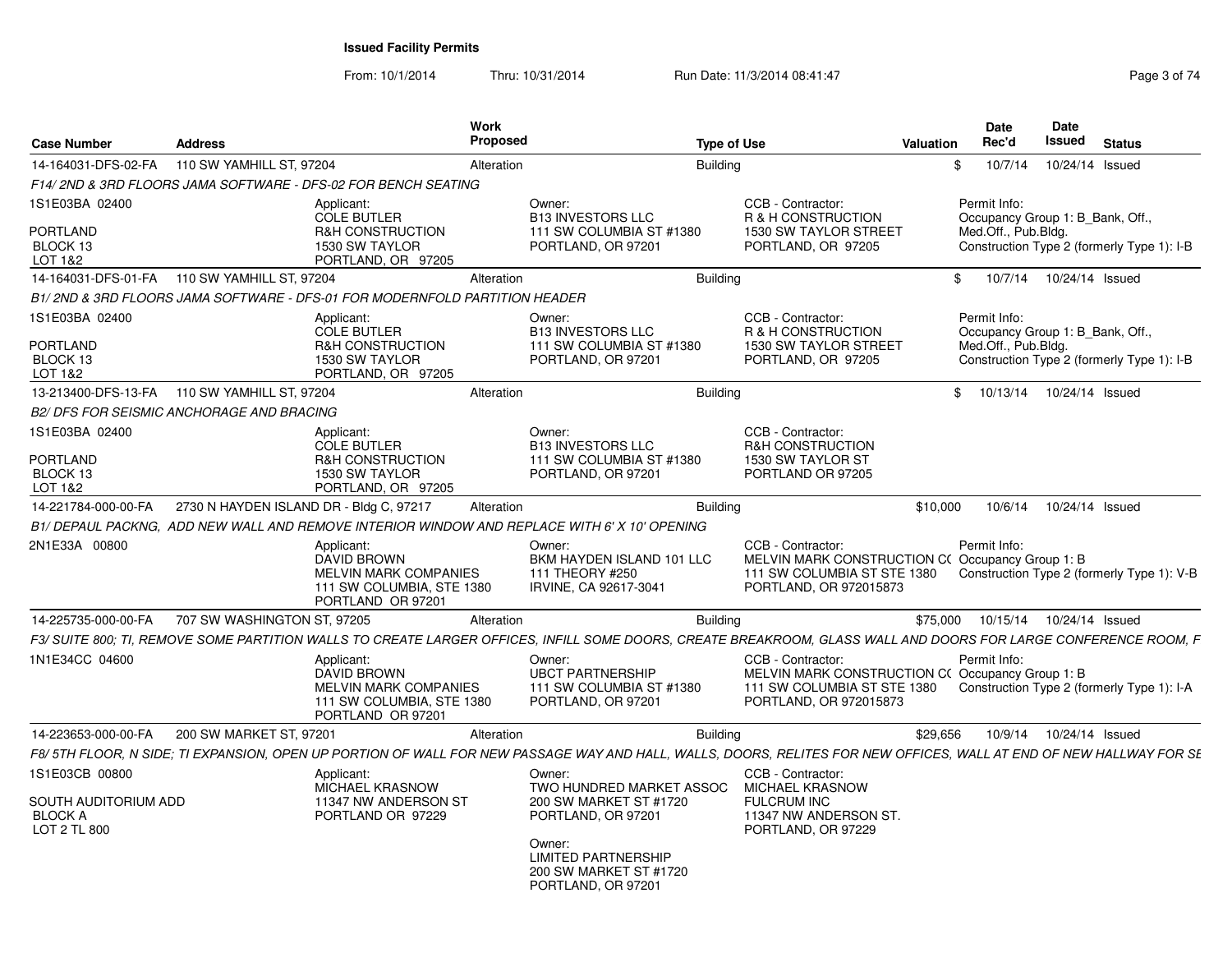From: 10/1/2014Thru: 10/31/2014 Run Date: 11/3/2014 08:41:47 Rege 4 of 74

| <b>Case Number</b>                                                                                                | <b>Address</b>        |                                                                                                            | Work<br><b>Proposed</b>                                                                                                                                                  | <b>Type of Use</b> |                                                                                                                     | Valuation   | <b>Date</b><br>Rec'd                 | <b>Date</b><br>Issued      | <b>Status</b>                              |
|-------------------------------------------------------------------------------------------------------------------|-----------------------|------------------------------------------------------------------------------------------------------------|--------------------------------------------------------------------------------------------------------------------------------------------------------------------------|--------------------|---------------------------------------------------------------------------------------------------------------------|-------------|--------------------------------------|----------------------------|--------------------------------------------|
| 14-147534-DFS-01-FA 3905 SE 91ST AVE, 97266                                                                       |                       |                                                                                                            | Alteration                                                                                                                                                               | <b>Building</b>    |                                                                                                                     |             | \$10/22/14                           | 10/24/14 Issued            |                                            |
| <b>B2/ DFS FOR CEILING UPGRADE ACT</b>                                                                            |                       |                                                                                                            |                                                                                                                                                                          |                    |                                                                                                                     |             |                                      |                            |                                            |
| 1S2E09 00200                                                                                                      |                       | Applicant:                                                                                                 | Owner:                                                                                                                                                                   |                    | CCB - Contractor:                                                                                                   |             | Permit Info:                         |                            |                                            |
| SECTION 09 1S 2E<br>TL 200 23.86 ACRES                                                                            |                       | ELIOT HILLS<br><b>PCG</b><br>8015 SW HUNZIKER RD<br><b>TIGARD, OR 97223</b>                                | <b>SCHOOL DISTRICT NO 1</b><br>PO BOX 3107<br>PORTLAND, OR 97208-3107                                                                                                    |                    | <b>SKANSKA USA</b><br>222 SW Columbia St., Suite 300<br>Portland, OR 97201                                          |             | Occupancy Group 1: E_School          |                            | Construction Type 2 (formerly Type 1): I-A |
| 14-106274-REV-01-FA 2421 SE 11TH AVE, 97214                                                                       |                       |                                                                                                            | Alteration                                                                                                                                                               | <b>Building</b>    |                                                                                                                     |             |                                      | 8/26/14  10/24/14  Issued  |                                            |
|                                                                                                                   |                       |                                                                                                            | B1/TENANT 4, ADD DEMISING WALL FOR CREATION OF 2 SUITES (3 & 4), ***REV-01 CORRECTS OCCUPANCY REFERENCE ON MAIN PERMIT FROM B TO F OCCUPANCY***                          |                    |                                                                                                                     |             |                                      |                            |                                            |
| 1S1E02CD 09200                                                                                                    |                       | Applicant:<br><b>LEANN RASCHE</b><br>2505 SE 11TH AVE SUITE 320<br>PORTLAND, OR 97202                      | Owner:<br><b>JAMES R ALLAN</b><br>2770 NW IMPERIAL TER<br>PORTLAND, OR 97210-3316<br>Owner:<br><b>MARILYN M ALLAN</b><br>2770 NW IMPERIAL TER<br>PORTLAND, OR 97210-3316 |                    | CCB - Contractor:<br>DOYLE PETERSON<br><b>SUPERIOR QUALITY</b><br>CONSTRUCTION CO<br>PO BOX 9291<br>BROOKS OR 97305 |             | Permit Info:<br>Factory, Mod.Hazard  |                            | Occupancy Group 1: F-1_Industrial Plant -  |
| 14-223673-000-00-FA                                                                                               | 1111 SW 2ND AVE       |                                                                                                            | Alteration                                                                                                                                                               | <b>Building</b>    |                                                                                                                     | \$400,000   | 10/9/14                              | 10/27/14 Issued            |                                            |
|                                                                                                                   |                       |                                                                                                            | F8/11TH & 12TH FLOOR/REMOVE AND RECONFIGURE PARTITION WALLS, OFFICES, PLUMBING FIXTURES, NEW FINISHES AS REQUIRED. OPEN OFFICE AREA AND NEW PRIVATE OFFICES, BRE.        |                    |                                                                                                                     |             |                                      |                            |                                            |
| 1S1E03BD1 90001                                                                                                   |                       | Applicant:<br>KELSEY LUSCOMBE<br><b>LRS ARCHITECTS</b><br>720 NW DAVIS ST, STE 200<br>PORTLAND, OR 97204   | Owner:<br>MULTNOMAH COUNTY<br>401 N DIXON ST<br>PORTLAND, OR 97227                                                                                                       | TO BID             | Primary Contractor:                                                                                                 |             |                                      |                            |                                            |
| 14-208688-DFS-01-FA  1225 W BURNSIDE ST                                                                           |                       |                                                                                                            | Alteration                                                                                                                                                               | <b>Building</b>    |                                                                                                                     | \$15,000    |                                      | 10/17/14  10/27/14  Issued |                                            |
| B1/ DFS FOR WOOD CEILING CALCULATIONS                                                                             |                       |                                                                                                            |                                                                                                                                                                          |                    |                                                                                                                     |             |                                      |                            |                                            |
| 1N1E33DA 05000A2                                                                                                  |                       | Applicant:<br><b>VISHNU JHAVERI</b>                                                                        | Owner:<br>PORTLAND DISTRICT COOLING &                                                                                                                                    |                    | CCB - Contractor:<br>LEASE CRUTCHER LEWIS CORP                                                                      |             |                                      |                            |                                            |
| <b>COUCHS ADD</b><br>BLOCK 82<br>$LOT 1-8$<br>MACH & EQUIP SEE R140654 (R180207460)<br><b>FOR LAND &amp; IMPS</b> |                       | 550 SW 12TH AVE<br>PORTLAND, OR 97205                                                                      | CO LLC<br>13155 NOEL RD STE 100<br>DALLAS, TX 75240                                                                                                                      |                    | 921 SW WASHINGTON #150<br>PORTLAND, OR 972050000                                                                    |             |                                      |                            |                                            |
| 14-186126-000-00-FA                                                                                               | 851 SW 6TH AVE, 97205 |                                                                                                            | Alteration                                                                                                                                                               | <b>Building</b>    |                                                                                                                     | \$2,189,189 |                                      |                            | 7/18/14  10/27/14  Under Inspection        |
|                                                                                                                   |                       |                                                                                                            | F12/ FLOORS 7.8 & 9 SMARSH NEW TENANT REMODEL, NEW WALLS, DOORS, RELITES FOR PRIVATE AND OPEN OFFICE, CONFERENCE ROOMS, BREAK ROOMS AND OTHER OFFICE SPACES              |                    |                                                                                                                     |             |                                      |                            |                                            |
| 1S1E03BB 02100                                                                                                    |                       | Applicant:<br>MATT FITZGERALD<br><b>GBD ARCHITECTS</b><br>1120 NW COUCH ST. SUITE 300<br>PORTLAND OR 97209 | Owner:<br>PLI PORTLAND LLC<br>1825 S GRANT ST STE 700<br>SAN MATEO, CA 94402                                                                                             |                    | CCB - Contractor:<br>LEASE CRUTCHER LEWIS CORP<br>921 SW WASHINGTON #150<br>PORTLAND, OR 972050000                  |             | Permit Info:<br>Occupancy Group 1: B |                            | Construction Type 2 (formerly Type 1): I-A |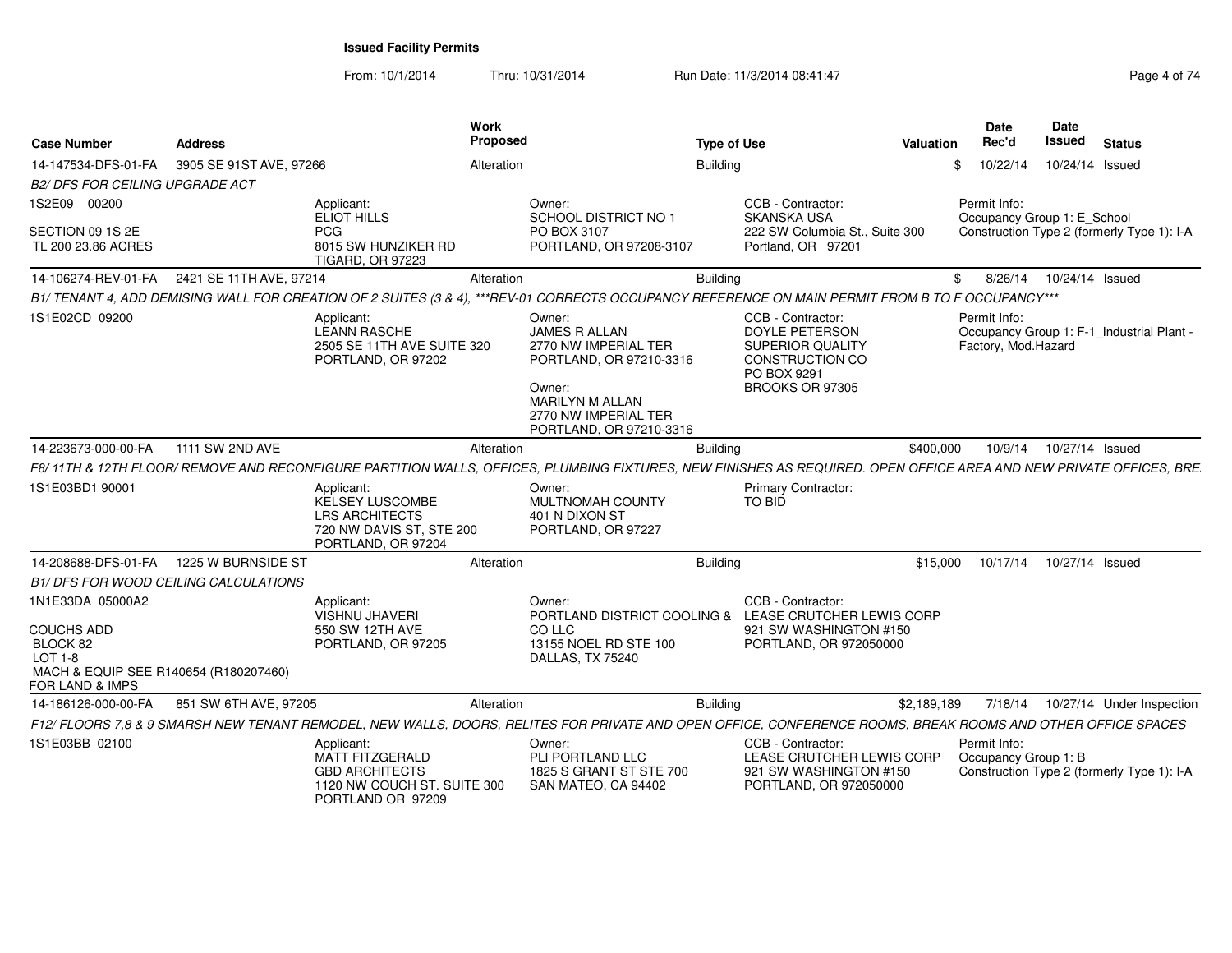From: 10/1/2014Thru: 10/31/2014 Run Date: 11/3/2014 08:41:47 Rege 5 of 74

| <b>Case Number</b>                                                                                             | <b>Address</b>                                | Work<br><b>Proposed</b>                                                                                                                                 |                                                                                                        | <b>Type of Use</b> |                                                                                                                                         | <b>Valuation</b> | Date<br>Rec'd                       | Date<br>Issued                   | <b>Status</b>                                |
|----------------------------------------------------------------------------------------------------------------|-----------------------------------------------|---------------------------------------------------------------------------------------------------------------------------------------------------------|--------------------------------------------------------------------------------------------------------|--------------------|-----------------------------------------------------------------------------------------------------------------------------------------|------------------|-------------------------------------|----------------------------------|----------------------------------------------|
| 14-179067-REV-01-FA                                                                                            | 34 NW 1ST AVE, 97209                          | Alteration                                                                                                                                              |                                                                                                        | <b>Building</b>    |                                                                                                                                         |                  | \$<br>9/19/14                       | 10/27/14                         | Issued                                       |
|                                                                                                                |                                               | F2/ TI 2ND & 3RD FLOORS. MEETING ROOMS RECONFIGURATION FROM ORIGINAL PLAN SUBMITTAL                                                                     |                                                                                                        |                    |                                                                                                                                         |                  |                                     |                                  |                                              |
| 1N1E34DB 00400<br>COUCHS ADD<br>BLOCK 9<br>LOT 6&7<br>HISTORIC PROPERTY 15 YR 2000<br>POTENTIAL ADDITIONAL TAX |                                               | Applicant:<br>Michael Tingley<br><b>Boora Architects</b><br>720 SW Washington, Ste 800<br>Portland, OR 97205                                            | Owner:<br><b>FOUNTAIN VILLAGE</b><br>DEVELOPMENT INC<br>115 SW ASH ST #500<br>PORTLAND, OR 97204       |                    | CCB - Contractor:<br>NOVO CONSTRUCTION INC<br>1460 OBRIEN DRIVE<br>MENLO PARK, CA 94025                                                 |                  | Permit Info:<br>Med.Off., Pub.Bldg. | Occupancy Group 1: B Bank, Off., | Construction Type 2 (formerly Type 1): III-B |
| 14-222500-000-00-FA                                                                                            | 1120 NW COUCH ST, 97209                       | Alteration                                                                                                                                              |                                                                                                        | <b>Building</b>    |                                                                                                                                         | \$66,049         | 10/7/14                             | 10/27/14 Issued                  |                                              |
|                                                                                                                |                                               | F8/ 5TH FLOOR TI; PERKINS COIE, FLOORING, PAINT, PATCH, ELEC, PLBG                                                                                      |                                                                                                        |                    |                                                                                                                                         |                  |                                     |                                  |                                              |
| 1N1E33DA 04900                                                                                                 |                                               | Applicant:<br><b>JESSICA DUNHAM</b><br>ZGF<br>1223 SW WASHINGTON, SUITE 20( ALEXANDRIA, VA 22320-0156<br>PORTLAND, OR 97205                             | Owner:<br>MEPT BREWERY BLOCK 2 LLC<br>PO BOX 320099                                                    |                    | CCB - Contractor:<br><b>FORTIS CONSTRUCTION</b><br>1705 SW TAYLOR ST SUITE 200<br>PORTLAND, OR 97205                                    |                  | Permit Info:<br>Med.Off., Pub.Bldg. | Occupancy Group 1: B Bank, Off., |                                              |
| 14-200650-000-00-FA                                                                                            | 7409 N LEADBETTER RD, 97203                   | Alteration                                                                                                                                              |                                                                                                        | <b>Building</b>    |                                                                                                                                         | \$415,000        | 8/19/14                             |                                  | 10/28/14 Under Inspection                    |
|                                                                                                                | F14/ AMERICAN TIRE DIST. RACKING AND SHELVING |                                                                                                                                                         |                                                                                                        |                    |                                                                                                                                         |                  |                                     |                                  |                                              |
| 2N1W25A 01100                                                                                                  |                                               | Applicant:<br><b>KEVIN KELLEY</b><br>XACT WAREHOUSE SOLUTIONS,<br><b>LLC</b><br>204 BATTLESHIP DR.<br>GEORGETOWN, TX 78628                              | Owner:<br>LIT INDUSTRIAL LTD<br><b>PARTNERSHIP</b><br>1717 MCKINNEY AVE #1900<br>DALLAS, TX 75202-1253 |                    | CCB - Contractor:<br>WIZE SOLUTIONS INC<br>2724 S 3600 W STE N<br>WEST VALLEY, UT 84119                                                 |                  |                                     |                                  |                                              |
| 14-218215-000-00-FA                                                                                            | 805 SW BROADWAY, 97205                        | Alteration                                                                                                                                              |                                                                                                        | <b>Building</b>    |                                                                                                                                         | \$240,000        | 9/26/14                             | 10/28/14 Issued                  |                                              |
|                                                                                                                |                                               | F8/ PIE-OLOGY PIZZERIA (710 SW YAMHILL) SUITE H243 NEW TENANT 2,987 SQ FT RECONFIGURATION, NEW WALLS, RESTROOMS, STORAGE AND KITCHEN                    |                                                                                                        |                    |                                                                                                                                         |                  |                                     |                                  |                                              |
| 1S1E03BB 04400<br><b>PORTLAND</b><br>BLOCK 210<br>$LOT 1-8$<br>DEFERRED ADDITIONAL TAX LIABILITY               |                                               | Applicant:<br><b>CRYSTAL EDWARDS</b><br><b>WESTERN DESIGN GROUP</b><br>2300 EAST THIRD LOOP STE 110<br>VANCOUVER, WA 98661                              | Owner:<br>FOX TOWER L L C<br>805 SW BROADWAY #2020<br>PORTLAND, OR 97205                               |                    | CCB - Contractor:<br>Kevin Moisan<br><b>WESTERN CONSTRUCTION</b><br><b>SERVICES</b><br>2300 EAST THIRD LOOP #110<br>VANCOUVER, WA 98661 |                  | Permit Info:                        | Occupancy Group 1: B             | Construction Type 2 (formerly Type 1): I-A   |
| 14-223956-000-00-FA                                                                                            | 1025 SW WASHINGTON ST, 97205                  | Alteration                                                                                                                                              |                                                                                                        | <b>Building</b>    |                                                                                                                                         | \$19,000         | 10/10/14                            | 10/28/14 Final                   |                                              |
| <b>B2/ REPLACE TWO SKYLIGHTS</b>                                                                               |                                               |                                                                                                                                                         |                                                                                                        |                    |                                                                                                                                         |                  |                                     |                                  |                                              |
| 1N1E34CC 05100                                                                                                 |                                               | Applicant:<br>Sandra Wiggs<br>Courtyard Properties Inc<br>2455 NW Marshall St<br>Portland, OR 97210                                                     | Owner:<br>1122 STARK INVESTMENT LLC<br>2455 NW MARSHALL ST #1<br>PORTLAND, OR 97210                    |                    | CCB - Contractor:<br>SKYLINE INTERIORS INC<br>909 SW WASHINGTON<br>PORTLAND OR 972052821                                                |                  |                                     |                                  |                                              |
| 14-218952-000-00-FA                                                                                            | 121 SW MORRISON ST, 97204                     | Alteration                                                                                                                                              |                                                                                                        | <b>Building</b>    |                                                                                                                                         | \$49,000         | 9/29/14                             | 10/28/14 Issued                  |                                              |
|                                                                                                                |                                               | F5/ 5TH FLOOR, TI, CIGNA #525, EXPAND INTO ADJACENT SPACE, REMOVE PARTITIONS, RECONFIGURE FOR OFFICES, CONFERENCE ROOMS, FLOORING, CEILING, DOORS, ELEC |                                                                                                        |                    |                                                                                                                                         |                  |                                     |                                  |                                              |
| 1S1E03BA 02700<br>PORTLAND<br>BLOCK 15<br><b>LOT 1-4</b><br>LOT 7&8 EXC W 75'                                  |                                               | Applicant:<br>DONN STURDIVANT<br>20915 SW 105TH<br>TUALATIN OR 97062                                                                                    | Owner:<br>TERRACE TOWER USA-<br>PORTLAND INC<br>121 SW MORRISON ST #250<br>PORTLAND, OR 97204-3179     |                    | CCB - Contractor:<br>RUSSELL CONSTRUCTION INC<br>20915 SW 105TH AVE<br>TUALATIN OR 97062                                                |                  | Permit Info:<br>Med.Off., Pub.Bldg. | Occupancy Group 1: B Bank, Off., | Construction Type 2 (formerly Type 1): I-A   |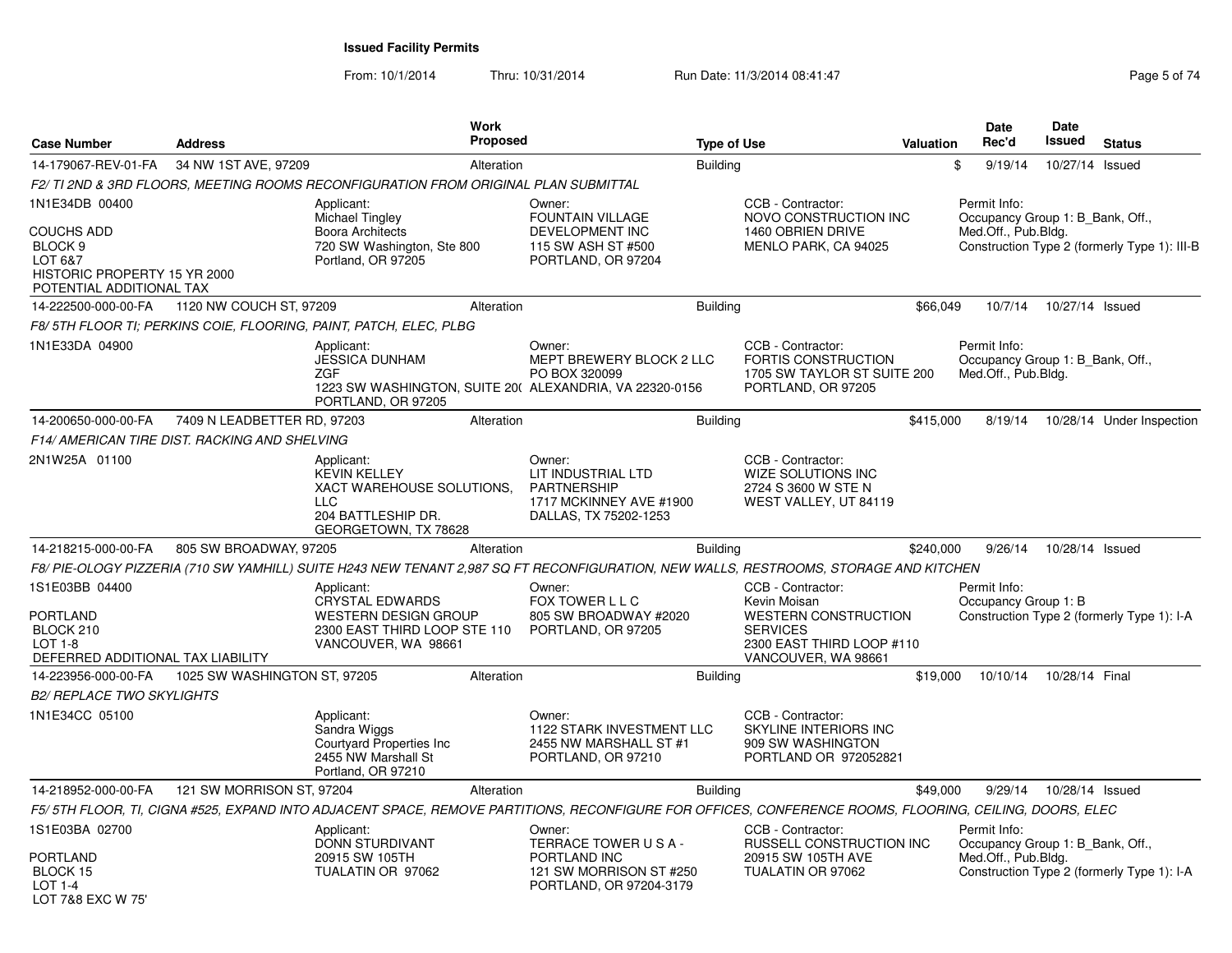From: 10/1/2014Thru: 10/31/2014 Run Date: 11/3/2014 08:41:47 Rege 6 of 74

| <b>Case Number</b>                                                                        | <b>Address</b>            |                                                                                                                                                | <b>Work</b><br><b>Proposed</b> |                                                                                                                                                                                  | <b>Type of Use</b> |                                                                                                                                                                   | Valuation | Date<br>Rec'd                                                           | <b>Date</b><br>Issued | <b>Status</b>                                |
|-------------------------------------------------------------------------------------------|---------------------------|------------------------------------------------------------------------------------------------------------------------------------------------|--------------------------------|----------------------------------------------------------------------------------------------------------------------------------------------------------------------------------|--------------------|-------------------------------------------------------------------------------------------------------------------------------------------------------------------|-----------|-------------------------------------------------------------------------|-----------------------|----------------------------------------------|
| 14-227730-000-00-FA                                                                       | 1211 SW 5TH AVE, 97204    |                                                                                                                                                | Alteration                     |                                                                                                                                                                                  | <b>Building</b>    |                                                                                                                                                                   | \$32,802  | 10/20/14                                                                |                       | 10/28/14 Under Inspection                    |
|                                                                                           |                           |                                                                                                                                                |                                | F3/14TH FLOOR; ADD WALLS IN TWO OFFICES TO CREATE FOUR OFFICES, DOORS, RELITES, REMOVE PORTION OF WALL ON TWO OFFICES FOR FULL HEIGHT RELITES, PARTIAL HEIGHT PAS.               |                    |                                                                                                                                                                   |           |                                                                         |                       |                                              |
| 1S1E03BC 00900<br>PORTLAND<br>BLOCK 167<br>LOT 1-8                                        |                           | Applicant:<br><b>Tony Silvestrini</b><br>LANGLEY INVESTMENT<br>PROPERTIES, INC.<br>1211 SW Fifth Avenue, Suite L-17<br>Portland, OR 97204-3735 |                                | Owner:<br><b>PACWEST CENTER LLC</b><br>1211 SW 5TH AVE #2230<br>PORTLAND, OR 97204                                                                                               |                    | CCB - Contractor:<br><b>LANGLEY INVESTMENT</b><br>PROPERTIES INC<br>825 NE MULTNOMAH ST STE 1275 Construction Type 2 (formerly Type 1): I-A<br>PORTLAND, OR 97232 |           | Permit Info:<br>Occupancy Group 1: B Bank, Off.,<br>Med.Off., Pub.Bldg. |                       |                                              |
| 14-225568-000-00-FA                                                                       | 2701 NW VAUGHN ST, 97210  |                                                                                                                                                | Alteration                     |                                                                                                                                                                                  | Building           |                                                                                                                                                                   | \$90,000  | 10/14/14                                                                | 10/29/14 Issued       |                                              |
|                                                                                           |                           | F10/8TH FLOOR/SUITES 880-890; MINOR REMODEL OF BREAK ROOM AND REMOVAL OF WALL IN HALLWAY                                                       |                                |                                                                                                                                                                                  |                    |                                                                                                                                                                   |           |                                                                         |                       |                                              |
| 1N1E29D 00200<br>SECTION 29 1N 1E<br>TL 200 11.06 ACRES<br>ALSO SEE SUBS -0291<br>$-0292$ |                           | Applicant:<br><b>WHIT MIDDLECOFF</b><br><b>GBD ARCHITECTS</b><br>1120 NW COUCH SUITE 300<br>PORTLAND OR 97209                                  |                                | Owner:<br>MONTGOMERY PARK I LLC<br>2701 NW VAUGHN ST<br>PORTLAND, OR 97208                                                                                                       |                    | CCB - Contractor:<br><b>VIKING ENGINEERING &amp;</b><br><b>CONSTRUCTION LLC</b><br>PO BOX 33532<br>PORTLAND, OR 97292                                             |           | Permit Info:<br>Occupancy Group 1: B<br>I-FR                            |                       | Construction Type 2 (formerly Type 1):       |
| 14-224823-000-00-FA                                                                       | 4805 NE GLISAN ST, 97213  |                                                                                                                                                | Alteration                     |                                                                                                                                                                                  | Building           |                                                                                                                                                                   | \$266,910 | 10/13/14                                                                | 10/29/14 Issued       |                                              |
|                                                                                           |                           |                                                                                                                                                |                                | F10/6TH FLOOR/6N20/SEPARATION OF THE INFUSION TREATMENT AREA FROM THE OP CLINIC - CONSTRUCT ONE HOUR WALL, REMOVAL AND RELOCATION OF DOORS, WALLS AND OFFICES                    |                    |                                                                                                                                                                   |           |                                                                         |                       |                                              |
| 1N2E31BD 04100<br>SECTION 31 1N 2E<br>TL 4100 9.54 ACRES                                  |                           | Applicant:<br>RICHARD SCOGIN<br>PROVIDENCE PORTLAND<br>4400 NE HALSEY ST., BLDG 2,<br><b>STE 190</b><br>PORTLAND, OR 97213                     |                                | Owner:<br>PROVIDENCE HEALTH<br>4400 NE HALSEY ST BLDG 2 #190<br>PORTLAND, OR 97213-1545<br>Owner:<br>SERVICES-OREGON<br>4400 NE HALSEY ST BLDG 2 #190<br>PORTLAND, OR 97213-1545 |                    | CCB - Contractor:<br><b>Chris Copeland</b><br>ANDERSEN CONSTRUCTION<br><b>COMPANY</b><br>PO BOX 6712<br>PORTLAND, OR 97228-6712                                   |           | Permit Info:<br>Occupancy Group 1: 11.1<br>I-FR                         |                       | Construction Type 2 (formerly Type 1):       |
| 14-226401-000-00-FA                                                                       | 14015 NE GLISAN ST, 97230 |                                                                                                                                                | Alteration                     |                                                                                                                                                                                  | <b>Building</b>    |                                                                                                                                                                   | \$5,000   | 10/16/14                                                                | 10/29/14 Issued       |                                              |
| <b>B1/INSTALL WINDOWS IN TENNIS VIEWING ROOM</b>                                          |                           |                                                                                                                                                |                                |                                                                                                                                                                                  |                    |                                                                                                                                                                   |           |                                                                         |                       |                                              |
| 1N2E35A 00200<br>SECTION 35 1N 2E<br>TL 200 4.50 ACRES                                    |                           | Applicant:<br>Lydia Neill<br><b>METRO</b><br>600 NE GRAND AVENUE<br>PORTLAND OR                                                                |                                | Owner:<br>METRO(LEASED COURSE CO<br>600 NE GRAND AVE<br>PORTLAND, OR 97232-2736                                                                                                  |                    | Primary Contractor:<br>TO BID                                                                                                                                     |           |                                                                         |                       |                                              |
| 13-121109-DFS-01-FA                                                                       | 1626 SE WATER AVE, 97214  |                                                                                                                                                | Alteration                     |                                                                                                                                                                                  | <b>Building</b>    |                                                                                                                                                                   | \$        | 10/17/14                                                                | 10/29/14 Issued       |                                              |
| <b>B2/ DFS FOR EQUIPMENT ATTACHMENT</b>                                                   |                           |                                                                                                                                                |                                |                                                                                                                                                                                  |                    |                                                                                                                                                                   |           |                                                                         |                       |                                              |
| 1S1E03DA 01701<br>PARTITION PLAT 1995-58<br>LOT <sub>1</sub>                              |                           | Applicant:<br><b>JEFF BRANDT</b><br>1626 SE WATER AVE<br>PORTLAND, OR 97214                                                                    |                                | Owner:<br>PORTLAND COMMUNITY COLLEGE Daniel Collins<br>PO BOX 19000<br>PORTLAND, OR 97280-0990                                                                                   |                    | CCB - Contractor:<br>COLLINS MECHANICAL INC<br><b>PO BOX 900</b><br>OREGON CITY, OR 97045                                                                         |           | Permit Info:<br>Occupancy Group 1: B Bank, Off.,<br>Med.Off., Pub.Bldg. |                       | Construction Type 2 (formerly Type 1): III-B |
| 14-217732-000-00-FA                                                                       | 6840 N FATHOM ST, 97217   |                                                                                                                                                | Alteration                     |                                                                                                                                                                                  | <b>Building</b>    |                                                                                                                                                                   | \$13,253  | 9/25/14                                                                 | 10/30/14 Issued       |                                              |
| F11/ BLDG #3 SUITES F & G EYELEVEL PALLET RACKING - PHASE 4                               |                           |                                                                                                                                                |                                |                                                                                                                                                                                  |                    |                                                                                                                                                                   |           |                                                                         |                       |                                              |
| 1N1E17B 00700<br>SECTION 17 1N 1E<br>TL 700 3.62 ACRES                                    |                           | Applicant:<br><b>JOHN CASELLI</b><br>18008 NE AIRPORT WAY                                                                                      |                                | Owner:<br>WESTON INVESTMENT CO LLC<br>NORTHWEST HANDLING SYSTEM! 2154 NE BROADWAY #200<br>PORTLAND, OR 97232-1561                                                                |                    | CCB - Contractor:<br><b>B &amp; B INSTALLATIONS INC</b><br>14401 S GLEN OAK RD<br>OREGON CITY, OR 970459006                                                       |           |                                                                         |                       |                                              |
|                                                                                           |                           | PORTLAND, OR 97230                                                                                                                             |                                |                                                                                                                                                                                  |                    |                                                                                                                                                                   |           |                                                                         |                       |                                              |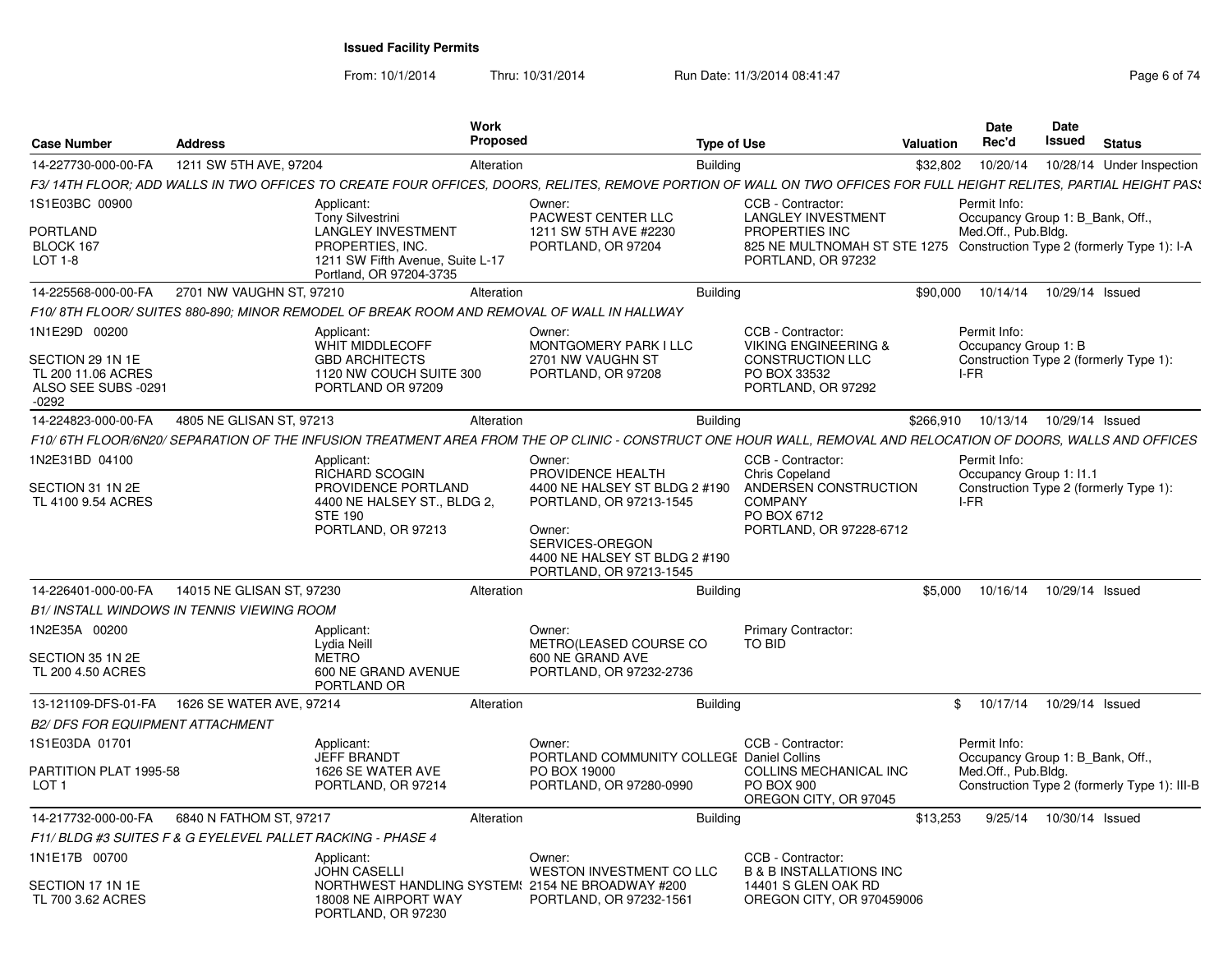From: 10/1/2014Thru: 10/31/2014 Run Date: 11/3/2014 08:41:47 Rag 7 of 7 of 7 ag

| <b>Case Number</b>                                                    | <b>Address</b>               |                                                                                                                            | Work<br><b>Proposed</b> | <b>Type of Use</b>                                                                                                                                                                      |                                                                                                                            | Valuation | <b>Date</b><br>Rec'd                 | <b>Date</b><br><b>Issued</b> | <b>Status</b>                               |
|-----------------------------------------------------------------------|------------------------------|----------------------------------------------------------------------------------------------------------------------------|-------------------------|-----------------------------------------------------------------------------------------------------------------------------------------------------------------------------------------|----------------------------------------------------------------------------------------------------------------------------|-----------|--------------------------------------|------------------------------|---------------------------------------------|
| 14-219770-000-00-FA                                                   | 555 SW OAK ST                |                                                                                                                            | Alteration              | Building                                                                                                                                                                                |                                                                                                                            | \$38,000  | 10/1/14                              | 10/30/14 Final               |                                             |
|                                                                       |                              |                                                                                                                            |                         | B2/ TI FOR FOOD SERVICE BUSINESS, COUNTERS, CABINETS, SHELVING, WALLS, SINKS, CEILING, ELEC, PLBG                                                                                       |                                                                                                                            |           |                                      |                              |                                             |
| 1N1E34CD 80000                                                        |                              | Applicant:<br>Julie Larsen                                                                                                 |                         | Owner:<br>ASSOCIATION OF UNIT OWNERS                                                                                                                                                    | CCB - Contractor:<br><b>BUILT BY SUPA LLC</b>                                                                              |           |                                      |                              |                                             |
| ONE ELEVEN TOWER CONDOMINIUM<br><b>GENERAL COMMON ELEMENTS</b>        |                              | Supa Group Inc.<br>432 NW 11th Ave.<br>Portland, OR 97207                                                                  |                         | OF<br>ONE ELEVEN TOWER<br>CONDOMINIUM 111 SW 5TH<br>PORTLAND, OR 97204                                                                                                                  | 432 NW 11TH AVE<br>PORTLAND, OR 97209                                                                                      |           |                                      |                              |                                             |
| 14-227805-000-00-FA                                                   | 5600 NE HASSALO ST, 97213    |                                                                                                                            | Alteration              | <b>Building</b>                                                                                                                                                                         |                                                                                                                            | \$24,000  | 10/20/14                             | 10/30/14 Issued              |                                             |
|                                                                       |                              | F2/TI & EXPANSION INTO ADJACENT 14000 SQ FT SPACE - STORAGE RACKING                                                        |                         |                                                                                                                                                                                         |                                                                                                                            |           |                                      |                              |                                             |
| 1N2E31 00100                                                          |                              | Applicant:<br><b>JIM BRUSSE</b><br>MATERIAL FLOW & CONVEYOR<br><b>SYSTEMS INC</b><br><b>PO BOX 550</b><br>DONALD, OR 97020 |                         | Owner:<br><b>PACIFIC REALTY ASSOCIATES</b><br>15115 SW SEQUOIA PKWY<br>#200-WMI<br>PORTLAND, OR 97224                                                                                   | CCB - Contractor:<br><b>JIM BRUSSE</b><br>MATERIAL FLOW & CONVEYOR<br><b>SYSTEMS INC</b><br>PO BOX 550<br>DONALD, OR 97020 |           |                                      |                              |                                             |
| 14-229706-000-00-FA                                                   | 6404 SE 23RD AVE, 97202      |                                                                                                                            | Alteration              | <b>Building</b>                                                                                                                                                                         |                                                                                                                            | \$27,995  | 10/23/14                             | 10/31/14 Issued              |                                             |
|                                                                       |                              |                                                                                                                            |                         | B2/ UNITS 222 & 223/ CONVERT ONE UNIT INTO TWO STUDIO UNITS. RETURN HALLWAY UNIT DOOR TO OPERATION. INFILL DOOR IN DEMISING WALL. REINSTALL KITCHEN APPLIANCES AND CL                   |                                                                                                                            |           |                                      |                              |                                             |
| 1S1E14D 00200                                                         |                              | Applicant:<br><b>HOWIE PETKER</b>                                                                                          |                         | Owner:<br>UNION LABOR RETIREMENT ASSN TOM MITCHELL                                                                                                                                      | CCB - Contractor:                                                                                                          |           |                                      |                              |                                             |
| SECTION 14 1 S 1 E<br>TL 200 6.32 ACRES                               |                              | <b>WALSH CONSTRUCTION CO</b><br>2905 SW FIRST AVE.<br>PORTLAND, OR 97201                                                   |                         | 6404 SE 23RD AVE<br>PORTLAND, OR 97202-5434                                                                                                                                             | WALSH CONSTRUCTION CO<br>2905 SW 1ST AV<br>PORTLAND, OR 97201                                                              |           |                                      |                              |                                             |
| 13-117023-REV-01-FA                                                   | 2505 SE 11TH AVE, 97202      |                                                                                                                            | Alteration              | <b>Building</b>                                                                                                                                                                         |                                                                                                                            |           | \$10/23/14                           |                              | 10/31/14 Under Inspection                   |
|                                                                       |                              | F1/ REVISION TO ALSO ADD PARTITION WALL, DOOR, RELITE IN ADJACENT SUITE 350                                                |                         |                                                                                                                                                                                         |                                                                                                                            |           |                                      |                              |                                             |
| 1S1E11BA 06800<br>TIBBETTS ADD<br><b>BLOCK 63 TL 6800</b>             |                              | Applicant:<br>Trevor Jones<br>424 N Tillamook St<br>Portland, OR 97211                                                     |                         | Owner:<br><b>INTRINSIC VENTURES INC</b><br>530 OAK GROVE AVE #201<br>MENLO PARK, CA 94025-3255                                                                                          | CCB - Contractor:<br><b>TREVOR MATTHEW JONES</b><br>4844 NE 32ND AVE<br>PORTLAND, OR 97211-7022                            |           | Permit Info:<br>Occupancy Group 1: B |                              | Construction Type 2 (formerly Type 1): II-A |
| 14-227538-000-00-FA                                                   | 825 NE MULTNOMAH ST - Unit 1 |                                                                                                                            | Alteration              | Building                                                                                                                                                                                |                                                                                                                            | \$423.014 | 10/20/14                             | 10/31/14 Issued              |                                             |
|                                                                       |                              |                                                                                                                            |                         | F6/ 12TH FLOOR/ FAMILY CARE -REMOVE MAJORITY OF WALLS & CASEWORK: CREATE OPEN & PRIVATE OFFICES. BREAK. CONFERENCE. RECEPTION AND RESTROOMS. CEILING/ LIGHTING II                       |                                                                                                                            |           |                                      |                              |                                             |
| 1N1E35BB 90002                                                        |                              | Applicant:                                                                                                                 |                         | Owner:                                                                                                                                                                                  | CCB - Contractor:                                                                                                          |           |                                      |                              |                                             |
| LLOYD CENTER TOWER CONDOMINIUM<br>LOT <sub>1</sub><br>DEPT OF REVENUE |                              | <b>ANTHONY SILVESTRINI</b><br><b>LANGLEY INVESTMENTS</b><br>1211 SW FIFTH AVE, STE 2230<br>PORTLAND, OR 97204              |                         | <b>PACIFICORP</b><br>700 NE MULTNOMAH ST 7TH FLR<br>PORTLAND, OR 97232                                                                                                                  | <b>LANGLEY INVESTMENT</b><br><b>PROPERTIES INC</b><br>825 NE MULTNOMAH ST STE 1275<br>PORTLAND, OR 97232                   |           |                                      |                              |                                             |
| 12-203273-REV-01-FA                                                   | 1100 SE DIVISION ST, 97202   |                                                                                                                            | Alteration              | <b>Building</b>                                                                                                                                                                         |                                                                                                                            | \$        | 6/30/14                              | 10/31/14 Issued              |                                             |
|                                                                       |                              |                                                                                                                            |                         | F18/ JIMMY'S ANNEX - REV-01 REVISE FIRE RATED PARAPET AND WALL BETWEEN JIMMY'S TIRE & ANNEX BUILDINGS This REV-01 also clarifies tenant occupancy identifications that were shown on th |                                                                                                                            |           |                                      |                              |                                             |
| 1S1E11BA 06400                                                        |                              | Applicant:<br>DOYLE PETERSON                                                                                               |                         | Owner:<br>1100 SE DIVISION LLC                                                                                                                                                          | CCB - Contractor:<br>DOYLE PETERSON                                                                                        |           |                                      |                              |                                             |
| TIBBETTS ADD<br>N 100' OF W 100' OF BLOCK 62                          |                              | <b>SUPERIOR QUALITY</b><br><b>CONSTRUCTION</b><br>3869 WESTRIDGE CT. N.<br><b>SALEM, OR 97303</b>                          |                         | 530 OAK GROVE AVE #201<br>MENLO PARK, CA 94025-3255                                                                                                                                     | <b>SUPERIOR QUALITY</b><br>CONSTRUCTION CO<br>PO BOX 9291<br>BROOKS OR 97305                                               |           |                                      |                              |                                             |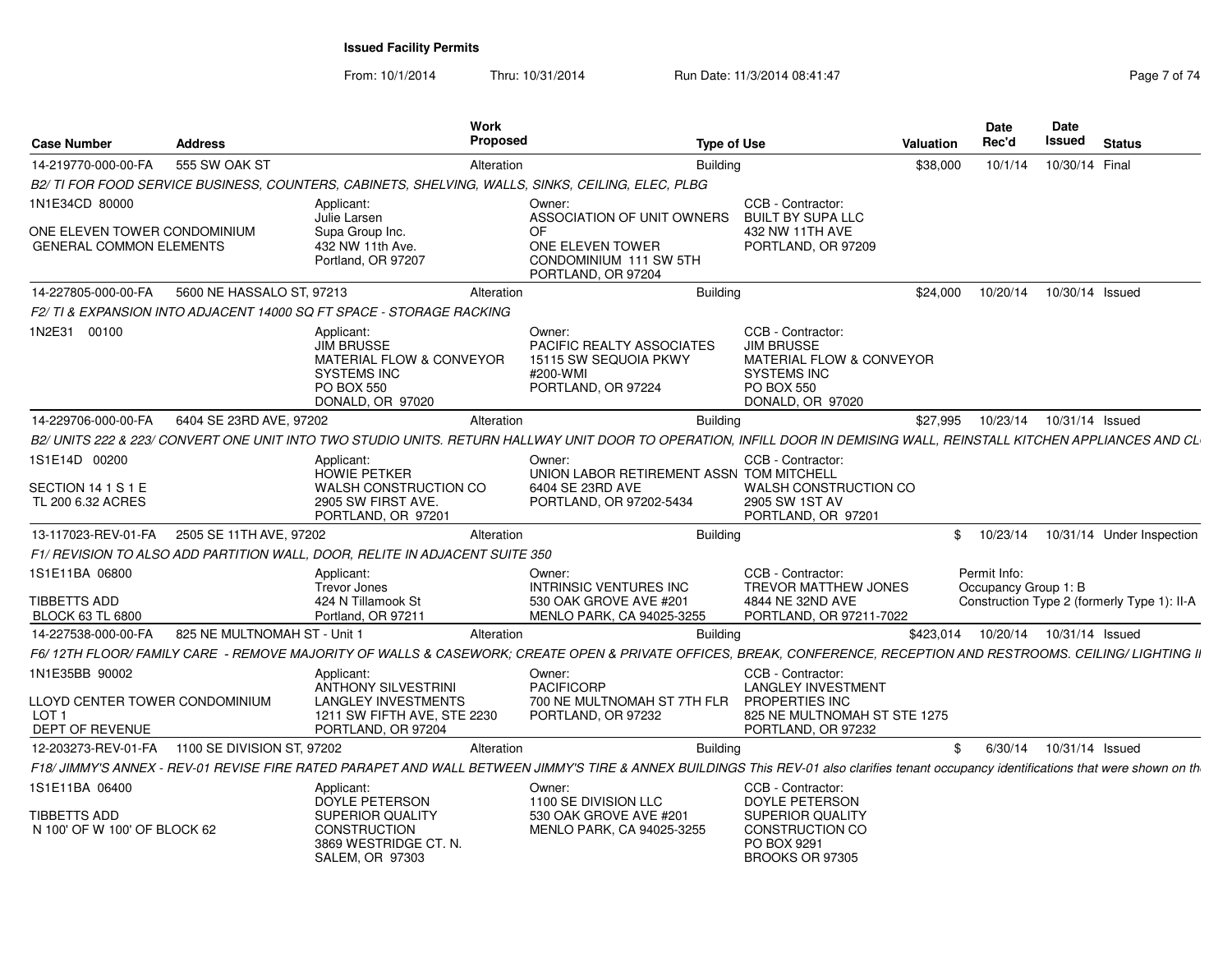From: 10/1/2014

Thru: 10/31/2014 Run Date: 11/3/2014 08:41:47 Rege 8 of 74

| <b>Case Number</b>                                                   | <b>Address</b>                                      |                                                                                                        | Work<br>Proposed |                                                                                                                                                                                         | <b>Type of Use</b> |                                                                                     | <b>Valuation</b> | <b>Date</b><br>Rec'd | <b>Date</b><br><b>Issued</b> | <b>Status</b>                              |
|----------------------------------------------------------------------|-----------------------------------------------------|--------------------------------------------------------------------------------------------------------|------------------|-----------------------------------------------------------------------------------------------------------------------------------------------------------------------------------------|--------------------|-------------------------------------------------------------------------------------|------------------|----------------------|------------------------------|--------------------------------------------|
| 12-203296-REV-01-FA                                                  | 1126 SE DIVISION ST, 97202                          |                                                                                                        | Alteration       |                                                                                                                                                                                         | <b>Building</b>    |                                                                                     | \$               | 6/30/14              |                              | 10/31/14 Issued                            |
|                                                                      |                                                     |                                                                                                        |                  | F18/ JIMMY'S ANNEX - REV-01 REVISE FIRE RATED PARAPET AND WALL BETWEEN JIMMY'S TIRE & ANNEX BUILDINGS This REV-01 also clarifies tenant occupancy identifications that were shown on th |                    |                                                                                     |                  |                      |                              |                                            |
| 1S1E11BA 06300                                                       |                                                     | Applicant:<br><b>DOYLE PETERSON</b>                                                                    |                  | Owner:<br><b>JOHN LITTLEHALES</b>                                                                                                                                                       |                    | CCB - Contractor:<br><b>DOYLE PETERSON</b>                                          |                  |                      |                              |                                            |
| <b>TIBBETTS ADD</b><br>N 130' OF E 100' OF BLOCK 62                  |                                                     | SUPERIOR QUALITY<br><b>CONSTRUCTION</b><br>3869 WESTRIDGE CT. N.<br><b>SALEM, OR 97303</b>             |                  | 530 OAK GROVE AVE #201<br>MENLO PARK, CA 94025-3255                                                                                                                                     |                    | <b>SUPERIOR QUALITY</b><br><b>CONSTRUCTION CO</b><br>PO BOX 9291<br>BROOKS OR 97305 |                  |                      |                              |                                            |
| 14-206538-000-00-FA                                                  | 1129 SW WASHINGTON ST, 97205                        |                                                                                                        | Alteration       |                                                                                                                                                                                         | <b>Building</b>    |                                                                                     | \$75,000         | 9/2/14               |                              | 10/1/14 Issued                             |
|                                                                      |                                                     |                                                                                                        |                  | F1/ MECHANICAL LIFT FROM WASHINGTON PLAZA TO 1122 BUILDING WITHIN LIGHT WELL, CMU WALL, FIRE RATED DOORS, REMOVE OVERHEAD DOOR,                                                         |                    |                                                                                     |                  |                      |                              |                                            |
| 1N1E33DD 01800                                                       |                                                     | Applicant:<br><b>BRAD SIMMONS</b>                                                                      |                  | Owner:<br>WASHINGTON PLAZA INVEST LLC STEVE REGALADO                                                                                                                                    |                    | CCB - Contractor:                                                                   |                  | Permit Info:         |                              | Occupancy Group 1: R-1 Hotel or Motel      |
| <b>PORTLAND</b><br>BLOCK <sub>255</sub><br>LOT 5&6<br>S 10' OF LOT 7 |                                                     | <b>WATERLEAF ARCHITECTURE</b><br>419 SW 11TH AVE #200<br>PORTLAND OR 97205                             |                  | 2455 NW MARSHALL ST #1<br>PORTLAND, OR 97210                                                                                                                                            |                    | <b>REGALADO FINISH SERVICE</b><br>11311 SE 272ND AVE<br><b>BORING, OR 97009</b>     |                  |                      |                              |                                            |
| 13-213400-DFS-09-FA                                                  | 110 SW YAMHILL ST, 97204                            |                                                                                                        | Alteration       |                                                                                                                                                                                         | <b>Building</b>    |                                                                                     | $\mathfrak{S}$   | 9/18/14              |                              | 10/1/14 Issued                             |
|                                                                      | F10/DFS 09 FOR EXTERIOR STOREFRONT AND CURTAIN WALL |                                                                                                        |                  |                                                                                                                                                                                         |                    |                                                                                     |                  |                      |                              |                                            |
| 1S1E03BA 02400                                                       |                                                     | Applicant:<br><b>COLE BUTLER</b>                                                                       |                  | Owner:<br><b>B13 INVESTORS LLC</b>                                                                                                                                                      |                    | CCB - Contractor:<br><b>R&amp;H CONSTRUCTION</b>                                    |                  |                      |                              |                                            |
| PORTLAND                                                             |                                                     | <b>R&amp;H CONSTRUCTION</b>                                                                            |                  | 111 SW COLUMBIA ST #1380                                                                                                                                                                |                    | 1530 SW TAYLOR ST                                                                   |                  |                      |                              |                                            |
| BLOCK 13<br>LOT 1&2                                                  |                                                     | 1530 SW TAYLOR<br>PORTLAND, OR 97205                                                                   |                  | PORTLAND, OR 97201                                                                                                                                                                      |                    | PORTLAND OR 97205                                                                   |                  |                      |                              |                                            |
| 14-180048-REV-01-FA                                                  | 50 SW 2ND AVE, 97204                                |                                                                                                        | Alteration       |                                                                                                                                                                                         | <b>Building</b>    |                                                                                     | \$               | 8/26/14              |                              | 10/3/14 Issued                             |
|                                                                      |                                                     |                                                                                                        |                  | F15/3RD & 4TH FLOORS START-UP PDC CHALLENGE OFFICE REMODEL, REVISE 3RD FLOOR CONFERENCE / BREAK ROOM AREA AND OTHER AREAS PER PLANS. Removed single sink in open offi                   |                    |                                                                                     |                  |                      |                              |                                            |
| 1N1E34DC 01100                                                       |                                                     | Applicant:<br><b>Thomas Ellicott</b><br>BEARDSLEY BLDG. DEV.<br>115 SW Ash, #500<br>Portland, OR 97204 |                  | Owner:<br><b>FOUNTAIN VILLAGE</b><br>DEVELOPMENT CO<br>115 SW ASH ST #500<br>PORTLAND, OR 97204                                                                                         |                    |                                                                                     |                  |                      |                              |                                            |
| 14-118251-REV-01-FA                                                  | 825 NE MULTNOMAH ST - Unit 1                        |                                                                                                        | Alteration       |                                                                                                                                                                                         | <b>Building</b>    |                                                                                     | \$               | 8/19/14              |                              | 10/3/14 Final                              |
|                                                                      |                                                     |                                                                                                        |                  | F8/13TH & 14TH FLOORS. TI: REVISE STAIR STRUCTURAL DETAILS: REDESIGN KEEPING EXISTING STAIRS INTACT WITH MODIFICATIONS                                                                  |                    |                                                                                     |                  |                      |                              |                                            |
| 1N1E35BB 90002                                                       |                                                     | Applicant:<br><b>TONY SILVESTRINI</b>                                                                  |                  | Owner:<br><b>PACIFICORP</b>                                                                                                                                                             |                    | CCB - Contractor:<br><b>LANGLEY INVESTMENT</b>                                      |                  |                      |                              |                                            |
| LLOYD CENTER TOWER CONDOMINIUM<br>LOT <sub>1</sub>                   |                                                     | <b>LANGLEY INVESTMENT</b><br>PROPERTIES INC.                                                           |                  | 700 NE MULTNOMAH ST 7TH FLR<br>PORTLAND, OR 97232                                                                                                                                       |                    | <b>PROPERTIES INC</b><br>825 NE MULTNOMAH ST STE 1275                               |                  |                      |                              |                                            |
| DEPT OF REVENUE                                                      |                                                     | 825 NE MULTNOMAH SUITE 1275<br>PORTLAND, OR 97232                                                      |                  |                                                                                                                                                                                         |                    | PORTLAND, OR 97232                                                                  |                  |                      |                              |                                            |
| 14-216293-000-00-FA                                                  | 4001 SW CANYON RD, 97221                            |                                                                                                        | Alteration       |                                                                                                                                                                                         | <b>Building</b>    |                                                                                     | \$200,000        | 9/23/14              |                              | 10/3/14 Under Inspection                   |
|                                                                      |                                                     |                                                                                                        |                  | F17/ HAY BARN RETROFIT. REINFORCE INTERIOR WALLS IN THE EXISTING HAY STORAGE BUILDING FOR TEMPORARY ELEPHANT HOUSING                                                                    |                    |                                                                                     |                  |                      |                              |                                            |
| 1S1E05 01400                                                         |                                                     | Applicant:<br><b>JIM MITCHELL</b>                                                                      |                  | Owner:<br><b>METRO</b>                                                                                                                                                                  |                    | CCB - Contractor:<br>LEASE CRUTCHER LEWIS CORP                                      |                  | Permit Info:         |                              | Occupancy Group 1: S-2 Storage - Low       |
| SECTION 05 1S 1E<br>TL 1400 60.69 ACRES                              |                                                     | METRO/OREGON ZOO<br>4001 SW Canyon Rd<br>Portland OR 97221                                             |                  | 600 NE GRAND AVE<br>PORTLAND, OR 97232-2736                                                                                                                                             |                    | 921 SW WASHINGTON #150<br>PORTLAND, OR 972050000                                    |                  |                      | Hazard, Parking Garage       | Construction Type 2 (formerly Type 1): V-B |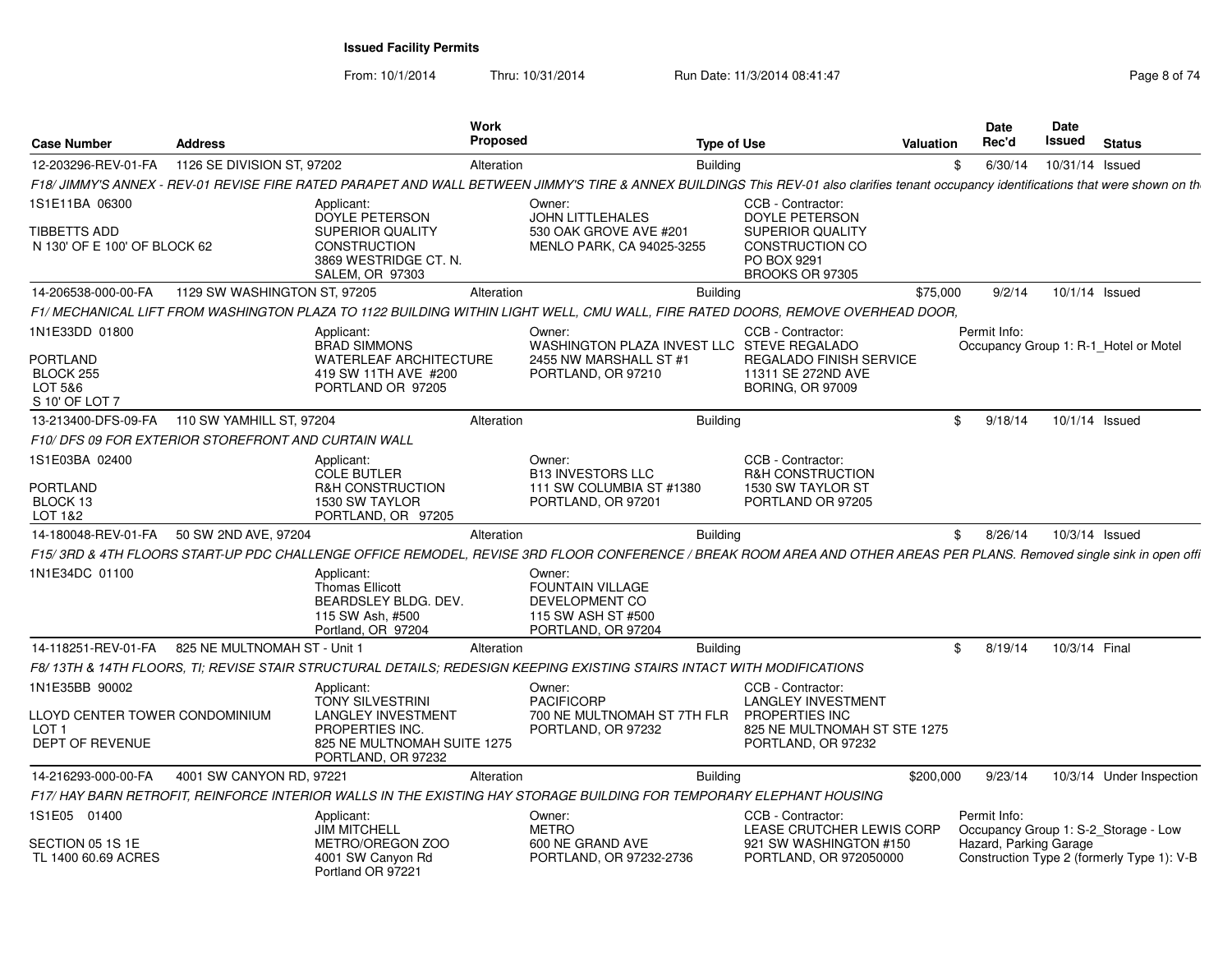From: 10/1/2014

Thru: 10/31/2014 Run Date: 11/3/2014 08:41:47 Pag

| Page 9 of 74 |  |  |
|--------------|--|--|

| <b>Case Number</b>                                                | <b>Address</b>               | <b>Work</b><br><b>Proposed</b>                                                                               | <b>Type of Use</b>                                                                                                                                                                  |                                                                                                                       | <b>Valuation</b> |              | Date<br>Rec'd | Date<br>Issued         | <b>Status</b>                              |
|-------------------------------------------------------------------|------------------------------|--------------------------------------------------------------------------------------------------------------|-------------------------------------------------------------------------------------------------------------------------------------------------------------------------------------|-----------------------------------------------------------------------------------------------------------------------|------------------|--------------|---------------|------------------------|--------------------------------------------|
| 14-201367-REV-01-FA                                               | 1201 NE LLOYD BLVD, 97232    | Alteration                                                                                                   | <b>Building</b>                                                                                                                                                                     |                                                                                                                       |                  | \$           | 9/19/14       | 10/3/14 Issued         |                                            |
|                                                                   |                              | F6/ REVISION TO WALL TYPE TO ONE HOUR, CABLE TRAY LAYOUT, LIGHTING                                           |                                                                                                                                                                                     |                                                                                                                       |                  |              |               |                        |                                            |
| 1N1E35BD 00400<br><b>HOLLADAYS ADD</b><br><b>BLOCK 142 TL 400</b> |                              | Applicant:<br><b>MARK BOOTH</b><br><b>ZGF ARCHITECTS</b><br>1223 SW WASHINGTON STE 200<br>PORTLAND, OR 97205 | Owner:<br>GPT PORTLAND OR 1201 LLOYD<br><b>LLC</b><br>PO BOX 847<br>CARLSBAD, CA 92018                                                                                              | CCB - Contractor:<br><b>COMMERCIAL CONTRACTORS</b><br>1265 S 35TH PL<br>RIDGEFIELD WA 98642                           |                  |              |               |                        |                                            |
| 14-114292-DFS-05-FA                                               | 3500 N INTERSTATE AVE, 97227 | Alteration                                                                                                   | <b>Building</b>                                                                                                                                                                     |                                                                                                                       |                  | \$           | 9/23/14       | 10/3/14 Issued         |                                            |
|                                                                   |                              | B1/2ND FLOOR, EYE PROCEDURE EXPANSION - DFS-05 FOR SEISMIC HVAC PIPING                                       |                                                                                                                                                                                     |                                                                                                                       |                  |              |               |                        |                                            |
| 1N1E22CC 12100                                                    |                              | Applicant:<br>John Downing<br><b>Total Mechanical</b><br>1498 SE TechCenter Pl, #180<br>Vancouver, WA 98683  | Owner:<br>KAISER FOUNDATION HEALTH<br>500 NE MULTNOMAH ST #100<br>PORTLAND, OR 97232-2031<br>Owner:<br>PLAN OF THE NORTHWEST<br>500 NE MULTNOMAH ST #100                            | CCB - Contractor:<br><b>TOTAL MECHANICAL INC</b><br>1498 SE TECH CENTER PLACE<br><b>STE 180</b><br>VANCOUVER WA 98683 |                  | Permit Info: |               | Occupancy Group 1: I-2 | Construction Type 2 (formerly Type 1): I-A |
| 14-114292-DFS-06-FA                                               | 3500 N INTERSTATE AVE, 97227 | Alteration                                                                                                   | PORTLAND, OR 97232-2031<br><b>Building</b>                                                                                                                                          |                                                                                                                       |                  | \$           | 9/23/14       | 10/3/14 Issued         |                                            |
|                                                                   |                              |                                                                                                              |                                                                                                                                                                                     |                                                                                                                       |                  |              |               |                        |                                            |
|                                                                   |                              | F6/2ND FLOOR, EYE PROCEDURE EXPANSION DFS-06 FOR SEISMIC ROOFTOP DUCT SUPPORT                                |                                                                                                                                                                                     |                                                                                                                       |                  |              |               |                        |                                            |
| 1N1E22CC 12100                                                    |                              | Applicant:<br>John Downing<br><b>Total Mechanical</b><br>1498 SE TechCenter Pl, #180<br>Vancouver, WA 98683  | Owner:<br>KAISER FOUNDATION HEALTH<br>500 NE MULTNOMAH ST #100<br>PORTLAND, OR 97232-2031<br>Owner:<br>PLAN OF THE NORTHWEST<br>500 NE MULTNOMAH ST #100<br>PORTLAND, OR 97232-2031 | CCB - Contractor:<br><b>TOTAL MECHANICAL INC</b><br>1498 SE TECH CENTER PLACE<br><b>STE 180</b><br>VANCOUVER WA 98683 |                  | Permit Info: |               | Occupancy Group 1: I-2 | Construction Type 2 (formerly Type 1): I-A |
| 14-114292-DFS-07-FA                                               | 3500 N INTERSTATE AVE, 97227 | Alteration                                                                                                   | <b>Building</b>                                                                                                                                                                     |                                                                                                                       |                  | \$           | 9/23/14       | 10/3/14 Issued         |                                            |
|                                                                   |                              | F6/2ND FLOOR, EYE PROCEDURE EXPANSION DFS-07 FOR SEISMIC AHU ANCHORAGE                                       |                                                                                                                                                                                     |                                                                                                                       |                  |              |               |                        |                                            |
| 1N1E22CC 12100                                                    |                              | Applicant:<br>John Downing<br><b>Total Mechanical</b><br>1498 SE TechCenter PI, #180<br>Vancouver, WA 98683  | Owner:<br>KAISER FOUNDATION HEALTH<br>500 NE MULTNOMAH ST #100<br>PORTLAND, OR 97232-2031<br>Owner:<br>PLAN OF THE NORTHWEST<br>500 NE MULTNOMAH ST #100<br>PORTLAND, OR 97232-2031 | CCB - Contractor:<br><b>TOTAL MECHANICAL INC</b><br>1498 SE TECH CENTER PLACE<br><b>STE 180</b><br>VANCOUVER WA 98683 |                  | Permit Info: |               | Occupancy Group 1: I-2 | Construction Type 2 (formerly Type 1): I-A |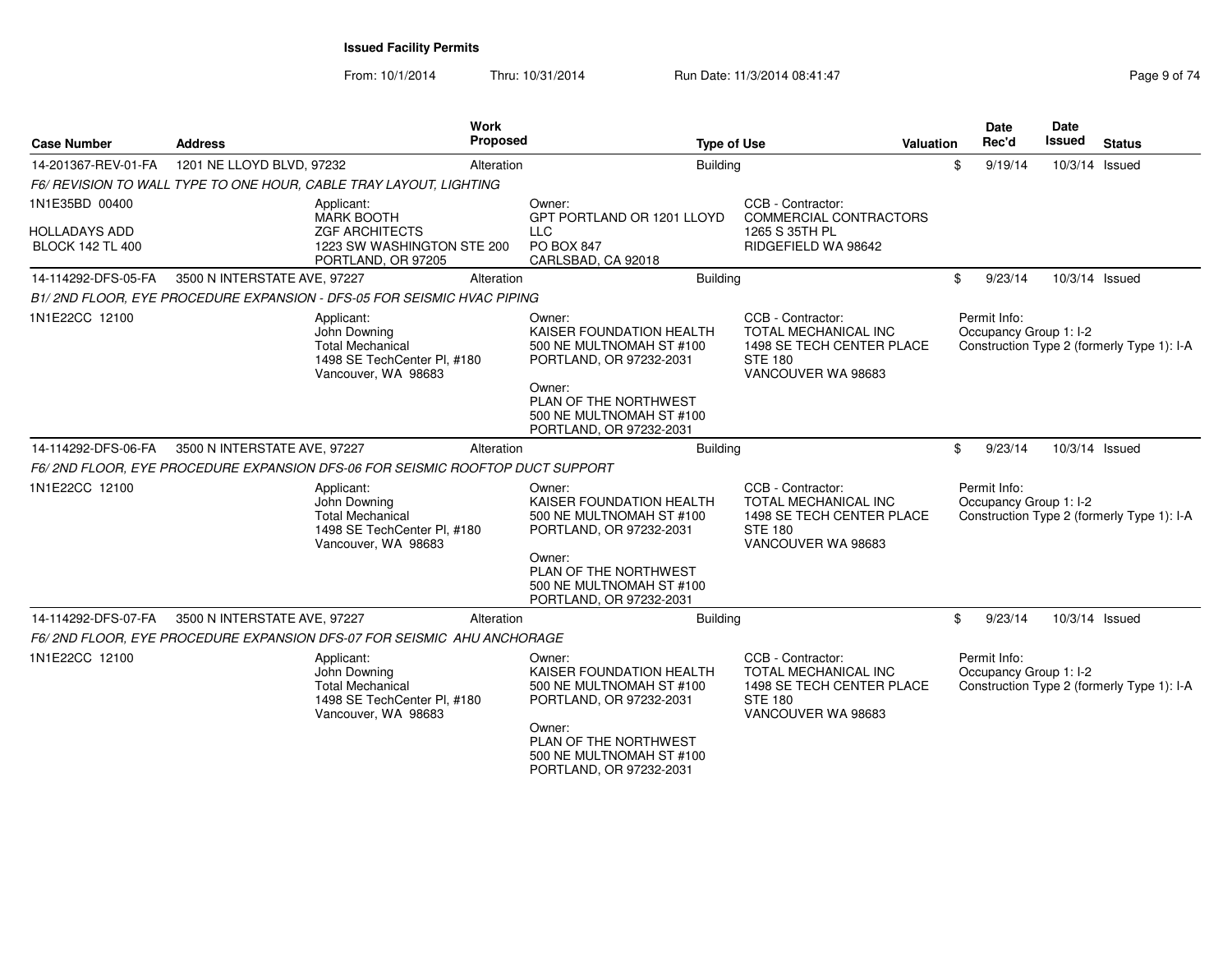From: 10/1/2014Thru: 10/31/2014 Run Date: 11/3/2014 08:41:47 Rege 10 of 74

|                                                                                                             |                              |                                                                                                                                                  | Work<br><b>Proposed</b> |                                                                                                                                                                                     |                                                                                                                                     |           | Date<br>Rec'd                                                           | Date<br>Issued |                                            |
|-------------------------------------------------------------------------------------------------------------|------------------------------|--------------------------------------------------------------------------------------------------------------------------------------------------|-------------------------|-------------------------------------------------------------------------------------------------------------------------------------------------------------------------------------|-------------------------------------------------------------------------------------------------------------------------------------|-----------|-------------------------------------------------------------------------|----------------|--------------------------------------------|
| <b>Case Number</b>                                                                                          | <b>Address</b>               |                                                                                                                                                  |                         |                                                                                                                                                                                     | <b>Type of Use</b>                                                                                                                  | Valuation |                                                                         |                | <b>Status</b>                              |
| 14-114292-REV-02-FA                                                                                         | 3500 N INTERSTATE AVE, 97227 |                                                                                                                                                  | Alteration              | Building                                                                                                                                                                            |                                                                                                                                     | \$        | 9/25/14                                                                 |                | 10/6/14 Issued                             |
| 1N1E22CC 12100                                                                                              |                              | B1/2ND FLOOR, EYE PROCEDURE EXPANSION; REV-02 REMOVE EXIT LIGHT<br>Applicant:<br><b>REG MCDONALD</b><br>6969 SW HAMPTON ST<br>PORTLAND, OR 97224 |                         | Owner:<br>KAISER FOUNDATION HEALTH<br>500 NE MULTNOMAH ST #100<br>PORTLAND, OR 97232-2031<br>Owner:<br>PLAN OF THE NORTHWEST<br>500 NE MULTNOMAH ST #100<br>PORTLAND, OR 97232-2031 | CCB - Contractor:<br><b>HOWARD S WRIGHT</b><br><b>CONSTRUCTORS LP</b><br>P. O. BOX 3764<br>SEATTLE, WA 98124                        |           | Permit Info:<br>Occupancy Group 1: I-2                                  |                | Construction Type 2 (formerly Type 1): I-A |
| 14-211553-000-00-FA                                                                                         | 3620 N INTERSTATE AVE, 97227 |                                                                                                                                                  | Alteration              | <b>Building</b>                                                                                                                                                                     |                                                                                                                                     | \$160,000 | 9/11/14                                                                 |                | 10/6/14 Issued                             |
| F4/VAULT 2 LINEAR ACCELERATOR REPLACEMENT                                                                   |                              |                                                                                                                                                  |                         |                                                                                                                                                                                     |                                                                                                                                     |           |                                                                         |                |                                            |
| 1N1E22CC 13200                                                                                              |                              | Applicant:<br><b>JON ANDERSON</b><br>AD ARCHITECTS, LLC<br>1430 SE 3RD AVE, SUITE 200<br>PORTLAND, OR 97214                                      |                         | Owner:<br>KAISER FOUNDATION HEALTH<br>500 NE MULTNOMAH ST #100<br>PORTLAND, OR 97232-2031<br>Owner:<br>PLAN OF THE NORTHWEST<br>500 NE MULTNOMAH ST #100<br>PORTLAND, OR 97232-2031 | CCB - Contractor:<br><b>HOWARD S WRIGHT</b><br><b>CONSTRUCTORS LP</b><br>P.O. BOX 3764<br>SEATTLE, WA 98124                         |           | Permit Info:<br>Occupancy Group 1: I-2 Hospital                         |                |                                            |
| 14-219066-000-00-FA                                                                                         | 2055 NW SAVIER ST, 97209     |                                                                                                                                                  | Alteration              | <b>Building</b>                                                                                                                                                                     |                                                                                                                                     | \$222,100 | 9/29/14                                                                 |                | 10/6/14 Under Inspection                   |
|                                                                                                             |                              |                                                                                                                                                  |                         | F7/3RD,4TH &5TH FLOORS, TI, NEW WALLS, DOORS, GLASS WALLS, FOR MULTIPLE OFFICES, CONFERENCE ROOMS, SPREAD OVER THREE FLOORS                                                         |                                                                                                                                     |           |                                                                         |                |                                            |
| 1N1E28CD 02300<br>COUCHS ADD<br>BLOCK 293 TL 2300<br>LAND & IMPS SEE R529517 (R180230571)<br>FOR OTHER IMPS |                              | Applicant:<br>Paul Drew<br><b>Precision Construction</b><br>8025 NE Killingsworth<br>Portland, OR 97218                                          |                         | Owner:<br>CON-WAY PROPERTIES INC<br>PO BOX 4138<br>PORTLAND, OR 97208-4138                                                                                                          | CCB - Contractor:<br>MIKE JORDAN<br>PRECISION CONSTRUCTION<br><b>COMPANY</b><br>8025 NE KILLINGSWORTH ST<br>PORTLAND, OR 97218-4029 |           | Permit Info:<br>Occupancy Group 1: B_Bank, Off.,<br>Med.Off., Pub.Bldg. |                | Construction Type 2 (formerly Type 1): I-A |
| 14-221924-000-00-FA                                                                                         | 3500 N INTERSTATE AVE, 97227 |                                                                                                                                                  | Alteration              | Building                                                                                                                                                                            |                                                                                                                                     | \$180,000 | 10/6/14                                                                 |                | 10/6/14 Under Review                       |
|                                                                                                             |                              |                                                                                                                                                  |                         | F6/ 2ND FLOOR, EYE PROCEDURE EXPANSION PROJECT; ADD 2 EXTERIOR OXYGEN TANKS AND LANDSCAPE SCREENING TO THE SOUTH END OF THE BUILDING TO SERVICE THE EYE PROCEI                      |                                                                                                                                     |           |                                                                         |                |                                            |
| 1N1E22CC 12100                                                                                              |                              | Applicant:<br><b>REG MCDONALD</b><br>PETERSEN KOLBERG & ASSOC<br>6969 HAMPTON ST SW<br>PORTLAND OR 97223                                         |                         | Owner:<br>KAISER FOUNDATION HEALTH<br>500 NE MULTNOMAH ST #100<br>PORTLAND, OR 97232-2031<br>Owner:<br>PLAN OF THE NORTHWEST<br>500 NE MULTNOMAH ST #100<br>PORTLAND, OR 97232-2031 | CCB - Contractor:<br><b>HOWARD S WRIGHT</b><br><b>CONSTRUCTORS LP</b><br>P. O. BOX 3764<br>SEATTLE, WA 98124                        |           | Permit Info:<br>Occupancy Group 1: I-2                                  |                | Construction Type 2 (formerly Type 1): I-A |
| 14-208183-000-00-FA                                                                                         |                              | 3181 SW SAM JACKSON PARK RD - Bldg OHS, 9 Alteration                                                                                             |                         | <b>Building</b>                                                                                                                                                                     |                                                                                                                                     | \$500,000 | 9/4/14                                                                  |                | 10/6/14 Issued                             |
|                                                                                                             |                              |                                                                                                                                                  |                         | F18/ OHS-7D, GPR REMODEL, REMOVE 1700 SQ FT IN GENERAL PRACTICE RESIDENCY CLINIC AND ADD NEW OPERATORY WITH EXPANDED SUPPORT, NEW WALLS FOR RECEPTION AREA.                         |                                                                                                                                     |           |                                                                         |                |                                            |
| 1S1E09 00200                                                                                                |                              | Applicant:<br><b>BRIAN SQUILLACE</b><br><b>MAHLUM ARCHITECTS</b><br>1231 NW HOYT SUITE 102<br>PORTLAND, OREGON 97203                             |                         |                                                                                                                                                                                     | CCB - Contractor:<br>IN LINE COMMERCIAL CONST<br>PO BOX 5837<br>ALOHA, OR 97006                                                     |           | Permit Info:<br>Occupancy Group 1: I1.1<br>I-FR                         |                | Construction Type 2 (formerly Type 1):     |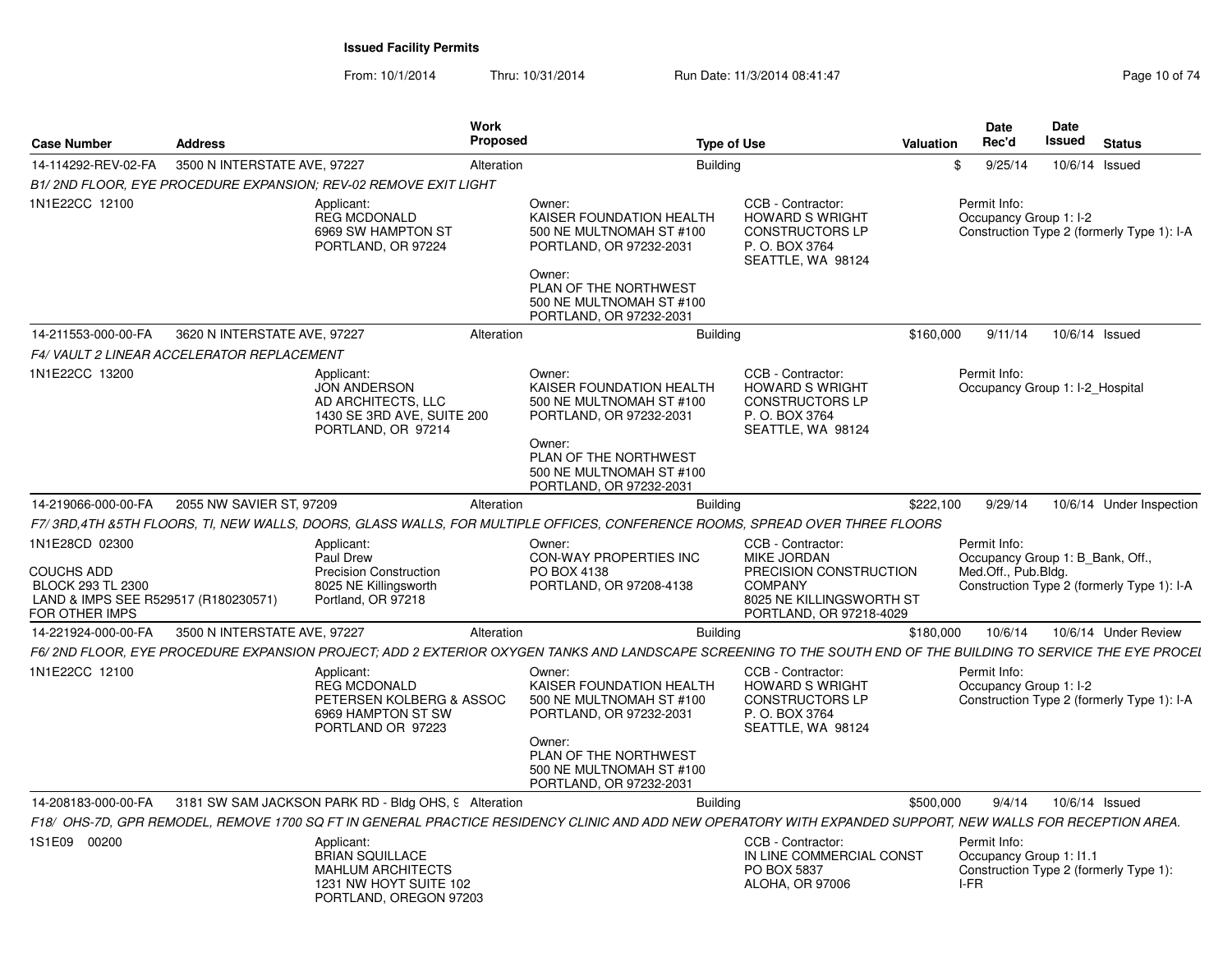From: 10/1/2014

Thru: 10/31/2014 Run Date: 11/3/2014 08:41:47 Rege 11 of 74

| <b>Address</b>                           |                                                                                                        | <b>Work</b>                                                                                                                                                                                                                                              |                                                                                                                                                |                                                                                                                        |                                                                                                                                                                                                                                                                                                                    |                                                                                                                                                                                                                                                               | Date<br>Rec'd                                                                                                                                         | <b>Date</b><br>Issued                                                                                                    | <b>Status</b>                                                                                                                                                                                                                       |
|------------------------------------------|--------------------------------------------------------------------------------------------------------|----------------------------------------------------------------------------------------------------------------------------------------------------------------------------------------------------------------------------------------------------------|------------------------------------------------------------------------------------------------------------------------------------------------|------------------------------------------------------------------------------------------------------------------------|--------------------------------------------------------------------------------------------------------------------------------------------------------------------------------------------------------------------------------------------------------------------------------------------------------------------|---------------------------------------------------------------------------------------------------------------------------------------------------------------------------------------------------------------------------------------------------------------|-------------------------------------------------------------------------------------------------------------------------------------------------------|--------------------------------------------------------------------------------------------------------------------------|-------------------------------------------------------------------------------------------------------------------------------------------------------------------------------------------------------------------------------------|
|                                          |                                                                                                        | Alteration                                                                                                                                                                                                                                               |                                                                                                                                                |                                                                                                                        |                                                                                                                                                                                                                                                                                                                    |                                                                                                                                                                                                                                                               | 9/19/14                                                                                                                                               | 10/6/14 Final                                                                                                            |                                                                                                                                                                                                                                     |
|                                          |                                                                                                        |                                                                                                                                                                                                                                                          |                                                                                                                                                |                                                                                                                        |                                                                                                                                                                                                                                                                                                                    |                                                                                                                                                                                                                                                               |                                                                                                                                                       |                                                                                                                          |                                                                                                                                                                                                                                     |
|                                          | Applicant:<br><b>MARK WOLFE</b><br>2510 NE MULTNOMAH                                                   |                                                                                                                                                                                                                                                          | Owner:<br>2154 NE BROADWAY #200                                                                                                                |                                                                                                                        |                                                                                                                                                                                                                                                                                                                    |                                                                                                                                                                                                                                                               |                                                                                                                                                       |                                                                                                                          |                                                                                                                                                                                                                                     |
|                                          |                                                                                                        |                                                                                                                                                                                                                                                          |                                                                                                                                                |                                                                                                                        |                                                                                                                                                                                                                                                                                                                    |                                                                                                                                                                                                                                                               |                                                                                                                                                       |                                                                                                                          |                                                                                                                                                                                                                                     |
|                                          |                                                                                                        |                                                                                                                                                                                                                                                          |                                                                                                                                                |                                                                                                                        |                                                                                                                                                                                                                                                                                                                    |                                                                                                                                                                                                                                                               |                                                                                                                                                       |                                                                                                                          |                                                                                                                                                                                                                                     |
|                                          |                                                                                                        |                                                                                                                                                                                                                                                          |                                                                                                                                                |                                                                                                                        |                                                                                                                                                                                                                                                                                                                    |                                                                                                                                                                                                                                                               |                                                                                                                                                       |                                                                                                                          |                                                                                                                                                                                                                                     |
|                                          | <b>COLE BUTLER</b><br><b>R&amp;H CONSTRUCTION</b><br>1530 SW TAYLOR<br>PORTLAND, OR 97205              |                                                                                                                                                                                                                                                          | <b>B13 INVESTORS LLC</b><br>PORTLAND, OR 97201                                                                                                 |                                                                                                                        | <b>R&amp;H CONSTRUCTION</b><br>1530 SW TAYLOR ST<br>PORTLAND OR 97205                                                                                                                                                                                                                                              |                                                                                                                                                                                                                                                               |                                                                                                                                                       |                                                                                                                          |                                                                                                                                                                                                                                     |
| 337 SW ALDER ST                          |                                                                                                        | Alteration                                                                                                                                                                                                                                               |                                                                                                                                                |                                                                                                                        |                                                                                                                                                                                                                                                                                                                    |                                                                                                                                                                                                                                                               | 10/6/14                                                                                                                                               |                                                                                                                          | 10/7/14 Issued                                                                                                                                                                                                                      |
| <b>B1/ SUITE 107 INTERIOR SUITE DEMO</b> |                                                                                                        |                                                                                                                                                                                                                                                          |                                                                                                                                                |                                                                                                                        |                                                                                                                                                                                                                                                                                                                    |                                                                                                                                                                                                                                                               |                                                                                                                                                       |                                                                                                                          |                                                                                                                                                                                                                                     |
|                                          | Applicant:<br><b>DAVID BROWN</b>                                                                       |                                                                                                                                                                                                                                                          | Owner:                                                                                                                                         |                                                                                                                        | CCB - Contractor:                                                                                                                                                                                                                                                                                                  |                                                                                                                                                                                                                                                               |                                                                                                                                                       |                                                                                                                          |                                                                                                                                                                                                                                     |
| IMPS ONLY SEE R246082 (R66770-5810) FOR  | PORTLAND OR 97201                                                                                      |                                                                                                                                                                                                                                                          | PORTLAND, OR 97201                                                                                                                             |                                                                                                                        |                                                                                                                                                                                                                                                                                                                    |                                                                                                                                                                                                                                                               |                                                                                                                                                       |                                                                                                                          |                                                                                                                                                                                                                                     |
| 1111 SW 2ND AVE                          |                                                                                                        | Alteration                                                                                                                                                                                                                                               |                                                                                                                                                |                                                                                                                        |                                                                                                                                                                                                                                                                                                                    |                                                                                                                                                                                                                                                               | 9/26/14                                                                                                                                               |                                                                                                                          | 10/7/14 Issued                                                                                                                                                                                                                      |
|                                          |                                                                                                        |                                                                                                                                                                                                                                                          |                                                                                                                                                |                                                                                                                        |                                                                                                                                                                                                                                                                                                                    |                                                                                                                                                                                                                                                               |                                                                                                                                                       |                                                                                                                          |                                                                                                                                                                                                                                     |
|                                          | Applicant:<br><b>INGRID HOFFMAN</b><br><b>LRS ARCHITECTS</b><br>720 NW DAVIS ST<br>PORTLAND, OR 97209  |                                                                                                                                                                                                                                                          | Owner:<br>MULTNOMAH COUNTY<br>401 N DIXON ST<br>PORTLAND, OR 97227                                                                             |                                                                                                                        | Primary Contractor:<br>TO BID                                                                                                                                                                                                                                                                                      |                                                                                                                                                                                                                                                               |                                                                                                                                                       |                                                                                                                          |                                                                                                                                                                                                                                     |
|                                          |                                                                                                        | Alteration                                                                                                                                                                                                                                               |                                                                                                                                                |                                                                                                                        |                                                                                                                                                                                                                                                                                                                    |                                                                                                                                                                                                                                                               | 9/29/14                                                                                                                                               |                                                                                                                          | 10/7/14 Under Inspection                                                                                                                                                                                                            |
|                                          |                                                                                                        |                                                                                                                                                                                                                                                          |                                                                                                                                                |                                                                                                                        |                                                                                                                                                                                                                                                                                                                    |                                                                                                                                                                                                                                                               |                                                                                                                                                       |                                                                                                                          |                                                                                                                                                                                                                                     |
|                                          | Applicant:<br>Tom Ellicott<br>Portland, OR 97204                                                       |                                                                                                                                                                                                                                                          | Owner:<br><b>BLOCK LLC</b><br>115 SW ASH ST #500<br>PORTLAND, OR 97204                                                                         |                                                                                                                        | CCB - Contractor:<br>CONSTRUCTION INC<br>PO BOX 634<br>NEWBERG, OR 97132                                                                                                                                                                                                                                           |                                                                                                                                                                                                                                                               |                                                                                                                                                       |                                                                                                                          |                                                                                                                                                                                                                                     |
|                                          |                                                                                                        | Alteration                                                                                                                                                                                                                                               |                                                                                                                                                |                                                                                                                        |                                                                                                                                                                                                                                                                                                                    |                                                                                                                                                                                                                                                               | 9/24/14                                                                                                                                               |                                                                                                                          | 10/7/14 Issued                                                                                                                                                                                                                      |
|                                          |                                                                                                        |                                                                                                                                                                                                                                                          |                                                                                                                                                |                                                                                                                        |                                                                                                                                                                                                                                                                                                                    |                                                                                                                                                                                                                                                               |                                                                                                                                                       |                                                                                                                          |                                                                                                                                                                                                                                     |
|                                          | Applicant:<br><b>KIMBERLY RITTER</b><br><b>GBJ ARCHITECTURE</b><br>815 SW 2ND AVE<br>PORTLAND OR 97204 |                                                                                                                                                                                                                                                          | Owner:<br>Owner:                                                                                                                               |                                                                                                                        | CCB - Contractor:<br><b>RON HANSON</b><br><b>SCHOMMER &amp; SON</b><br>6421 NE COLWOOD WY.<br>PORTLAND OR 97218                                                                                                                                                                                                    |                                                                                                                                                                                                                                                               |                                                                                                                                                       |                                                                                                                          |                                                                                                                                                                                                                                     |
|                                          | F1/DFS 10 FOR STEEL STAIR/HANDRAIL                                                                     | 919 NE 19TH AVE, 97232<br>PORTLAND, OR 97232<br>110 SW YAMHILL ST, 97204<br>Applicant:<br><b>B2/ RESTROOM RENOVATIONS AND IMPROVEMENTS</b><br>309 SW 6TH AVE, 97205<br>3500 N INTERSTATE AVE, 97227<br>F7/ INTERSTATE SOUTH SELF SERVICE CHECK-IN KIOSKS | Alteration<br><b>MELVIN MARK COMPANIES</b><br>111 SW COLUMBIA, STE 1380<br><b>Beardsley Building Development</b><br>115 SW Ash Street, Ste 500 | <b>Proposed</b><br>Owner:<br>B1/ (3 LOCATIONS ON 4TH FLOOR) REMOVE PATITION WALLS AND SAW CUT (1) NEW 4x8 WALL OPENING | WESTON INVESTMENT CO LLC<br>PORTLAND, OR 97232-1561<br>111 SW COLUMBIA ST #1380<br>MARK CENTRAL PLAZA LLC<br>111 SW COLUMBIA ST #1380<br><b>HISTORIC U S NATIONAL BANK</b><br>KAISER FOUNDATION HEALTH<br>500 NE MULTNOMAH ST #100<br>PORTLAND, OR 97232-2031<br>PLAN OF THE NORTHWEST<br>500 NE MULTNOMAH ST #100 | <b>Type of Use</b><br><b>Building</b><br>F16/1ST FLOOR SUITE 150N KELLER WILLIAMS RECONFIGURE OFFICE SPACE FOR NEW TENANT PRIVATE OFFICES<br><b>Building</b><br>CCB - Contractor:<br><b>Building</b><br><b>Building</b><br><b>Building</b><br><b>Building</b> | Valuation<br>MELVIN MARK CONSTRUCTION CO<br>111 SW COLUMBIA ST STE 1380<br>PORTLAND, OR 972015873<br>LAKE OSWEGO DRYWALL &<br>PORTLAND, OR 97232-2031 | \$25,000<br>Permit Info:<br>\$<br>9/18/14<br>\$2,000<br>\$10,000<br>\$15,000<br>Permit Info:<br>\$31,402<br>Permit Info: | Occupancy Group 1: B<br>Construction Type 2 (formerly Type 1): II-A<br>10/6/14 Issued<br>Occupancy Group 1: B<br>Construction Type 2 (formerly Type 1): I-B<br>Occupancy Group 1: I-2<br>Construction Type 2 (formerly Type 1): I-A |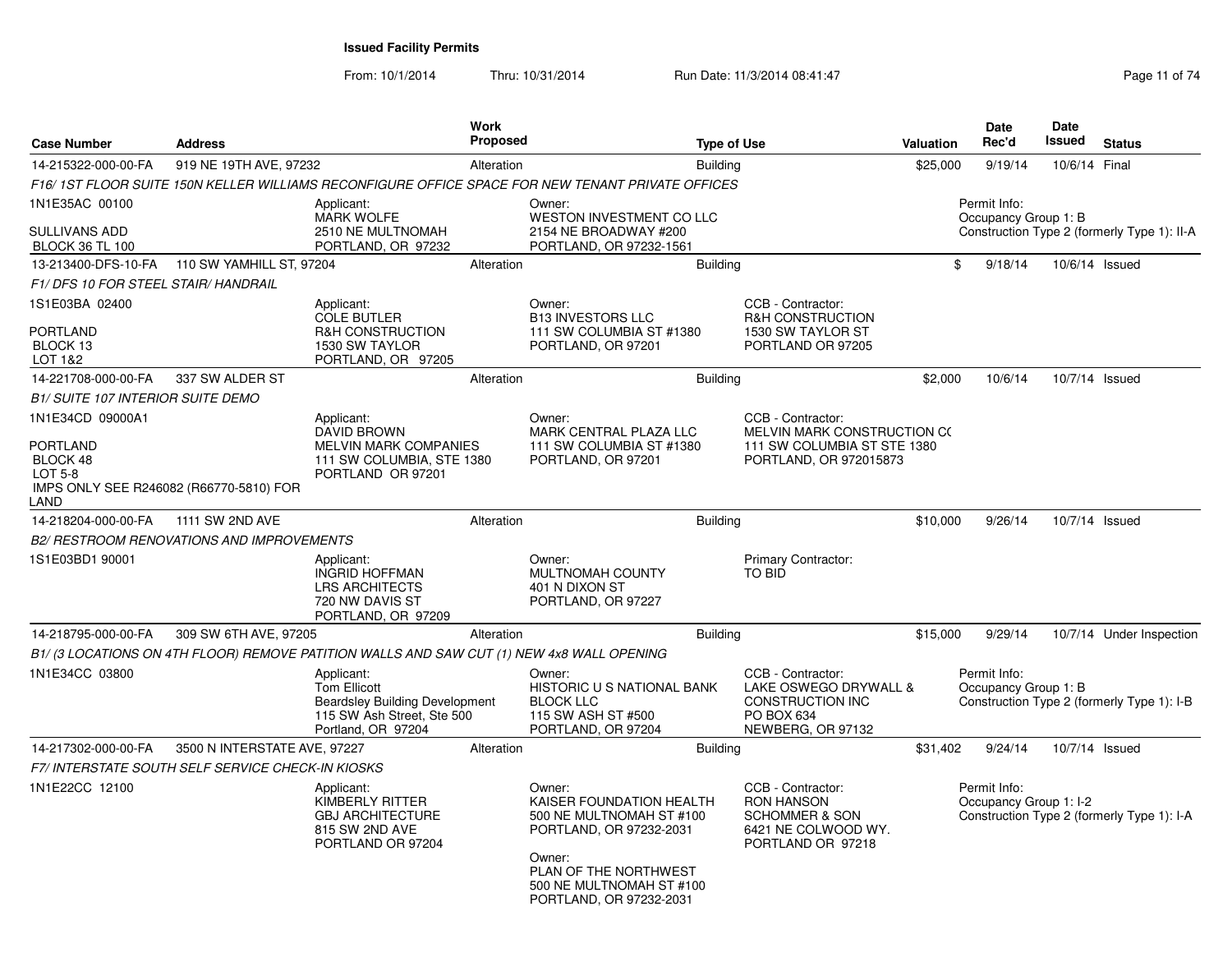From: 10/1/2014Thru: 10/31/2014 Run Date: 11/3/2014 08:41:47 Rege 12 of 74

| <b>Case Number</b>                                                                                                       | <b>Address</b>           |                                                                                                                | <b>Work</b><br><b>Proposed</b> |                                                                                                                                                                                                                                                | <b>Type of Use</b>                 |                                                                       | <b>Valuation</b> | Date<br>Rec'd                                                           | <b>Date</b><br>Issued | <b>Status</b>                              |
|--------------------------------------------------------------------------------------------------------------------------|--------------------------|----------------------------------------------------------------------------------------------------------------|--------------------------------|------------------------------------------------------------------------------------------------------------------------------------------------------------------------------------------------------------------------------------------------|------------------------------------|-----------------------------------------------------------------------|------------------|-------------------------------------------------------------------------|-----------------------|--------------------------------------------|
| 14-215835-000-00-FA                                                                                                      | 530 SW 5TH AVE, 97204    |                                                                                                                | Alteration<br><b>Building</b>  |                                                                                                                                                                                                                                                |                                    |                                                                       | \$39,800         | 9/22/14                                                                 |                       | 10/8/14 Under Inspection                   |
|                                                                                                                          |                          |                                                                                                                |                                | F4/ SUITE 925; TI, REMOVE MOST WALLS, DOORS, CABINETY, CREATE OPEN OFFICE SPACE, ADD WALL, DOOR, RELITE, FOR BREAK ROOM, INFILL DOOR IN CONFERENCE ROOM, CEILING, ELE                                                                          |                                    |                                                                       |                  |                                                                         |                       |                                            |
| 1N1E34CD 09600<br>PORTLAND<br>BLOCK 63<br>LOT 5&6<br><b>HISTORIC PROPERTY</b><br>POTENTIAL ADDITIONAL TAX                |                          | Applicant:<br>DAN YOUNG<br><b>OREGON BUSINESS</b><br><b>ARCHITECTURE</b><br>PO BOX 80301<br>PORTLAND, OR 97280 |                                | Owner:<br>RGOF YEON BUILDING LLC<br>551 FIFTH AVE 23RD FLOOR<br>NEW YORK, NY 10176                                                                                                                                                             | CCB - Contractor:<br>PO BOX 416    | 5D CONTRACTORS LLC<br>CORBETT, OR 97019                               |                  | Permit Info:<br>Occupancy Group 1: B Bank, Off.,<br>Med.Off., Pub.Bldg. |                       |                                            |
| 14-215343-000-00-FA                                                                                                      | 1001 SW 5TH AVE, 97204   |                                                                                                                | Alteration                     | Building                                                                                                                                                                                                                                       |                                    |                                                                       | \$84,000         | 9/19/14                                                                 |                       | 10/8/14 Under Inspection                   |
|                                                                                                                          |                          | F10/ SUITE 1525 PORTLAND SINGLES 1708 SQ FT NEW TENANT REMODEL, NEW WALLS, DOORS & RELITES                     |                                |                                                                                                                                                                                                                                                |                                    |                                                                       |                  |                                                                         |                       |                                            |
| 1S1E03BB 00800<br>PORTLAND<br>BLOCK 169<br>LOT 1-8<br>SEE R246278 (R667717341)                                           |                          | Applicant:<br><b>KIM FORD</b><br><b>GROUP MACKENZIE</b><br>1515 SE WATER AVE STE 100<br>PORTLAND OR 97214      |                                | Owner:<br>OR-CONGRESS CENTER LP<br>235 MONTGOMERY ST 16TH<br><b>FLOOR</b><br>SAN FRANCISCO, CA 94104-3104                                                                                                                                      | CCB - Contractor:<br>P.O. BOX 3764 | <b>HOWARD S WRIGHT</b><br><b>CONSTRUCTORS LP</b><br>SEATTLE, WA 98124 |                  | Permit Info:<br>Occupancy Group 1: B                                    |                       | Construction Type 2 (formerly Type 1): I-A |
| 14-215739-000-00-FA                                                                                                      | 3030 SW MOODY AVE, 97201 |                                                                                                                | Alteration                     | <b>Building</b>                                                                                                                                                                                                                                |                                    |                                                                       | \$67,700         | 9/22/14                                                                 | 10/8/14 Issued        |                                            |
| 1S1E10 00400<br>SECTION 10 1S 1E<br>TL 400 2.77 ACRES                                                                    |                          | Applicant:<br>SUZIE HONG<br><b>MACKENZIE</b><br>1515 SW WATER AVE<br>PORTLAND, OR 97214                        |                                | F2/ PHASE 3, SUITE110/235; 1ST AND 2ND FLOORS, REMOVE WALLS, RECONFIGURE FOR MULTIPLE OFFICES, CONFERENCE ROOMS, DEMISING WALLS, OPEN OFFICE SPACE, CEILING, ELEC, F<br>Owner:<br>3030 PROPERTY LLC<br>3121 SW MOODY AVE<br>PORTLAND, OR 97239 | CCB - Contractor:<br>PO BOX 5837   | IN LINE COMMERCIAL CONST<br><b>ALOHA, OR 97006</b>                    |                  |                                                                         |                       |                                            |
| 14-221740-000-00-FA                                                                                                      | 1136 SW ALDER ST, 97205  |                                                                                                                | Alteration                     | <b>Building</b>                                                                                                                                                                                                                                |                                    |                                                                       | \$1,000          | 10/6/14                                                                 | 10/9/14 Issued        |                                            |
|                                                                                                                          |                          |                                                                                                                |                                | F15/ SUITE 1124 SW ALDER WHISKEY PARLOUR, REMOVE EXISTING DOOR & REPLACE WITH GLAZING TO MATCH STOREFRONT                                                                                                                                      |                                    |                                                                       |                  |                                                                         |                       |                                            |
| 1N1E33DD 04000<br><b>PORTLAND</b><br>LOT 7&8 BLOCK 257                                                                   |                          | Applicant:<br><b>ARON FAEGRE</b><br>ARON FAEGRE ARCHITECT<br>520 SW YAMHILL<br>PORTLAND OR 97204               |                                | Owner:<br>AP&J CORP<br>12TH AND ALDER LLC-5% 920 SW 718 NE DEKUM ST<br>6TH AVE #2<br>PORTLAND, OR 97204-1207                                                                                                                                   | CCB - Contractor:                  | THOMAS JAY CONSTRUCTION LLC<br>PORTLAND, OR 97211                     |                  |                                                                         |                       |                                            |
| 14-208688-000-00-FA                                                                                                      | 1225 W BURNSIDE ST       |                                                                                                                | Alteration                     | <b>Building</b>                                                                                                                                                                                                                                |                                    |                                                                       | \$50,000         | 9/5/14                                                                  |                       | 10/9/14 Under Inspection                   |
|                                                                                                                          |                          |                                                                                                                |                                | F11/ TOMS (1235 W. BURNSIDE) NEW TENANT BUILD OUT OF A 1,250 SQ FT EXISTING RETAIL SPACE, NON STRUCTURAL PARTITIONS FOR RETAIL SPACE, BATHROOM AND OFFICE                                                                                      |                                    |                                                                       |                  |                                                                         |                       |                                            |
| 1N1E33DA 05000A2<br><b>COUCHS ADD</b><br>BLOCK 82<br>LOT 1-8<br>MACH & EQUIP SEE R140654 (R180207460)<br>FOR LAND & IMPS |                          | Applicant:<br><b>VISHNU JHAVERI</b><br>550 SW 12TH AVE<br>PORTLAND, OR 97205                                   |                                | Owner:<br>PORTLAND DISTRICT COOLING & LEASE CRUTCHER LEWIS CORP<br>CO LLC<br>13155 NOEL RD STE 100<br>DALLAS, TX 75240                                                                                                                         | CCB - Contractor:                  | 921 SW WASHINGTON #150<br>PORTLAND, OR 972050000                      |                  |                                                                         |                       |                                            |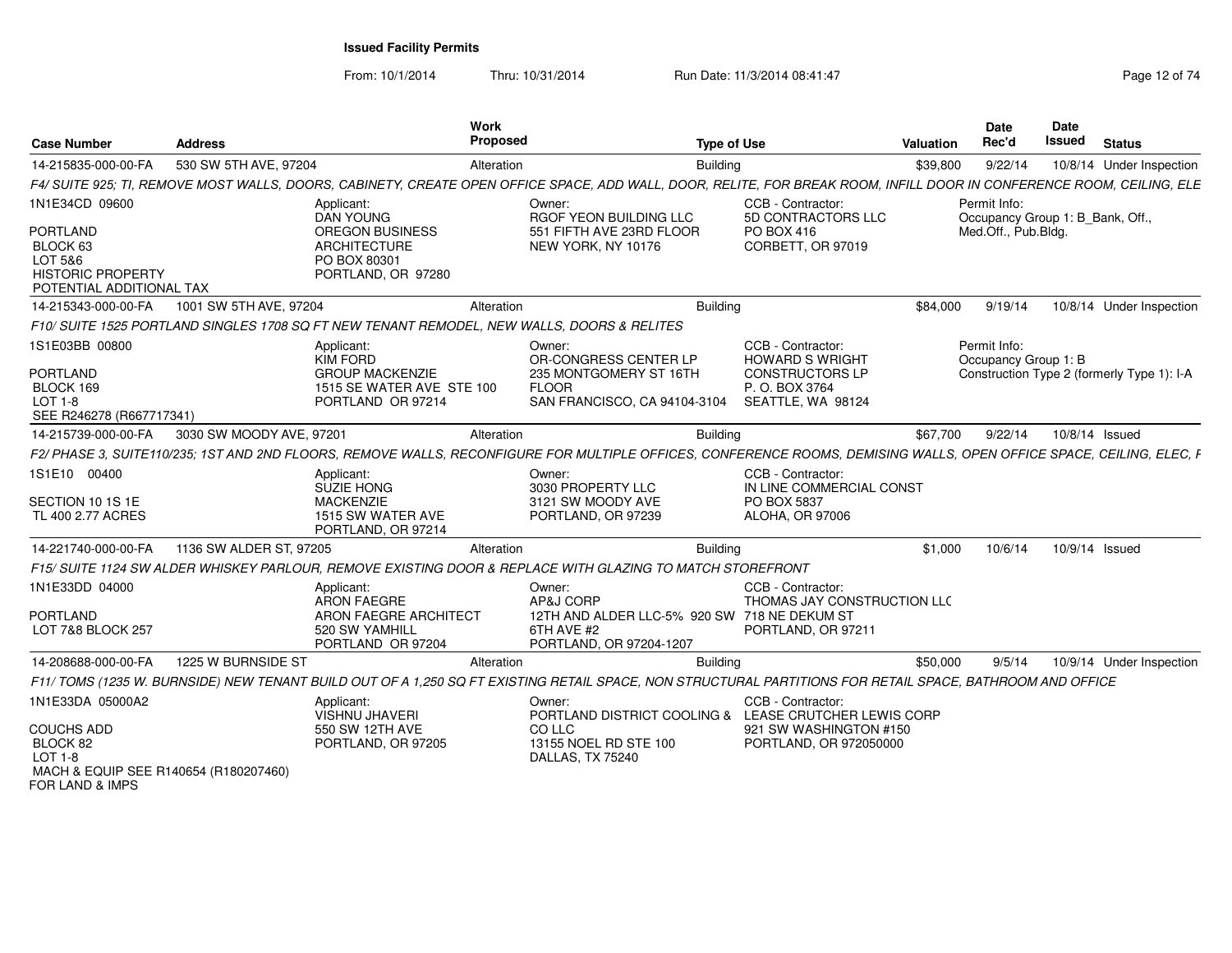From: 10/1/2014Thru: 10/31/2014 Run Date: 11/3/2014 08:41:47 Rege 13 of 74

| <b>Case Number</b>                           | <b>Address</b>             | Work<br>Proposed                                                                                                 |                                                                                                                                                                 | <b>Type of Use</b>                                                                                 | <b>Valuation</b> | <b>Date</b><br>Rec'd                    | Date<br>Issued | <b>Status</b>                                                                   |
|----------------------------------------------|----------------------------|------------------------------------------------------------------------------------------------------------------|-----------------------------------------------------------------------------------------------------------------------------------------------------------------|----------------------------------------------------------------------------------------------------|------------------|-----------------------------------------|----------------|---------------------------------------------------------------------------------|
| 14-202226-000-00-FA                          | 1 N CENTER COURT ST. 97227 | Alteration                                                                                                       |                                                                                                                                                                 | Buildina                                                                                           | \$150,000        | 8/22/14                                 |                | 10/9/14 Final                                                                   |
| F17/100 LEVEL MODA MERCHANT STORE.           |                            |                                                                                                                  |                                                                                                                                                                 |                                                                                                    |                  |                                         |                |                                                                                 |
| 1N1E34AB 00700                               |                            | Applicant:<br><b>JOSH PETERSON</b><br><b>GBD ARCHITECTS</b><br>1120 NW COUCH ST. SUITE 300<br>PORTLAND, OR 97209 | Owner:<br>PORTLAND CITY OF (LEASED<br>1 CENTER CT #150<br>PORTLAND, OR 97227                                                                                    | CCB - Contractor:<br>LEASE CRUTCHER LEWIS CORP<br>921 SW WASHINGTON #150<br>PORTLAND, OR 972050000 |                  | Permit Info:<br>arena                   |                | Occupancy Group 1: A-4 Assembly -                                               |
|                                              |                            |                                                                                                                  | Owner:<br>PORTLAND ARENA MGMT LLC<br>1 CENTER CT #150<br>PORTLAND, OR 97227                                                                                     |                                                                                                    |                  |                                         |                |                                                                                 |
| 14-216614-000-00-FA                          | 520 SW YAMHILL ST, 97204   | Alteration                                                                                                       |                                                                                                                                                                 | <b>Building</b>                                                                                    | \$13,000         | 9/23/14                                 |                | 10/9/14 Issued                                                                  |
|                                              |                            | F16/ 5TH FLOOR SUITE 500 MCDONALD JACOBS REMOVE WALLS TO CREATE A LARGER TRAINING ROOM                           |                                                                                                                                                                 |                                                                                                    |                  |                                         |                |                                                                                 |
| 1S1E03BB 01200<br>PORTLAND                   |                            | Applicant:<br><b>EMILY PHILLIPS</b><br>520 SW YAMHILL ST SUITE 900                                               | Owner:<br>PAC-HILL LIMITED PARTNERSHIP<br>520 SW YAMHILL ST RF GDN #8                                                                                           | CCB - Contractor:<br>5D CONTRACTORS LLC<br>PO BOX 416                                              |                  | Permit Info:<br>Occupancy Group 1: B    |                | Construction Type 2 (formerly Type 1): I-A                                      |
| BLOCK 171<br>LOT 1&8<br>N 1/2 OF LOT 2&7     |                            | PORTLAND, OR 97204                                                                                               | PORTLAND, OR 97204                                                                                                                                              | CORBETT, OR 97019                                                                                  |                  |                                         |                |                                                                                 |
| 14-162625-DFS-04-FA                          | 308 SW 2ND AVE, 97204      | Alteration                                                                                                       |                                                                                                                                                                 | <b>Building</b>                                                                                    |                  | 9/26/14<br>$^{\circ}$                   |                | 10/9/14 Issued                                                                  |
|                                              |                            | B1/5TH & 6TH FLOOR NEW TENANT COMPLETE REMODEL - DFS-04 FOR RAISED ACCESS FLOORING                               |                                                                                                                                                                 |                                                                                                    |                  |                                         |                |                                                                                 |
| 1N1E34CD 04600                               |                            | Applicant:<br><b>MADALENA RAGLIONE</b><br><b>SWINERTON BUILDERS</b><br>308 SW 2ND AVE<br>PORTLAND, OR 97204      | Owner:<br><b>NGP DUNCAN PLAZA</b><br>PO BOX 4900 DEPT #360<br>SCOTTSDALE, AZ 85261-4900                                                                         |                                                                                                    |                  | Permit Info:                            |                | Occupancy Group 1: A-2 Restaurant<br>Construction Type 2 (formerly Type 1): I-A |
|                                              |                            |                                                                                                                  | Owner:<br>PORTLAND LLC<br>PO BOX 4900 DEPT #360<br>SCOTTSDALE, AZ 85261-4900                                                                                    |                                                                                                    |                  |                                         |                |                                                                                 |
| 14-116123-REV-01-FA                          | 4805 NE GLISAN ST, 97213   | Alteration                                                                                                       |                                                                                                                                                                 | <b>Building</b>                                                                                    | \$5,000          | 10/9/14                                 |                | 10/9/14 Final                                                                   |
| <b>B1/ REVISION TO ADD ARJO PATIENT LIFT</b> |                            |                                                                                                                  |                                                                                                                                                                 |                                                                                                    |                  |                                         |                |                                                                                 |
| 1N2E31BD 04100                               |                            | Applicant:<br><b>JOE WEBB</b>                                                                                    | Owner:<br>PROVIDENCE HEALTH                                                                                                                                     | CCB - Contractor:<br><b>MICHAEL L BROWN</b>                                                        |                  | Permit Info:<br>Occupancy Group 1: 11.1 |                |                                                                                 |
| SECTION 31 1N 2E<br>TL 4100 9.54 ACRES       |                            | PROVIDENCE HEALTH<br>4400 NE Halsey, Suite #160<br>PORTLAND, OR 97213                                            | 4400 NE HALSEY ST BLDG 2 #190<br>PORTLAND, OR 97213-1545<br>Owner:<br>SERVICES-OREGON<br>4400 NE HALSEY ST BLDG 2 #190<br>PORTLAND, OR 97213-1545               | M BROWN INDUSTRIES LLC<br>16631 S RACHEL CT<br>OREGON CITY, OR 97045                               |                  | I-FR                                    |                | Construction Type 2 (formerly Type 1):                                          |
| 14-217433-000-00-FA                          | 538 SW 6TH AVE, 97204      | Alteration                                                                                                       |                                                                                                                                                                 | <b>Building</b>                                                                                    | \$141,726        | 9/24/14                                 |                | 10/10/14 Issued                                                                 |
|                                              |                            |                                                                                                                  | F3/ SUITE 620; TI, REMOVE WALLS, DOORS, ADD BACK AND RECONFIGURE, WALLS, DOORS, RELITES, SLIDING GLASS DOOR AT NEW CONFERENCE ROOM, TWO POCKET DOORS, BREAKROOM |                                                                                                    |                  |                                         |                |                                                                                 |
| 1N1E34CC 07900                               |                            | Applicant:                                                                                                       | Owner:                                                                                                                                                          | CCB - Contractor:                                                                                  |                  | Permit Info:                            |                |                                                                                 |
| PORTLAND<br>BLOCK 174                        |                            | Jennifer Dzienis<br>524 E Burnside St. Suite 320<br>Portland, OR 97214                                           | PORTLAND CASCADE BUILDING<br>LLC<br>166 KINGS HIGHWAY N                                                                                                         | <b>FRANK WHITE</b><br>JOHNSON PROJECT SOLUTIONS<br><b>INC</b>                                      |                  | Med.Off., Pub.Bldg.                     |                | Occupancy Group 1: B Bank, Off.,                                                |
| LOT 5&6                                      |                            |                                                                                                                  | WESTPORT, CT 06880-2423                                                                                                                                         | PO BOX 455<br>LAKE OSWEGO, OR 97034                                                                |                  |                                         |                |                                                                                 |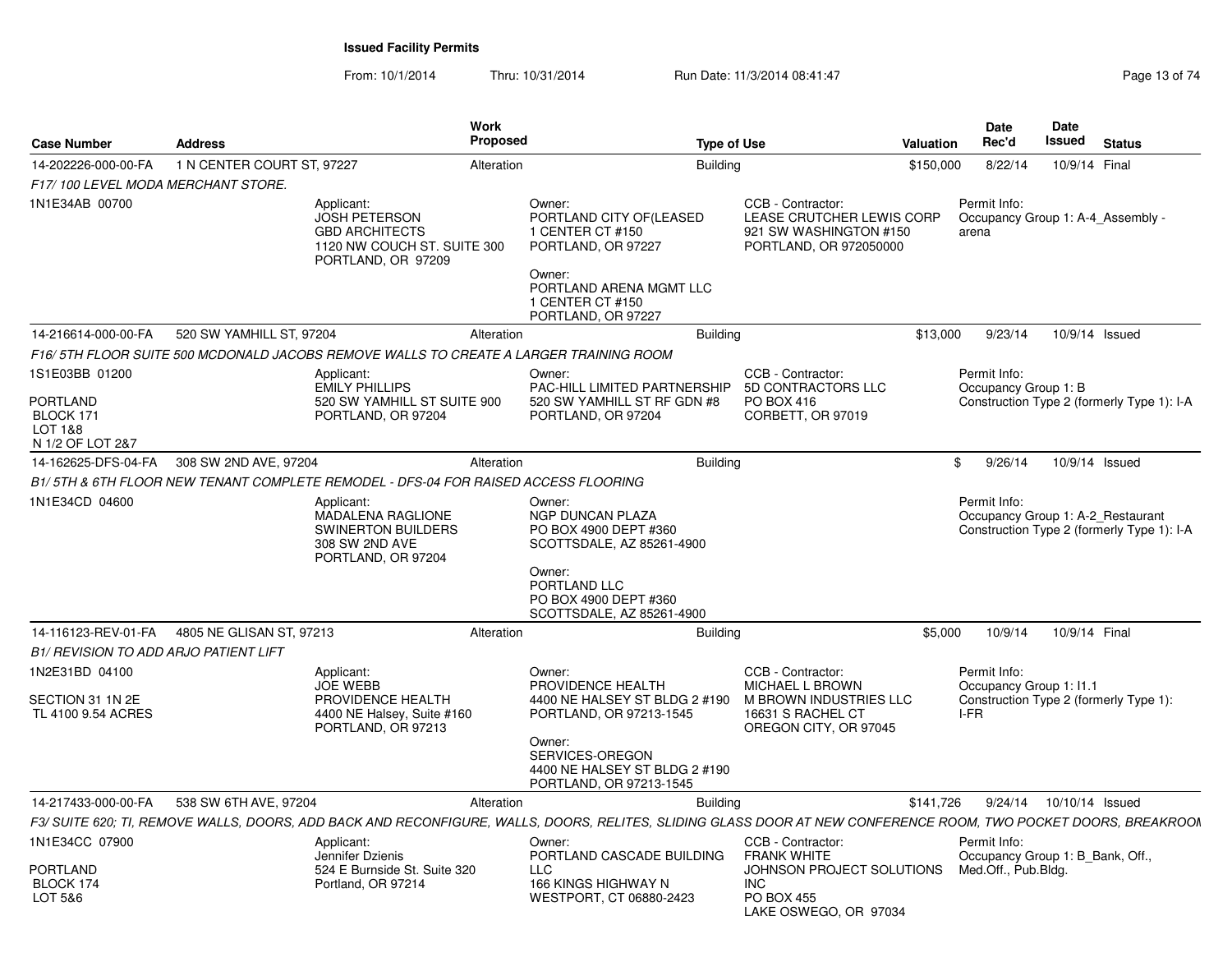From: 10/1/2014Thru: 10/31/2014 Run Date: 11/3/2014 08:41:47 Rege 14 of 74

| <b>Address</b>                  |                                                                                                                             |                                                                                                                                                                                                                                 |                                                                                                                                                                                              |                                                                                           |                                                                                                                                                                                      |                                                                                                                                                                                                                               | Date<br>Rec'd                                                                                                                                                  | <b>Date</b><br>Issued                                                                                                                                                                                                        | <b>Status</b>                                                                                                                                                                                                                                                                                                                        |
|---------------------------------|-----------------------------------------------------------------------------------------------------------------------------|---------------------------------------------------------------------------------------------------------------------------------------------------------------------------------------------------------------------------------|----------------------------------------------------------------------------------------------------------------------------------------------------------------------------------------------|-------------------------------------------------------------------------------------------|--------------------------------------------------------------------------------------------------------------------------------------------------------------------------------------|-------------------------------------------------------------------------------------------------------------------------------------------------------------------------------------------------------------------------------|----------------------------------------------------------------------------------------------------------------------------------------------------------------|------------------------------------------------------------------------------------------------------------------------------------------------------------------------------------------------------------------------------|--------------------------------------------------------------------------------------------------------------------------------------------------------------------------------------------------------------------------------------------------------------------------------------------------------------------------------------|
|                                 |                                                                                                                             |                                                                                                                                                                                                                                 |                                                                                                                                                                                              |                                                                                           |                                                                                                                                                                                      |                                                                                                                                                                                                                               | 10/7/14                                                                                                                                                        |                                                                                                                                                                                                                              | 10/13/14 Under Inspection                                                                                                                                                                                                                                                                                                            |
|                                 |                                                                                                                             |                                                                                                                                                                                                                                 |                                                                                                                                                                                              |                                                                                           |                                                                                                                                                                                      |                                                                                                                                                                                                                               |                                                                                                                                                                |                                                                                                                                                                                                                              |                                                                                                                                                                                                                                                                                                                                      |
| SPLIT LEVY R317166 (R942160010) | Applicant:<br><b>JASON SIMPSON</b><br>NORTHWEST HANDLING<br><b>SYSTEMS INC</b><br>18008 NE AIRPORT WAY<br>PORTLAND OR 97230 |                                                                                                                                                                                                                                 | Owner:<br>PORT OF PORTLAND<br>PO BOX 3529                                                                                                                                                    |                                                                                           | CCB - Contractor:<br>NORTH WEST HANDLING<br><b>SYSTEMS INC</b><br>1100 SW 7TH STREET<br>RENTON, WA 980552939                                                                         |                                                                                                                                                                                                                               |                                                                                                                                                                |                                                                                                                                                                                                                              |                                                                                                                                                                                                                                                                                                                                      |
|                                 |                                                                                                                             |                                                                                                                                                                                                                                 |                                                                                                                                                                                              |                                                                                           |                                                                                                                                                                                      |                                                                                                                                                                                                                               | 9/12/14                                                                                                                                                        | 10/13/14 Issued                                                                                                                                                                                                              |                                                                                                                                                                                                                                                                                                                                      |
|                                 |                                                                                                                             |                                                                                                                                                                                                                                 |                                                                                                                                                                                              |                                                                                           |                                                                                                                                                                                      |                                                                                                                                                                                                                               |                                                                                                                                                                |                                                                                                                                                                                                                              |                                                                                                                                                                                                                                                                                                                                      |
|                                 | Applicant:<br><b>DIANE KELLEY</b><br>1849 SW SALMON                                                                         |                                                                                                                                                                                                                                 | Owner:<br>MULTNOMAH AMATEUR<br><b>ATHLETIC CLUB</b><br>1849 SW SALMON ST                                                                                                                     |                                                                                           | CCB - Contractor:<br><b>BREMIK CONSTRUCTION</b><br>1026 SE STARK ST<br>PORTLAND, OR 97214                                                                                            |                                                                                                                                                                                                                               |                                                                                                                                                                |                                                                                                                                                                                                                              |                                                                                                                                                                                                                                                                                                                                      |
|                                 |                                                                                                                             |                                                                                                                                                                                                                                 |                                                                                                                                                                                              |                                                                                           |                                                                                                                                                                                      |                                                                                                                                                                                                                               | 9/18/14                                                                                                                                                        |                                                                                                                                                                                                                              |                                                                                                                                                                                                                                                                                                                                      |
|                                 |                                                                                                                             |                                                                                                                                                                                                                                 |                                                                                                                                                                                              |                                                                                           |                                                                                                                                                                                      |                                                                                                                                                                                                                               |                                                                                                                                                                |                                                                                                                                                                                                                              |                                                                                                                                                                                                                                                                                                                                      |
|                                 | Applicant:<br>Ryan McGuire<br>(PacTrust)<br>Portland, OR 97224                                                              |                                                                                                                                                                                                                                 | Owner:<br>TIGARD, OR 97224-7175<br>Owner:<br>LTD PARTNERSHIP<br>TIGARD, OR 97224-7175                                                                                                        |                                                                                           | CCB - Contractor:<br><b>MATTHEW OLSON</b><br><b>CONSTRUCTION INC</b><br>5320 SW DOVER LANE<br>PORTLAND, OR 97225                                                                     |                                                                                                                                                                                                                               |                                                                                                                                                                |                                                                                                                                                                                                                              |                                                                                                                                                                                                                                                                                                                                      |
|                                 |                                                                                                                             |                                                                                                                                                                                                                                 |                                                                                                                                                                                              |                                                                                           |                                                                                                                                                                                      |                                                                                                                                                                                                                               | 9/15/14                                                                                                                                                        | 10/13/14 Issued                                                                                                                                                                                                              |                                                                                                                                                                                                                                                                                                                                      |
|                                 |                                                                                                                             |                                                                                                                                                                                                                                 |                                                                                                                                                                                              |                                                                                           |                                                                                                                                                                                      |                                                                                                                                                                                                                               |                                                                                                                                                                |                                                                                                                                                                                                                              |                                                                                                                                                                                                                                                                                                                                      |
|                                 | Applicant:<br><b>GARY FRYE</b><br>1919 NW LOVEJOY<br>PORTLAND OR 97209                                                      |                                                                                                                                                                                                                                 | Owner:<br><b>LEGACY HEALTH SYSTEM</b><br>1919 NW LOVEJOY ST<br>PORTLAND, OR 97209                                                                                                            |                                                                                           | CCB - Contractor:<br>SHAWN L DAVIS<br>AMERICAN ACOUSTICS<br>13313 NE 176TH CIR                                                                                                       |                                                                                                                                                                                                                               |                                                                                                                                                                |                                                                                                                                                                                                                              |                                                                                                                                                                                                                                                                                                                                      |
|                                 |                                                                                                                             | Alteration                                                                                                                                                                                                                      |                                                                                                                                                                                              |                                                                                           |                                                                                                                                                                                      |                                                                                                                                                                                                                               | 10/9/14                                                                                                                                                        | 10/14/14 Issued                                                                                                                                                                                                              |                                                                                                                                                                                                                                                                                                                                      |
|                                 |                                                                                                                             |                                                                                                                                                                                                                                 |                                                                                                                                                                                              |                                                                                           |                                                                                                                                                                                      |                                                                                                                                                                                                                               |                                                                                                                                                                |                                                                                                                                                                                                                              |                                                                                                                                                                                                                                                                                                                                      |
|                                 | Applicant:<br><b>ARON FAEGRE</b><br>520 SW YAMHILL ST<br>PORTLAND, OR 97204                                                 |                                                                                                                                                                                                                                 | Owner:<br>920 SW 6TH AVE #223<br>PORTLAND, OR 97204<br>Owner:<br><b>LLC</b><br>920 SW 6TH AVE #223<br>PORTLAND, OR 97204<br>Owner:<br>PIPAB LLC<br>920 SW 6TH AVE #223                       |                                                                                           | CCB - Contractor:<br><b>CRAIG SANDAGE</b><br>CONTRACTORS                                                                                                                             |                                                                                                                                                                                                                               |                                                                                                                                                                |                                                                                                                                                                                                                              |                                                                                                                                                                                                                                                                                                                                      |
|                                 |                                                                                                                             | 9255 NE ALDERWOOD RD, 97220<br>1849 SW SALMON ST, 97205<br><b>B1/ MEMBER SERVICES CENTER "CONCIERGE" OFFICE REMODEL</b><br>PORTLAND, OR 97205<br>3243 NW YEON AVE, 97210<br>815 NE DAVIS ST, 97232<br>715 SW MORRISON ST, 97205 | <b>Work</b><br>Alteration<br>Alteration<br>MULTNOMAH ATHLETIC CLUB<br>Alteration<br>Pacific Realty Associates, LP<br>15350 SW Sequoia Parkway, Ste. 30<br>Alteration<br>LEGACY HEALTH SYSTEM | <b>Proposed</b><br>F18/ GATEWAY EXPRESS (9255 NE ALDERWOOD) - PALLET RACKING IN WAREHOUSE | PORTLAND, OR 97208-3529<br>PORTLAND, OR 97205-1726<br><b>PACIFIC REALTY ASSOCIATES</b><br>15350 SW SEQUOIA PKWY #300<br>15350 SW SEQUOIA PKWY #300<br><b>GOODMAN GENERATIONS III</b> | <b>Type of Use</b><br><b>Building</b><br><b>Building</b><br><b>Building</b><br><b>Building</b><br><b>Building</b><br>F1/ REMODEL 7TH FLOOR RESTROOM FOR ACCESSIBILITY STANDARDS, CEILING, FLOORING, COUNTERS, ETC, ELEC, PLBG | <b>Valuation</b><br>\$40,000<br>BATTLE GROUND, WA 98604<br>MALIBU PACIFIC GENERAL<br>735 NE JACKSON SCHOOL RD<br>HILLSBORO, OR 971242309<br>PORTLAND, OR 97204 | \$40,000<br>Permit Info:<br>General<br>\$48,600<br>\$128,000<br>F1/ 1ST FLOOR, REMOVE WALL DOOR, RELOCATE TO OPEN SPACE FOR NEW COFFEE BAR IN PLACE OF STAFF ROOM, CEILING, FLOORING, ELEC, PLBG<br>\$27,000<br>Permit Info: | Occupancy Group 1: A-3 Assembly -<br>Construction Type 2 (formerly Type 1): I-A<br>10/13/14 Issued<br>F3/ BUILDING C; REMOVE/RECONFIGURE SOME OFFICE WALLS, ADD PARTITION WALL, DOOR, CREATE ENTRY AND HALLWAY, REMOVE WAREHOUSE RESTROOM, CEILING, ELEC, PLBG<br>Occupancy Group 1: B<br>Construction Type 2 (formerly Type 1): I-A |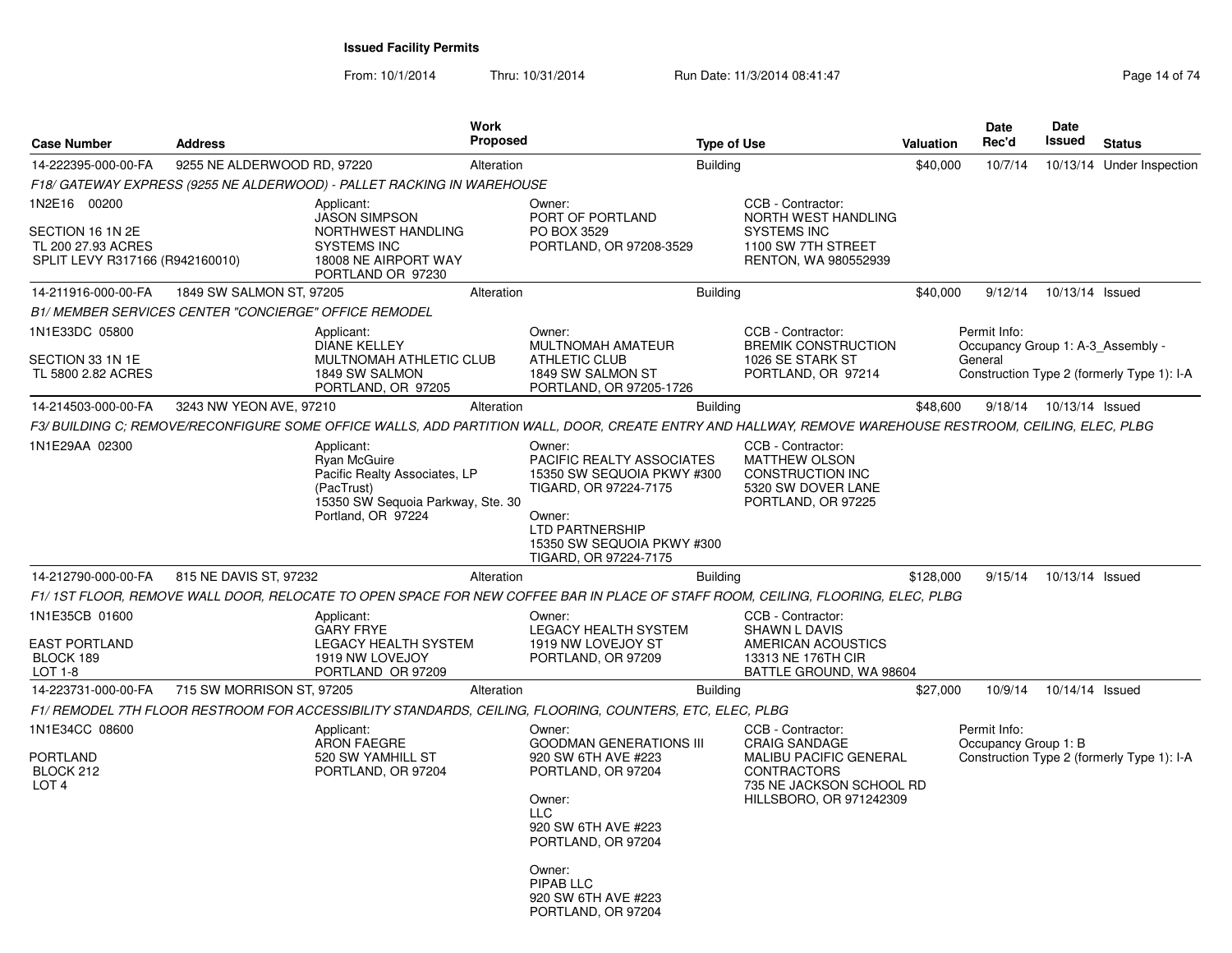From: 10/1/2014Thru: 10/31/2014 Run Date: 11/3/2014 08:41:47 Rege 15 of 74

| <b>Case Number</b>                                                                                                                  | <b>Address</b>            |                                                                                   | <b>Work</b><br><b>Proposed</b> |                                                                                                                                                                                    | <b>Type of Use</b>                                                                                                                                                                                          | Valuation | Date<br>Rec'd                        | Date<br>Issued  | <b>Status</b>                              |
|-------------------------------------------------------------------------------------------------------------------------------------|---------------------------|-----------------------------------------------------------------------------------|--------------------------------|------------------------------------------------------------------------------------------------------------------------------------------------------------------------------------|-------------------------------------------------------------------------------------------------------------------------------------------------------------------------------------------------------------|-----------|--------------------------------------|-----------------|--------------------------------------------|
| 14-223748-000-00-FA                                                                                                                 | 715 SW MORRISON ST, 97205 |                                                                                   | Alteration                     | <b>Building</b>                                                                                                                                                                    |                                                                                                                                                                                                             | \$27,000  | 10/9/14                              | 10/14/14 Issued |                                            |
|                                                                                                                                     |                           |                                                                                   |                                | F1/ REMODEL 5TH FLOOR RESTROOM FOR ACCESSIBILITY STANDARDS, CEILING, FLOORING, COUNTERS, ETC, ELEC, PLBG                                                                           |                                                                                                                                                                                                             |           |                                      |                 |                                            |
| 1N1E34CC 08600<br><b>PORTLAND</b><br>BLOCK 212<br>LOT 4                                                                             |                           | Applicant:<br><b>ARON FAEGRE</b><br>520 SW YAMHILL ST<br>PORTLAND, OR 97204       |                                | Owner:<br><b>GOODMAN GENERATIONS III</b><br>920 SW 6TH AVE #223<br>PORTLAND, OR 97204<br>Owner:<br>LLC<br>920 SW 6TH AVE #223<br>PORTLAND, OR 97204<br>Owner:<br>PIPAB LLC         | CCB - Contractor:<br><b>CRAIG SANDAGE</b><br><b>MALIBU PACIFIC GENERAL</b><br><b>CONTRACTORS</b><br>735 NE JACKSON SCHOOL RD<br>HILLSBORO, OR 971242309                                                     |           | Permit Info:<br>Occupancy Group 1: B |                 | Construction Type 2 (formerly Type 1): I-A |
|                                                                                                                                     |                           |                                                                                   |                                | 920 SW 6TH AVE #223<br>PORTLAND, OR 97204                                                                                                                                          |                                                                                                                                                                                                             |           |                                      |                 |                                            |
| 14-215917-000-00-FA                                                                                                                 | 421 SW 5TH AVE, 97204     |                                                                                   | Alteration                     | <b>Building</b>                                                                                                                                                                    |                                                                                                                                                                                                             | \$25,000  | 9/22/14                              | 10/14/14 Issued |                                            |
|                                                                                                                                     |                           | B1/6TH FLOOR MINOR FLOOR RECONFIGURATION WITH SOME WALLS REMOVED. PAINT & FINISH  |                                |                                                                                                                                                                                    |                                                                                                                                                                                                             |           |                                      |                 |                                            |
| 1N1E34CC 04100<br>PORTLAND<br>BLOCK 175<br>LOT 3&4<br>LAND & IMPS SEE R566916 (R667717901)<br>FOR OTHER IMPS<br>14-134126-DFS-02-FA | 4701 SE BUSH ST, 97206    | Applicant:<br><b>HAL DONKIN</b><br>12153 SE FLAVEL<br>PORTLAND, OR 97266          | Alteration                     | Owner:<br>MULTNOMAH COUNTY(LEASED<br>401 N DIXON ST<br>PORTLAND, OR 97227-1865<br>Owner:<br>JPMORGAN CHASE BANK NA<br>401 N DIXON ST<br>PORTLAND, OR 97227-1865<br><b>Building</b> | CCB - Contractor:<br><b>HAL DONKIN</b><br>DONKIN CONSTRUCTION CO<br>12153 SE FLAVEL ST<br>PORTLAND, OR 972665956                                                                                            | \$        | 8/27/14                              | 10/14/14 Final  |                                            |
| B2/ DFS FOR PENTHOUSE LOUVERS, VENTS, CURBS                                                                                         |                           |                                                                                   |                                |                                                                                                                                                                                    |                                                                                                                                                                                                             |           |                                      |                 |                                            |
| 1S2E07CA 09600<br>SECTION 07 1S 2E<br>TL 9600 8.09 ACRES<br>SEE R645272 (R992070461) FOR LEASED<br><b>SUB ACCT</b>                  |                           | Applicant:<br><b>DEAN PAYNE</b><br>5404 NE 112TH AVE<br>PORTLAND, OR 97220        |                                | Owner:<br>SCHOOL DISTRICT NO 1<br>PO BOX 3107<br>PORTLAND, OR 97208-3107                                                                                                           | CCB - Contractor:<br>PAYNE CONSTRUCTION INC<br>1835 NE 137TH AVE<br>PORTLAND, OR 972304007<br>CCB - Contractor:<br><b>JODY DEPEW</b><br><b>HVAC INC</b><br>5188 SE INTERNATIONAL WAY<br>MILWAUKIE, OR 97222 |           |                                      |                 |                                            |
| 14-206762-000-00-FA                                                                                                                 | 15925 N LOMBARD ST, 97203 |                                                                                   | Alteration                     | <b>Building</b>                                                                                                                                                                    |                                                                                                                                                                                                             | \$100     | 9/2/14                               | 10/14/14 Issued |                                            |
|                                                                                                                                     |                           |                                                                                   |                                | B1/ PALOGIX NEW TENANT WITH NO CHANGES TO INTERIOR SPACE, OCCUPYING 74,800 SQ FT, RECEIVING, PROCESSING, STORING AND SHIPPING PLASTIC RECYCLABLE REUSABLE PALLET.                  |                                                                                                                                                                                                             |           |                                      |                 |                                            |
| 2N1W24 02100<br>RAMSEY LAKE IND'L PARK<br>LOT 8-10 TL 2100<br>SPLIT LEVY & SPLIT MAP R251989<br>(R687100550)                        |                           | Applicant:<br>PETE SALDANA<br>15925 N. LOMBARD ST SUITE 100<br>PORTLAND, OR 97203 |                                | Owner:<br>CALWEST INDUSTRIAL<br>800 5TH AVE STE 4100<br>SEATTLE, WA 98104-3100<br>Owner:<br>PROPERTIES LLC<br>800 5TH AVE STE 4100<br>SEATTLE, WA 98104-3100                       |                                                                                                                                                                                                             |           |                                      |                 |                                            |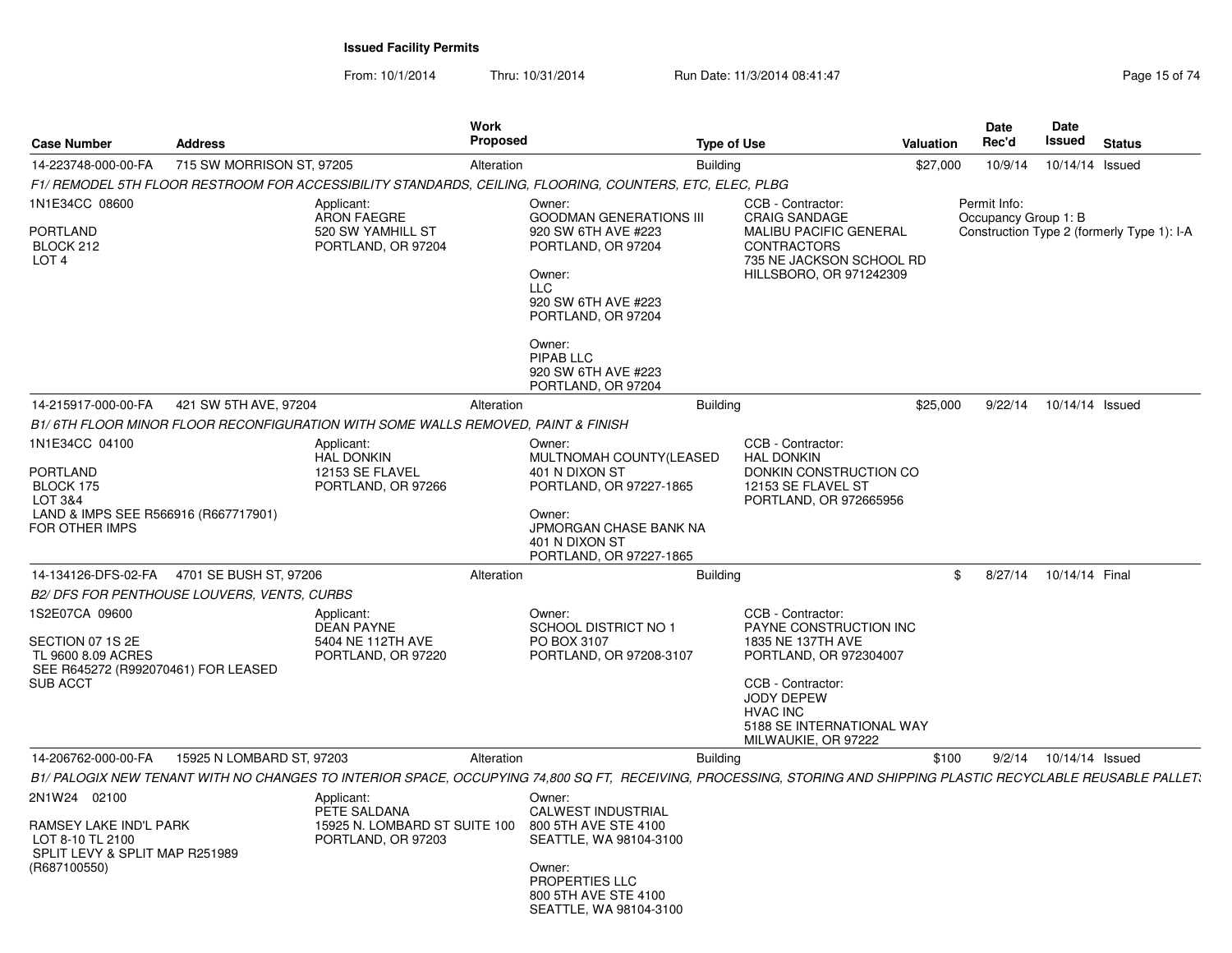From: 10/1/2014Thru: 10/31/2014 Run Date: 11/3/2014 08:41:47 Rege 16 of 74

| <b>Case Number</b>                                                           | <b>Address</b>                                          |                                                                                                       | <b>Work</b><br><b>Proposed</b> |                                                                                                                                                                  | <b>Type of Use</b> |                                                                                                                    | Valuation | Date<br>Rec'd                        | <b>Date</b><br><b>Issued</b> | <b>Status</b>                                |
|------------------------------------------------------------------------------|---------------------------------------------------------|-------------------------------------------------------------------------------------------------------|--------------------------------|------------------------------------------------------------------------------------------------------------------------------------------------------------------|--------------------|--------------------------------------------------------------------------------------------------------------------|-----------|--------------------------------------|------------------------------|----------------------------------------------|
| 14-149242-REV-01-FA                                                          | 3805 SE HAWTHORNE BLVD, 97214                           |                                                                                                       | Alteration                     |                                                                                                                                                                  | <b>Building</b>    |                                                                                                                    | \$        | 10/2/14                              | 10/14/14 Issued              |                                              |
|                                                                              | <b>B2/ REVISION TO STRUCTURAL FRAMING ON SOUTH WALL</b> |                                                                                                       |                                |                                                                                                                                                                  |                    |                                                                                                                    |           |                                      |                              |                                              |
| 1S1E01AD 22600                                                               |                                                         | Applicant:                                                                                            |                                | Owner:                                                                                                                                                           |                    | CCB - Contractor:                                                                                                  |           | Permit Info:                         |                              |                                              |
| <b>SUNNYSIDE ADD</b><br>BLOCK 1&2 TL 22600                                   |                                                         | CHAD ETHRIDGE<br>2300 3. 3RD LOOP #10<br>VANCOUVER, WA 98661                                          |                                | FRED MEYER STORES INC<br>1014 VINE ST 7TH FLOOR<br>CINCINNATI, OH 45202-1141                                                                                     |                    | Kevin Moisan<br><b>WESTERN CONSTRUCTION</b><br><b>SERVICES</b><br>2300 EAST THIRD LOOP #110<br>VANCOUVER, WA 98661 |           | Occupancy Group 1: B                 |                              | Construction Type 2 (formerly Type 1): V-N   |
| 14-190657-000-00-FA                                                          | 5400 N BASIN AVE, 97217                                 |                                                                                                       | Alteration                     |                                                                                                                                                                  | <b>Building</b>    |                                                                                                                    | \$36,980  | 7/29/14                              | 10/14/14 Final               |                                              |
|                                                                              |                                                         | B1/ PDI CENTER REMOVE AND INSTALL NEW 40,000 LBS TRUCK LIFT IN SAME BAY LOCATION                      |                                |                                                                                                                                                                  |                    |                                                                                                                    |           |                                      |                              |                                              |
| 1N1E21B 00100<br>SECTION 21 1N 1E<br>TL 100 6.34 ACRES                       |                                                         | Applicant:<br>EVERGREEN AUTOMOTIVE<br>SERVICE EQUIPMENT LLC<br>PO BOX 56406                           |                                | Owner:<br>FREIGHTLINER CORPORATION<br>PO BOX 3820<br>PORTLAND, OR 97208-3820                                                                                     |                    | CCB - Contractor:<br>EVERGREEN AUTOMOTIVE<br>SERVICE EQUIPMENT LLC<br>PO BOX 56406                                 |           | Permit Info:<br>Occupancy Group 1: B |                              | Construction Type 2 (formerly Type 1): III-N |
| LAND & IMPS SEE R646184 (R941210561)<br>FOR MACH & EQUIP                     |                                                         | PORTLAND, OR 97238                                                                                    |                                |                                                                                                                                                                  |                    | PORTLAND, OR 97238                                                                                                 |           |                                      |                              |                                              |
| 14-222569-000-00-FA                                                          | 919 NE 19TH AVE, 97232                                  |                                                                                                       | Alteration                     |                                                                                                                                                                  | <b>Building</b>    |                                                                                                                    | \$6.000   | 10/7/14                              |                              | 10/15/14 Under Inspection                    |
|                                                                              |                                                         | F1/ SUITE 252S; CUT IN TWO  RELITES IN WALL, ADD WALLS FOR OFFICE, DOOR, RELITE,CEILING, ELEC         |                                |                                                                                                                                                                  |                    |                                                                                                                    |           |                                      |                              |                                              |
| 1N1E35AC 00100                                                               |                                                         | Applicant:                                                                                            |                                | Owner:                                                                                                                                                           |                    |                                                                                                                    |           | Permit Info:                         |                              |                                              |
| <b>SULLIVANS ADD</b><br><b>BLOCK 36 TL 100</b>                               |                                                         | <b>MARK WOLFE</b><br>AMERICAN PROPERTY<br><b>MANAGEMENT</b><br>2510 NE MULTNOMAH<br>PORTLAND OR 97232 |                                | WESTON INVESTMENT CO LLC<br>2154 NE BROADWAY #200<br>PORTLAND, OR 97232-1561                                                                                     |                    |                                                                                                                    |           | Occupancy Group 1: B                 |                              | Construction Type 2 (formerly Type 1): II-A  |
| 14-218779-000-00-FA                                                          | 6500 SW MACADAM AVE - Unit 300, 97201                   |                                                                                                       | Alteration                     |                                                                                                                                                                  | <b>Building</b>    |                                                                                                                    | \$25,000  | 9/29/14                              |                              | 10/15/14 Under Inspection                    |
|                                                                              |                                                         |                                                                                                       |                                | F2/ SUITE 185; DEMO CASEWORK, NEW WALLS FOR OFFICES, CONFERENCE ROOM, BREAKROOM, DOORS, RELITES, NEW DOOR, RELITE IN WALL IN RECEPTION AREA, CEILING, ELEC, PLBG |                    |                                                                                                                    |           |                                      |                              |                                              |
| 1S1E15DC 00400                                                               |                                                         | Applicant:                                                                                            |                                | Owner:                                                                                                                                                           |                    |                                                                                                                    |           | Permit Info:                         |                              |                                              |
| SOUTHERN PORTLAND<br>BLOCK 6<br>LOT 9-18 TL 400                              |                                                         | <b>MARK WOLFE</b><br>2510 NE MULTNOMAH<br>PORTLAND, OR 97232                                          |                                | WESTON INVESTMENT CO LLC<br>2154 NE BROADWAY #200<br>PORTLAND, OR 97232-1561                                                                                     |                    |                                                                                                                    |           | Occupancy Group 1: B<br>$II-1HR$     |                              | Construction Type 2 (formerly Type 1):       |
| 14-214143-000-00-FA                                                          | 2250 NW 22ND AVE, 97210                                 |                                                                                                       | Alteration                     |                                                                                                                                                                  | <b>Building</b>    |                                                                                                                    | \$16,000  | 9/17/14                              | 10/15/14 Issued              |                                              |
|                                                                              |                                                         |                                                                                                       |                                | F3/ SUITE 4-H; TI, NEW WALLS TO ENCLOSE SPACE, DOOR WITH SIDELIGHT FOR INTERIOR STOREFRONT, SINK, PAINT, ELEC, PLBG                                              |                    |                                                                                                                    |           |                                      |                              |                                              |
| 1N1E28CA 02500                                                               |                                                         | Applicant:<br>Don Mortensen<br>SM Andersen Co. Inc.<br>PO Box 5003<br>Portland, OR 97208-5003         |                                | Owner:<br><b>ROSAN INC</b><br>PO BOX 6712<br>PORTLAND, OR 97228-6712                                                                                             |                    | CCB - Contractor:<br>Don Mortensen<br>SM Andersen Co, Inc.<br>PO Box 5003<br>Portland, OR 97208-5003               |           |                                      |                              |                                              |
| 14-213496-000-00-FA                                                          | 825 NE MULTNOMAH ST - Unit 1                            |                                                                                                       | Alteration                     |                                                                                                                                                                  | <b>Building</b>    |                                                                                                                    | \$40,000  | 9/16/14                              | 10/15/14 Issued              |                                              |
|                                                                              |                                                         | F12/5TH FLOOR PACIFICORP NEW MEETING ROOM, COOLING CLOSET AND FENCED STORAGE AREA                     |                                |                                                                                                                                                                  |                    |                                                                                                                    |           |                                      |                              |                                              |
| 1N1E35BB 90002                                                               |                                                         | Applicant:                                                                                            |                                | Owner:                                                                                                                                                           |                    | Primary Contractor:                                                                                                |           |                                      |                              |                                              |
| LLOYD CENTER TOWER CONDOMINIUM<br>LOT <sub>1</sub><br><b>DEPT OF REVENUE</b> |                                                         | STEPHANIE LEE<br><b>PACIFICORP</b><br>825 NE MULTNOMAH<br>PORTLAND, OR 97232                          |                                | <b>PACIFICORP</b><br>700 NE MULTNOMAH ST 7TH FLR<br>PORTLAND, OR 97232                                                                                           |                    | TO BID                                                                                                             |           |                                      |                              |                                              |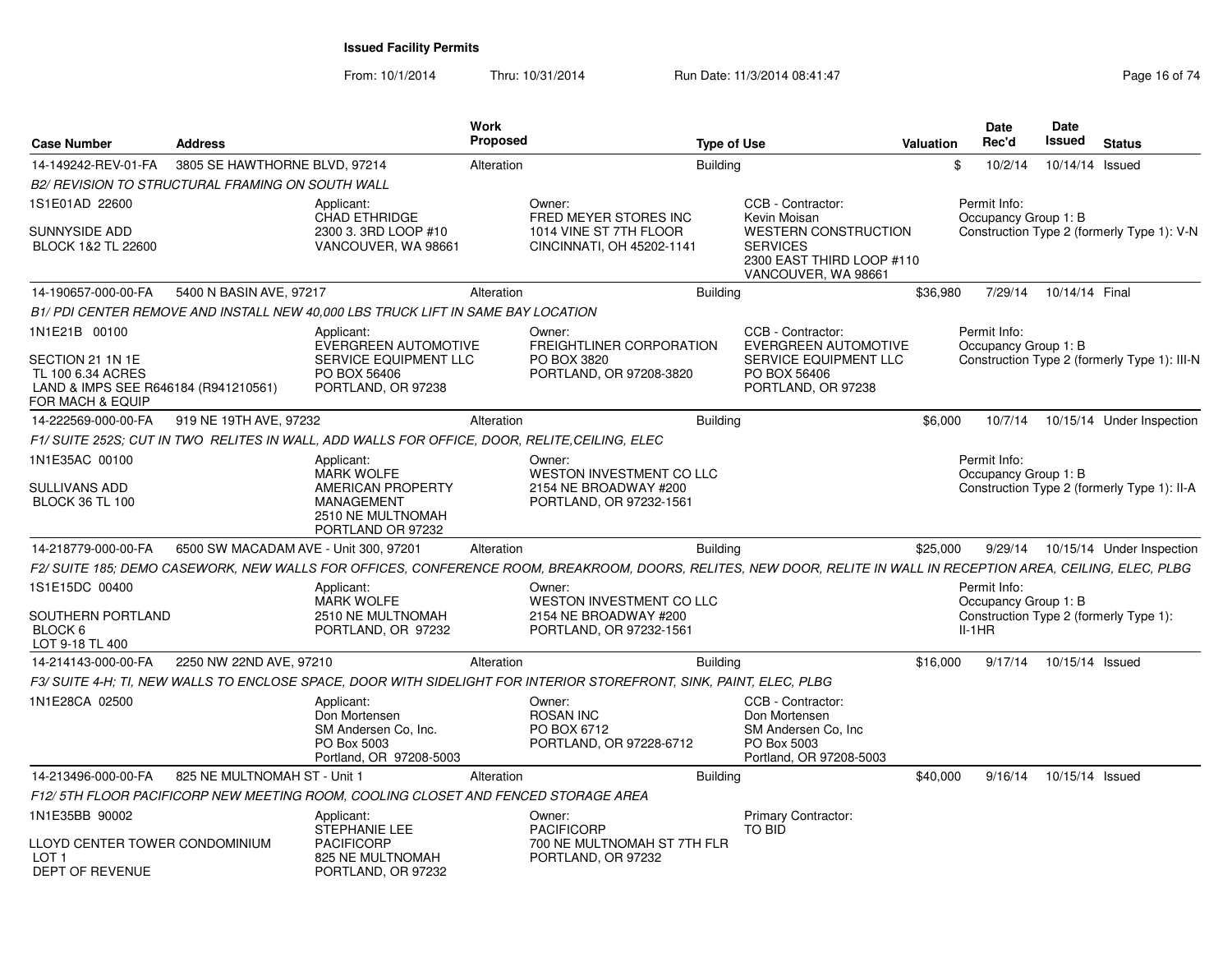From: 10/1/2014Thru: 10/31/2014 Run Date: 11/3/2014 08:41:47 Run Date: 11/3/2014 08:41:47

| <b>Case Number</b>                                     | <b>Address</b>                                     |                                                                                                    | <b>Work</b><br>Proposed |                                                                                                                                         | <b>Type of Use</b> |                                                                                                         | <b>Valuation</b> | Date<br>Rec'd                                                  | Date<br>Issued  | <b>Status</b>                               |
|--------------------------------------------------------|----------------------------------------------------|----------------------------------------------------------------------------------------------------|-------------------------|-----------------------------------------------------------------------------------------------------------------------------------------|--------------------|---------------------------------------------------------------------------------------------------------|------------------|----------------------------------------------------------------|-----------------|---------------------------------------------|
| 14-216021-000-00-FA                                    | 111 SW 5TH AVE, 97204-3626                         |                                                                                                    | Alteration              |                                                                                                                                         | <b>Building</b>    |                                                                                                         | \$17,400         | 9/22/14                                                        | 10/15/14 Issued |                                             |
|                                                        |                                                    | F4/11TH FLOOR; ADD WALL TO CREATE TWO OFFICES, DOORS, RELITES, CEILING, ELEC                       |                         |                                                                                                                                         |                    |                                                                                                         |                  |                                                                |                 |                                             |
| 1N1E34CD 01300                                         |                                                    | Applicant:<br><b>KRISTIE FULTZ</b><br><b>FLUENT DESIGN</b><br>427 SW 6TH AVE<br>PORTLAND, OR 97209 |                         |                                                                                                                                         |                    | CCB - Contractor:<br>TURNER CONSTRUCTION CO<br>1200 NW NAITO PARKWAY #300<br>PORTLAND, OR 972209        |                  | Permit Info:<br>Occupancy Group 1: B                           |                 | Construction Type 2 (formerly Type 1): I-A  |
| 14-198027-000-00-FA                                    | 100 SW MARKET ST, 97201                            |                                                                                                    | Alteration              |                                                                                                                                         | <b>Building</b>    |                                                                                                         | \$2,700,000      | 8/13/14                                                        | 10/15/14 Issued |                                             |
|                                                        |                                                    |                                                                                                    |                         | F17/ REPOSITIONING REMODEL WORK OF 1ST FLOOR & ATRIUM PLUS BASEMENT BIKE HUB & NEW SHOWERS AND RESTROOM UPGRADES FLOORS 1 THRU 7        |                    |                                                                                                         |                  |                                                                |                 |                                             |
| 1S1E03CB 00700                                         |                                                    | Applicant:                                                                                         |                         | Owner:                                                                                                                                  |                    | CCB - Contractor:                                                                                       |                  | Permit Info:                                                   |                 |                                             |
| SOUTH AUDITORIUM ADD<br><b>BLOCK A</b><br>LOT 2 TL 700 |                                                    | Mike Jordan<br><b>Swinerton Builders</b><br>2300 SW 1st Ave Suite 103<br>Portland, OR 97201        |                         | CSHV FIRST AND MARKET LLC<br>1420 FIFTH AVE #2020<br>SEATTLE, WA 98101-2337                                                             |                    | SWINERTON BUILDERS INC<br>260 TOWNSEND ST<br>SAN FRANCISCO, CA 94107                                    |                  | Occupancy Group 1: B_Bank, Off.,<br>Med.Off., Pub.Bldg.        |                 | Construction Type 2 (formerly Type 1): I-A  |
|                                                        | 13-213400-DFS-07-FA   110 SW YAMHILL ST, 97204     |                                                                                                    | Alteration              |                                                                                                                                         | Building           |                                                                                                         |                  | \$<br>9/18/14                                                  | 10/16/14 Issued |                                             |
| <b>F12/ DFS FOR STONE CLADDING SYSTEM</b>              |                                                    |                                                                                                    |                         |                                                                                                                                         |                    |                                                                                                         |                  |                                                                |                 |                                             |
| 1S1E03BA 02400<br><b>PORTLAND</b><br>BLOCK 13          |                                                    | Applicant:<br>COLE BUTLER<br><b>R&amp;H CONSTRUCTION</b><br>1530 SW TAYLOR                         |                         | Owner:<br><b>B13 INVESTORS LLC</b><br>111 SW COLUMBIA ST #1380<br>PORTLAND, OR 97201                                                    |                    | CCB - Contractor:<br>R&H CONSTRUCTION<br>1530 SW TAYLOR ST<br>PORTLAND OR 97205                         |                  |                                                                |                 |                                             |
| LOT 1&2                                                |                                                    | PORTLAND, OR 97205                                                                                 |                         |                                                                                                                                         |                    |                                                                                                         |                  |                                                                |                 |                                             |
| 14-216503-000-00-FA                                    |                                                    | 3181 SW SAM JACKSON PARK RD - Bldg OHS, 9 Alteration                                               |                         |                                                                                                                                         | <b>Building</b>    |                                                                                                         | \$226,641        | 9/23/14                                                        | 10/16/14 Issued |                                             |
|                                                        |                                                    | F16/ OHSU HOSPITAL "B" WING 6TH FLOOR ELEVATOR LOBBY RENOVATION                                    |                         |                                                                                                                                         |                    |                                                                                                         |                  |                                                                |                 |                                             |
| 1S1E09 00200                                           |                                                    | Applicant:<br><b>ALLISON TITUS</b><br>PORTLAND, OR 97205                                           |                         | Owner:<br>OREGON STATE OF<br>621 SW MORRISON ST, SUITE 200 3181 SW SAM JACKSON PARK RD 1200 NW NAITO PARKWAY #300<br>PORTLAND, OR 97239 |                    | CCB - Contractor:<br>TURNER CONSTRUCTION CO<br>PORTLAND, OR 972209                                      |                  | Permit Info:<br>Occupancy Group 1: I-2                         |                 | Construction Type 2 (formerly Type 1): I-A  |
| 14-217239-000-00-FA                                    | 2201 NE LLOYD BLVD, 97232                          |                                                                                                    | Alteration              |                                                                                                                                         | <b>Building</b>    |                                                                                                         | \$200,000        | 9/24/14                                                        | 10/16/14 Issued |                                             |
|                                                        |                                                    | F7/ SPACE B228 BEST BUY MOBIL TENANT RELOCATION *** BID ESTIMATE***                                |                         |                                                                                                                                         |                    |                                                                                                         |                  |                                                                |                 |                                             |
| 1N1E35BA 00101                                         |                                                    | Applicant:<br><b>DAVID HOPKINS</b><br>14402 SE DONATELLO LOOP<br>HAPPY VALLEY, OR 97086            |                         | Owner:<br>CAPREF LLOYD CENTER LLC<br>2201 LLOYD CENTER<br>PORTLAND, OR 97232                                                            |                    | CCB - Contractor:<br>OREGON CONSULTING<br>MANAGEMENT INC<br>1820 SW VERMONT STE E<br>PORTLAND, OR 97219 |                  | Permit Info:<br>Occupancy Group 1: M_Store, Service<br>Station |                 | Construction Type 2 (formerly Type 1): II-A |
| 14-190603-DFS-01-FA                                    | 100 SW MARKET ST, 97201                            |                                                                                                    | Alteration              |                                                                                                                                         | <b>Building</b>    |                                                                                                         |                  | \$<br>10/15/14                                                 | 10/16/14 Issued |                                             |
|                                                        | B2/ DFS FOR SPRAYED APPLIED FIREPROOFING, PATCHING |                                                                                                    |                         |                                                                                                                                         |                    |                                                                                                         |                  |                                                                |                 |                                             |
| 1S1E03CB 00700                                         |                                                    | Applicant:<br>Mike Jordan                                                                          |                         | Owner:<br>CSHV FIRST AND MARKET LLC                                                                                                     |                    | CCB - Contractor:<br>SWINERTON BUILDERS INC                                                             |                  |                                                                |                 |                                             |
| SOUTH AUDITORIUM ADD<br><b>BLOCK A</b><br>LOT 2 TL 700 |                                                    | <b>Swinerton Builders</b><br>2300 SW 1st Ave Suite 103<br>Portland, OR 97201                       |                         | 1420 FIFTH AVE #2020<br>SEATTLE, WA 98101-2337                                                                                          |                    | 260 TOWNSEND ST<br>SAN FRANCISCO, CA 94107                                                              |                  |                                                                |                 |                                             |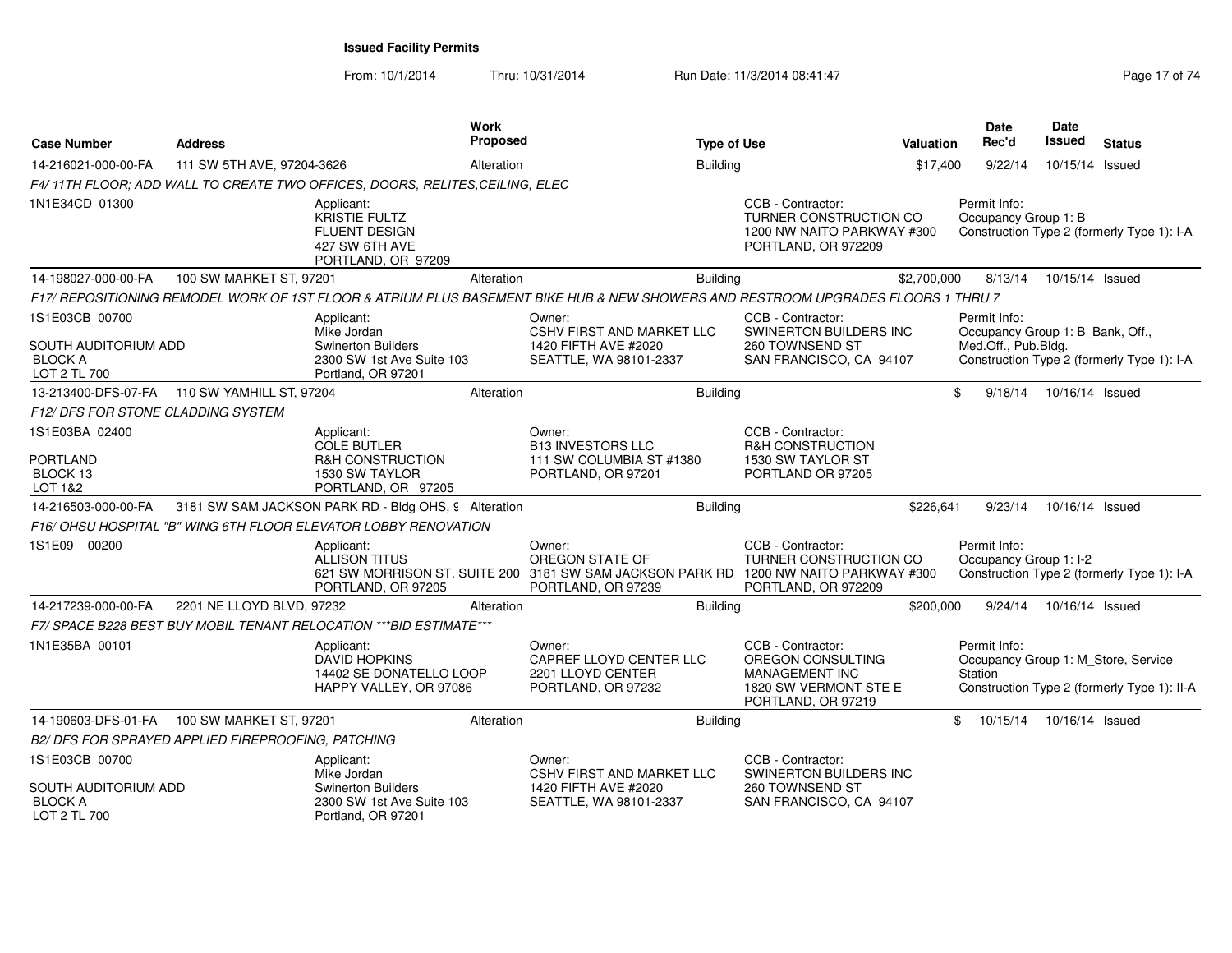From: 10/1/2014

Thru: 10/31/2014 Run Date: 11/3/2014 08:41:47 Run Date: 11/3/2014 08:41:47

| <b>Case Number</b>                                        | <b>Address</b>                                   |                                                                                                                       | <b>Work</b><br>Proposed |                                                                                                                                                               |                 | <b>Type of Use</b>                                                           | <b>Valuation</b> | Date<br>Rec'd                                                           | <b>Date</b><br><b>Issued</b> | <b>Status</b>                                                                        |
|-----------------------------------------------------------|--------------------------------------------------|-----------------------------------------------------------------------------------------------------------------------|-------------------------|---------------------------------------------------------------------------------------------------------------------------------------------------------------|-----------------|------------------------------------------------------------------------------|------------------|-------------------------------------------------------------------------|------------------------------|--------------------------------------------------------------------------------------|
| 14-156055-REV-01-FA                                       | 1122 SW STARK ST, 97205                          |                                                                                                                       | Alteration              |                                                                                                                                                               | Building        |                                                                              | \$               | 10/15/14                                                                | 10/16/14 Issued              |                                                                                      |
|                                                           |                                                  |                                                                                                                       |                         | F18/ PARTIAL DEMO AND RENOVATION OF 2 STORY UN-REINFORCED MASONRY WITH VOLUNTARY OSSC SEISMIC UPGRADE - REV-01 ENLARGEMENT OF FOOTING SIZE NORTH, SOUTH & WES |                 |                                                                              |                  |                                                                         |                              |                                                                                      |
| 1N1E33DD 01900<br><b>PORTLAND</b>                         |                                                  | Applicant:<br><b>NATHAN COX</b><br><b>SKYLAB ARCHITECTURE</b>                                                         |                         | Owner:<br>1122 STARK INVESTMENT LLC<br>2455 NW MARSHALL ST #1                                                                                                 |                 | CCB - Contractor:<br><b>MIKECO CONCRETE &amp;</b><br><b>CONSTRUCTION INC</b> |                  | Permit Info:<br>Occupancy Group 1: B_Bank, Off.,<br>Med.Off., Pub.Bldg. |                              |                                                                                      |
| BLOCK 255<br>N 40' OF LOT 7<br>LOT 8                      |                                                  | 413 SW 13TH AVE, SUITE 200<br>PORTLAND OR 97205                                                                       |                         | PORTLAND, OR 97210                                                                                                                                            |                 | 931 NW Fremont St<br>Camas, WA 98607                                         |                  | 15398                                                                   |                              | Construction Type 2 (formerly Type 1): III-B<br>Total Square Footage - Display Only: |
| 14-218803-000-00-FA                                       | 510 SW 3RD AVE, 97204                            |                                                                                                                       | Alteration              |                                                                                                                                                               | <b>Building</b> |                                                                              | \$8,500          | 9/29/14                                                                 |                              | 10/16/14 Under Inspection                                                            |
|                                                           |                                                  | B2/ SUITE 200; ADD WALLS TO CREATE TWO OFFICES, DOORS, CEILING, ELEC                                                  |                         |                                                                                                                                                               |                 |                                                                              |                  |                                                                         |                              |                                                                                      |
| 1S1E03BA 05300                                            |                                                  | Applicant:<br><b>DAN YOUNG</b><br><b>OREGON BUSINESS</b><br><b>ARCHITECTURE</b><br>PO BOX 80301<br>PORTLAND, OR 97280 |                         | Owner:<br>LOYALTY HOLDINGS LLC<br>3657 MAIN ST<br>MANCHESTER, VT 05254                                                                                        |                 | CCB - Contractor:<br>5D CONTRACTORS LLC<br>PO BOX 416<br>CORBETT, OR 97019   |                  |                                                                         |                              |                                                                                      |
| 14-218756-000-00-FA                                       | 26 SW SALMON ST, 97204                           |                                                                                                                       | Alteration              |                                                                                                                                                               | <b>Building</b> |                                                                              | \$20,000         | 9/29/14                                                                 | 10/16/14 Issued              |                                                                                      |
|                                                           |                                                  |                                                                                                                       |                         | B2/ NEW GLASS SECURITY DOORS, RELITES, WALL BUILD OUT FOR NEW DOORS, PAINT, PATCH CARPET, ELEC                                                                |                 |                                                                              |                  |                                                                         |                              |                                                                                      |
| 1S1E03BD 00200                                            |                                                  | Applicant:<br>Alfred Bran                                                                                             |                         | Owner:<br>IEH PORTLAND LLC                                                                                                                                    |                 | CCB - Contractor:<br><b>MARK BECKIUS</b>                                     |                  |                                                                         |                              |                                                                                      |
| <b>PORTLAND</b><br>BLOCK 6<br>LOT 1-8                     |                                                  | 121 SW SALMON<br>Portland, OR 97204                                                                                   |                         | <b>1WTC0510-CORPORATE TAX</b><br>DEPT 121 SW SALMO<br>PORTLAND, OR 97204                                                                                      |                 | <b>REIMERS &amp; JOLIVETTE INC</b><br>2344 NW 24TH AVE<br>Portland, OR 97210 |                  |                                                                         |                              |                                                                                      |
| 14-222279-000-00-FA                                       | 1400 SW 5TH AVE, 97201                           |                                                                                                                       | Alteration              |                                                                                                                                                               | <b>Building</b> |                                                                              | \$20,000         | 10/7/14                                                                 | 10/16/14 Issued              |                                                                                      |
|                                                           |                                                  | B1/3RD FLOOR E-BAY TOILET ROOM, CONVERT EXISTING SHOWER INTO A NEW UNISEX RESTROOM                                    |                         |                                                                                                                                                               |                 |                                                                              |                  |                                                                         |                              |                                                                                      |
| 1S1E03BC 02900<br><b>PORTLAND</b><br>BLOCK 149<br>LOT 1-8 |                                                  | Applicant:<br><b>DANIEL P CRAIG</b><br>13270 SW BERTHOLD ST<br>BEAVERTON, OR 97005                                    |                         | Owner:<br>MARK GROUP PARTNERSHIP NO ( IN LINE COMMERCIAL CONST<br>111 SW COLUMBIA ST #1380<br>PORTLAND, OR 97204                                              |                 | CCB - Contractor:<br>PO BOX 5837<br><b>ALOHA, OR 97006</b>                   |                  |                                                                         |                              |                                                                                      |
| 13-213400-DFS-11-FA                                       | 110 SW YAMHILL ST, 97204                         |                                                                                                                       | Alteration              |                                                                                                                                                               | <b>Building</b> |                                                                              | \$               | 9/26/14                                                                 | 10/16/14 Issued              |                                                                                      |
|                                                           | <b>B1/ PHASE 2 - DFS 11 FOR GLASS GUARDRAILS</b> |                                                                                                                       |                         |                                                                                                                                                               |                 |                                                                              |                  |                                                                         |                              |                                                                                      |
| 1S1E03BA 02400                                            |                                                  | Applicant:<br><b>COLE BUTLER</b>                                                                                      |                         | Owner:<br><b>B13 INVESTORS LLC</b>                                                                                                                            |                 | CCB - Contractor:<br><b>R&amp;H CONSTRUCTION</b>                             |                  |                                                                         |                              |                                                                                      |
| <b>PORTLAND</b><br>BLOCK 13<br>LOT 1&2                    |                                                  | <b>R&amp;H CONSTRUCTION</b><br>1530 SW TAYLOR<br>PORTLAND, OR 97205                                                   |                         | 111 SW COLUMBIA ST #1380<br>PORTLAND, OR 97201                                                                                                                |                 | 1530 SW TAYLOR ST<br>PORTLAND OR 97205                                       |                  |                                                                         |                              |                                                                                      |
| 13-213400-DFS-12-FA                                       | 110 SW YAMHILL ST, 97204                         |                                                                                                                       | Alteration              |                                                                                                                                                               | <b>Building</b> |                                                                              | \$               | 9/26/14                                                                 | 10/16/14 Issued              |                                                                                      |
|                                                           |                                                  | B1/ PHASE 2 - DFS 12 FOR HVAC NEW OPENINGS IN ROOF and SEISMIC ANCHORAGE                                              |                         |                                                                                                                                                               |                 |                                                                              |                  |                                                                         |                              |                                                                                      |
| 1S1E03BA 02400                                            |                                                  | Applicant:<br><b>COLE BUTLER</b>                                                                                      |                         | Owner:<br><b>B13 INVESTORS LLC</b>                                                                                                                            |                 | CCB - Contractor:<br><b>R&amp;H CONSTRUCTION</b>                             |                  |                                                                         |                              |                                                                                      |
| <b>PORTLAND</b><br>BLOCK 13<br>LOT 1&2                    |                                                  | <b>R&amp;H CONSTRUCTION</b><br>1530 SW TAYLOR<br>PORTLAND, OR 97205                                                   |                         | 111 SW COLUMBIA ST #1380<br>PORTLAND, OR 97201                                                                                                                |                 | 1530 SW TAYLOR ST<br>PORTLAND OR 97205                                       |                  |                                                                         |                              |                                                                                      |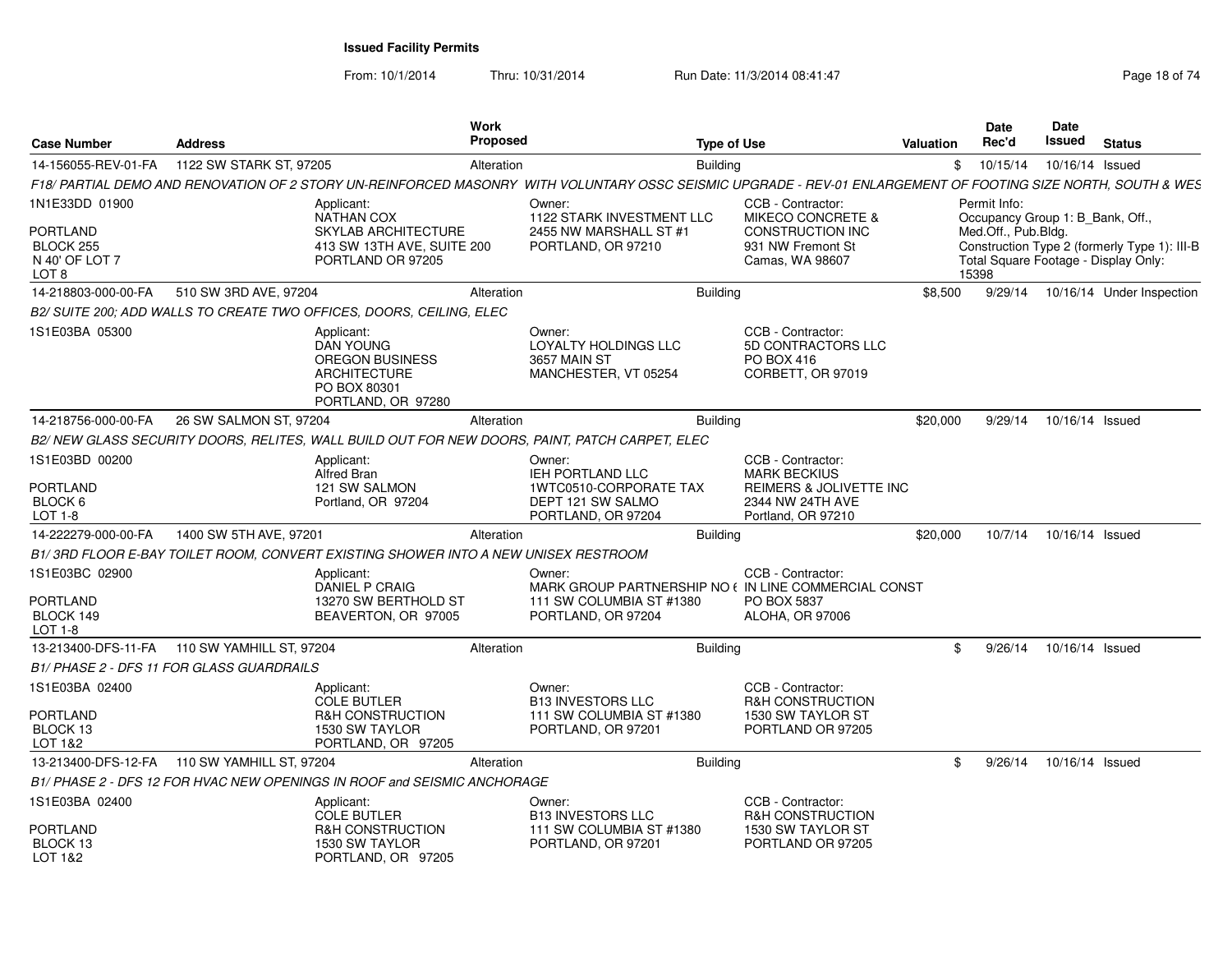From: 10/1/2014

Thru: 10/31/2014 Run Date: 11/3/2014 08:41:47 Run Date: 11/3/2014 08:41:47

| <b>Case Number</b>                                               | <b>Address</b>               |                                                                                                                 | <b>Work</b><br><b>Proposed</b> | <b>Type of Use</b>                                                                                                                                                |                                                                                                                               | <b>Valuation</b> | <b>Date</b><br>Rec'd                                                    | Date<br>Issued | <b>Status</b>                          |
|------------------------------------------------------------------|------------------------------|-----------------------------------------------------------------------------------------------------------------|--------------------------------|-------------------------------------------------------------------------------------------------------------------------------------------------------------------|-------------------------------------------------------------------------------------------------------------------------------|------------------|-------------------------------------------------------------------------|----------------|----------------------------------------|
| 14-195539-000-00-FA                                              | 111 SW OAK ST, 97204         |                                                                                                                 | Alteration                     | <b>Building</b>                                                                                                                                                   |                                                                                                                               | \$200,000        | 8/7/14                                                                  |                | 10/17/14 Issued                        |
|                                                                  |                              |                                                                                                                 |                                | F6/ 2ND AND 3RD FLOOR TI; REMOVE / ADD SELECTED WALLS, OFFICES, CONFERENCE ROOM, KITCHEN, REMOVE ONE STAIRCASE FROM 2ND FLOOR TO MEZZANINE, WIDEN REMAINING STAI  |                                                                                                                               |                  |                                                                         |                |                                        |
| 1N1E34CD 04100                                                   |                              | Applicant:<br><b>GARY HARTILL</b><br>ORANGEWALL STUDIOS<br>240 N BROADWAY ST SUITE 202<br>PORTLAND, OR 97227    |                                | Owner:<br><b>LAUREN LOUISE LLC</b><br>111 SW COLUMBIA ST #1380<br>PORTLAND, OR 97201                                                                              | CCB - Contractor:<br><b>BILL JORGENS</b><br>JORGENS CONSTRUCTION CO<br>PO BOX 634<br>WILSONVILLE, OR 97070-0634               |                  | Permit Info:<br>Occupancy Group 1: B Bank, Off.,<br>Med.Off., Pub.Bldg. |                |                                        |
| 14-219036-000-00-FA                                              | 220 NW 2ND AVE, 97209        |                                                                                                                 | Alteration                     | <b>Building</b>                                                                                                                                                   |                                                                                                                               | \$128,605        | 9/29/14                                                                 |                | 10/17/14 Under Inspection              |
|                                                                  |                              |                                                                                                                 |                                | F1/ SUITE 600/ CREATE TWO OFFICES FROM FOUR SMALLER OFFICES - NEW PARTITION WALLS. FINISHES. ELECTRICAL. MECHANICAL                                               |                                                                                                                               |                  |                                                                         |                |                                        |
| 1N1E34CA 04500<br>COUCHS ADD<br>BLOCK 14<br>LOT 1-8 EXC PT IN ST |                              | Applicant:<br><b>ANTHONY SILVESTRINI</b><br>825 NE MULTNOMAH STE 1275<br>PORTLAND OR 97232                      |                                | Owner:<br>ONE PACIFIC SQUARE CF LLC<br>1211 SW 5TH AVE #2230<br>PORTLAND, OR 97204-3735                                                                           | CCB - Contractor:<br><b>LANGLEY INVESTMENT</b><br><b>PROPERTIES INC</b><br>825 NE MULTNOMAH ST STE 1275<br>PORTLAND, OR 97232 |                  | Permit Info:<br>Occupancy Group 1: B Bank, Off.,<br>Med.Off., Pub.Bldg. |                |                                        |
| 14-133943-REV-02-FA                                              | 500 NE MULTNOMAH ST. 97232   |                                                                                                                 | Alteration                     | <b>Building</b>                                                                                                                                                   |                                                                                                                               | \$78,000         | 10/3/14                                                                 |                | 10/17/14 Issued                        |
|                                                                  |                              |                                                                                                                 |                                | F6/ REVISION TO REMOVE N ENTRY DOORS, SIDELITES, ADD NEW VESTIBULE AND CANOPY, ELEC, DESIGN REVIEW COMPLETE                                                       |                                                                                                                               |                  |                                                                         |                |                                        |
| 1N1E35BB 02400                                                   |                              | Applicant:<br><b>WARREN TYLER</b>                                                                               |                                | Owner:<br>KAISER FOUNDATION HEALTH                                                                                                                                | CCB - Contractor:<br><b>HOWARD S WRIGHT</b>                                                                                   |                  |                                                                         |                |                                        |
| <b>HOLLADAYS ADD</b><br>BLOCK 73&80 TL 2400                      |                              | PKA ARCHITECTS<br>6969 SW HAMPTON ST<br>PORTLAND, OR 97210                                                      |                                | 500 NE MULTNOMAH ST #100<br>PORTLAND, OR 97232-2031                                                                                                               | <b>CONSTRUCTORS LP</b><br>P. O. BOX 3764<br>SEATTLE, WA 98124                                                                 |                  |                                                                         |                |                                        |
|                                                                  |                              |                                                                                                                 |                                | Owner:<br>PLAN OF THE NORTHWEST<br>500 NE MULTNOMAH ST #100<br>PORTLAND, OR 97232-2031                                                                            |                                                                                                                               |                  |                                                                         |                |                                        |
| 14-219246-000-00-FA                                              | 15849 N LOMBARD ST, 97203    |                                                                                                                 | Alteration                     | <b>Building</b>                                                                                                                                                   |                                                                                                                               | \$655,000        | 9/30/14                                                                 |                | 10/17/14 Issued                        |
|                                                                  |                              |                                                                                                                 |                                | F7/ SAXCO - APPROX 4896 SF TENANT IMPROVEMENT WITHIN EXISTING WAREHOUSE SPACE - EXPAND OFFICE AREA INCLUDING NEW INTERIOR WALLS. DOORS. FINISHES. PLUMBING AND EL |                                                                                                                               |                  |                                                                         |                |                                        |
| 2N1W24 02100                                                     |                              | Applicant:<br><b>HEATHER MCGRATH</b><br>MYHRE GROUP ARCHITECTS<br>620 SW 5TH AVE, STE 500<br>PORTLAND, OR 97204 |                                | Owner:<br><b>CALWEST INDUSTRIAL</b><br>800 5TH AVE STE 4100<br>SEATTLE, WA 98104-3100<br>Owner:<br>PROPERTIES LLC<br>800 5TH AVE STE 4100                         | CCB - Contractor:<br>R & H CONSTRUCTION<br>1530 SW TAYLOR STREET<br>PORTLAND, OR 97205                                        |                  |                                                                         |                |                                        |
|                                                                  |                              |                                                                                                                 |                                | SEATTLE, WA 98104-3100                                                                                                                                            |                                                                                                                               |                  |                                                                         |                |                                        |
| 14-224845-000-00-FA                                              | 501 SE HAWTHORNE BLVD, 97214 |                                                                                                                 | Alteration                     | <b>Building</b>                                                                                                                                                   |                                                                                                                               | \$35,000         | 10/13/14                                                                |                | 10/21/14 Issued                        |
|                                                                  |                              |                                                                                                                 |                                | B2/ 1ST FLOOR: ADD WALL AND DOOR TO ENCLOSE SPACE FOR PASSPORT PHOTO ROOM, SUBSTITUTE GLASS PANEL IN OTHER DOOR OPENING.                                          |                                                                                                                               |                  |                                                                         |                |                                        |
| 1S1E02BC 07200                                                   |                              | Applicant:<br>ROBERT LILLY                                                                                      |                                | Owner:<br>MULTNOMAH COUNTY(LEASED                                                                                                                                 | CCB - Contractor:<br><b>HAL DONKIN</b>                                                                                        |                  | Permit Info:<br>Occupancy Group 1: B                                    |                |                                        |
| HAWTHORNE PK<br>BLOCK 131<br>LOT 1-5 EXC W 10'<br>LOT 6-8        |                              | 401 N DIXON<br>PORTLAND, OR 97227                                                                               |                                | 401 N DIXON ST<br>PORTLAND, OR 97227-1865<br>Owner:                                                                                                               | DONKIN CONSTRUCTION CO<br>12153 SE FLAVEL ST<br>PORTLAND, OR 972665956                                                        |                  | I-FR                                                                    |                | Construction Type 2 (formerly Type 1): |
|                                                                  |                              |                                                                                                                 |                                | <b>MULTIPLE TENANTS</b><br>401 N DIXON ST<br>PORTLAND, OR 97227-1865                                                                                              |                                                                                                                               |                  |                                                                         |                |                                        |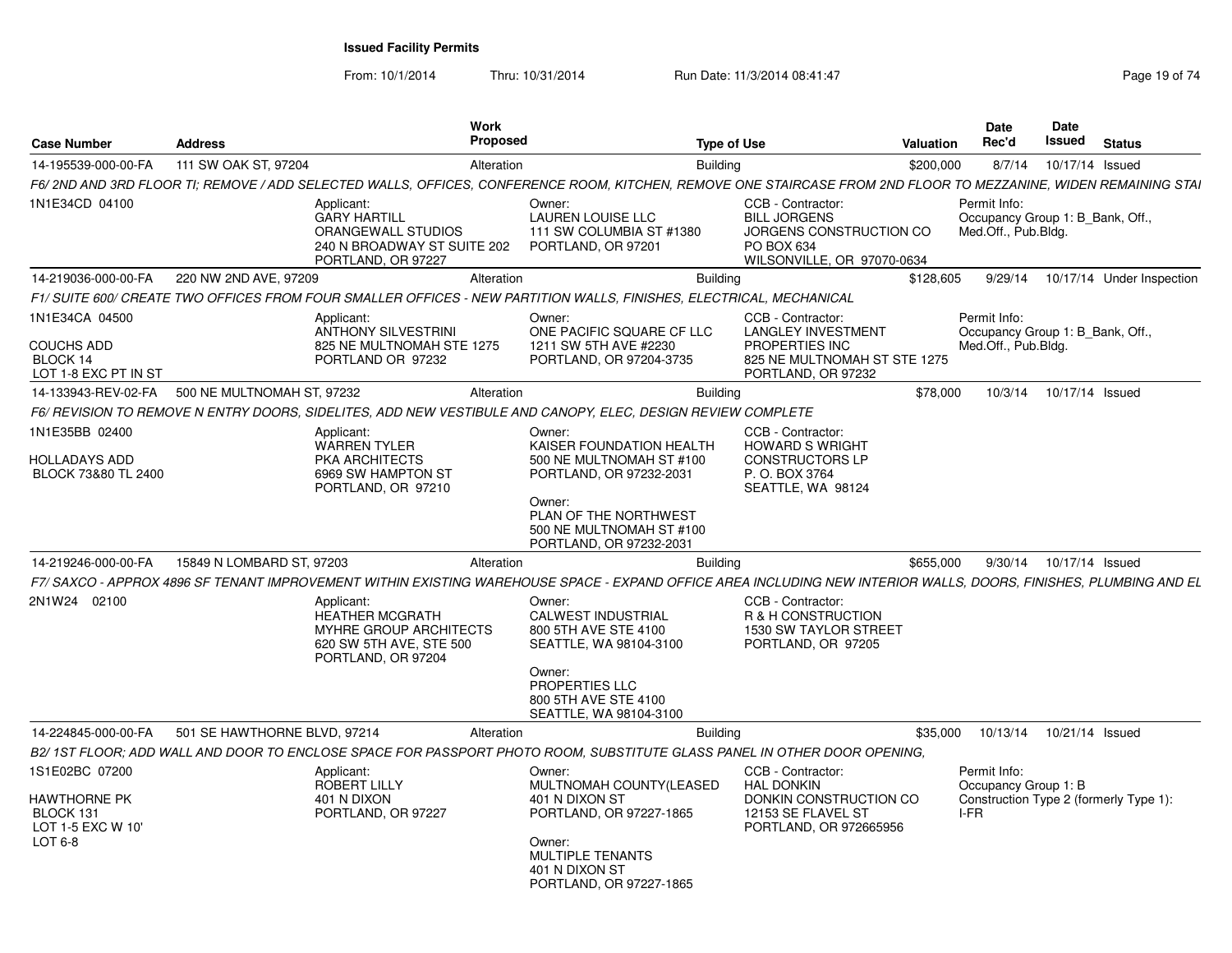From: 10/1/2014Thru: 10/31/2014 Run Date: 11/3/2014 08:41:47 Rege 20 of 74

| <b>Case Number</b>                                                                  | <b>Address</b>                               |                                                                                                      | <b>Work</b><br><b>Proposed</b> |                                                                                                                                                      | <b>Type of Use</b>                                                                         | Valuation | Date<br>Rec'd                                                                  | <b>Date</b><br><b>Issued</b> | <b>Status</b>                               |
|-------------------------------------------------------------------------------------|----------------------------------------------|------------------------------------------------------------------------------------------------------|--------------------------------|------------------------------------------------------------------------------------------------------------------------------------------------------|--------------------------------------------------------------------------------------------|-----------|--------------------------------------------------------------------------------|------------------------------|---------------------------------------------|
| 14-224202-000-00-FA                                                                 | 5417 NE 148TH AVE - Bldg 2, 97230            |                                                                                                      | Alteration                     | <b>Building</b>                                                                                                                                      |                                                                                            | \$25,000  | 10/10/14                                                                       |                              | 10/21/14 Under Inspection                   |
|                                                                                     |                                              |                                                                                                      |                                | F1/ TWO NEW PIT TYPE DOCK LEVELERS, 12' OPENINGS IN DEMISING WALL IN WAREHOUSE, 9' OPENING IN OFFICE DEMISING WALL TO ENLARGE SPACES, PATCH & REPAIR |                                                                                            |           |                                                                                |                              |                                             |
| 1N2E13C 00600                                                                       |                                              | Applicant:<br>Dale Poppe<br>Group Mackenzie<br>1515 SE Water Ave. #100<br>Portland, OR 97214         |                                |                                                                                                                                                      | CCB - Contractor:<br>VANOSDEL CONSTRUCTION<br>PO BOX 1057<br>BATTLEGROUND, WA 98604        |           | Permit Info:<br>Occupancy Group 1: S-1_Storage -<br>Moderate Hazard, Warehouse |                              |                                             |
|                                                                                     | 13-213400-DFS-08-FA 110 SW YAMHILL ST, 97204 |                                                                                                      | Alteration                     | <b>Building</b>                                                                                                                                      |                                                                                            |           | \$<br>9/18/14                                                                  | 10/22/14 Issued              |                                             |
| <b>B1/DFS 08 FOR ROOFTOP SCREENS</b>                                                |                                              |                                                                                                      |                                |                                                                                                                                                      |                                                                                            |           |                                                                                |                              |                                             |
| 1S1E03BA 02400<br><b>PORTLAND</b><br>BLOCK 13                                       |                                              | Applicant:<br><b>COLE BUTLER</b><br><b>R&amp;H CONSTRUCTION</b><br>1530 SW TAYLOR                    |                                | Owner:<br><b>B13 INVESTORS LLC</b><br>111 SW COLUMBIA ST #1380                                                                                       | CCB - Contractor:<br><b>R&amp;H CONSTRUCTION</b><br>1530 SW TAYLOR ST<br>PORTLAND OR 97205 |           |                                                                                |                              |                                             |
| LOT 1&2                                                                             |                                              | PORTLAND, OR 97205                                                                                   |                                | PORTLAND, OR 97201                                                                                                                                   |                                                                                            |           |                                                                                |                              |                                             |
| 14-219740-000-00-FA                                                                 | 5050 NE HOYT ST, 97213                       |                                                                                                      | Alteration                     | Electrical                                                                                                                                           |                                                                                            |           | \$<br>10/1/14                                                                  |                              | 10/1/14 Under Inspection                    |
|                                                                                     |                                              | voice/data - SUITE 454 ADD 2 NEW EXAM ROOMS, EXTEND LAB AND REMODEL OFFICES                          |                                |                                                                                                                                                      |                                                                                            |           |                                                                                |                              |                                             |
| 1N2E31BD 03800                                                                      |                                              | Applicant:<br>XTREME COMMUNICATIONS INC.                                                             |                                | Owner:<br>PROVIDENCE HEALTH                                                                                                                          |                                                                                            |           | Permit Info:<br>Occupancy Group 1: B                                           |                              |                                             |
| <b>CENTER ADD</b><br>BLOCK <sub>3</sub><br>LOT 1-7 INC PT VAC ST                    |                                              | <b>PO BOX 272</b><br>TROUTDALE OR 97060-0272                                                         |                                | 4400 NE HALSEY ST BLDG 2 #190<br>PORTLAND, OR 97213-1545                                                                                             |                                                                                            |           | I-FR                                                                           |                              | Construction Type 2 (formerly Type 1):      |
| LOT 20-26 EXC PT IN ST                                                              |                                              |                                                                                                      |                                | Owner:<br>SERVICES-OREGON<br>4400 NE HALSEY ST BLDG 2 #190<br>PORTLAND, OR 97213-1545                                                                |                                                                                            |           |                                                                                |                              |                                             |
| 14-219787-000-00-FA                                                                 | 919 NE 19TH AVE, 97232                       |                                                                                                      | Alteration                     | Electrical                                                                                                                                           |                                                                                            | \$        | 10/1/14                                                                        | 10/1/14 Final                |                                             |
|                                                                                     |                                              |                                                                                                      |                                | voice/data - 1ST FLOOR SUITE 150N KELLER WILLIAMS RECONFIGURE OFFICE SPACE FOR NEW TENANT PRIVATE OFFICES                                            |                                                                                            |           |                                                                                |                              |                                             |
| 1N1E35AC 00100                                                                      |                                              | Applicant:                                                                                           |                                | Owner:<br>AZIMUTH COMMUNICATIONS INC. WESTON INVESTMENT CO LLC                                                                                       |                                                                                            |           | Permit Info:<br>Occupancy Group 1: B                                           |                              |                                             |
| <b>SULLIVANS ADD</b><br><b>BLOCK 36 TL 100</b>                                      |                                              | 9500 SW TUALATIN SHERWOOD<br><b>RD</b><br>TUALATIN OR 97062-8586                                     |                                | 2154 NE BROADWAY #200<br>PORTLAND, OR 97232-1561                                                                                                     |                                                                                            |           |                                                                                |                              | Construction Type 2 (formerly Type 1): II-A |
| 14-219803-000-00-FA                                                                 | 650 NE HOLLADAY ST, 97232                    |                                                                                                      | Alteration                     | Electrical                                                                                                                                           |                                                                                            | \$        | 10/1/14                                                                        |                              | 10/1/14 Issued                              |
|                                                                                     |                                              |                                                                                                      |                                | voice/data - 4TH FLOOR INTERIOR DEMO AND REMODEL FOR NEW OFFICE TENANT, NEW WALLS FOR OFFICES & CONFERENCE ROOMS                                     |                                                                                            |           |                                                                                |                              |                                             |
| 1N1E35BC 00400                                                                      |                                              | Applicant:<br>AZIMUTH COMMUNICATIONS INC.                                                            |                                | Owner:<br>600 HOLLADAY LIMITED                                                                                                                       |                                                                                            |           |                                                                                |                              |                                             |
| <b>HOLLADAYS ADD</b><br>BLOCK 82<br>LOT $1-3$<br>INC PT VAC ST LOT 4&5<br>LOT $6-8$ |                                              | 9500 SW TUALATIN SHERWOOD<br><b>RD</b><br><b>TUALATIN OR 97062-8586</b>                              |                                | <b>PARTNERSHIP</b><br>1211 SW 5TH AVE STE 2230<br>PORTLAND, OR 97204                                                                                 |                                                                                            |           |                                                                                |                              |                                             |
| 14-220790-000-00-FA                                                                 | 121 SW SALMON ST, 97204                      |                                                                                                      | Alteration                     | Electrical                                                                                                                                           |                                                                                            |           | \$<br>10/2/14                                                                  |                              | 10/2/14 Under Inspection                    |
|                                                                                     |                                              | pwr / fire alarm wiring - 1WTC 13TH FLOOR NEW WALLS FOR COMMUNICATION ROOM - pwr / fire alarm wiring |                                |                                                                                                                                                      |                                                                                            |           |                                                                                |                              |                                             |
| 1S1E03BA 02100                                                                      |                                              | Applicant:<br>TICE ELECTRIC CO.<br>5405 N Lagoon Ave.<br>PORTLAND OR 97217-7637                      |                                | Owner:<br>IEH PORTLAND LLC<br>1WTC0510-CORPORATE TAX<br>DEPT 121 SW SALMO<br>PORTLAND, OR 97204                                                      |                                                                                            |           | Permit Info:<br>Occupancy Group 1: B                                           |                              | Construction Type 2 (formerly Type 1): I-A  |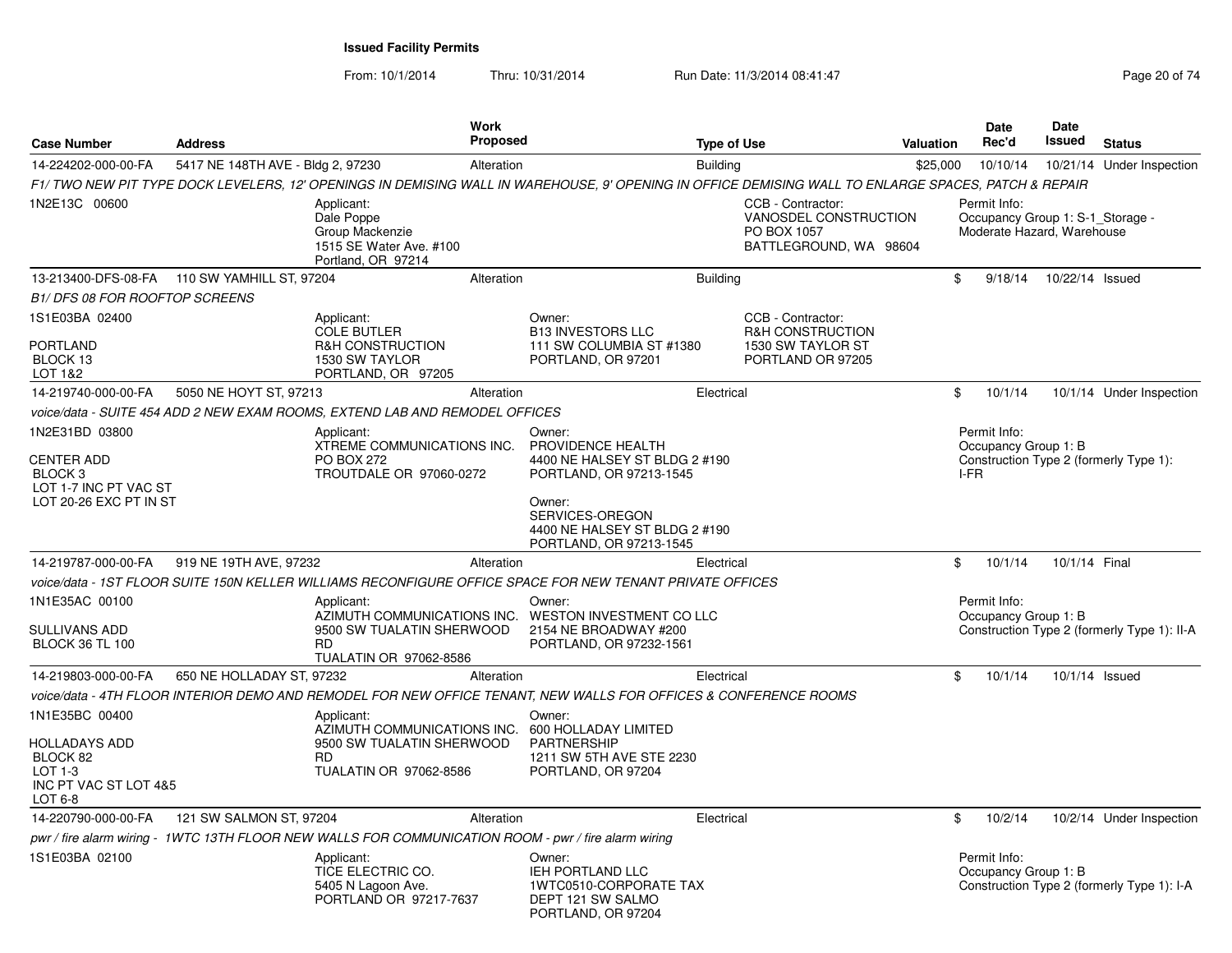From: 10/1/2014Thru: 10/31/2014 Run Date: 11/3/2014 08:41:47 Rege 21 of 74

| <b>Case Number</b>                                                        | <b>Address</b>               | Work                                                                                                                                                              | <b>Proposed</b>                                                                          | <b>Type of Use</b> | <b>Valuation</b> | Date<br>Rec'd                                    | Date<br>Issued | <b>Status</b>  |
|---------------------------------------------------------------------------|------------------------------|-------------------------------------------------------------------------------------------------------------------------------------------------------------------|------------------------------------------------------------------------------------------|--------------------|------------------|--------------------------------------------------|----------------|----------------|
| 14-208317-000-00-FA                                                       | 825 NE MULTNOMAH ST - Unit 1 | Alteration                                                                                                                                                        |                                                                                          | Electrical         | \$               | 9/5/14                                           | 10/3/14 Final  |                |
|                                                                           |                              | power - SUITE 180 ADVANTIS CREDIT UNION TEMPORARY BRANCH LOCATION WHILE SUITE # 110 IS REMODELED FOR ADVANTIS PERMANENT BRANCH LOCATION, ADD ONE NEW WALL IN VAUL |                                                                                          |                    |                  |                                                  |                |                |
| 1N1E35BB 90002<br>LLOYD CENTER TOWER CONDOMINIUM                          |                              | Applicant:<br>HILLSBORO ELECTRIC LLC.<br>21185 NW EVERGREEN PKWY.                                                                                                 | Owner:<br><b>PACIFICORP</b><br>700 NE MULTNOMAH ST 7TH FLR                               |                    |                  |                                                  |                |                |
| LOT <sub>1</sub><br>DEPT OF REVENUE                                       |                              | <b>STE 110</b><br>HILLSBORO OR 97124-7127                                                                                                                         | PORTLAND, OR 97232                                                                       |                    |                  |                                                  |                |                |
| 14-210530-000-00-FA                                                       | 825 NE MULTNOMAH ST - Unit 1 | Alteration                                                                                                                                                        |                                                                                          | Electrical         | \$               | 9/10/14                                          |                | 10/3/14 Issued |
|                                                                           |                              | power - SUITE 110 ADVANTIS CREDIT UNION 2,204 SQ FT PERMANENT BRANCH LOCATION, INTERIOR UPGRADES, DEMO AND ADD NEW WALLS FOR OFFICE, BREAK ROOM, CONFERENCE ROO.  |                                                                                          |                    |                  |                                                  |                |                |
| 1N1E35BB 90002                                                            |                              | Applicant:<br><b>HILLSBORO ELECTRIC LLC.</b>                                                                                                                      | Owner:<br><b>PACIFICORP</b>                                                              |                    |                  |                                                  |                |                |
| LLOYD CENTER TOWER CONDOMINIUM<br>LOT <sub>1</sub><br>DEPT OF REVENUE     |                              | 21185 NW EVERGREEN PKWY.<br><b>STE 110</b><br>HILLSBORO OR 97124-7127                                                                                             | 700 NE MULTNOMAH ST 7TH FLR<br>PORTLAND, OR 97232                                        |                    |                  |                                                  |                |                |
| 14-220863-000-00-FA                                                       | 825 NE MULTNOMAH ST - Unit 1 | Alteration                                                                                                                                                        |                                                                                          | Electrical         | \$               | 10/3/14                                          | 10/3/14 Final  |                |
| #180 ADVANTIS TI - fire alarm wiring                                      |                              |                                                                                                                                                                   |                                                                                          |                    |                  |                                                  |                |                |
| 1N1E35BB 90002                                                            |                              | Applicant:<br>POINT MONITOR CORP.                                                                                                                                 | Owner:<br><b>PACIFICORP</b>                                                              |                    |                  |                                                  |                |                |
| LLOYD CENTER TOWER CONDOMINIUM<br>LOT <sub>1</sub><br>DEPT OF REVENUE     |                              | 5863 LAKEVIEW BLVD #100<br>LAKE OSWEGO, OR 97035-7058                                                                                                             | 700 NE MULTNOMAH ST 7TH FLR<br>PORTLAND, OR 97232                                        |                    |                  |                                                  |                |                |
| 14-220989-000-00-FA                                                       | 720 SW WASHINGTON ST, 97205  | Alteration                                                                                                                                                        |                                                                                          | Electrical         | \$               | 10/3/14                                          |                | 10/3/14 Issued |
| #106 STAND UP COMEDY - alarm system                                       |                              |                                                                                                                                                                   |                                                                                          |                    |                  |                                                  |                |                |
| 1N1E34CC 06600                                                            |                              | Applicant:                                                                                                                                                        | Owner:                                                                                   |                    |                  |                                                  |                |                |
| <b>PORTLAND</b><br>BLOCK 213<br>LOT 1&2&7&8                               |                              | PHILLIPS ELECTRONICS. (dba for<br><b>MASTER ALARM LLC.)</b><br>3247 NW 29th Ave<br>PORTLAND, OR 97210-1711                                                        | <b>GPO MORGAN LLC</b><br>720 SW WASHINGTON ST #630<br>PORTLAND, OR 97205-3508            |                    |                  |                                                  |                |                |
| 14-214507-000-00-FA                                                       | 50 SW 2ND AVE, 97204         | Alteration                                                                                                                                                        |                                                                                          | Electrical         | \$               | 9/18/14                                          | 10/3/14 Final  |                |
|                                                                           |                              | 3RD & 4TH FLOORS START-UP PDC CHALLENGE - fire alarm wiringNote: 14-210559 ET is a duplicate permit for this work.                                                |                                                                                          |                    |                  |                                                  |                |                |
| 1N1E34DC 01100                                                            |                              | Applicant:<br>WESTERN STATES FIRE<br>PROTECTION CO<br>7020S Tucson Wy<br>Centennial, CO 80112                                                                     | Owner:<br>FOUNTAIN VILLAGE<br>DEVELOPMENT CO<br>115 SW ASH ST #500<br>PORTLAND, OR 97204 |                    |                  |                                                  |                |                |
| 14-221093-000-00-FA                                                       | 9255 NE ALDERWOOD RD, 97220  | Alteration                                                                                                                                                        |                                                                                          | Electrical         | \$               | 10/3/14                                          | 10/3/14 Final  |                |
| GATEWAY EXPRESS TI - voice/data/access control/CCTV                       |                              |                                                                                                                                                                   |                                                                                          |                    |                  |                                                  |                |                |
| 1N2E16 00200                                                              |                              | Applicant:<br>BRY COM. (a dba for DENNIS J                                                                                                                        | Owner:<br>PORT OF PORTLAND                                                               |                    |                  | Permit Info:<br>Occupancy Group 1: S-1_Storage - |                |                |
| SECTION 16 1N 2E<br>TL 200 27.93 ACRES<br>SPLIT LEVY R317166 (R942160010) |                              | BRYANT)<br>14244 SE BUSH ST.<br>PORTLAND OR 97236-2734                                                                                                            | PO BOX 3529<br>PORTLAND, OR 97208-3529                                                   |                    |                  | Moderate Hazard, Warehouse                       |                |                |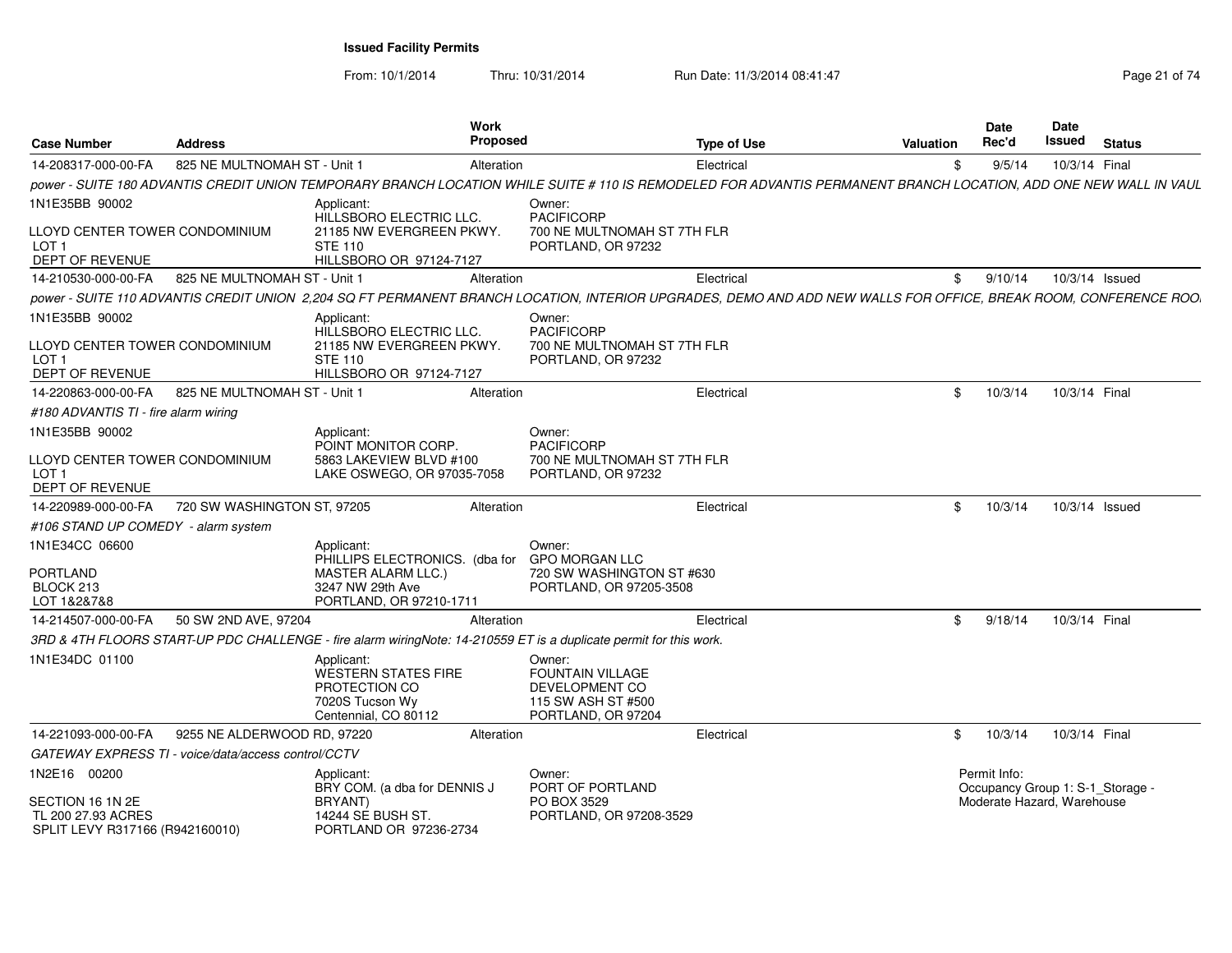From: 10/1/2014

Thru: 10/31/2014 Run Date: 11/3/2014 08:41:47

|  | Page 22 of 74 |
|--|---------------|
|--|---------------|

| <b>Case Number</b>                                                                                  | <b>Address</b>                    |                                                                                                               | <b>Work</b><br><b>Proposed</b> | <b>Type of Use</b>                                                                                                                                                                     |                                                                                                                    | Valuation | <b>Date</b><br>Rec'd                                                    | <b>Date</b><br>Issued | <b>Status</b>                                |
|-----------------------------------------------------------------------------------------------------|-----------------------------------|---------------------------------------------------------------------------------------------------------------|--------------------------------|----------------------------------------------------------------------------------------------------------------------------------------------------------------------------------------|--------------------------------------------------------------------------------------------------------------------|-----------|-------------------------------------------------------------------------|-----------------------|----------------------------------------------|
| 14-221172-000-00-FA                                                                                 | 1912 SW 6TH AVE, 97201            |                                                                                                               | Alteration                     | Electrical                                                                                                                                                                             |                                                                                                                    | \$        | 10/3/14                                                                 | 10/3/14 Issued        |                                              |
|                                                                                                     |                                   |                                                                                                               |                                | pwr - ONDINE ELEVATOR REPAIR: PROVIDED STANDBY 3-POWER FROM THE SUB-BASEMENT GENERATOR TO THE ELEVATOR CONTROLER IN THE PENTHOUSE - pwr                                                |                                                                                                                    |           |                                                                         |                       |                                              |
| 1S1E04DA 00500<br><b>PORTLAND</b><br>BLOCK 159<br>LOT 1&2&5-8<br>N 27 1/2' OF LOT 3                 |                                   | Applicant:<br>ELECTRICAL CONSTRUCTION<br>CO. (a dba for EC COMPANY)<br>PO BOX 10286<br>PORTLAND OR 97296-0286 |                                | Owner:<br>OREGON STATE OF(BD HIGHER<br><b>EDUC</b><br><b>PO BOX 751</b><br>PORTLAND, OR 97207-0751<br>Owner:<br>CAMPUS PLANNING OFFICE<br><b>PO BOX 751</b><br>PORTLAND, OR 97207-0751 |                                                                                                                    |           |                                                                         |                       |                                              |
| 14-221290-000-00-FA                                                                                 | 5725 NE 138TH AVE, 97230          |                                                                                                               | Alteration                     | Electrical                                                                                                                                                                             |                                                                                                                    | \$        | 10/3/14                                                                 | 10/3/14 Final         |                                              |
| access contr - CLINICAL PHARMACY TI: access control                                                 |                                   |                                                                                                               |                                |                                                                                                                                                                                        |                                                                                                                    |           |                                                                         |                       |                                              |
| 1N2E14DC 02800<br><b>REYNOLDS MTN VIEW PLAT 2</b><br>LOT 67&68 EXC PT IN ST & S 43.52' OF LOT<br>69 |                                   | Applicant:<br><b>CONVERGINT TECHNOLOGIES</b><br>16575 SW 72ND AVE<br>PORTLAND, OR 97224                       |                                | Owner:<br>KAISER FOUNDATION HEALTH<br>500 NE MULTNOMAH ST #100<br>PORTLAND, OR 97232-2031                                                                                              | CCB - Contractor:<br><b>CONVERGINT TECHNOLOGIES</b><br>16575 SW 72ND AVE<br>PORTLAND, OR 97224                     |           | Permit Info:<br>Occupancy Group 1: B Bank, Off.,<br>Med.Off., Pub.Bldg. |                       | Construction Type 2 (formerly Type 1): III-B |
|                                                                                                     |                                   |                                                                                                               |                                | Owner:<br>PLAN OF THE NORTHWEST<br>500 NE MULTNOMAH ST #100<br>PORTLAND, OR 97232-2031                                                                                                 |                                                                                                                    |           |                                                                         |                       |                                              |
| 14-181126-000-00-FA                                                                                 | 319 SW WASHINGTON ST, 97204       |                                                                                                               | Alteration                     | Electrical                                                                                                                                                                             |                                                                                                                    | \$        | 7/9/14                                                                  | 10/6/14 Issued        |                                              |
| pwr - REPLACE TWO WSHP'S - pwr                                                                      |                                   |                                                                                                               |                                |                                                                                                                                                                                        |                                                                                                                    |           |                                                                         |                       |                                              |
| 1N1E34CD 07800                                                                                      |                                   | Applicant:<br>MICHAEL MALSTROM<br><b>WILLAMETTE HVAC LLC</b><br>3075 SW 234TH AV # 206<br>HLLSBORO OR 97123   |                                | Owner:<br>THREE NINETEEN WASHINGTON<br><b>LLC</b><br>PO BOX 416<br>MANCHESTER, VT 05254                                                                                                | CCB - Contractor:<br>MICHAEL MALSTROM<br><b>WILLAMETTE HVAC LLC</b><br>3075 SW 234TH AV # 206<br>HLLSBORO OR 97123 |           | Permit Info:<br>Occupancy Group 1: B Bank, Off.,<br>Med.Off., Pub.Bldg. |                       |                                              |
| 14-221565-000-00-FA                                                                                 | 5725 NE 138TH AVE, 97230          |                                                                                                               | Alteration                     | Electrical                                                                                                                                                                             |                                                                                                                    | \$        | 10/6/14                                                                 | 10/6/14 Final         |                                              |
|                                                                                                     |                                   | voice / data - CLINICAL PHARMACY TI: REMOVE SOME WALLS. INFILL - voice / data                                 |                                |                                                                                                                                                                                        |                                                                                                                    |           |                                                                         |                       |                                              |
| 1N2E14DC 02800<br>REYNOLDS MTN VIEW PLAT 2<br>LOT 67&68 EXC PT IN ST & S 43.52' OF LOT              |                                   | Applicant:<br>COCHRAN INC. dba BROADWAY<br><b>ELECTRIC</b><br>7550 SW TECH CENTER DR STE                      |                                | Owner:<br>KAISER FOUNDATION HEALTH<br>500 NE MULTNOMAH ST #100<br>PORTLAND, OR 97232-2031                                                                                              |                                                                                                                    |           | Permit Info:<br>Occupancy Group 1: B Bank, Off.,<br>Med.Off., Pub.Bldg. |                       | Construction Type 2 (formerly Type 1): III-B |
| 69                                                                                                  |                                   | 220<br>TIGARD OR 97223-8061                                                                                   |                                | Owner:<br>PLAN OF THE NORTHWEST<br>500 NE MULTNOMAH ST #100<br>PORTLAND, OR 97232-2031                                                                                                 |                                                                                                                    |           |                                                                         |                       |                                              |
| 14-214469-000-00-FA                                                                                 | 5216 NE 158TH AVE - Bldg 6, 97230 |                                                                                                               | Alteration                     | Electrical                                                                                                                                                                             |                                                                                                                    | \$        | 9/18/14                                                                 | 10/6/14 Final         |                                              |
|                                                                                                     |                                   |                                                                                                               |                                | power - ADD A COUPLE WALLS BETWEEN OFFICE AREA AND WAREHOUSE, TRAINING ROOM, DOORS, RELITES, REMODEL RESTROOM/SHOWER FOR ADA, FIXTURES, CEILING, ELEC, PLBG                            |                                                                                                                    |           |                                                                         |                       |                                              |
| 1N2E24AA 00400                                                                                      |                                   | Applicant:<br>STEELE ELECTRIC LLC<br>716 ROXE DR<br>FOREST GROVE, OR 97116                                    |                                | Owner:<br><b>WALTON CWOR COMMERCE</b><br>PO BOX 460169<br>HOUSTON, TX 77056                                                                                                            |                                                                                                                    |           |                                                                         |                       |                                              |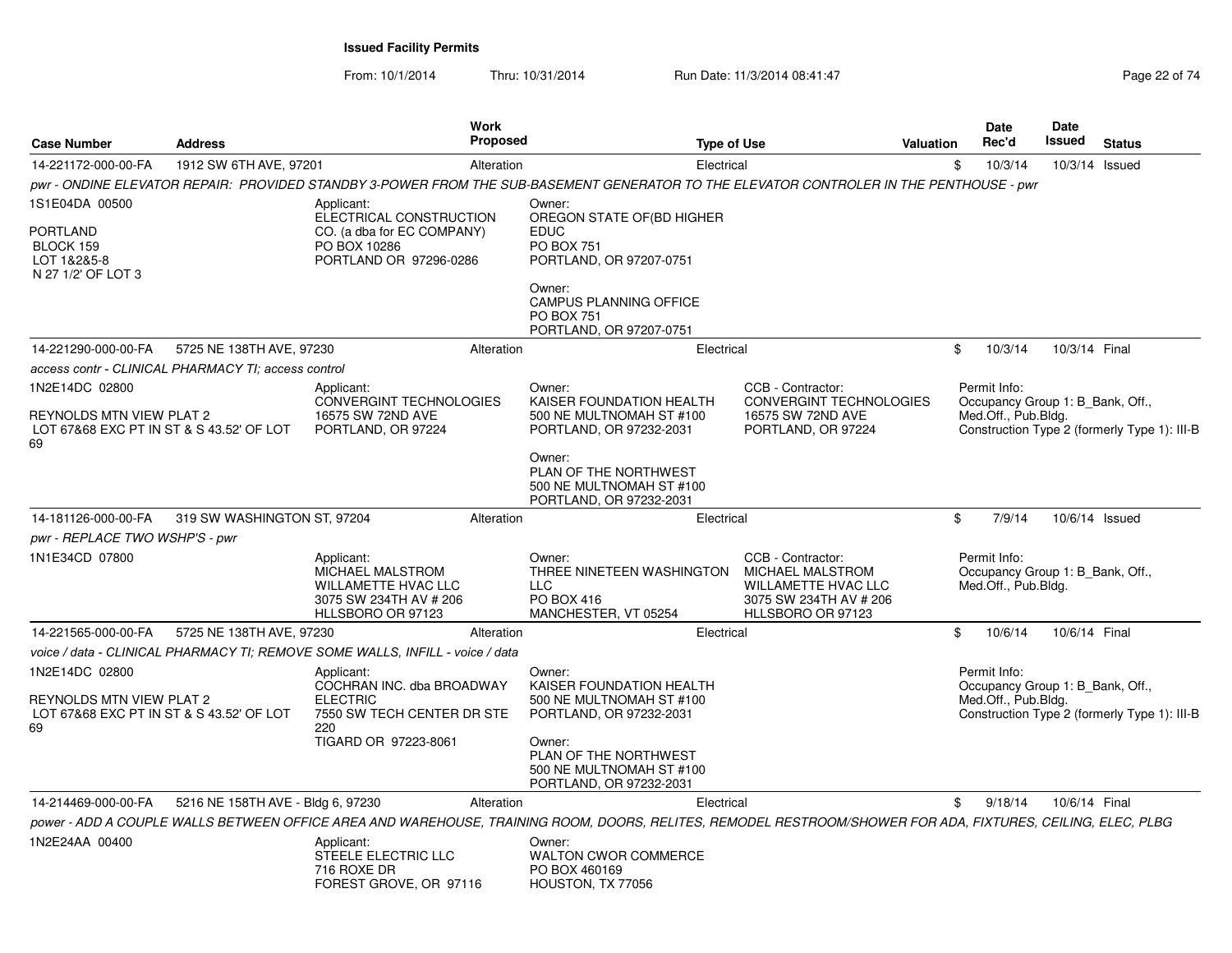From: 10/1/2014Thru: 10/31/2014 Run Date: 11/3/2014 08:41:47 Run Date: 11/3/2014 08:41:47

| <b>Case Number</b>                                                                                      | <b>Address</b>               |                                                                                                     | <b>Work</b><br>Proposed |                                                                                                                             | <b>Type of Use</b> |                                                                                | Valuation |      | <b>Date</b><br>Rec'd                   | <b>Date</b><br>Issued   | <b>Status</b>                              |
|---------------------------------------------------------------------------------------------------------|------------------------------|-----------------------------------------------------------------------------------------------------|-------------------------|-----------------------------------------------------------------------------------------------------------------------------|--------------------|--------------------------------------------------------------------------------|-----------|------|----------------------------------------|-------------------------|--------------------------------------------|
| 14-221627-000-00-FA                                                                                     | 1001 SW 5TH AVE, 97204       |                                                                                                     | Alteration              |                                                                                                                             | Electrical         |                                                                                |           | \$   | 10/6/14                                | 10/6/14 Final           |                                            |
| #1100 - 504357 PM 148 REGUS-GOOGLE ADDS - voice/data                                                    |                              |                                                                                                     |                         |                                                                                                                             |                    |                                                                                |           |      |                                        |                         |                                            |
| 1S1E03BB 00800                                                                                          |                              | Applicant:<br>COCHRAN INC. dba BROADWAY                                                             |                         | Owner:<br>OR-CONGRESS CENTER LP                                                                                             |                    |                                                                                |           |      | Permit Info:<br>Occupancy Group 1: B   |                         |                                            |
| PORTLAND<br>BLOCK 169<br>$LOT 1-8$<br>SEE R246278 (R667717341)                                          |                              | <b>ELECTRIC</b><br>7550 SW TECH CENTER DR STE<br>220<br>TIGARD OR 97223-8061                        |                         | 235 MONTGOMERY ST 16TH<br><b>FLOOR</b><br>SAN FRANCISCO, CA 94104-3104                                                      |                    |                                                                                |           |      |                                        |                         | Construction Type 2 (formerly Type 1): I-A |
| 14-221762-000-00-FA                                                                                     | 1129 SW WASHINGTON ST, 97205 |                                                                                                     | Alteration              |                                                                                                                             | Electrical         |                                                                                |           | \$   | 10/6/14                                |                         | 10/6/14 Issued                             |
| pwr - SECURITY SYSTEM & CAMERA INSTALLATION - pwr                                                       |                              |                                                                                                     |                         |                                                                                                                             |                    |                                                                                |           |      |                                        |                         |                                            |
| 1N1E33DD 01800<br>PORTLAND<br>BLOCK 255<br>LOT 5&6<br>S 10' OF LOT 7                                    |                              | Applicant:<br>ACTION TECHNOLOGY SYSTEMS<br><b>LLC</b><br>835 SE 17TH AVE<br>PORTLAND OR 97214       |                         | Owner:<br>WASHINGTON PLAZA INVEST LLC ACTION TECHNOLOGY SYSTEMS<br>2455 NW MARSHALL ST #1<br>PORTLAND, OR 97210             |                    | CCB - Contractor:<br><b>LLC</b><br>835 SE 17TH AVE<br>PORTLAND OR 97214        |           |      |                                        |                         |                                            |
| 14-221778-000-00-FA                                                                                     | 11540 NE INVERNESS DR        |                                                                                                     | Alteration              |                                                                                                                             | Electrical         |                                                                                |           | \$   | 10/6/14                                | 10/6/14 Final           |                                            |
|                                                                                                         |                              | pwr - BOILER REPLACEMENT - REFEED 3 NEW BOILERS - pwrREPLACEMENT * SEE COMMENTS                     |                         |                                                                                                                             |                    |                                                                                |           |      |                                        |                         |                                            |
| 1N2E15D 01600A1<br>SECTION 15 1N 2E<br><b>TL 1600</b><br>IMPS ONLY SEE R317158 (R942150470) FOR<br>LAND |                              | Applicant:<br>ACCURATE ELECTRIC OF<br>OREGON INC<br>PO BOX 2155<br>OREGON CITY, OR 97045            |                         | Owner:<br>BANK OF AMERICA OREGON (LSD ACCURATE ELECTRIC OF<br>MULTNOMAH COUNTY<br>401 N DIXON ST<br>PORTLAND, OR 97227-1865 |                    | CCB - Contractor:<br><b>OREGON INC</b><br>PO BOX 2155<br>OREGON CITY, OR 97045 |           | I-FR | Permit Info:                           | Occupancy Group 1: I1.1 | Construction Type 2 (formerly Type 1):     |
| 14-221848-000-00-FA                                                                                     | 500 NE MULTNOMAH ST, 97232   |                                                                                                     | Alteration              |                                                                                                                             | Electrical         |                                                                                |           | \$   | 10/6/14                                | 10/6/14 Final           |                                            |
|                                                                                                         |                              | pwr - INSTALL WIRELESS LIGHTING OCCUPANCY SENSORS AND RELAYS - pwr                                  |                         |                                                                                                                             |                    |                                                                                |           |      |                                        |                         |                                            |
| 1N1E35BB 02400<br>HOLLADAYS ADD<br>BLOCK 73&80 TL 2400                                                  |                              | Applicant:<br>CHERRY CITY ELECTRIC INC.<br>8100 NE ST JOHNS RD STE, D101<br>VANCOUVER WA 98665-2014 |                         | Owner:<br>KAISER FOUNDATION HEALTH<br>500 NE MULTNOMAH ST #100<br>PORTLAND, OR 97232-2031                                   |                    |                                                                                |           |      |                                        |                         |                                            |
|                                                                                                         |                              |                                                                                                     |                         | Owner:<br>PLAN OF THE NORTHWEST<br>500 NE MULTNOMAH ST #100<br>PORTLAND, OR 97232-2031                                      |                    |                                                                                |           |      |                                        |                         |                                            |
| 14-222524-000-00-FA                                                                                     | 3500 N INTERSTATE AVE, 97227 |                                                                                                     | Alteration              |                                                                                                                             | Electrical         |                                                                                |           | \$   | 10/7/14                                |                         | 10/7/14 Issued                             |
|                                                                                                         |                              | pwr - 2ND FLOOR, EYE PROCEDURE EXPANSION PROJECT; ADD 2 EXTERIOR OXYGEN TANKS - pwr                 |                         |                                                                                                                             |                    |                                                                                |           |      |                                        |                         |                                            |
| 1N1E22CC 12100                                                                                          |                              | Applicant:<br>CHERRY CITY ELECTRIC INC.<br>8100 NE ST JOHNS RD STE. D101<br>VANCOUVER WA 98665-2014 |                         | Owner:<br>KAISER FOUNDATION HEALTH<br>500 NE MULTNOMAH ST #100<br>PORTLAND, OR 97232-2031                                   |                    |                                                                                |           |      | Permit Info:<br>Occupancy Group 1: I-2 |                         | Construction Type 2 (formerly Type 1): I-A |
|                                                                                                         |                              |                                                                                                     |                         | Owner:<br>PLAN OF THE NORTHWEST<br>500 NE MULTNOMAH ST #100<br>PORTLAND, OR 97232-2031                                      |                    |                                                                                |           |      |                                        |                         |                                            |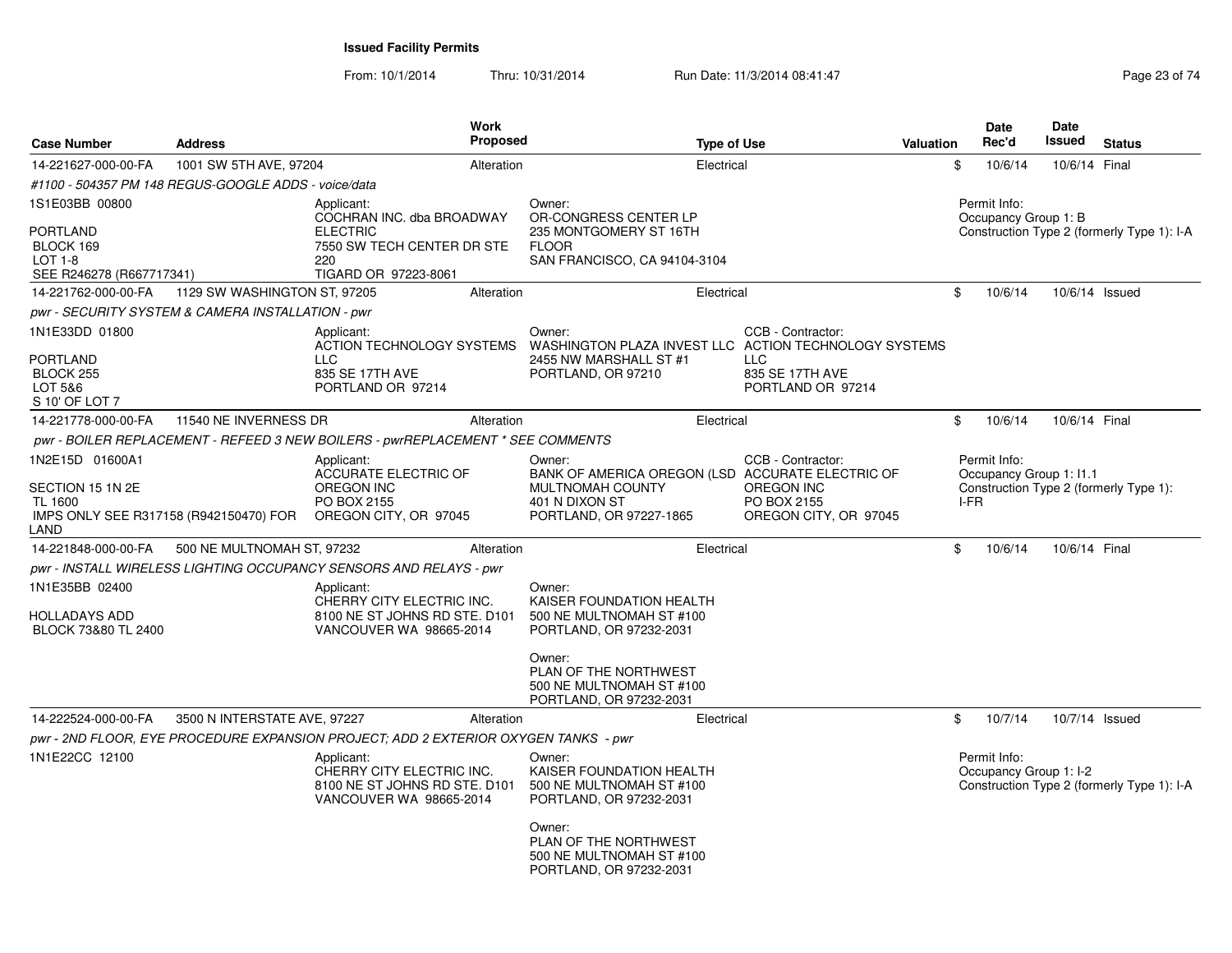From: 10/1/2014

Thru: 10/31/2014 Run Date: 11/3/2014 08:41:47 Run Date: 11/3/2014 08:41:47

| <b>Case Number</b>                                                                                                | <b>Address</b>                                    |                                                                                                                                                                 | Work<br><b>Proposed</b> |                                                                                                                                                                                                                        | <b>Type of Use</b> | <b>Valuation</b> | Date<br>Rec'd                                                           | Date<br>Issued | <b>Status</b>                              |
|-------------------------------------------------------------------------------------------------------------------|---------------------------------------------------|-----------------------------------------------------------------------------------------------------------------------------------------------------------------|-------------------------|------------------------------------------------------------------------------------------------------------------------------------------------------------------------------------------------------------------------|--------------------|------------------|-------------------------------------------------------------------------|----------------|--------------------------------------------|
| 14-222550-000-00-FA                                                                                               | 121 SW MORRISON ST, 97204                         |                                                                                                                                                                 | Alteration              |                                                                                                                                                                                                                        | Electrical         | \$               | 10/7/14                                                                 |                | 10/7/14 Under Inspection                   |
|                                                                                                                   |                                                   | #525 Cigna TI - power - 5TH FLOOR, TI, EXPAND INTO ADJACENT SPACE, REMOVE PARTITIONS, RECONFIGURE FOR OFFICES, CONFERENCE ROOMS, FLOORING, CEILING, DOORS, ELEC |                         |                                                                                                                                                                                                                        |                    |                  |                                                                         |                |                                            |
| 1S1E03BA 02700<br>PORTLAND<br>BLOCK 15<br>LOT 1-4<br>LOT 7&8 EXC W 75'                                            |                                                   | Applicant:<br><b>WILLAMETTE ELECTRIC INC.</b><br>P.O. BOX 230547<br>TIGARD, OR 97281-0547                                                                       |                         | Owner:<br>TERRACE TOWER USA-<br>PORTLAND INC<br>121 SW MORRISON ST #250<br>PORTLAND, OR 97204-3179                                                                                                                     |                    |                  | Permit Info:<br>Occupancy Group 1: B Bank, Off.,<br>Med.Off., Pub.Bldg. |                | Construction Type 2 (formerly Type 1): I-A |
| 14-222582-000-00-FA                                                                                               | 101 SW MAIN ST, 97204                             |                                                                                                                                                                 | Alteration              |                                                                                                                                                                                                                        | Electrical         | \$               | 10/7/14                                                                 |                | 10/7/14 Under Inspection                   |
|                                                                                                                   | pwr/LE - RESTROOM REMODEL FLOORS 11 & 12 - pwr/LE |                                                                                                                                                                 |                         |                                                                                                                                                                                                                        |                    |                  |                                                                         |                |                                            |
| 1S1E03BD 00300<br>PORTLAND<br>BLOCK 11<br>LOT 1-4<br>LOT 5-8 EXC PT IN STS                                        |                                                   | Applicant:<br>CAPITOL ELECTRIC CO INC.<br>11401 NE MARX ST.<br>PORTLAND OR 97220-1041                                                                           |                         | Owner:<br><b>KBSH ONE MAIN PLACE LLC</b><br>14850 QUORUM DR #500<br>DALLAS, TX 75254<br>Owner:<br><b>DUFF</b><br>14850 QUORUM DR #500<br>DALLAS, TX 75254<br>Owner:<br>PHELPS LLC<br>14850 QUORUM DR #500              |                    |                  |                                                                         |                |                                            |
|                                                                                                                   |                                                   |                                                                                                                                                                 |                         | DALLAS, TX 75254                                                                                                                                                                                                       |                    |                  |                                                                         |                |                                            |
| 14-222617-000-00-FA                                                                                               | 101 SW MAIN ST, 97204                             |                                                                                                                                                                 | Alteration              |                                                                                                                                                                                                                        | Electrical         | \$               | 10/7/14                                                                 |                | 10/7/14 Under Inspection                   |
| VAV CONTROLS: FLOORS 10-12<br>1S1E03BD 00300<br><b>PORTLAND</b><br>BLOCK 11<br>$LOT 1-4$<br>LOT 5-8 EXC PT IN STS |                                                   | Applicant:<br>CAPITOL ELECTRIC CO INC.<br>11401 NE MARX ST.<br>PORTLAND OR 97220-1041                                                                           |                         | Owner:<br>KBSH ONE MAIN PLACE LLC<br>14850 QUORUM DR #500<br>DALLAS, TX 75254<br>Owner:<br><b>DUFF</b><br>14850 QUORUM DR #500<br>DALLAS, TX 75254<br>Owner:<br>PHELPS LLC<br>14850 QUORUM DR #500<br>DALLAS, TX 75254 |                    |                  |                                                                         |                |                                            |
| 14-221269-000-00-FA                                                                                               | 421 SW 6TH AVE, 97205                             |                                                                                                                                                                 | Alteration              |                                                                                                                                                                                                                        | Electrical         | \$               | 10/3/14                                                                 | 10/8/14 Final  |                                            |
| 3rd fl Galois TI - voice/data                                                                                     |                                                   |                                                                                                                                                                 |                         |                                                                                                                                                                                                                        |                    |                  |                                                                         |                |                                            |
| 1N1E34CC 04300<br><b>PORTLAND</b><br>BLOCK 176<br><b>LOT 1-4</b>                                                  |                                                   | Applicant:<br><b>BRITTINGHAM ENTERPRISES</b><br>INC. dba COLUMBIA GORGE<br><b>COMMUNICATIONS</b><br>857 SW THEATER DR<br>BEND OR 97702-3509                     |                         | Owner:<br>UPI COMMONWEALTH LLC<br>1215 FOURTH AVE STE 600<br>SEATTLE, WA 98161                                                                                                                                         |                    |                  |                                                                         |                |                                            |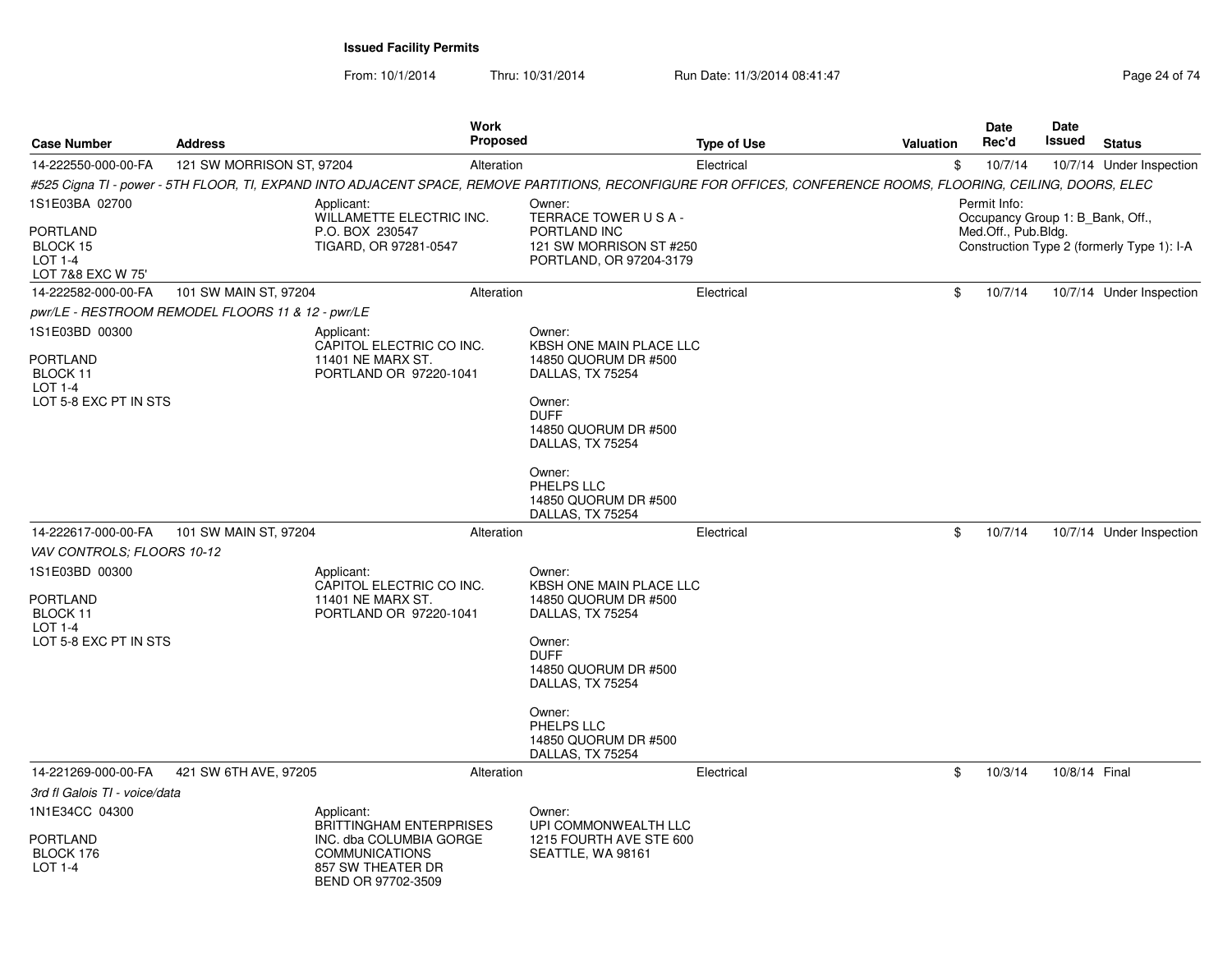From: 10/1/2014Thru: 10/31/2014 Run Date: 11/3/2014 08:41:47 Rege 25 of 74

| <b>Case Number</b>                                                           | <b>Address</b>               | <b>Work</b><br><b>Proposed</b>                                                                                                                                      |                                                                                             | <b>Type of Use</b> | Valuation | <b>Date</b><br>Rec'd                 | Date<br>Issued | <b>Status</b>                              |
|------------------------------------------------------------------------------|------------------------------|---------------------------------------------------------------------------------------------------------------------------------------------------------------------|---------------------------------------------------------------------------------------------|--------------------|-----------|--------------------------------------|----------------|--------------------------------------------|
| 14-163412-000-00-FA                                                          | 1025 SW WASHINGTON ST, 97205 | Alteration                                                                                                                                                          |                                                                                             | Electrical         | \$.       | 5/30/14                              | 10/8/14 Final  |                                            |
|                                                                              |                              | power - DEMO WORK, BASM'T, 1ST,2ND FLOOR: PARTITIONS, CORE AND SHELL IMPROVEMENTS, NEW STOREFRONT, NEW ADA ENTRANCE, REMODEL RESTROOMS, NEW CANOPY, ELEC, PLBG      |                                                                                             |                    |           |                                      |                |                                            |
| 1N1E34CC 05100                                                               |                              | Applicant:<br>WILLAMETTE ELECTRIC INC.<br>P.O. BOX 230547<br>TIGARD, OR 97281-0547                                                                                  | Owner:<br>1122 STARK INVESTMENT LLC<br>2455 NW MARSHALL ST #1<br>PORTLAND, OR 97210         |                    |           |                                      |                |                                            |
| 14-223152-000-00-FA                                                          | 851 SW 6TH AVE, 97205        | Alteration                                                                                                                                                          |                                                                                             | Electrical         | \$        | 10/8/14                              |                | 10/8/14 Under Inspection                   |
|                                                                              |                              | fire alarm wiring - FLOORS 7,8 & 9 SMARSH NEW TENANT REMODEL, NEW WALLS, DOORS, RELITES FOR PRIVATE AND OPEN OFFICE, CONFERENCE ROOMS, BREAK ROOMS AND OTHER OFFICE |                                                                                             |                    |           |                                      |                |                                            |
| 1S1E03BB 02100                                                               |                              | Applicant:<br>CHRISTENSON ELECTRIC INC.<br>111 SW COLUMBIA ST. STE 480<br>PORTLAND OR 97201-5838                                                                    | Owner:<br>SFI 811 SW 6TH AVENUE LLC<br>260 CALIFORNIA ST STE 300<br>SAN FRANCISCO, CA 94111 |                    |           | Permit Info:<br>Occupancy Group 1: B |                | Construction Type 2 (formerly Type 1): I-A |
| 14-223304-000-00-FA                                                          | 1900 SW 4TH AVE - Unit 2     | Alteration                                                                                                                                                          |                                                                                             | Electrical         | \$        | 10/8/14                              |                | 10/8/14 Issued                             |
|                                                                              |                              | pwr / controls - F.A.B. SUITE 90-06/07; COOLING SYSTEM INSTALLATION - pwr / controls                                                                                |                                                                                             |                    |           |                                      |                |                                            |
| 1S1E03CB 90001                                                               |                              | Applicant:                                                                                                                                                          | Owner:                                                                                      |                    |           |                                      |                |                                            |
| URBAN CENTER CONDOMINIUM<br>LOT <sub>2</sub>                                 |                              | <b>MICHAEL NELSON</b><br>PORTLAND STATE UNIVERSITY.<br>P.O. BOX 751-FAC<br>Portland, OR 97207                                                                       | OREGON STATE OF(LEASED<br>121 SW MORRISON ST #200<br>PORTLAND, OR 97204                     |                    |           |                                      |                |                                            |
|                                                                              |                              |                                                                                                                                                                     | Owner:<br><b>PACIFICORP</b><br>121 SW MORRISON ST #200<br>PORTLAND, OR 97204                |                    |           |                                      |                |                                            |
| 14-223376-000-00-FA                                                          | 220 NW 2ND AVE, 97209        | Alteration                                                                                                                                                          |                                                                                             | Electrical         | \$        | 10/9/14                              | 10/9/14 Final  |                                            |
|                                                                              |                              | voice/data - SUITE 600/ CREATE TWO OFFICES FROM FOUR SMALLER OFFICES - NEW PARTITION WALLS, FINISHES, ELECTRICAL, MECHANICAL                                        |                                                                                             |                    |           |                                      |                |                                            |
| 1N1E34CA 04500<br><b>COUCHS ADD</b><br>BLOCK 14                              |                              | Applicant:<br>PROCOM TECHNOLOGIES LLC<br>P.O. Box 22288<br>Portland, OR 97269                                                                                       | Owner:<br>ONE PACIFIC SQUARE CF LLC<br>1211 SW 5TH AVE #2230<br>PORTLAND, OR 97204-3735     |                    |           |                                      |                |                                            |
| LOT 1-8 EXC PT IN ST                                                         |                              |                                                                                                                                                                     |                                                                                             |                    |           |                                      |                |                                            |
| 14-223374-000-00-FA                                                          | 220 NW 2ND AVE, 97209        | Alteration                                                                                                                                                          |                                                                                             | Electrical         | \$        | 10/9/14                              | 10/9/14 Final  |                                            |
|                                                                              |                              | power - SUITE 600/ CREATE TWO OFFICES FROM FOUR SMALLER OFFICES - NEW PARTITION WALLS, FINISHES, ELECTRICAL, MECHANICAL                                             |                                                                                             |                    |           |                                      |                |                                            |
| 1N1E34CA 04500                                                               |                              | Applicant:<br>CHRISTENSON ELECTRIC INC.                                                                                                                             | Owner:<br>ONE PACIFIC SQUARE CF LLC                                                         |                    |           |                                      |                |                                            |
| <b>COUCHS ADD</b><br>BLOCK 14<br>LOT 1-8 EXC PT IN ST                        |                              | 111 SW COLUMBIA ST. STE 480<br>PORTLAND OR 97201-5838                                                                                                               | 1211 SW 5TH AVE #2230<br>PORTLAND, OR 97204-3735                                            |                    |           |                                      |                |                                            |
| 14-223378-000-00-FA                                                          | 825 NE MULTNOMAH ST - Unit 1 | Alteration                                                                                                                                                          |                                                                                             | Electrical         | \$        | 10/9/14                              |                | 10/9/14 Under Inspection                   |
|                                                                              |                              | voice/data - SUITE 110 ADVANTIS CREDIT UNION 2,204 SQ FT PERMANENT BRANCH LOCATION, INTERIOR UPGRADES, DEMO AND ADD NEW WALLS FOR OFFICE, BREAK ROOM, CONFERENCE F  |                                                                                             |                    |           |                                      |                |                                            |
| 1N1E35BB 90002                                                               |                              | Applicant:<br>DAMASCUS COMMUNICATIONS                                                                                                                               | Owner:<br><b>PACIFICORP</b>                                                                 |                    |           |                                      |                |                                            |
| LLOYD CENTER TOWER CONDOMINIUM<br>LOT <sub>1</sub><br><b>DEPT OF REVENUE</b> |                              | <b>INC</b><br>26280 SE Wally Rd<br>Boring, OR 97009-8488                                                                                                            | 700 NE MULTNOMAH ST 7TH FLR<br>PORTLAND, OR 97232                                           |                    |           |                                      |                |                                            |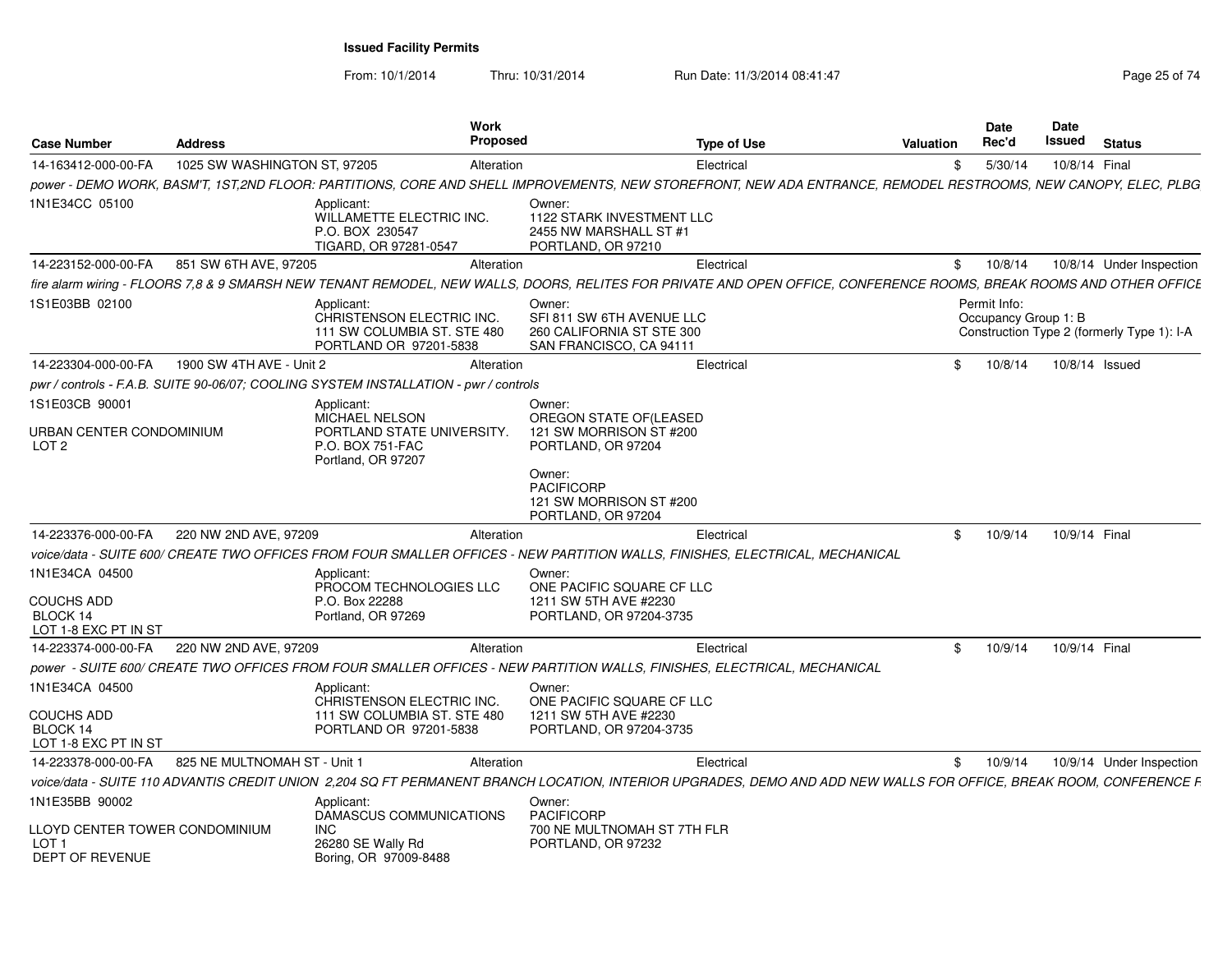From: 10/1/2014Thru: 10/31/2014 Run Date: 11/3/2014 08:41:47 Rege 26 of 74

| <b>Case Number</b>                                                                        | <b>Address</b>                                              |                                                                                                     | Work<br><b>Proposed</b> | Type of Use                                                                                                                      | <b>Valuation</b> | Date<br>Rec'd                                    | <b>Date</b><br>Issued | <b>Status</b>                              |
|-------------------------------------------------------------------------------------------|-------------------------------------------------------------|-----------------------------------------------------------------------------------------------------|-------------------------|----------------------------------------------------------------------------------------------------------------------------------|------------------|--------------------------------------------------|-----------------------|--------------------------------------------|
| 14-223380-000-00-FA                                                                       | 1001 SW 5TH AVE, 97204                                      |                                                                                                     | Alteration              | Electrical                                                                                                                       | \$               | 10/9/14                                          |                       | 10/9/14 Under Inspection                   |
| #1510 PH TECH TENANT EXPANSION - power                                                    |                                                             |                                                                                                     |                         |                                                                                                                                  |                  |                                                  |                       |                                            |
| 1S1E03BB 00800                                                                            |                                                             | Applicant:<br>WILLAMETTE ELECTRIC INC.                                                              |                         | Owner:<br>OR-CONGRESS CENTER LP                                                                                                  |                  | Permit Info:<br>Occupancy Group 1: B             |                       |                                            |
| <b>PORTLAND</b><br>BLOCK 169<br>$LOT 1-8$<br>SEE R246278 (R667717341)                     |                                                             | P.O. BOX 230547<br>TIGARD, OR 97281-0547                                                            |                         | 235 MONTGOMERY ST 16TH<br><b>FLOOR</b><br>SAN FRANCISCO, CA 94104-3104                                                           |                  |                                                  |                       | Construction Type 2 (formerly Type 1): I-A |
| 14-223387-000-00-FA                                                                       | 2055 NW SAVIER ST, 97209                                    |                                                                                                     | Alteration              | Electrical                                                                                                                       | \$               | 10/9/14                                          |                       | 10/9/14 Under Inspection                   |
|                                                                                           |                                                             |                                                                                                     |                         | power - 3RD,4TH &5TH FLOORS, TI, NEW WALLS, DOORS, GLASS WALLS, FOR MULTIPLE OFFICES, CONFERENCE ROOMS, SPREAD OVER THREE FLOORS |                  |                                                  |                       |                                            |
| 1N1E28CD 02300                                                                            |                                                             | Applicant:<br>ABC ELECTRIC dba DUNIGANS                                                             |                         | Owner:<br><b>CON-WAY PROPERTIES INC</b>                                                                                          |                  | Permit Info:<br>Occupancy Group 1: B_Bank, Off., |                       |                                            |
| COUCHS ADD<br>BLOCK 293 TL 2300<br>LAND & IMPS SEE R529517 (R180230571)<br>FOR OTHER IMPS |                                                             | ELECTRIC LLC<br>135 NE 9TH<br>PORTLAND OR 97232                                                     |                         | PO BOX 4138<br>PORTLAND, OR 97208-4138                                                                                           |                  | Med.Off., Pub.Bldg.                              |                       | Construction Type 2 (formerly Type 1): I-A |
| 14-223391-000-00-FA                                                                       | 555 SW OAK ST                                               |                                                                                                     | Alteration              | Electrical                                                                                                                       | \$               | 10/9/14                                          | 10/9/14 Final         |                                            |
| SUPA Cafe TI - power                                                                      |                                                             |                                                                                                     |                         |                                                                                                                                  |                  |                                                  |                       |                                            |
| 1N1E34CD 80000                                                                            |                                                             | Applicant:                                                                                          |                         | Owner:                                                                                                                           |                  |                                                  |                       |                                            |
| ONE ELEVEN TOWER CONDOMINIUM<br><b>GENERAL COMMON ELEMENTS</b>                            |                                                             | CHRISTENSON ELECTRIC INC.<br>111 SW COLUMBIA ST. STE 480<br>PORTLAND OR 97201-5838                  |                         | ASSOCIATION OF UNIT OWNERS<br>0F<br>ONE ELEVEN TOWER<br>CONDOMINIUM 111 SW 5TH<br>PORTLAND, OR 97204                             |                  |                                                  |                       |                                            |
| 14-217507-000-00-FA                                                                       | 1900 SW 4TH AVE - Unit 2                                    |                                                                                                     | Alteration              | Electrical                                                                                                                       | \$               | 9/25/14                                          |                       | 10/9/14 Under Inspection                   |
| 3rd, 4th, & 6th remodels - power                                                          |                                                             |                                                                                                     |                         |                                                                                                                                  |                  |                                                  |                       |                                            |
| 1S1E03CB 90001<br>URBAN CENTER CONDOMINIUM<br>LOT <sub>2</sub>                            |                                                             | Applicant:<br><b>FRAHLER ELECTRIC</b><br><b>JRA INC</b><br>11860 SW Greenburg Rd<br>Tigard Or 97223 |                         | Owner:<br>OREGON STATE OF (LEASED<br>121 SW MORRISON ST #200<br>PORTLAND, OR 97204                                               |                  |                                                  |                       |                                            |
|                                                                                           |                                                             |                                                                                                     |                         | Owner:<br><b>PACIFICORP</b><br>121 SW MORRISON ST #200<br>PORTLAND, OR 97204                                                     |                  |                                                  |                       |                                            |
| 14-223657-000-00-FA                                                                       | 1900 SW 4TH AVE - Unit 2                                    |                                                                                                     | Alteration              | Electrical                                                                                                                       | \$               | 10/9/14                                          |                       | 10/9/14 Under Inspection                   |
|                                                                                           | 3rd, 4th, & 6th remodels - move floor boxes for VGS - power |                                                                                                     |                         |                                                                                                                                  |                  |                                                  |                       |                                            |
| 1S1E03CB 90001                                                                            |                                                             | Applicant:<br>DYNALECTRIC CO.                                                                       |                         | Owner:<br>OREGON STATE OF (LEASED                                                                                                |                  |                                                  |                       |                                            |
| URBAN CENTER CONDOMINIUM<br>LOT <sub>2</sub>                                              |                                                             | 5711 SW HOOD AVE.<br>PORTLAND OR 97239-3716                                                         |                         | 121 SW MORRISON ST #200<br>PORTLAND, OR 97204                                                                                    |                  |                                                  |                       |                                            |
|                                                                                           |                                                             |                                                                                                     |                         | Owner:<br><b>PACIFICORP</b><br>121 SW MORRISON ST #200<br>PORTLAND, OR 97204                                                     |                  |                                                  |                       |                                            |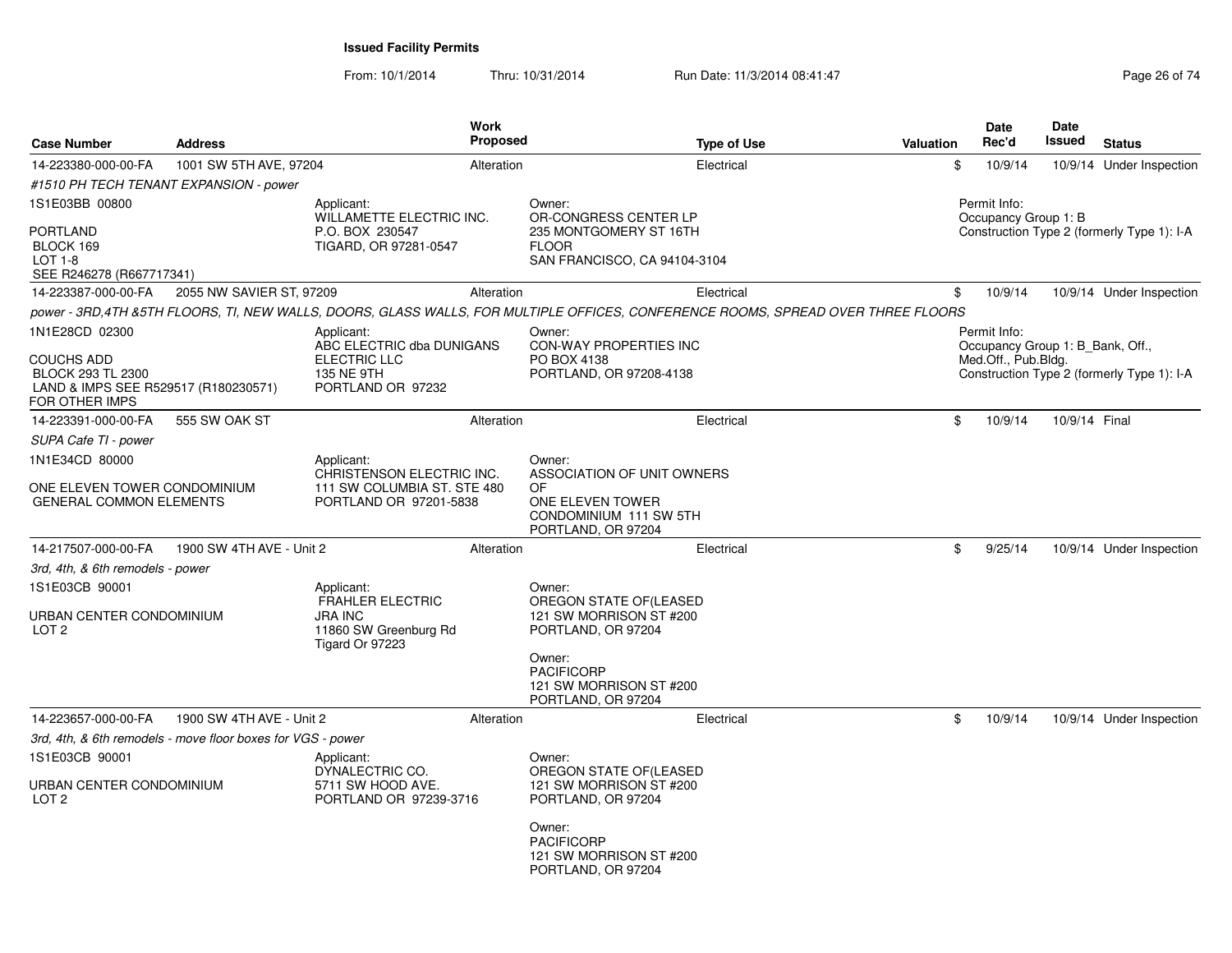From: 10/1/2014Thru: 10/31/2014 Run Date: 11/3/2014 08:41:47 Run Date: 11/3/2014 08:41:47

| <b>Case Number</b>                                                                                                        | <b>Address</b>              | Work<br><b>Proposed</b>                                                                                                                                |                                                                                                  | <b>Type of Use</b> | <b>Valuation</b> | Date<br>Rec'd                                                           | Date<br>Issued  | <b>Status</b>                                |
|---------------------------------------------------------------------------------------------------------------------------|-----------------------------|--------------------------------------------------------------------------------------------------------------------------------------------------------|--------------------------------------------------------------------------------------------------|--------------------|------------------|-------------------------------------------------------------------------|-----------------|----------------------------------------------|
| 14-223676-000-00-FA                                                                                                       | 4400 NE HALSEY ST - Bldg D  | Alteration                                                                                                                                             |                                                                                                  | Electrical         | \$               | 10/9/14                                                                 | 10/9/14 Final   |                                              |
|                                                                                                                           |                             | hvac stats - SUITE 289 - 7,745 SQ FT TI; REMOVE OFFICE PARTITION WALLS & DOORS, RECONFIGURE FOR MORE CUBICLE WORK SPACES                               |                                                                                                  |                    |                  |                                                                         |                 |                                              |
| 1N2E31BB 03401                                                                                                            |                             | Applicant:<br>AMERICAN HEATING INC.<br>5035 SE 24TH<br>PORTLAND OR 97202-4765                                                                          | Owner:<br>DAVIS BUSINESS CENTER LLC<br>4400 NE HALSEY ST BLDG 2 #190<br>PORTLAND, OR 97213       |                    |                  | Permit Info:<br>Occupancy Group 1: B<br>$I-FR$                          |                 | Construction Type 2 (formerly Type 1):       |
| 14-223875-000-00-FA                                                                                                       | 5115 N LAGOON AVE, 97217    | Alteration                                                                                                                                             |                                                                                                  | Electrical         | $\mathbb{S}$     | 10/10/14                                                                | 10/10/14 Issued |                                              |
| power - REPLACE MAUFL-5115-C2-#47                                                                                         |                             |                                                                                                                                                        |                                                                                                  |                    |                  |                                                                         |                 |                                              |
| 1N1E20AB 00800                                                                                                            |                             | Applicant:<br>HUGHES ELECTRICAL<br>CONTRACTORS INC.<br>10490 NW JACKSON QUARRY RD<br>HILLSBORO, OR 97124-8184                                          | Owner:<br>FREIGHTLINER CORPORATION<br>AMANDA GARRETT<br>INDIANAPOLIS, IN 46280                   |                    |                  | Permit Info:<br>Occupancy Group 1: B                                    |                 | Construction Type 2 (formerly Type 1): III-N |
| 14-223897-000-00-FA                                                                                                       | 510 SW 3RD AVE, 97204       | Alteration                                                                                                                                             |                                                                                                  | Electrical         | \$               | 10/10/14                                                                | 10/10/14 Final  |                                              |
|                                                                                                                           |                             | pwr - SUITE 200; ADD WALLS TO CREATE TWO OFFICES, DOORS, CEILING, ELEC -                                                                               |                                                                                                  |                    |                  |                                                                         |                 |                                              |
| 1S1E03BA 05300                                                                                                            |                             | Applicant:<br>CAPITOL ELECTRIC CO INC.<br>11401 NE MARX ST.<br>PORTLAND OR 97220-1041                                                                  | Owner:<br>LOYALTY HOLDINGS LLC<br><b>3657 MAIN ST</b><br>MANCHESTER, VT 05254                    |                    |                  |                                                                         |                 |                                              |
| 14-224094-000-00-FA                                                                                                       | 34 NW 1ST AVE, 97209        | Alteration                                                                                                                                             |                                                                                                  | Electrical         | \$               | 10/10/14                                                                | 10/10/14 Issued |                                              |
|                                                                                                                           |                             | voice/data - TI 2ND & 3RD FLOORS, WALLS FOR OFFICES, MEETING ROOMS, WORK ROOMS, BREAKROOM, WALL GLAZING, DOORS, CEILING, FLOORING, ELEC - voice / data |                                                                                                  |                    |                  |                                                                         |                 |                                              |
| 1N1E34DB 00400<br>COUCHS ADD<br>BLOCK <sub>9</sub><br>LOT 6&7<br>HISTORIC PROPERTY 15 YR 2000<br>POTENTIAL ADDITIONAL TAX |                             | Applicant:<br>CHRISTENSON ELECTRIC INC.<br>111 SW COLUMBIA ST. STE 480<br>PORTLAND OR 97201-5838                                                       | Owner:<br><b>FOUNTAIN VILLAGE</b><br>DEVELOPMENT INC<br>115 SW ASH ST #500<br>PORTLAND, OR 97204 |                    |                  |                                                                         |                 |                                              |
| 14-212910-000-00-FA                                                                                                       | 319 SW WASHINGTON ST, 97204 | Alteration                                                                                                                                             |                                                                                                  | Electrical         | \$               | 9/15/14                                                                 | 10/10/14 Issued |                                              |
|                                                                                                                           |                             | SUITE 801; REMOVE SELECTED WALLS, DOORS, CREATE OPEN SPACE, CEILING, ELEC                                                                              |                                                                                                  |                    |                  |                                                                         |                 |                                              |
| 1N1E34CD 07800                                                                                                            |                             | Applicant:<br>CAPITOL ELECTRIC CO INC.<br>11401 NE MARX ST.<br>PORTLAND OR 97220-1041                                                                  | Owner:<br>THREE NINETEEN WASHINGTON<br><b>LLC</b><br><b>PO BOX 416</b><br>MANCHESTER, VT 05254   |                    |                  | Permit Info:<br>Occupancy Group 1: B_Bank, Off.,<br>Med.Off., Pub.Bldg. |                 |                                              |
| 14-224134-000-00-FA                                                                                                       | 4400 NE HALSEY ST - Bldg D  | Alteration                                                                                                                                             |                                                                                                  | Electrical         | $\mathbb{S}$     | 10/10/14                                                                | 10/10/14 Final  |                                              |
|                                                                                                                           |                             | voice/data - SUITE 289 - 7,745 SQ FT TI; REMOVE OFFICE PARTITION WALLS & DOORS, RECONFIGURE FOR MORE CUBICLE WORK SPACES                               |                                                                                                  |                    |                  |                                                                         |                 |                                              |
| 1N2E31BB 03401                                                                                                            |                             | Applicant:<br>XTREME COMMUNICATIONS INC.<br><b>PO BOX 272</b><br>TROUTDALE OR 97060-0272                                                               | Owner:<br>DAVIS BUSINESS CENTER LLC<br>4400 NE HALSEY ST BLDG 2 #190<br>PORTLAND, OR 97213       |                    |                  | Permit Info:<br>Occupancy Group 1: B<br>I-FR                            |                 | Construction Type 2 (formerly Type 1):       |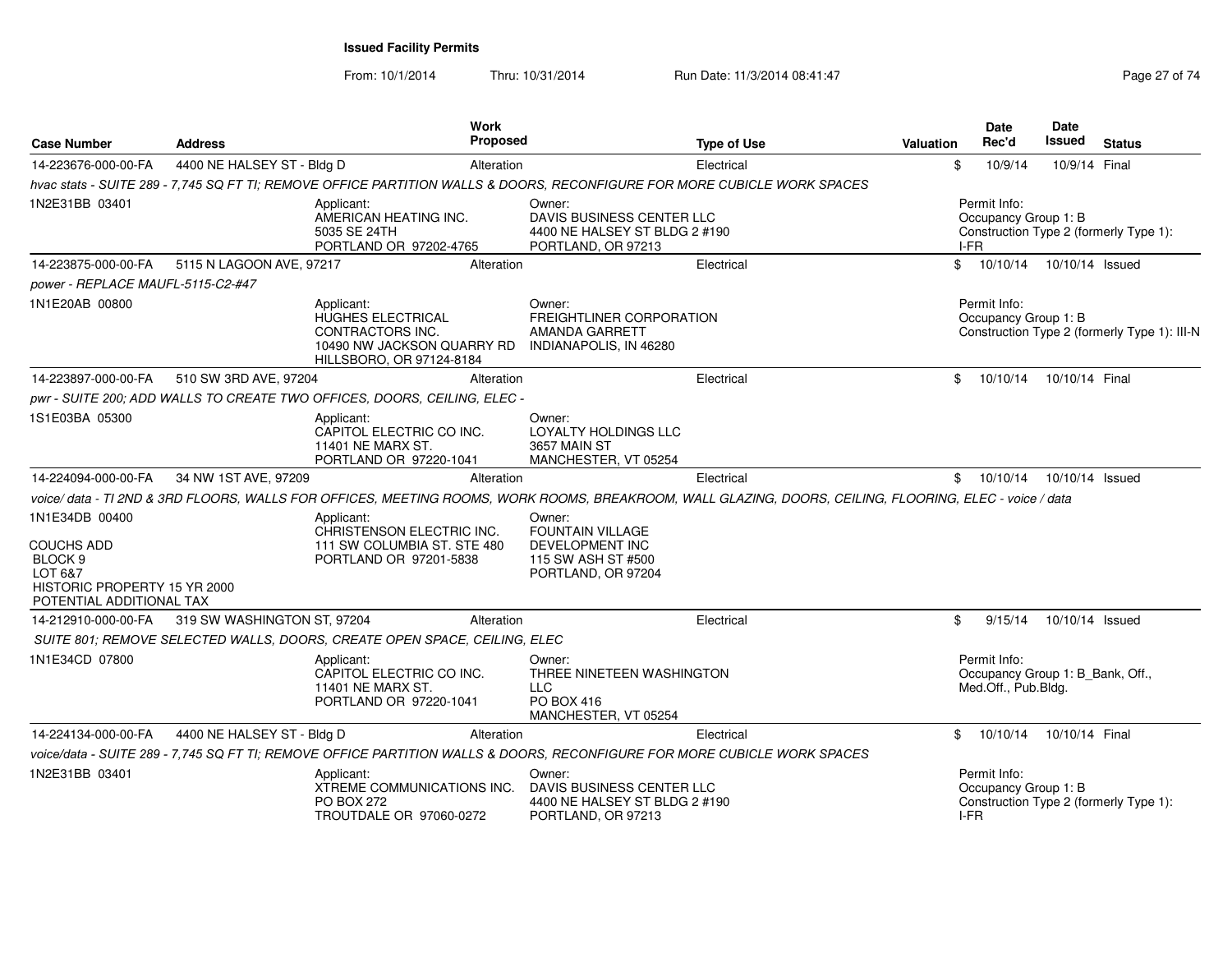From: 10/1/2014Thru: 10/31/2014 Run Date: 11/3/2014 08:41:47 Rege 28 of 74

| <b>Case Number</b>                                           | <b>Address</b>                                 | Work<br><b>Proposed</b>                                                                                                                                             |                                                                                                                                          | <b>Type of Use</b> | <b>Valuation</b> | Date<br>Rec'd        | Date<br>Issued                   | <b>Status</b>                               |
|--------------------------------------------------------------|------------------------------------------------|---------------------------------------------------------------------------------------------------------------------------------------------------------------------|------------------------------------------------------------------------------------------------------------------------------------------|--------------------|------------------|----------------------|----------------------------------|---------------------------------------------|
| 14-212192-000-00-FA                                          | 500 NE MULTNOMAH ST, 97232                     | Alteration                                                                                                                                                          |                                                                                                                                          | Electrical         | \$               | 9/12/14              |                                  | 10/10/14 Under Inspection                   |
|                                                              |                                                | voice/data/coax - FLOOR TI; AREA A&B, REMOVE MOST INTERIOR WALLS, FIXTURES, CABINETRY, DOORS, FLOORING, RECONFIGURE FOR CONSULTATION, EDUCATION ROOMS, REMODEL, LOB |                                                                                                                                          |                    |                  |                      |                                  |                                             |
| 1N1E35BB 02400                                               |                                                | Applicant:<br>COCHRAN INC. dba BROADWAY                                                                                                                             | Owner:<br>KAISER FOUNDATION HEALTH                                                                                                       |                    |                  |                      |                                  |                                             |
| HOLLADAYS ADD<br>BLOCK 73&80 TL 2400                         |                                                | <b>ELECTRIC</b><br>7550 SW TECH CENTER DR STE<br>220<br>TIGARD OR 97223-8061                                                                                        | 500 NE MULTNOMAH ST #100<br>PORTLAND, OR 97232-2031<br>Owner:<br>PLAN OF THE NORTHWEST                                                   |                    |                  |                      |                                  |                                             |
|                                                              |                                                |                                                                                                                                                                     | 500 NE MULTNOMAH ST #100<br>PORTLAND, OR 97232-2031                                                                                      |                    |                  |                      |                                  |                                             |
| 14-224156-000-00-FA                                          | 6121 N CUTTER CIR, 97217                       | Alteration                                                                                                                                                          |                                                                                                                                          | Electrical         |                  | \$10/10/14           | 10/10/14 Final                   |                                             |
| voice/data - WAREHOUSE DIAGNOSTICS LAB                       |                                                |                                                                                                                                                                     |                                                                                                                                          |                    |                  |                      |                                  |                                             |
| 1N1E16CB 04600                                               |                                                | Applicant:                                                                                                                                                          | Owner:                                                                                                                                   |                    |                  | Permit Info:         |                                  |                                             |
| 1951 COMMISSIONERS ADD<br><b>BLOCK 4</b><br>LOT 1&2 TL 4600  |                                                | COCHRAN INC. dba BROADWAY<br><b>ELECTRIC</b><br>7550 SW TECH CENTER DR STE<br>220<br>TIGARD OR 97223-8061                                                           | SOUND BUILDING ASSOCIATES<br>942 HARVARD AVE E<br>SEATTLE, WA 98102<br>Owner:<br>PETER C CHICK<br>942 HARVARD AVE E<br>SEATTLE, WA 98102 |                    |                  | Occupancy Group 1: B |                                  | Construction Type 2 (formerly Type 1): V-A  |
| 14-224368-000-00-FA                                          | 1825 SW BROADWAY, 97201                        | Alteration                                                                                                                                                          |                                                                                                                                          | Electrical         | \$               | 10/11/14             | 10/11/14 Issued                  |                                             |
|                                                              |                                                | pwr - ROOM 333 REPLACE EXISTING SPLIT SYSTEM WITH NEW SYSTEM - pwr                                                                                                  |                                                                                                                                          |                    |                  |                      |                                  |                                             |
| 1S1E04DA 06300<br>PORTLAND<br>BLOCK 200<br>99.88% NONTAXABLE |                                                | Applicant:<br>MICHAEL NELSON<br>PORTLAND STATE UNIVERSITY.<br>P.O. BOX 751-FAC<br>Portland, OR 97207                                                                | Owner:<br>OREGON STATE OF (BRD HIGHER<br>ED)<br><b>PO BOX 751</b><br>PORTLAND, OR 97207-0751                                             |                    |                  |                      |                                  |                                             |
| 14-224369-000-00-FA                                          | 7901 SE DIVISION ST, 97215                     | Alteration                                                                                                                                                          |                                                                                                                                          | Electrical         | \$               | 10/11/14             | 10/11/14 Issued                  |                                             |
|                                                              | pwr/data - 4TH FLOOR; MINOR REMODEL - pwr/data |                                                                                                                                                                     |                                                                                                                                          |                    |                  |                      |                                  |                                             |
| 1S2E05DD 03400                                               |                                                | Applicant:<br>ONEILL ELECTRIC INC.                                                                                                                                  | Owner:<br>PORTLAND COMMUNITY COLLEGE                                                                                                     |                    |                  | Permit Info:         | Occupancy Group 1: B_Bank, Off., |                                             |
| SECTION 05 1S 2E<br>TL 3400 3.54 ACRES                       |                                                | 4444 SE 27TH AVE<br>PORTLAND OR 97202-3608                                                                                                                          | PO BOX 19000<br>PORTLAND, OR 97280-0990                                                                                                  |                    |                  | Med.Off., Pub.Bldg.  |                                  | Construction Type 2 (formerly Type 1): II-B |
| 14-201537-000-00-FA                                          | 3171 SW SAM JACKSON PARK RD, 97201             | Alteration                                                                                                                                                          |                                                                                                                                          | Electrical         | \$.              |                      | 8/21/14  10/13/14  Issued        |                                             |
| 2nd fl CHM expansion - power                                 |                                                |                                                                                                                                                                     |                                                                                                                                          |                    |                  |                      |                                  |                                             |
| 1S1E09 00500                                                 |                                                | Applicant:<br>COCHRAN INC. dba BROADWAY                                                                                                                             | Owner:<br>OREGON STATE OF                                                                                                                |                    |                  |                      |                                  |                                             |
| SECTION 09 1S 1E<br>TL 500 7.41 ACRES                        |                                                | <b>ELECTRIC</b><br>7550 SW TECH CENTER DR STE<br>220<br>TIGARD OR 97223-8061                                                                                        | 3181 SW SAM JACKSON PARK RD<br>PORTLAND, OR 97239                                                                                        |                    |                  |                      |                                  |                                             |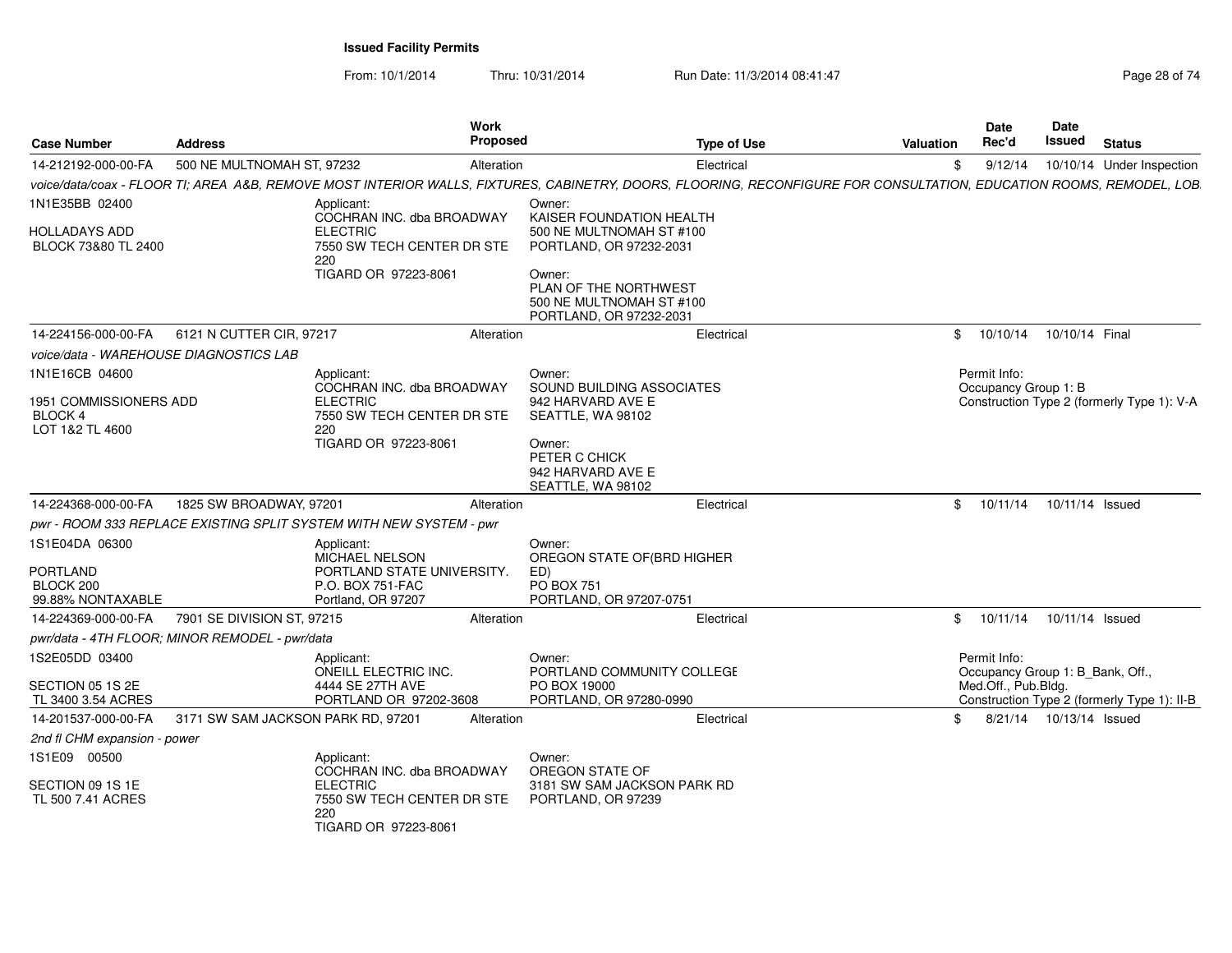From: 10/1/2014Thru: 10/31/2014 Run Date: 11/3/2014 08:41:47 Rege 29 of 74

|                                                                |                             | Work                                                                                                                                                                 |                                                                         |                    |           | <b>Date</b>                                        | Date |                |                                             |
|----------------------------------------------------------------|-----------------------------|----------------------------------------------------------------------------------------------------------------------------------------------------------------------|-------------------------------------------------------------------------|--------------------|-----------|----------------------------------------------------|------|----------------|---------------------------------------------|
| <b>Case Number</b>                                             | <b>Address</b>              | <b>Proposed</b>                                                                                                                                                      |                                                                         | <b>Type of Use</b> | Valuation | Rec'd                                              |      | Issued         | <b>Status</b>                               |
| 14-224415-000-00-FA                                            | 1220 SW MORRISON ST, 97205  | Alteration                                                                                                                                                           |                                                                         | Electrical         |           | 10/13/14                                           |      | 10/13/14 Final |                                             |
|                                                                |                             | voice/data - SUITE 210 TERMINAL SALES RESOURCE DATA. CONSTRUCT OFFICES AND BREAKROOM                                                                                 |                                                                         |                    |           |                                                    |      |                |                                             |
| 1N1E33DD 06200                                                 |                             | Applicant:<br>HECKTEC TECHNICAL LLC                                                                                                                                  | Owner:<br>WESTON INVESTMENT CO LLC                                      |                    |           | Permit Info:<br>Occupancy Group 1: B               |      |                |                                             |
| PORTLAND<br>BLOCK S1/2H<br>LOT 1-8                             |                             | 3484 Hillside CT<br>Hubbard, Or 97032                                                                                                                                | 2154 NE BROADWAY #200<br>PORTLAND, OR 97232-1561                        |                    |           | Construction Type 2 (formerly Type 1):<br>I-FR     |      |                |                                             |
| 14-224416-000-00-FA                                            | 2121 SW BROADWAY DR, 97201  | Alteration                                                                                                                                                           |                                                                         | Electrical         |           | \$ 10/13/14 10/13/14 Issued                        |      |                |                                             |
|                                                                |                             | fire alarm - SUITE 200 HEALTHSHARE, NEW OFFICES, SHOWER ROOM AND SUSPENDED CEILING                                                                                   |                                                                         |                    |           |                                                    |      |                |                                             |
| 1S1E04DD 09300                                                 |                             | Applicant:<br>AMERICAN SECURITY ALARMS,                                                                                                                              | Owner:<br>WESTON INVESTMENT CO LLC                                      |                    |           | Permit Info:<br>Occupancy Group 1: B Bank, Off.,   |      |                |                                             |
| <b>CARUTHERS ADD</b><br><b>BLOCK 37 TL 9300</b>                |                             | INC.<br>5411 SE MCLOUGHLIN BLVD.<br>PORTLAND OR 97202-4941                                                                                                           | 2154 NE BROADWAY #200<br>PORTLAND, OR 97232-1561                        |                    |           | Med.Off., Pub.Bldg.                                |      |                |                                             |
| 14-224419-000-00-FA                                            | 1022 SW SALMON ST, 97205    | Alteration                                                                                                                                                           |                                                                         | Electrical         |           | \$ 10/13/14 10/13/14 Issued                        |      |                |                                             |
|                                                                |                             | hvac - 2ND FLOOR INTERIOR DEMO, REMOVE PARTITION WALLS, CEILING, SPIRAL STAIR AND CONSTRUCT NEW TOILET ROOMS - NO TENANT OCCUPANCY WITH THIS PERMIT - reconnect VAVs |                                                                         |                    |           |                                                    |      |                |                                             |
| 1S1E04AA 02700                                                 |                             | Applicant:                                                                                                                                                           | Owner:                                                                  |                    |           | Permit Info:                                       |      |                |                                             |
|                                                                |                             | WILLAMETTE HVAC INC.                                                                                                                                                 | 1022 SW SALMON LLC                                                      |                    |           | Occupancy Group 1: B                               |      |                |                                             |
| <b>PORTLAND</b><br>BLOCK 248<br>LOT 7&8                        |                             | 3075 SW 234TH AV # 206<br>HLLSBORO OR 97123                                                                                                                          | 1121 SW SALMON ST<br>PORTLAND, OR 97205                                 |                    |           | Construction Type 2 (formerly Type 1):<br>$II-1HR$ |      |                |                                             |
| 14-224422-000-00-FA                                            | 4650 SW MACADAM AVE, 97201  | Alteration                                                                                                                                                           |                                                                         | Electrical         |           | \$ 10/13/14 10/13/14 Final                         |      |                |                                             |
|                                                                |                             | speakers - WORK 2ND,3RD,4TH FLOOR; MOST WORK ON 2ND FLR, PARTITION WALL REMOVAL, DOORS, ADD BACK TO CREATE HALLWAY, OFFICES, CONFERENCE ROOM, BREAKROOM, DOORS,      |                                                                         |                    |           |                                                    |      |                |                                             |
| 1S1E15BA 00900                                                 |                             | Applicant:<br>PROJECTUS. (a dba for                                                                                                                                  | Owner:<br>PCC JOHNS LANDING LLC                                         |                    |           | Permit Info:<br>Occupancy Group 1: B               |      |                |                                             |
| SECTION 15 1S 1E<br>TL 900 1.00 ACRES                          |                             | <b>TECHNOLOGY BY OBRIEN</b><br>SYSTEMS)<br>6750 SW Bradbury CT<br>Portland, OR 97224-7734                                                                            | 4650 SW MACADAM AVE #440<br>PORTLAND, OR 97239-4262                     |                    |           |                                                    |      |                | Construction Type 2 (formerly Type 1): II-A |
| 14-224425-000-00-FA                                            | 555 SW OAK ST               | Alteration                                                                                                                                                           |                                                                         | Electrical         |           | 10/13/14  10/13/14  Issued                         |      |                |                                             |
| 7th fl (entire floor) TI - voice/data                          |                             |                                                                                                                                                                      |                                                                         |                    |           |                                                    |      |                |                                             |
| 1N1E34CD 80000                                                 |                             | Applicant:<br>CHRISTENSON ELECTRIC INC.                                                                                                                              | Owner:<br>ASSOCIATION OF UNIT OWNERS                                    |                    |           |                                                    |      |                |                                             |
| ONE ELEVEN TOWER CONDOMINIUM<br><b>GENERAL COMMON ELEMENTS</b> |                             | 111 SW COLUMBIA ST. STE 480<br>PORTLAND OR 97201-5838                                                                                                                | OF.<br>ONE ELEVEN TOWER<br>CONDOMINIUM 111 SW 5TH<br>PORTLAND, OR 97204 |                    |           |                                                    |      |                |                                             |
| 14-224440-000-00-FA                                            | 10725 SW BARBUR BLVD, 97219 | Alteration                                                                                                                                                           |                                                                         | Electrical         |           | \$ 10/13/14 10/13/14 Final                         |      |                |                                             |
| CB&I SUITE 380 - NEW DATA CABLING                              |                             |                                                                                                                                                                      |                                                                         |                    |           |                                                    |      |                |                                             |
| 1S1E30DC 04700                                                 |                             | Applicant:<br>COCHRAN INC. dba BROADWAY                                                                                                                              | Owner:<br>WESTON INVESTMENT CO LLC                                      |                    |           | Permit Info:<br>Occupancy Group 1: B               |      |                |                                             |
| SECTION 30 1S 1E<br>TL 4700 0.99 ACRES                         |                             | <b>ELECTRIC</b><br>7550 SW TECH CENTER DR STE<br>220                                                                                                                 | 2154 NE BROADWAY #200<br>PORTLAND, OR 97232-1561                        |                    |           |                                                    |      |                |                                             |
|                                                                |                             | TIGARD OR 97223-8061                                                                                                                                                 |                                                                         |                    |           |                                                    |      |                |                                             |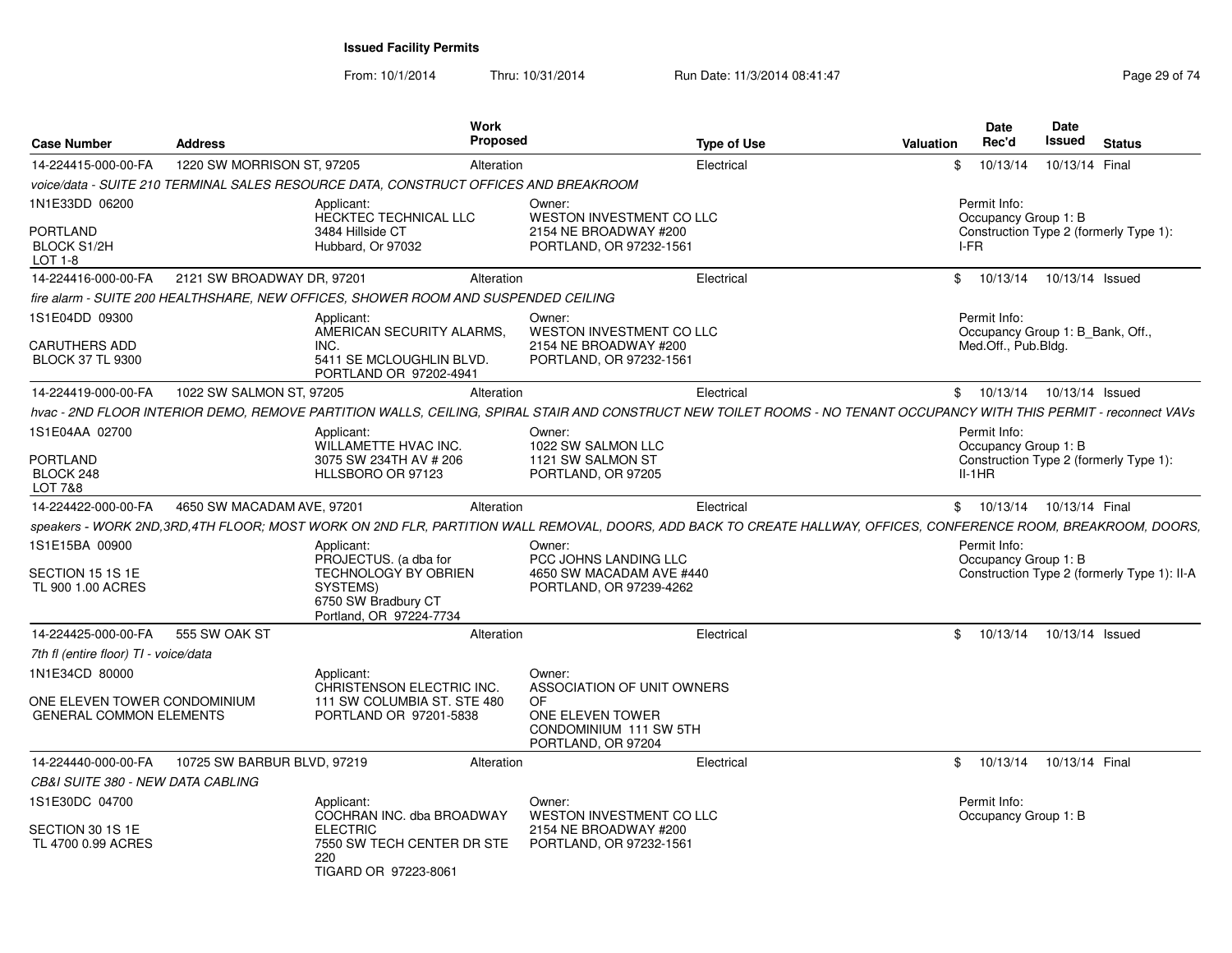From: 10/1/2014

Thru: 10/31/2014 Run Date: 11/3/2014 08:41:47 Rege 30 of 74

| <b>Case Number</b>                                                                           | <b>Address</b>                                    | <b>Work</b><br><b>Proposed</b>                                                                                               |                                                                                                                                                                  | <b>Type of Use</b> | <b>Valuation</b> | Date<br>Rec'd                                | Date<br>Issued  | <b>Status</b>                          |
|----------------------------------------------------------------------------------------------|---------------------------------------------------|------------------------------------------------------------------------------------------------------------------------------|------------------------------------------------------------------------------------------------------------------------------------------------------------------|--------------------|------------------|----------------------------------------------|-----------------|----------------------------------------|
| 14-215012-000-00-FA                                                                          | 421 SW 6TH AVE, 97205                             | Alteration                                                                                                                   |                                                                                                                                                                  | Electrical         | \$               | 9/19/14                                      | 10/13/14 Final  |                                        |
|                                                                                              |                                                   | 11TH FL QUANTUM - REPLACE I.T. RM SPLIT SYSTEM - power(Note: The condensing unit is located on the 14th fl)                  |                                                                                                                                                                  |                    |                  |                                              |                 |                                        |
| 1N1E34CC 04300<br>PORTLAND<br>BLOCK 176<br>LOT 1-4                                           |                                                   | Applicant:<br><b>HVAC INC</b><br>5188 SE INTERNATIONAL WAY<br>PORTLAND OR 97222-4602                                         |                                                                                                                                                                  |                    |                  |                                              |                 |                                        |
| 14-224471-000-00-FA                                                                          | 4400 NE HALSEY ST - Bldg D                        | Alteration                                                                                                                   |                                                                                                                                                                  | Electrical         | \$               | 10/13/14  10/13/14  Final                    |                 |                                        |
|                                                                                              | power - POP 1 SUITE 110 - CUBICLE RECONFIGURATION |                                                                                                                              |                                                                                                                                                                  |                    |                  |                                              |                 |                                        |
| 1N2E31BB 03401                                                                               |                                                   | Applicant:<br>ELECTRICAL CONSTRUCTION<br>CO. (a dba for EC COMPANY)<br>PO BOX 10286<br>PORTLAND OR 97296-0286                | Owner:<br>DAVIS BUSINESS CENTER LLC<br>4400 NE HALSEY ST BLDG 2 #190<br>PORTLAND, OR 97213                                                                       |                    |                  | Permit Info:<br>Occupancy Group 1: B<br>I-FR |                 | Construction Type 2 (formerly Type 1): |
| 14-224777-000-00-FA                                                                          | 421 SW 6TH AVE, 97205                             | Alteration                                                                                                                   |                                                                                                                                                                  | Electrical         | \$               | 10/13/14                                     | 10/13/14 Issued |                                        |
|                                                                                              |                                                   | 8th floor Quantum - DUCTLESS SPLIT SYSTEM REPLACEMENT - power/HVAC                                                           |                                                                                                                                                                  |                    |                  |                                              |                 |                                        |
| 1N1E34CC 04300<br>PORTLAND<br>BLOCK 176<br><b>LOT 1-4</b>                                    |                                                   | Applicant:<br><b>HVAC INC</b><br>5188 SE INTERNATIONAL WAY<br>PORTLAND OR 97222-4602                                         | Owner:<br>UPI COMMONWEALTH LLC<br>1215 FOURTH AVE STE 600<br>SEATTLE, WA 98161                                                                                   |                    |                  |                                              |                 |                                        |
| 14-224789-000-00-FA                                                                          | 650 NE HOLLADAY ST, 97232                         | Alteration                                                                                                                   |                                                                                                                                                                  | Electrical         | \$               | 10/13/14                                     | 10/13/14 Issued |                                        |
|                                                                                              |                                                   | hvac stats - 4TH FLOOR INTERIOR DEMO AND REMODEL FOR NEW OFFICE TENANT, NEW WALLS FOR OFFICES & CONFERENCE ROOMS             |                                                                                                                                                                  |                    |                  |                                              |                 |                                        |
| 1N1E35BC 00400<br>HOLLADAYS ADD<br>BLOCK 82<br>$LOT 1-3$<br>INC PT VAC ST LOT 4&5<br>LOT 6-8 |                                                   | Applicant:<br>ALLIANT SYSTEMS LLC.<br>1600 NW 167TH PL. SUITE 330<br>BEAVERTON, OR 97005                                     | Owner:<br>600 HOLLADAY LIMITED<br><b>PARTNERSHIP</b><br>1211 SW 5TH AVE STE 2230<br>PORTLAND, OR 97204                                                           |                    |                  |                                              |                 |                                        |
| 14-224948-000-00-FA                                                                          | 501 SE HAWTHORNE BLVD, 97214                      | Alteration                                                                                                                   |                                                                                                                                                                  | Electrical         | \$               | 10/13/14                                     | 10/13/14 Issued |                                        |
|                                                                                              |                                                   | pwr - 1ST FLOOR; ADD WALL AND DOOR TO ENCLOSE SPACE FOR PASSPORT PHOTO ROOM - pwr                                            |                                                                                                                                                                  |                    |                  |                                              |                 |                                        |
| 1S1E02BC 07200<br>HAWTHORNE PK<br>BLOCK 131<br>LOT 1-5 EXC W 10'<br>LOT $6-8$                |                                                   | Applicant:<br>MULTNOMAH CT FACILITIES<br><b>MANAGEMENT</b><br>Attn. Don Novak<br>401 N. DIXON ST.<br>PORTLAND, OR 97227-1865 | Owner:<br>MULTNOMAH COUNTY(LEASED<br>401 N DIXON ST<br>PORTLAND, OR 97227-1865<br>Owner:<br><b>MULTIPLE TENANTS</b><br>401 N DIXON ST<br>PORTLAND, OR 97227-1865 |                    |                  | Permit Info:<br>Occupancy Group 1: B<br>I-FR |                 | Construction Type 2 (formerly Type 1): |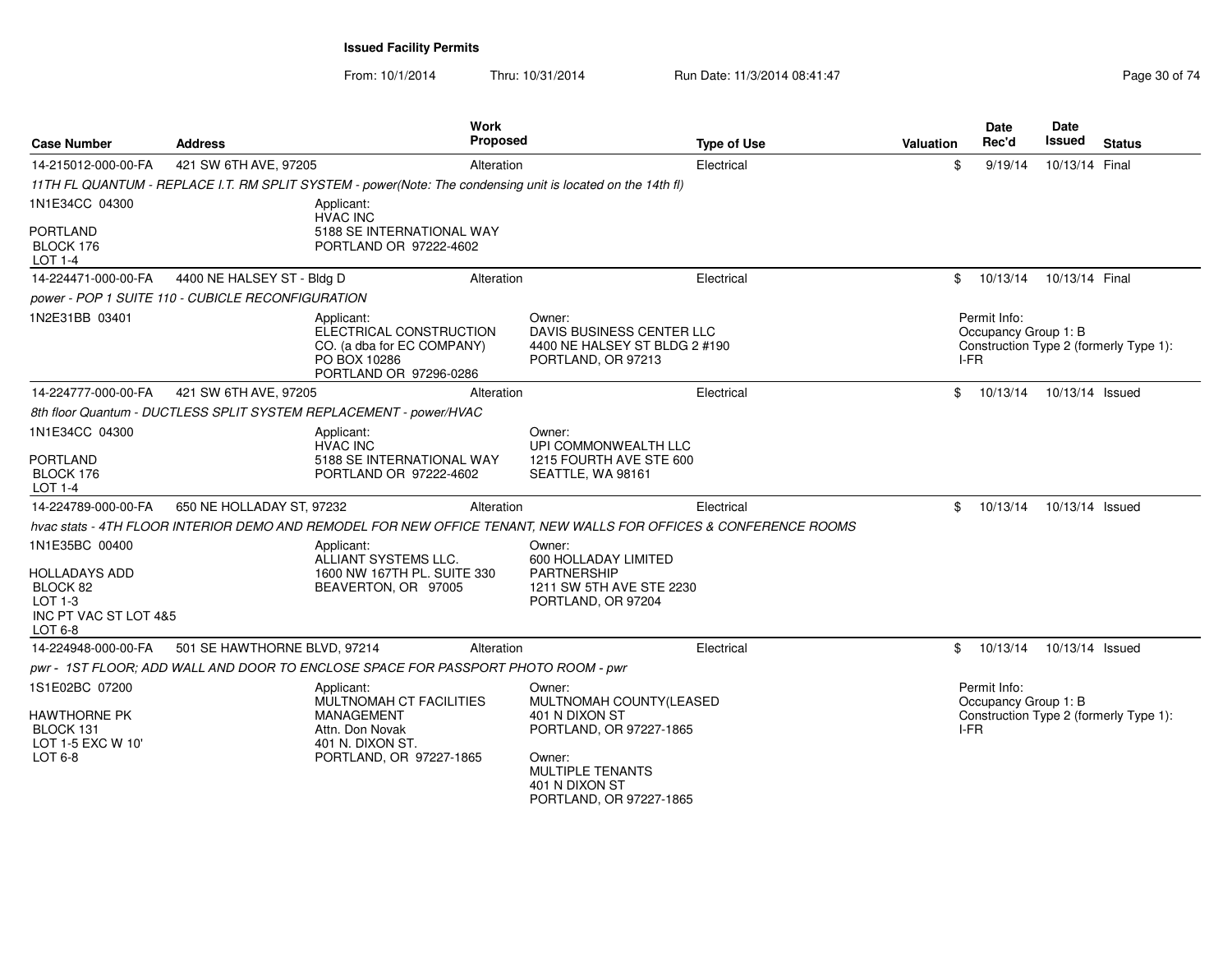From: 10/1/2014

Thru: 10/31/2014 Run Date: 11/3/2014 08:41:47 Rege 31 of 74

| <b>Case Number</b>                                                                                          | <b>Address</b>               | Work<br>Proposed                                                                                                                                                     |                                                                                            | <b>Type of Use</b> | <b>Valuation</b> | <b>Date</b><br>Rec'd                | <b>Date</b><br><b>Issued</b>     | <b>Status</b>                          |
|-------------------------------------------------------------------------------------------------------------|------------------------------|----------------------------------------------------------------------------------------------------------------------------------------------------------------------|--------------------------------------------------------------------------------------------|--------------------|------------------|-------------------------------------|----------------------------------|----------------------------------------|
| 14-225218-000-00-FA                                                                                         | 530 SW 5TH AVE, 97204        | Alteration                                                                                                                                                           |                                                                                            | Electrical         |                  | 10/14/14<br>\$                      |                                  | 10/14/14 Final                         |
|                                                                                                             |                              | voice/data - SUITE 400: METAL TOAD. NEW WALLS FOR MULTIPLE TEAM ROOMS. REFUGE ROOMS. CREATE OPEN WORK SPACE. CONFERENCE ROOM. LOUNGE/BREAK ROOM. LOBBY.  REMODE      |                                                                                            |                    |                  |                                     |                                  |                                        |
| 1N1E34CD 09600<br>PORTLAND<br>BLOCK 63<br>LOT 5&6<br><b>HISTORIC PROPERTY</b><br>POTENTIAL ADDITIONAL TAX   |                              | Applicant:<br><b>CAPITOL DATA &amp;</b><br>COMMUNICATIONS INC.<br>11401 NE MARX ST.<br>PORTLAND, OR 97220-1041                                                       | Owner:<br>RGOF YEON BUILDING LLC<br>551 FIFTH AVE 23RD FLOOR<br>NEW YORK, NY 10176         |                    |                  | Permit Info:<br>Med.Off., Pub.Bldg. |                                  | Occupancy Group 1: B Bank, Off.,       |
| 14-225231-000-00-FA                                                                                         | 2525 SW 1ST AVE, 97201       | Alteration                                                                                                                                                           |                                                                                            | Electrical         |                  |                                     | \$ 10/14/14 10/14/14 Issued      |                                        |
|                                                                                                             |                              | cameras - ADP PORTLAND - AGILE INTERIOR DEMO AND COMPLETE REMODEL OF APX 80.000 SQ FT ON FLOORS 3 & 4. REMODEL TO TAKE PLACE IN 4 PHASES (2 FLOORS AND EAST & WEST W |                                                                                            |                    |                  |                                     |                                  |                                        |
| 1S1E10BB 00900                                                                                              |                              | Applicant:<br>MCKINSTRY CO. LLC.<br>16790 NE MASON ST STE 100<br>PORTLAND OR 97230-7398                                                                              | Owner:<br>KBS ADP PLAZA LLC<br>2715 SW 3RD AVE<br>PORTLAND, OR 97201                       |                    |                  | Permit Info:<br>Med.Off., Pub.Bldg. | Occupancy Group 1: B Bank, Off., |                                        |
| 14-225396-000-00-FA                                                                                         | 4400 NE HALSEY ST - Bldg D   | Alteration                                                                                                                                                           |                                                                                            | Electrical         |                  | \$10/14/14                          | 10/14/14 Final                   |                                        |
| voice/data - POP 1 SUITE 110 - CUBICLE RECONFIGURATION                                                      |                              |                                                                                                                                                                      |                                                                                            |                    |                  |                                     |                                  |                                        |
| 1N2E31BB 03401                                                                                              |                              | Applicant:<br>XTREME COMMUNICATIONS INC.<br><b>PO BOX 272</b><br>TROUTDALE OR 97060-0272                                                                             | Owner:<br>DAVIS BUSINESS CENTER LLC<br>4400 NE HALSEY ST BLDG 2 #190<br>PORTLAND, OR 97213 |                    |                  | Permit Info:<br>I-FR.               | Occupancy Group 1: B             | Construction Type 2 (formerly Type 1): |
| 14-225424-000-00-FA                                                                                         | 825 NE MULTNOMAH ST - Unit 1 | Alteration                                                                                                                                                           |                                                                                            | Electrical         |                  | \$10/14/14                          |                                  | 10/14/14 Issued                        |
|                                                                                                             |                              | fire alarm - SUITE 110 ADVANTIS CREDIT UNION 2.204 SQ FT PERMANENT BRANCH LOCATION. INTERIOR UPGRADES, DEMO AND ADD NEW WALLS FOR OFFICE, BREAK ROOM, CONFERENCE R(  |                                                                                            |                    |                  |                                     |                                  |                                        |
| 1N1E35BB 90002<br>LLOYD CENTER TOWER CONDOMINIUM<br>LOT <sub>1</sub><br><b>DEPT OF REVENUE</b>              |                              | Applicant:<br>POINT MONITOR CORP.<br>5863 LAKEVIEW BLVD #100<br>LAKE OSWEGO, OR 97035-7058                                                                           | Owner:<br><b>PACIFICORP</b><br>700 NE MULTNOMAH ST 7TH FLR<br>PORTLAND, OR 97232           |                    |                  |                                     |                                  |                                        |
| 14-225434-000-00-FA                                                                                         | 4435 N CHANNEL AVE           | Alteration                                                                                                                                                           |                                                                                            | Electrical         |                  | 10/14/14<br>\$                      |                                  | 10/14/14 Final                         |
|                                                                                                             |                              | power - CORP 9 - RE-DIRECT PARKING LOT LIGHT CIRCUITFL-4435-FTH-#17                                                                                                  |                                                                                            |                    |                  |                                     |                                  |                                        |
| 1N1E20 00109A2<br>PARTITION PLAT 2003-38<br>LOT 2 TL 109<br>IMPS ONLY SEE R610375 (R64983-1511) FOR<br>_AND |                              | Applicant:<br><b>HEIL ELECTRIC CO.</b><br>8425 SE STARK ST<br>PORTLAND OR 97216-1137                                                                                 | Owner:<br>DAIMLER TRUCKS NORTH<br><b>AMERICA LLC</b><br>PO BOX 3820<br>PORTLAND, OR 97208  |                    |                  |                                     |                                  |                                        |
| 14-225442-000-00-FA 4435 N CHANNEL AVE                                                                      |                              | Alteration                                                                                                                                                           |                                                                                            | Electrical         |                  | \$10/14/14                          |                                  | 10/14/14 Issued                        |
|                                                                                                             |                              | power - CORP 9 - UPGRADE CIRCUITS TO WATER VAULT AND IRRIGATION CONTROLFL-4435-FTH-#18                                                                               |                                                                                            |                    |                  |                                     |                                  |                                        |
| 1N1E20 00109A2<br>PARTITION PLAT 2003-38<br>LOT 2 TL 109<br>IMPS ONLY SEE R610375 (R64983-1511) FOR<br>LAND |                              | Applicant:<br><b>HEIL ELECTRIC CO.</b><br>8425 SE STARK ST<br>PORTLAND OR 97216-1137                                                                                 | Owner:<br><b>DAIMLER TRUCKS NORTH</b><br>AMERICA LLC<br>PO BOX 3820<br>PORTLAND, OR 97208  |                    |                  |                                     |                                  |                                        |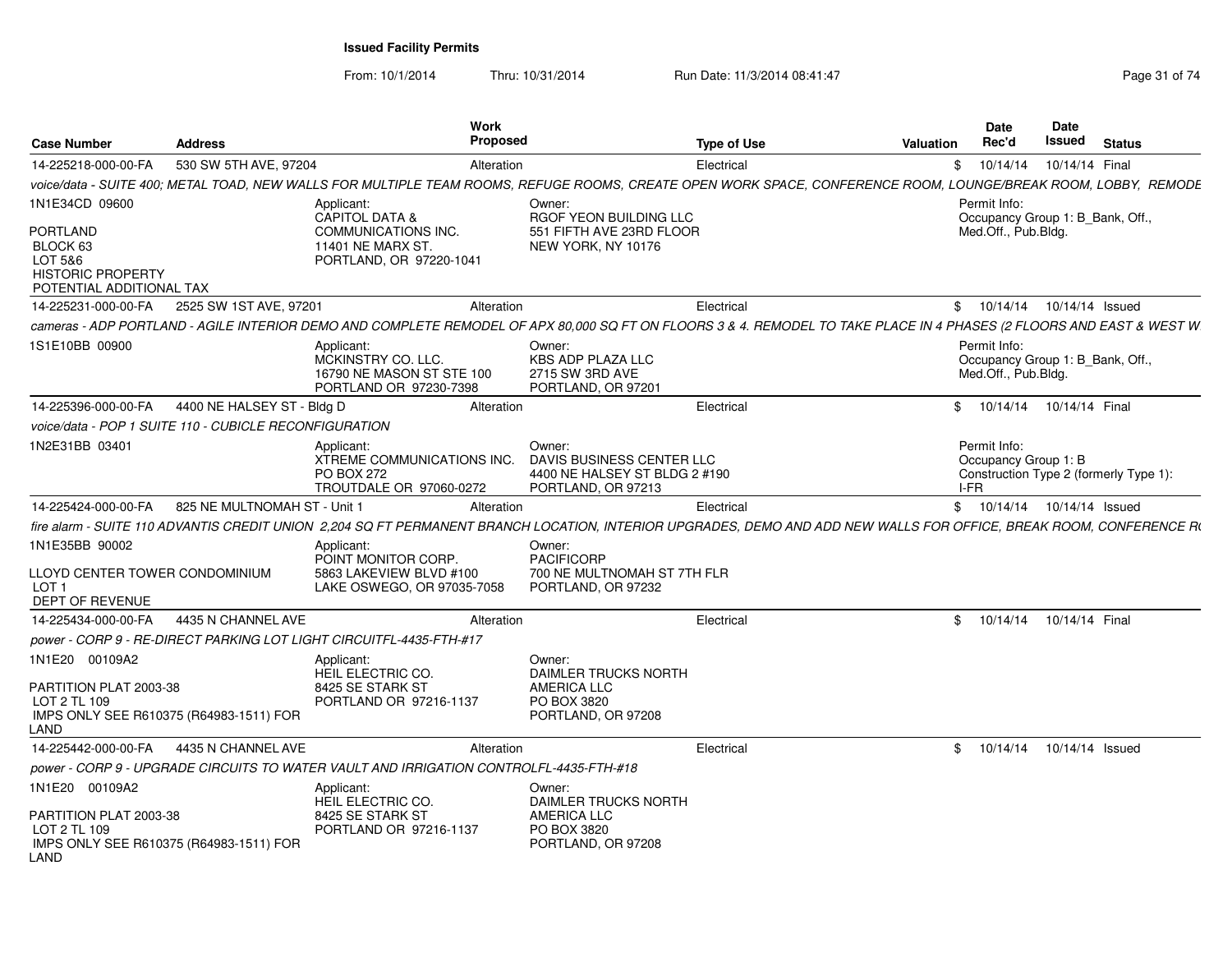From: 10/1/2014Thru: 10/31/2014 Run Date: 11/3/2014 08:41:47 Rege 32 of 74

| <b>Case Number</b>                    | <b>Address</b>                                              | Work<br>Proposed                                                                                                                                  |                                                                                                             | <b>Type of Use</b> | <b>Valuation</b> | <b>Date</b><br>Rec'd                                                    | <b>Date</b><br>Issued     | <b>Status</b>                                |
|---------------------------------------|-------------------------------------------------------------|---------------------------------------------------------------------------------------------------------------------------------------------------|-------------------------------------------------------------------------------------------------------------|--------------------|------------------|-------------------------------------------------------------------------|---------------------------|----------------------------------------------|
| 14-225650-000-00-FA                   | 309 SW 6TH AVE, 97205                                       | Alteration                                                                                                                                        |                                                                                                             | Electrical         |                  | 10/15/14<br>\$                                                          | 10/15/14 Final            |                                              |
| 4th fl Saw Cut/demo                   |                                                             |                                                                                                                                                   |                                                                                                             |                    |                  |                                                                         |                           |                                              |
| 1N1E34CC 03800                        |                                                             | Applicant:<br>LA LONDE ELECTRIC<br>PO BOX 2220<br>ESTACADA OR 97023                                                                               | Owner:<br><b>HISTORIC U S NATIONAL BANK</b><br><b>BLOCK LLC</b><br>115 SW ASH ST #500<br>PORTLAND, OR 97204 |                    |                  | Permit Info:<br>Occupancy Group 1: B                                    |                           | Construction Type 2 (formerly Type 1): I-B   |
| 14-225654-000-00-FA                   | 3030 SW MOODY AVE, 97201                                    | Alteration                                                                                                                                        |                                                                                                             | Electrical         |                  | \$10/15/14                                                              | 10/15/14 Issued           |                                              |
|                                       |                                                             | fire alarm - 1ST FLOOR & 2ND FLOOR TI WORK TO INCLUDE NEW DEMISING WALLS, WALLS TO UNDERSIDE OF GRID, DOORS, RELITES AND GENERAL REMODEL UPGRADES |                                                                                                             |                    |                  |                                                                         |                           |                                              |
| 1S1E10 00400                          |                                                             | Applicant:<br>AMERICAN SECURITY ALARMS.                                                                                                           | Owner:<br>3030 PROPERTY LLC                                                                                 |                    |                  | Permit Info:<br>Occupancy Group 1: B_Bank, Off.,                        |                           |                                              |
| SECTION 10 1S 1E<br>TL 400 2.77 ACRES |                                                             | INC.<br>5411 SE MCLOUGHLIN BLVD.<br>PORTLAND OR 97202-4941                                                                                        | 3121 SW MOODY AVE<br>PORTLAND, OR 97239                                                                     |                    |                  | Med.Off., Pub.Bldg.                                                     |                           | Construction Type 2 (formerly Type 1): III-B |
| 14-225655-000-00-FA                   | 3030 SW MOODY AVE, 97201                                    | Alteration                                                                                                                                        |                                                                                                             | Electrical         |                  | \$ 10/15/14 10/15/14 Issued                                             |                           |                                              |
|                                       |                                                             | security - 1ST FLOOR & 2ND FLOOR TI WORK TO INCLUDE NEW DEMISING WALLS, WALLS TO UNDERSIDE OF GRID, DOORS, RELITES AND GENERAL REMODEL UPGRADES   |                                                                                                             |                    |                  |                                                                         |                           |                                              |
| 1S1E10 00400<br>SECTION 10 1S 1E      |                                                             | Applicant:<br>CONVERGINT TECHNOLOGIES<br>LLC.                                                                                                     | Owner:<br>3030 PROPERTY LLC<br>3121 SW MOODY AVE                                                            |                    |                  | Permit Info:<br>Occupancy Group 1: B Bank, Off.,<br>Med.Off., Pub.Bldg. |                           |                                              |
| TL 400 2.77 ACRES                     |                                                             | 16575 SW 72ND AVE.<br>PORTLAND OR 97224-7701                                                                                                      | PORTLAND, OR 97239                                                                                          |                    |                  |                                                                         |                           | Construction Type 2 (formerly Type 1): III-B |
| 14-225656-000-00-FA                   | 3030 SW MOODY AVE, 97201                                    | Alteration                                                                                                                                        |                                                                                                             | Electrical         |                  | \$10/15/14                                                              | 10/15/14 Issued           |                                              |
|                                       |                                                             | fire alarm - OHSU (PHASE 2) 941 SQ FT OFFICE REMODEL, NEW WALLS, DOORS AND RELITES & 358 SQ FT COMMON AREA REMODEL ALL ON THE 1ST FLOOR           |                                                                                                             |                    |                  |                                                                         |                           |                                              |
| 1S1E10 00400                          |                                                             | Applicant:<br>AMERICAN SECURITY ALARMS,                                                                                                           | Owner:<br>3030 PROPERTY LLC                                                                                 |                    |                  | Permit Info:<br>Occupancy Group 1: B_Bank, Off.,                        |                           |                                              |
| SECTION 10 1S 1E<br>TL 400 2.77 ACRES |                                                             | INC.<br>5411 SE MCLOUGHLIN BLVD.<br>PORTLAND OR 97202-4941                                                                                        | 3121 SW MOODY AVE<br>PORTLAND, OR 97239                                                                     |                    |                  | Med.Off., Pub.Bldg.                                                     |                           | Construction Type 2 (formerly Type 1): III-B |
| 14-225657-000-00-FA                   | 3030 SW MOODY AVE, 97201                                    | Alteration                                                                                                                                        |                                                                                                             | Electrical         |                  | \$10/15/14                                                              | 10/15/14 Issued           |                                              |
|                                       |                                                             | hvac stat - OHSU (PHASE 2) 941 SQ FT OFFICE REMODEL, NEW WALLS, DOORS AND RELITES & 358 SQ FT COMMON AREA REMODEL ALL ON THE 1ST FLOOR            |                                                                                                             |                    |                  |                                                                         |                           |                                              |
| 1S1E10 00400                          |                                                             | Applicant:<br>AMERICAN HEATING INC.                                                                                                               | Owner:<br>3030 PROPERTY LLC                                                                                 |                    |                  | Permit Info:<br>Occupancy Group 1: B_Bank, Off.,                        |                           |                                              |
| SECTION 10 1S 1E<br>TL 400 2.77 ACRES |                                                             | 5035 SE 24TH<br>PORTLAND OR 97202-4765                                                                                                            | 3121 SW MOODY AVE<br>PORTLAND, OR 97239                                                                     |                    |                  | Med.Off., Pub.Bldg.                                                     |                           | Construction Type 2 (formerly Type 1): III-B |
| 14-225653-000-00-FA                   |                                                             | 3181 SW SAM JACKSON PARK RD - Bldg MAC, 9 Alteration                                                                                              |                                                                                                             | Electrical         |                  | \$                                                                      | 10/15/14  10/15/14  Final |                                              |
|                                       | 4th fl Dean's Office Demo walls & reconfigure space - power |                                                                                                                                                   |                                                                                                             |                    |                  |                                                                         |                           |                                              |
| 1S1E09 00200                          |                                                             | Applicant:<br>DYNALECTRIC CO.<br>5711 SW HOOD AVE.<br>PORTLAND OR 97239-3716                                                                      | Owner:<br>OREGON STATE OF<br>3181 SW SAM JACKSON PARK RD<br>PORTLAND, OR 97239                              |                    |                  | Permit Info:<br>Occupancy Group 1: B                                    |                           | Construction Type 2 (formerly Type 1): I-B   |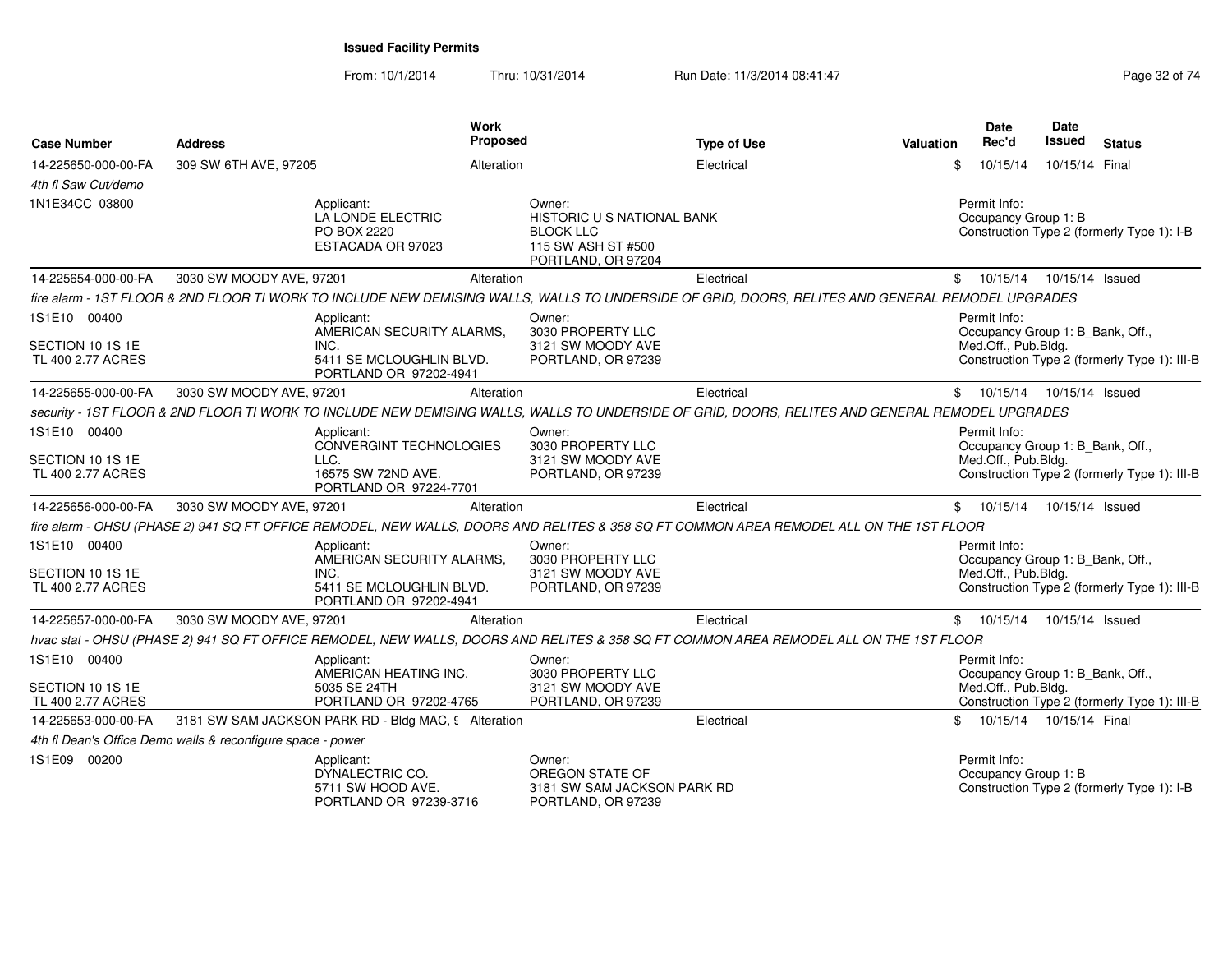From: 10/1/2014Thru: 10/31/2014 Run Date: 11/3/2014 08:41:47 Run Date: 11/3/2014 08:41:47

| 805 SW BROADWAY, 97205<br>14-207562-000-00-FA<br>Alteration<br>pwr - FLOOR 21 HOFFMAN CONSTRUCTION NEW CONFERENCE ROOM SW CORNER OF FLOOR - pwr<br>1S1E03BB 04400<br>Applicant:<br>Owner:<br>DYNALECTRIC CO.<br>FOX TOWER L L C<br>5711 SW HOOD AVE.<br>BLOCK 210<br>PORTLAND OR 97239-3716<br>PORTLAND, OR 97205<br>$LOT 1-8$<br>DEFERRED ADDITIONAL TAX LIABILITY<br>14-225706-000-00-FA<br>450 N GRAHAM ST, 97227<br>Alteration<br>DOWER - ADULT AND PEDIATRIC ORTHOPEDIC CLINIC TENANT IMPROVEMENT OF A SINGLE STORY OUTPATIENT CLINIC. INTERIOR DEMO OF EXISTING SPACE, NEW PARTITION WALLS, CEILING A<br>1N1E27AC 02500<br>Applicant:<br>Owner:<br>STONER ELECTRIC. INC.<br><b>EMANUEL HOSPITAL</b><br>2801 N GANTENBEIN AVE<br>1904 SE OCHOCO ST<br>BLOCK <sub>2</sub><br>MILWAUKIE OR 97222-7315<br>LOT 10&11&15-18 TL 2500<br>14-225716-000-00-FA<br>450 N GRAHAM ST, 97227<br>Alteration<br>xray - ADULT AND PEDIATRIC ORTHOPEDIC CLINIC TENANT IMPROVEMENT OF A SINGLE STORY OUTPATIENT CLINIC, INTERIOR DEMO OF EXISTING SPACE, NEW PARTITION WALLS, CEILING AN<br>1N1E27AC 02500<br>Applicant: | Electrical                                       | 9/3/14<br>10/15/14 Under Inspection<br>\$                      |
|-------------------------------------------------------------------------------------------------------------------------------------------------------------------------------------------------------------------------------------------------------------------------------------------------------------------------------------------------------------------------------------------------------------------------------------------------------------------------------------------------------------------------------------------------------------------------------------------------------------------------------------------------------------------------------------------------------------------------------------------------------------------------------------------------------------------------------------------------------------------------------------------------------------------------------------------------------------------------------------------------------------------------------------------------------------------------------------------------------------|--------------------------------------------------|----------------------------------------------------------------|
|                                                                                                                                                                                                                                                                                                                                                                                                                                                                                                                                                                                                                                                                                                                                                                                                                                                                                                                                                                                                                                                                                                             |                                                  |                                                                |
| <b>PORTLAND</b><br><b>EVANS ADD</b>                                                                                                                                                                                                                                                                                                                                                                                                                                                                                                                                                                                                                                                                                                                                                                                                                                                                                                                                                                                                                                                                         |                                                  |                                                                |
|                                                                                                                                                                                                                                                                                                                                                                                                                                                                                                                                                                                                                                                                                                                                                                                                                                                                                                                                                                                                                                                                                                             |                                                  | Permit Info:<br>Occupancy Group 1: B                           |
|                                                                                                                                                                                                                                                                                                                                                                                                                                                                                                                                                                                                                                                                                                                                                                                                                                                                                                                                                                                                                                                                                                             | 805 SW BROADWAY #2020                            | Construction Type 2 (formerly Type 1): I-A                     |
|                                                                                                                                                                                                                                                                                                                                                                                                                                                                                                                                                                                                                                                                                                                                                                                                                                                                                                                                                                                                                                                                                                             |                                                  |                                                                |
|                                                                                                                                                                                                                                                                                                                                                                                                                                                                                                                                                                                                                                                                                                                                                                                                                                                                                                                                                                                                                                                                                                             | Electrical                                       | \$ 10/15/14 10/15/14 Issued                                    |
|                                                                                                                                                                                                                                                                                                                                                                                                                                                                                                                                                                                                                                                                                                                                                                                                                                                                                                                                                                                                                                                                                                             |                                                  |                                                                |
|                                                                                                                                                                                                                                                                                                                                                                                                                                                                                                                                                                                                                                                                                                                                                                                                                                                                                                                                                                                                                                                                                                             |                                                  | Permit Info:<br>Occupancy Group 1: B_Bank, Off.,               |
|                                                                                                                                                                                                                                                                                                                                                                                                                                                                                                                                                                                                                                                                                                                                                                                                                                                                                                                                                                                                                                                                                                             |                                                  | Med.Off., Pub.Bldg.                                            |
|                                                                                                                                                                                                                                                                                                                                                                                                                                                                                                                                                                                                                                                                                                                                                                                                                                                                                                                                                                                                                                                                                                             | PORTLAND, OR 97227-1623                          | Construction Type 2 (formerly Type 1): V-B                     |
|                                                                                                                                                                                                                                                                                                                                                                                                                                                                                                                                                                                                                                                                                                                                                                                                                                                                                                                                                                                                                                                                                                             | Electrical                                       | \$ 10/15/14 10/15/14 Issued                                    |
|                                                                                                                                                                                                                                                                                                                                                                                                                                                                                                                                                                                                                                                                                                                                                                                                                                                                                                                                                                                                                                                                                                             |                                                  |                                                                |
|                                                                                                                                                                                                                                                                                                                                                                                                                                                                                                                                                                                                                                                                                                                                                                                                                                                                                                                                                                                                                                                                                                             |                                                  | Permit Info:                                                   |
| SIEMENS INDUSTRY INC.                                                                                                                                                                                                                                                                                                                                                                                                                                                                                                                                                                                                                                                                                                                                                                                                                                                                                                                                                                                                                                                                                       |                                                  | Occupancy Group 1: B_Bank, Off.,                               |
| <b>EVANS ADD</b><br>15201 NW GREENBRIER PKWY                                                                                                                                                                                                                                                                                                                                                                                                                                                                                                                                                                                                                                                                                                                                                                                                                                                                                                                                                                                                                                                                |                                                  | Med.Off., Pub.Bldg.                                            |
| BLOCK <sub>2</sub><br>STE A4<br>BEAVERTON OR 97006-5720<br>LOT 10&11&15-18 TL 2500                                                                                                                                                                                                                                                                                                                                                                                                                                                                                                                                                                                                                                                                                                                                                                                                                                                                                                                                                                                                                          |                                                  | Construction Type 2 (formerly Type 1): V-B                     |
| Applicant:<br>SIEMENS INDUSTRY INC<br>15201 NW Greenbriar Prkwy Suite A<br>Beaverton, OR 97006                                                                                                                                                                                                                                                                                                                                                                                                                                                                                                                                                                                                                                                                                                                                                                                                                                                                                                                                                                                                              |                                                  |                                                                |
| 2501 SW 1ST AVE, 97201<br>14-225962-000-00-FA<br>Alteration                                                                                                                                                                                                                                                                                                                                                                                                                                                                                                                                                                                                                                                                                                                                                                                                                                                                                                                                                                                                                                                 | Electrical                                       | \$10/15/14<br>10/15/14 Final                                   |
| <b>SUITE 390 VOICE/DATA CABLING</b>                                                                                                                                                                                                                                                                                                                                                                                                                                                                                                                                                                                                                                                                                                                                                                                                                                                                                                                                                                                                                                                                         |                                                  |                                                                |
| 1S1E10BB 00800<br>Applicant:<br>Owner:<br>DAMASCUS COMMUNICATIONS                                                                                                                                                                                                                                                                                                                                                                                                                                                                                                                                                                                                                                                                                                                                                                                                                                                                                                                                                                                                                                           | WESTON INVESTMENT CO LLC                         | Permit Info:<br>Occupancy Group 1: B                           |
| SOUTH AUDITORIUM ADD<br><b>INC</b><br>BLOCK F TL 800<br>26280 SE Wally Rd<br>Boring, OR 97009-8488                                                                                                                                                                                                                                                                                                                                                                                                                                                                                                                                                                                                                                                                                                                                                                                                                                                                                                                                                                                                          | 2154 NE BROADWAY #200<br>PORTLAND, OR 97232-1561 | Construction Type 2 (formerly Type 1):<br>I-FR                 |
| 2000 SW 1ST AVE, 97201<br>14-225989-000-00-FA<br>Alteration                                                                                                                                                                                                                                                                                                                                                                                                                                                                                                                                                                                                                                                                                                                                                                                                                                                                                                                                                                                                                                                 | Electrical                                       | \$10/15/14<br>10/15/14 Final                                   |
| SUITE 110 ALPHA GRAPHICS VOICE/DATA/CAMERA CABLING                                                                                                                                                                                                                                                                                                                                                                                                                                                                                                                                                                                                                                                                                                                                                                                                                                                                                                                                                                                                                                                          |                                                  |                                                                |
| 1S1E03CB 00300<br>Owner:<br>Applicant:                                                                                                                                                                                                                                                                                                                                                                                                                                                                                                                                                                                                                                                                                                                                                                                                                                                                                                                                                                                                                                                                      |                                                  | Permit Info:                                                   |
| DAMASCUS COMMUNICATIONS<br>AMCO-PORTLAND INC<br>SOUTH AUDITORIUM ADD<br><b>INC</b>                                                                                                                                                                                                                                                                                                                                                                                                                                                                                                                                                                                                                                                                                                                                                                                                                                                                                                                                                                                                                          | 1501 SW TAYLOR ST #100                           | Occupancy Group 1: B<br>Construction Type 2 (formerly Type 1): |
| <b>BLOCK H</b><br>26280 SE Wally Rd<br>PORTLAND, OR 97205<br>LOT 2 TL 300<br>Boring, OR 97009-8488                                                                                                                                                                                                                                                                                                                                                                                                                                                                                                                                                                                                                                                                                                                                                                                                                                                                                                                                                                                                          |                                                  | I-FR                                                           |
| 14-226234-000-00-FA<br>3181 SW SAM JACKSON PARK RD - Bldg MRB, 9 Alteration                                                                                                                                                                                                                                                                                                                                                                                                                                                                                                                                                                                                                                                                                                                                                                                                                                                                                                                                                                                                                                 | Electrical                                       | \$ 10/16/14 10/16/14 Final                                     |
| Hallway Freezer receptacle outlet at door to room #704 - power                                                                                                                                                                                                                                                                                                                                                                                                                                                                                                                                                                                                                                                                                                                                                                                                                                                                                                                                                                                                                                              |                                                  |                                                                |
| 1S1E09 00200<br>Applicant:<br>Owner:<br>OREGON STATE OF<br>DYNALECTRIC CO.<br>5711 SW HOOD AVE.<br>PORTLAND OR 97239-3716<br>PORTLAND, OR 97239                                                                                                                                                                                                                                                                                                                                                                                                                                                                                                                                                                                                                                                                                                                                                                                                                                                                                                                                                             | 3181 SW SAM JACKSON PARK RD                      |                                                                |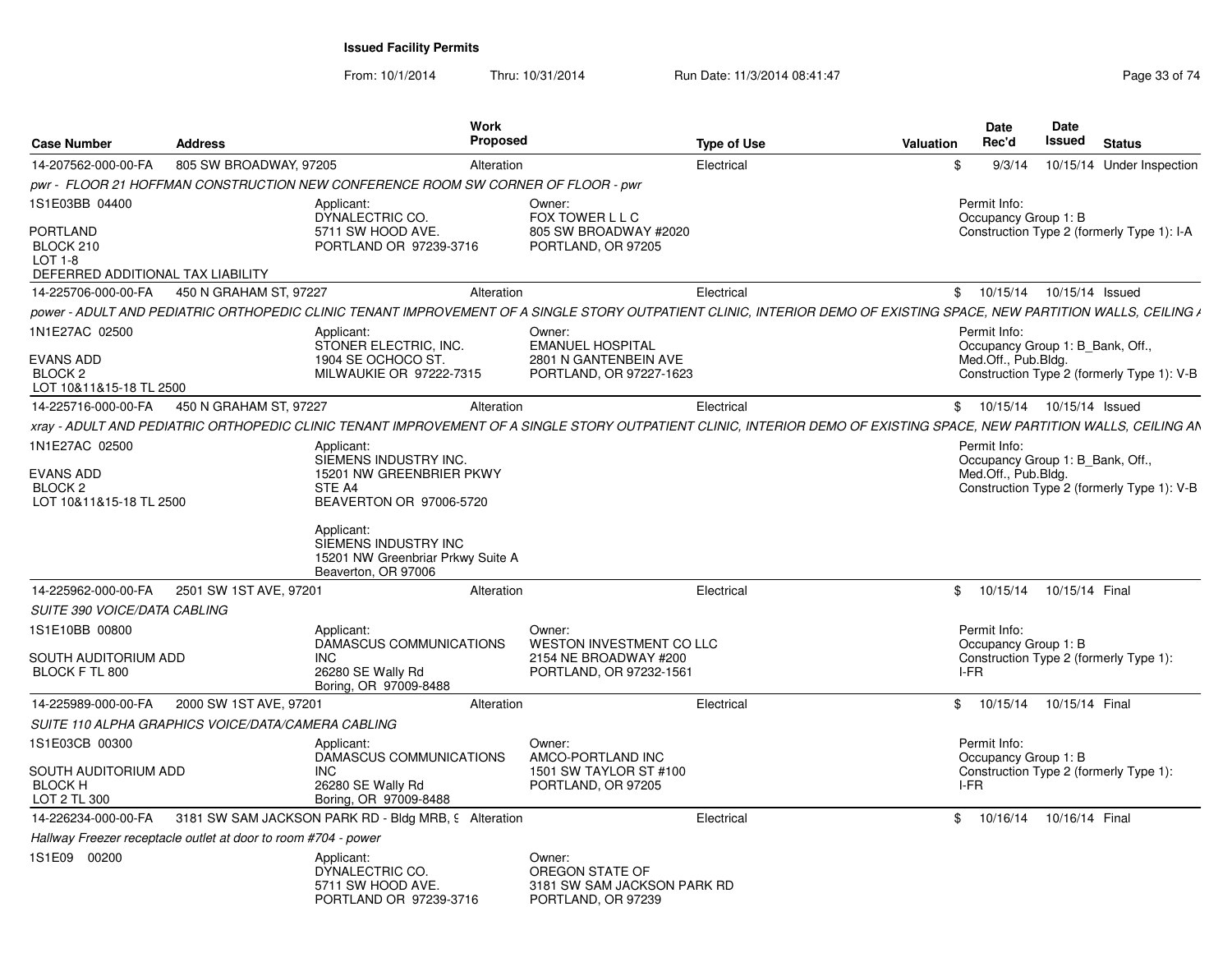From: 10/1/2014Thru: 10/31/2014 Run Date: 11/3/2014 08:41:47 Rege 34 of 74

| <b>Case Number</b>                                                                                | <b>Address</b>                                     | <b>Work</b><br><b>Proposed</b>                                                                                                                                      |                                                                                                                                                                                     | <b>Type of Use</b> | Valuation                                  | <b>Date</b><br>Rec'd                             | Date<br><b>Issued</b>                       | <b>Status</b>                               |
|---------------------------------------------------------------------------------------------------|----------------------------------------------------|---------------------------------------------------------------------------------------------------------------------------------------------------------------------|-------------------------------------------------------------------------------------------------------------------------------------------------------------------------------------|--------------------|--------------------------------------------|--------------------------------------------------|---------------------------------------------|---------------------------------------------|
| 14-176648-000-00-FA                                                                               | 4635 NE CORNFOOT RD, 97218                         | Alteration                                                                                                                                                          |                                                                                                                                                                                     | Electrical         | \$                                         | 6/28/14                                          | 10/16/14 Issued                             |                                             |
|                                                                                                   |                                                    | power - HANGER N & S; ROOF REPAIR AND REPLACEMENT IN CONJUNCTION WITH RTU REPLACEMENTS - AC replacement                                                             |                                                                                                                                                                                     |                    |                                            |                                                  |                                             |                                             |
| 1N2E07C 00200<br>LONDON AC & PLAT 2<br>LOT 41-43&47-64 TL 200<br>SPLIT LEVY R316949 (R9420710800) |                                                    | Applicant:<br>MCKINSTRY CO. LLC.<br>16790 NE MASON ST STE 100<br>PORTLAND OR 97230-7398                                                                             | Owner:<br>PORT OF PORTLAND(LEASED<br>PO BOX 3707 M/C 6A1-01<br>SEATTLE, WA 98124-2207<br>Owner:<br>THE BOEING COMPANY<br>PO BOX 3707 M/C 6A1-01<br>SEATTLE, WA 98124-2207<br>Owner: |                    | Permit Info:<br>Occupancy Group 1: H-5 HMP |                                                  | Construction Type 2 (formerly Type 1): II-B |                                             |
|                                                                                                   |                                                    |                                                                                                                                                                     | PROPERTY TAX DEPT<br>PO BOX 3707 M/C 6A1-01<br>SEATTLE, WA 98124-2207                                                                                                               |                    |                                            |                                                  |                                             |                                             |
| 14-226501-000-00-FA                                                                               | 825 NE MULTNOMAH ST - Unit 1                       | Alteration                                                                                                                                                          |                                                                                                                                                                                     | Electrical         |                                            | $^{\circ}$                                       | 10/16/14  10/16/14  Final                   |                                             |
|                                                                                                   |                                                    | voice/data - SUITE 180 ADVANTIS CREDIT UNION TEMPORARY BRANCH LOCATION WHILE SUITE # 110 IS REMODELED FOR ADVANTIS PERMANENT BRANCH LOCATION, ADD ONE NEW WALL IN V |                                                                                                                                                                                     |                    |                                            |                                                  |                                             |                                             |
| 1N1E35BB 90002                                                                                    |                                                    | Applicant:<br><b>DAMASCUS COMMUNICATIONS</b>                                                                                                                        | Owner:<br><b>PACIFICORP</b>                                                                                                                                                         |                    |                                            |                                                  |                                             |                                             |
| LLOYD CENTER TOWER CONDOMINIUM<br>LOT <sub>1</sub><br>DEPT OF REVENUE                             |                                                    | <b>INC</b><br>26280 SE Wally Rd<br>Boring, OR 97009-8488                                                                                                            | 700 NE MULTNOMAH ST 7TH FLR<br>PORTLAND, OR 97232                                                                                                                                   |                    |                                            |                                                  |                                             |                                             |
| 14-226524-000-00-FA                                                                               | 6500 SW MACADAM AVE - Unit 300, 97201              | Alteration                                                                                                                                                          |                                                                                                                                                                                     | Electrical         |                                            |                                                  |                                             | \$ 10/16/14 10/16/14 Under Inspection       |
|                                                                                                   |                                                    | power - SUITE 185; DEMO CASEWORK, NEW WALLS FOR OFFICES, CONFERENCE ROOM, BREAKROOM, DOORS, RELITES, NEW DOOR, RELITE IN WALL IN RECEPTION AREA, CEILING, ELEC, PLI |                                                                                                                                                                                     |                    |                                            |                                                  |                                             |                                             |
| 1S1E15DC 00400<br>SOUTHERN PORTLAND<br>BLOCK 6<br>LOT 9-18 TL 400                                 |                                                    | Applicant:<br>BACHOFNER ELECTRIC, LLC.<br>12031 NE MARX ST.<br>PORTLAND OR 97220                                                                                    | Owner:<br>WESTON INVESTMENT CO LLC<br>2154 NE BROADWAY #200<br>PORTLAND, OR 97232-1561                                                                                              |                    |                                            | Permit Info:<br>Occupancy Group 1: B<br>$II-1HR$ |                                             | Construction Type 2 (formerly Type 1):      |
| 14-226527-000-00-FA                                                                               | 919 NE 19TH AVE, 97232                             | Alteration                                                                                                                                                          |                                                                                                                                                                                     | Electrical         | \$                                         | 10/16/14                                         |                                             | 10/16/14 Under Inspection                   |
|                                                                                                   |                                                    | power - SUITE 252S; CUT IN TWO RELITES IN WALL, ADD WALLS FOR OFFICE, DOOR, RELITE,CEILING, ELEC                                                                    |                                                                                                                                                                                     |                    |                                            |                                                  |                                             |                                             |
| 1N1E35AC 00100<br>SULLIVANS ADD<br><b>BLOCK 36 TL 100</b>                                         |                                                    | Applicant:<br>BACHOFNER ELECTRIC, LLC.<br>12031 NE MARX ST.<br>PORTLAND OR 97220                                                                                    | Owner:<br>WESTON INVESTMENT CO LLC<br>2154 NE BROADWAY #200<br>PORTLAND, OR 97232-1561                                                                                              |                    |                                            | Permit Info:<br>Occupancy Group 1: B             |                                             | Construction Type 2 (formerly Type 1): II-A |
| 14-226579-000-00-FA                                                                               |                                                    | 3181 SW SAM JACKSON PARK RD - Bldg BSC, 9 Alteration                                                                                                                |                                                                                                                                                                                     | Electrical         |                                            | $^{\circ}$                                       | 10/16/14  10/16/14  Final                   |                                             |
|                                                                                                   | #0549B convert walk-in cooler to Bird room - power |                                                                                                                                                                     |                                                                                                                                                                                     |                    |                                            |                                                  |                                             |                                             |
| 1S1E09 00200                                                                                      |                                                    | Applicant:<br>DYNALECTRIC CO.<br>5711 SW HOOD AVE.<br>PORTLAND OR 97239-3716                                                                                        | Owner:<br>OREGON STATE OF<br>3181 SW SAM JACKSON PARK RD<br>PORTLAND, OR 97239                                                                                                      |                    |                                            | Permit Info:<br>Occupancy Group 1: B             |                                             | Construction Type 2 (formerly Type 1): I-B  |
| 14-226653-000-00-FA                                                                               |                                                    | 3181 SW SAM JACKSON PARK RD - Bldg OHS, 9 Alteration                                                                                                                |                                                                                                                                                                                     | Electrical         | \$                                         |                                                  | 10/16/14  10/16/14  Final                   |                                             |
| #5C04 microwave receptacle outlet - power                                                         |                                                    |                                                                                                                                                                     |                                                                                                                                                                                     |                    |                                            |                                                  |                                             |                                             |
| 1S1E09 00200                                                                                      |                                                    | Applicant:<br>DYNALECTRIC CO.<br>5711 SW HOOD AVE.<br>PORTLAND OR 97239-3716                                                                                        | Owner:<br>OREGON STATE OF<br>3181 SW SAM JACKSON PARK RD<br>PORTLAND, OR 97239                                                                                                      |                    |                                            | Permit Info:<br>Occupancy Group 1: I-2           |                                             | Construction Type 2 (formerly Type 1): I-A  |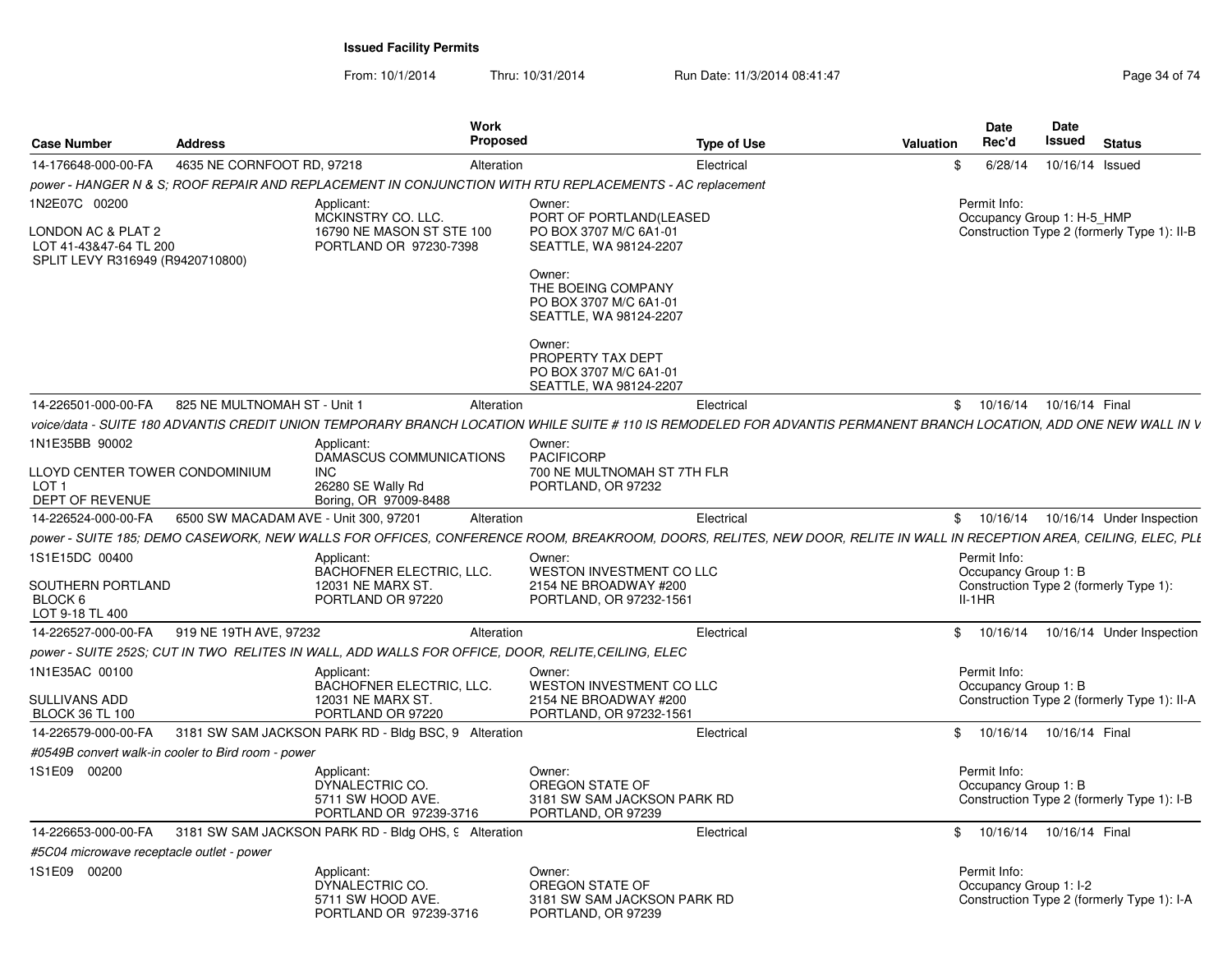From: 10/1/2014Thru: 10/31/2014 Run Date: 11/3/2014 08:41:47 Rege 35 of 74

| <b>Case Number</b>                                                                                                           | <b>Address</b>                                       |                                                                              | <b>Work</b><br>Proposed | <b>Type of Use</b>                                                                                                                                             | Valuation      | <b>Date</b><br>Rec'd                             | Date<br><b>Issued</b> | <b>Status</b>                              |
|------------------------------------------------------------------------------------------------------------------------------|------------------------------------------------------|------------------------------------------------------------------------------|-------------------------|----------------------------------------------------------------------------------------------------------------------------------------------------------------|----------------|--------------------------------------------------|-----------------------|--------------------------------------------|
|                                                                                                                              |                                                      |                                                                              |                         |                                                                                                                                                                |                |                                                  |                       |                                            |
| 14-201934-000-00-FA                                                                                                          | 3147 SW SAM JACKSON PARK RD, 97201                   |                                                                              | Alteration              | Electrical                                                                                                                                                     | \$             | 8/22/14                                          |                       | 10/16/14 Under Inspection                  |
| 1st-4th floors Rest rooms remodels - power                                                                                   |                                                      |                                                                              |                         |                                                                                                                                                                |                |                                                  |                       |                                            |
| 1S1E09AD 00100                                                                                                               |                                                      | Applicant:                                                                   |                         | Owner:<br>OREGON STATE OF(LEASED                                                                                                                               |                | Permit Info:                                     |                       |                                            |
| SECTION 09 1S 1E<br>TL 100 0.65 ACRES<br><b>LAND &amp; IMPS</b><br>SEE R327835 (R991091601) FOR IMPS AND<br><b>AIR SPACE</b> |                                                      | ONEILL ELECTRIC INC.<br>4444 SE 27TH AVE<br>PORTLAND OR 97202-3608           |                         | 3181 SW SAM JACKSON PARK RD<br>PORTLAND, OR 97239<br>Owner:<br><b>BRIM OHSU</b>                                                                                |                | Occupancy Group 1: B                             |                       | Construction Type 2 (formerly Type 1): I-B |
|                                                                                                                              |                                                      |                                                                              |                         | 3181 SW SAM JACKSON PARK RD<br>PORTLAND, OR 97239                                                                                                              |                |                                                  |                       |                                            |
|                                                                                                                              |                                                      |                                                                              |                         | Owner:<br>MAIL STOP PP E<br>3181 SW SAM JACKSON PARK RD<br>PORTLAND, OR 97239                                                                                  |                |                                                  |                       |                                            |
| 14-226687-000-00-FA                                                                                                          | 3181 SW SAM JACKSON PARK RD - Bldg OHS, 9 Alteration |                                                                              |                         | Electrical                                                                                                                                                     | $\mathfrak{S}$ | 10/16/14                                         | 10/16/14 Final        |                                            |
| 3rd fl Cafe 2 Coffee makers - power                                                                                          |                                                      |                                                                              |                         |                                                                                                                                                                |                |                                                  |                       |                                            |
| 1S1E09 00200                                                                                                                 |                                                      | Applicant:<br>DYNALECTRIC CO.<br>5711 SW HOOD AVE.<br>PORTLAND OR 97239-3716 |                         | Owner:<br>OREGON STATE OF<br>3181 SW SAM JACKSON PARK RD<br>PORTLAND, OR 97239                                                                                 |                | Permit Info:<br>Occupancy Group 1: I-2           |                       | Construction Type 2 (formerly Type 1): I-A |
| 14-226862-000-00-FA                                                                                                          | 121 SW MORRISON ST, 97204                            |                                                                              | Alteration              | Electrical                                                                                                                                                     | \$             |                                                  |                       | 10/17/14  10/17/14  Under Inspection       |
|                                                                                                                              |                                                      |                                                                              |                         | voice/data - CIGNA #525, EXPAND INTO ADJACENT SPACE, REMOVE PARTITIONS, RECONFIGURE FOR OFFICES, CONFERENCE ROOMS, FLOORING, CEILING, DOORS, ELEC              |                |                                                  |                       |                                            |
| 1S1E03BA 02700                                                                                                               |                                                      | Applicant:                                                                   |                         | Owner:                                                                                                                                                         |                | Permit Info:                                     |                       |                                            |
|                                                                                                                              |                                                      | BRY COM. (a dba for DENNIS J                                                 |                         | TERRACE TOWER USA-                                                                                                                                             |                | Occupancy Group 1: B_Bank, Off.,                 |                       |                                            |
| <b>PORTLAND</b><br>BLOCK 15                                                                                                  |                                                      | BRYANT)<br>14244 SE BUSH ST.                                                 |                         | PORTLAND INC<br>121 SW MORRISON ST #250                                                                                                                        |                | Med.Off., Pub.Bldg.                              |                       | Construction Type 2 (formerly Type 1): I-A |
| $LOT 1-4$<br>LOT 7&8 EXC W 75'                                                                                               |                                                      | PORTLAND OR 97236-2734                                                       |                         | PORTLAND, OR 97204-3179                                                                                                                                        |                |                                                  |                       |                                            |
| 14-226865-000-00-FA                                                                                                          | 707 SW WASHINGTON ST, 97205                          |                                                                              | Alteration              | Electrical                                                                                                                                                     | \$             | 10/17/14                                         |                       | 10/17/14 Under Inspection                  |
| #800 NPS TI - 8 VAV Boxes HVAC controls                                                                                      |                                                      |                                                                              |                         |                                                                                                                                                                |                |                                                  |                       |                                            |
| 1N1E34CC 04600                                                                                                               |                                                      | Applicant:<br>ONE ELECTRIC INC<br><b>PO BOX 555</b><br>NEWPORT OR 97365      |                         | Owner:<br><b>UBCT PARTNERSHIP</b><br>111 SW COLUMBIA ST #1380<br>PORTLAND, OR 97201                                                                            |                | Permit Info:<br>Occupancy Group 1: B             |                       | Construction Type 2 (formerly Type 1): I-A |
| 14-213188-000-00-FA                                                                                                          | 530 SW 5TH AVE, 97204                                |                                                                              | Alteration              | Electrical                                                                                                                                                     | \$             | 9/16/14                                          | 10/17/14 Final        |                                            |
|                                                                                                                              |                                                      |                                                                              |                         | hvac stat - SUITE 400; METAL TOAD, NEW WALLS FOR MULTIPLE TEAM ROOMS, REFUGE ROOMS, CREATE OPEN WORK SPACE, CONFERENCE ROOM, LOUNGE/BREAK ROOM, LOBBY, REMODEL |                |                                                  |                       |                                            |
| 1N1E34CD 09600                                                                                                               |                                                      | Applicant:<br>HUNTER-DAVISSON INC.                                           |                         | Owner:<br>RGOF YEON BUILDING LLC                                                                                                                               |                | Permit Info:<br>Occupancy Group 1: B_Bank, Off., |                       |                                            |
| <b>PORTLAND</b><br>BLOCK 63<br>LOT 5&6<br><b>HISTORIC PROPERTY</b><br>POTENTIAL ADDITIONAL TAX                               |                                                      | 1800 SE PERSHING ST.<br>PORTLAND OR 97202-2338                               |                         | 551 FIFTH AVE 23RD FLOOR<br>NEW YORK, NY 10176                                                                                                                 |                | Med.Off., Pub.Bldg.                              |                       |                                            |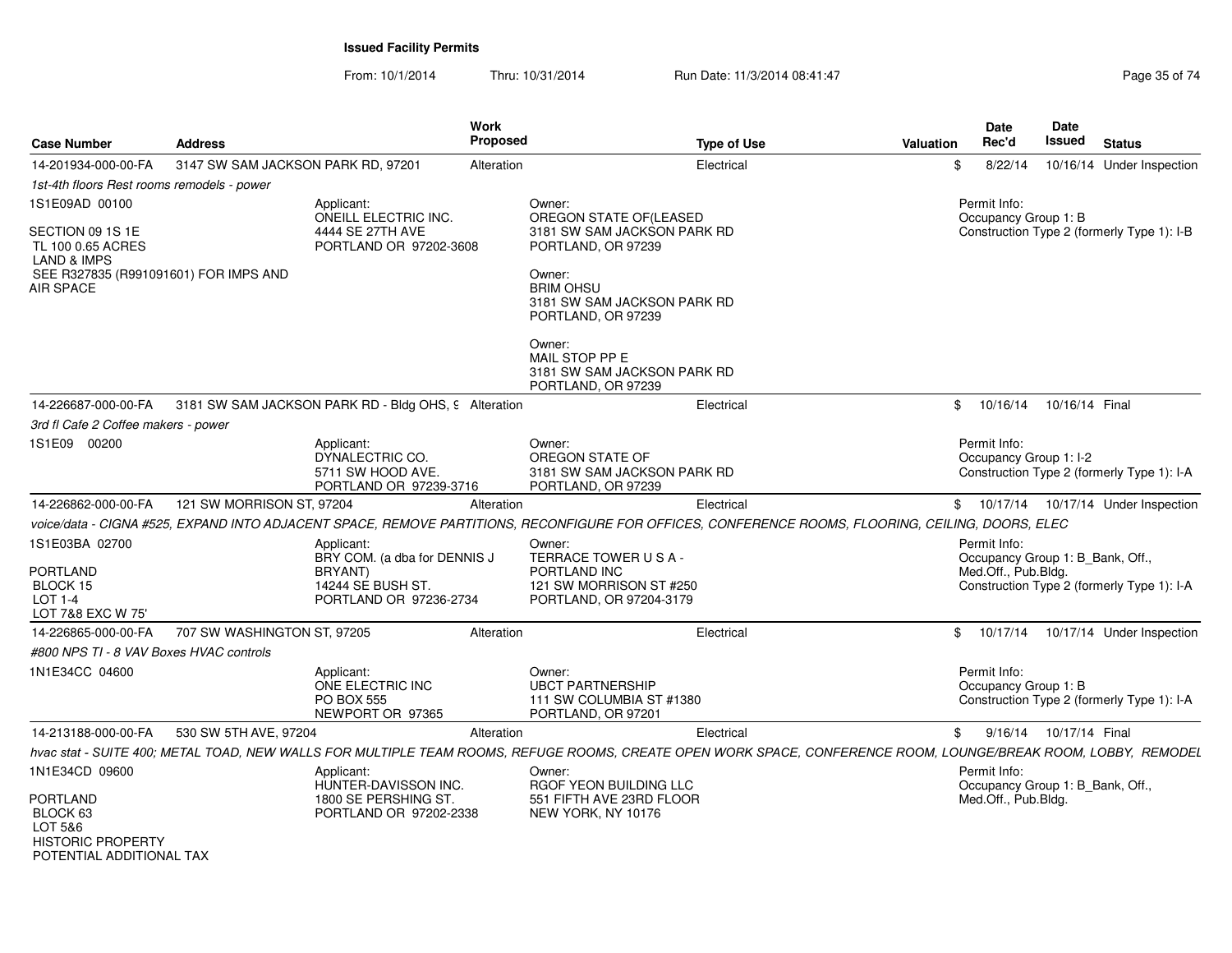From: 10/1/2014

Thru: 10/31/2014 Run Date: 11/3/2014 08:41:47 Run Date: 11/3/2014 08:41:47

| <b>Case Number</b>                                                                             | Address                               | Work<br>Proposed                                                                                                                                                     |                                                                                                                                                                                | <b>Type of Use</b> | <b>Valuation</b> | <b>Date</b><br>Rec'd                             | Date<br><b>Issued</b> | <b>Status</b>                                                                      |
|------------------------------------------------------------------------------------------------|---------------------------------------|----------------------------------------------------------------------------------------------------------------------------------------------------------------------|--------------------------------------------------------------------------------------------------------------------------------------------------------------------------------|--------------------|------------------|--------------------------------------------------|-----------------------|------------------------------------------------------------------------------------|
| 14-227149-000-00-FA                                                                            | 530 SW 5TH AVE, 97204                 | Alteration                                                                                                                                                           |                                                                                                                                                                                | Electrical         |                  | \$10/17/14                                       | 10/17/14 Final        |                                                                                    |
|                                                                                                |                                       | security - SUITE 400; METAL TOAD, NEW WALLS FOR MULTIPLE TEAM ROOMS, REFUGE ROOMS, CREATE OPEN WORK SPACE, CONFERENCE ROOM, LOUNGE/BREAK ROOM, LOBBY, REMODEL        |                                                                                                                                                                                |                    |                  |                                                  |                       |                                                                                    |
| 1N1E34CD 09600                                                                                 |                                       | Applicant:<br>CONVERGINT TECHNOLOGIES                                                                                                                                | Owner:<br>RGOF YEON BUILDING LLC<br>551 FIFTH AVE 23RD FLOOR<br>NEW YORK, NY 10176                                                                                             |                    |                  | Permit Info:<br>Occupancy Group 1: B_Bank, Off., |                       |                                                                                    |
| <b>PORTLAND</b><br>BLOCK 63<br>LOT 5&6<br><b>HISTORIC PROPERTY</b><br>POTENTIAL ADDITIONAL TAX |                                       | LLC.<br>16575 SW 72ND AVE.<br>PORTLAND OR 97224-7701                                                                                                                 |                                                                                                                                                                                |                    |                  | Med.Off., Pub.Bldg.                              |                       |                                                                                    |
| 14-227187-000-00-FA                                                                            | 1001 SW 5TH AVE, 97204                | Alteration                                                                                                                                                           |                                                                                                                                                                                | Electrical         | \$               | 10/17/14                                         | 10/17/14 Issued       |                                                                                    |
|                                                                                                |                                       | 11th floor Regus INSTALL 30 AMP DEDICATED CIRCUIT AND L6-30R OUTLET - power                                                                                          |                                                                                                                                                                                |                    |                  |                                                  |                       |                                                                                    |
| 1S1E03BB 00800                                                                                 |                                       | Applicant:<br>VANGUARD ELECTRIC.                                                                                                                                     | Owner:<br>OR-CONGRESS CENTER LP                                                                                                                                                |                    |                  | Permit Info:<br>Occupancy Group 1: B             |                       |                                                                                    |
| <b>PORTLAND</b><br>BLOCK 169<br>$LOT 1-8$<br>SEE R246278 (R667717341)                          |                                       | 3800 MORRIS ST<br>NEWBERG, OR 97132                                                                                                                                  | 235 MONTGOMERY ST 16TH<br><b>FLOOR</b><br>SAN FRANCISCO, CA 94104-3104                                                                                                         |                    |                  |                                                  |                       | Construction Type 2 (formerly Type 1): I-A                                         |
| 14-197735-000-00-FA                                                                            | 449 NE EMERSON ST, 97211              | Alteration                                                                                                                                                           |                                                                                                                                                                                | Electrical         | $\mathbb{S}$     | 8/13/14                                          |                       | 10/17/14 Under Inspection                                                          |
| Happy Cup Coffee Shop TI - power                                                               |                                       |                                                                                                                                                                      |                                                                                                                                                                                |                    |                  |                                                  |                       |                                                                                    |
| 1N1E23BB 07100                                                                                 |                                       | Applicant:<br><b>G DEXHEIMER DAVID</b><br>DEXHEIMER ELECTRIC INC<br>10728 SE HWY 212<br>CLACKAMAS OR 97015-9144                                                      | Owner:<br>PORTLAND CITY OF(LEASED<br>1120 SW 5TH AVE #1204<br>PORTLAND, OR 97204-1932<br>Owner:<br><b>MULTIPLE TENANTS</b><br>1120 SW 5TH AVE #1204<br>PORTLAND, OR 97204-1932 |                    |                  |                                                  |                       |                                                                                    |
| 14-227303-000-00-FA                                                                            | 2201 NE LLOYD BLVD, 97232             | Alteration                                                                                                                                                           |                                                                                                                                                                                | Electrical         | \$               | 10/18/14                                         | 10/18/14 Issued       |                                                                                    |
|                                                                                                |                                       | hvac control - SPACE B228 BEST BUY MOBIL TENANT RELOCATION *** BID ESTIMATE***                                                                                       |                                                                                                                                                                                |                    |                  |                                                  |                       |                                                                                    |
| 1N1E35BA 00101                                                                                 |                                       | Applicant:<br>HVAC INC.<br>5188 SE INTERNATIONAL WAY<br>PORTLAND OR 97222-4602                                                                                       | Owner:<br>CAPREF LLOYD CENTER LLC<br>2201 LLOYD CENTER<br>PORTLAND, OR 97232                                                                                                   |                    |                  | Permit Info:<br>Station                          |                       | Occupancy Group 1: M Store, Service<br>Construction Type 2 (formerly Type 1): II-A |
| 14-227304-000-00-FA                                                                            | 6500 SW MACADAM AVE - Unit 300, 97201 | Alteration                                                                                                                                                           |                                                                                                                                                                                | Electrical         |                  | \$ 10/18/14 10/18/14 Issued                      |                       |                                                                                    |
|                                                                                                |                                       | voice/data - SUITE 185; DEMO CASEWORK, NEW WALLS FOR OFFICES, CONFERENCE ROOM, BREAKROOM, DOORS, RELITES, NEW DOOR, RELITE IN WALL IN RECEPTION AREA, CEILING, ELEC, |                                                                                                                                                                                |                    |                  |                                                  |                       |                                                                                    |
| 1S1E15DC 00400                                                                                 |                                       | Applicant:<br>PROCOM TECHNOLOGIES LLC                                                                                                                                | Owner:<br>WESTON INVESTMENT CO LLC                                                                                                                                             |                    |                  | Permit Info:<br>Occupancy Group 1: B             |                       |                                                                                    |
| SOUTHERN PORTLAND<br>BLOCK 6<br>LOT 9-18 TL 400                                                |                                       | P.O. Box 22288<br>Portland, OR 97269                                                                                                                                 | 2154 NE BROADWAY #200<br>PORTLAND, OR 97232-1561                                                                                                                               |                    |                  | $II-1HR$                                         |                       | Construction Type 2 (formerly Type 1):                                             |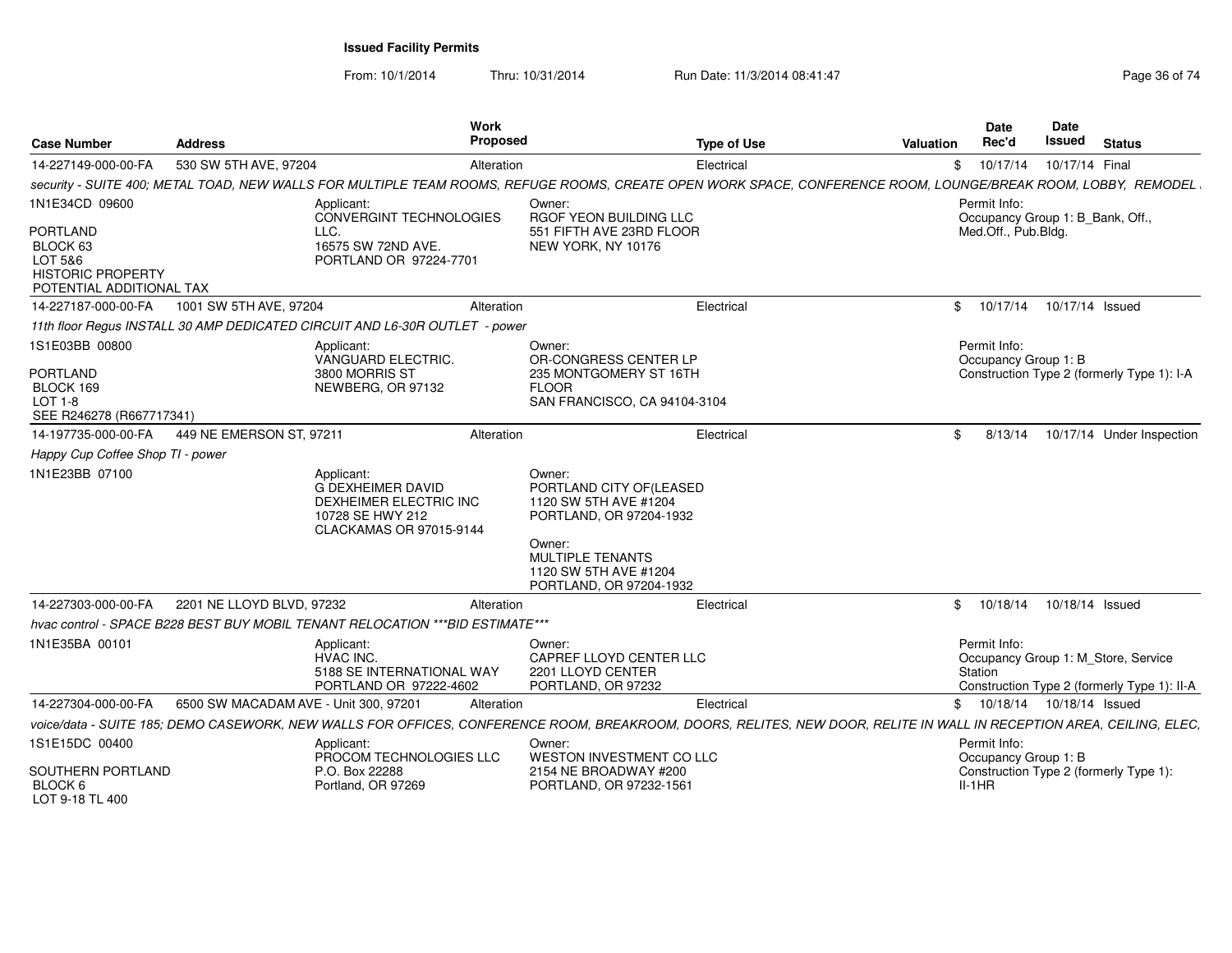| <b>Case Number</b>                                                        | <b>Address</b>                                                           | <b>Work</b><br>Proposed                                                                                                    | <b>Type of Use</b>                                                                                                                                                | Valuation                  | <b>Date</b><br>Rec'd                             | <b>Date</b><br>Issued | <b>Status</b>                              |
|---------------------------------------------------------------------------|--------------------------------------------------------------------------|----------------------------------------------------------------------------------------------------------------------------|-------------------------------------------------------------------------------------------------------------------------------------------------------------------|----------------------------|--------------------------------------------------|-----------------------|--------------------------------------------|
| 14-227306-000-00-FA                                                       | 4805 NE GLISAN ST, 97213                                                 | Alteration                                                                                                                 | Electrical                                                                                                                                                        | $^{\circ}$                 | 10/18/14                                         | 10/18/14 Issued       |                                            |
|                                                                           |                                                                          |                                                                                                                            | power - 6TH FLOOR/6N20/ SEPARATION OF THE INFUSION TREATMENT AREA FROM THE OP CLINIC - CONSTRUCT ONE HOUR WALL, REMOVAL AND RELOCATION OF DOORS, WALLS AND OFFICI |                            |                                                  |                       |                                            |
| 1N2E31BD 04100                                                            | Applicant:<br>TICE ELECTRIC CO.                                          | Owner:<br>PROVIDENCE HEALTH                                                                                                |                                                                                                                                                                   |                            | Permit Info:<br>Occupancy Group 1: I1.1          |                       |                                            |
| SECTION 31 1N 2E<br>TL 4100 9.54 ACRES                                    | 5405 N Lagoon Ave.                                                       | PORTLAND OR 97217-7637                                                                                                     | 4400 NE HALSEY ST BLDG 2 #190<br>PORTLAND, OR 97213-1545                                                                                                          | I-FR                       |                                                  |                       | Construction Type 2 (formerly Type 1):     |
|                                                                           |                                                                          | Owner:<br>SERVICES-OREGON                                                                                                  | 4400 NE HALSEY ST BLDG 2 #190<br>PORTLAND, OR 97213-1545                                                                                                          |                            |                                                  |                       |                                            |
| 14-227308-000-00-FA                                                       | 921 SW 6TH AVE, 97205                                                    | Alteration                                                                                                                 | Electrical                                                                                                                                                        |                            | \$10/18/14                                       | 10/18/14 Issued       |                                            |
|                                                                           |                                                                          |                                                                                                                            | power - LOBBY, REMOVE ESCALATORS, STAIRS TO PLAZA LEVEL, INFILL SLAB AT ESCALATOR LOCATION, NEW STAIRS, HANDRAILS, CEILING, FLOOR COVERING, CEILING, ELEC,        |                            |                                                  |                       |                                            |
| 1S1E03BB 02300<br><b>PORTLAND</b>                                         | Applicant:<br>HEIL ELECTRIC CO.<br>8425 SE STARK ST                      | Owner:                                                                                                                     | <b>WALTON PORTLAND HOLDINGS</b><br>900 N MICHIGAN AVE #1900                                                                                                       |                            | Permit Info:<br>Occupancy Group 1: R-1           |                       | Construction Type 2 (formerly Type 1): I-A |
| BLOCK 181<br>LOT 1-8                                                      |                                                                          | PORTLAND OR 97216-1137<br>CHICAGO, IL 60611                                                                                |                                                                                                                                                                   |                            |                                                  |                       |                                            |
|                                                                           |                                                                          | Owner:<br>VI LLC<br>CHICAGO. IL 60611                                                                                      | 900 N MICHIGAN AVE #1900                                                                                                                                          |                            |                                                  |                       |                                            |
| 14-227313-000-00-FA                                                       | 601 SW 2ND AVE, 97204                                                    | Alteration                                                                                                                 | Electrical                                                                                                                                                        | $\textcircled{\texttt{s}}$ | 10/18/14                                         | 10/18/14 Issued       |                                            |
|                                                                           | power - 9TH FLOOR MODA OFFICE AREA BREAKROOM REMODEL AND RECONFIGURATION |                                                                                                                            |                                                                                                                                                                   |                            |                                                  |                       |                                            |
| 1S1E03BA 05000                                                            | Applicant:                                                               | Owner:<br>CHRISTENSON ELECTRIC INC.                                                                                        | MORRISON STREET CF LLC                                                                                                                                            |                            |                                                  |                       |                                            |
| <b>PORTLAND</b><br>BLOCK 20<br>LOT 1-4 EXC PT IN ST & LOT 5-8             |                                                                          | 1211 SW 5TH AVE #2230<br>111 SW COLUMBIA ST. STE 480<br>PORTLAND OR 97201-5838<br>PORTLAND, OR 97204                       |                                                                                                                                                                   |                            |                                                  |                       |                                            |
| 14-227314-000-00-FA                                                       | 9255 NE ALDERWOOD RD, 97220                                              | Alteration                                                                                                                 | Electrical                                                                                                                                                        |                            | \$ 10/18/14 10/18/14 Final                       |                       |                                            |
|                                                                           |                                                                          |                                                                                                                            | hvac stat - GATEWAY EXPRESS - NEW TENANT OFFICE AND WAREHOUSE, ADD DEMISING WALL, DOCK PIT LEVELER, BREAK ROOM AND REST ROOMS                                     |                            |                                                  |                       |                                            |
| 1N2E16 00200                                                              | Applicant:                                                               | Owner:<br>PROTEMP ASSOCIATES INC.<br>PORT OF PORTLAND                                                                      |                                                                                                                                                                   |                            | Permit Info:<br>Occupancy Group 1: S-1_Storage - |                       |                                            |
| SECTION 16 1N 2E<br>TL 200 27.93 ACRES<br>SPLIT LEVY R317166 (R942160010) | 9788 SE 17TH.                                                            | PO BOX 3529<br>PORTLAND OR 97222-7332                                                                                      | PORTLAND, OR 97208-3529                                                                                                                                           |                            | Moderate Hazard, Warehouse                       |                       |                                            |
| 14-227315-000-00-FA                                                       | 1040 NW 22ND AVE, 97210                                                  | Alteration                                                                                                                 | Electrical                                                                                                                                                        |                            | \$ 10/18/14 10/18/14 Issued                      |                       |                                            |
|                                                                           |                                                                          |                                                                                                                            | power - CARDIOLOGY, SUITE 660; REMODEL, REMOVE SELECTED WALLS, DOORS, RECONFIGURE FOR MULTIPLE OFFICES, EXAM ROOMS, DOORS, RELITES, RECEPTION AREA, SLIDING GLASS |                            |                                                  |                       |                                            |
| 1N1E33BA 03600                                                            | Applicant:                                                               | Owner:<br>CHRISTENSON ELECTRIC INC.                                                                                        | <b>GOOD SAMARITAN HOSPITAL &amp;</b>                                                                                                                              |                            | Permit Info:<br>Occupancy Group 1: B             |                       |                                            |
| <b>COUCHS ADD</b><br>BLOCK 301<br>LOT 15-18                               |                                                                          | 111 SW COLUMBIA ST. STE 480<br><b>MEDICAL CENTER</b><br>1919 NW LOVEJOY ST<br>PORTLAND OR 97201-5838<br>PORTLAND, OR 97209 |                                                                                                                                                                   |                            |                                                  |                       | Construction Type 2 (formerly Type 1): I-B |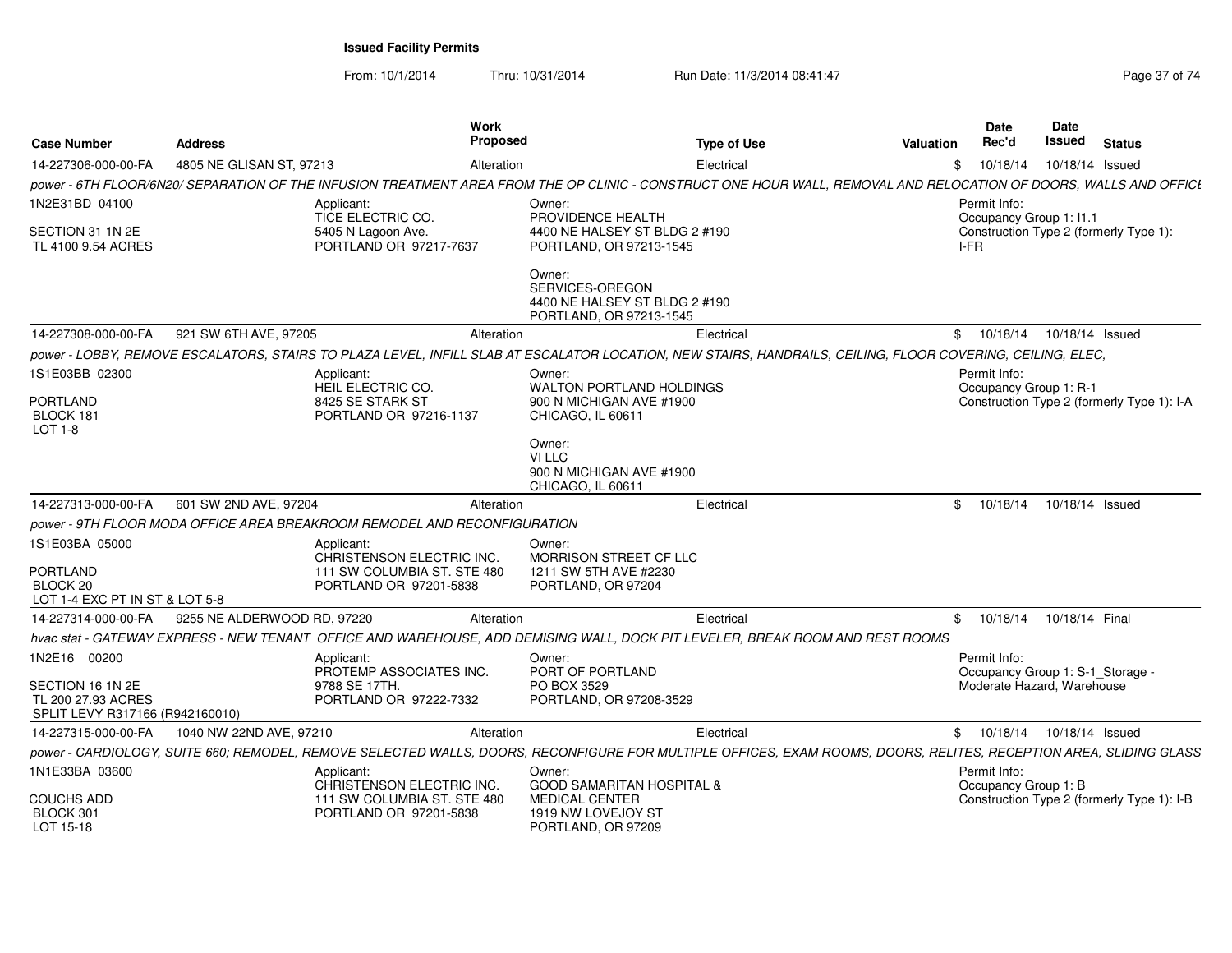|                                                                                                                |                                                      | <b>Work</b><br><b>Proposed</b>                                                                                                                                                                                                                                                               |                                                                                                                                                                   |                    |                  | <b>Date</b>                                             | Date                      |                                            |
|----------------------------------------------------------------------------------------------------------------|------------------------------------------------------|----------------------------------------------------------------------------------------------------------------------------------------------------------------------------------------------------------------------------------------------------------------------------------------------|-------------------------------------------------------------------------------------------------------------------------------------------------------------------|--------------------|------------------|---------------------------------------------------------|---------------------------|--------------------------------------------|
| <b>Case Number</b>                                                                                             | <b>Address</b>                                       |                                                                                                                                                                                                                                                                                              |                                                                                                                                                                   | <b>Type of Use</b> | <b>Valuation</b> | Rec'd                                                   | Issued                    | <b>Status</b>                              |
| 14-226864-000-00-FA                                                                                            | 707 SW WASHINGTON ST, 97205                          | Alteration                                                                                                                                                                                                                                                                                   |                                                                                                                                                                   | Electrical         | \$               | 10/17/14                                                |                           | 10/20/14 Under Inspection                  |
| #800 NPS TI - power                                                                                            |                                                      |                                                                                                                                                                                                                                                                                              |                                                                                                                                                                   |                    |                  |                                                         |                           |                                            |
| 1N1E34CC 04600                                                                                                 |                                                      | Applicant:<br>CHRISTENSON ELECTRIC INC.<br>111 SW COLUMBIA ST. STE 480<br>PORTLAND OR 97201-5838                                                                                                                                                                                             | Owner:<br><b>UBCT PARTNERSHIP</b><br>111 SW COLUMBIA ST #1380<br>PORTLAND, OR 97201                                                                               |                    |                  | Permit Info:<br>Occupancy Group 1: B                    |                           | Construction Type 2 (formerly Type 1): I-A |
| 14-218542-000-00-FA                                                                                            | 700 NE MULTNOMAH ST                                  | Alteration                                                                                                                                                                                                                                                                                   |                                                                                                                                                                   | Electrical         | \$               |                                                         | 9/27/14  10/20/14  Issued |                                            |
|                                                                                                                |                                                      | power - SUITE 400 GREENFIELD HEALTH OUTPATIENT CLINIC 6,491 SQ FT NEW TENANT TI, NEW WALLS, DOORS AND RELITES FOR EXAM ROOMS, CONFERENCE ROOM, BREAK ROOM LOBBY A                                                                                                                            |                                                                                                                                                                   |                    |                  |                                                         |                           |                                            |
| 1N1E35BB 02601                                                                                                 |                                                      | Applicant:                                                                                                                                                                                                                                                                                   | Owner:                                                                                                                                                            |                    |                  | Permit Info:                                            |                           |                                            |
| LLOYD BLOCKS<br>LOT 1                                                                                          |                                                      | <b>HUGHES ELECTRICAL</b><br>CONTRACTORS INC.<br>10490 NW JACKSON QUARRY RD<br>HILLSBORO, OR 97124-8184                                                                                                                                                                                       | AAT LLOYD DISTRICT LLC<br>11455 EL CAMINO REAL #200<br>SAN DIEGO, CA 92130-2047                                                                                   |                    |                  | Occupancy Group 1: B_Bank, Off.,<br>Med.Off., Pub.Bldg. |                           |                                            |
| 14-227725-000-00-FA                                                                                            | 1001 SW 5TH AVE, 97204                               | Alteration                                                                                                                                                                                                                                                                                   |                                                                                                                                                                   | Electrical         | \$               | 10/20/14                                                | 10/20/14 Final            |                                            |
|                                                                                                                | #1525 PORTLAND SINGLES TI - HVAC controls            |                                                                                                                                                                                                                                                                                              |                                                                                                                                                                   |                    |                  |                                                         |                           |                                            |
| 1S1E03BB 00800                                                                                                 |                                                      | Applicant:<br>AMERICAN HEATING INC.                                                                                                                                                                                                                                                          | Owner:<br>OR-CONGRESS CENTER LP                                                                                                                                   |                    |                  | Permit Info:<br>Occupancy Group 1: B                    |                           |                                            |
| <b>PORTLAND</b><br>BLOCK 169<br>LOT 1-8<br>SEE R246278 (R667717341)                                            |                                                      | 5035 SE 24TH<br>PORTLAND OR 97202-2418                                                                                                                                                                                                                                                       | 235 MONTGOMERY ST 16TH<br><b>FLOOR</b><br>SAN FRANCISCO, CA 94104-3104                                                                                            |                    |                  |                                                         |                           | Construction Type 2 (formerly Type 1): I-A |
| 14-227759-000-00-FA                                                                                            | 1600 SW 4TH AVE, 97201                               | Alteration                                                                                                                                                                                                                                                                                   |                                                                                                                                                                   | Electrical         |                  | \$10/20/14                                              | 10/20/14 Final            |                                            |
| 1S1E03CB 01800<br>SOUTH AUDITORIUM ADD<br><b>BLOCK A</b><br>LOT 2 TL 1800<br>DEFERRED ADDITIONAL TAX LIABILITY |                                                      | fire alarm wiring - 7TH FLOOR; REMOVE PARTITIONS, ADD BACK TO RECONFIGURE FOR MULTIPLE OFFICES, CONFERENCE ROOM, DOORS, RELITES, OPEN OFFICE AREA, CEILING, ELEC - fire ala<br>Applicant:<br>ELECTRICAL CONSTRUCTION<br>CO. (a dba for EC COMPANY)<br>PO BOX 10286<br>PORTLAND OR 97296-0286 | Owner:<br>OREGON STATE OF(BOARD OF<br><b>PO BOX 751</b><br>PORTLAND, OR 97207-0751<br>Owner:<br>HIGHER EDUC / PSU<br><b>PO BOX 751</b><br>PORTLAND, OR 97207-0751 |                    |                  |                                                         |                           |                                            |
| 14-227780-000-00-FA                                                                                            | 3147 SW SAM JACKSON PARK RD, 97201                   | Alteration                                                                                                                                                                                                                                                                                   |                                                                                                                                                                   | Electrical         | \$               | 10/20/14                                                | 10/20/14 Issued           |                                            |
|                                                                                                                | ROOM #250.92 INSTALL WALL MOUNTED MICROSCOPE - power |                                                                                                                                                                                                                                                                                              |                                                                                                                                                                   |                    |                  |                                                         |                           |                                            |
| 1S1E09AD 00100<br>SECTION 09 1S 1E<br>TL 100 0.65 ACRES                                                        |                                                      | Applicant:<br>DYNALECTRIC CO.<br>5711 SW HOOD AVE.<br>PORTLAND OR 97239-3716                                                                                                                                                                                                                 | Owner:<br>OREGON STATE OF(LEASED<br>3181 SW SAM JACKSON PARK RD<br>PORTLAND, OR 97239                                                                             |                    |                  | Permit Info:<br>Occupancy Group 1: B                    |                           | Construction Type 2 (formerly Type 1): I-B |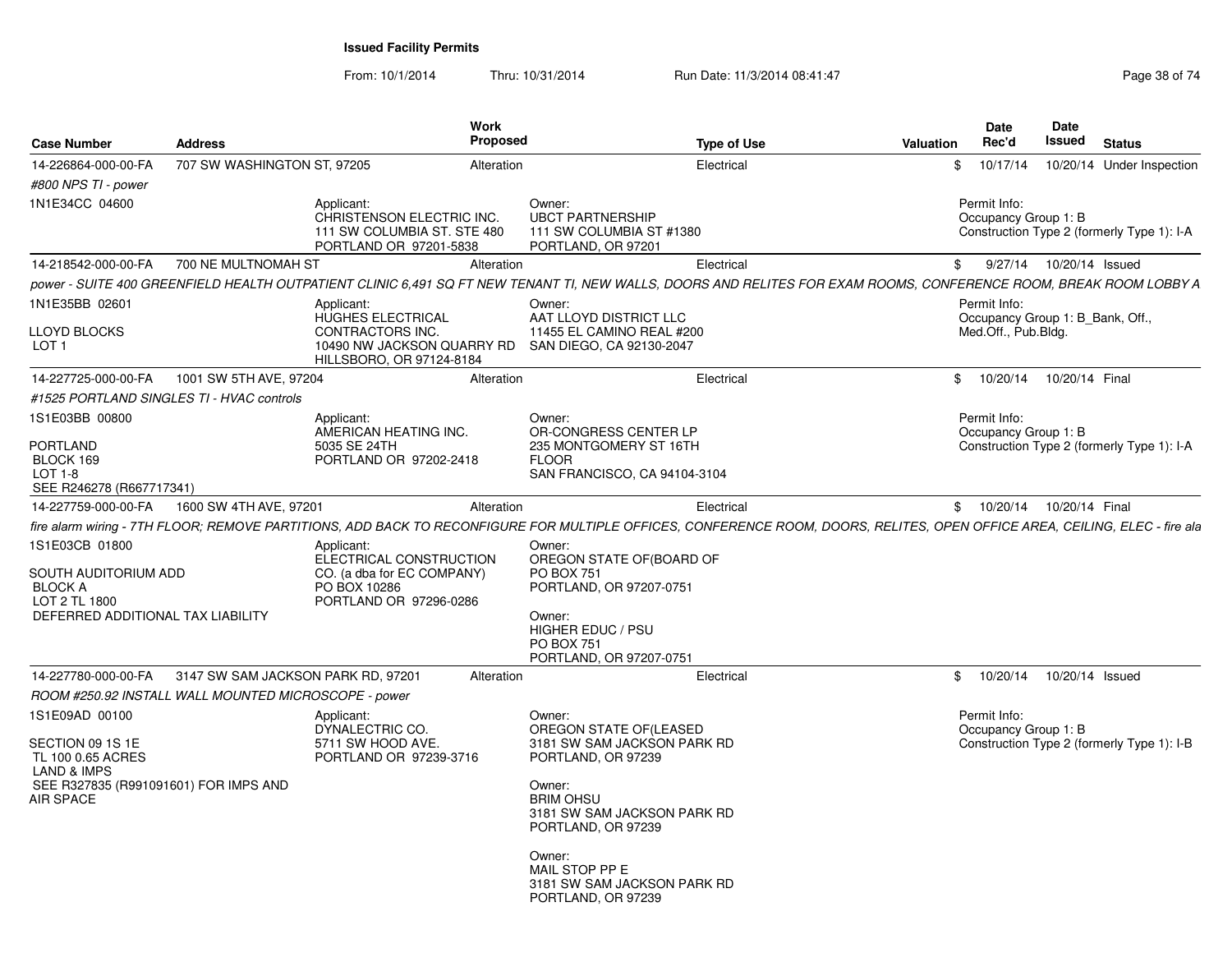| <b>Case Number</b>                                            | <b>Address</b>                                           | Work<br><b>Proposed</b>                                                                               |                                                                                        | <b>Type of Use</b> | Valuation | <b>Date</b><br>Rec'd | Date<br>Issued  | <b>Status</b>             |
|---------------------------------------------------------------|----------------------------------------------------------|-------------------------------------------------------------------------------------------------------|----------------------------------------------------------------------------------------|--------------------|-----------|----------------------|-----------------|---------------------------|
| 14-227787-000-00-FA                                           | 200 SW MARKET ST, 97201                                  | Alteration                                                                                            |                                                                                        | Electrical         | \$        | 10/20/14             |                 | 10/20/14 Under Inspection |
|                                                               | 5th fl Deschutes Investment Consulting Expansion - power |                                                                                                       |                                                                                        |                    |           |                      |                 |                           |
| 1S1E03CB 00800                                                |                                                          | Applicant:<br>CHRISTENSON ELECTRIC INC.                                                               | Owner:<br>TWO HUNDRED MARKET ASSOC                                                     |                    |           |                      |                 |                           |
| SOUTH AUDITORIUM ADD<br><b>BLOCK A</b><br><b>LOT 2 TL 800</b> |                                                          | 111 SW COLUMBIA ST. STE 480<br>PORTLAND OR 97201-5838                                                 | 200 SW MARKET ST #1720<br>PORTLAND, OR 97201                                           |                    |           |                      |                 |                           |
|                                                               |                                                          |                                                                                                       | Owner:<br><b>LIMITED PARTNERSHIP</b><br>200 SW MARKET ST #1720<br>PORTLAND, OR 97201   |                    |           |                      |                 |                           |
| 14-227829-000-00-FA                                           | 200 SW MARKET ST, 97201                                  | Alteration                                                                                            |                                                                                        | Electrical         | \$        | 10/20/14             | 10/20/14 Issued |                           |
| 1st fl O.B.A. TI - power                                      |                                                          |                                                                                                       |                                                                                        |                    |           |                      |                 |                           |
| 1S1E03CB 00800                                                |                                                          | Applicant:                                                                                            | Owner:                                                                                 |                    |           |                      |                 |                           |
| SOUTH AUDITORIUM ADD<br><b>BLOCK A</b><br><b>LOT 2 TL 800</b> |                                                          | CHRISTENSON ELECTRIC INC.<br>111 SW COLUMBIA ST. STE 480<br>PORTLAND OR 97201-5838                    | TWO HUNDRED MARKET ASSOC<br>200 SW MARKET ST #1720<br>PORTLAND, OR 97201               |                    |           |                      |                 |                           |
|                                                               |                                                          |                                                                                                       | Owner:<br><b>LIMITED PARTNERSHIP</b><br>200 SW MARKET ST #1720<br>PORTLAND, OR 97201   |                    |           |                      |                 |                           |
| 14-227842-000-00-FA                                           | 650 NE HOLLADAY ST, 97232                                | Alteration                                                                                            |                                                                                        | Electrical         | \$        | 10/20/14             | 10/20/14 Issued |                           |
|                                                               |                                                          | - 4TH FLOOR INTERIOR DEMO AND REMODEL FOR NEW OFFICE TENANT, NEW WALLS FOR OFFICES & CONFERENCE ROOMS |                                                                                        |                    |           |                      |                 |                           |
| 1N1E35BC 00400                                                |                                                          | Applicant:<br>AZIMUTH COMMUNICATIONS INC.                                                             | Owner:<br>600 HOLLADAY LIMITED                                                         |                    |           |                      |                 |                           |
| HOLLADAYS ADD<br>BLOCK 82<br>LOT 1-3                          |                                                          | 9500 SW TUALATIN SHERWOOD<br>RD.<br><b>TUALATIN OR 97062-8586</b>                                     | <b>PARTNERSHIP</b><br>1211 SW 5TH AVE STE 2230<br>PORTLAND, OR 97204                   |                    |           |                      |                 |                           |
| INC PT VAC ST LOT 4&5<br>LOT 6-8                              |                                                          |                                                                                                       |                                                                                        |                    |           |                      |                 |                           |
| 14-227845-000-00-FA                                           | 7201 N INTERSTATE AVE, 97217                             | Alteration                                                                                            |                                                                                        | Electrical         | \$        | 10/20/14             | 10/20/14 Issued |                           |
|                                                               |                                                          | pwr - ADD 3 DEDICATED CIRCUITS FOR NEW NIT MILLING MACHINE - pwr                                      |                                                                                        |                    |           |                      |                 |                           |
| 1N1E16AA 00300                                                |                                                          | Applicant:                                                                                            | Owner:                                                                                 |                    |           |                      |                 |                           |
| WORLDS FAIR ADD<br>BLOCK <sub>1</sub><br>LOT 5-11             |                                                          | COCHRAN INC. dba BROADWAY<br><b>ELECTRIC</b><br>7550 SW TECH CENTER DR STE<br>220                     | KAISER FOUNDATION HEALTH<br>500 NE MULTNOMAH ST #100<br>PORTLAND, OR 97232-2031        |                    |           |                      |                 |                           |
| LOT 12 EXC PT IN ST<br>E 3.43' OF LOT 17&18                   |                                                          | TIGARD OR 97223-8061                                                                                  | Owner:<br>PLAN OF THE NORTHWEST<br>500 NE MULTNOMAH ST #100<br>PORTLAND, OR 97232-2031 |                    |           |                      |                 |                           |
| 14-227859-000-00-FA                                           | 4730 N LAGOON AVE, 97217                                 | Alteration                                                                                            |                                                                                        | Electrical         | \$        | 10/20/14             | 10/20/14 Final  |                           |
|                                                               | CORP 12 PARKING LOT - INSTALL TWO POLE LIGHTS IN YARD    |                                                                                                       |                                                                                        |                    |           |                      |                 |                           |
| 1N1E21BC 00900                                                |                                                          | Applicant:<br>HEIL ELECTRIC CO.                                                                       | Owner:<br>PDX DEVELOPMENT                                                              |                    |           |                      |                 |                           |
| SECTION 21 1N 1E<br>TL 900 5.05 ACRES                         |                                                          | 8425 SE STARK ST<br>PORTLAND OR 97216-1137                                                            | 5001 N LAGOON AVE<br>PORTLAND, OR 97217-7634                                           |                    |           |                      |                 |                           |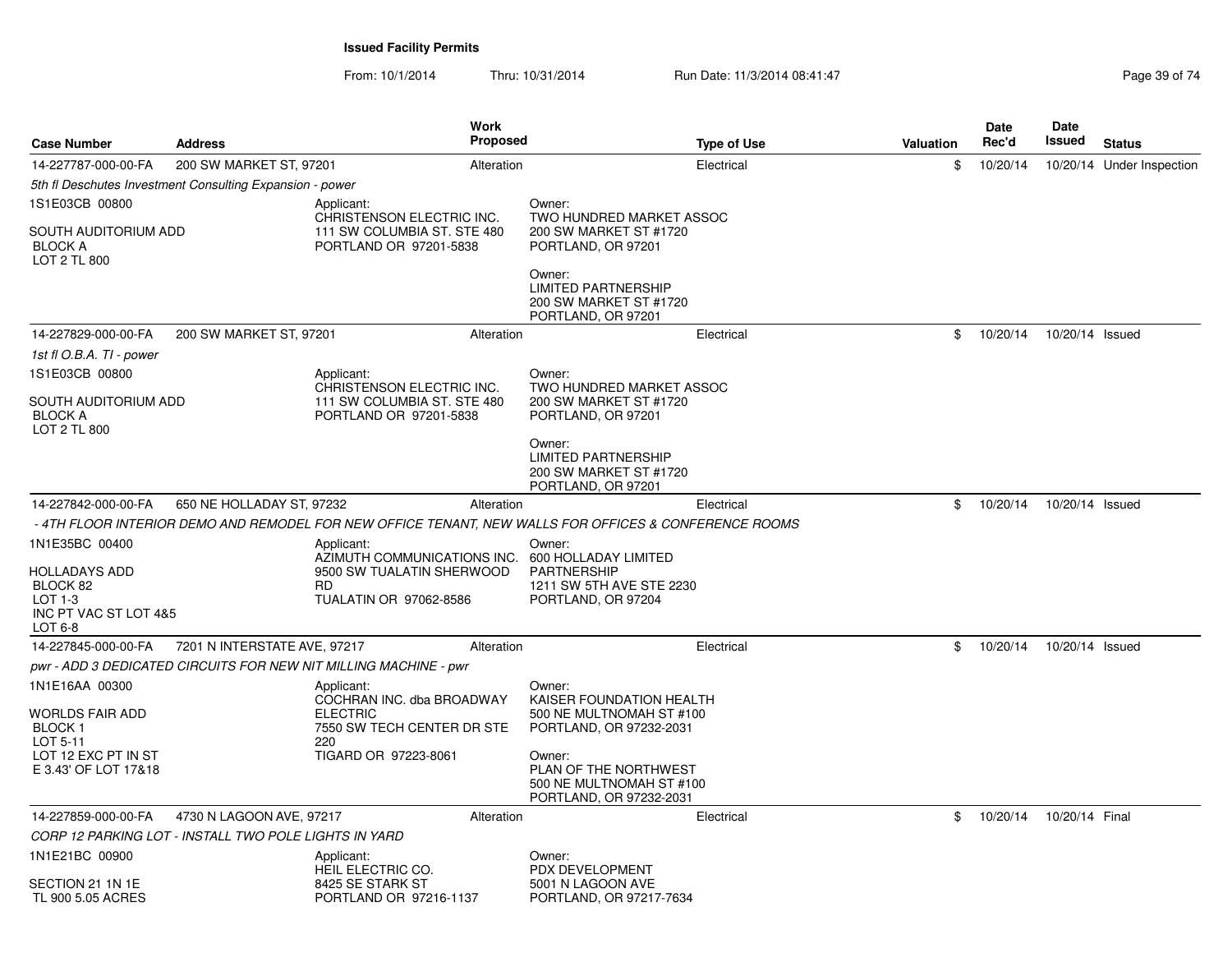From: 10/1/2014Thru: 10/31/2014 Run Date: 11/3/2014 08:41:47 Rege 40 of 74

| <b>Case Number</b>                                                | <b>Address</b>                                           | Work<br>Proposed                                                                                        |                                                                                        | <b>Type of Use</b> | <b>Valuation</b> | <b>Date</b><br>Rec'd                                                    | Date<br><b>Issued</b>      | <b>Status</b>                              |
|-------------------------------------------------------------------|----------------------------------------------------------|---------------------------------------------------------------------------------------------------------|----------------------------------------------------------------------------------------|--------------------|------------------|-------------------------------------------------------------------------|----------------------------|--------------------------------------------|
| 14-228082-000-00-FA                                               | 120 SW CLAY ST, 97201                                    | Alteration                                                                                              |                                                                                        | Electrical         | \$               | 10/21/14                                                                | 10/21/14 Issued            |                                            |
| #101/105B Smart Expansion - power                                 |                                                          |                                                                                                         |                                                                                        |                    |                  |                                                                         |                            |                                            |
| 1S1E03BC 03200<br><b>PORTLAND</b>                                 |                                                          | Applicant:<br>CHRISTENSON ELECTRIC INC.<br>111 SW COLUMBIA ST, STE 480                                  |                                                                                        |                    |                  | Permit Info:<br>Occupancy Group 1: B                                    |                            | Construction Type 2 (formerly Type 1): I-A |
| <b>BLOCK 127 TL 3200</b>                                          |                                                          | PORTLAND OR 97201-5838                                                                                  |                                                                                        |                    |                  |                                                                         |                            |                                            |
| 14-228091-000-00-FA                                               | 2121 SW BROADWAY DR, 97201                               | Alteration                                                                                              |                                                                                        | Electrical         | \$               |                                                                         | 10/21/14  10/21/14  Issued |                                            |
|                                                                   |                                                          | voice/data/sound masking,access - SUITE 200 HEALTHSHARE, NEW OFFICES, SHOWER ROOM AND SUSPENDED CEILING |                                                                                        |                    |                  |                                                                         |                            |                                            |
| 1S1E04DD 09300<br><b>CARUTHERS ADD</b><br><b>BLOCK 37 TL 9300</b> |                                                          | Applicant:<br>CHRISTENSON ELECTRIC INC.<br>111 SW COLUMBIA ST. STE 480<br>PORTLAND OR 97201-5838        | Owner:<br>WESTON INVESTMENT CO LLC<br>2154 NE BROADWAY #200<br>PORTLAND, OR 97232-1561 |                    |                  | Permit Info:<br>Occupancy Group 1: B_Bank, Off.,<br>Med.Off., Pub.Bldg. |                            |                                            |
| 14-228099-000-00-FA                                               | 111 SW 5TH AVE, 97204-3626                               | Alteration                                                                                              |                                                                                        | Electrical         | \$               | 10/21/14                                                                | 10/21/14 Issued            |                                            |
| T-5 NEW RELIC TI - HVAC controls                                  |                                                          |                                                                                                         |                                                                                        |                    |                  |                                                                         |                            |                                            |
| 1N1E34CD 01300                                                    |                                                          | Applicant:<br>ALLIANT SYSTEMS LLC.<br>1600 NW 167TH PL. SUITE 330<br>BEAVERTON, OR 97005                |                                                                                        |                    |                  | Permit Info:<br>Occupancy Group 1: B                                    |                            | Construction Type 2 (formerly Type 1): I-A |
| 14-228117-000-00-FA                                               | 111 SW 5TH AVE, 97204-3626                               | Alteration                                                                                              |                                                                                        | Electrical         | \$               |                                                                         | 10/21/14  10/21/14  Issued |                                            |
|                                                                   | 2nd fl Tower & Plaza CorVel Corporatioin TI - voice/data |                                                                                                         |                                                                                        |                    |                  |                                                                         |                            |                                            |
| 1N1E34CD 01300                                                    |                                                          | Applicant:<br>APPLIED TECHNICAL SYSTEMS<br>INC.<br>7015 SW McEWAN RD<br>LAKE OSWEGO OR 97035-7830       |                                                                                        |                    |                  | Permit Info:<br>Occupancy Group 1: B                                    |                            | Construction Type 2 (formerly Type 1): I-A |
| 14-227607-000-00-FA                                               | 707 SW WASHINGTON ST, 97205                              | Alteration                                                                                              |                                                                                        | Electrical         | \$               | 10/20/14                                                                |                            | 10/21/14 Under Inspection                  |
| #800 NPS TI - voice/data                                          |                                                          |                                                                                                         |                                                                                        |                    |                  |                                                                         |                            |                                            |
| 1N1E34CC 04600                                                    |                                                          | Applicant:<br>APPLIED TECHNICAL SYSTEMS<br>INC.<br>7015 SW McEWAN RD<br>LAKE OSWEGO OR 97035-7830       | Owner:<br><b>UBCT PARTNERSHIP</b><br>111 SW COLUMBIA ST #1380<br>PORTLAND, OR 97201    |                    |                  | Permit Info:<br>Occupancy Group 1: B                                    |                            | Construction Type 2 (formerly Type 1): I-A |
| 14-227767-000-00-FA                                               | 1500 SW 1ST AVE, 97201                                   | Alteration                                                                                              |                                                                                        | Electrical         | \$               |                                                                         | 10/20/14  10/21/14  Issued |                                            |
| #620 OSMBE TI - voice/data                                        |                                                          |                                                                                                         |                                                                                        |                    |                  |                                                                         |                            |                                            |
| 1S1E03CA 00600                                                    |                                                          | Applicant:                                                                                              | Owner:                                                                                 |                    |                  | Permit Info:                                                            |                            |                                            |
| <b>PORTLAND</b><br><b>BLOCK 116 TL 600</b>                        |                                                          | AZIMUTH COMMUNICATIONS INC.<br>9500 SW TUALATIN SHERWOOD<br><b>RD</b><br>TUALATIN OR 97062-8586         | <b>URBAN OFFICE</b><br>111 SW COLUMBIA ST #1380<br>PORTLAND, OR 97201-5845             |                    |                  | Occupancy Group 1: B                                                    |                            | Construction Type 2 (formerly Type 1): I-A |
|                                                                   |                                                          |                                                                                                         | Owner:<br><b>PARKING</b><br>111 SW COLUMBIA ST #1380<br>PORTLAND, OR 97201-5845        |                    |                  |                                                                         |                            |                                            |
|                                                                   |                                                          |                                                                                                         | Owner:<br><b>FACILITIES</b><br>111 SW COLUMBIA ST #1380<br>PORTLAND, OR 97201-5845     |                    |                  |                                                                         |                            |                                            |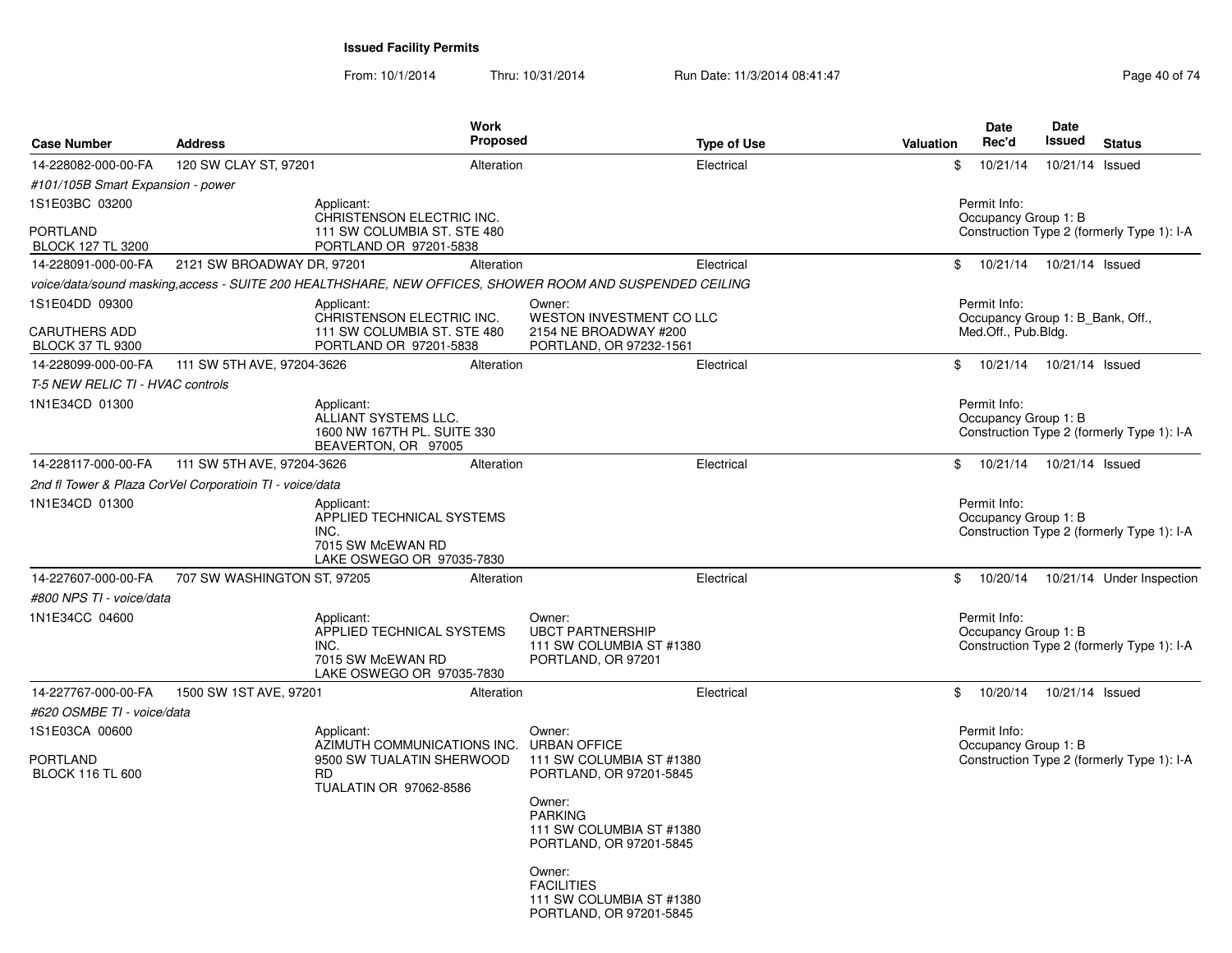| <b>Case Number</b>                                                                                                  | <b>Address</b>             | Work<br><b>Proposed</b>                                                                                                                                             |                                                                                                                                                                        | <b>Type of Use</b>                                                                    | Valuation      | Date<br>Rec'd                                                           | <b>Date</b><br><b>Issued</b> | <b>Status</b>                              |
|---------------------------------------------------------------------------------------------------------------------|----------------------------|---------------------------------------------------------------------------------------------------------------------------------------------------------------------|------------------------------------------------------------------------------------------------------------------------------------------------------------------------|---------------------------------------------------------------------------------------|----------------|-------------------------------------------------------------------------|------------------------------|--------------------------------------------|
| 14-213205-000-00-FA                                                                                                 | 851 SW 6TH AVE, 97205      | Alteration                                                                                                                                                          | Electrical                                                                                                                                                             |                                                                                       | \$             | 9/16/14                                                                 | 10/22/14 Issued              |                                            |
|                                                                                                                     |                            | hvac stat - FLOORS 7,8 & 9 SMARSH NEW TENANT REMODEL, NEW WALLS, DOORS, RELITES FOR PRIVATE AND OPEN OFFICE, CONFERENCE ROOMS, BREAK ROOMS AND OTHER OFFICE SPAC    |                                                                                                                                                                        |                                                                                       |                |                                                                         |                              |                                            |
| 1S1E03BB 02100                                                                                                      |                            | Applicant:<br>STREIMER SHEET METAL WORKS SFI 811 SW 6TH AVENUE LLC<br>INC.<br>740 N KNOTT ST<br>PORTLAND, OR 97227-2099                                             | Owner:<br>260 CALIFORNIA ST STE 300<br>SAN FRANCISCO, CA 94111                                                                                                         |                                                                                       |                | Permit Info:<br>Occupancy Group 1: B                                    |                              | Construction Type 2 (formerly Type 1): I-A |
| 14-201734-000-00-FA                                                                                                 | 317 SW ALDER ST, 97204     | Alteration                                                                                                                                                          | Electrical                                                                                                                                                             |                                                                                       | \$             | 8/21/14                                                                 | 10/22/14 Issued              |                                            |
|                                                                                                                     |                            | power - 9TH FLOOR PARTIAL FLOOR INTERIOR OFFICE DEMO 2 OFFICES AND REMODEL LUNCH COFFEE BAR. no occupancy this permit, speculative only. JD 8/12/14                 |                                                                                                                                                                        |                                                                                       |                |                                                                         |                              |                                            |
| 1S1E03BA 07400<br><b>PORTLAND</b><br>BLOCK 48<br>LOT <sub>4</sub>                                                   |                            | Applicant:<br>CAPITOL ELECTRIC CO INC.<br>11401 NE MARX ST.<br>PORTLAND OR 97220-1041                                                                               | Owner:<br>LOYALTY HOLDINGS LLC<br>3657 MAIN ST<br>MANCHESTER, VT 05254                                                                                                 |                                                                                       |                | Permit Info:<br>Occupancy Group 1: B_Bank, Off.,<br>Med.Off., Pub.Bldg. |                              |                                            |
| 14-228906-000-00-FA                                                                                                 | 700 SW 5TH AVE             | Alteration                                                                                                                                                          | Electrical                                                                                                                                                             |                                                                                       |                | \$10/22/14                                                              |                              | 10/22/14 Under Inspection                  |
|                                                                                                                     |                            | voice/data, security, audio - SPACE #1225 CHARMING CHARLIE NEW TENANT REMODEL, REMOVE AND REPLACE WALLS, STOREFRONT ENTRANCE AREA, RECONFIGURE SALES AREA AND CEILI |                                                                                                                                                                        |                                                                                       |                |                                                                         |                              |                                            |
| 1S1E03BB1 90001                                                                                                     |                            | Applicant:<br>OHM SYSTEMS, LLC.<br>PO BOX 86833<br>PORTLAND, OR 97286                                                                                               | Owner:<br>PIONEER PLACE LIMITED<br>PARTNERSHIP<br>PO BOX 617905<br>CHICAGO, IL 60661-7905                                                                              |                                                                                       |                | Permit Info:<br>Occupancy Group 1: M                                    |                              | Construction Type 2 (formerly Type 1): I-A |
| 14-228939-000-00-FA                                                                                                 | 500 NE MULTNOMAH ST, 97232 | Alteration                                                                                                                                                          | Electrical                                                                                                                                                             |                                                                                       | \$             | 10/22/14                                                                |                              | 10/22/14 Under Inspection                  |
|                                                                                                                     |                            | audio/video - 1ST FLOOR TI; AREA A&B, REMOVE MOST INTERIOR WALLS, FIXTURES, CABINETRY, DOORS, FLOORING, RECONFIGURE FOR CONSULTATION, EDUCATION ROOMS, REMODEL, LOE |                                                                                                                                                                        |                                                                                       |                |                                                                         |                              |                                            |
| 1N1E35BB 02400<br><b>HOLLADAYS ADD</b><br>BLOCK 73&80 TL 2400                                                       |                            | Applicant:<br><b>COMP VIEW INC</b><br>10035 SW ARTIC DR<br>BEAVERTON, OR 97005                                                                                      | Owner:<br>KAISER FOUNDATION HEALTH<br>500 NE MULTNOMAH ST #100<br>PORTLAND, OR 97232-2031<br>Owner:                                                                    | CCB - Contractor:<br><b>COMP VIEW INC</b><br>10035 SW ARTIC DR<br>BEAVERTON, OR 97005 |                |                                                                         |                              |                                            |
|                                                                                                                     |                            |                                                                                                                                                                     | PLAN OF THE NORTHWEST<br>500 NE MULTNOMAH ST #100<br>PORTLAND, OR 97232-2031                                                                                           |                                                                                       |                |                                                                         |                              |                                            |
| 14-224367-000-00-FA                                                                                                 | 421 SW 5TH AVE, 97204      | Alteration                                                                                                                                                          | Electrical                                                                                                                                                             |                                                                                       | $\mathfrak{S}$ | 10/11/14                                                                | 10/22/14 Final               |                                            |
|                                                                                                                     |                            | 6TH FLOOR MINOR FLOOR RECONFIGURATION WITH SOME WALLS REMOVED                                                                                                       |                                                                                                                                                                        |                                                                                       |                |                                                                         |                              |                                            |
| 1N1E34CC 04100<br><b>PORTLAND</b><br>BLOCK 175<br>LOT 3&4<br>LAND & IMPS SEE R566916 (R667717901)<br>FOR OTHER IMPS |                            | Applicant:<br>ELECTRICAL CONSTRUCTION<br>CO. (a dba for EC COMPANY)<br>PO BOX 10286<br>PORTLAND OR 97296-0286                                                       | Owner:<br>MULTNOMAH COUNTY(LEASED<br>401 N DIXON ST<br>PORTLAND, OR 97227-1865<br>Owner:<br><b>JPMORGAN CHASE BANK NA</b><br>401 N DIXON ST<br>PORTLAND, OR 97227-1865 |                                                                                       |                |                                                                         |                              |                                            |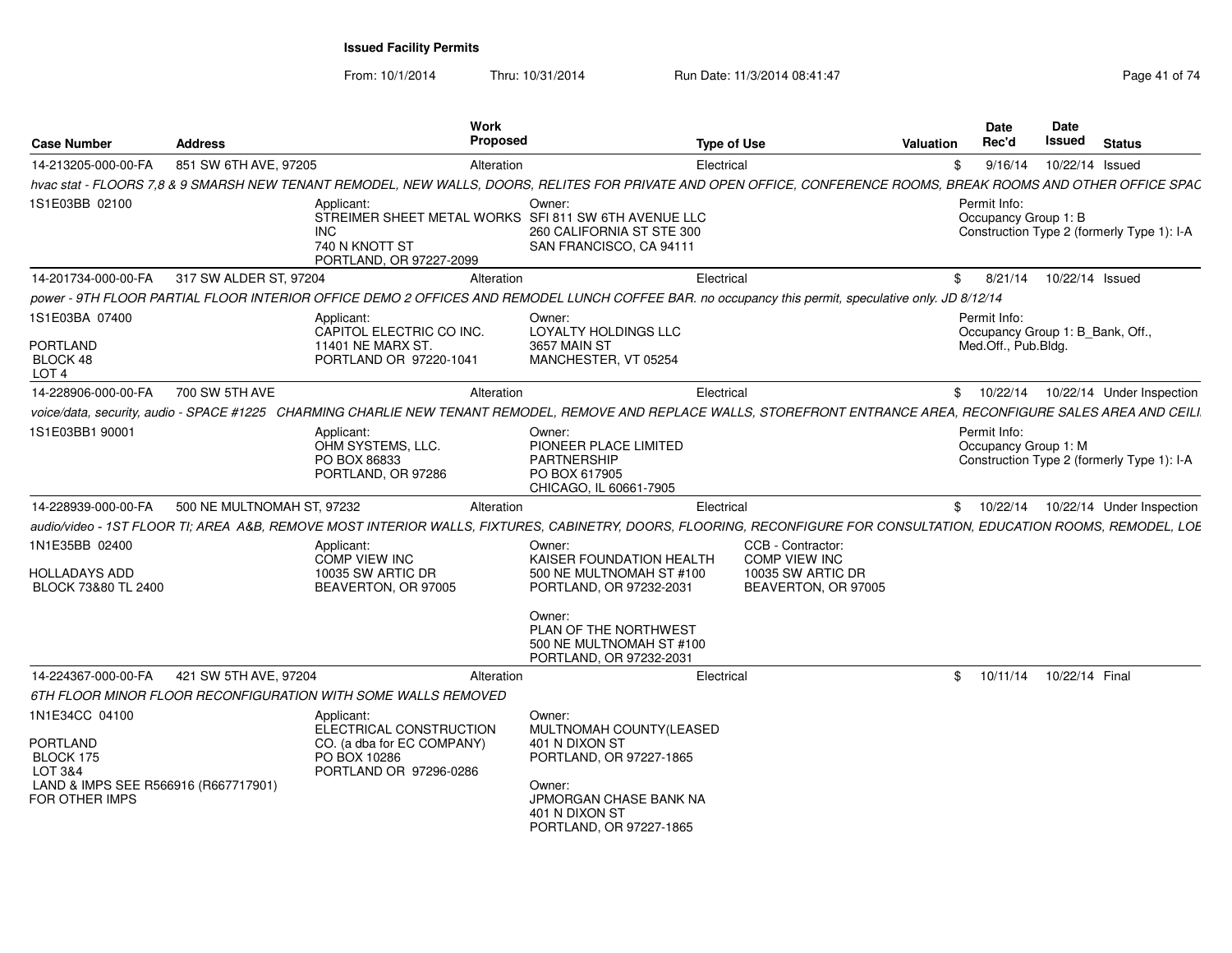From: 10/1/2014

Thru: 10/31/2014 Run Date: 11/3/2014 08:41:47

| Page 42 of 74 |  |
|---------------|--|
|---------------|--|

| <b>Case Number</b>                                   | <b>Address</b>                  | Work                                                                                                                                     | <b>Proposed</b>                                                                                                                                                                                   | <b>Type of Use</b> | <b>Valuation</b> | Date<br>Rec'd                        | Date<br>Issued  | <b>Status</b>                              |
|------------------------------------------------------|---------------------------------|------------------------------------------------------------------------------------------------------------------------------------------|---------------------------------------------------------------------------------------------------------------------------------------------------------------------------------------------------|--------------------|------------------|--------------------------------------|-----------------|--------------------------------------------|
| 14-229113-000-00-FA                                  | 700 SW 5TH AVE                  |                                                                                                                                          | Alteration                                                                                                                                                                                        | Electrical         | \$               | 10/22/14                             | 10/22/14 Issued |                                            |
|                                                      |                                 |                                                                                                                                          | fire alarm - SPACE #1225 CHARMING CHARLIE NEW TENANT REMODEL, REMOVE AND REPLACE WALLS, STOREFRONT ENTRANCE AREA, RECONFIGURE SALES AREA AND CEILINGS****BID ES1                                  |                    |                  |                                      |                 |                                            |
| 1S1E03BB1 90001                                      |                                 | Applicant:<br>SIGNALING SYSTEM SOLUTIONS<br>INC.<br>13504 NE 84TH ST STE #103-160<br>VANCOUVER, WA 98682-3091                            | Owner:<br>PIONEER PLACE LIMITED<br><b>PARTNERSHIP</b><br>PO BOX 617905<br>CHICAGO, IL 60661-7905                                                                                                  |                    |                  | Permit Info:<br>Occupancy Group 1: M |                 | Construction Type 2 (formerly Type 1): I-A |
| 14-229146-000-00-FA                                  | 1500 SW 1ST AVE, 97201          |                                                                                                                                          | Alteration                                                                                                                                                                                        | Electrical         | \$               | 10/22/14                             | 10/22/14 Final  |                                            |
| #300 Video conference system - power                 |                                 |                                                                                                                                          |                                                                                                                                                                                                   |                    |                  |                                      |                 |                                            |
| 1S1E03CA 00600                                       |                                 | Applicant:<br>WIRE NUTZ ELECTRICAL                                                                                                       | Owner:<br><b>URBAN OFFICE</b>                                                                                                                                                                     |                    |                  | Permit Info:<br>Occupancy Group 1: B |                 |                                            |
| <b>PORTLAND</b><br><b>BLOCK 116 TL 600</b>           |                                 | <b>SERVICES LLC</b><br>13023 NE HWY 99 STE 7 PMB #<br>264<br>VANCOUVER WA 98686                                                          | 111 SW COLUMBIA ST #1380<br>PORTLAND, OR 97201-5845<br>Owner:<br><b>PARKING</b><br>111 SW COLUMBIA ST #1380<br>PORTLAND, OR 97201-5845<br>Owner:<br><b>FACILITIES</b><br>111 SW COLUMBIA ST #1380 |                    |                  |                                      |                 | Construction Type 2 (formerly Type 1): I-A |
|                                                      |                                 |                                                                                                                                          | PORTLAND, OR 97201-5845                                                                                                                                                                           |                    |                  |                                      |                 |                                            |
| 14-229291-000-00-FA                                  | 5600 NE HASSALO ST, 97213       |                                                                                                                                          | Alteration                                                                                                                                                                                        | Electrical         | \$               | 10/23/14                             | 10/23/14 Issued |                                            |
| <i>issue permit - Pacific Networks</i>               |                                 |                                                                                                                                          |                                                                                                                                                                                                   |                    |                  |                                      |                 |                                            |
| 1N2E31 00100                                         |                                 | Applicant:<br>A BETTER ELECTRICAL CO. (a<br>dba name for PACIFIC NETWORKS<br>INC)<br>16869 SW 65TH AVE #373<br>LAKE OSWEGO OR 97035-7865 | Owner:<br><b>PACIFIC REALTY ASSOCIATES</b><br>15115 SW SEQUOIA PKWY<br>#200-WMI<br>PORTLAND, OR 97224                                                                                             |                    |                  |                                      |                 |                                            |
| 14-229295-000-00-FA                                  | 14015 NE GLISAN ST, 97230       |                                                                                                                                          | Alteration                                                                                                                                                                                        | Electrical         | \$               | 10/23/14                             | 10/23/14 Final  |                                            |
| pwr - 3 CIRCUITS FOR MAINTENANCE SHOP LIGHTING - pwr |                                 |                                                                                                                                          |                                                                                                                                                                                                   |                    |                  |                                      |                 |                                            |
| 1N2E35A 00200                                        |                                 | Applicant:<br>CHERRY CITY ELECTRIC INC.                                                                                                  | Owner:<br>METRO(LEASED COURSE CO                                                                                                                                                                  |                    |                  |                                      |                 |                                            |
| SECTION 35 1N 2E<br>TL 200 4.50 ACRES                |                                 | 8100 NE ST JOHNS RD STE. D101<br>VANCOUVER WA 98665-2014                                                                                 | 600 NE GRAND AVE<br>PORTLAND, OR 97232-2736                                                                                                                                                       |                    |                  |                                      |                 |                                            |
| 14-229430-000-00-FA                                  | 3375 SW TERWILLIGER BLVD, 97201 |                                                                                                                                          | Alteration                                                                                                                                                                                        | Electrical         | \$               | 10/23/14                             | 10/23/14 Final  |                                            |
| 6th fl Reception Desk replacement - power            |                                 |                                                                                                                                          |                                                                                                                                                                                                   |                    |                  |                                      |                 |                                            |
| 1S1E09 00200                                         |                                 | Applicant:<br>DYNALECTRIC CO.<br>5711 SW HOOD AVE.<br>PORTLAND OR 97239-3716                                                             | Owner:<br>OREGON STATE OF<br>3181 SW SAM JACKSON PARK RD<br>PORTLAND, OR 97239                                                                                                                    |                    |                  | Permit Info:<br>Occupancy Group 1: B |                 | Construction Type 2 (formerly Type 1): I-A |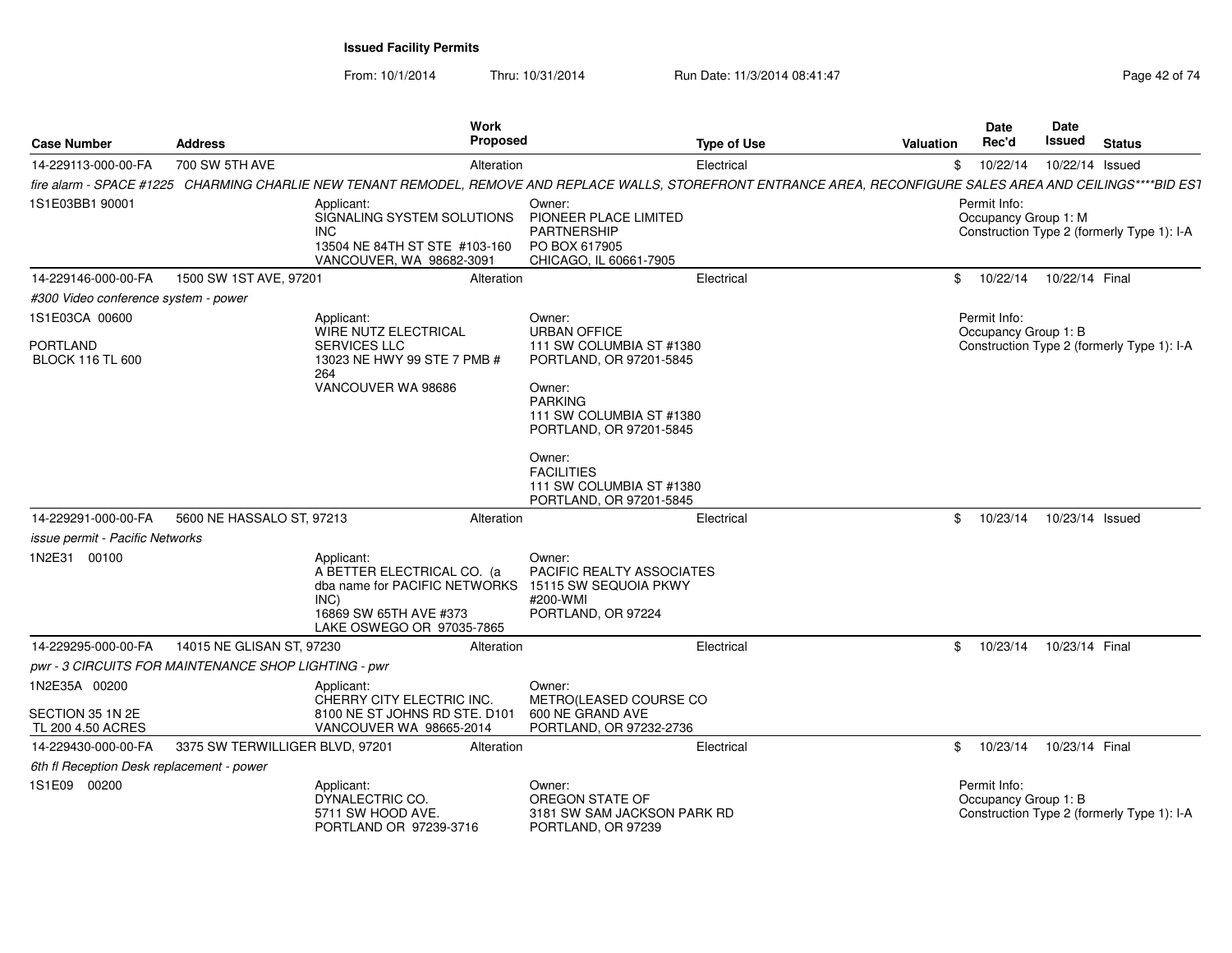| <b>Case Number</b>                                                                  | <b>Address</b>                                                                           | Work<br><b>Proposed</b>                                                                                        |                                                                                                        | Type of Use<br><b>Valuation</b>                                                                                                                                         | Date<br>Rec'd                                                           | Date<br>Issued  | <b>Status</b>                               |
|-------------------------------------------------------------------------------------|------------------------------------------------------------------------------------------|----------------------------------------------------------------------------------------------------------------|--------------------------------------------------------------------------------------------------------|-------------------------------------------------------------------------------------------------------------------------------------------------------------------------|-------------------------------------------------------------------------|-----------------|---------------------------------------------|
| 14-229578-000-00-FA                                                                 | 1300 NE 16TH AVE, 97232                                                                  | Alteration                                                                                                     | Electrical                                                                                             | \$                                                                                                                                                                      | 10/23/14                                                                |                 | 10/23/14 Under Inspection                   |
|                                                                                     | power - UNIT 525 REMODEL TO INCLUDE CEILING, FRAMING, ELECTRICAL, SPRINKLER AND FINISHES |                                                                                                                |                                                                                                        |                                                                                                                                                                         |                                                                         |                 |                                             |
| 1N1E35AB 05600                                                                      | Applicant:                                                                               | PC ELECTRIC LLC.                                                                                               | Owner:<br><b>HOLLADAY PARK PLAZA INC</b>                                                               |                                                                                                                                                                         | Permit Info:<br>Occupancy Group 1: SR1.1                                |                 |                                             |
| <b>HOLLADAYS ADD</b><br><b>BLOCK 178 TL 5600</b><br>SPLIT LEVY R182280 (R396212040) | P.O. BOX 517                                                                             | NEWBERG OR 97132-0517                                                                                          | 1300 NE 16TH AVE<br>PORTLAND, OR 97232-1467                                                            |                                                                                                                                                                         | I-FR                                                                    |                 | Construction Type 2 (formerly Type 1):      |
| 14-229595-000-00-FA                                                                 | 5223 NE 158TH AVE, 97230                                                                 | Alteration                                                                                                     | Electrical                                                                                             |                                                                                                                                                                         | \$ 10/23/14 10/23/14 Issued                                             |                 |                                             |
| 1N2E24 01800                                                                        | power - (5217 NE 158TH AVE) WHEEL PROS DOCK LEVELERS AT DOCKS 7, 8 & 9                   |                                                                                                                |                                                                                                        |                                                                                                                                                                         |                                                                         |                 |                                             |
|                                                                                     |                                                                                          |                                                                                                                |                                                                                                        |                                                                                                                                                                         |                                                                         |                 |                                             |
| 14-229618-000-00-FA                                                                 | 10570 SE WASHINGTON ST, 97216                                                            | Alteration                                                                                                     | Electrical                                                                                             | \$                                                                                                                                                                      | 10/23/14                                                                | 10/23/14 Issued |                                             |
|                                                                                     | power - VOLUNTEERS OF AMERICA DIVIDE 1 OFFICE INTO 2 SMALLER OFFICES                     |                                                                                                                |                                                                                                        |                                                                                                                                                                         |                                                                         |                 |                                             |
| 1S2E03BB 00700                                                                      | Applicant:                                                                               | <b>BACHOFNER ELECTRIC, LLC.</b><br>12031 NE MARX ST.<br>PORTLAND OR 97220                                      | Owner:<br>WESTON INVESTMENT CO LLC<br>2154 NE BROADWAY #200<br>PORTLAND, OR 97232-1561                 |                                                                                                                                                                         | Permit Info:<br>Occupancy Group 1: B                                    |                 | Construction Type 2 (formerly Type 1): II N |
| 14-229626-000-00-FA                                                                 | 2525 SW 1ST AVE, 97201                                                                   | Alteration                                                                                                     | Electrical                                                                                             |                                                                                                                                                                         | \$ 10/23/14 10/23/14 Issued                                             |                 |                                             |
|                                                                                     |                                                                                          |                                                                                                                |                                                                                                        | voice/data - ADP PORTLAND - AGILE INTERIOR DEMO AND COMPLETE REMODEL OF APX 80,000 SQ FT ON FLOORS 3 & 4. REMODEL TO TAKE PLACE IN 4 PHASES (2 FLOORS AND EAST & WEST I |                                                                         |                 |                                             |
| 1S1E10BB 00900                                                                      | Applicant:                                                                               | TECHNOCOM INC. (dba:<br><b>CONNECTED TECHNOLOGIES)</b><br>7929 SW BURNS WAY STE F<br>WILSONVILLE OR 97070-7678 | Owner:<br><b>KBS ADP PLAZA LLC</b><br>2715 SW 3RD AVE<br>PORTLAND, OR 97201                            |                                                                                                                                                                         | Permit Info:<br>Occupancy Group 1: B_Bank, Off.,<br>Med.Off., Pub.Bldg. |                 |                                             |
| 14-229815-000-00-FA                                                                 | 3375 SW TERWILLIGER BLVD, 97201                                                          | Alteration                                                                                                     | Electrical                                                                                             | $\mathfrak{S}$                                                                                                                                                          | 10/24/14  10/24/14  Final                                               |                 |                                             |
| 6th fl Lobby TV receptacle outlet - power                                           |                                                                                          |                                                                                                                |                                                                                                        |                                                                                                                                                                         |                                                                         |                 |                                             |
| 1S1E09 00200                                                                        | Applicant:                                                                               | DYNALECTRIC CO.<br>5711 SW HOOD AVE.<br>PORTLAND OR 97239-3716                                                 | Owner:<br>OREGON STATE OF<br>3181 SW SAM JACKSON PARK RD<br>PORTLAND, OR 97239                         |                                                                                                                                                                         | Permit Info:<br>Occupancy Group 1: B                                    |                 | Construction Type 2 (formerly Type 1): I-A  |
| 14-229822-000-00-FA                                                                 | 808 SW CAMPUS DR. 97201                                                                  | Alteration                                                                                                     | Electrical                                                                                             | \$                                                                                                                                                                      | 10/24/14                                                                | 10/24/14 Final  |                                             |
| #7147 Receptacle outlet - power                                                     |                                                                                          |                                                                                                                |                                                                                                        |                                                                                                                                                                         |                                                                         |                 |                                             |
| 1S1E09 00600                                                                        | Applicant:                                                                               | DYNALECTRIC CO.<br>5711 SW HOOD AVE.<br>PORTLAND OR 97239-3716                                                 | Owner:<br>OREGON STATE OF (MEDICAL<br><b>DEPT</b><br>3181 SW SAM JACKSON PARK RD<br>PORTLAND, OR 97239 |                                                                                                                                                                         |                                                                         |                 |                                             |
| 14-229842-000-00-FA                                                                 | 6404 SE 23RD AVE, 97202                                                                  | Alteration                                                                                                     | Electrical                                                                                             |                                                                                                                                                                         |                                                                         |                 | \$ 10/24/14 10/24/14 Under Inspection       |
|                                                                                     |                                                                                          |                                                                                                                |                                                                                                        | power - UNITS 222 & 223/ CONVERT ONE UNIT INTO TWO STUDIO UNITS. RETURN HALLWAY UNIT DOOR TO OPERATION, INFILL DOOR IN DEMISING WALL, REINSTALL KITCHEN APPLIANCES AND  |                                                                         |                 |                                             |
| 1S1E14D 00200                                                                       | Applicant:                                                                               |                                                                                                                | Owner:<br>MERIT ELECTRIC OF SPOKANE IN UNION LABOR RETIREMENT ASSN                                     |                                                                                                                                                                         |                                                                         |                 |                                             |
| SECTION 14 1 S 1 E<br>TL 200 6.32 ACRES                                             | N 815 HELENA<br>PO BOX 3998                                                              | SPOKANE, WA 99220                                                                                              | 6404 SE 23RD AVE<br>PORTLAND, OR 97202-5434                                                            |                                                                                                                                                                         |                                                                         |                 |                                             |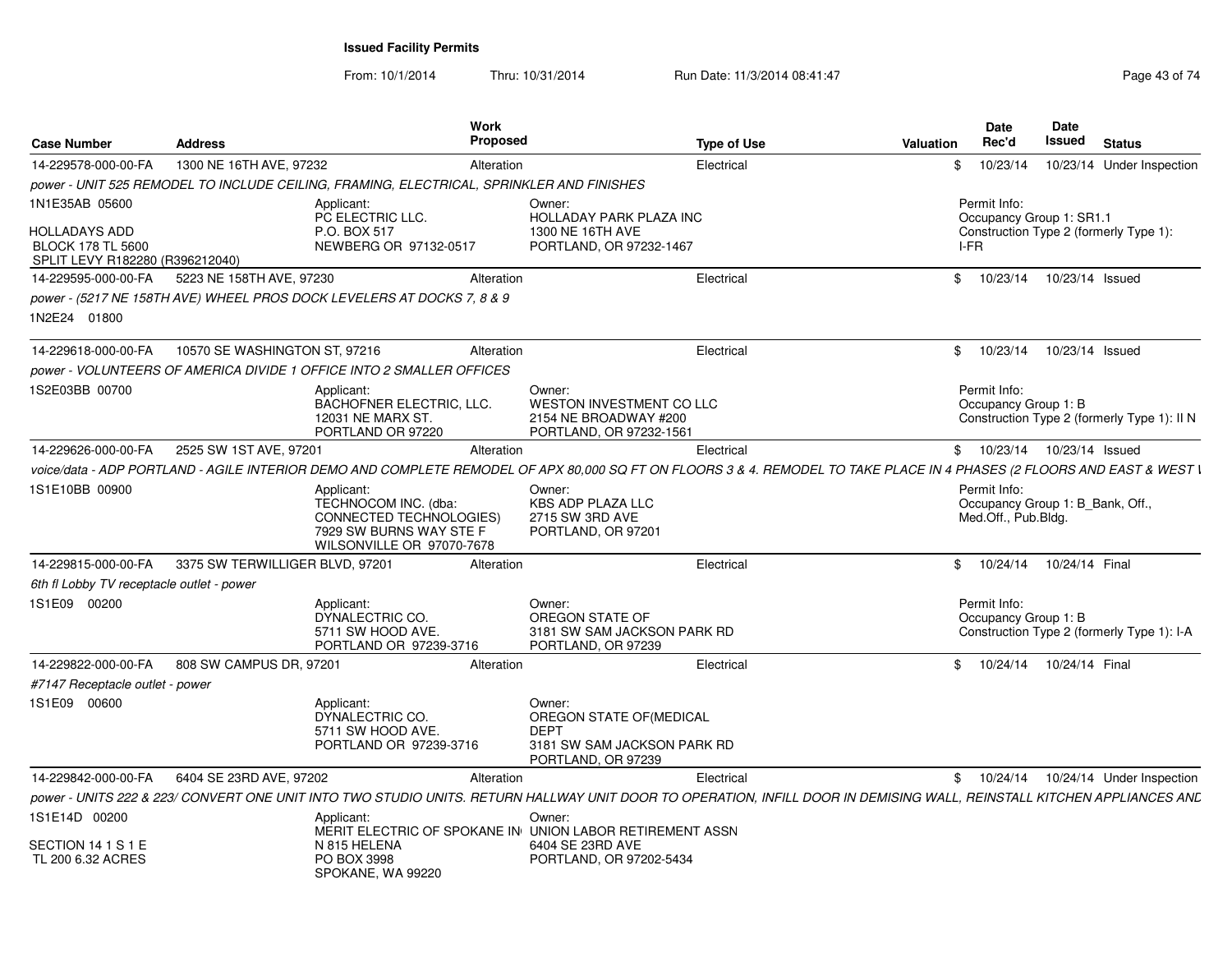| <b>Case Number</b>                                                                                             | <b>Address</b>                                                          | Work<br><b>Proposed</b>                                                                                                       |                                                                                                 | <b>Type of Use</b> | Valuation | <b>Date</b><br>Rec'd                                                    | <b>Date</b><br>Issued | <b>Status</b>                               |
|----------------------------------------------------------------------------------------------------------------|-------------------------------------------------------------------------|-------------------------------------------------------------------------------------------------------------------------------|-------------------------------------------------------------------------------------------------|--------------------|-----------|-------------------------------------------------------------------------|-----------------------|---------------------------------------------|
| 14-229883-000-00-FA                                                                                            | 1926 W BURNSIDE                                                         | Alteration                                                                                                                    |                                                                                                 | Electrical         | \$        | 10/24/14                                                                | 10/24/14 Issued       |                                             |
|                                                                                                                |                                                                         | pwr/demo - CIVIC TAPROOM 615 SQ FT NEW BAR W/FOOD AND RETAIL SALES WITH LESS THAN 50 OCCUPANTS - pwr/demo                     |                                                                                                 |                    |           |                                                                         |                       |                                             |
| 1N1E33DC 70000                                                                                                 |                                                                         | Applicant:<br><b>INLAND ELECTRIC INC</b><br>360 SE Baseline st.<br>hillsboro, OR 97123                                        | Owner:<br>ASSOCIATION OF UNIT OWNERS<br>1120 NW COUCH ST #600<br>PORTLAND, OR 97209<br>Owner:   |                    |           | Permit Info:<br>Occupancy Group 1: B Bank, Off.,<br>Med.Off., Pub.Bldg. |                       | Construction Type 2 (formerly Type 1): II-B |
|                                                                                                                |                                                                         |                                                                                                                               | OF CIVIC CONDOMINIUM<br>1120 NW COUCH ST #600<br>PORTLAND, OR 97209                             |                    |           |                                                                         |                       |                                             |
| 14-229942-000-00-FA                                                                                            | 2250 NW 22ND AVE, 97210                                                 | Alteration                                                                                                                    |                                                                                                 | Electrical         | \$        | 10/24/14                                                                | 10/24/14 Final        |                                             |
|                                                                                                                |                                                                         | low voltage - SUITE 4-H; TI, NEW WALLS TO ENCLOSE SPACE, DOOR WITH SIDELIGHT FOR INTERIOR STOREFRONT, SINK, PAINT, ELEC, PLBG |                                                                                                 |                    |           |                                                                         |                       |                                             |
| 1N1E28CA 02500                                                                                                 |                                                                         | Applicant:<br>POINT MONITOR CORP.<br>5863 LAKEVIEW BLVD #100<br>LAKE OSWEGO, OR 97035-7058                                    | Owner:<br><b>ROSAN INC</b><br>PO BOX 6712<br>PORTLAND, OR 97228-6712                            |                    |           |                                                                         |                       |                                             |
| 14-229149-000-00-FA                                                                                            | 1500 SW 1ST AVE, 97201                                                  | Alteration                                                                                                                    |                                                                                                 | Electrical         | \$        | 10/22/14                                                                | 10/24/14 Final        |                                             |
|                                                                                                                | #300 Video conference system - limited energy installation - a/v & data |                                                                                                                               |                                                                                                 |                    |           |                                                                         |                       |                                             |
| 1S1E03CA 00600                                                                                                 |                                                                         | Applicant:                                                                                                                    | Owner:                                                                                          |                    |           | Permit Info:                                                            |                       |                                             |
| <b>PORTLAND</b><br><b>BLOCK 116 TL 600</b>                                                                     |                                                                         | HANSEN TECHNOLOGY<br>PO BX 83783<br>PORTLAND OR 97283                                                                         | <b>URBAN OFFICE</b><br>111 SW COLUMBIA ST #1380<br>PORTLAND, OR 97201-5845                      |                    |           | Occupancy Group 1: B                                                    |                       | Construction Type 2 (formerly Type 1): I-A  |
|                                                                                                                |                                                                         |                                                                                                                               | Owner:<br><b>PARKING</b><br>111 SW COLUMBIA ST #1380<br>PORTLAND, OR 97201-5845                 |                    |           |                                                                         |                       |                                             |
|                                                                                                                |                                                                         |                                                                                                                               | Owner:<br><b>FACILITIES</b><br>111 SW COLUMBIA ST #1380<br>PORTLAND, OR 97201-5845              |                    |           |                                                                         |                       |                                             |
| 14-230017-000-00-FA                                                                                            | 34 NW 1ST AVE, 97209                                                    | Alteration                                                                                                                    |                                                                                                 | Electrical         | \$        | 10/24/14                                                                | 10/24/14 Issued       |                                             |
| 2nd-3rd fl Airbnb TI - security system                                                                         |                                                                         |                                                                                                                               |                                                                                                 |                    |           |                                                                         |                       |                                             |
| 1N1E34DB 00400                                                                                                 |                                                                         | Applicant:<br>COCHRAN INC. dba BROADWAY                                                                                       | Owner:<br><b>FOUNTAIN VILLAGE</b>                                                               |                    |           |                                                                         |                       |                                             |
| <b>COUCHS ADD</b><br>BLOCK <sub>9</sub><br>LOT 6&7<br>HISTORIC PROPERTY 15 YR 2000<br>POTENTIAL ADDITIONAL TAX |                                                                         | <b>ELECTRIC</b><br>7550 SW TECH CENTER DR STE<br>220<br>TIGARD OR 97223-8061                                                  | DEVELOPMENT INC<br>115 SW ASH ST #500<br>PORTLAND, OR 97204                                     |                    |           |                                                                         |                       |                                             |
| 14-230128-000-00-FA                                                                                            | 50 SW 2ND AVE, 97204                                                    | Alteration                                                                                                                    |                                                                                                 | Electrical         | \$        | 10/24/14                                                                |                       | 10/24/14 Under Inspection                   |
|                                                                                                                |                                                                         | 5th fl panel corrections; working clearances, over-fill, roof gfci receptacle; etc.3rd fl panel clean-up                      |                                                                                                 |                    |           |                                                                         |                       |                                             |
| 1N1E34DC 01100                                                                                                 |                                                                         | Applicant:<br>LA LONDE ELECTRIC<br>PO BOX 2220<br>ESTACADA OR 97023                                                           | Owner:<br><b>FOUNTAIN VILLAGE</b><br>DEVELOPMENT CO<br>115 SW ASH ST #500<br>PORTLAND, OR 97204 |                    |           |                                                                         |                       |                                             |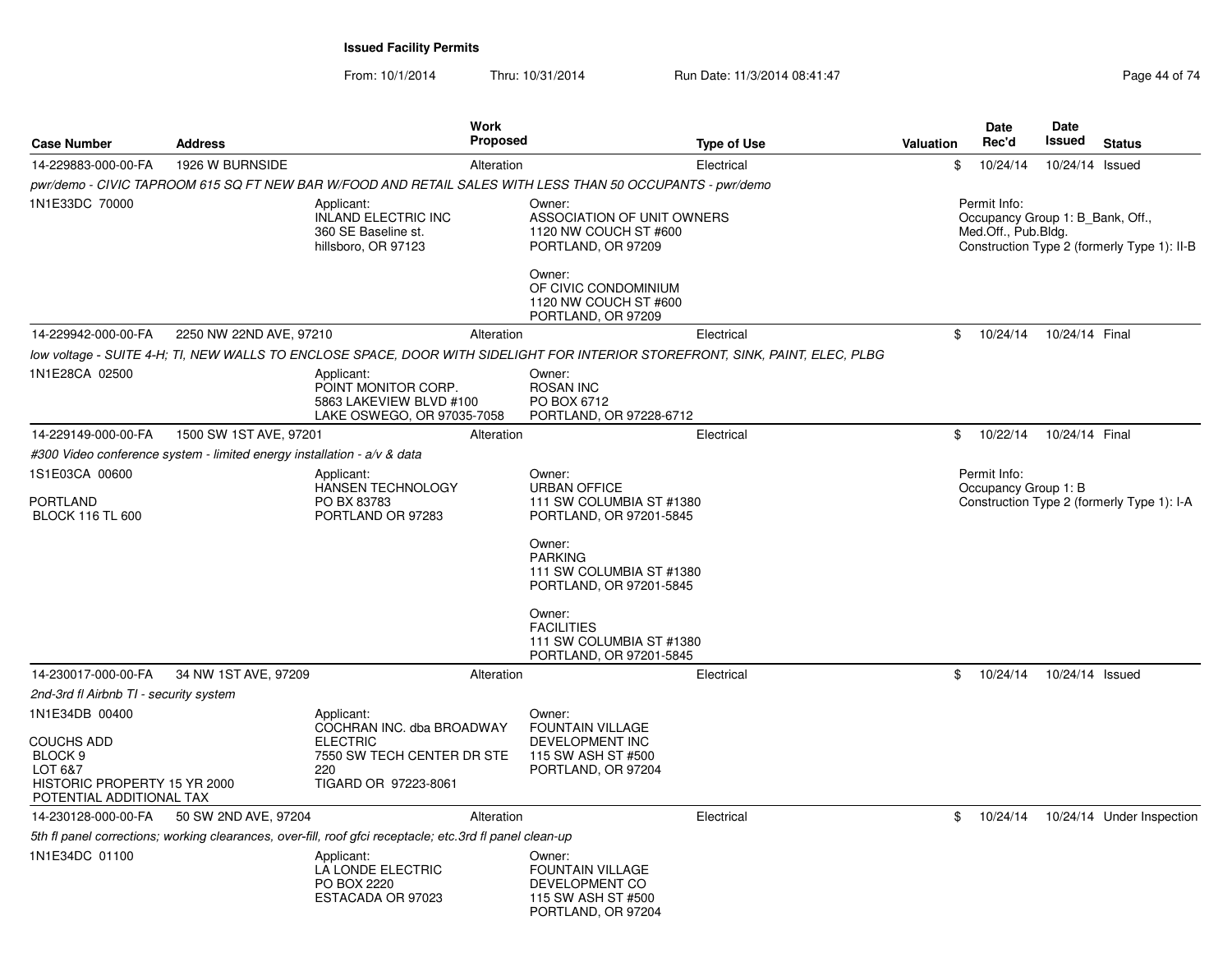| <b>Case Number</b>                                                       | <b>Address</b>              | <b>Work</b><br><b>Proposed</b>                                                                                                                                          |                                                                                                                                                    | <b>Type of Use</b> | Valuation | <b>Date</b><br>Rec'd                                                    | Date<br>Issued  | <b>Status</b>                              |
|--------------------------------------------------------------------------|-----------------------------|-------------------------------------------------------------------------------------------------------------------------------------------------------------------------|----------------------------------------------------------------------------------------------------------------------------------------------------|--------------------|-----------|-------------------------------------------------------------------------|-----------------|--------------------------------------------|
| 14-230346-000-00-FA                                                      | 2501 SW 1ST AVE, 97201      | Alteration                                                                                                                                                              |                                                                                                                                                    | Electrical         | \$        | 10/27/14                                                                | 10/27/14 Issued |                                            |
|                                                                          |                             | power - SUITE 100 OREGON DEPT OF PARKS & REC ADD 1 WALL FOR NEW BREAK ROOM SINK & CABINET                                                                               |                                                                                                                                                    |                    |           |                                                                         |                 |                                            |
| 1S1E10BB 00800                                                           |                             | Applicant:<br>BACHOFNER ELECTRIC, LLC.                                                                                                                                  | Owner:<br>WESTON INVESTMENT CO LLC                                                                                                                 |                    |           | Permit Info:<br>Occupancy Group 1: B                                    |                 |                                            |
| SOUTH AUDITORIUM ADD<br>BLOCK F TL 800                                   |                             | 12031 NE MARX ST.<br>PORTLAND OR 97220                                                                                                                                  | 2154 NE BROADWAY #200<br>PORTLAND, OR 97232-1561                                                                                                   |                    |           | Construction Type 2 (formerly Type 1):<br>I-FR                          |                 |                                            |
| 14-230386-000-00-FA                                                      | 6121 N CUTTER CIR, 97217    | Alteration                                                                                                                                                              |                                                                                                                                                    | Electrical         | \$        | 10/27/14                                                                | 10/27/14 Issued |                                            |
|                                                                          |                             | CENTURY LINK DAIMLER - 502305 PM400 - ADDITION FOF 6 DATA CABLES IN 1ST FLOOR DIAGNOSTIC LAB SHOPFL-6121-C6-#9                                                          |                                                                                                                                                    |                    |           |                                                                         |                 |                                            |
| 1N1E16CB 04600<br>1951 COMMISSIONERS ADD<br>BLOCK 4<br>LOT 1&2 TL 4600   |                             | Applicant:<br>COCHRAN INC. dba BROADWAY<br><b>ELECTRIC</b><br>7550 SW TECH CENTER DR STE<br>220<br>TIGARD OR 97223-8061                                                 | Owner:<br>SOUND BUILDING ASSOCIATES<br>942 HARVARD AVE E<br>SEATTLE, WA 98102<br>Owner:<br>PETER C CHICK<br>942 HARVARD AVE E<br>SEATTLE, WA 98102 |                    |           | Permit Info:<br>Occupancy Group 1: B                                    |                 | Construction Type 2 (formerly Type 1): V-A |
| 14-227844-000-00-FA                                                      | 100 SW MARKET ST, 97201     | Alteration                                                                                                                                                              |                                                                                                                                                    | Electrical         | \$        | 10/20/14                                                                | 10/27/14 Issued |                                            |
| 2ND & 3RD FLOORS ECOVA TI - power                                        |                             |                                                                                                                                                                         |                                                                                                                                                    |                    |           |                                                                         |                 |                                            |
| 1S1E03CB 00700<br>SOUTH AUDITORIUM ADD<br><b>BLOCK A</b><br>LOT 2 TL 700 |                             | Applicant:<br>MCCOY ELECTRIC CO INC.<br>P.O. BOX 42428<br>PORTLAND OR 97242-0428                                                                                        | Owner:<br><b>CSHV FIRST AND MARKET LLC</b><br>1420 FIFTH AVE #2020<br>SEATTLE, WA 98101-2337                                                       |                    |           |                                                                         |                 |                                            |
| 14-203596-000-00-FA                                                      | 100 SW MARKET ST, 97201     | Alteration                                                                                                                                                              |                                                                                                                                                    | Electrical         | \$        | 8/25/14                                                                 | 10/27/14 Issued |                                            |
|                                                                          |                             | 1ST FL & ATRIUM + BSMT BIKE HUB & SHOWERS & RESTROOM UPGRDS FLRS 1-7 - power                                                                                            |                                                                                                                                                    |                    |           |                                                                         |                 |                                            |
| 1S1E03CB 00700<br>SOUTH AUDITORIUM ADD<br><b>BLOCK A</b><br>LOT 2 TL 700 |                             | Applicant:<br>MCCOY ELECTRIC CO INC.<br>P.O. BOX 42428<br>PORTLAND OR 97242-0428                                                                                        | Owner:<br><b>CSHV FIRST AND MARKET LLC</b><br>1420 FIFTH AVE #2020<br>SEATTLE, WA 98101-2337                                                       |                    |           | Permit Info:<br>Occupancy Group 1: B Bank, Off.,<br>Med.Off., Pub.Bldg. |                 | Construction Type 2 (formerly Type 1): I-A |
| 14-230994-000-00-FA                                                      | 10011 SE DIVISION ST, 97216 | Alteration                                                                                                                                                              |                                                                                                                                                    | Electrical         |           | \$10/28/14                                                              | 10/28/14 Final  |                                            |
|                                                                          |                             | voice/data - SUITE 203; REMOVE WALL SIDELIGHTS, INFILL, ADD THREE WALLS, DOORS, FOR CLOSET, RECEPTION AREA, DOOR W/SIDELIGHT, TRANSACTION WINDOW W/ COUNTER, CEILING, I |                                                                                                                                                    |                    |           |                                                                         |                 |                                            |
| 1S2E04DD 02000<br>SECTION 04 1S 2E                                       |                             | Applicant:<br><b>CSHARK NETWORKS LLC.</b><br>5111 FIRWOOD DR.                                                                                                           | Owner:<br>WESTON INVESTMENT CO LLC<br>2154 NE BROADWAY #200                                                                                        |                    |           |                                                                         |                 |                                            |
| TL 2000 0.79 ACRES                                                       |                             | WEST LINN OR 97068-3019                                                                                                                                                 | PORTLAND, OR 97232-1561                                                                                                                            |                    |           |                                                                         |                 |                                            |
| 14-231025-000-00-FA                                                      | 851 SW 6TH AVE, 97205       | Alteration                                                                                                                                                              |                                                                                                                                                    | Electrical         |           | 10/28/14<br>$\mathbb{S}$                                                | 10/28/14 Issued |                                            |
|                                                                          |                             | access control - FLOORS 7,8 & 9 SMARSH NEW TENANT REMODEL, NEW WALLS, DOORS, RELITES FOR PRIVATE AND OPEN OFFICE, CONFERENCE ROOMS, BREAK ROOMS AND OTHER OFFICE        |                                                                                                                                                    |                    |           |                                                                         |                 |                                            |
| 1S1E03BB 02100                                                           |                             | Applicant:<br>PROTEC INC.<br>720 NE FLANDERS ST.<br>PORTLAND OR 97232-2763                                                                                              | Owner:<br>SFI 811 SW 6TH AVENUE LLC<br>260 CALIFORNIA ST STE 300<br>SAN FRANCISCO, CA 94111                                                        |                    |           | Permit Info:<br>Occupancy Group 1: B                                    |                 | Construction Type 2 (formerly Type 1): I-A |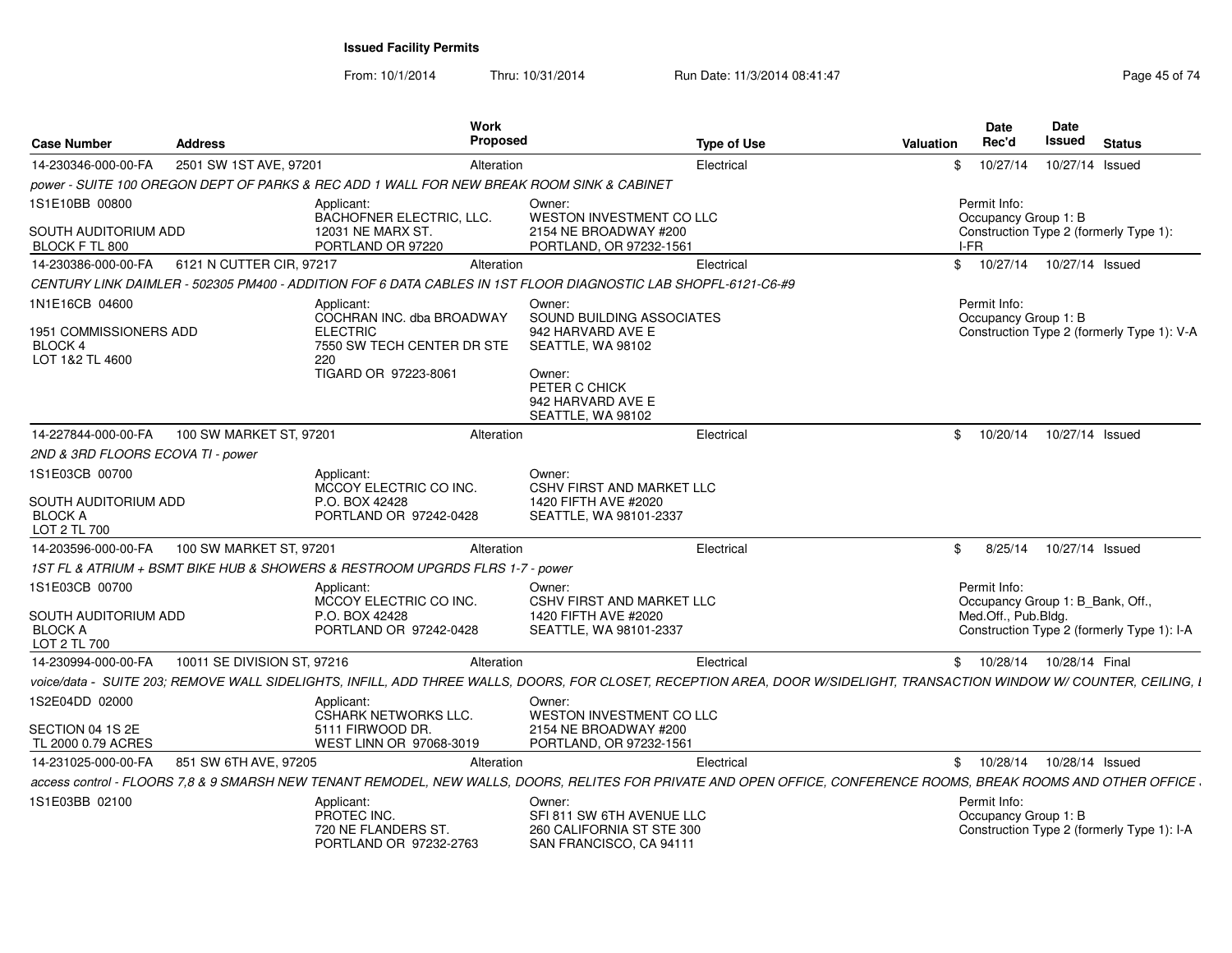From: 10/1/2014Thru: 10/31/2014 Run Date: 11/3/2014 08:41:47 Rege 46 of 74

| <b>Case Number</b>                                                                                               | <b>Address</b>                                               | <b>Work</b><br>Proposed                                                                          |                                                                                                    | <b>Type of Use</b>                                                                                                                                                    | Valuation | <b>Date</b><br>Rec'd                                                    | Date<br><b>Issued</b> | <b>Status</b>                              |
|------------------------------------------------------------------------------------------------------------------|--------------------------------------------------------------|--------------------------------------------------------------------------------------------------|----------------------------------------------------------------------------------------------------|-----------------------------------------------------------------------------------------------------------------------------------------------------------------------|-----------|-------------------------------------------------------------------------|-----------------------|--------------------------------------------|
| 14-231040-000-00-FA                                                                                              | 100 SW MARKET ST, 97201                                      | Alteration                                                                                       |                                                                                                    | Electrical                                                                                                                                                            | \$        | 10/28/14                                                                | 10/28/14 Issued       |                                            |
|                                                                                                                  | REMODEL STOREFRONT ON MARKET AND ATRIUM SIDE - power         |                                                                                                  |                                                                                                    |                                                                                                                                                                       |           |                                                                         |                       |                                            |
| 1S1E03CB 00700<br>SOUTH AUDITORIUM ADD<br><b>BLOCK A</b><br>LOT 2 TL 700                                         |                                                              | Applicant:<br>MCCOY ELECTRIC CO INC.<br>P.O. BOX 42428<br>PORTLAND OR 97242-0428                 | Owner:<br><b>CSHV FIRST AND MARKET LLC</b><br>1420 FIFTH AVE #2020<br>SEATTLE, WA 98101-2337       |                                                                                                                                                                       |           |                                                                         |                       |                                            |
| 14-218538-000-00-FA                                                                                              | 530 SW 5TH AVE, 97204                                        | Alteration                                                                                       |                                                                                                    | Electrical                                                                                                                                                            | \$        | 9/27/14                                                                 | 10/28/14 Final        |                                            |
|                                                                                                                  |                                                              |                                                                                                  |                                                                                                    | power - SUITE 925; TI, REMOVE MOST WALLS, DOORS, CABINETY, CREATE OPEN OFFICE SPACE, ADD WALL, DOOR, RELITE, FOR BREAK ROOM, INFILL DOOR IN CONFERENCE ROOM, CEILING, |           |                                                                         |                       |                                            |
| 1N1E34CD 09600<br><b>PORTLAND</b><br>BLOCK 63<br>LOT 5&6<br><b>HISTORIC PROPERTY</b><br>POTENTIAL ADDITIONAL TAX |                                                              | Applicant:<br>CAPITOL ELECTRIC CO INC.<br>11401 NE MARX ST.<br>PORTLAND OR 97220-1041            | Owner:<br>RGOF YEON BUILDING LLC<br>551 FIFTH AVE 23RD FLOOR<br>NEW YORK, NY 10176                 |                                                                                                                                                                       |           | Permit Info:<br>Occupancy Group 1: B_Bank, Off.,<br>Med.Off., Pub.Bldg. |                       |                                            |
| 14-192806-000-00-FA                                                                                              | 14015 NE GLISAN ST, 97230                                    | Alteration                                                                                       |                                                                                                    | Electrical                                                                                                                                                            | \$        | 8/2/14                                                                  | 10/28/14 Issued       |                                            |
|                                                                                                                  |                                                              | power - CLUBHOUSE FLAT ROOF REPLACEMENT FOR COMPLETE REPLACEMENT OF ALL GAS PAC UNITS & FAN      |                                                                                                    |                                                                                                                                                                       |           |                                                                         |                       |                                            |
| 1N2E35A 00200<br>SECTION 35 1N 2E<br>TL 200 4.50 ACRES                                                           |                                                              | Applicant:<br><b>JRA INC</b><br>11860 SW GREENBURG ROAD<br><b>TIGARD, OR 97223</b>               | Owner:<br>METRO(LEASED COURSE CO<br>600 NE GRAND AVE<br>PORTLAND, OR 97232-2736                    | CCB - Contractor:<br><b>JRA INC</b><br>11860 SW GREENBURG ROAD<br><b>TIGARD, OR 97223</b>                                                                             |           |                                                                         |                       |                                            |
| 14-231358-000-00-FA                                                                                              | 851 SW 6TH AVE, 97205                                        | Alteration                                                                                       |                                                                                                    | Electrical                                                                                                                                                            | \$        | 10/28/14                                                                | 10/28/14 Issued       |                                            |
|                                                                                                                  | <b>PACIFIC CENTER 7TH-11TH FLOORS LOW VOLTAGE FIRE ALARM</b> |                                                                                                  |                                                                                                    |                                                                                                                                                                       |           |                                                                         |                       |                                            |
| 1S1E03BB 02100                                                                                                   |                                                              | Applicant:<br>CHRISTENSON ELECTRIC INC.<br>111 SW COLUMBIA ST. STE 480<br>PORTLAND OR 97201-5838 | Owner:<br>SFI 811 SW 6TH AVENUE LLC<br>260 CALIFORNIA ST STE 300<br>SAN FRANCISCO, CA 94111        |                                                                                                                                                                       |           | Permit Info:<br>Occupancy Group 1: B                                    |                       | Construction Type 2 (formerly Type 1): I-A |
| 14-231366-000-00-FA                                                                                              | 121 SW MORRISON ST, 97204                                    | Alteration                                                                                       |                                                                                                    | Electrical                                                                                                                                                            |           | \$ 10/28/14 10/28/14 Issued                                             |                       |                                            |
|                                                                                                                  |                                                              |                                                                                                  |                                                                                                    | fire alarm - 5TH FLOOR, TI, CIGNA #525, EXPAND INTO ADJACENT SPACE, REMOVE PARTITIONS, RECONFIGURE FOR OFFICES, CONFERENCE ROOMS, FLOORING, CEILING, DOORS, ELEC      |           |                                                                         |                       |                                            |
| 1S1E03BA 02700<br><b>PORTLAND</b><br>BLOCK 15<br><b>LOT 1-4</b><br>LOT 7&8 EXC W 75'                             |                                                              | Applicant:<br>SAFE TECHNOLOGY GROUP INC.<br>6400 NE HWY 99 STE G375<br>VACOUVER WA 98665-8748    | Owner:<br>TERRACE TOWER USA-<br>PORTLAND INC<br>121 SW MORRISON ST #250<br>PORTLAND, OR 97204-3179 |                                                                                                                                                                       |           | Permit Info:<br>Occupancy Group 1: B Bank, Off.,<br>Med.Off., Pub.Bldg. |                       | Construction Type 2 (formerly Type 1): I-A |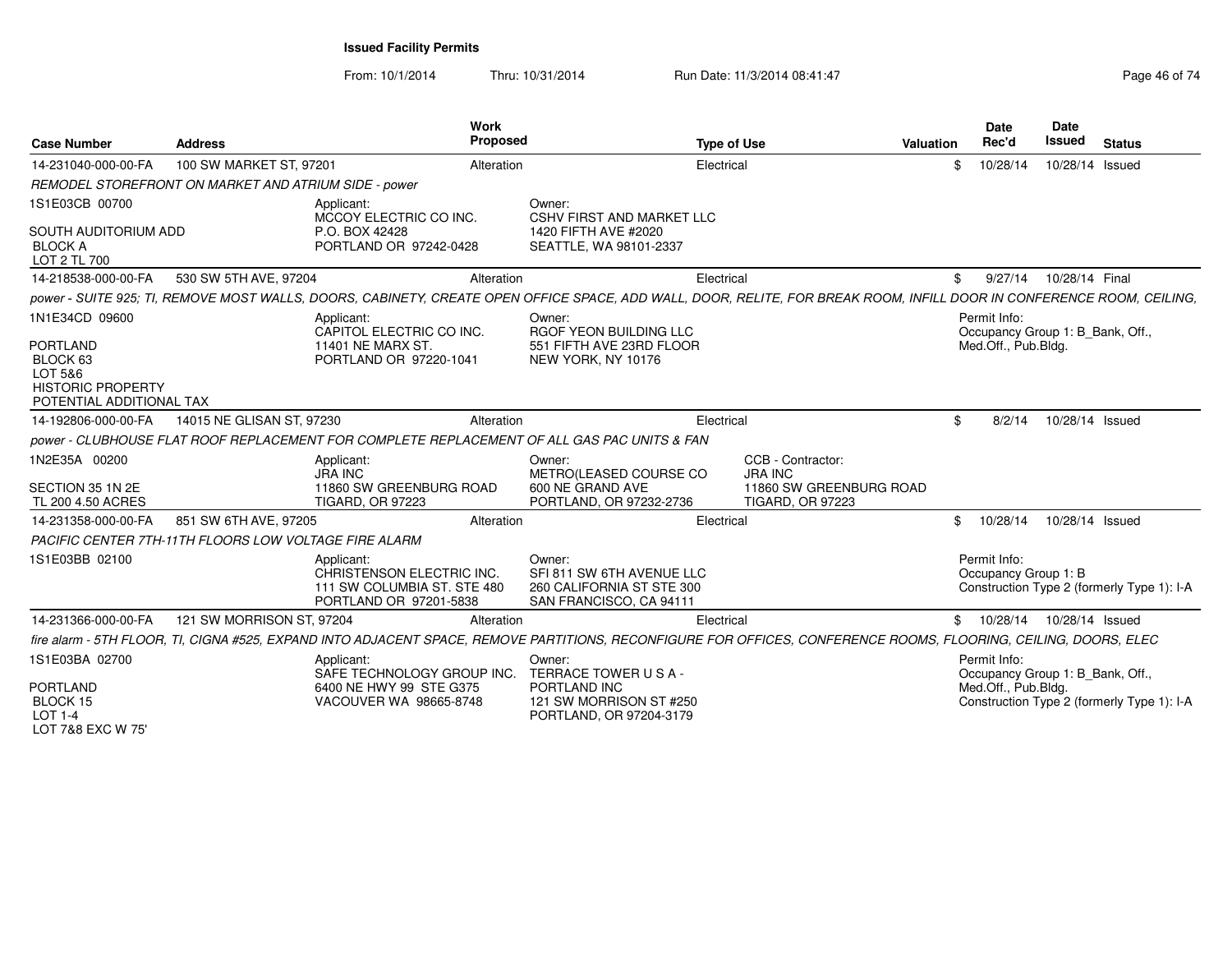From: 10/1/2014Thru: 10/31/2014 Run Date: 11/3/2014 08:41:47 Rege 47 of 74

| <b>Case Number</b>                                                        | <b>Address</b>              | Work<br>Proposed                                                                                                                                                         |                                                                   | <b>Type of Use</b> | <b>Valuation</b> | Date<br>Rec'd                                    | Date<br>Issued  | <b>Status</b>                               |
|---------------------------------------------------------------------------|-----------------------------|--------------------------------------------------------------------------------------------------------------------------------------------------------------------------|-------------------------------------------------------------------|--------------------|------------------|--------------------------------------------------|-----------------|---------------------------------------------|
| 14-231372-000-00-FA                                                       | 101 SW MAIN ST, 97204       | Alteration                                                                                                                                                               |                                                                   | Electrical         | \$               | 10/28/14                                         | 10/28/14 Issued |                                             |
|                                                                           |                             | fire alarm - TRIPWIRE 7TH, 14TH & 15TH FLOORS/ FINISH UPGRADES THROUGHOUT, CREATE EXECUTIVE OFFICE, CONFERENCE ROOM AND OFFICE ON 15TH FLOOR; CREATE STORAGE AREA (      |                                                                   |                    |                  |                                                  |                 |                                             |
| 1S1E03BD 00300                                                            |                             | Applicant:<br>SAFE TECHNOLOGY GROUP INC.                                                                                                                                 | Owner:<br>KBSH ONE MAIN PLACE LLC                                 |                    |                  |                                                  |                 |                                             |
| PORTLAND<br>BLOCK 11<br>$LOT 1-4$                                         |                             | 6400 NE HWY 99 STE G375<br>VACOUVER WA 98665-8748                                                                                                                        | 14850 QUORUM DR #500<br>DALLAS, TX 75254                          |                    |                  |                                                  |                 |                                             |
| LOT 5-8 EXC PT IN STS                                                     |                             |                                                                                                                                                                          | Owner:<br><b>DUFF</b><br>14850 QUORUM DR #500<br>DALLAS, TX 75254 |                    |                  |                                                  |                 |                                             |
|                                                                           |                             |                                                                                                                                                                          | Owner:<br>PHELPS LLC<br>14850 QUORUM DR #500<br>DALLAS, TX 75254  |                    |                  |                                                  |                 |                                             |
| 14-231664-000-00-FA                                                       | 9255 NE ALDERWOOD RD, 97220 | Alteration                                                                                                                                                               |                                                                   | Electrical         | \$               | 10/29/14                                         | 10/29/14 Final  |                                             |
|                                                                           |                             | power warehouse - GATEWAY EXPRESS - NEW TENANT OFFICE AND WAREHOUSE, ADD DEMISING WALL, DOCK PIT LEVELER, BREAK ROOM AND REST ROOMS (replaces permit 14-217946 ET)       |                                                                   |                    |                  |                                                  |                 |                                             |
| 1N2E16 00200                                                              |                             | Applicant:<br>RELIANT ELECTRIC OF OREGON                                                                                                                                 | Owner:<br>PORT OF PORTLAND                                        |                    |                  | Permit Info:<br>Occupancy Group 1: S-1_Storage - |                 |                                             |
| SECTION 16 1N 2E<br>TL 200 27.93 ACRES<br>SPLIT LEVY R317166 (R942160010) |                             | <b>LLC</b><br>20200 SE Oldenburg Lane<br>Sandy, OR, 97055-9662                                                                                                           | PO BOX 3529<br>PORTLAND, OR 97208-3529                            |                    |                  | Moderate Hazard, Warehouse                       |                 |                                             |
| 13-121397-000-00-FA                                                       | 2505 SE 11TH AVE, 97202     | Alteration                                                                                                                                                               |                                                                   | Electrical         | \$               | 2/28/13                                          |                 | 10/29/14 Under Inspection                   |
|                                                                           |                             | power, voice/data - SUITE 354, REMOVE TWO WALLS, REPLACE WITH TWO ACCOUSTICALLY DESIGNED WALLS; REVISION TO ALSO ADD PARTITION WALL, DOOR, RELITE IN ADJACENT SUITE 350  |                                                                   |                    |                  |                                                  |                 |                                             |
| 1S1E11BA 06800                                                            |                             | Applicant:<br>CRAFT ELECTRIC INC.                                                                                                                                        | Owner:<br><b>INTRINSIC VENTURES INC</b>                           |                    |                  | Permit Info:<br>Occupancy Group 1: B             |                 |                                             |
| TIBBETTS ADD<br><b>BLOCK 63 TL 6800</b>                                   |                             | PO BOX 68990<br>PORTLAND OR 97268                                                                                                                                        | 530 OAK GROVE AVE #201<br>MENLO PARK, CA 94025-3255               |                    |                  |                                                  |                 | Construction Type 2 (formerly Type 1): II-A |
| 14-231886-000-00-FA                                                       | 9255 NE ALDERWOOD RD, 97220 | Alteration                                                                                                                                                               |                                                                   | Electrical         |                  | \$10/29/14                                       | 10/29/14 Final  |                                             |
|                                                                           |                             | cameras - GATEWAY EXPRESS - NEW TENANT OFFICE AND WAREHOUSE, ADD DEMISING WALL, DOCK PIT LEVELER, BREAK ROOM AND REST ROOMS (RFI Elect permit 14-231886 FA replaced 14-1 |                                                                   |                    |                  |                                                  |                 |                                             |
| 1N2E16 00200                                                              |                             | Applicant:<br><b>RFI ELECTRONICS INC.</b>                                                                                                                                | Owner:<br>PORT OF PORTLAND                                        |                    |                  | Permit Info:<br>Occupancy Group 1: S-1_Storage - |                 |                                             |
| SECTION 16 1N 2E<br>TL 200 27.93 ACRES<br>SPLIT LEVY R317166 (R942160010) |                             | 25977 SW CANYON CREEK RD<br>STE E<br>WILSONVILLE OR 97070-9678                                                                                                           | PO BOX 3529<br>PORTLAND, OR 97208-3529                            |                    |                  | Moderate Hazard, Warehouse                       |                 |                                             |
| 14-232124-000-00-FA                                                       | 1211 SW 5TH AVE, 97204      | Alteration                                                                                                                                                               |                                                                   | Electrical         | \$               | 10/30/14                                         |                 | 10/30/14 Under Inspection                   |
|                                                                           |                             | power - 14TH FLOOR, BAIRD; ADD WALLS IN TWO OFFICES TO CREATE FOUR OFFICES, DOORS, RELITES, REMOVE PORTION OF WALL ON TWO OFFICES FOR FULL HEIGHT RELITES, PARTIAL H     |                                                                   |                    |                  |                                                  |                 |                                             |
| 1S1E03BC 00900                                                            |                             | Applicant:<br>CHRISTENSON ELECTRIC INC.                                                                                                                                  | Owner:<br>PACWEST CENTER LLC                                      |                    |                  | Permit Info:<br>Occupancy Group 1: B_Bank, Off., |                 |                                             |
| <b>PORTLAND</b><br>BLOCK 167<br>$LOT 1-8$                                 |                             | 111 SW COLUMBIA ST. STE 480<br>PORTLAND OR 97201-5838                                                                                                                    | 1211 SW 5TH AVE #2230<br>PORTLAND, OR 97204                       |                    |                  | Med.Off., Pub.Bldg.                              |                 | Construction Type 2 (formerly Type 1): I-A  |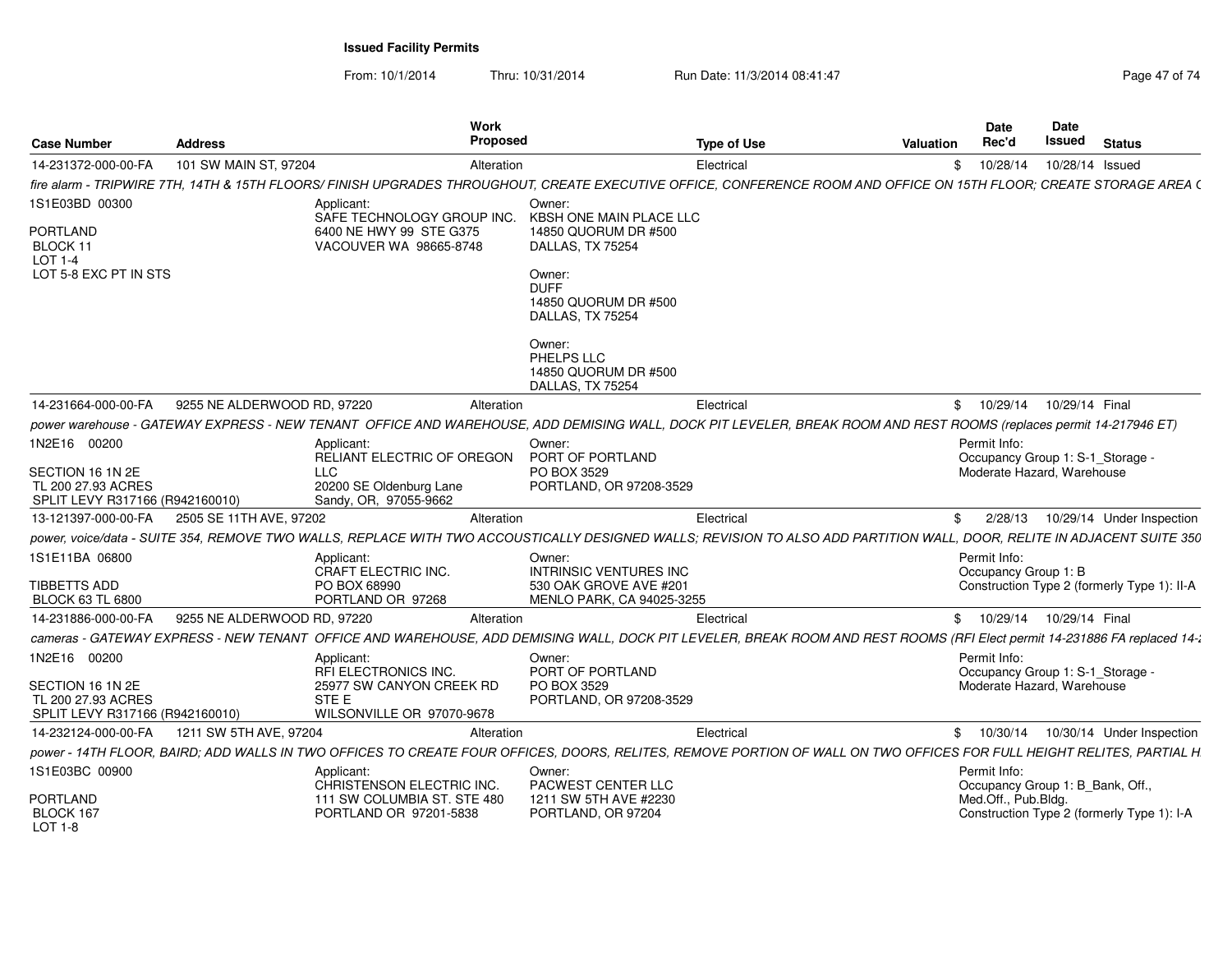From: 10/1/2014

Thru: 10/31/2014 Run Date: 11/3/2014 08:41:47 Rege 48 of 74

| <b>Case Number</b>                                                                        | <b>Address</b>            | <b>Work</b><br><b>Proposed</b>                                                                                                                                    |                                                                                                     | <b>Type of Use</b> | Valuation | Date<br>Rec'd                                                           | <b>Date</b><br>Issued | <b>Status</b>                              |
|-------------------------------------------------------------------------------------------|---------------------------|-------------------------------------------------------------------------------------------------------------------------------------------------------------------|-----------------------------------------------------------------------------------------------------|--------------------|-----------|-------------------------------------------------------------------------|-----------------------|--------------------------------------------|
| 14-232129-000-00-FA                                                                       | 851 SW 6TH AVE, 97205     | Alteration                                                                                                                                                        |                                                                                                     | Electrical         | \$        | 10/30/14                                                                | 10/30/14 Issued       |                                            |
|                                                                                           |                           | audio visual - FLOORS 7,8 & 9 SMARSH NEW TENANT REMODEL, NEW WALLS, DOORS, RELITES FOR PRIVATE AND OPEN OFFICE, CONFERENCE ROOMS, BREAK ROOMS AND OTHER OFFICE SI |                                                                                                     |                    |           |                                                                         |                       |                                            |
| 1S1E03BB 02100                                                                            |                           | Applicant:<br><b>TEMPEST TECHNOLOGIES LLC</b><br>12029 NE Marx Unit #F<br>Portland, OR 97220-9013                                                                 | Owner:<br>SFI 811 SW 6TH AVENUE LLC<br>260 CALIFORNIA ST STE 300<br>SAN FRANCISCO, CA 94111         |                    |           | Permit Info:<br>Occupancy Group 1: B                                    |                       | Construction Type 2 (formerly Type 1): I-A |
| 14-232135-000-00-FA                                                                       | 1120 NW COUCH ST, 97209   | Alteration                                                                                                                                                        |                                                                                                     | Electrical         | \$        | 10/30/14                                                                | 10/30/14 Issued       |                                            |
| RAYMOND JAMES ADDITION - PROVIDE (8) DUPLEX OUTLETS                                       |                           |                                                                                                                                                                   |                                                                                                     |                    |           |                                                                         |                       |                                            |
| 1N1E33DA 04900                                                                            |                           | Applicant:<br>COCHRAN INC. dba BROADWAY<br><b>ELECTRIC</b><br>7550 SW TECH CENTER DR STE<br>220<br>TIGARD OR 97223-8061                                           | Owner:<br>MEPT BREWERY BLOCK 2 LLC<br>PO BOX 320099<br>ALEXANDRIA, VA 22320-0156                    |                    |           | Permit Info:<br>Occupancy Group 1: B_Bank, Off.,<br>Med.Off., Pub.Bldg. |                       |                                            |
| 06-103089-000-00-FA                                                                       | 724 SW HARRISON ST, 97201 | Alteration                                                                                                                                                        |                                                                                                     | Electrical         | \$        | 1/17/06                                                                 | 10/30/14 Final        |                                            |
| 1S1E04DA 06900                                                                            |                           | Applicant:<br><b>MICHAEL NELSON</b><br>PORTLAND STATE UNIVERSITY.<br>P.O. BOX 751-FAC<br>Portland, OR 97207                                                       | Owner:<br>OREGON STATE OF (BD OF<br><b>HIGHER EDUCATION</b><br>PO BOX 3175<br>EUGENE, OR 97403-0175 |                    |           |                                                                         |                       |                                            |
| 14-232146-000-00-FA                                                                       | 2701 NW VAUGHN ST, 97210  | Alteration                                                                                                                                                        |                                                                                                     | Electrical         | \$        | 10/30/14                                                                | 10/30/14 Issued       |                                            |
|                                                                                           |                           | Fiber & copper backbone from lower level Kaise BTR to suites on the 4th & 8th floors / install switches in the closets                                            |                                                                                                     |                    |           |                                                                         |                       |                                            |
| 1N1E29D 00200<br>SECTION 29 1N 1E<br>TL 200 11.06 ACRES<br>ALSO SEE SUBS -0291<br>$-0292$ |                           | Applicant:<br>COCHRAN INC. dba BROADWAY<br><b>ELECTRIC</b><br>7550 SW TECH CENTER DR STE<br>220<br>TIGARD OR 97223-8061                                           | Owner:<br>MONTGOMERY PARK I LLC<br>2701 NW VAUGHN ST<br>PORTLAND, OR 97208                          |                    |           | Permit Info:<br>Occupancy Group 1: B<br>I-FR                            |                       | Construction Type 2 (formerly Type 1):     |
| 14-166650-000-00-FA                                                                       | 920 SW 6TH AVE, 97204     | Alteration                                                                                                                                                        |                                                                                                     | Electrical         | \$        | 6/7/14                                                                  | 10/30/14 Issued       |                                            |
|                                                                                           |                           | power - 2ND FLOOR TI; REMOVE/ADD RECONFIGURE PARTITION WALLS, OFFICES, CONFERENCE ROOMS, BREAK ROOMS, DOORS, RELITES, CEILING, LONG WALL FOR TENANT SEPARATION, E |                                                                                                     |                    |           |                                                                         |                       |                                            |
| 1S1E03BB 01000<br><b>PORTLAND</b><br>BLOCK 170<br>LOT 5-8                                 |                           | Applicant:<br>FUZION ELECTRIC LLC.<br>1335 SW 197TH AVE<br>ALOHA OR 97006-2545                                                                                    | Owner:<br>PUBLIC SERVICE BUILDING LLC<br>920 SW 6TH AVE STE 223<br>PORTLAND, OR 97204               |                    |           |                                                                         |                       |                                            |
| 14-207540-000-00-FA                                                                       | 421 SE 10TH AVE, 97214    | Alteration                                                                                                                                                        |                                                                                                     | Electrical         | \$        | 9/3/14                                                                  | 10/30/14 Final        |                                            |
| pwr - REMOVE AND REPLACE HVAC UNIT - pwr                                                  |                           |                                                                                                                                                                   |                                                                                                     |                    |           |                                                                         |                       |                                            |
| 1N1E35CD 12300<br><b>EAST PORTLAND</b><br>BLOCK 201<br>LOT 5&6                            |                           | Applicant:<br>MULTNOMAH CT FACILITIES<br><b>MANAGEMENT</b><br>Attn. Don Novak<br>401 N. DIXON ST.<br>PORTLAND, OR 97227-1865                                      | Owner:<br>MULTNOMAH COUNTY<br>401 N DIXON ST<br>PORTLAND, OR 97227-1865                             |                    |           | Permit Info:<br>Occupancy Group 1: B                                    |                       |                                            |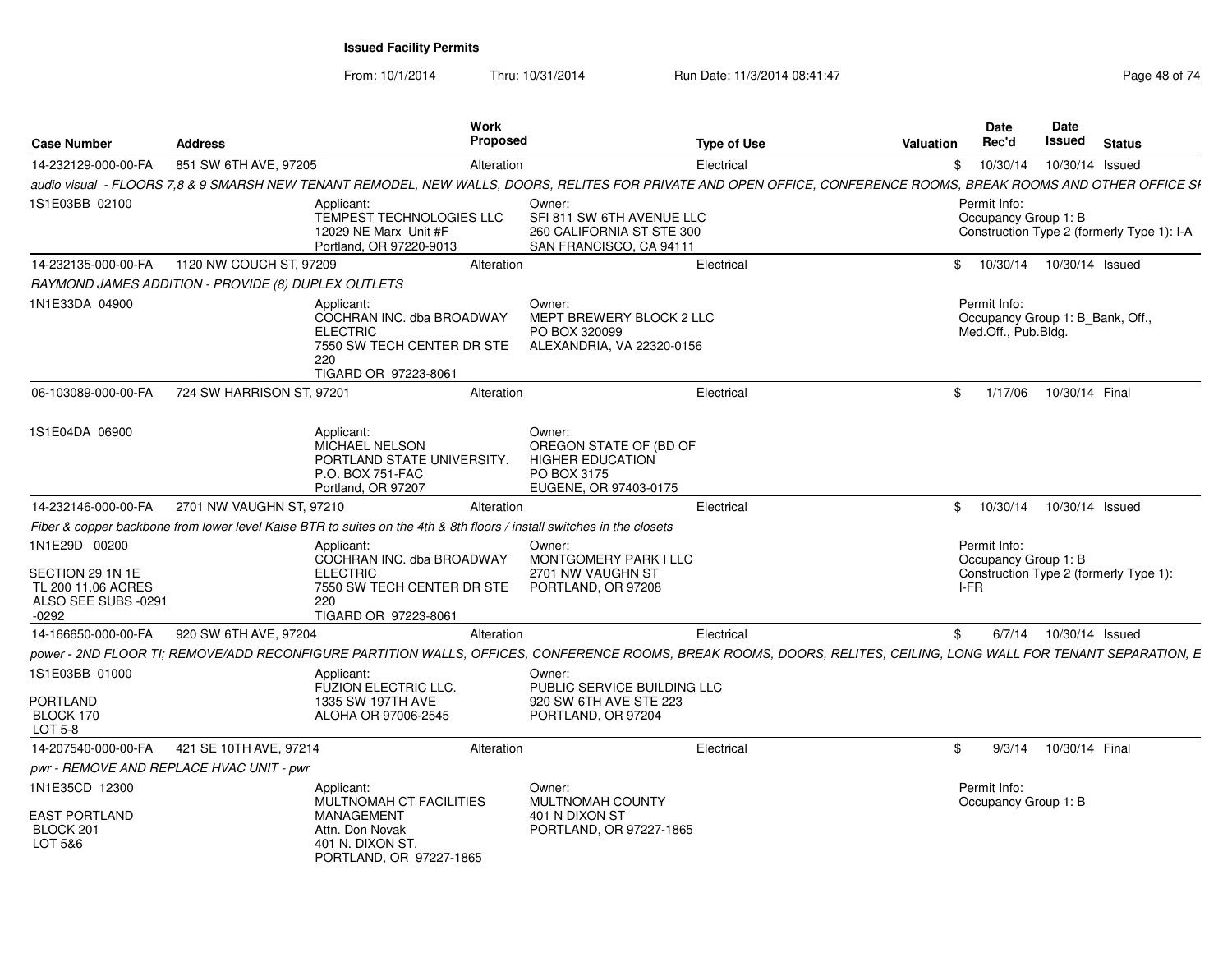From: 10/1/2014

| <b>Case Number</b>                                                                                                                                                                                      | <b>Address</b>                                                        | <b>Work</b><br>Proposed                                                                                                                                                                                                                                                                                                                            |                                                                                                                                                                                                                                                  | <b>Type of Use</b> | <b>Valuation</b> | <b>Date</b><br>Rec'd                                                                       | Date<br>Issued  | <b>Status</b>                               |
|---------------------------------------------------------------------------------------------------------------------------------------------------------------------------------------------------------|-----------------------------------------------------------------------|----------------------------------------------------------------------------------------------------------------------------------------------------------------------------------------------------------------------------------------------------------------------------------------------------------------------------------------------------|--------------------------------------------------------------------------------------------------------------------------------------------------------------------------------------------------------------------------------------------------|--------------------|------------------|--------------------------------------------------------------------------------------------|-----------------|---------------------------------------------|
| 14-231268-000-00-FA                                                                                                                                                                                     | 530 SW 5TH AVE, 97204                                                 | Alteration                                                                                                                                                                                                                                                                                                                                         |                                                                                                                                                                                                                                                  | Electrical         | \$               | 10/28/14                                                                                   | 10/31/14 Final  |                                             |
|                                                                                                                                                                                                         |                                                                       | voice/data - SUITE 925; TI, REMOVE MOST WALLS, DOORS, CABINETY, CREATE OPEN OFFICE SPACE, ADD WALL, DOOR, RELITE, FOR BREAK ROOM, INFILL DOOR IN CONFERENCE ROOM, CEILII                                                                                                                                                                           |                                                                                                                                                                                                                                                  |                    |                  |                                                                                            |                 |                                             |
| 1N1E34CD 09600<br><b>PORTLAND</b><br>BLOCK 63                                                                                                                                                           |                                                                       | Applicant:<br>ORE-COM<br>TELECOMMUNICATIONS, LLC.<br>13826 S MEYERS RD., #2127                                                                                                                                                                                                                                                                     | Owner:<br>RGOF YEON BUILDING LLC<br>551 FIFTH AVE 23RD FLOOR<br>NEW YORK, NY 10176                                                                                                                                                               |                    |                  | Permit Info:<br>Occupancy Group 1: B Bank, Off.,<br>Med.Off., Pub.Bldg.                    |                 |                                             |
| LOT 5&6<br><b>HISTORIC PROPERTY</b><br>POTENTIAL ADDITIONAL TAX                                                                                                                                         |                                                                       | OREGON CITY, OR 97045-7920                                                                                                                                                                                                                                                                                                                         |                                                                                                                                                                                                                                                  |                    |                  |                                                                                            |                 |                                             |
| 14-231850-000-00-FA                                                                                                                                                                                     | 4747 N CHANNEL AVE                                                    | Alteration                                                                                                                                                                                                                                                                                                                                         |                                                                                                                                                                                                                                                  | <b>Fire Alarms</b> | \$1              | 10/29/14                                                                                   | 10/29/14 Issued |                                             |
|                                                                                                                                                                                                         | complete replacement of existing fire alarm system--- 2 sets of plans |                                                                                                                                                                                                                                                                                                                                                    |                                                                                                                                                                                                                                                  |                    |                  |                                                                                            |                 |                                             |
| 1N1E20 00109<br>PARTITION PLAT 2003-38<br>LOT 2 TL 109<br>LAND & IMPS SEE R540487 (R64983-1507)<br>R540481 (R64983-1503)<br>R540494 (R64983-1515) FOR OTHER IMPS<br>14-230330-000-00-FA<br>1S1E09 00200 |                                                                       | Applicant:<br><b>Richard Osmon</b><br>CONVERGINT TECHNOLOGIES LL( PO BOX 3820<br>7678 SW Mohawk St., #K<br>Tualatin, OR 97062-8119<br>3181 SW SAM JACKSON PARK RD - Bldg OHS, 9 Alteration<br>5B- Alterations to the Fire Alarm system as needed for T.I.- 26 devices total 17- Somke detectors4- Strobes5- H/S<br>Applicant:<br><b>EC COMPANY</b> | Owner:<br>PORT OF PORTLAND (LEASED<br>PORTLAND, OR 97208-3849<br>Owner:<br>DAIMLER TRUCKS NORTH<br>PO BOX 3820<br>PORTLAND, OR 97208-3849<br>Owner:<br><b>AMERICA LLC</b><br>PO BOX 3820<br>PORTLAND, OR 97208-3849<br>Owner:<br>OREGON STATE OF | <b>Fire Alarms</b> | \$1              | Permit Info:<br>Occupancy Group 1: B<br>10/27/14<br>Permit Info:<br>Occupancy Group 1: I-2 | 10/27/14 Issued | Construction Type 2 (formerly Type 1): II-B |
|                                                                                                                                                                                                         |                                                                       | PO BOX 10286                                                                                                                                                                                                                                                                                                                                       | 3181 SW SAM JACKSON PARK RD                                                                                                                                                                                                                      |                    |                  |                                                                                            |                 | Construction Type 2 (formerly Type 1): I-A  |
|                                                                                                                                                                                                         |                                                                       | PORTLAND OR 97296                                                                                                                                                                                                                                                                                                                                  | PORTLAND, OR 97239                                                                                                                                                                                                                               |                    |                  |                                                                                            |                 |                                             |
| 14-224002-000-00-FA                                                                                                                                                                                     | 1600 SW 4TH AVE, 97201                                                | Alteration                                                                                                                                                                                                                                                                                                                                         |                                                                                                                                                                                                                                                  | <b>Fire Alarms</b> | \$1,300          | 10/10/14                                                                                   | 10/10/14 Final  |                                             |
|                                                                                                                                                                                                         |                                                                       | 7th Floor- Alterations to the fire alarm system as needed for T.I.- 2 devices total                                                                                                                                                                                                                                                                |                                                                                                                                                                                                                                                  |                    |                  |                                                                                            |                 |                                             |
| 1S1E03CB 01800<br>SOUTH AUDITORIUM ADD<br><b>BLOCK A</b>                                                                                                                                                |                                                                       | Applicant:<br><b>EC COMPANY</b><br>2121 NW THURMAN ST<br>PORTLAND, OR 97210                                                                                                                                                                                                                                                                        | Owner:<br>OREGON STATE OF(BOARD OF<br><b>PO BOX 751</b><br>PORTLAND, OR 97207-0751                                                                                                                                                               |                    |                  |                                                                                            |                 |                                             |
| LOT 2 TL 1800<br>DEFERRED ADDITIONAL TAX LIABILITY                                                                                                                                                      |                                                                       |                                                                                                                                                                                                                                                                                                                                                    | Owner:<br>HIGHER EDUC / PSU<br><b>PO BOX 751</b><br>PORTLAND, OR 97207-0751                                                                                                                                                                      |                    |                  |                                                                                            |                 |                                             |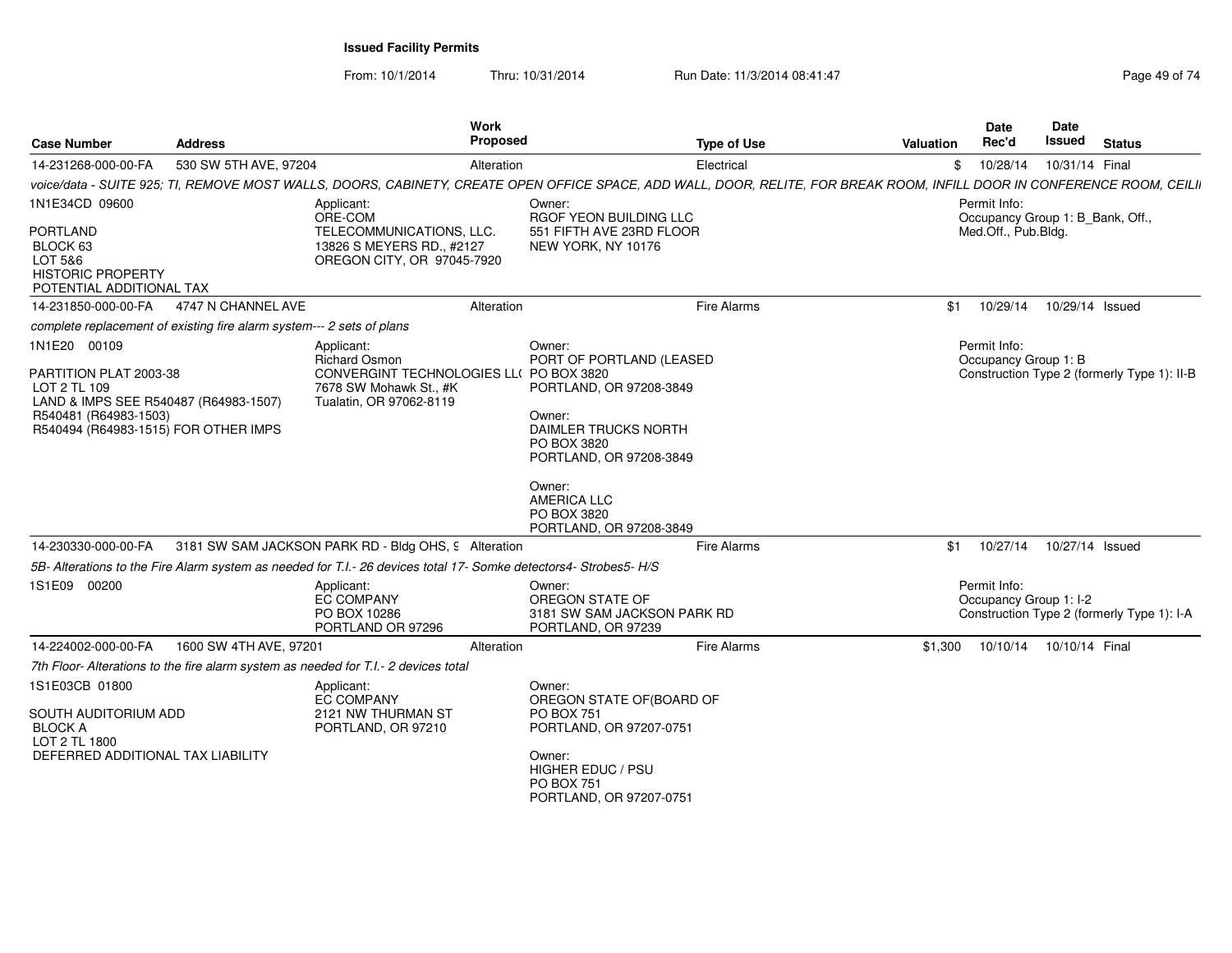From: 10/1/2014Thru: 10/31/2014 Run Date: 11/3/2014 08:41:47 Rege 50 of 74

| <b>Case Number</b>                                                                                                                             | <b>Address</b>                                                      |                                                                                                                                                                                                      | <b>Work</b><br>Proposed | <b>Type of Use</b>                                                                                                                                                                 | <b>Valuation</b> | Date<br>Rec'd                                    | Date<br>Issued      | <b>Status</b>                              |
|------------------------------------------------------------------------------------------------------------------------------------------------|---------------------------------------------------------------------|------------------------------------------------------------------------------------------------------------------------------------------------------------------------------------------------------|-------------------------|------------------------------------------------------------------------------------------------------------------------------------------------------------------------------------|------------------|--------------------------------------------------|---------------------|--------------------------------------------|
| 14-223994-000-00-FA                                                                                                                            | 7201 N INTERSTATE AVE, 97217                                        |                                                                                                                                                                                                      | Alteration              | <b>Fire Alarms</b>                                                                                                                                                                 | \$1,600          | 10/10/14                                         | 10/10/14 Issued     |                                            |
|                                                                                                                                                |                                                                     | 1st and 2nd floors-Alterations to fire alarm system as needed for T.I.- 8 devices total 7- Smoke detectors1- Strobe                                                                                  |                         |                                                                                                                                                                                    |                  |                                                  |                     |                                            |
| 1N1E16AA 00300                                                                                                                                 |                                                                     | Applicant:<br>COSCO FIRE PROTECTION                                                                                                                                                                  |                         | Owner:<br>KAISER FOUNDATION HEALTH                                                                                                                                                 |                  | Permit Info:<br>Occupancy Group 1: B_Bank, Off., |                     |                                            |
| WORLDS FAIR ADD<br><b>BLOCK1</b><br>LOT 5-11<br>LOT 12 EXC PT IN ST<br>E 3.43' OF LOT 17&18                                                    |                                                                     | 2501 SE COLUMBIA WAY STE 100<br>500 NE MULTNOMAH ST #100<br>VANCOUVER, WA 98661<br>PORTLAND, OR 97232-2031<br>Owner:<br>PLAN OF THE NORTHWEST<br>500 NE MULTNOMAH ST #100<br>PORTLAND, OR 97232-2031 |                         |                                                                                                                                                                                    |                  |                                                  | Med.Off., Pub.Bldg. |                                            |
| 14-221887-000-00-FA                                                                                                                            |                                                                     | 3181 SW SAM JACKSON PARK RD - Bldg OHS, 9 Alteration                                                                                                                                                 |                         | <b>Fire Alarms</b>                                                                                                                                                                 | \$1              | 10/6/14                                          | 10/8/14 Issued      |                                            |
|                                                                                                                                                |                                                                     |                                                                                                                                                                                                      |                         | FIRE ALARM: ALTERATIONS TO THE EXISTING FIRE ALARM SYSTEM TO SUPPORT TENANT IMPROVEMENTSRECEIVED: 3 CUT SHEETS: 3 SETS OF PLANS                                                    |                  |                                                  |                     |                                            |
| 1S1E09 00200                                                                                                                                   |                                                                     | Applicant:<br>DYNALECTRIC CO<br>5711 SW Hood Ave<br>PORTLAND, OR 97239                                                                                                                               |                         | Owner:<br>OREGON STATE OF<br>3181 SW SAM JACKSON PARK RD<br>PORTLAND, OR 97239                                                                                                     |                  | Permit Info:<br>Occupancy Group 1: I-2           |                     | Construction Type 2 (formerly Type 1): I-A |
| 14-223225-000-00-FA                                                                                                                            | 3147 SW SAM JACKSON PARK RD, 97201                                  |                                                                                                                                                                                                      | Alteration              | <b>Fire Alarms</b>                                                                                                                                                                 | \$1,500          | 10/8/14                                          | 10/8/14 Final       |                                            |
|                                                                                                                                                | Room #250.15- Add Fire Alarm notification to office- 1 strobe total |                                                                                                                                                                                                      |                         |                                                                                                                                                                                    |                  |                                                  |                     |                                            |
| 1S1E09AD 00100<br>SECTION 09 1S 1E<br>TL 100 0.65 ACRES<br><b>LAND &amp; IMPS</b><br>SEE R327835 (R991091601) FOR IMPS AND<br><b>AIR SPACE</b> |                                                                     | Applicant:<br>Dynaelectric<br>5805 SW Hood Ave.<br>Portland. OR 97201                                                                                                                                |                         | Owner:<br>OREGON STATE OF(LEASED<br>3181 SW SAM JACKSON PARK RD<br>PORTLAND, OR 97239<br>Owner:<br><b>BRIM OHSU</b><br>3181 SW SAM JACKSON PARK RD<br>PORTLAND, OR 97239<br>Owner: |                  | Permit Info:<br>Occupancy Group 1: B             |                     | Construction Type 2 (formerly Type 1): I-B |
|                                                                                                                                                |                                                                     |                                                                                                                                                                                                      |                         | MAIL STOP PP E<br>3181 SW SAM JACKSON PARK RD<br>PORTLAND, OR 97239                                                                                                                |                  |                                                  |                     |                                            |
| 14-222207-000-00-FA                                                                                                                            | 2121 SW BROADWAY DR, 97201                                          |                                                                                                                                                                                                      | Alteration              | <b>Fire Alarms</b>                                                                                                                                                                 | \$1              | 10/7/14                                          | 10/7/14 Issued      |                                            |
|                                                                                                                                                |                                                                     | add 12 strobes only and horn / strobes on the 2nd floor suite 200 to existing fire alarm--- 2 sets of plans                                                                                          |                         |                                                                                                                                                                                    |                  |                                                  |                     |                                            |
| 1S1E04DD 09300                                                                                                                                 |                                                                     | Applicant:                                                                                                                                                                                           |                         | Owner:<br>AMERICAN SECURITY ALARMS IN WESTON INVESTMENT CO LLC                                                                                                                     |                  | Permit Info:<br>Occupancy Group 1: B Bank, Off., |                     |                                            |
| <b>CARUTHERS ADD</b><br><b>BLOCK 37 TL 9300</b>                                                                                                |                                                                     | 5411 SE MCLOUGHLIN BLVD<br>PORTLAND, OR 972024898                                                                                                                                                    |                         | 2154 NE BROADWAY #200<br>PORTLAND, OR 97232-1561                                                                                                                                   |                  | Med.Off., Pub.Bldg.                              |                     |                                            |
| 14-222184-000-00-FA                                                                                                                            | 825 NE MULTNOMAH ST - Unit 1                                        |                                                                                                                                                                                                      | Alteration              | <b>Fire Alarms</b>                                                                                                                                                                 | \$3              | 10/7/14                                          | 10/7/14 Issued      |                                            |
| move one device---no plans                                                                                                                     |                                                                     |                                                                                                                                                                                                      |                         |                                                                                                                                                                                    |                  |                                                  |                     |                                            |
| 1N1E35BB 90002                                                                                                                                 |                                                                     | Applicant:<br>POINT MONITOR CORP                                                                                                                                                                     |                         | Owner:<br><b>PACIFICORP</b>                                                                                                                                                        |                  |                                                  |                     |                                            |
| LLOYD CENTER TOWER CONDOMINIUM<br>LOT 1<br><b>DEPT OF REVENUE</b>                                                                              |                                                                     | 5863 lakeview blyd<br>lake oswego or 97035                                                                                                                                                           |                         | 700 NE MULTNOMAH ST 7TH FLR<br>PORTLAND, OR 97232                                                                                                                                  |                  |                                                  |                     |                                            |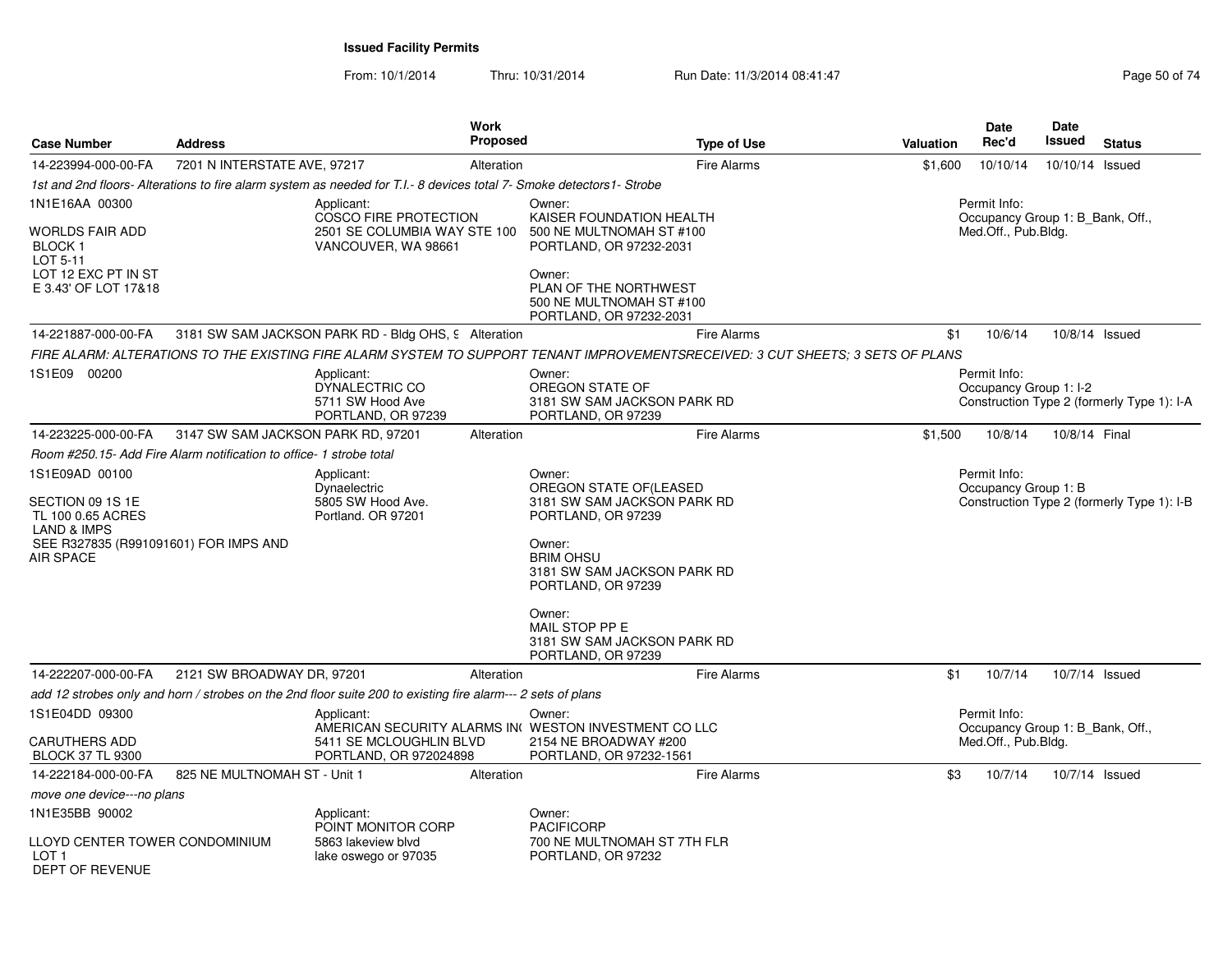From: 10/1/2014Thru: 10/31/2014 Run Date: 11/3/2014 08:41:47 Rege 51 of 74

| <b>Case Number</b>                                                                                                                                | <b>Address</b>                                             |                                                                                                                                 | Work<br><b>Proposed</b> |                                                                                                                                      | <b>Type of Use</b> | <b>Valuation</b> | <b>Date</b><br>Rec'd                                    | Date<br>Issued  | <b>Status</b>                                |
|---------------------------------------------------------------------------------------------------------------------------------------------------|------------------------------------------------------------|---------------------------------------------------------------------------------------------------------------------------------|-------------------------|--------------------------------------------------------------------------------------------------------------------------------------|--------------------|------------------|---------------------------------------------------------|-----------------|----------------------------------------------|
| 14-219760-000-00-FA                                                                                                                               | 111 SW 5TH AVE, 97204-3626                                 |                                                                                                                                 | Alteration              |                                                                                                                                      | <b>Fire Alarms</b> | \$1              | 10/1/14                                                 |                 | 10/1/14 Issued                               |
|                                                                                                                                                   |                                                            | all new NAC devices and smoke detection for fulkl floor TI project---3 sets of plans                                            |                         |                                                                                                                                      |                    |                  |                                                         |                 |                                              |
| 1N1E34CD 01300                                                                                                                                    |                                                            | Applicant:<br>SIEMENS INDUSTRY INC<br>15201 NW Greenbriar Prkwy Suite A<br>Beaverton, OR 97006                                  |                         |                                                                                                                                      |                    |                  | Permit Info:<br>Occupancy Group 1: B                    |                 | Construction Type 2 (formerly Type 1): I-A   |
| 14-219750-000-00-FA                                                                                                                               | 825 NE MULTNOMAH ST - Unit 1                               |                                                                                                                                 | Alteration              |                                                                                                                                      | <b>Fire Alarms</b> | \$1              | 10/1/14                                                 | 10/1/14 Final   |                                              |
|                                                                                                                                                   | relocation of sprinklers and strobes--3 sets of plans      |                                                                                                                                 |                         |                                                                                                                                      |                    |                  |                                                         |                 |                                              |
| 1N1E35BB 90002                                                                                                                                    |                                                            | Applicant:                                                                                                                      |                         | Owner:                                                                                                                               |                    |                  |                                                         |                 |                                              |
| LLOYD CENTER TOWER CONDOMINIUM<br>LOT 1<br>DEPT OF REVENUE                                                                                        |                                                            | CHRISTENSON ELECTRIC INC<br>111 SW COLUMBIA, SUITE 480<br>PORTLAND, OR 97201                                                    |                         | <b>PACIFICORP</b><br>700 NE MULTNOMAH ST 7TH FLR<br>PORTLAND, OR 97232                                                               |                    |                  |                                                         |                 |                                              |
| 14-231244-000-00-FA                                                                                                                               | 123 NE 3RD AVE, 97232                                      |                                                                                                                                 | Alteration              |                                                                                                                                      | <b>Fire Alarms</b> | \$1              | 10/28/14                                                | 10/28/14 Final  |                                              |
|                                                                                                                                                   | adding nofification to existing FA system--3 sets of plans |                                                                                                                                 |                         |                                                                                                                                      |                    |                  |                                                         |                 |                                              |
| 1N1E34DA 02800                                                                                                                                    |                                                            | Applicant:                                                                                                                      |                         | Owner:                                                                                                                               |                    |                  | Permit Info:                                            |                 |                                              |
| <b>EAST PORTLAND</b><br>BLOCK 68<br>INC PT VAC ST LOT 1&8<br>LOT 2&3&6&7<br>INC PT VAC ST LOT 4&5; HISTORIC<br>PROPERTY; POTENTIAL ADDITIONAL TAX |                                                            | POINT MONITOR CORP.<br>5863 LAKEVIEW BLVD #100<br>LAKE OSWEGO, OR 97035-7058                                                    |                         | BRIDGEHEAD DEVELOPMENT LLC<br>1001 SE WATER AVE #120<br>PORTLAND, OR 97214-2147                                                      |                    |                  | Occupancy Group 1: B Bank, Off.,<br>Med.Off., Pub.Bldg. |                 | Construction Type 2 (formerly Type 1): III-A |
| 14-230337-000-00-FA                                                                                                                               | 4400 NE HALSEY ST - Bldg D                                 |                                                                                                                                 | Alteration              |                                                                                                                                      | <b>Fire Alarms</b> | \$4,270          | 10/27/14                                                | 10/27/14 Issued |                                              |
|                                                                                                                                                   |                                                            |                                                                                                                                 |                         | Suite #288/289- Alterations to Fire Alarm as needed for T.I.- 42 devices total Remove- 21- SmokesRelocate-12- SmokesRelocate- 9- H/S |                    |                  |                                                         |                 |                                              |
| 1N2E31BB 03401                                                                                                                                    |                                                            | Applicant:<br><b>METRO FIRE</b>                                                                                                 |                         | Owner:<br>DAVIS BUSINESS CENTER LLC<br>4400 NE HALSEY ST BLDG 2 #190<br>PORTLAND, OR 97213                                           |                    |                  | Permit Info:<br>Occupancy Group 1: B<br>I-FR            |                 | Construction Type 2 (formerly Type 1):       |
| 14-229372-000-00-FA                                                                                                                               | 650 NE HOLLADAY ST, 97232                                  |                                                                                                                                 | Alteration              |                                                                                                                                      | <b>Fire Alarms</b> | \$1              | 10/23/14                                                | 10/27/14 Issued |                                              |
|                                                                                                                                                   | ALARM-NEW SPEAKERS AND STROBES FOR 4TH FLOOR TI            |                                                                                                                                 |                         |                                                                                                                                      |                    |                  |                                                         |                 |                                              |
| 1N1E35BC 00400<br>HOLLADAYS ADD<br>BLOCK 82<br>$LOT 1-3$<br>INC PT VAC ST LOT 4&5<br>LOT 6-8                                                      |                                                            | Applicant:<br>HUGHES ELECTRICAL<br>10490 NW JACKSON QUARRY RD<br>HILLSBORO, OR 97214                                            |                         | Owner:<br>600 HOLLADAY LIMITED<br>PARTNERSHIP<br>1211 SW 5TH AVE STE 2230<br>PORTLAND, OR 97204                                      |                    |                  |                                                         |                 |                                              |
| 14-230334-000-00-FA                                                                                                                               | 3171 SW SAM JACKSON PARK RD, 97201                         |                                                                                                                                 | Alteration              |                                                                                                                                      | <b>Fire Alarms</b> | \$14.000         | 10/27/14                                                | 10/27/14 Issued |                                              |
|                                                                                                                                                   |                                                            | Alterations to Fire Alarm system as needed for T.I.- 31 devices total 22- Strobes8- Smoke detectors1- NAC panel                 |                         |                                                                                                                                      |                    |                  |                                                         |                 |                                              |
| 1S1E09 00500<br>SECTION 09 1S 1E<br>TL 500 7.41 ACRES                                                                                             |                                                            | Applicant:<br>COCHRAN INC. dba COCHRAN<br><b>TECHNOLOGIES INC.</b><br>7550 SW TECH CENTER DR STE<br>220<br>TIGARD OR 97223-8061 |                         | Owner:<br>OREGON STATE OF<br>3181 SW SAM JACKSON PARK RD<br>PORTLAND, OR 97239                                                       |                    |                  |                                                         |                 |                                              |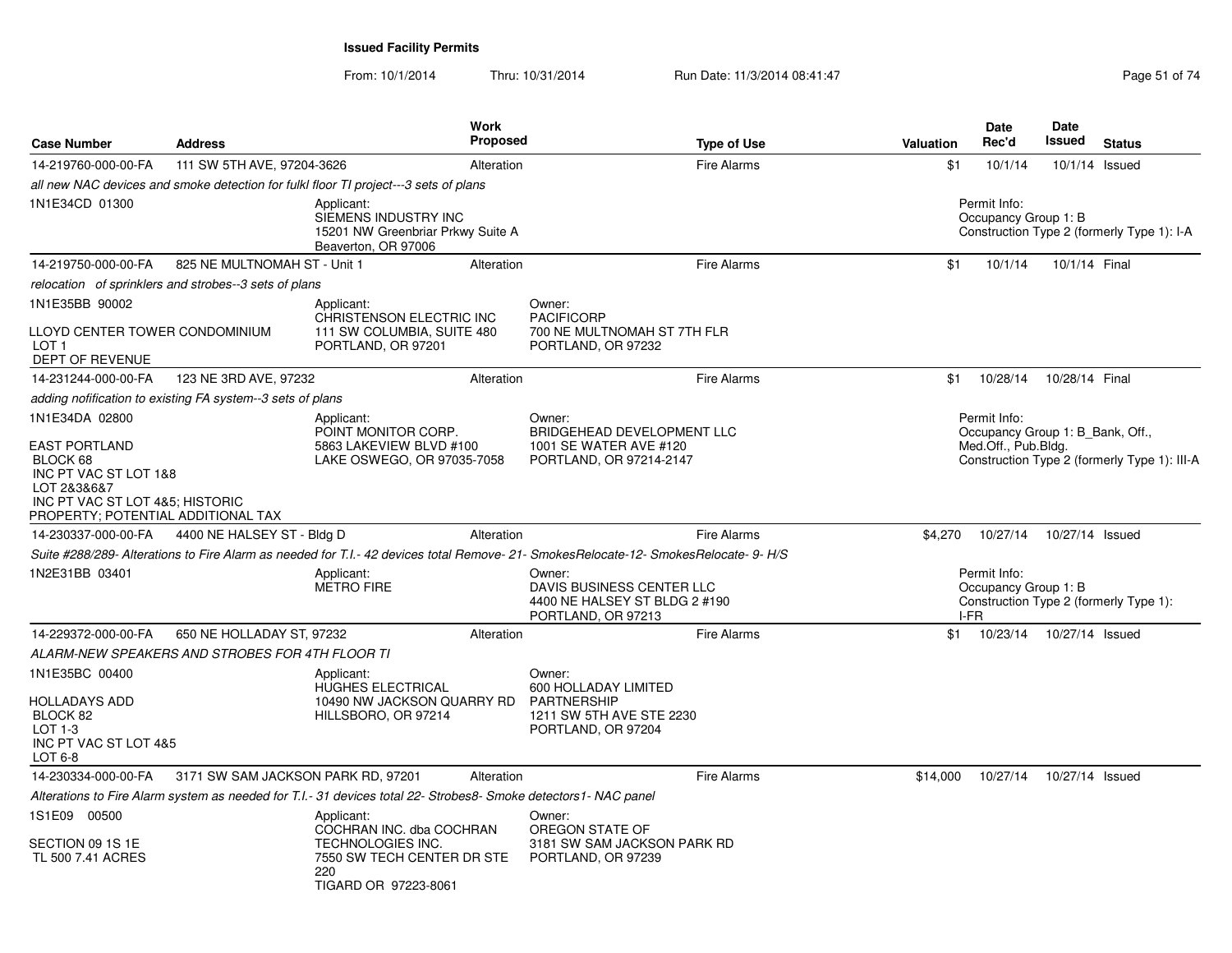From: 10/1/2014Thru: 10/31/2014 Run Date: 11/3/2014 08:41:47 Rege 52 of 74

| <b>Case Number</b>                                      | <b>Address</b>                                                       |                                                                                                                                                                                                          | Work<br><b>Proposed</b> |                                                                            | <b>Type of Use</b> | <b>Valuation</b> | <b>Date</b><br>Rec'd                 | <b>Date</b><br>Issued | <b>Status</b>                              |
|---------------------------------------------------------|----------------------------------------------------------------------|----------------------------------------------------------------------------------------------------------------------------------------------------------------------------------------------------------|-------------------------|----------------------------------------------------------------------------|--------------------|------------------|--------------------------------------|-----------------------|--------------------------------------------|
| 14-230332-000-00-FA                                     | 1015 NW 22ND AVE, 97210                                              |                                                                                                                                                                                                          | Alteration              |                                                                            | <b>Fire Alarms</b> | \$52,000         | 10/27/14                             | 10/27/14 Issued       |                                            |
|                                                         | Phase 3- Change all non-addressable FSDs for new. - 70 devices total |                                                                                                                                                                                                          |                         |                                                                            |                    |                  |                                      |                       |                                            |
| 1N1E33BA 07800                                          |                                                                      | Applicant:                                                                                                                                                                                               |                         | Owner:                                                                     |                    |                  |                                      |                       |                                            |
| <b>COUCHS ADD</b><br>TL 7800 BLOCK 304                  |                                                                      | <b>CHRISTENSEN ELECTRIC</b><br>111 SW COLUMBIA, STE 480<br>PORTLAND, OR 97201-5886                                                                                                                       |                         | <b>GOOD SAMARITAN HOSPITAL</b><br>1919 NW LOVEJOY ST<br>PORTLAND, OR 97209 |                    |                  |                                      |                       |                                            |
| 14-230016-000-00-FA                                     | 111 SW 5TH AVE, 97204-3626                                           |                                                                                                                                                                                                          | Alteration              |                                                                            | <b>Fire Alarms</b> | \$1              | 10/24/14                             | 10/24/14 Issued       |                                            |
|                                                         |                                                                      | new and or relocated NAC devices and smoke detection for a partial floor TI project---3 sets of plans                                                                                                    |                         |                                                                            |                    |                  |                                      |                       |                                            |
| 1N1E34CD 01300                                          |                                                                      | Applicant:<br>SIEMENS INDUSTRY INC<br>15201 NW Greenbriar Prkwy Suite A<br>Beaverton, OR 97006                                                                                                           |                         |                                                                            |                    |                  | Permit Info:<br>Occupancy Group 1: B |                       | Construction Type 2 (formerly Type 1): I-A |
| 14-228988-000-00-FA                                     | 1001 SW 5TH AVE, 97204                                               |                                                                                                                                                                                                          | Alteration              |                                                                            | <b>Fire Alarms</b> | \$1              | 10/22/14                             |                       | 10/22/14 Under Inspection                  |
| relocate strobes in new ti--1 plan                      |                                                                      |                                                                                                                                                                                                          |                         |                                                                            |                    |                  |                                      |                       |                                            |
| 1S1E03BB 00800                                          |                                                                      | Applicant:<br><b>WESTERN STATES FIRE</b>                                                                                                                                                                 |                         | Owner:<br>OR-CONGRESS CENTER LP                                            |                    |                  |                                      |                       |                                            |
| <b>PORTLAND</b>                                         |                                                                      | <b>PROTECTION</b>                                                                                                                                                                                        |                         | 235 MONTGOMERY ST 16TH                                                     |                    |                  |                                      |                       |                                            |
| BLOCK 169<br>$LOT 1-8$                                  |                                                                      | 13896 FIR ST #B<br>OREGON CITY, OR 97045                                                                                                                                                                 |                         | <b>FLOOR</b><br>SAN FRANCISCO, CA 94104-3104                               |                    |                  |                                      |                       |                                            |
| SEE R246278 (R667717341)                                |                                                                      |                                                                                                                                                                                                          |                         |                                                                            |                    |                  |                                      |                       |                                            |
| 14-227153-000-00-FA                                     | 26 SW SALMON ST, 97204                                               |                                                                                                                                                                                                          | Alteration              |                                                                            | <b>Fire Alarms</b> | \$1              | 10/17/14                             | 10/17/14 Final        |                                            |
| 1S1E03BD 00200                                          |                                                                      | Applicant:<br>OREGON ELECTRIC                                                                                                                                                                            |                         | Owner:<br>IEH PORTLAND LLC                                                 |                    |                  |                                      |                       |                                            |
| <b>PORTLAND</b><br>BLOCK 6<br>LOT 1-8                   |                                                                      | CONSTRUCTION INC. /DBA<br>OREGON ELECTRIC GROUP.<br>1709 SE 3RD AVE.<br>PORTLAND OR 97214-4547                                                                                                           |                         | 1WTC0510-CORPORATE TAX<br>DEPT 121 SW SALMO<br>PORTLAND, OR 97204          |                    |                  |                                      |                       |                                            |
| 14-227062-000-00-FA                                     | 111 SW 5TH AVE, 97204-3626                                           |                                                                                                                                                                                                          | Alteration              |                                                                            | <b>Fire Alarms</b> | \$1              | 10/17/14                             | 10/17/14 Issued       |                                            |
|                                                         |                                                                      | new and or relocated and smoke devices and smoke detection for full floor TI project--- 3 sets of plans                                                                                                  |                         |                                                                            |                    |                  |                                      |                       |                                            |
| 1N1E34CD 01300                                          |                                                                      | Applicant:<br>SIEMENS INDUSTRY INC<br>15201 NW Greenbriar Prkwy Suite A<br>Beaverton, OR 97006                                                                                                           |                         |                                                                            |                    |                  | Permit Info:<br>Occupancy Group 1: B |                       | Construction Type 2 (formerly Type 1): I-A |
| 14-227036-000-00-FA                                     | 2020 SW 4TH AVE, 97201                                               |                                                                                                                                                                                                          | Alteration              |                                                                            | <b>Fire Alarms</b> |                  | \$1  10/17/14  10/17/14  Issued      |                       |                                            |
|                                                         |                                                                      | building currently has a hybrid of two cross connected fire alarm systems. This project will bring the rest of the building on to the newer panel so that there will be only one panel---2 sets of plans |                         |                                                                            |                    |                  |                                      |                       |                                            |
| 1S1E03CC 01000                                          |                                                                      | Applicant:<br><b>CONVERGINT TECHNOLOGIES</b>                                                                                                                                                             |                         | Owner:<br>PARKSIDE CENTER ASSOCIATES                                       |                    |                  |                                      |                       |                                            |
| SOUTH AUDITORIUM ADD<br><b>BLOCK B</b><br>LOT 2 TL 1000 |                                                                      | 7678 SW MOHAWK ST<br>TUALATIN, OR 97062                                                                                                                                                                  |                         | <b>LLC</b><br>810 NW MARSHALL ST #300<br>PORTLAND, OR 97209                |                    |                  |                                      |                       |                                            |
| 14-226736-000-00-FA                                     | 1015 NW 22ND AVE, 97210                                              |                                                                                                                                                                                                          | Alteration              |                                                                            | <b>Fire Alarms</b> | \$15,500         | 10/16/14                             | 10/16/14 Issued       |                                            |
|                                                         |                                                                      | Phase II- Alterations to Fire Alarm system in West Wing- 69 devices total48- Smoke detectors10- Strobes1- Pull Station2- Heat7- Chimes                                                                   |                         |                                                                            |                    |                  |                                      |                       |                                            |
| 1N1E33BA 07800                                          |                                                                      | Applicant:<br><b>CHRISTENSEN ELECTRIC</b>                                                                                                                                                                |                         | Owner:<br><b>GOOD SAMARITAN HOSPITAL</b>                                   |                    |                  |                                      |                       |                                            |
| <b>COUCHS ADD</b><br>TL 7800 BLOCK 304                  |                                                                      | 111 SW COLUMBIA, STE 480<br>PORTLAND, OR 97201-5886                                                                                                                                                      |                         | 1919 NW LOVEJOY ST<br>PORTLAND, OR 97209                                   |                    |                  |                                      |                       |                                            |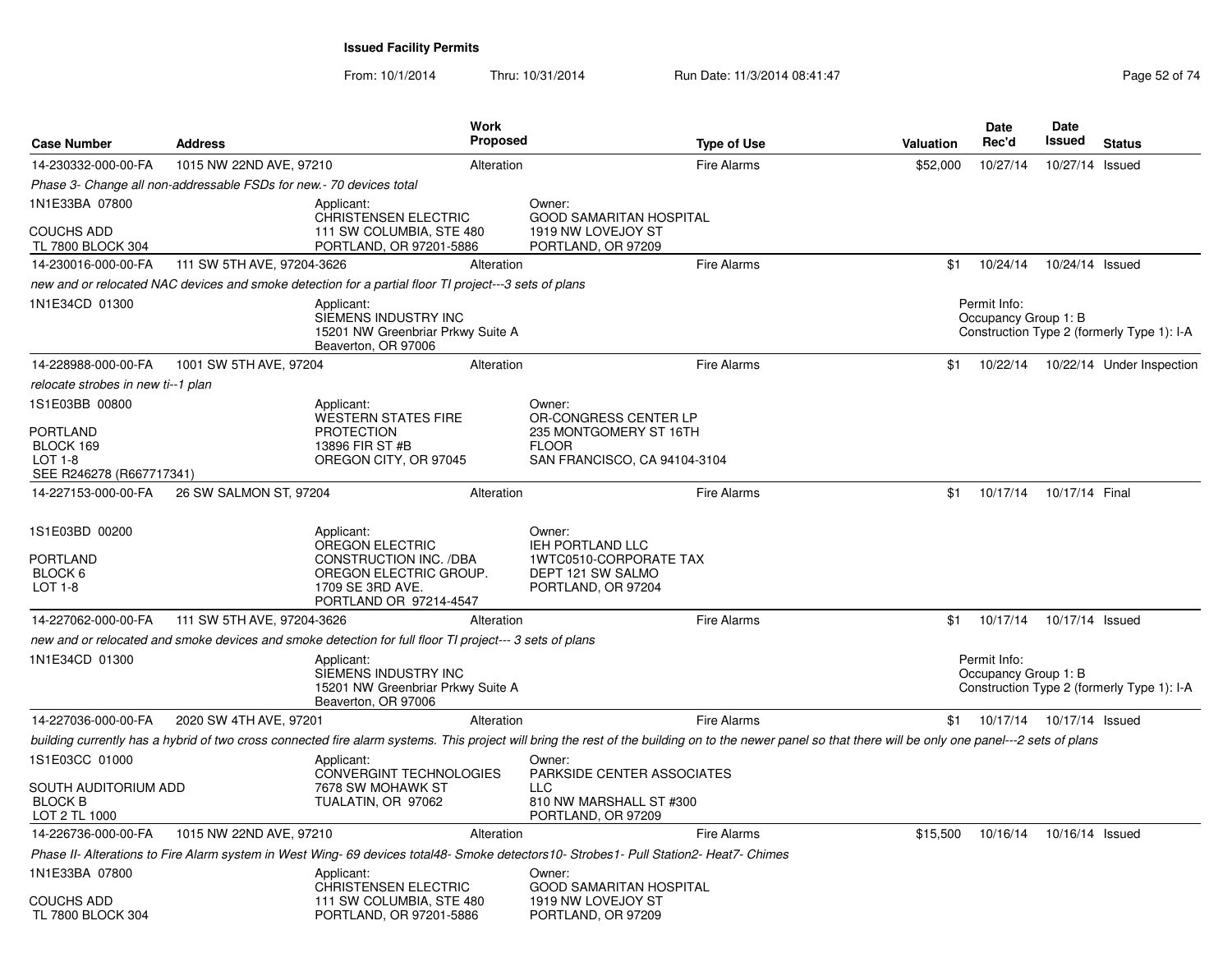|                                                                                                                     |                                                               |                                                                                                 | Work            |                                                                                                                 |                        |                  | <b>Date</b>                                                             | Date            |                                            |
|---------------------------------------------------------------------------------------------------------------------|---------------------------------------------------------------|-------------------------------------------------------------------------------------------------|-----------------|-----------------------------------------------------------------------------------------------------------------|------------------------|------------------|-------------------------------------------------------------------------|-----------------|--------------------------------------------|
| <b>Case Number</b>                                                                                                  | <b>Address</b>                                                |                                                                                                 | <b>Proposed</b> |                                                                                                                 | <b>Type of Use</b>     | <b>Valuation</b> | Rec'd                                                                   | Issued          | <b>Status</b>                              |
| 14-226722-000-00-FA                                                                                                 | 530 SW 5TH AVE, 97204                                         |                                                                                                 | Alteration      |                                                                                                                 | Fire Alarms            | \$700            | 10/16/14                                                                | 10/16/14 Final  |                                            |
|                                                                                                                     |                                                               | Suite #925- Alerations to the Fire Alarm system as needed for T.I.- 2 strobes total             |                 |                                                                                                                 |                        |                  |                                                                         |                 |                                            |
| 1N1E34CD 09600<br>PORTLAND<br>BLOCK 63<br>LOT 5&6<br><b>HISTORIC PROPERTY</b><br>POTENTIAL ADDITIONAL TAX           |                                                               | Applicant:<br>11401 NE MARX ST<br>PORTLAND, OR 97220                                            |                 | Owner:<br>CAPITOL ELECTRIC COMPANY INC RGOF YEON BUILDING LLC<br>551 FIFTH AVE 23RD FLOOR<br>NEW YORK, NY 10176 |                        |                  | Permit Info:<br>Occupancy Group 1: B_Bank, Off.,<br>Med.Off., Pub.Bldg. |                 |                                            |
| 14-226717-000-00-FA                                                                                                 |                                                               | 3181 SW SAM JACKSON PARK RD - Bldg OHS, 9 Alteration                                            |                 |                                                                                                                 | Fire Alarms            | \$3,500          | 10/16/14                                                                | 10/16/14 Issued |                                            |
|                                                                                                                     |                                                               | Rm-5C04- Alteration to Fire Alarm system as needed for T.I.- 1 strobe total                     |                 |                                                                                                                 |                        |                  |                                                                         |                 |                                            |
| 1S1E09 00200                                                                                                        |                                                               | Applicant:<br>DYNAELECTRIC CO                                                                   |                 | Owner:<br>OREGON STATE OF<br>3181 SW SAM JACKSON PARK RD<br>PORTLAND, OR 97239                                  |                        |                  | Permit Info:<br>Occupancy Group 1: I-2                                  |                 | Construction Type 2 (formerly Type 1): I-A |
| 14-226247-000-00-FA                                                                                                 | 825 NE MULTNOMAH ST - Unit 1                                  |                                                                                                 | Alteration      |                                                                                                                 | Fire Alarms            | \$1              | 10/16/14                                                                | 10/16/14 Issued |                                            |
| location of device--1 plan                                                                                          |                                                               |                                                                                                 |                 |                                                                                                                 |                        |                  |                                                                         |                 |                                            |
| 1N1E35BB 90002                                                                                                      |                                                               | Applicant:                                                                                      |                 | Owner:                                                                                                          |                        |                  |                                                                         |                 |                                            |
| LLOYD CENTER TOWER CONDOMINIUM<br>LOT 1<br><b>DEPT OF REVENUE</b>                                                   |                                                               | POINT MONITOR CORP<br>5863 lakeview blyd<br>lake oswego or 97035                                |                 | <b>PACIFICORP</b><br>700 NE MULTNOMAH ST 7TH FLR<br>PORTLAND, OR 97232                                          |                        |                  |                                                                         |                 |                                            |
| 14-232448-000-00-FA                                                                                                 | 1225 W BURNSIDE ST                                            |                                                                                                 | Alteration      |                                                                                                                 | <b>Fire Alarms</b>     | \$1              | 10/30/14                                                                | 10/31/14 Issued |                                            |
|                                                                                                                     |                                                               | ALARM-INSTALL (1) HORN/STROBE & (1) STROBE FOR TOMS TI BUILD OUT                                |                 |                                                                                                                 |                        |                  |                                                                         |                 |                                            |
| 1N1E33DA 05000A2<br>COUCHS ADD<br>BLOCK 82<br>$LOT 1-8$<br>MACH & EQUIP SEE R140654 (R180207460)<br>FOR LAND & IMPS |                                                               | Applicant:<br><b>COCHRAN INC</b><br>7550 SW TECH CENTER DRIVE<br><b>TIGARD OR 97223</b>         |                 | Owner:<br>PORTLAND DISTRICT COOLING &<br>CO LLC<br>13155 NOEL RD STE 100<br>DALLAS, TX 75240                    |                        |                  |                                                                         |                 |                                            |
| 14-232715-000-00-FA                                                                                                 | 220 NW 2ND AVE, 97209                                         |                                                                                                 | Alteration      |                                                                                                                 | Fire Alarms            | \$1.400          | 10/31/14                                                                | 10/31/14 Final  |                                            |
|                                                                                                                     |                                                               | Suite #600- Alterations to Fire Alarm system as needed for T.I - 6 strobes total                |                 |                                                                                                                 |                        |                  |                                                                         |                 |                                            |
| 1N1E34CA 04500<br>COUCHS ADD<br>BLOCK 14                                                                            |                                                               | Applicant:<br><b>CHRISTENSON ELECTRIC</b><br>111 SW COLUMBIA ST SUITE 480<br>PORTLAND, OR 97201 |                 | Owner:<br>ONE PACIFIC SQUARE CF LLC<br>1211 SW 5TH AVE #2230<br>PORTLAND, OR 97204-3735                         |                        |                  | Permit Info:<br>Occupancy Group 1: B_Bank, Off.,<br>Med.Off., Pub.Bldg. |                 |                                            |
| LOT 1-8 EXC PT IN ST                                                                                                |                                                               |                                                                                                 |                 |                                                                                                                 |                        |                  |                                                                         |                 |                                            |
| 14-223885-000-00-FA                                                                                                 | 10011 SE DIVISION ST, 97216                                   |                                                                                                 | Alteration      |                                                                                                                 | <b>Fire Sprinklers</b> | \$1              | 10/10/14                                                                | 10/10/14 Final  |                                            |
|                                                                                                                     | add and relocate to meet tenate improvement---2 sets of plans |                                                                                                 |                 |                                                                                                                 |                        |                  |                                                                         |                 |                                            |
| 1S2E04DD 02000<br>SECTION 04 1S 2E<br>TL 2000 0.79 ACRES                                                            |                                                               | Applicant:<br>VANPORT FIRE SPRINKLERS INC<br>6101 NE 127TH AVE<br>VANCOUVER, WA 98682           |                 | Owner:<br>WESTON INVESTMENT CO LLC<br>2154 NE BROADWAY #200<br>PORTLAND, OR 97232-1561                          |                        |                  |                                                                         |                 |                                            |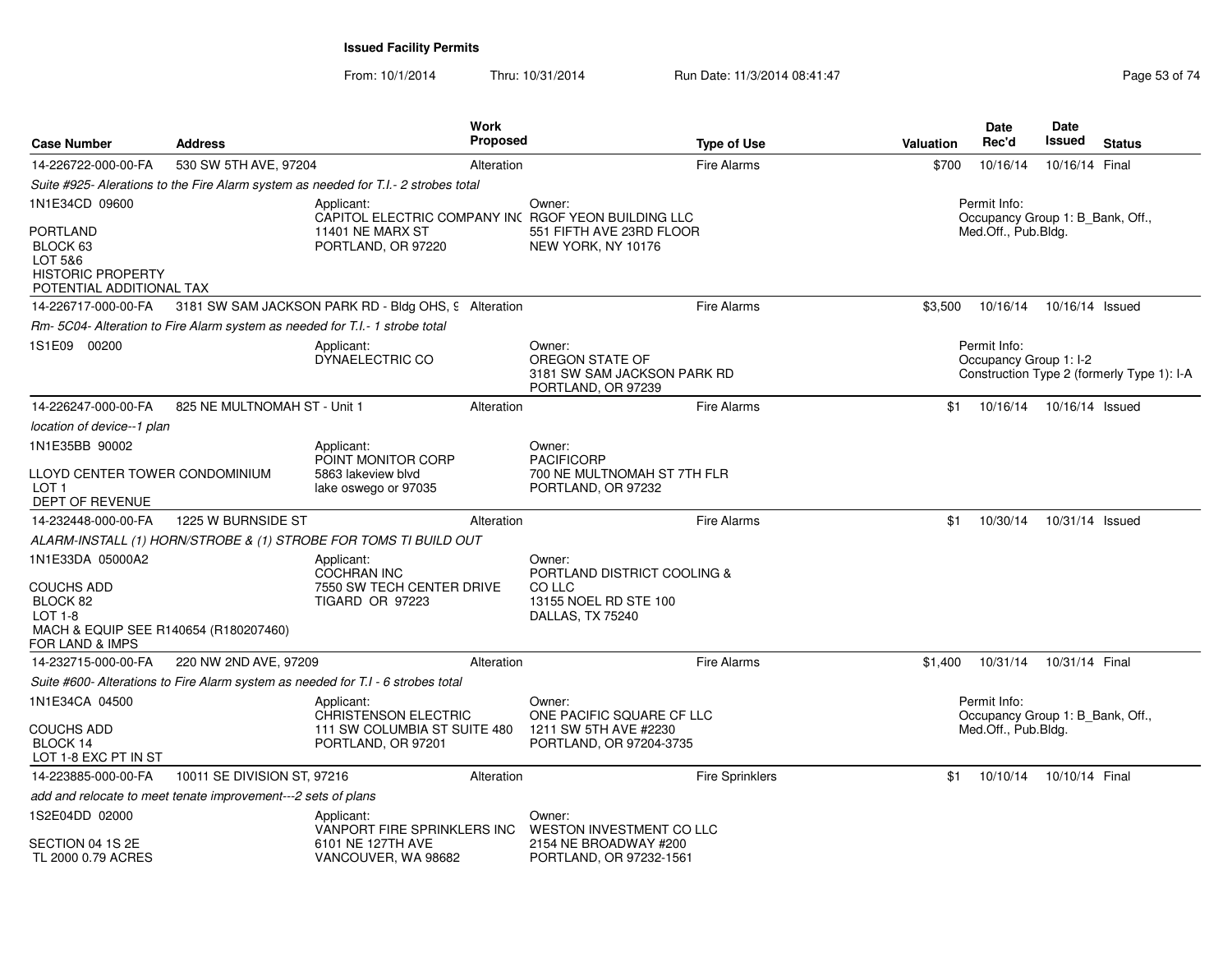From: 10/1/2014Thru: 10/31/2014 Run Date: 11/3/2014 08:41:47 Rege 54 of 74

| <b>Case Number</b>                                                                                                              | <b>Address</b>                                            |                                                                                                                                              | <b>Work</b><br><b>Proposed</b> |                                                                                                    | <b>Type of Use</b>     | <b>Valuation</b>                                                                                                                                                         | <b>Date</b><br>Rec'd                             | Date<br>Issued | <b>Status</b>                                                                  |  |
|---------------------------------------------------------------------------------------------------------------------------------|-----------------------------------------------------------|----------------------------------------------------------------------------------------------------------------------------------------------|--------------------------------|----------------------------------------------------------------------------------------------------|------------------------|--------------------------------------------------------------------------------------------------------------------------------------------------------------------------|--------------------------------------------------|----------------|--------------------------------------------------------------------------------|--|
| 14-229870-000-00-FA                                                                                                             |                                                           | 3181 SW SAM JACKSON PARK RD - Bldg OHS, 9 Alteration                                                                                         |                                |                                                                                                    | <b>Fire Sprinklers</b> | \$1                                                                                                                                                                      | 10/24/14                                         |                | 10/31/14 Issued                                                                |  |
|                                                                                                                                 |                                                           |                                                                                                                                              |                                |                                                                                                    |                        | 6th floor elevator lobby-SPRINKLERS-TENANT IMPROVEMENT. 6 SPRINKLER DROPS RELOCATED IN NEW ELEVATOR LOBBY CEILINGS, (E) SPRINKLERS REPLACED WITH NEW Q.R. 12 (E) SPRINKL |                                                  |                |                                                                                |  |
| 1S1E09 00200                                                                                                                    |                                                           | Applicant:<br><b>BASIC FIRE PROTECTION</b><br>8135 NE MARTIN LUTHER KING JR 3181 SW SAM JACKSON PARK RD<br><b>BLVD</b><br>PORTLAND, OR 97211 |                                | Owner:<br>OREGON STATE OF<br>PORTLAND, OR 97239                                                    |                        |                                                                                                                                                                          | Permit Info:<br>Occupancy Group 1: I-2           |                | Construction Type 2 (formerly Type 1): I-A                                     |  |
| 14-230118-000-00-FA                                                                                                             | 121 SW MORRISON ST, 97204                                 |                                                                                                                                              | Alteration                     |                                                                                                    | <b>Fire Sprinklers</b> | \$1                                                                                                                                                                      | 10/24/14                                         |                | 10/24/14 Issued                                                                |  |
|                                                                                                                                 |                                                           | Suite #525- Alterations to Fire Sprinklers as needed for T.I.- 19 heads total Add- 8Relocate- 12                                             |                                |                                                                                                    |                        |                                                                                                                                                                          |                                                  |                |                                                                                |  |
| 1S1E03BA 02700<br><b>PORTLAND</b><br>BLOCK 15<br><b>LOT 1-4</b><br>LOT 7&8 EXC W 75'                                            |                                                           | Applicant:<br><b>MCKINSTRY CO</b><br>16970 NE MASON ST, SUITE 100<br>PORTLAND OR 97230-7398                                                  |                                | Owner:<br>TERRACE TOWER USA-<br>PORTLAND INC<br>121 SW MORRISON ST #250<br>PORTLAND, OR 97204-3179 |                        |                                                                                                                                                                          | Permit Info:<br>Med.Off., Pub.Bldg.              |                | Occupancy Group 1: B_Bank, Off.,<br>Construction Type 2 (formerly Type 1): I-A |  |
| 14-229335-000-00-FA                                                                                                             | 3171 SW SAM JACKSON PARK RD, 97201                        |                                                                                                                                              | Alteration                     |                                                                                                    | <b>Fire Sprinklers</b> |                                                                                                                                                                          | \$1  10/23/14                                    |                | 10/27/14 Issued                                                                |  |
|                                                                                                                                 |                                                           |                                                                                                                                              |                                |                                                                                                    |                        | SPRINKLER-T.I NORTHWEST WING: 44(E) STANDARD RESPONSE TO BE SPRINKLERS REPLACED WITH Q.R. CONCEALED. 6 Q.R. CONCEALED ADDED. 5 Q.R. SPRINKLERS REWORKED IN SOUTH         |                                                  |                |                                                                                |  |
| 1S1E09 00500                                                                                                                    |                                                           | Applicant:<br><b>BASIC FIRE PROTECTION</b>                                                                                                   |                                | Owner:<br>OREGON STATE OF                                                                          |                        |                                                                                                                                                                          |                                                  |                |                                                                                |  |
| SECTION 09 1S 1E<br>TL 500 7.41 ACRES                                                                                           |                                                           | 8135 NE MARTIN LUTHER KING JR 3181 SW SAM JACKSON PARK RD<br><b>BLVD</b><br>PORTLAND, OR 97211                                               |                                | PORTLAND, OR 97239                                                                                 |                        |                                                                                                                                                                          |                                                  |                |                                                                                |  |
| 14-225914-000-00-FA                                                                                                             | 6500 SW MACADAM AVE - Unit 300, 97201                     |                                                                                                                                              | Alteration                     |                                                                                                    | <b>Fire Sprinklers</b> | \$1                                                                                                                                                                      | 10/15/14                                         |                | 10/15/14 Issued                                                                |  |
|                                                                                                                                 |                                                           | install and relocate sprinkler heads to meet tenate improvement---2 sets of plans                                                            |                                |                                                                                                    |                        |                                                                                                                                                                          |                                                  |                |                                                                                |  |
| 1S1E15DC 00400<br>SOUTHERN PORTLAND<br>BLOCK 6<br>LOT 9-18 TL 400                                                               |                                                           | Applicant:<br>VANPORT FIRE SPRINKLERS INC<br>6101 NE 127TH AVE<br>VANCOUVER, WA 98682                                                        |                                | Owner:<br><b>WESTON INVESTMENT CO LLC</b><br>2154 NE BROADWAY #200<br>PORTLAND, OR 97232-1561      |                        |                                                                                                                                                                          | Permit Info:<br>Occupancy Group 1: B<br>$II-1HR$ |                | Construction Type 2 (formerly Type 1):                                         |  |
| 14-222199-000-00-FA                                                                                                             | 7000 NE AIRPORT WAY, 97218                                |                                                                                                                                              | Alteration                     |                                                                                                    | Fire Sprinklers        | \$1                                                                                                                                                                      | 10/7/14                                          |                | 10/7/14 Final                                                                  |  |
|                                                                                                                                 |                                                           | tenate improvement 3 new sprinkler heads for food carts one each---3 sets of plans                                                           |                                |                                                                                                    |                        |                                                                                                                                                                          |                                                  |                |                                                                                |  |
| 1N2E08B 00400<br>SECTION 08 1N 2E<br>TL 400 7.39 ACRES<br><b>TERMINAL BLDG</b><br><b>NONTAXABLE</b><br>SEE TAXABLE SUB ACCOUNTS |                                                           | Applicant:<br><b>BASIC FIRE PROTECTION INC</b><br>8135 NE MLK Jr Blvd<br>PORTLAND, OR 97211                                                  |                                | Owner:<br>PORT OF PORTLAND<br>PO BOX 3529<br>PORTLAND, OR 97208-3529                               |                        |                                                                                                                                                                          |                                                  |                |                                                                                |  |
| 14-223675-000-00-FA                                                                                                             | 5216 NE 158TH AVE - Bldg 6, 97230                         |                                                                                                                                              | Alteration                     |                                                                                                    | <b>Fire Sprinklers</b> | \$1                                                                                                                                                                      | 10/9/14                                          |                | 10/10/14 Final                                                                 |  |
|                                                                                                                                 | SPRINKLER - INSTALL NEW PENDENT SPRINKLERS IN NEW CEILING |                                                                                                                                              |                                |                                                                                                    |                        |                                                                                                                                                                          |                                                  |                |                                                                                |  |
| 1N2E24AA 00400                                                                                                                  |                                                           | Applicant:<br>JR MERIT INC<br>PO BOX 940<br>VANCOUVER WA 98666                                                                               |                                | Owner:<br><b>WALTON CWOR COMMERCE</b><br>PO BOX 460169<br>HOUSTON, TX 77056                        |                        |                                                                                                                                                                          |                                                  |                |                                                                                |  |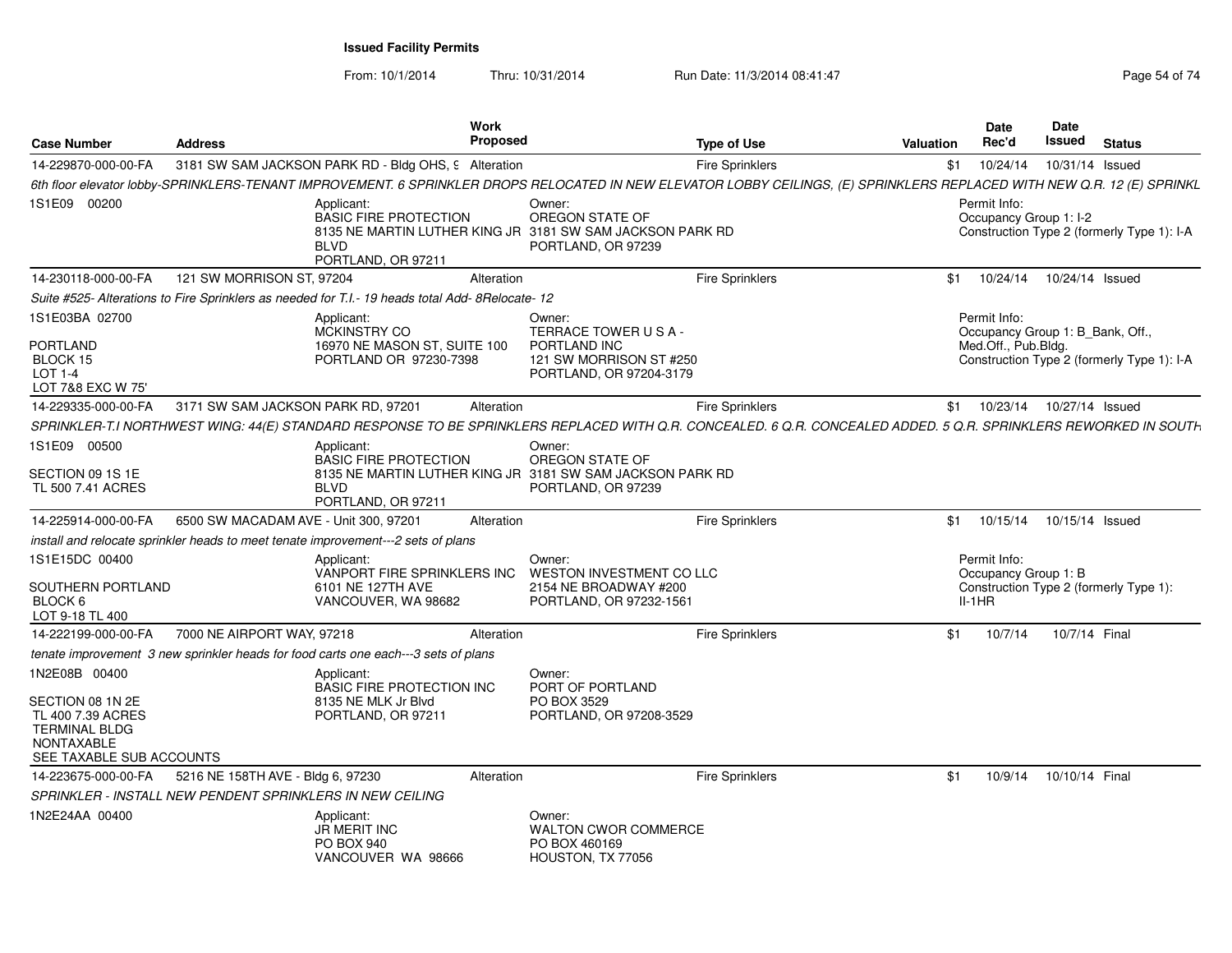From: 10/1/2014Thru: 10/31/2014 Run Date: 11/3/2014 08:41:47 Rege 55 of 74

| <b>Case Number</b>                                                                                      | <b>Address</b>               | Work<br><b>Proposed</b>                                                                                                                                            |                                                                                              | <b>Type of Use</b>     | <b>Valuation</b> | Date<br>Rec'd                                    | <b>Date</b><br>Issued | <b>Status</b>                              |
|---------------------------------------------------------------------------------------------------------|------------------------------|--------------------------------------------------------------------------------------------------------------------------------------------------------------------|----------------------------------------------------------------------------------------------|------------------------|------------------|--------------------------------------------------|-----------------------|--------------------------------------------|
| 14-222220-000-00-FA                                                                                     | 825 NE MULTNOMAH ST - Unit 1 | Alteration                                                                                                                                                         |                                                                                              | <b>Fire Sprinklers</b> | \$1              | 10/7/14                                          | 10/7/14 Final         |                                            |
| add 1 sprinkler head and relocate one--- 3 sets of plans                                                |                              |                                                                                                                                                                    |                                                                                              |                        |                  |                                                  |                       |                                            |
| 1N1E35BB 90002                                                                                          |                              | Applicant:<br>FIRESTOP CO                                                                                                                                          | Owner:<br><b>PACIFICORP</b>                                                                  |                        |                  |                                                  |                       |                                            |
| LLOYD CENTER TOWER CONDOMINIUM<br>LOT <sub>1</sub><br>DEPT OF REVENUE                                   |                              | 3203 NE 65TH ST SPACE 2<br>VANCOUVER WA 98663                                                                                                                      | 700 NE MULTNOMAH ST 7TH FLR<br>PORTLAND, OR 97232                                            |                        |                  |                                                  |                       |                                            |
| 14-223986-000-00-FA                                                                                     | 1225 W BURNSIDE ST           | Alteration                                                                                                                                                         |                                                                                              | Fire Sprinklers        | \$1,000          | 10/10/14                                         | 10/10/14 Issued       |                                            |
|                                                                                                         |                              | 1st floor retail space- Alterations to the Fire Sprinklers as needed for T.I.- 5 heads total                                                                       |                                                                                              |                        |                  |                                                  |                       |                                            |
| 1N1E33DA 05000A2<br><b>COUCHS ADD</b><br>BLOCK 82<br>LOT 1-8                                            |                              | Applicant:<br><b>COSCO FIRE PROTECTION</b><br>2501 SE COLUMBIA WAY STE 100<br>VANCOUVER, WA 98661                                                                  | Owner:<br>PORTLAND DISTRICT COOLING &<br>CO LLC<br>13155 NOEL RD STE 100<br>DALLAS, TX 75240 |                        |                  |                                                  |                       |                                            |
| MACH & EQUIP SEE R140654 (R180207460)<br>FOR LAND & IMPS                                                |                              |                                                                                                                                                                    |                                                                                              |                        |                  |                                                  |                       |                                            |
| 14-221883-000-00-FA                                                                                     |                              | 3181 SW SAM JACKSON PARK RD - Bldg OHS, 9 Alteration                                                                                                               |                                                                                              | <b>Fire Sprinklers</b> | \$1              | 10/6/14                                          |                       | 10/8/14 Issued                             |
|                                                                                                         |                              | 8C-ICU-FIRE SPRINKLER - TI 20 RELOCATED DROPS WITH NEW QR HEADS ADDED AND 3 NEW SPRINKLERS ADDED REMAINING 133 SRPINKLERS IN SUITE TO BE CHANGED TO QUICK RESPON.  |                                                                                              |                        |                  |                                                  |                       |                                            |
| 1S1E09 00200                                                                                            |                              | Applicant:<br><b>BASIC FIRE PROTECTION</b><br>8135 NE MLK Jr Blvd<br>PORTLAND, OR 97211                                                                            | Owner:<br>OREGON STATE OF<br>3181 SW SAM JACKSON PARK RD<br>PORTLAND, OR 97239               |                        |                  | Permit Info:<br>Occupancy Group 1: I-2           |                       | Construction Type 2 (formerly Type 1): I-A |
| 14-221236-000-00-FA                                                                                     | 220 NW 2ND AVE, 97209        | Alteration                                                                                                                                                         |                                                                                              | <b>Fire Sprinklers</b> | \$1              | 10/3/14                                          | 10/3/14 Final         |                                            |
|                                                                                                         |                              | Suite #600- Alterations to the Fire Sprinklers as needed for T.I.- 2 heads total                                                                                   |                                                                                              |                        |                  |                                                  |                       |                                            |
| 1N1E34CA 04500<br><b>COUCHS ADD</b><br>BLOCK 14<br>LOT 1-8 EXC PT IN ST                                 |                              | Applicant:<br><b>MCKINSTRY CO</b><br>16970 NE MASON ST, SUITE 100<br>PORTLAND OR 97230-7398                                                                        | Owner:<br>ONE PACIFIC SQUARE CF LLC<br>1211 SW 5TH AVE #2230<br>PORTLAND, OR 97204-3735      |                        |                  |                                                  |                       |                                            |
| 14-226307-000-00-FA                                                                                     | 707 SW WASHINGTON ST, 97205  | Alteration                                                                                                                                                         |                                                                                              | <b>Fire Sprinklers</b> | \$1              | 10/16/14                                         | 10/22/14 Issued       |                                            |
|                                                                                                         |                              | FIRE SPRINKLER - TI 10 SPRINKLERS RELOCATED AND 1 SPRINKLER ADDEDRECEIVED: 3 SETS OF CUT SHEETS: 3 SETS OF PLANS                                                   |                                                                                              |                        |                  |                                                  |                       |                                            |
| 1N1E34CC 04600                                                                                          |                              | Applicant:<br><b>BASIC FIRE PROTECTION</b><br>8135 NE MLK Jr Blvd<br>PORTLAND, OR 97211                                                                            | Owner:<br><b>UBCT PARTNERSHIP</b><br>111 SW COLUMBIA ST #1380<br>PORTLAND, OR 97201          |                        |                  | Permit Info:<br>Occupancy Group 1: B             |                       | Construction Type 2 (formerly Type 1): I-A |
| 14-226395-000-00-FA                                                                                     | 7000 NE AIRPORT WAY, 97218   | Alteration                                                                                                                                                         |                                                                                              | <b>Fire Sprinklers</b> | \$1              | 10/16/14                                         | 10/22/14 Issued       |                                            |
|                                                                                                         |                              | FIRE SPRINKLER - IN REMODEL AREA RELCATE 59 EXISTING SPRINKLERS, ADD 2 SSP AND PLUG 10. REPLACE EXISTING SPRINKLERS WITH QUICK RESPONSE PENDENT SPRINKLERS.RECEIVI |                                                                                              |                        |                  |                                                  |                       |                                            |
| 1N2E08B 00400                                                                                           |                              | Applicant:<br><b>BASIC FIRE PROTECTION</b>                                                                                                                         | Owner:<br>PORT OF PORTLAND                                                                   |                        |                  | Permit Info:<br>Occupancy Group 1: B_Bank, Off., |                       |                                            |
| SECTION 08 1N 2E<br>TL 400 7.39 ACRES<br><b>TERMINAL BLDG</b><br>NONTAXABLE<br>SEE TAXABLE SUB ACCOUNTS |                              | 8135 NE MLK Jr Blvd<br>PORTLAND, OR 97211                                                                                                                          | PO BOX 3529<br>PORTLAND, OR 97208-3529                                                       |                        |                  | Med.Off., Pub.Bldg.                              |                       |                                            |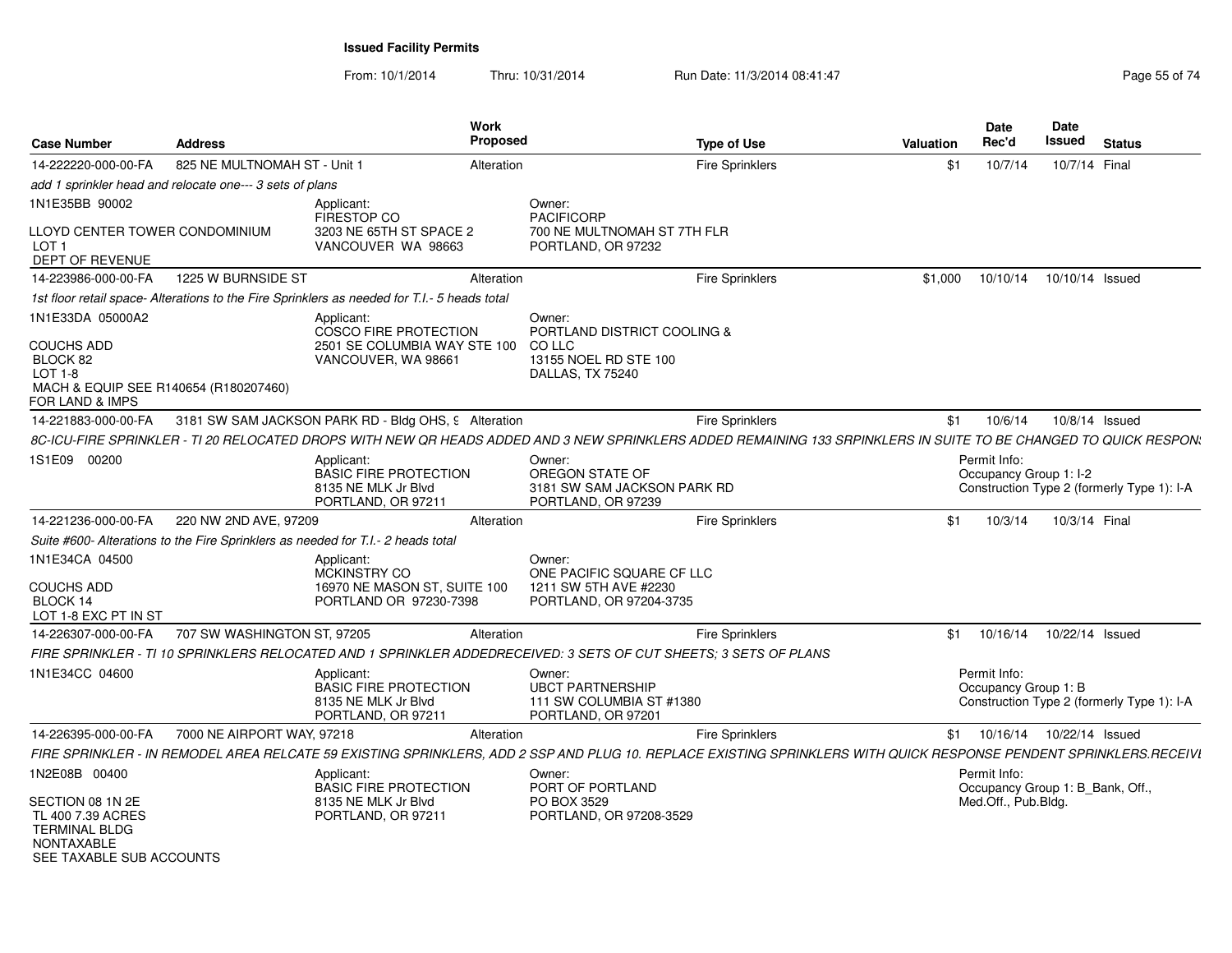From: 10/1/2014Thru: 10/31/2014 Run Date: 11/3/2014 08:41:47 Rege 56 of 74

| <b>Case Number</b>                                                                                 | <b>Address</b>                                                               |                                                                                                             | Work<br><b>Proposed</b> |                                                                              | <b>Type of Use</b>     | Valuation | Date<br>Rec'd                                    | Date<br>Issued  | <b>Status</b>                                                                      |
|----------------------------------------------------------------------------------------------------|------------------------------------------------------------------------------|-------------------------------------------------------------------------------------------------------------|-------------------------|------------------------------------------------------------------------------|------------------------|-----------|--------------------------------------------------|-----------------|------------------------------------------------------------------------------------|
| 14-227177-000-00-FA                                                                                | 825 NE MULTNOMAH ST - Unit 1                                                 |                                                                                                             | Alteration              |                                                                              | <b>Fire Sprinklers</b> | \$1       | 10/17/14                                         | 10/22/14 Issued |                                                                                    |
|                                                                                                    |                                                                              | SPRINKLER - EXTEND & MODIFY (E) FIRE SPRINKLER SYSTEM TO ACCOMMODATE TI                                     |                         |                                                                              |                        |           |                                                  |                 |                                                                                    |
| 1N1E35BB 90002                                                                                     |                                                                              | Applicant:<br>FIRESTOP CO                                                                                   |                         | Owner:<br><b>PACIFICORP</b>                                                  |                        |           |                                                  |                 |                                                                                    |
| LLOYD CENTER TOWER CONDOMINIUM<br>LOT 1<br>DEPT OF REVENUE                                         |                                                                              | 3203 NE 65TH ST SPACE 2<br>VANCOUVER WA 98663                                                               |                         | 700 NE MULTNOMAH ST 7TH FLR<br>PORTLAND, OR 97232                            |                        |           |                                                  |                 |                                                                                    |
| 14-228158-000-00-FA                                                                                | 919 NE 19TH AVE, 97232                                                       |                                                                                                             | Alteration              |                                                                              | <b>Fire Sprinklers</b> | \$1       | 10/21/14                                         | 10/21/14 Issued |                                                                                    |
| add 1 head--2 sets of plans                                                                        |                                                                              |                                                                                                             |                         |                                                                              |                        |           |                                                  |                 |                                                                                    |
| 1N1E35AC 00100                                                                                     |                                                                              | Applicant:<br>VANPORT FIRE SPRINKLERS INC                                                                   |                         | Owner:<br>WESTON INVESTMENT CO LLC                                           |                        |           | Permit Info:<br>Occupancy Group 1: B             |                 |                                                                                    |
| SULLIVANS ADD<br><b>BLOCK 36 TL 100</b>                                                            |                                                                              | 6101 NE 127TH AVE<br>VANCOUVER, WA 98682                                                                    |                         | 2154 NE BROADWAY #200<br>PORTLAND, OR 97232-1561                             |                        |           |                                                  |                 | Construction Type 2 (formerly Type 1): II-A                                        |
| 14-221231-000-00-FA                                                                                | 650 NE HOLLADAY ST, 97232                                                    |                                                                                                             | Alteration              |                                                                              | <b>Fire Sprinklers</b> | \$1       | 10/3/14                                          | 10/3/14 Issued  |                                                                                    |
|                                                                                                    | 4th floor- Alterations to Fire Sprinkles as needed for T.I.- 32 heads total  |                                                                                                             |                         |                                                                              |                        |           |                                                  |                 |                                                                                    |
| 1N1E35BC 00400                                                                                     |                                                                              | Applicant:<br>MCKINSTRY CO                                                                                  |                         | Owner:<br>600 HOLLADAY LIMITED                                               |                        |           |                                                  |                 |                                                                                    |
| HOLLADAYS ADD<br>BLOCK 82<br>LOT 1-3<br>INC PT VAC ST LOT 4&5<br>LOT 6-8                           |                                                                              | 16970 NE MASON ST, SUITE 100<br>PORTLAND OR 97230-7398                                                      |                         | <b>PARTNERSHIP</b><br>1211 SW 5TH AVE STE 2230<br>PORTLAND, OR 97204         |                        |           |                                                  |                 |                                                                                    |
| 14-227143-000-00-FA                                                                                | 2201 NE LLOYD BLVD, 97232                                                    |                                                                                                             | Alteration              |                                                                              | Fire Sprinklers        | \$1       | 10/17/14                                         | 10/17/14 Issued |                                                                                    |
|                                                                                                    |                                                                              | relocate existing sprinkler drops and replace old heads with new heads for tenate remodel---3 sets of plans |                         |                                                                              |                        |           |                                                  |                 |                                                                                    |
| 1N1E35BA 00101                                                                                     |                                                                              | Applicant:<br>SOUND FIRE PROTECTION INC<br>10756 SE HIGHWAY 212<br>CLACKAMAS, OR 970159162                  |                         | Owner:<br>CAPREF LLOYD CENTER LLC<br>2201 LLOYD CENTER<br>PORTLAND, OR 97232 |                        |           | Permit Info:<br>Station                          |                 | Occupancy Group 1: M_Store, Service<br>Construction Type 2 (formerly Type 1): II-A |
| 14-227080-000-00-FA                                                                                | 111 SW 5TH AVE, 97204-3626                                                   |                                                                                                             | Alteration              |                                                                              | <b>Fire Sprinklers</b> |           |                                                  |                 | \$1 10/17/14 10/17/14 Under Inspection                                             |
| add heads as required for TI---3 sets of plans                                                     |                                                                              |                                                                                                             |                         |                                                                              |                        |           |                                                  |                 |                                                                                    |
| 1N1E34CD 01300                                                                                     |                                                                              | Applicant:<br>AFP SYSTEMS INC<br>19435 SW 129TH AVE<br>TUALATIN, OR 970627070                               |                         |                                                                              |                        |           | Permit Info:<br>Occupancy Group 1: B             |                 | Construction Type 2 (formerly Type 1): I-A                                         |
| 14-221222-000-00-FA                                                                                | 530 SW 5TH AVE, 97204                                                        |                                                                                                             | Alteration              |                                                                              | <b>Fire Sprinklers</b> | \$2,200   | 10/3/14                                          | 10/3/14 Final   |                                                                                    |
|                                                                                                    | Suite #925- Alteration to Fire Sprinklers as needed for T.I.- 14 heads total |                                                                                                             |                         |                                                                              |                        |           |                                                  |                 |                                                                                    |
| 1N1E34CD 09600                                                                                     |                                                                              | Applicant:<br>PATRIOT FIRE PROTECTION                                                                       |                         | Owner:<br>RGOF YEON BUILDING LLC                                             |                        |           | Permit Info:<br>Occupancy Group 1: B_Bank, Off., |                 |                                                                                    |
| PORTLAND<br>BLOCK <sub>63</sub><br>LOT 5&6<br><b>HISTORIC PROPERTY</b><br>POTENTIAL ADDITIONAL TAX |                                                                              | 4708 NE MINNEHAHA ST<br>VANCOUVER, WA 98661                                                                 |                         | 551 FIFTH AVE 23RD FLOOR<br>NEW YORK, NY 10176                               |                        |           | Med.Off., Pub.Bldg.                              |                 |                                                                                    |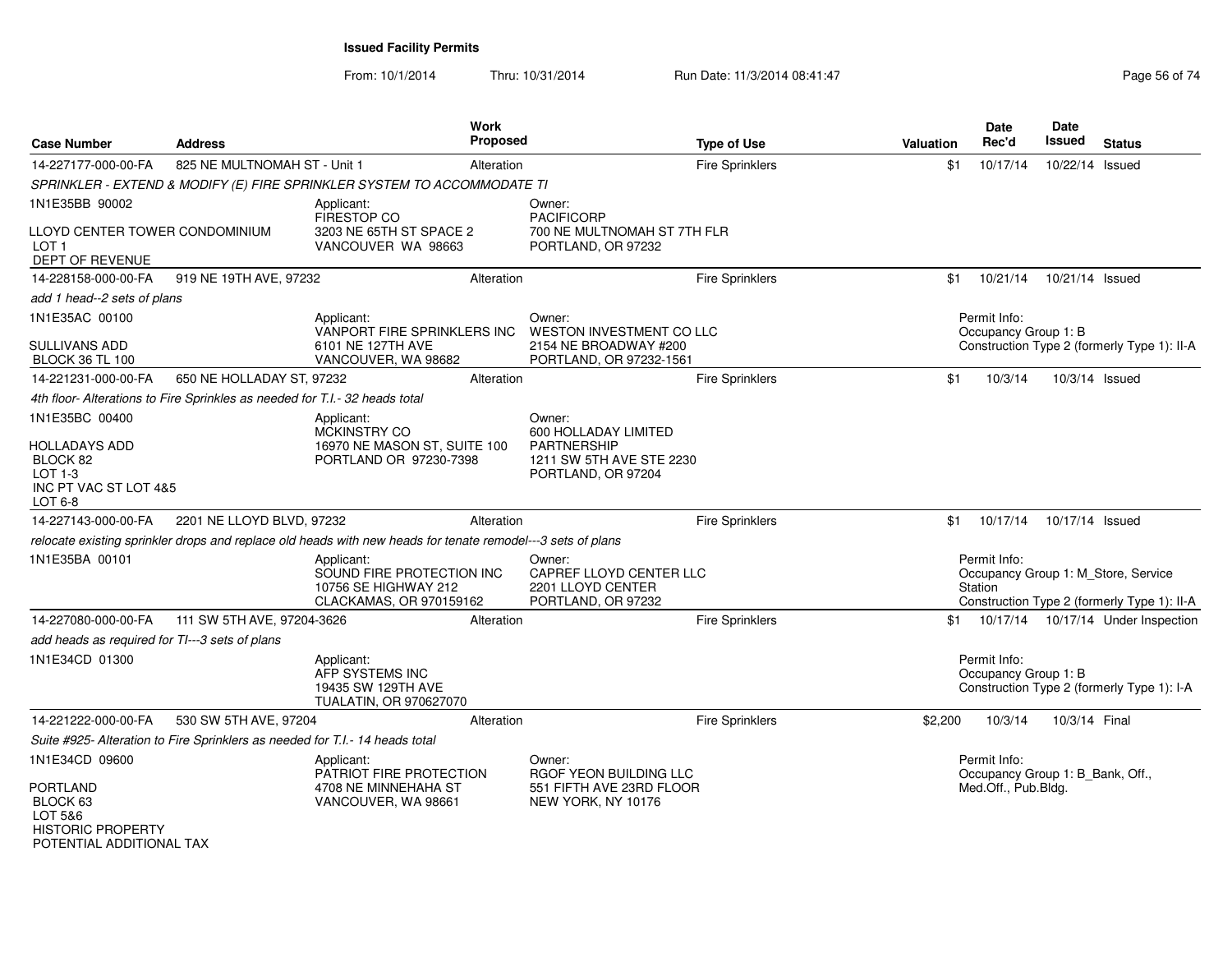From: 10/1/2014Thru: 10/31/2014 Run Date: 11/3/2014 08:41:47 Rege 57 of 74

| <b>Case Number</b>                                                                                                                                                  | <b>Address</b>                                                               |                                                                                                    | Work<br><b>Proposed</b> |                                                                                                  | <b>Type of Use</b>     | <b>Valuation</b>                                 | Date<br>Rec'd                                                           | Date<br>Issued  | <b>Status</b>                                |
|---------------------------------------------------------------------------------------------------------------------------------------------------------------------|------------------------------------------------------------------------------|----------------------------------------------------------------------------------------------------|-------------------------|--------------------------------------------------------------------------------------------------|------------------------|--------------------------------------------------|-------------------------------------------------------------------------|-----------------|----------------------------------------------|
| 14-220546-000-00-FA                                                                                                                                                 | 828 SW 1ST AVE, 97204                                                        |                                                                                                    | Alteration              |                                                                                                  | <b>Fire Sprinklers</b> | \$1                                              | 10/2/14                                                                 | 10/2/14 Final   |                                              |
|                                                                                                                                                                     |                                                                              | relocate and add existing fire sprinklers at new ceiling and room layout--- 2 sets of plans        |                         |                                                                                                  |                        |                                                  |                                                                         |                 |                                              |
| 1S1E03BA 01900<br><b>PORTLAND</b><br><b>BLOCK 4</b>                                                                                                                 |                                                                              | Applicant:<br>ROBERT PARKER<br>PARKER FIRE PROTECTION INC<br>30205 SE KELSO RD                     |                         | Owner:<br><b>FOUNTAIN VILLAGE</b><br><b>DEVELOPMENT</b><br>115 SW ASH ST #500                    |                        | Permit Info:<br>Occupancy Group 1: A-2_Nightclub |                                                                         |                 |                                              |
| N 46' OF LOT 6                                                                                                                                                      | 1618 SW 1ST AVE, 97201                                                       | <b>BORING, OR 97009</b>                                                                            |                         | PORTLAND, OR 97204-3575                                                                          |                        |                                                  | 10/1/14                                                                 | 10/1/14 Final   |                                              |
| 14-219998-000-00-FA                                                                                                                                                 |                                                                              |                                                                                                    | Alteration              |                                                                                                  | <b>Fire Sprinklers</b> | \$700                                            |                                                                         |                 |                                              |
|                                                                                                                                                                     |                                                                              | Suite #210/230- Alterations to the Fire Sprinklers as needed for T.I.- 5 heads total               |                         |                                                                                                  |                        |                                                  |                                                                         |                 |                                              |
| 1S1E03CA 00700<br>SOUTH AUDITORIUM ADD<br>NLY 351.85' OF BLOCK I                                                                                                    |                                                                              | Applicant:<br>AFP SYSTEMS<br>19435 SW 129TH AV<br>TUALATIN, OR 97062                               |                         | Owner:<br><b>HARSCH INVESTMENT</b><br>1121 SW SALMON ST #500<br>PORTLAND, OR 97205-2022          |                        |                                                  | Permit Info:<br>Occupancy Group 1: B_Bank, Off.,<br>Med.Off., Pub.Bldg. |                 | Construction Type 2 (formerly Type 1): II-B  |
|                                                                                                                                                                     |                                                                              |                                                                                                    |                         | Owner:<br>PROPERTIES LLC<br>1121 SW SALMON ST #500<br>PORTLAND, OR 97205-2022                    |                        |                                                  |                                                                         |                 |                                              |
| 14-219962-000-00-FA                                                                                                                                                 | 319 SW WASHINGTON ST, 97204                                                  |                                                                                                    | Alteration              |                                                                                                  | <b>Fire Sprinklers</b> | \$700                                            | 10/1/14                                                                 | 10/1/14 Issued  |                                              |
|                                                                                                                                                                     | Suite #801- Alterations to Fire Sprinklers as needed for T.I.- 4 heads total |                                                                                                    |                         |                                                                                                  |                        |                                                  |                                                                         |                 |                                              |
| 1N1E34CD 07800                                                                                                                                                      |                                                                              | Applicant:<br>PATRIOT FIRE PROTECTION<br>4708 NE MINNEHAHA ST<br>VANCOUVER, WA 98661               |                         | Owner:<br>THREE NINETEEN WASHINGTON<br><b>LLC</b><br><b>PO BOX 416</b><br>MANCHESTER, VT 05254   |                        |                                                  | Permit Info:<br>Occupancy Group 1: B_Bank, Off.,<br>Med.Off., Pub.Bldg. |                 |                                              |
| 14-223880-000-00-FA                                                                                                                                                 | 123 NE 3RD AVE, 97232                                                        |                                                                                                    | Alteration              |                                                                                                  | <b>Fire Sprinklers</b> | \$1                                              | 10/10/14                                                                | 10/10/14 Final  |                                              |
|                                                                                                                                                                     | add one head for tenate improverment---3 sets of plans                       |                                                                                                    |                         |                                                                                                  |                        |                                                  |                                                                         |                 |                                              |
| 1N1E34DA 02800<br><b>EAST PORTLAND</b><br>BLOCK 68<br>INC PT VAC ST LOT 1&8<br>LOT 2&3&6&7<br>INC PT VAC ST LOT 4&5; HISTORIC<br>PROPERTY; POTENTIAL ADDITIONAL TAX |                                                                              | Applicant:<br><b>T&amp;L COMMUNICATIONS.</b><br>PO BOX 87387<br>Vancouver, WA 98687                |                         | Owner:<br><b>BRIDGEHEAD DEVELOPMENT LLC</b><br>1001 SE WATER AVE #120<br>PORTLAND, OR 97214-2147 |                        |                                                  | Permit Info:<br>Occupancy Group 1: B_Bank, Off.,<br>Med.Off., Pub.Bldg. |                 | Construction Type 2 (formerly Type 1): III-A |
| 14-226614-000-00-FA                                                                                                                                                 | 601 SW 2ND AVE, 97204                                                        |                                                                                                    | Alteration              |                                                                                                  | <b>Fire Sprinklers</b> | \$1                                              | 10/16/14                                                                | 10/16/14 Issued |                                              |
|                                                                                                                                                                     |                                                                              | 9th floor- Alterations to Fire Sprinklers as needed for T.I.- 21 heads total18- Relcated3- removal |                         |                                                                                                  |                        |                                                  |                                                                         |                 |                                              |
| 1S1E03BA 05000<br><b>PORTLAND</b><br>BLOCK 20<br>LOT 1-4 EXC PT IN ST & LOT 5-8                                                                                     |                                                                              | Applicant:<br>MCKINSTRY CO<br>16790 NE MASON ST. STE 100<br>PORTLAND, OR 97230                     |                         | Owner:<br><b>MORRISON STREET CF LLC</b><br>1211 SW 5TH AVE #2230<br>PORTLAND, OR 97204           |                        |                                                  |                                                                         |                 |                                              |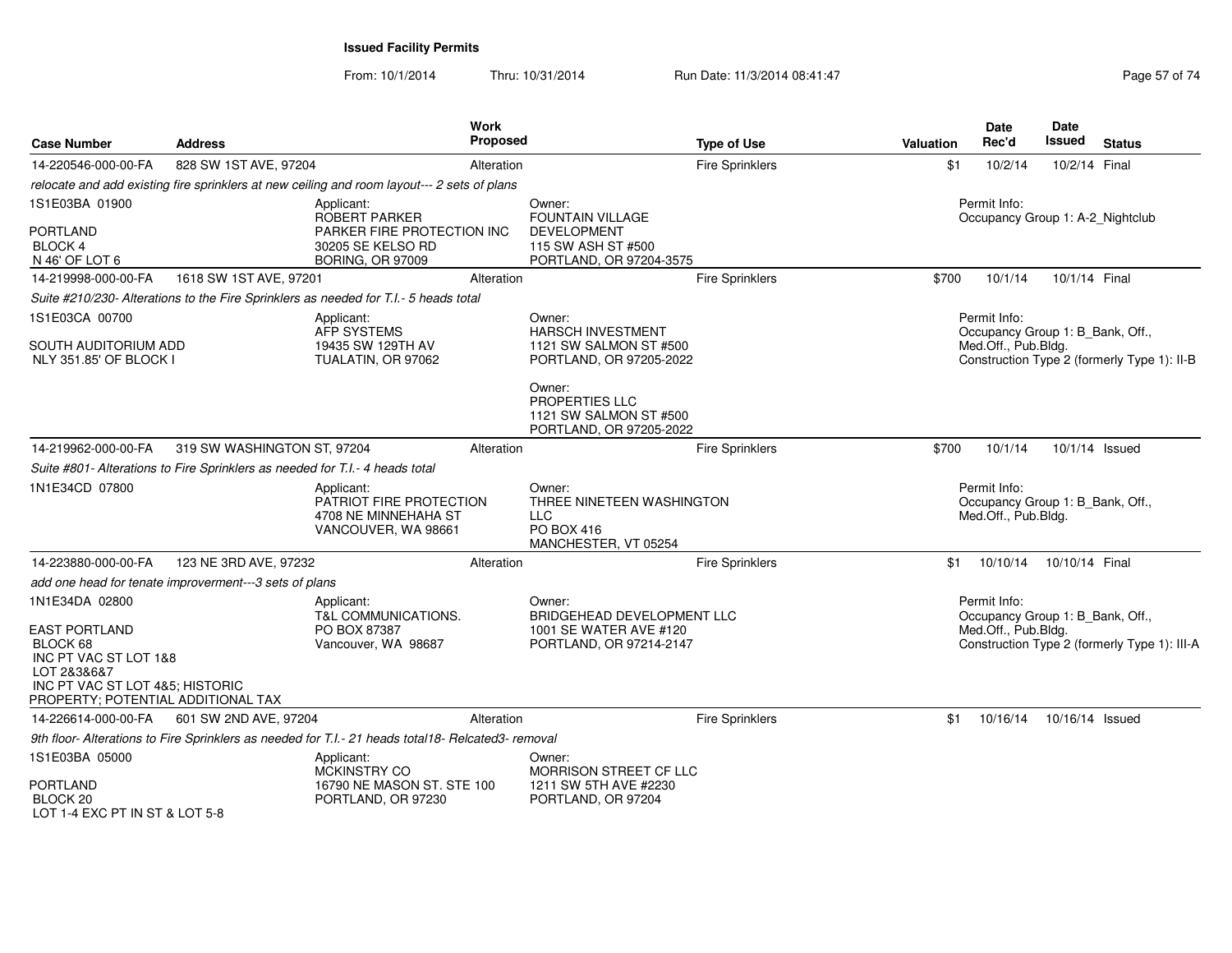From: 10/1/2014Thru: 10/31/2014 Run Date: 11/3/2014 08:41:47 Rege 58 of 74

| <b>Case Number</b>                                                                | <b>Address</b>                     |                                                                                         | Work<br>Proposed | <b>Type of Use</b>                                                                                                                                                 | Valuation | <b>Date</b><br>Rec'd                  | Date<br>Issued                   | <b>Status</b>                              |
|-----------------------------------------------------------------------------------|------------------------------------|-----------------------------------------------------------------------------------------|------------------|--------------------------------------------------------------------------------------------------------------------------------------------------------------------|-----------|---------------------------------------|----------------------------------|--------------------------------------------|
| 14-225235-000-00-FA                                                               | 3147 SW SAM JACKSON PARK RD, 97201 |                                                                                         | Alteration       | <b>Fire Sprinklers</b>                                                                                                                                             | \$1       | 10/14/14                              | 10/16/14 Issued                  |                                            |
|                                                                                   |                                    |                                                                                         |                  | FIRE SPRINKLER - TI: 7 SPRINKLERS RELOCATED AND REPLACED CONCEALED QRRECEIVED: 3 SETS OF CUT SHEETS, 3 PLANS                                                       |           |                                       |                                  |                                            |
| 1S1E09AD 00100<br>SECTION 09 1S 1E<br>TL 100 0.65 ACRES<br><b>LAND &amp; IMPS</b> |                                    | Applicant:<br><b>BASIC FIRE PROTECTION</b><br>8135 NE MLK Jr Blvd<br>PORTLAND, OR 97211 |                  | Owner:<br>OREGON STATE OF(LEASED<br>3181 SW SAM JACKSON PARK RD<br>PORTLAND, OR 97239                                                                              |           | Permit Info:<br>Med.Off., Pub.Bldg.   | Occupancy Group 1: B_Bank, Off., |                                            |
| SEE R327835 (R991091601) FOR IMPS AND<br><b>AIR SPACE</b>                         |                                    |                                                                                         |                  | Owner:<br><b>BRIM OHSU</b><br>3181 SW SAM JACKSON PARK RD<br>PORTLAND, OR 97239                                                                                    |           |                                       |                                  |                                            |
|                                                                                   |                                    |                                                                                         |                  | Owner:<br>MAIL STOP PP E<br>3181 SW SAM JACKSON PARK RD<br>PORTLAND, OR 97239                                                                                      |           |                                       |                                  |                                            |
| 14-225230-000-00-FA                                                               | 3147 SW SAM JACKSON PARK RD, 97201 |                                                                                         | Alteration       | <b>Fire Sprinklers</b>                                                                                                                                             |           | \$1 10/14/14                          | 10/16/14 Issued                  |                                            |
|                                                                                   |                                    |                                                                                         |                  | FIRE SPRINKLER - TI: 14 EXISTING SPRINKLERS REPLACED WITH NEW OR SPRINKLERS IN REMODELED TOILET ROOMS. 1 SPIRNKLER TO BE RELOCATED AND REPLACED WITH OR AT WIDENE  |           |                                       |                                  |                                            |
| 1S1E09AD 00100                                                                    |                                    | Applicant:<br><b>BASIC FIRE PROTECTION</b>                                              |                  | Owner:<br>OREGON STATE OF(LEASED                                                                                                                                   |           | Permit Info:<br>Occupancy Group 1: B  |                                  |                                            |
| SECTION 09 1S 1E<br>TL 100 0.65 ACRES<br><b>LAND &amp; IMPS</b>                   |                                    | 8135 NE MLK Jr Blvd<br>PORTLAND, OR 97211                                               |                  | 3181 SW SAM JACKSON PARK RD<br>PORTLAND, OR 97239                                                                                                                  |           |                                       |                                  | Construction Type 2 (formerly Type 1): I-B |
| SEE R327835 (R991091601) FOR IMPS AND<br><b>AIR SPACE</b>                         |                                    |                                                                                         |                  | Owner:<br><b>BRIM OHSU</b><br>3181 SW SAM JACKSON PARK RD<br>PORTLAND, OR 97239                                                                                    |           |                                       |                                  |                                            |
|                                                                                   |                                    |                                                                                         |                  | Owner:<br>MAIL STOP PP E<br>3181 SW SAM JACKSON PARK RD<br>PORTLAND, OR 97239                                                                                      |           |                                       |                                  |                                            |
| 14-224184-000-00-FA                                                               | 3930 SW MACADAM AVE, 97201         |                                                                                         | Alteration       | Fire Sprinklers                                                                                                                                                    |           | $$1$ 10/10/14                         | 10/16/14 Issued                  |                                            |
|                                                                                   |                                    |                                                                                         |                  | SPRINKLER -RELOCATE (5) EXISTING PENDENTS AWAY FROM STEEL I-BEAM. INSTALL (2) SR UPRIGHTS UNDER WALKWAY DUE TO INSUFFICIENT COVERAGE. INSTALL (4) SR HSW UNDER OVL |           |                                       |                                  |                                            |
| 1S1E10CA 00500                                                                    |                                    | Applicant:<br><b>BASIC FIRE PROTECTION</b>                                              |                  | Owner:<br>OREGON STATE OF                                                                                                                                          |           | Permit Info:<br>Occupancy Group 1: S2 |                                  |                                            |
| <b>CARUTHERS ADD</b><br>BLOCK 175                                                 |                                    | <b>BLVD</b><br>PORTLAND, OR 97211                                                       |                  | 8135 NE MARTIN LUTHER KING JR 3181 SW SAM JACKSON PARK RD<br>PORTLAND, OR 97239                                                                                    |           |                                       |                                  | Construction Type 2 (formerly Type 1): V-N |
| 14-222816-000-00-FA                                                               | 501 N GRAHAM ST, 97227             |                                                                                         | Alteration       | <b>Fire Sprinklers</b>                                                                                                                                             | \$1       | 10/8/14                               | 10/10/14 Final                   |                                            |
|                                                                                   |                                    | SPRINKLER - RELOCATE (1) STANDARD RESPONSE PENDENT FOR NEW LIGHT & DIFFUSER LOCATION    |                  |                                                                                                                                                                    |           |                                       |                                  |                                            |
| 1N1E27AC 01000                                                                    |                                    | Applicant:<br><b>BASIC FIRE PROTECTION</b>                                              |                  | Owner:<br><b>LEGACY HEALTH SYSTEM</b>                                                                                                                              |           | Permit Info:                          | Occupancy Group 1: B_Bank, Off., |                                            |
| ABENDS ADD<br><b>BLOCK 1 TL 1000</b>                                              |                                    | 8135 N.E. MLK JR. BLVD<br>PORTLAND, OR 97211                                            |                  | 1919 NW LOVEJOY ST<br>PORTLAND, OR 97209                                                                                                                           |           | Med.Off., Pub.Bldg.                   |                                  | Construction Type 2 (formerly Type 1): I-A |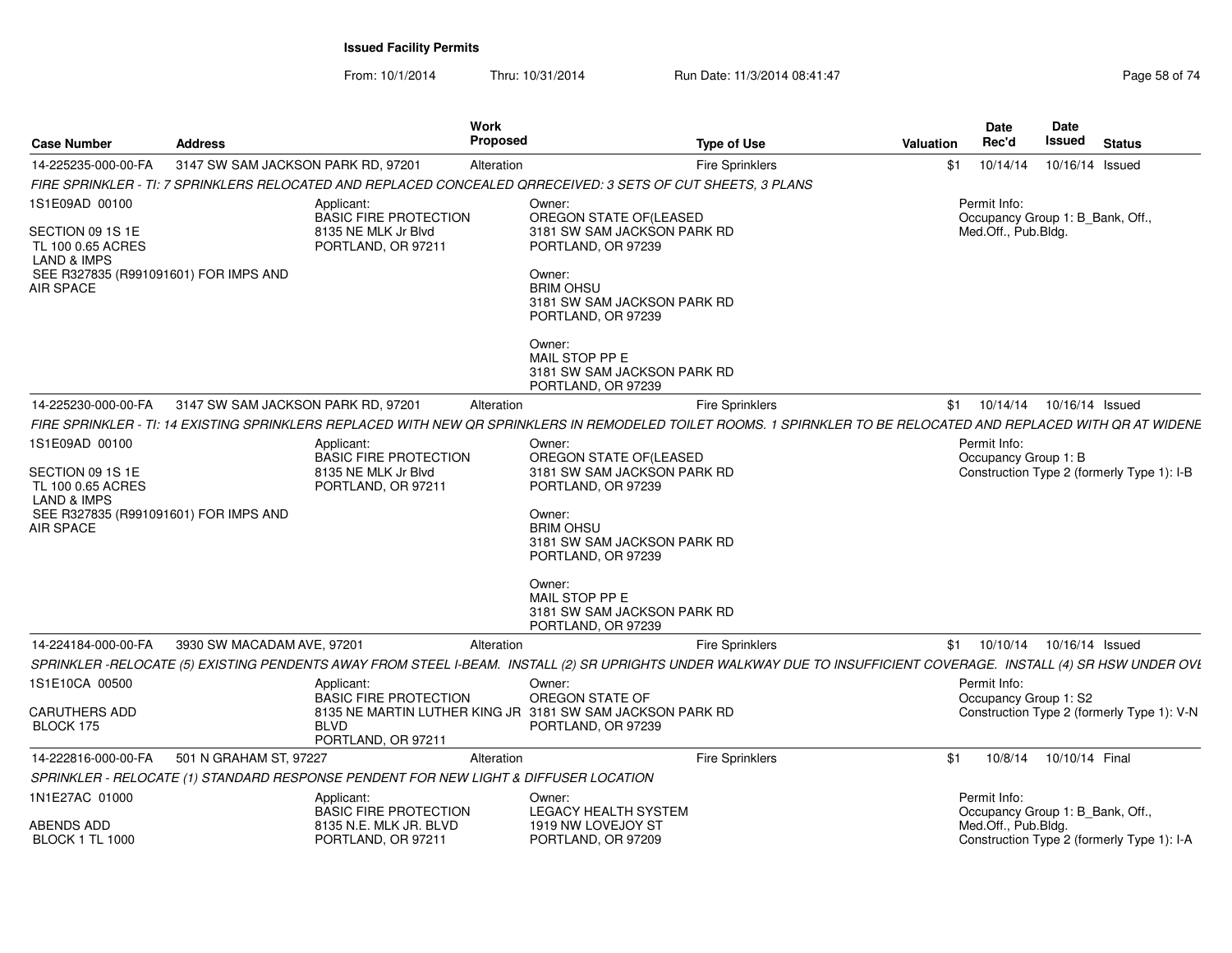| <b>Case Number</b>                                          | <b>Address</b>                                                        | Work<br><b>Proposed</b>                                                                                                         |                                                                                                 | <b>Type of Use</b>     | <b>Valuation</b> | Date<br>Rec'd                                           | Date<br>Issued  | <b>Status</b>                               |
|-------------------------------------------------------------|-----------------------------------------------------------------------|---------------------------------------------------------------------------------------------------------------------------------|-------------------------------------------------------------------------------------------------|------------------------|------------------|---------------------------------------------------------|-----------------|---------------------------------------------|
| 14-226241-000-00-FA                                         | 121 SW SALMON ST, 97204                                               | Alteration                                                                                                                      |                                                                                                 | <b>Fire Sprinklers</b> | \$1              | 10/16/14                                                | 10/16/14 Final  |                                             |
|                                                             | relocate existing sprinkler head in tele room--no plans               |                                                                                                                                 |                                                                                                 |                        |                  |                                                         |                 |                                             |
| 1S1E03BA 02100                                              |                                                                       | Applicant:<br><b>VIKING AUTOMATIC SPRINKLER</b><br><b>COMPANY</b><br>3245 NW FRONT AVE<br>PORTLAND, OR 972101580                | Owner:<br>IEH PORTLAND LLC<br>1WTC0510-CORPORATE TAX<br>DEPT 121 SW SALMO<br>PORTLAND, OR 97204 |                        |                  | Permit Info:<br>Occupancy Group 1: B                    |                 | Construction Type 2 (formerly Type 1): I-A  |
| 14-226238-000-00-FA                                         | 5600 NE HASSALO ST, 97213                                             | Alteration                                                                                                                      |                                                                                                 | <b>Fire Sprinklers</b> | \$1              | 10/16/14                                                | 10/16/14 Final  |                                             |
|                                                             | add sprinkler heads needed for office and bathrooms---2 sets of plans |                                                                                                                                 |                                                                                                 |                        |                  |                                                         |                 |                                             |
| 1N2E31 00100                                                |                                                                       | Applicant:<br>WYATT FIRE PROTECTION INC<br>9095 SW BURNHAM ST<br>TIGARD, OR 972236104                                           | Owner:<br>PACIFIC REALTY ASSOCIATES<br>15115 SW SEQUOIA PKWY<br>#200-WMI<br>PORTLAND, OR 97224  |                        |                  |                                                         |                 |                                             |
| 14-219741-000-00-FA                                         | 919 NE 19TH AVE, 97232                                                | Alteration                                                                                                                      |                                                                                                 | Fire Sprinklers        | \$1              | 10/1/14                                                 | 10/1/14 Final   |                                             |
|                                                             | add, and relocate heads to meet tenate improvement--- 2 sets of plans |                                                                                                                                 |                                                                                                 |                        |                  |                                                         |                 |                                             |
| 1N1E35AC 00100<br>SULLIVANS ADD                             |                                                                       | Applicant:<br>VANPORT FIRE SPRINKLERS INC<br>6101 NE 127TH AVE                                                                  | Owner:<br><b>WESTON INVESTMENT CO LLC</b><br>2154 NE BROADWAY #200                              |                        |                  | Permit Info:<br>Occupancy Group 1: B                    |                 | Construction Type 2 (formerly Type 1): II-A |
| <b>BLOCK 36 TL 100</b>                                      |                                                                       | VANCOUVER, WA 98682                                                                                                             | PORTLAND, OR 97232-1561                                                                         |                        |                  |                                                         |                 |                                             |
| 14-232731-000-00-FA                                         | 2525 SW 1ST AVE, 97201                                                | Alteration                                                                                                                      |                                                                                                 | <b>Fire Sprinklers</b> | \$20,000         | 10/31/14                                                | 10/31/14 Issued |                                             |
|                                                             |                                                                       | 4th floor- East Tower- Replace all heads to QR - Relocate as needed for T.I. - 195 heads total                                  |                                                                                                 |                        |                  | Permit Info:                                            |                 |                                             |
| 1S1E10BB 00900                                              |                                                                       | Applicant:<br>MCKINSTRY CO<br>16970 NE MASON ST, SUITE 100<br>PORTLAND OR 97230-7398                                            | Owner:<br><b>KBS ADP PLAZA LLC</b><br>2715 SW 3RD AVE<br>PORTLAND, OR 97201                     |                        |                  | Occupancy Group 1: B_Bank, Off.,<br>Med.Off., Pub.Bldg. |                 |                                             |
| 14-231343-000-00-FA                                         | 2201 NE LLOYD BLVD, 97232                                             | Alteration                                                                                                                      |                                                                                                 | <b>Fire Sprinklers</b> | \$1              | 10/28/14                                                | 10/28/14 Issued |                                             |
|                                                             |                                                                       | add HDS on dry system for new multnomah entrance, relocate wet system HPS at Halksey entrance---4 sets of olans                 |                                                                                                 |                        |                  |                                                         |                 |                                             |
| 1N1E35BA 00101                                              |                                                                       | Applicant:<br>PACIFIC FIRE SYSTEMS<br>6704 RIVIERA CT<br>WEST LINN, OR 97068                                                    | Owner:<br>CAPREF LLOYD CENTER LLC<br>2201 LLOYD CENTER<br>PORTLAND, OR 97232                    |                        |                  |                                                         |                 |                                             |
| 14-229847-000-00-FA                                         | 1040 NW 22ND AVE, 97210                                               | Alteration                                                                                                                      |                                                                                                 | <b>Fire Sprinklers</b> | \$1              | 10/24/14                                                | 10/31/14 Issued |                                             |
|                                                             |                                                                       | MOB II - Suite #660-SPRINKLERS-TENANT IMPROVEMENT .25 EXISTING SPRINKLERS RELOACTED IN ACT CEILINGS AROUND NEW WALLS            |                                                                                                 |                        |                  |                                                         |                 |                                             |
| 1N1E33BA 03600<br>COUCHS ADD<br>BLOCK 301<br>LOT 15-18      |                                                                       | Applicant:<br><b>BASIC FIRE PROTECTION</b><br>8135 NE MARTIN LUTHER KING JR MEDICAL CENTER<br><b>BLVD</b><br>PORTLAND, OR 97211 | Owner:<br><b>GOOD SAMARITAN HOSPITAL &amp;</b><br>1919 NW LOVEJOY ST<br>PORTLAND, OR 97209      |                        |                  | Permit Info:<br>Occupancy Group 1: B                    |                 | Construction Type 2 (formerly Type 1): I-B  |
| 14-230110-000-00-FA                                         | 1300 NE 16TH AVE, 97232                                               | Alteration                                                                                                                      |                                                                                                 | <b>Fire Sprinklers</b> | \$1,325          | 10/24/14                                                |                 | 10/24/14 Under Inspection                   |
|                                                             |                                                                       | Suite #525- Alterations to the Fire Sprinklers as needed for T.I.- 7 heads total                                                |                                                                                                 |                        |                  |                                                         |                 |                                             |
| 1N1E35AB 05600<br>HOLLADAYS ADD<br><b>BLOCK 178 TL 5600</b> |                                                                       | Applicant:<br>SIMPLEX GRINNELL<br>6305 SW Rosewood St Suite A<br>Lake Oswego, OR 97035                                          | Owner:<br>HOLLADAY PARK PLAZA INC<br>1300 NE 16TH AVE<br>PORTLAND, OR 97232-1467                |                        |                  | Permit Info:<br>Occupancy Group 1: SR1.1<br>I-FR        |                 | Construction Type 2 (formerly Type 1):      |
| SPLIT LEVY R182280 (R396212040)                             |                                                                       |                                                                                                                                 |                                                                                                 |                        |                  |                                                         |                 |                                             |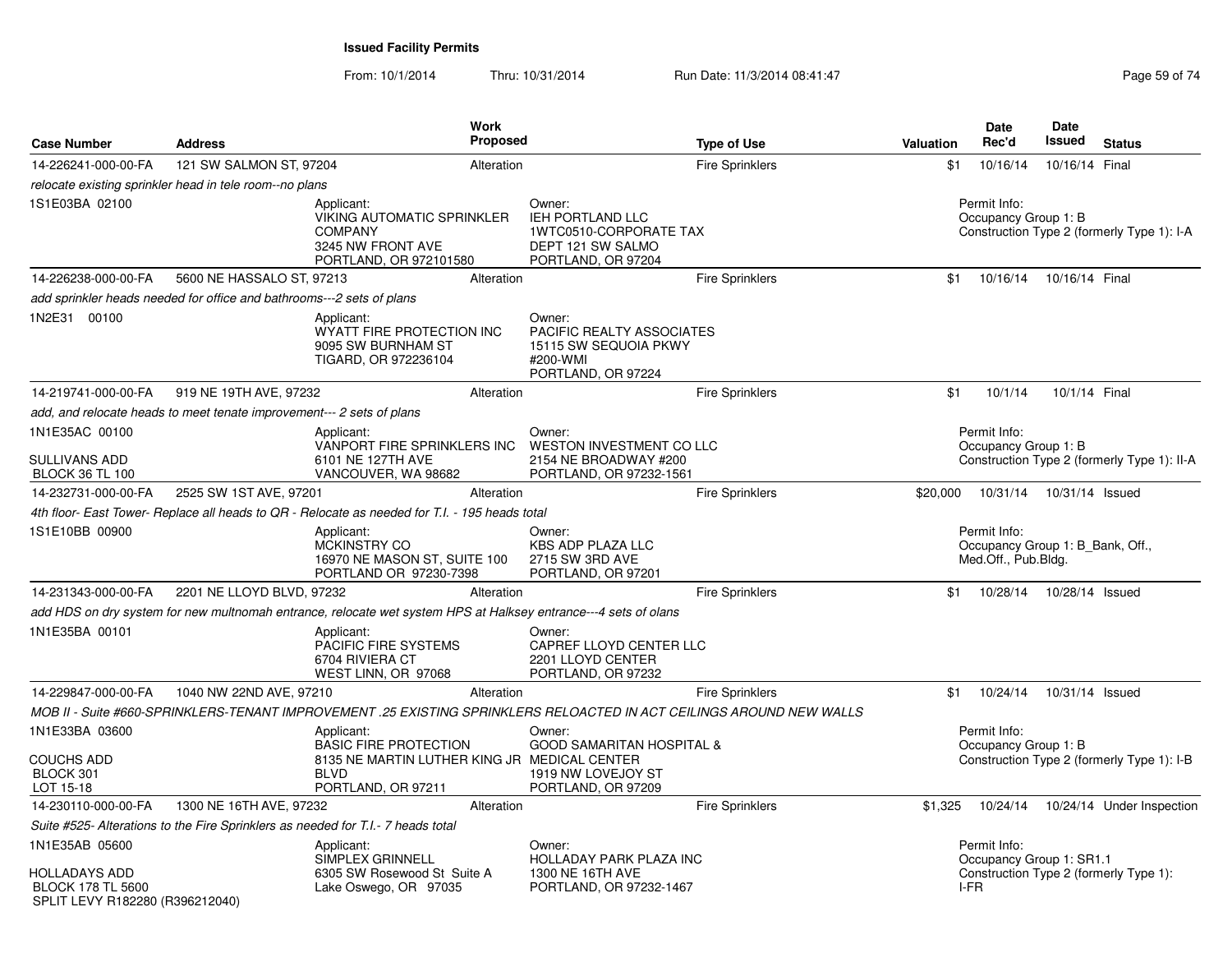From: 10/1/2014

Thru: 10/31/2014 Run Date: 11/3/2014 08:41:47 Rege 60 of 74

| <b>Case Number</b>                                                                                        | <b>Address</b>                    |                                                                                                                 | Work<br>Proposed |                                                                                                                                                                 | <b>Type of Use</b> |                                                                                                                    | <b>Valuation</b> | Date<br>Rec'd                                                           | Date<br>Issued            | <b>Status</b>                                                                      |
|-----------------------------------------------------------------------------------------------------------|-----------------------------------|-----------------------------------------------------------------------------------------------------------------|------------------|-----------------------------------------------------------------------------------------------------------------------------------------------------------------|--------------------|--------------------------------------------------------------------------------------------------------------------|------------------|-------------------------------------------------------------------------|---------------------------|------------------------------------------------------------------------------------|
| 14-204531-000-00-FA                                                                                       | 50 SW 2ND AVE, 97204              |                                                                                                                 | Alteration       |                                                                                                                                                                 | Mechanical         |                                                                                                                    | \$15,000         | 8/27/14                                                                 | 10/31/14 Issued           |                                                                                    |
|                                                                                                           |                                   |                                                                                                                 |                  | B2/++++NO PLANS, SEPARATED FROM REVISION APP.+++++3RD & 4TH FLOORS START-UP PDC CHALLENGE - HVAC MODIFICATIONS FOR 2-ZONES, 2 HEAT PUMPS WITH DUCTWORK AND CONT |                    |                                                                                                                    |                  |                                                                         |                           |                                                                                    |
| 1N1E34DC 01100                                                                                            |                                   | Applicant:<br><b>Thomas Ellicott</b><br>BEARDSLEY BLDG. DEV.<br>115 SW Ash, #500<br>Portland, OR 97204          |                  | Owner:<br><b>FOUNTAIN VILLAGE</b><br>DEVELOPMENT CO<br>115 SW ASH ST #500<br>PORTLAND, OR 97204                                                                 |                    | CCB - Contractor:<br>TRANTEL HEATING & COOLING IN<br>2616 SE 17TH AVE<br>PORTLAND, OR 97202                        |                  |                                                                         |                           |                                                                                    |
| 14-216574-000-00-FA                                                                                       |                                   | 3181 SW SAM JACKSON PARK RD - Bldg OHS, 9 Alteration                                                            |                  |                                                                                                                                                                 | Mechanical         |                                                                                                                    | \$13,500         | 9/23/14                                                                 | 10/16/14 Issued           |                                                                                    |
|                                                                                                           |                                   |                                                                                                                 |                  | F16/ OHSU HOSPITAL "B" WING 6TH FLOOR ELEVATOR LOBBY RENOVATION -DUCTWORK AND REBALANCE AIR SUPPLY                                                              |                    |                                                                                                                    |                  |                                                                         |                           |                                                                                    |
| 1S1E09 00200                                                                                              |                                   | Applicant:<br><b>ALLISON TITUS</b><br>PORTLAND, OR 97205                                                        |                  | Owner:<br>OREGON STATE OF<br>621 SW MORRISON ST, SUITE 200 3181 SW SAM JACKSON PARK RD<br>PORTLAND, OR 97239                                                    |                    | CCB - Contractor:<br><b>TURNER CONSTRUCTION CO</b><br>1200 NW NAITO PARKWAY #300<br>PORTLAND, OR 972209            |                  | Permit Info:<br>Occupancy Group 1: I-2                                  |                           | Construction Type 2 (formerly Type 1): I-A                                         |
| 14-217243-000-00-FA                                                                                       | 2201 NE LLOYD BLVD, 97232         |                                                                                                                 | Alteration       |                                                                                                                                                                 | Mechanical         |                                                                                                                    | \$10,000         |                                                                         | 9/24/14  10/16/14  Issued |                                                                                    |
|                                                                                                           |                                   |                                                                                                                 |                  | F7/ SPACE B228 BEST BUY MOBIL TENANT RELOCATION - DUCTWORK, GRILLES, REMOVE FAN COIL AND REBALANCE SUPPY & RETURN AIR***BID ESTIMATE***                         |                    |                                                                                                                    |                  |                                                                         |                           |                                                                                    |
| 1N1E35BA 00101                                                                                            |                                   | Applicant:<br><b>DAVID HOPKINS</b><br>14402 SE DONATELLO LOOP<br>HAPPY VALLEY, OR 97086                         |                  | Owner:<br>CAPREF LLOYD CENTER LLC<br>2201 LLOYD CENTER<br>PORTLAND, OR 97232                                                                                    |                    | CCB - Contractor:<br><b>JODY DEPEW</b><br><b>HVAC INC</b><br>5188 SE INTERNATIONAL WAY<br>MILWAUKIE, OR 97222      |                  | Permit Info:<br>Station                                                 |                           | Occupancy Group 1: M Store, Service<br>Construction Type 2 (formerly Type 1): II-A |
| 14-213052-000-00-FA                                                                                       | 530 SW 5TH AVE, 97204             |                                                                                                                 | Alteration       |                                                                                                                                                                 | Mechanical         |                                                                                                                    | \$72,000         |                                                                         | 9/15/14 10/16/14 Final    |                                                                                    |
|                                                                                                           |                                   | B2/4TH FLR, NEW WSHP'S, GRDS, T-STATS, DUCTING, FULL FLOOR HYDRONICS                                            |                  |                                                                                                                                                                 |                    |                                                                                                                    |                  |                                                                         |                           |                                                                                    |
| 1N1E34CD 09600<br>PORTLAND<br>BLOCK 63<br>LOT 5&6<br><b>HISTORIC PROPERTY</b><br>POTENTIAL ADDITIONAL TAX |                                   | Applicant:<br>ZAK TUTTLE<br>HUNTER DAVISSON, INC.<br>1800 SE PERSHING ST.<br>PORTLAND, OR 97202                 |                  | Owner:<br>RGOF YEON BUILDING LLC<br>551 FIFTH AVE 23RD FLOOR<br>NEW YORK, NY 10176                                                                              |                    | CCB - Contractor:<br><b>HUNTER DAVISSON INC</b><br>1800 SE PERSHING ST<br>PORTLAND, OR 97202-2338                  |                  | Permit Info:<br>Occupancy Group 1: B_Bank, Off.,<br>Med.Off., Pub.Bldg. |                           |                                                                                    |
| 14-218334-000-00-FA                                                                                       | 111 SW 5TH AVE, 97204-3626        |                                                                                                                 | Alteration       |                                                                                                                                                                 | Mechanical         |                                                                                                                    | \$2,500          | 9/26/14                                                                 | 10/16/14 Final            |                                                                                    |
|                                                                                                           |                                   | F8/21ST FLOOR/MINOR DUCT MODIFICATIONS AND DIFFUSER RELOCATIONS                                                 |                  |                                                                                                                                                                 |                    |                                                                                                                    |                  |                                                                         |                           |                                                                                    |
| 1N1E34CD 01300                                                                                            |                                   | Applicant:<br>Eddie Stovan<br><b>ALLIANT SYSTEMS LLC</b><br>1600 NW 167th Pl. #330<br>Portland, OR 97006        |                  |                                                                                                                                                                 |                    | CCB - Contractor:<br>ALLIANT SYSTEMS LLC<br>1600 NW 167TH PL SUITE 330<br>BEAVERTON OR 97005                       |                  | Permit Info:<br>Occupancy Group 1: B                                    |                           | Construction Type 2 (formerly Type 1): I-A                                         |
| 14-222583-000-00-FA                                                                                       | 5216 NE 158TH AVE - Bldg 6, 97230 |                                                                                                                 | Alteration       |                                                                                                                                                                 | Mechanical         |                                                                                                                    | \$10,100         | 10/7/14                                                                 |                           | 10/17/14 Under Inspection                                                          |
|                                                                                                           |                                   | F1/ADD DUCTWORK OFF EXISTING FOUR TON UNITS, FOR NEW LAYOUT                                                     |                  |                                                                                                                                                                 |                    |                                                                                                                    |                  |                                                                         |                           |                                                                                    |
| 1N2E24AA 00400                                                                                            |                                   | Applicant:<br><b>MICHAEL MALSTROM</b><br><b>WILLAMETTE HVAC</b><br>3075 SW 234TH AV # 206<br>HILLSBORO OR 97123 |                  | Owner:<br><b>WALTON CWOR COMMERCE</b><br>PO BOX 460169<br>HOUSTON, TX 77056                                                                                     |                    | CCB - Contractor:<br>MICHAEL MALSTROM<br><b>WILLAMETTE HVAC LLC</b><br>3075 SW 234TH AV # 206<br>HLLSBORO OR 97123 |                  |                                                                         |                           |                                                                                    |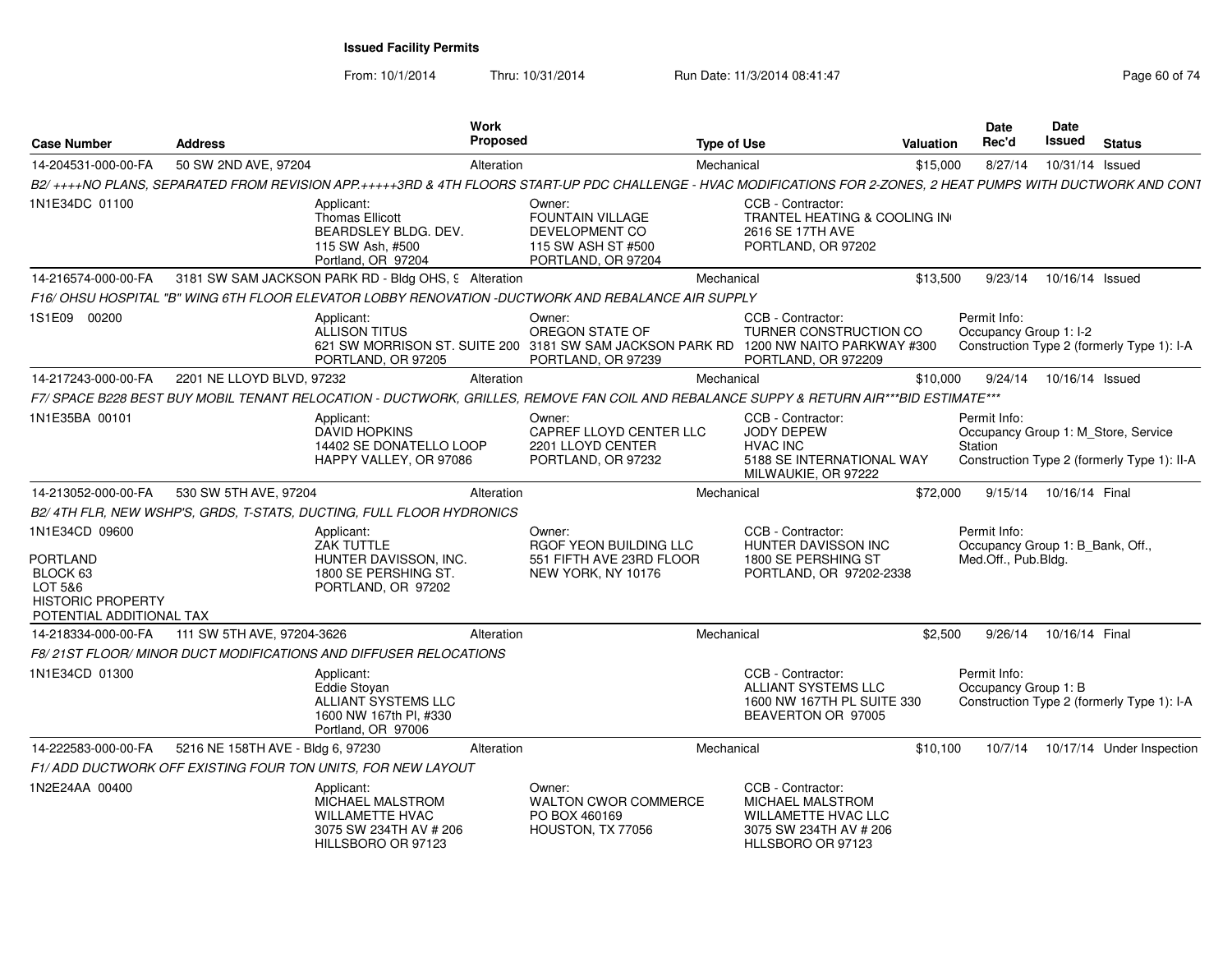From: 10/1/2014

Thru: 10/31/2014 Run Date: 11/3/2014 08:41:47 Rege 61 of 74

| <b>Case Number</b>                                                                        | <b>Address</b>                                    |                                                                                                              | <b>Work</b><br><b>Proposed</b> |                                                                                                                                                        | <b>Type of Use</b> |                                                                                                             | <b>Valuation</b> | Date<br>Rec'd                                                                              | Date<br>Issued  | <b>Status</b>                              |
|-------------------------------------------------------------------------------------------|---------------------------------------------------|--------------------------------------------------------------------------------------------------------------|--------------------------------|--------------------------------------------------------------------------------------------------------------------------------------------------------|--------------------|-------------------------------------------------------------------------------------------------------------|------------------|--------------------------------------------------------------------------------------------|-----------------|--------------------------------------------|
| 14-222580-000-00-FA                                                                       | 2525 SW 1ST AVE, 97201                            |                                                                                                              | Alteration                     |                                                                                                                                                        | Mechanical         |                                                                                                             | \$4,800          | 10/7/14                                                                                    |                 | 10/17/14 Under Inspection                  |
|                                                                                           |                                                   |                                                                                                              |                                | F6/ PARKING LEVEL BIKE ENCLOSURE/STORAGE - EXHAUST FOR LOCKER ROOMS. DUCT FOR SUPPLY AND RETURN OF EXISTING UNITS                                      |                    |                                                                                                             |                  |                                                                                            |                 |                                            |
| 1S1E10BB 00900                                                                            |                                                   | Applicant:<br>Eddie Stoyan<br>ALLIANT SYSTEMS LLC<br>1600 NW 167th Pl. #330<br>Portland, OR 97006            |                                | Owner:<br><b>KBS ADP PLAZA LLC</b><br>2715 SW 3RD AVE<br>PORTLAND, OR 97201                                                                            |                    | CCB - Contractor:<br>ALLIANT SYSTEMS LLC<br>1600 NW 167TH PL SUITE 330<br>BEAVERTON OR 97005                |                  | Permit Info:<br>Occupancy Group 1: B_Bank, Off.,<br>Med.Off., Pub.Bldg.                    |                 |                                            |
| 14-222628-000-00-FA                                                                       | 1022 SW SALMON ST, 97205                          |                                                                                                              | Alteration                     |                                                                                                                                                        | Mechanical         |                                                                                                             | \$14,000         | 10/7/14                                                                                    | 10/21/14 Issued |                                            |
|                                                                                           |                                                   | B2/ PUSH/PULL FOUR VAV BOXES AND HOT WATER COILS, VENT BOTH RESTROOMS                                        |                                |                                                                                                                                                        |                    |                                                                                                             |                  |                                                                                            |                 |                                            |
| 1S1E04AA 02700<br>PORTLAND<br>BLOCK 248<br>LOT 7&8                                        |                                                   | Applicant:<br>MICHAEL MALSTROM<br><b>WILLAMETTE HVAC</b><br>3075 SW 234TH AV # 206<br>HILLSBORO OR 97123     |                                | Owner:<br>1022 SW SALMON LLC<br>1121 SW SALMON ST<br>PORTLAND, OR 97205                                                                                |                    | CCB - Contractor:<br>MICHAEL MALSTROM<br>WILLAMETTE HVAC LLC<br>3075 SW 234TH AV # 206<br>HLLSBORO OR 97123 |                  | Permit Info:<br>Occupancy Group 1: B<br>Construction Type 2 (formerly Type 1):<br>$II-1HR$ |                 |                                            |
| 14-213314-000-00-FA                                                                       | 308 SW 2ND AVE, 97204                             |                                                                                                              | Alteration                     |                                                                                                                                                        | Mechanical         |                                                                                                             | \$97,246         | 9/16/14                                                                                    | 10/21/14 Issued |                                            |
|                                                                                           | F3/ SUITE 200; DUCT MODIFICATIONS, AND 7 NEW TU'S |                                                                                                              |                                |                                                                                                                                                        |                    |                                                                                                             |                  |                                                                                            |                 |                                            |
| 1N1E34CD 04600                                                                            |                                                   | Applicant:<br>ANTONIJA KRIZANAC<br><b>MCKINSTRY</b><br>16790 NE MASON ST. SUITE 100<br>PORTLAND, OR 97230    |                                | Owner:<br>NGP DUNCAN PLAZA<br>PO BOX 4900 DEPT #360<br>SCOTTSDALE, AZ 85261-4900                                                                       |                    | CCB - Contractor:<br>MCKINSTRY CO LLC<br>16970 NE MASON ST, SUITE 100<br>PORTLAND OR 97230-7398             |                  | Permit Info:<br>Occupancy Group 1: A-2_Restaurant                                          |                 | Construction Type 2 (formerly Type 1): I-A |
|                                                                                           |                                                   |                                                                                                              |                                | Owner:<br>PORTLAND LLC<br>PO BOX 4900 DEPT #360<br>SCOTTSDALE, AZ 85261-4900                                                                           |                    |                                                                                                             |                  |                                                                                            |                 |                                            |
| 14-207989-000-00-FA                                                                       | 700 NE MULTNOMAH ST                               |                                                                                                              | Alteration                     |                                                                                                                                                        | Mechanical         |                                                                                                             | \$140,000        | 9/4/14                                                                                     | 10/22/14 Issued |                                            |
|                                                                                           |                                                   |                                                                                                              |                                | F11/16TH FLOOR WOMEN'S HEALTHCARE ASSOCIATES CLINIC - ADD 5 NEW DUAL DUCT VAV'S, 13 CEILING MOUNTED EXHAUST FANS, MODIFY DUCTWORK, ADD 2 WATER HEATERS |                    |                                                                                                             |                  |                                                                                            |                 |                                            |
| 1N1E35BB 02601                                                                            |                                                   | Applicant:                                                                                                   |                                | Owner:                                                                                                                                                 |                    | CCB - Contractor:                                                                                           |                  | Permit Info:                                                                               |                 |                                            |
| <b>LLOYD BLOCKS</b><br>LOT <sub>1</sub>                                                   |                                                   | <b>GREGORY NAULTY</b><br>FORTIS CONSTRUCTION<br>1705 SW TAYLOR ST<br>PORTLAND, OR 97205                      |                                | AAT LLOYD DISTRICT LLC<br>11455 EL CAMINO REAL #200<br>SAN DIEGO, CA 92130-2047                                                                        |                    | AMERICAN HEATING INC<br>5035 SE 24TH<br>PORTLAND, OR 97202-4765                                             |                  | Occupancy Group 1: B Bank, Off.,<br>Med.Off., Pub.Bldg.                                    |                 |                                            |
| 14-220044-000-00-FA                                                                       | 9255 NE ALDERWOOD RD, 97220                       |                                                                                                              | Alteration                     |                                                                                                                                                        | Mechanical         |                                                                                                             | \$34,950         | 10/1/14                                                                                    | 10/22/14 Final  |                                            |
|                                                                                           |                                                   | F18/ GATEWAY EXPRESS - 2 NEW RTU'S, DUCTWORK, EXHAUST FANS, GAS PIPING AND FAN INTAKE                        |                                |                                                                                                                                                        |                    |                                                                                                             |                  |                                                                                            |                 |                                            |
| 1N2E16 00200<br>SECTION 16 1N 2E<br>TL 200 27.93 ACRES<br>SPLIT LEVY R317166 (R942160010) |                                                   | Applicant:<br><b>Bruce Butner</b><br>PROTEMP ASSOCIATES<br>9788 SE 17th Ave<br>Portland, Or 97222            |                                | Owner:<br>PORT OF PORTLAND<br>PO BOX 3529<br>PORTLAND, OR 97208-3529                                                                                   |                    | CCB - Contractor:<br><b>BRUCE BUTNER</b><br>PROTEMP ASSOCIATES INC<br>9788 SE 17TH<br>PORTLAND, OR 97222    |                  | Permit Info:<br>Occupancy Group 1: S-1_Storage -<br>Moderate Hazard, Warehouse             |                 |                                            |
| 14-220540-000-00-FA                                                                       | 805 SW BROADWAY, 97205                            |                                                                                                              | Alteration                     |                                                                                                                                                        | Mechanical         |                                                                                                             | \$28,000         | 10/2/14                                                                                    | 10/23/14 Issued |                                            |
|                                                                                           |                                                   |                                                                                                              |                                | F8/ RE CONFIGURE HVAC SYTEM FOR NEW LAYOUT, DIFFUSERES, ETC, ONE SUSPENDED HEAT PUMP (500#)                                                            |                    |                                                                                                             |                  |                                                                                            |                 |                                            |
| 1S1E03BB 04400<br>PORTLAND<br>BLOCK 210<br>$LOT 1-8$                                      |                                                   | Applicant:<br><b>ROB HUMPHREY</b><br><b>FASTER PERMITS</b><br>14334 NW EAGLERIDGE LANE<br>PORTLAND, OR 97229 |                                | Owner:<br>FOX TOWER L L C<br>805 SW BROADWAY #2020<br>PORTLAND, OR 97205                                                                               |                    | CCB - Contractor:<br>R & H CONSTRUCTION<br>1530 SW TAYLOR STREET<br>PORTLAND, OR 97205                      |                  | Permit Info:<br>Occupancy Group 1: B                                                       |                 | Construction Type 2 (formerly Type 1): I-A |
| DEFERRED ADDITIONAL TAX LIABILITY                                                         |                                                   |                                                                                                              |                                |                                                                                                                                                        |                    |                                                                                                             |                  |                                                                                            |                 |                                            |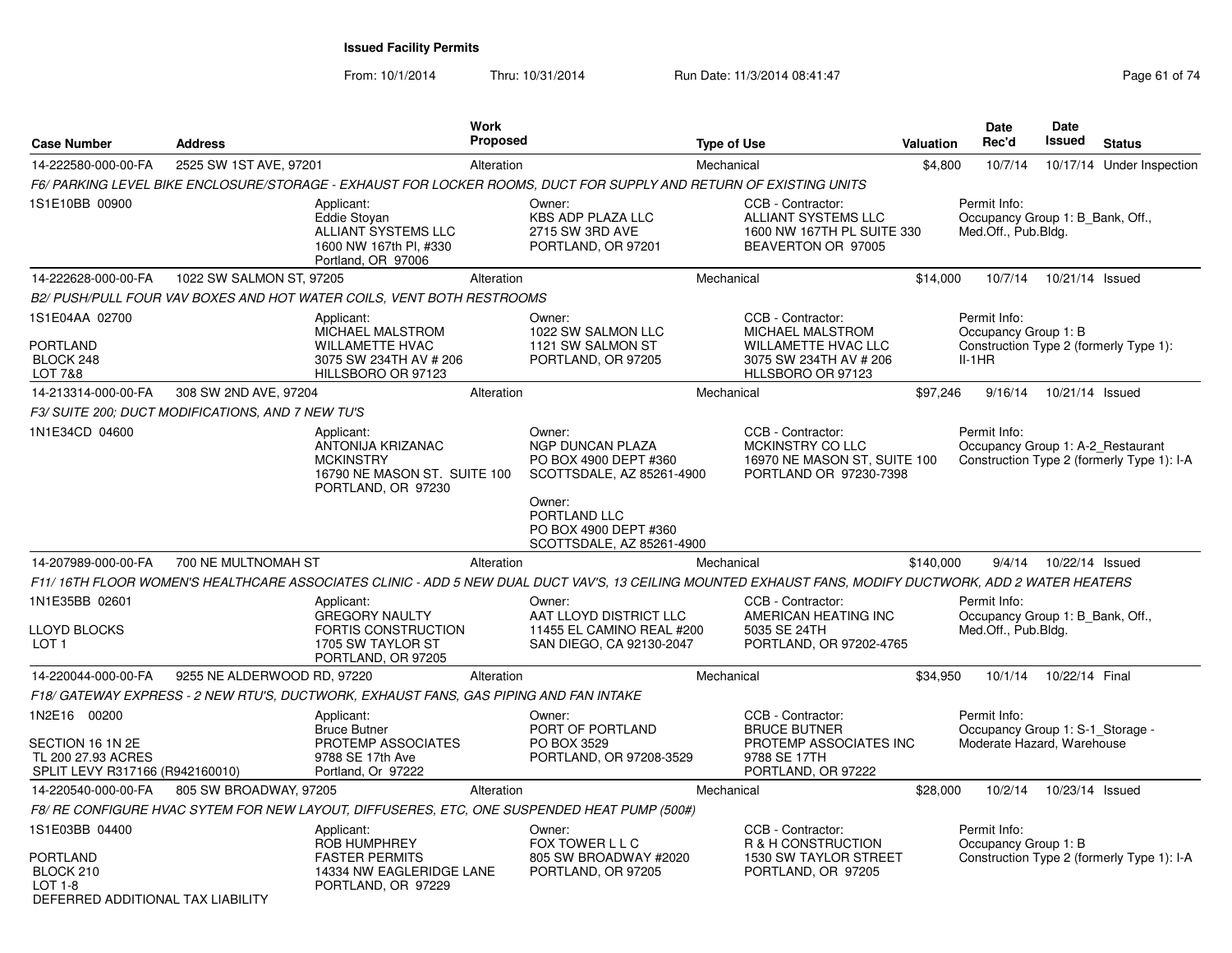From: 10/1/2014Thru: 10/31/2014 Run Date: 11/3/2014 08:41:47 Rege 62 of 74

| <b>Case Number</b>                                                                             | <b>Address</b>                                    |                                                                                                                            | Work<br><b>Proposed</b> |                                                                                                                | <b>Type of Use</b> |                                                                                                                      | Valuation | <b>Date</b><br>Rec'd                                                                   | <b>Date</b><br>Issued | <b>Status</b>                              |
|------------------------------------------------------------------------------------------------|---------------------------------------------------|----------------------------------------------------------------------------------------------------------------------------|-------------------------|----------------------------------------------------------------------------------------------------------------|--------------------|----------------------------------------------------------------------------------------------------------------------|-----------|----------------------------------------------------------------------------------------|-----------------------|--------------------------------------------|
| 14-222229-000-00-FA                                                                            | 650 NE HOLLADAY ST, 97232                         |                                                                                                                            | Alteration              |                                                                                                                | Mechanical         |                                                                                                                      | \$19,200  | 10/7/14                                                                                | 10/24/14              | Issued                                     |
|                                                                                                |                                                   | B1/4TH FLOOR INTERIOR DEMO AND REMODEL FOR NEW OFFICE TENANT - DUCTWORK AND DIFFUSER RELOCATIONS                           |                         |                                                                                                                |                    |                                                                                                                      |           |                                                                                        |                       |                                            |
| 1N1E35BC 00400<br>HOLLADAYS ADD<br>BLOCK 82<br>$LOT 1-3$<br>INC PT VAC ST LOT 4&5<br>LOT 6-8   |                                                   | Applicant:<br>Eddie Stovan<br>ALLIANT SYSTEMS LLC<br>1600 NW 167th PI, #330<br>Portland, OR 97006                          |                         | Owner:<br>600 HOLLADAY LIMITED<br><b>PARTNERSHIP</b><br>1211 SW 5TH AVE STE 2230<br>PORTLAND, OR 97204         |                    | CCB - Contractor:<br>ALLIANT SYSTEMS LLC<br>1600 NW 167TH PL SUITE 330<br>BEAVERTON OR 97005                         |           |                                                                                        |                       |                                            |
| 14-226951-000-00-FA                                                                            | 12000 SW 49TH AVE, 97219                          |                                                                                                                            | Alteration              |                                                                                                                | Mechanical         |                                                                                                                      | \$47,169  | 10/17/14                                                                               | 10/24/14 Issued       |                                            |
|                                                                                                | <b>B1/ CC BUILDING/ MDF REFRIGERATION UPGRADE</b> |                                                                                                                            |                         |                                                                                                                |                    |                                                                                                                      |           |                                                                                        |                       |                                            |
| 1S1E31D 00200                                                                                  |                                                   | Applicant:<br>ED HILL<br><b>GENERAL SHEET METAL</b><br>11235 HWY 212<br>CLACKAMAS, OR 97015                                |                         | Owner:<br>PORTLAND COMMUNITY<br><b>COLLEGE DIST</b><br>PO BOX 19000<br>PORTLAND, OR 97280-0990                 |                    | CCB - Contractor:<br><b>GENERAL SHEET METAL WORKS</b><br><b>INC</b><br>11235 HIGHWAY 212<br>CLACKAMAS, OR 97015 9160 |           | Permit Info:<br>Occupancy Group 1: B                                                   |                       | Construction Type 2 (formerly Type 1): I-B |
| 14-115241-000-00-FA                                                                            | 1500 NE IRVING ST, 97232                          |                                                                                                                            | Alteration              |                                                                                                                | Mechanical         |                                                                                                                      | \$1,943   | 2/11/14                                                                                | 10/27/14 Final        |                                            |
|                                                                                                |                                                   | B1/ BIKE ROOM INSTALL NEW EXHAUST FAN VENTED INTO ADJACENT STORAGE AREA                                                    |                         |                                                                                                                |                    |                                                                                                                      |           |                                                                                        |                       |                                            |
| 1N1E35AC 01200<br>HOLLADAYS ADD<br>BLOCK 167&168 TL 1200                                       |                                                   | Applicant:<br>ANTONIJA KRIZANAC<br><b>MCKINSTRY</b><br>16790 NE MASON ST. SUITE 100<br>PORTLAND, OR 97230                  |                         | Owner:<br>WREH LLOYD PLAZA LLC<br>600 UNIVERSITY ST #2820<br>SEATTLE, WA 98101                                 |                    | CCB - Contractor:<br>MCKINSTRY CO LLC<br>16970 NE MASON ST, SUITE 100<br>PORTLAND OR 97230-7398                      |           | Permit Info:<br>Occupancy Group 1: B<br>Construction Type 2 (formerly Type 1):<br>I-FR |                       |                                            |
| 14-225462-000-00-FA                                                                            | 1120 NW COUCH ST, 97209                           |                                                                                                                            | Alteration              |                                                                                                                | Mechanical         |                                                                                                                      | \$3,605   | 10/14/14                                                                               | 10/27/14 Issued       |                                            |
|                                                                                                | <b>F8/ HVAC RECONFIGURATION FOR NEW LAYOUT</b>    |                                                                                                                            |                         |                                                                                                                |                    |                                                                                                                      |           |                                                                                        |                       |                                            |
| 1N1E33DA 04900                                                                                 |                                                   | Applicant:<br>JESSICA DUNHAM<br><b>ZGF</b><br>PORTLAND, OR 97205                                                           |                         | Owner:<br>MEPT BREWERY BLOCK 2 LLC<br>PO BOX 320099<br>1223 SW WASHINGTON, SUITE 20( ALEXANDRIA, VA 22320-0156 |                    | CCB - Contractor:<br>FORTIS CONSTRUCTION<br>1705 SW TAYLOR ST SUITE 200<br>PORTLAND, OR 97205                        |           | Permit Info:<br>Occupancy Group 1: B_Bank, Off.,<br>Med.Off., Pub.Bldg.                |                       |                                            |
| 14-218296-000-00-FA                                                                            | 805 SW BROADWAY, 97205                            |                                                                                                                            | Alteration              |                                                                                                                | Mechanical         |                                                                                                                      | \$50,000  | 9/26/14                                                                                | 10/28/14 Issued       |                                            |
|                                                                                                |                                                   | F8/ PIE-OLOGY PIZZERIA (710 SW YAMHILL) - EXHAUST FAN, DIFFUSERS AND DUCTWORK & DISTRIBUTION, TYPE II hood                 |                         |                                                                                                                |                    |                                                                                                                      |           |                                                                                        |                       |                                            |
| 1S1E03BB 04400<br>PORTLAND<br>BLOCK 210<br><b>LOT 1-8</b><br>DEFERRED ADDITIONAL TAX LIABILITY |                                                   | Applicant:<br><b>CRYSTAL EDWARDS</b><br><b>WESTERN DESIGN GROUP</b><br>2300 EAST THIRD LOOP STE 110<br>VANCOUVER, WA 98661 |                         | Owner:<br>FOX TOWER L L C<br>805 SW BROADWAY #2020<br>PORTLAND, OR 97205                                       |                    | Primary Contractor:<br><b>TO BID</b>                                                                                 |           | Permit Info:<br>Occupancy Group 1: B                                                   |                       | Construction Type 2 (formerly Type 1): I-A |
| 14-218960-000-00-FA                                                                            | 121 SW MORRISON ST, 97204                         |                                                                                                                            | Alteration              |                                                                                                                | Mechanical         |                                                                                                                      | \$4,763   | 9/29/14                                                                                | 10/28/14 Issued       |                                            |
|                                                                                                |                                                   | F5/ RECONFIGURE EXISTING SYSTEM FOR NEW LAYOUT, DUCTING, DIFFUSERS                                                         |                         |                                                                                                                |                    |                                                                                                                      |           |                                                                                        |                       |                                            |
| 1S1E03BA 02700<br><b>PORTLAND</b><br>BLOCK 15<br>$LOT 1-4$<br>LOT 7&8 EXC W 75'                |                                                   | Applicant:<br>DONN STURDIVANT<br>20915 SW 105TH<br>TUALATIN OR 97062                                                       |                         | Owner:<br>TERRACE TOWER USA-<br>PORTLAND INC<br>121 SW MORRISON ST #250<br>PORTLAND, OR 97204-3179             |                    | CCB - Contractor:<br>RUSSELL CONSTRUCTION INC<br>20915 SW 105TH AVE<br>TUALATIN OR 97062                             |           | Permit Info:<br>Occupancy Group 1: B Bank, Off.,<br>Med.Off., Pub.Bldg.                |                       | Construction Type 2 (formerly Type 1): I-A |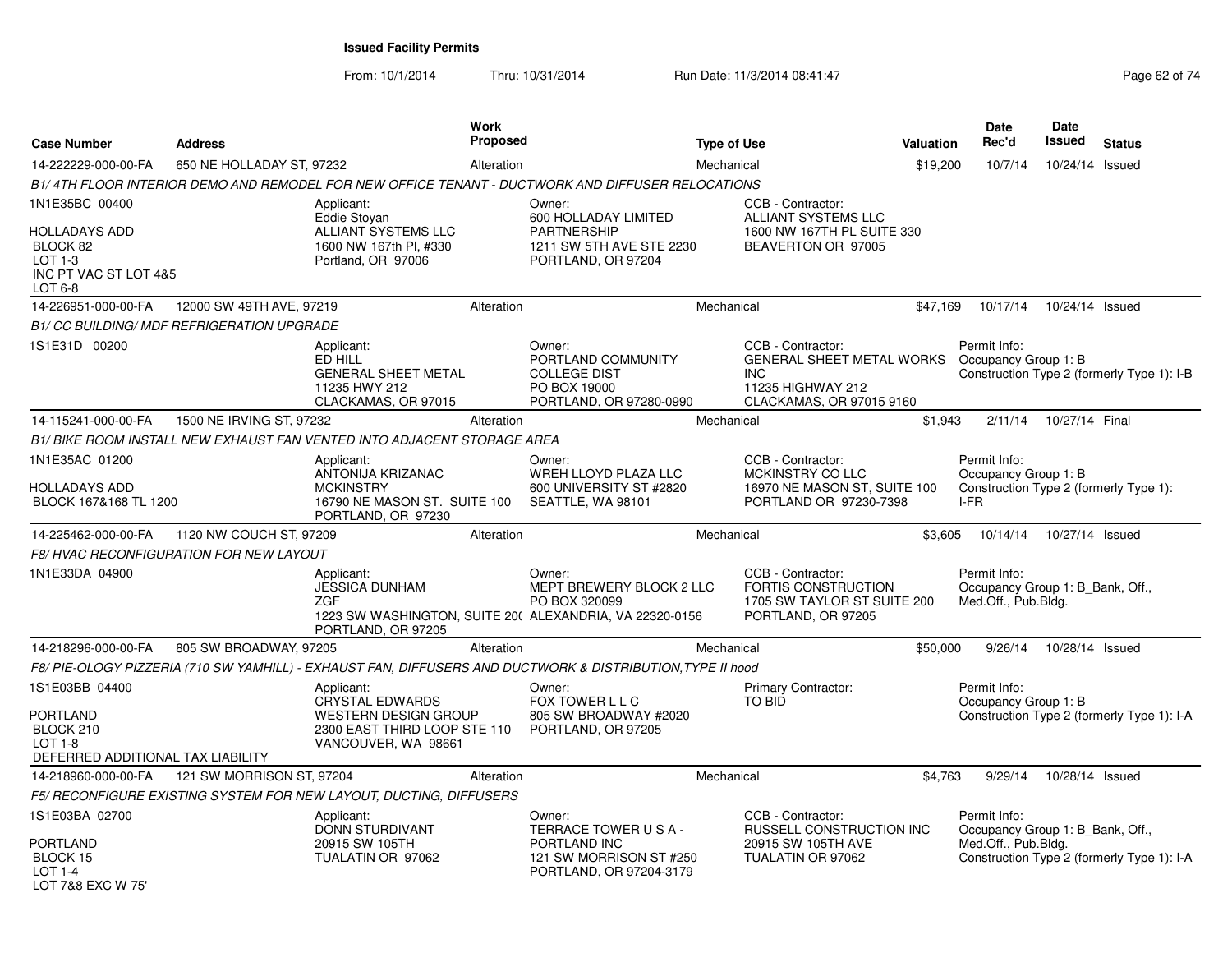From: 10/1/2014Thru: 10/31/2014 Run Date: 11/3/2014 08:41:47 Rege 63 of 74

| <b>Case Number</b>                                                      | <b>Address</b>           | <b>Work</b>                                                                                             | Proposed   | <b>Type of Use</b>                                                                                                                       |                                                                                      | <b>Valuation</b> | <b>Date</b><br>Rec'd                           | Date<br><b>Issued</b> | <b>Status</b>                          |
|-------------------------------------------------------------------------|--------------------------|---------------------------------------------------------------------------------------------------------|------------|------------------------------------------------------------------------------------------------------------------------------------------|--------------------------------------------------------------------------------------|------------------|------------------------------------------------|-----------------------|----------------------------------------|
| 14-204413-REV-01-FA                                                     | 1900 SW 4TH AVE - Unit 2 |                                                                                                         | Alteration | Mechanical                                                                                                                               |                                                                                      | \$               | 10/27/14                                       | 10/29/14 Issued       |                                        |
|                                                                         |                          | B2/ REVISE THE SEISMIC HVAC STAND FROM SIX HOLDDOWN CONNECTIONS TO FOUR                                 |            |                                                                                                                                          |                                                                                      |                  |                                                |                       |                                        |
| 1S1E03CB 90001                                                          |                          | Applicant:<br>Mark Fujii                                                                                |            | Owner:<br>OREGON STATE OF(LEASED                                                                                                         | CCB - Contractor:<br>ALLIANT SYSTEMS LLC                                             |                  |                                                |                       |                                        |
| URBAN CENTER CONDOMINIUM<br>LOT <sub>2</sub>                            |                          | PSU<br>617 SW MONTGOMERY ST #302<br>PORTLAND OR 97207                                                   |            | 121 SW MORRISON ST #200<br>PORTLAND, OR 97204<br>Owner:                                                                                  | 1600 NW 167TH PL SUITE 330<br>BEAVERTON OR 97005                                     |                  |                                                |                       |                                        |
|                                                                         |                          |                                                                                                         |            | <b>PACIFICORP</b><br>121 SW MORRISON ST #200<br>PORTLAND, OR 97204                                                                       |                                                                                      |                  |                                                |                       |                                        |
| 14-224825-000-00-FA                                                     | 4805 NE GLISAN ST, 97213 |                                                                                                         | Alteration | Mechanical                                                                                                                               |                                                                                      | \$24,315         | 10/13/14                                       | 10/29/14 Issued       |                                        |
| F10/ FURNISH AND INSTALL (1) VAV                                        |                          |                                                                                                         |            |                                                                                                                                          |                                                                                      |                  |                                                |                       |                                        |
| 1N2E31BD 04100                                                          |                          | Applicant:<br><b>RICHARD SCOGIN</b>                                                                     |            | Owner:<br>PROVIDENCE HEALTH                                                                                                              | CCB - Contractor:<br>AMERICAN HEATING INC                                            |                  | Permit Info:<br>Occupancy Group 1: I1.1        |                       |                                        |
| SECTION 31 1N 2E<br>TL 4100 9.54 ACRES                                  |                          | PROVIDENCE PORTLAND<br>4400 NE HALSEY ST., BLDG 2,<br><b>STE 190</b>                                    |            | 4400 NE HALSEY ST BLDG 2 #190<br>PORTLAND, OR 97213-1545                                                                                 | 5035 SE 24TH<br>PORTLAND, OR 97202-4765                                              |                  | Construction Type 2 (formerly Type 1):<br>I-FR |                       |                                        |
|                                                                         |                          | PORTLAND, OR 97213                                                                                      |            | Owner:<br>SERVICES-OREGON<br>4400 NE HALSEY ST BLDG 2 #190<br>PORTLAND, OR 97213-1545                                                    |                                                                                      |                  |                                                |                       |                                        |
| 14-209171-000-00-FA                                                     | 5050 NE HOYT ST, 97213   |                                                                                                         | Alteration | Mechanical                                                                                                                               |                                                                                      | \$19,570         | 9/8/14                                         |                       | 10/1/14 Under Inspection               |
| F11/ SUITE 454 - DUCTWORK AND GRILLES TO REMODEL ROOMS                  |                          |                                                                                                         |            |                                                                                                                                          |                                                                                      |                  |                                                |                       |                                        |
| 1N2E31BD 03800<br><b>CENTER ADD</b><br>BLOCK 3<br>LOT 1-7 INC PT VAC ST |                          | Applicant:<br><b>RICK ROBINSON</b><br>4400 NE HALSEY, BLDG 1, SUITE<br>160<br>PORTLAND, OR 97213        |            | Owner:<br>PROVIDENCE HEALTH<br>4400 NE HALSEY ST BLDG 2 #190<br>PORTLAND, OR 97213-1545                                                  | CCB - Contractor:<br>AMERICAN HEATING INC<br>5035 SE 24TH<br>PORTLAND, OR 97202-4765 |                  | Permit Info:<br>Occupancy Group 1: B<br>I-FR   |                       | Construction Type 2 (formerly Type 1): |
| LOT 20-26 EXC PT IN ST                                                  |                          |                                                                                                         |            | Owner:<br>SERVICES-OREGON<br>4400 NE HALSEY ST BLDG 2 #190<br>PORTLAND, OR 97213-1545                                                    |                                                                                      |                  |                                                |                       |                                        |
| 14-211257-000-00-FA                                                     | 1926 W BURNSIDE          |                                                                                                         | Alteration | Mechanical                                                                                                                               |                                                                                      | \$3,000          | 9/11/14                                        | 10/3/14 Issued        |                                        |
|                                                                         |                          |                                                                                                         |            | F4/ MU V TRANING TI FOR NEW TENANT - NEW FAN-COIL UNIT, CONNECT TO EXISTING CHILLED WATER LINE; 2 RETURN AIR GRILLES WITH TRANSFER DUCT; |                                                                                      |                  |                                                |                       |                                        |
| 1N1E33DC 70000                                                          |                          | Applicant:<br><b>REAL ST PIENC</b><br>FOREST CONTRACTING<br>27018 233RD PL SE<br>MAPLE VALLEY, WA 98038 |            | Owner:<br>ASSOCIATION OF UNIT OWNERS<br>1120 NW COUCH ST #600<br>PORTLAND, OR 97209                                                      | <b>Primary Contractor:</b><br><b>TO BID</b>                                          |                  |                                                |                       |                                        |
|                                                                         |                          |                                                                                                         |            | Owner:<br>OF CIVIC CONDOMINIUM<br>1120 NW COUCH ST #600<br>PORTLAND, OR 97209                                                            |                                                                                      |                  |                                                |                       |                                        |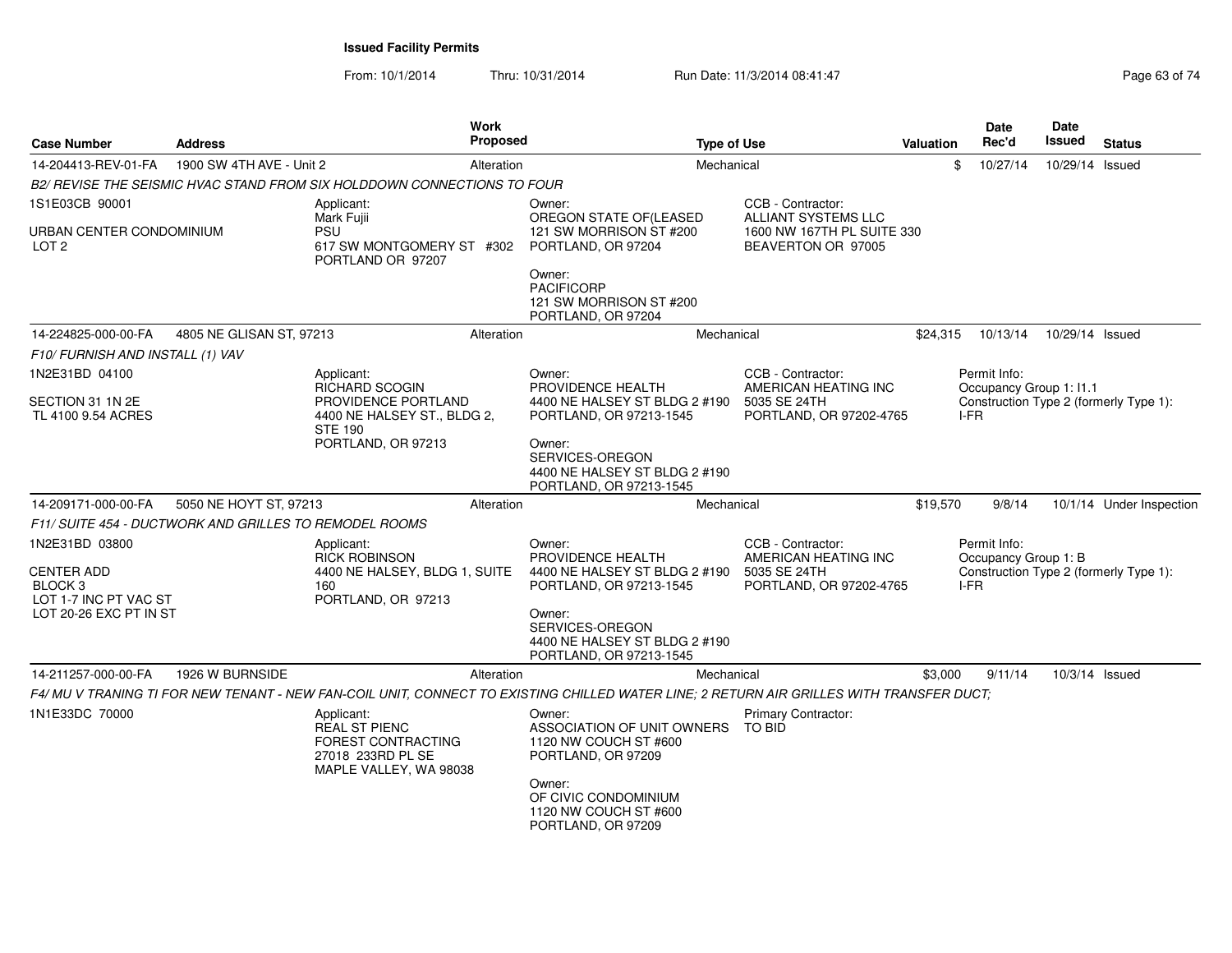From: 10/1/2014

Thru: 10/31/2014 Run Date: 11/3/2014 08:41:47 Rege 64 of 74

| <b>Case Number</b>                                | <b>Address</b>               |                                                                                                                  | Work<br><b>Proposed</b> |                                                                                                                                                                                     | <b>Type of Use</b> |                                                                                                              | <b>Valuation</b> | Date<br>Rec'd                                                           | Date<br>Issued | <b>Status</b>                                |
|---------------------------------------------------|------------------------------|------------------------------------------------------------------------------------------------------------------|-------------------------|-------------------------------------------------------------------------------------------------------------------------------------------------------------------------------------|--------------------|--------------------------------------------------------------------------------------------------------------|------------------|-------------------------------------------------------------------------|----------------|----------------------------------------------|
| 14-213241-000-00-FA                               | 111 SW 5TH AVE, 97204-3626   |                                                                                                                  | Alteration              |                                                                                                                                                                                     | Mechanical         |                                                                                                              | \$50,000         | 9/16/14                                                                 | 10/3/14 Final  |                                              |
|                                                   |                              |                                                                                                                  |                         | F3/19TH FLOOR; REMOVE EXISTING SUPPLY, ADD NEW SUPPLY AND RETURN, CONNECT TO EXISTING SYSTEM, EXHAUST FAN, TERMINAL UNITS, FAN POWERED BOXES                                        |                    |                                                                                                              |                  |                                                                         |                |                                              |
| 1N1E34CD 01300                                    |                              | Applicant:<br>ANTONIJA KRIZANAC<br><b>MCKINSTRY</b><br>16790 NE MASON ST. SUITE 100<br>PORTLAND, OR 97230        |                         |                                                                                                                                                                                     |                    | CCB - Contractor:<br>MCKINSTRY CO LLC<br>16970 NE MASON ST, SUITE 100<br>PORTLAND OR 97230-7398              |                  | Permit Info:<br>Occupancy Group 1: B                                    |                | Construction Type 2 (formerly Type 1): I-A   |
| 14-213289-000-00-FA                               | 111 SW 5TH AVE, 97204-3626   |                                                                                                                  | Alteration              |                                                                                                                                                                                     | Mechanical         |                                                                                                              | \$25,000         | 9/16/14                                                                 |                | 10/3/14 Issued                               |
|                                                   |                              |                                                                                                                  |                         | F4/ REMOVE EXISTING, NEW SUPPLY AND RETURN, EXHAUST FAN, FOUR FAN POWERED BOXES, 3 TERMINAL UNITS, 3 EXHAUST FANS                                                                   |                    |                                                                                                              |                  |                                                                         |                |                                              |
| 1N1E34CD 01300                                    |                              | Applicant:<br><b>ANTONIJA KRIZANAC</b><br><b>MCKINSTRY</b><br>16790 NE MASON ST. SUITE 100<br>PORTLAND, OR 97230 |                         |                                                                                                                                                                                     |                    | CCB - Contractor:<br>MCKINSTRY CO LLC<br>16970 NE MASON ST, SUITE 100<br>PORTLAND OR 97230-7398              |                  | Permit Info:<br>Occupancy Group 1: B                                    |                | Construction Type 2 (formerly Type 1): I-A   |
| 14-215782-000-00-FA                               | 3800 SE 22ND AVE, 97202      |                                                                                                                  | Alteration              |                                                                                                                                                                                     | Mechanical         |                                                                                                              | \$20,000         | 9/22/14                                                                 | 10/3/14 Final  |                                              |
| F4/ INSTALL RETURN AIR GRILLS IN T-BAR CEILING    |                              |                                                                                                                  |                         |                                                                                                                                                                                     |                    |                                                                                                              |                  |                                                                         |                |                                              |
| 1S1E11DA 04300                                    |                              | Applicant:<br>Jim Secomb                                                                                         |                         | Owner:<br>FRED MEYER STORES INC                                                                                                                                                     |                    | CCB - Contractor:<br><b>JAMES W SECOMB</b>                                                                   |                  | Permit Info:<br>Occupancy Group 1: B                                    |                |                                              |
| SECTION 11 1S 1E<br>TL 4300 5.37 ACRES            |                              | ALPINE BUILDING SERVICES INC<br>10905 NE Knott St<br>Portland, OR 97220                                          |                         | 1014 VINE ST 7TH FLOOR<br>CINCINNATI, OH 45202-1141                                                                                                                                 |                    | ALPINE BUILDING SERVICES INC<br>1025 NE 91ST AVE<br>PORTLAND, OR 97220                                       |                  |                                                                         |                | Construction Type 2 (formerly Type 1): II-A  |
| 14-221122-000-00-FA                               | 5725 NE 138TH AVE, 97230     |                                                                                                                  | Alteration              |                                                                                                                                                                                     | Mechanical         |                                                                                                              | \$4,000          | 10/3/14                                                                 | 10/6/14 Final  |                                              |
| B2/ RELOCATE GRILLES, ADD NEW FOR NEW LAYOUT      |                              |                                                                                                                  |                         |                                                                                                                                                                                     |                    |                                                                                                              |                  |                                                                         |                |                                              |
| 1N2E14DC 02800<br><b>REYNOLDS MTN VIEW PLAT 2</b> |                              | Applicant:<br><b>TROY MYLIUS</b><br><b>CK INDUSTRIES</b>                                                         |                         | Owner:<br>KAISER FOUNDATION HEALTH<br>500 NE MULTNOMAH ST #100                                                                                                                      |                    | CCB - Contractor:<br>CK INDUSTRIES INC<br>PO BOX 762                                                         |                  | Permit Info:<br>Occupancy Group 1: B Bank, Off.,<br>Med.Off., Pub.Bldg. |                |                                              |
| LOT 67&68 EXC PT IN ST & S 43.52' OF LOT<br>69    |                              | 4334 SW BEAVERTON HILLSDALE<br><b>HWY</b><br>PORTLAND, OR 97221                                                  |                         | PORTLAND, OR 97232-2031<br>Owner:<br>PLAN OF THE NORTHWEST<br>500 NE MULTNOMAH ST #100<br>PORTLAND, OR 97232-2031                                                                   |                    | BEAVERTON, OR 970750762                                                                                      |                  |                                                                         |                | Construction Type 2 (formerly Type 1): III-B |
| 14-213400-000-00-FA                               | 3620 N INTERSTATE AVE, 97227 |                                                                                                                  | Alteration              |                                                                                                                                                                                     | Mechanical         |                                                                                                              | \$16,000         | 9/16/14                                                                 |                | 10/6/14 Issued                               |
|                                                   |                              |                                                                                                                  |                         | F4/ VAULT 2 LINEAR ACCELERATOR REPLACEMENT - VAV TERMINAL UNIT AND MODS TO CHILLRD WATER SYSTEM                                                                                     |                    |                                                                                                              |                  |                                                                         |                |                                              |
| 1N1E22CC 13200                                    |                              | Applicant:<br><b>JON ANDERSON</b><br>AD ARCHITECTS, LLC<br>1430 SE 3RD AVE, SUITE 200<br>PORTLAND, OR 97214      |                         | Owner:<br>KAISER FOUNDATION HEALTH<br>500 NE MULTNOMAH ST #100<br>PORTLAND, OR 97232-2031<br>Owner:<br>PLAN OF THE NORTHWEST<br>500 NE MULTNOMAH ST #100<br>PORTLAND, OR 97232-2031 |                    | CCB - Contractor:<br><b>HOWARD S WRIGHT</b><br><b>CONSTRUCTORS LP</b><br>P. O. BOX 3764<br>SEATTLE, WA 98124 |                  | Permit Info:<br>Occupancy Group 1: I-2_Hospital                         |                |                                              |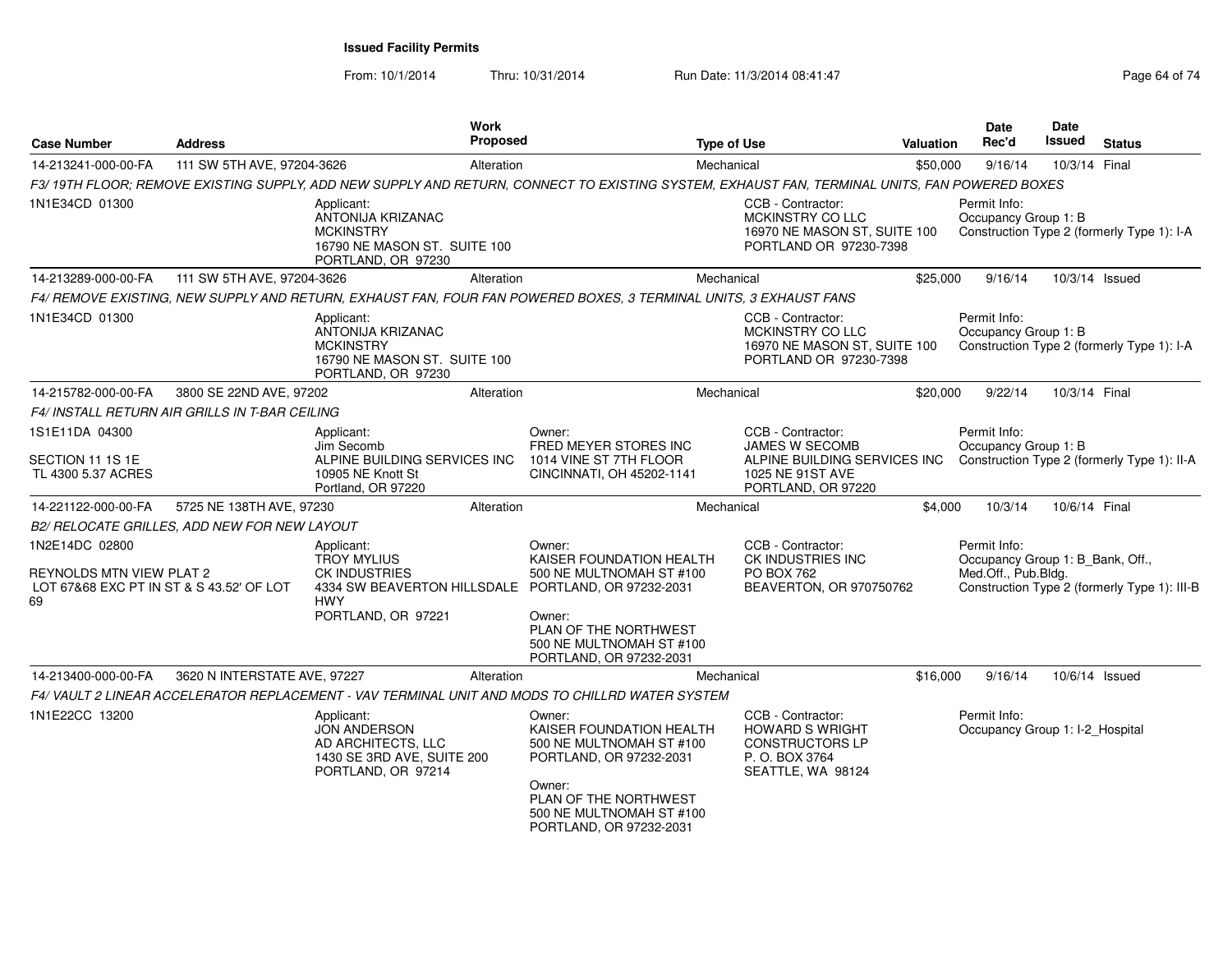From: 10/1/2014Thru: 10/31/2014 Run Date: 11/3/2014 08:41:47 Rege 65 of 74

| <b>Case Number</b>                                                                                         | <b>Address</b>                                   | Work<br><b>Proposed</b>                                                                                                                                              |                                                                      | <b>Type of Use</b> |                                                                                          | <b>Valuation</b> | <b>Date</b><br>Rec'd                                                                      | Date<br>Issued | <b>Status</b> |
|------------------------------------------------------------------------------------------------------------|--------------------------------------------------|----------------------------------------------------------------------------------------------------------------------------------------------------------------------|----------------------------------------------------------------------|--------------------|------------------------------------------------------------------------------------------|------------------|-------------------------------------------------------------------------------------------|----------------|---------------|
| 14-217766-000-00-FA                                                                                        | 1225 W BURNSIDE ST                               | Alteration                                                                                                                                                           |                                                                      | Mechanical         |                                                                                          | \$10,150         | 9/25/14                                                                                   | 10/6/14        | Issued        |
|                                                                                                            |                                                  | B1/ WHOLE FOODS MOVE EXISTING DISH WASHER AND INSTALL NEW EXHAUST DUCT AND EXTERIOR LOUVER                                                                           |                                                                      |                    |                                                                                          |                  |                                                                                           |                |               |
| 1N1E33DA 05000A2                                                                                           |                                                  | Applicant:<br><b>Bruce Butner</b>                                                                                                                                    | Owner:<br>PORTLAND DISTRICT COOLING &                                |                    | CCB - Contractor:<br><b>BRUCE BUTNER</b>                                                 |                  |                                                                                           |                |               |
| COUCHS ADD<br>BLOCK 82<br>$LOT 1-8$<br>MACH & EQUIP SEE R140654 (R180207460)<br><b>FOR LAND &amp; IMPS</b> |                                                  | PROTEMP ASSOCIATES<br>9788 SE 17th Ave<br>Portland, Or 97222                                                                                                         | CO LLC<br>13155 NOEL RD STE 100<br>DALLAS, TX 75240                  |                    | PROTEMP ASSOCIATES INC<br>9788 SE 17TH<br>PORTLAND, OR 97222                             |                  |                                                                                           |                |               |
| 14-176401-000-00-FA                                                                                        | 1717 NW 21ST AVE, 97209                          | Alteration                                                                                                                                                           |                                                                      | Mechanical         |                                                                                          | \$837,426        | 6/27/14                                                                                   | 10/6/14 Issued |               |
|                                                                                                            |                                                  | F15/ INSTALL TWO BOILERS, ONE COOLING TOWER, SIX EF'S AND 88 VAV BOXES, RTU'S                                                                                        |                                                                      |                    |                                                                                          |                  |                                                                                           |                |               |
| 1N1E28CD 02400                                                                                             |                                                  | Applicant:<br><b>ANTHONY HARNISH</b>                                                                                                                                 | Owner:<br><b>CON-WAY PROPERTIES INC</b>                              |                    | CCB - Contractor:<br><b>GENERAL SHEET METAL WORKS</b>                                    |                  |                                                                                           |                |               |
| <b>COUCHS ADD</b><br>INC PT VAC STS BLOCK 292                                                              |                                                  | <b>GENERAL SHEET METAL</b><br>11235 SE HIGHWAY 212<br>PORTLAND, OR 97209                                                                                             | PO BOX 4138<br>PORTLAND, OR 97208-4138                               |                    | <b>INC</b><br>11235 HIGHWAY 212<br>CLACKAMAS, OR 97015 9160                              |                  |                                                                                           |                |               |
| 14-208212-000-00-FA                                                                                        |                                                  | 3181 SW SAM JACKSON PARK RD - Bldg OHS, 9 Alteration                                                                                                                 |                                                                      | Mechanical         |                                                                                          | \$27,940         | 9/4/14                                                                                    | 10/6/14 Issued |               |
|                                                                                                            |                                                  | F18/OHS-7D, GPR REMODEL - MODIFICATIONS TO EXISTING SYSTEM, NEW TERMINAL UNITS, DIFFUSERS & GRILLES.                                                                 |                                                                      |                    |                                                                                          |                  |                                                                                           |                |               |
| 1S1E09 00200                                                                                               |                                                  | Applicant:<br><b>BRIAN SQUILLACE</b><br>MAHLUM ARCHITECTS<br>1231 NW HOYT SUITE 102<br>PORTLAND, OREGON 97203                                                        |                                                                      |                    | CCB - Contractor:<br>IN LINE COMMERCIAL CONST<br>PO BOX 5837<br>ALOHA, OR 97006          |                  | Permit Info:<br>Occupancy Group 1: I1.1<br>Construction Type 2 (formerly Type 1):<br>I-FR |                |               |
| 14-217848-000-00-FA                                                                                        | 805 SW BROADWAY, 97205                           | Alteration                                                                                                                                                           |                                                                      | Mechanical         |                                                                                          | \$10,000         | 9/25/14                                                                                   | 10/7/14 Final  |               |
|                                                                                                            |                                                  | F11/1ST FLOOR RELOCATE EXISTING WSHP AND PIPING AND ***ONE NEW FIRE/SMOKE DAMPER***                                                                                  |                                                                      |                    |                                                                                          |                  |                                                                                           |                |               |
| 1S1E03BB 04400<br><b>PORTLAND</b>                                                                          |                                                  | Applicant:<br>ANTONIJA KRIZANAC<br><b>MCKINSTRY</b>                                                                                                                  | Owner:<br>FOX TOWER L L C<br>805 SW BROADWAY #2020                   |                    | CCB - Contractor:<br><b>MCKINSTRY COLLC</b><br>16970 NE MASON ST, SUITE 100              |                  | Permit Info:<br>Occupancy Group 1: B Bank, Off.,<br>Med.Off., Pub.Bldg.                   |                |               |
| BLOCK 210<br><b>LOT 1-8</b><br>DEFERRED ADDITIONAL TAX LIABILITY                                           |                                                  | 16790 NE MASON ST. SUITE 100<br>PORTLAND, OR 97230                                                                                                                   | PORTLAND, OR 97205                                                   |                    | PORTLAND OR 97230-7398                                                                   |                  |                                                                                           |                |               |
| 14-212143-000-00-FA                                                                                        | 421 SW 6TH AVE, 97205                            | Alteration                                                                                                                                                           |                                                                      | Mechanical         |                                                                                          | \$4,000          | 9/12/14                                                                                   | 10/7/14 Final  |               |
|                                                                                                            | B1/3RD FLOOR GALOIS RELOCATE 2 FCU WITH DUCTWORK |                                                                                                                                                                      |                                                                      |                    |                                                                                          |                  |                                                                                           |                |               |
| 1N1E34CC 04300                                                                                             |                                                  | Applicant:<br><b>JODY DEPEW</b>                                                                                                                                      | Owner:<br>UPI COMMONWEALTH LLC                                       |                    | CCB - Contractor:<br><b>JODY DEPEW</b>                                                   |                  |                                                                                           |                |               |
| <b>PORTLAND</b><br>BLOCK 176<br>LOT 1-4                                                                    |                                                  | <b>HVAC INC</b><br>5188 SE INTERNATIONAL WAY<br>MILWAUKIE, OR 97222                                                                                                  | 1215 FOURTH AVE STE 600<br>SEATTLE, WA 98161                         |                    | <b>HVAC INC</b><br>5188 SE INTERNATIONAL WAY<br>MILWAUKIE, OR 97222                      |                  |                                                                                           |                |               |
| 14-213257-000-00-FA                                                                                        | 421 SW 6TH AVE, 97205                            | Alteration                                                                                                                                                           |                                                                      | Mechanical         |                                                                                          | \$13,300         | 9/16/14                                                                                   | 10/7/14 Final  |               |
|                                                                                                            |                                                  | B1/ CWB 11 QUANTUM TENANT REPLACE SPLIT SYSTEM WITH LIKE FOR LIKE NEW. THE CONDENSING UNIT IS LOCATED ON THE 14TH FLOOR AND THE INDOOR UNIT IS ON THE 11TH FLOOR I.1 |                                                                      |                    |                                                                                          |                  |                                                                                           |                |               |
| 1N1E34CC 04300                                                                                             |                                                  | Applicant:                                                                                                                                                           | Owner:                                                               |                    | CCB - Contractor:                                                                        |                  |                                                                                           |                |               |
| PORTLAND<br>BLOCK 176<br>LOT $1-4$                                                                         |                                                  | JODY DEPEW<br><b>HVAC INC</b><br>5188 SE INTERNATIONAL WAY<br>MILWAUKIE, OR 97222                                                                                    | UPI COMMONWEALTH LLC<br>1215 FOURTH AVE STE 600<br>SEATTLE, WA 98161 |                    | <b>JODY DEPEW</b><br><b>HVAC INC</b><br>5188 SE INTERNATIONAL WAY<br>MILWAUKIE, OR 97222 |                  |                                                                                           |                |               |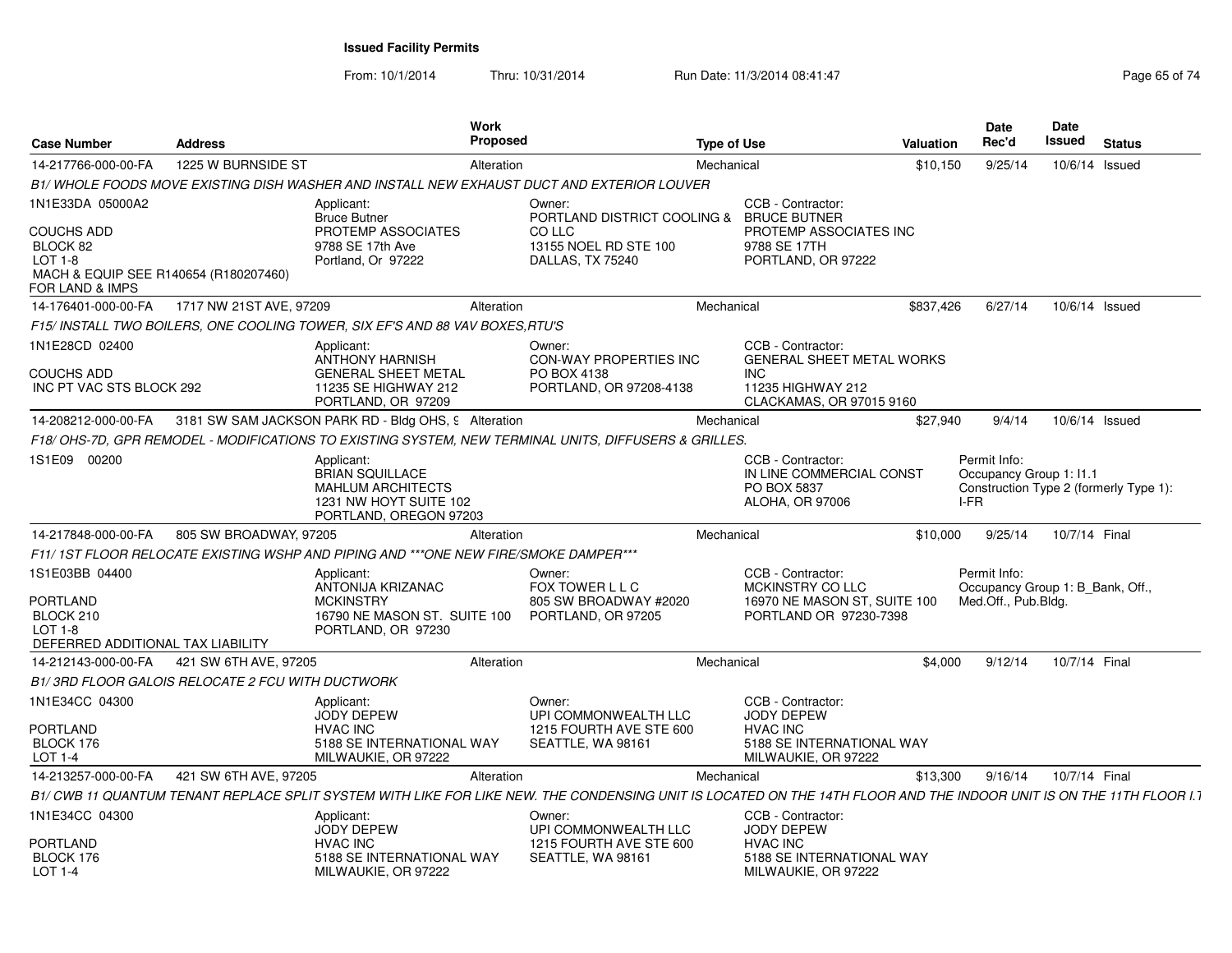From: 10/1/2014Thru: 10/31/2014 Run Date: 11/3/2014 08:41:47 Rege 66 of 74

| <b>Case Number</b>                                                                                                         | <b>Address</b>               |                                                                                                             | <b>Work</b><br><b>Proposed</b> |                                                                                                                                         | <b>Type of Use</b> |                                                                                              | <b>Valuation</b> | <b>Date</b><br>Rec'd                                         | Date<br>Issued  | <b>Status</b>                              |
|----------------------------------------------------------------------------------------------------------------------------|------------------------------|-------------------------------------------------------------------------------------------------------------|--------------------------------|-----------------------------------------------------------------------------------------------------------------------------------------|--------------------|----------------------------------------------------------------------------------------------|------------------|--------------------------------------------------------------|-----------------|--------------------------------------------|
| 14-211819-000-00-FA                                                                                                        | 111 SW 5TH AVE, 97204-3626   |                                                                                                             | Alteration                     |                                                                                                                                         | Mechanical         |                                                                                              | \$213,300        | 9/12/14                                                      |                 | 10/7/14 Under Inspection                   |
|                                                                                                                            |                              |                                                                                                             |                                | F3/ SUITE 200, N&S SIDE - INSTALL VAV'S, FAN COILS UNITS, FAN POWERED BOXES, DUCT HEATER AND DUCTWORK                                   |                    |                                                                                              |                  |                                                              |                 |                                            |
| 1N1E34CD 01300                                                                                                             |                              | Applicant:<br><b>JODY DEPEW</b><br><b>HVAC INC</b><br>5188 SE INTERNATIONAL WAY<br>MILWAUKIE, OR 97222      |                                |                                                                                                                                         |                    |                                                                                              |                  | Permit Info:<br>Occupancy Group 1: B                         |                 | Construction Type 2 (formerly Type 1): I-A |
| 14-220007-000-00-FA                                                                                                        | 1001 SW 5TH AVE, 97204       |                                                                                                             | Alteration                     |                                                                                                                                         | Mechanical         |                                                                                              | \$7,360          | 10/1/14                                                      | 10/8/14 Final   |                                            |
|                                                                                                                            |                              | B1/ SUITE 1525 PORTLAND SINGLES - ADD 1 NEW VAV, DUCTWORK AND GRILLES                                       |                                |                                                                                                                                         |                    |                                                                                              |                  |                                                              |                 |                                            |
| 1S1E03BB 00800<br><b>PORTLAND</b><br>BLOCK 169<br><b>LOT 1-8</b><br>SEE R246278 (R667717341)                               |                              | Applicant:<br><b>SEAN DYER</b><br>AMERICAN HEATING INC<br>5035 SE 24TH AVE<br>PORTLAND, OR 97202            |                                | Owner:<br>OR-CONGRESS CENTER LP<br>235 MONTGOMERY ST 16TH<br><b>FLOOR</b><br>SAN FRANCISCO, CA 94104-3104                               |                    | CCB - Contractor:<br>AMERICAN HEATING INC<br>5035 SE 24TH<br>PORTLAND, OR 97202-4765         |                  | Permit Info:<br>Occupancy Group 1: B                         |                 | Construction Type 2 (formerly Type 1): I-A |
| 14-217525-000-00-FA                                                                                                        | 1225 W BURNSIDE ST           |                                                                                                             | Alteration                     |                                                                                                                                         | Mechanical         |                                                                                              | \$15,000         | 9/25/14                                                      |                 | 10/9/14 Under Inspection                   |
|                                                                                                                            |                              |                                                                                                             |                                | F11/TOMS (1235 W. BURNSIDE) NEW TENANT BUILD OUT - 2 GRILLES, 1 SUPPLY, EXHAUST FAN & RE-BALANCE                                        |                    |                                                                                              |                  |                                                              |                 |                                            |
| 1N1E33DA 05000A2<br><b>COUCHS ADD</b><br>BLOCK 82<br>$LOT 1-8$<br>MACH & EQUIP SEE R140654 (R180207460)<br>FOR LAND & IMPS |                              | Applicant:<br><b>VISHNU JHAVERI</b><br>550 SW 12TH AVE<br>PORTLAND, OR 97205                                |                                | Owner:<br>PORTLAND DISTRICT COOLING & ALLIANT SYSTEMS LLC<br>CO LLC<br>13155 NOEL RD STE 100<br>DALLAS, TX 75240                        |                    | CCB - Contractor:<br>1600 NW 167TH PL SUITE 330<br>BEAVERTON OR 97005                        |                  |                                                              |                 |                                            |
| 14-167702-000-00-FA                                                                                                        | 825 NE MULTNOMAH ST - Unit 1 |                                                                                                             | Alteration                     |                                                                                                                                         | Mechanical         |                                                                                              | \$110,000        | 6/10/14                                                      | 10/10/14 Final  |                                            |
|                                                                                                                            |                              | F3/ADD 10 WATER SOURCE HEAT PUMPS WITH OUTSIDE AIR INTAKE                                                   |                                |                                                                                                                                         |                    |                                                                                              |                  |                                                              |                 |                                            |
| 1N1E35BB 90002<br>LLOYD CENTER TOWER CONDOMINIUM<br>LOT <sub>1</sub><br>DEPT OF REVENUE                                    |                              | Applicant:<br><b>KEN TIKKA</b><br>2211 SE GRACE AVE.<br>BATTLE GROUND, WA 98604                             |                                | Owner:<br><b>PACIFICORP</b><br>700 NE MULTNOMAH ST 7TH FLR<br>PORTLAND, OR 97232                                                        |                    | CCB - Contractor:<br><b>JRT MECHANICAL INC</b><br>PO BOX 1450<br>BATTLE GROUND, WA 986041450 |                  |                                                              |                 |                                            |
| 14-217681-000-00-FA                                                                                                        | 1825 SW BROADWAY, 97201      |                                                                                                             | Alteration                     |                                                                                                                                         | Mechanical         |                                                                                              | \$23,367         | 9/25/14                                                      | 10/10/14 Issued |                                            |
|                                                                                                                            |                              |                                                                                                             |                                | B1/ ROOM 333 REPLACE EXISTING SPLIT SYSTEM WITH NEW SYSTEM, CONDENSING UNIT OF THE ROOF AND AIR HANDLER IS FLOOR MOUNTED NEAR WEST WALL |                    |                                                                                              |                  |                                                              |                 |                                            |
| 1S1E04DA 06300<br><b>PORTLAND</b><br>BLOCK 200<br>99.88% NONTAXABLE                                                        |                              | Applicant:<br>Deani Bauck<br>HEINZ MECHANICAL SERVICE INC ED)<br>2615 NW St Helens Rd<br>Portland, OR 97210 |                                | Owner:<br>OREGON STATE OF (BRD HIGHER HEINZ MECHANICAL SERVICE INC<br>PO BOX 751<br>PORTLAND, OR 97207-0751                             |                    | CCB - Contractor:<br>2615 NW ST HELENS RD<br>PORTLAND, OR 97210                              |                  |                                                              |                 |                                            |
| 14-211922-000-00-FA                                                                                                        | 1849 SW SALMON ST, 97205     |                                                                                                             | Alteration                     |                                                                                                                                         | Mechanical         |                                                                                              | \$1,000          | 9/12/14                                                      | 10/13/14 Issued |                                            |
|                                                                                                                            |                              | B1/ MEMBER SERVICES CENTER "CONCIERGE" OFFICE - MOVE SUPPLY GRILLE                                          |                                |                                                                                                                                         |                    |                                                                                              |                  |                                                              |                 |                                            |
| 1N1E33DC 05800<br>SECTION 33 1N 1E<br>TL 5800 2.82 ACRES                                                                   |                              | Applicant:<br>DIANE KELLEY<br>MULTNOMAH ATHLETIC CLUB<br>1849 SW SALMON<br>PORTLAND, OR 97205               |                                | Owner:<br>MULTNOMAH AMATEUR<br><b>ATHLETIC CLUB</b><br>1849 SW SALMON ST<br>PORTLAND, OR 97205-1726                                     |                    | CCB - Contractor:<br><b>BREMIK CONSTRUCTION</b><br>1026 SE STARK ST<br>PORTLAND, OR 97214    |                  | Permit Info:<br>Occupancy Group 1: A-3_Assembly -<br>General |                 | Construction Type 2 (formerly Type 1): I-A |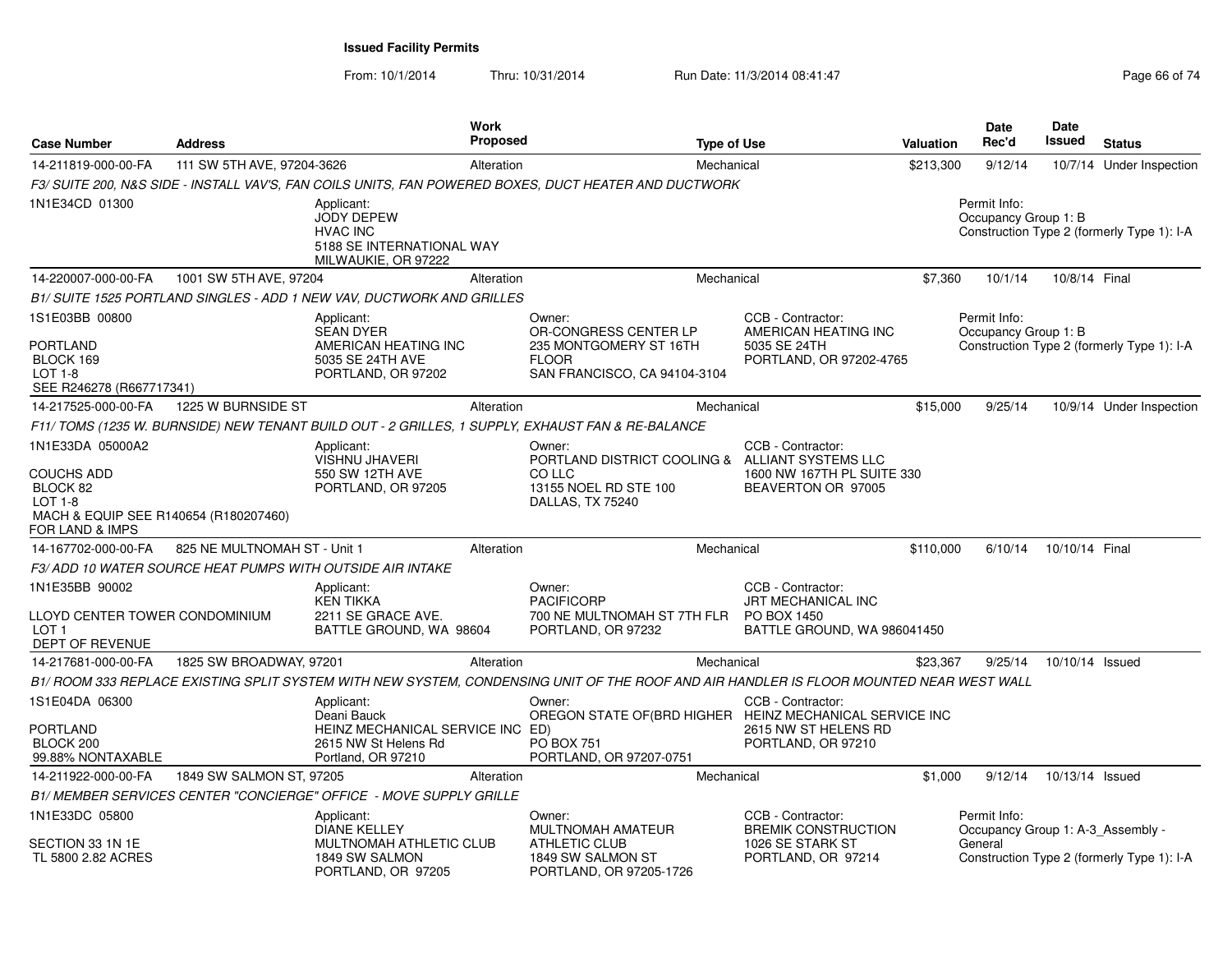From: 10/1/2014Thru: 10/31/2014 Run Date: 11/3/2014 08:41:47 Rege 67 of 74

| <b>Case Number</b>                                                                             | <b>Address</b>                                       |                                                                                               | <b>Work</b><br><b>Proposed</b> |                                                                                                                     | <b>Type of Use</b> |                                                                     | Valuation | <b>Date</b><br>Rec'd                                                                      | <b>Date</b><br><b>Issued</b> | <b>Status</b>                              |
|------------------------------------------------------------------------------------------------|------------------------------------------------------|-----------------------------------------------------------------------------------------------|--------------------------------|---------------------------------------------------------------------------------------------------------------------|--------------------|---------------------------------------------------------------------|-----------|-------------------------------------------------------------------------------------------|------------------------------|--------------------------------------------|
| 14-224771-000-00-FA                                                                            | 421 SW 6TH AVE, 97205                                |                                                                                               | Alteration                     |                                                                                                                     | Mechanical         |                                                                     | \$8,000   | 10/13/14                                                                                  | 10/14/14 Issued              |                                            |
|                                                                                                | B1/8TH FLR, NO PLANS/ PUSH/PUL DUCTLESS SPLIT SYSTEM |                                                                                               |                                |                                                                                                                     |                    |                                                                     |           |                                                                                           |                              |                                            |
| 1N1E34CC 04300                                                                                 |                                                      | Applicant:<br>JODY DEPEW                                                                      |                                | Owner:<br>UPI COMMONWEALTH LLC                                                                                      |                    | CCB - Contractor:<br><b>JODY DEPEW</b>                              |           |                                                                                           |                              |                                            |
| <b>PORTLAND</b><br>BLOCK 176<br>$LOT 1-4$                                                      |                                                      | <b>HVAC INC</b><br>5188 SE INTERNATIONAL<br>MILWAUKIE OR 97222                                |                                | 1215 FOURTH AVE STE 600<br>SEATTLE, WA 98161                                                                        |                    | <b>HVAC INC</b><br>5188 SE INTERNATIONAL WAY<br>MILWAUKIE, OR 97222 |           |                                                                                           |                              |                                            |
|                                                                                                | 14-161453-DFS-01-FA 2801 N GANTENBEIN AVE, 97227     |                                                                                               | Alteration                     |                                                                                                                     | Mechanical         |                                                                     |           | 10/10/14<br>\$                                                                            | 10/14/14 Issued              |                                            |
| <b>B2/ DFS FOR HVAC SEISMIC DESIGN</b>                                                         |                                                      |                                                                                               |                                |                                                                                                                     |                    |                                                                     |           |                                                                                           |                              |                                            |
| 1N1E27AC 01100                                                                                 |                                                      | Applicant:<br>TOTAL MECHANICAL INC                                                            |                                | Owner:<br><b>EMANUEL HOSPITAL</b>                                                                                   |                    | CCB - Contractor:<br>TOTAL MECHANICAL INC                           |           | Permit Info:<br>Occupancy Group 1: I-2                                                    |                              |                                            |
| <b>ABENDS ADD</b><br>BLOCK 4<br>LOT 1-18 TL 1100                                               |                                                      | 1498 SE TECH CENTER PLACE<br><b>STE 180</b><br>VANCOUVER WA 98683                             |                                | 5215 N O'CONNOR BLVD #1100<br>IRVING, TX 75039-3739                                                                 |                    | 1498 SE TECH CENTER PLACE<br><b>STE 180</b><br>VANCOUVER WA 98683   |           |                                                                                           |                              | Construction Type 2 (formerly Type 1): I-A |
| 14-221756-000-00-FA                                                                            | 530 SW 5TH AVE, 97204                                |                                                                                               | Alteration                     |                                                                                                                     | Mechanical         |                                                                     | \$13,000  | 10/6/14                                                                                   | 10/15/14 Final               |                                            |
|                                                                                                | F4/ SUITE 925 - NEW DUCTWORK ON EXISTING UNITS       |                                                                                               |                                |                                                                                                                     |                    |                                                                     |           |                                                                                           |                              |                                            |
| 1N1E34CD 09600                                                                                 |                                                      | Applicant:<br>VIKING HEATING & SHEETMETAL                                                     |                                | Owner:<br>RGOF YEON BUILDING LLC                                                                                    |                    | CCB - Contractor:<br><b>VIKING HEATING &amp; SHEETMETAL</b>         |           | Permit Info:<br>Occupancy Group 1: B_Bank, Off.,                                          |                              |                                            |
| <b>PORTLAND</b><br>BLOCK 63<br>LOT 5&6<br><b>HISTORIC PROPERTY</b><br>POTENTIAL ADDITIONAL TAX |                                                      | <b>INC</b><br>PO BOX<br>2610 ESTACADA OR 97023                                                |                                | 551 FIFTH AVE 23RD FLOOR<br>NEW YORK, NY 10176                                                                      |                    | <b>INC</b><br>PO BOX<br>2610 ESTACADA OR 97023                      |           | Med.Off., Pub.Bldg.                                                                       |                              |                                            |
| 14-221383-000-00-FA                                                                            | 111 SW 5TH AVE, 97204-3626                           |                                                                                               | Alteration                     |                                                                                                                     | Plumbing           |                                                                     |           | \$<br>10/4/14                                                                             |                              | 10/29/14 Under Inspection                  |
|                                                                                                |                                                      |                                                                                               |                                | Plumbing Renovation at US Bancorp Tower 5th Floor For Relic TIRemodel Restrooms, Install Breakroom and Beverage Bar |                    |                                                                     |           |                                                                                           |                              |                                            |
| 1N1E34CD 01300                                                                                 |                                                      | Applicant:<br>West Coast Central Plmbing, LLC<br>12714 SE Majestic Ln.<br>Clackamas, OR 97086 |                                |                                                                                                                     |                    |                                                                     |           | Permit Info:<br>Occupancy Group 1: B                                                      |                              | Construction Type 2 (formerly Type 1): I-A |
| 14-225326-000-00-FA                                                                            | 450 N GRAHAM ST, 97227                               |                                                                                               | Alteration                     |                                                                                                                     | Plumbing           |                                                                     |           | \$<br>10/14/14                                                                            | 10/14/14 Issued              |                                            |
| <b>Plumbing Renovation at LEH Orthopedics</b>                                                  |                                                      |                                                                                               |                                |                                                                                                                     |                    |                                                                     |           |                                                                                           |                              |                                            |
| 1N1E27AC 02500<br><b>EVANS ADD</b><br>BLOCK <sub>2</sub>                                       |                                                      | Applicant:<br>TOTAL MECHANICAL INC<br>1498 SE TECH CENTER PLACE<br><b>STE 180</b>             |                                | Owner:<br><b>EMANUEL HOSPITAL</b><br>2801 N GANTENBEIN AVE<br>PORTLAND, OR 97227-1623                               |                    |                                                                     |           | Permit Info:<br>Occupancy Group 1: B Bank, Off.,<br>Med.Off., Pub.Bldg.                   |                              | Construction Type 2 (formerly Type 1): V-B |
| LOT 10&11&15-18 TL 2500                                                                        |                                                      | VANCOUVER WA 98683                                                                            |                                |                                                                                                                     |                    |                                                                     |           |                                                                                           |                              |                                            |
| 14-231900-000-00-FA                                                                            | 4805 NE GLISAN ST, 97213                             |                                                                                               | Alteration                     |                                                                                                                     | Plumbing           |                                                                     |           | \$<br>10/29/14                                                                            | 10/29/14 Issued              |                                            |
| Plumbing Renovation at PPMC 6N40Mop Sink<br>1N2E31BD 04100                                     |                                                      |                                                                                               |                                |                                                                                                                     |                    |                                                                     |           |                                                                                           |                              |                                            |
| SECTION 31 1N 2E<br>TL 4100 9.54 ACRES                                                         |                                                      | Applicant:<br>AMERICAN HEATING INC<br>5035 SE 24TH<br>Portland Oregon 97202-4765              |                                | Owner:<br>PROVIDENCE HEALTH<br>4400 NE HALSEY ST BLDG 2 #190<br>PORTLAND, OR 97213-1545                             |                    |                                                                     |           | Permit Info:<br>Occupancy Group 1: I1.1<br>Construction Type 2 (formerly Type 1):<br>I-FR |                              |                                            |
|                                                                                                |                                                      |                                                                                               |                                | Owner:<br>SERVICES-OREGON<br>4400 NE HALSEY ST BLDG 2 #190<br>PORTLAND, OR 97213-1545                               |                    |                                                                     |           |                                                                                           |                              |                                            |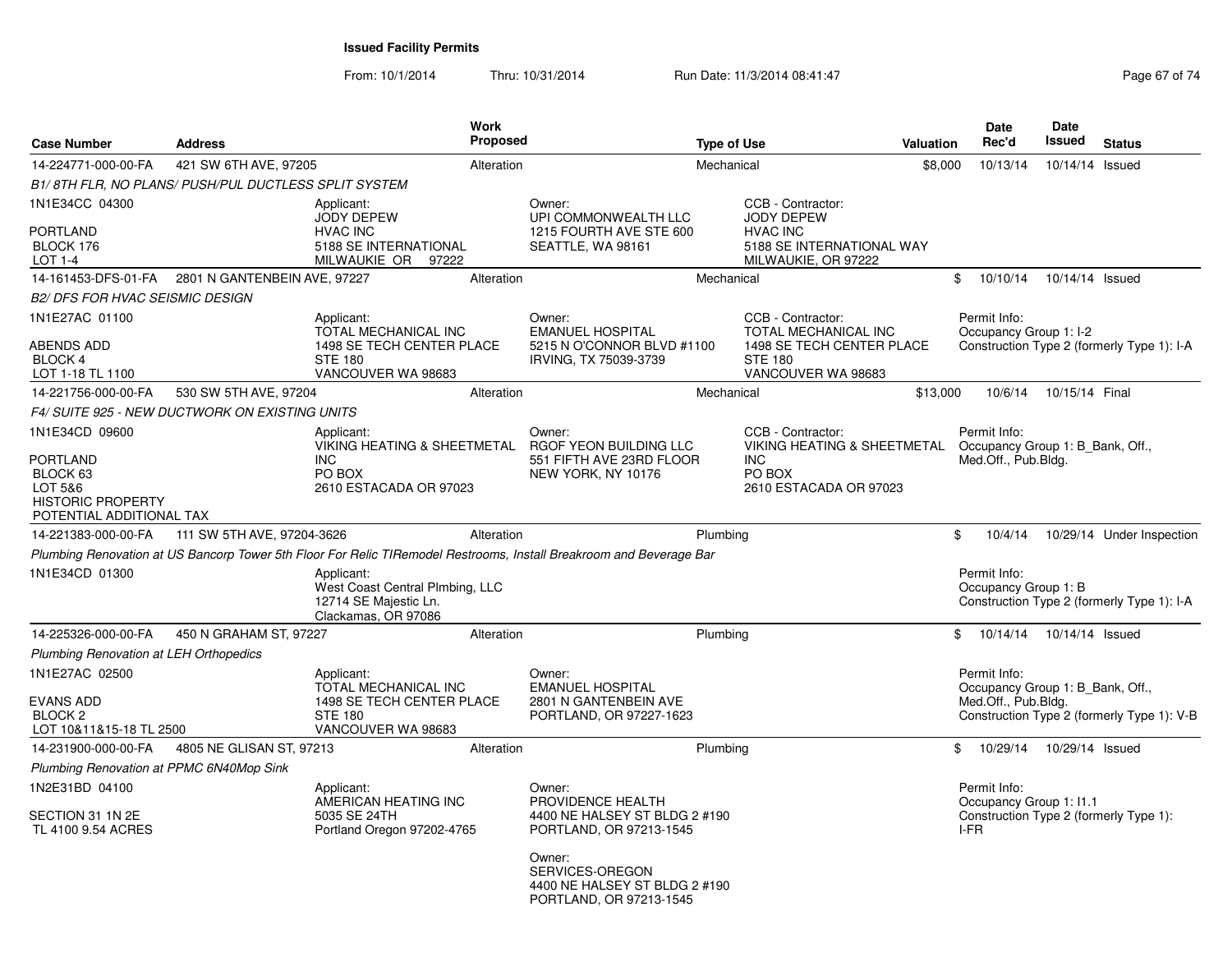| <b>Case Number</b>                                                                                               | <b>Address</b>             | <b>Work</b>                                                                                                                        | Proposed                                                                                             | <b>Type of Use</b>                                                              |                                                                                                                  | <b>Valuation</b> | <b>Date</b><br>Rec'd                                                    | Date<br>Issued          | <b>Status</b>                                                                      |
|------------------------------------------------------------------------------------------------------------------|----------------------------|------------------------------------------------------------------------------------------------------------------------------------|------------------------------------------------------------------------------------------------------|---------------------------------------------------------------------------------|------------------------------------------------------------------------------------------------------------------|------------------|-------------------------------------------------------------------------|-------------------------|------------------------------------------------------------------------------------|
| 14-231925-000-00-FA                                                                                              | 1 N CENTER COURT ST, 97227 | Alteration                                                                                                                         |                                                                                                      | Plumbing                                                                        |                                                                                                                  | \$               | 10/29/14                                                                | 10/29/14 Issued         |                                                                                    |
|                                                                                                                  |                            | Plumbing Renovation at MODA Center Family Level Restrooms2 WC, 2 Lav, 2 WH                                                         |                                                                                                      |                                                                                 |                                                                                                                  |                  |                                                                         |                         |                                                                                    |
| 1N1E34AB 00700                                                                                                   |                            | Applicant:<br>PMSI. LLC<br>21195 NW EVERGREEN PKWY<br><b>SUITE 204</b><br>HILLSBORO OR 97124                                       | Owner:<br>1 CENTER CT #150<br>PORTLAND, OR 97227<br>Owner:<br>1 CENTER CT #150<br>PORTLAND, OR 97227 | PORTLAND CITY OF(LEASED<br>PORTLAND ARENA MGMT LLC                              |                                                                                                                  |                  | Permit Info:<br>arena                                                   |                         | Occupancy Group 1: A-4 Assembly -                                                  |
| 14-217240-000-00-FA                                                                                              | 530 SW 5TH AVE, 97204      | Alteration                                                                                                                         |                                                                                                      | Plumbing                                                                        |                                                                                                                  | \$               | 9/24/14                                                                 | 10/31/14 Final          |                                                                                    |
|                                                                                                                  |                            | Plumbing Renovation at Yeon Building 9th floor for GBMO TIBreakroom sink                                                           |                                                                                                      |                                                                                 |                                                                                                                  |                  |                                                                         |                         |                                                                                    |
| 1N1E34CD 09600<br><b>PORTLAND</b><br>BLOCK 63<br>LOT 5&6<br><b>HISTORIC PROPERTY</b><br>POTENTIAL ADDITIONAL TAX |                            | Applicant:<br>GILLESPIE PLUMBING LLC<br>PO Box 3175<br>Oregon City Oregon 97045                                                    | Owner:<br>NEW YORK, NY 10176                                                                         | RGOF YEON BUILDING LLC<br>551 FIFTH AVE 23RD FLOOR                              |                                                                                                                  |                  | Permit Info:<br>Occupancy Group 1: B_Bank, Off.,<br>Med.Off., Pub.Bldg. |                         |                                                                                    |
| 14-178576-000-00-FA                                                                                              | 520 SW YAMHILL ST, 97204   | Alteration                                                                                                                         |                                                                                                      | Plumbing                                                                        |                                                                                                                  | \$               | 7/2/14                                                                  | 10/31/14 Final          |                                                                                    |
|                                                                                                                  |                            | Plumbing Renovation at Pacific Building for BenBridge Jewelers TIDemo WH and connect to Landlord Hot Water Piping.                 |                                                                                                      |                                                                                 |                                                                                                                  |                  |                                                                         |                         |                                                                                    |
| 1S1E03BB 01200<br><b>PORTLAND</b><br>BLOCK 171<br>LOT 1&8<br>N 1/2 OF LOT 2&7                                    |                            | Applicant:<br>PMSI, LLC<br>21195 NW EVERGREEN PKWY<br><b>SUITE 204</b><br>HILLSBORO OR 97124                                       | Owner:<br>PORTLAND, OR 97204                                                                         | PAC-HILL LIMITED PARTNERSHIP<br>520 SW YAMHILL ST RF GDN #8                     |                                                                                                                  |                  | Permit Info:<br>Occupancy Group 1: B                                    |                         | Construction Type 2 (formerly Type 1): I-A                                         |
| 14-166742-000-00-FA                                                                                              | 2201 NE LLOYD BLVD, 97232  | Alteration                                                                                                                         |                                                                                                      | Plumbing                                                                        |                                                                                                                  | \$               | 6/9/14                                                                  | 10/31/14 Final          |                                                                                    |
|                                                                                                                  |                            | Plumbing Renovation at Lloyd Center Suite 2230, 2241 Consumer Opinion ServicesDemo Sink, Install Sink*******Bid Estimate********** |                                                                                                      |                                                                                 |                                                                                                                  |                  |                                                                         |                         |                                                                                    |
| 1N1E35BA 00101                                                                                                   |                            | Applicant:<br>LOVETT INC<br>PO BOX 86280<br>PORTLAND OR 97286                                                                      | Owner:<br>2201 LLOYD CENTER<br>PORTLAND, OR 97232                                                    | CAPREF LLOYD CENTER LLC                                                         |                                                                                                                  |                  | Permit Info:<br>Station                                                 |                         | Occupancy Group 1: M_Store, Service<br>Construction Type 2 (formerly Type 1): II-A |
| 14-195873-000-00-FA                                                                                              | 7921 NE SANDY BLVD, 97213  | Alteration                                                                                                                         |                                                                                                      | Plumbing                                                                        |                                                                                                                  | \$               |                                                                         | 8/8/14  10/16/14  Final |                                                                                    |
|                                                                                                                  |                            | Plumbing Renovation at Gregory Heights LibraryArea Drain in Sidewalk Ajacent to new Doors.                                         |                                                                                                      |                                                                                 |                                                                                                                  |                  |                                                                         |                         |                                                                                    |
| 1N2E20DD 01900<br><b>MONTCLAIR</b><br>BLOCK <sub>9</sub><br>LOT 8-15                                             |                            | Applicant:<br><b>HAL DONKIN</b><br>DONKIN CONSTRUCTION CO<br>12153 SE FLAVEL ST<br>PORTLAND, OR 972665956                          | Owner:<br>401 N DIXON ST<br>Owner:<br><b>GREGORY HEIGHTS)</b><br>401 N DIXON ST                      | MULTNOMAH COUNTY(LIBRARY-<br>PORTLAND, OR 97227-1865<br>PORTLAND, OR 97227-1865 | CCB - Contractor:<br><b>HAL DONKIN</b><br>DONKIN CONSTRUCTION CO<br>12153 SE FLAVEL ST<br>PORTLAND, OR 972665956 |                  |                                                                         |                         |                                                                                    |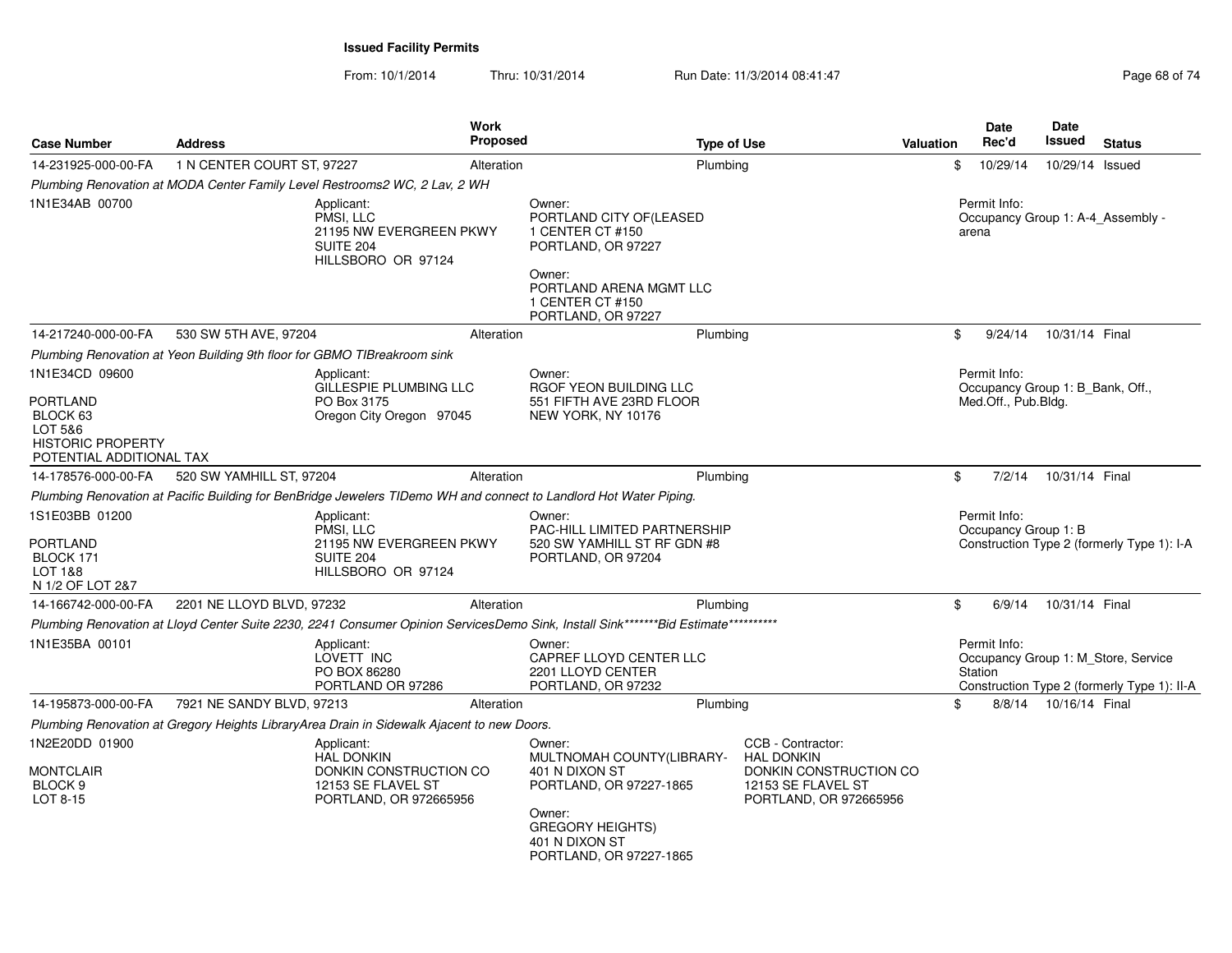From: 10/1/2014Thru: 10/31/2014 Run Date: 11/3/2014 08:41:47 Rege 69 of 74

| <b>Case Number</b>                                                                                  | <b>Address</b>                                                         |                                                                                                     | <b>Work</b><br><b>Proposed</b> |                                                                                                                 | <b>Type of Use</b> | <b>Valuation</b> | Date<br>Rec'd                                                           | Date<br>Issued  | <b>Status</b>                                |
|-----------------------------------------------------------------------------------------------------|------------------------------------------------------------------------|-----------------------------------------------------------------------------------------------------|--------------------------------|-----------------------------------------------------------------------------------------------------------------|--------------------|------------------|-------------------------------------------------------------------------|-----------------|----------------------------------------------|
| 14-195886-000-00-FA                                                                                 | 1618 SW 1ST AVE, 97201                                                 |                                                                                                     | Alteration                     |                                                                                                                 | Plumbing           | \$               | 8/8/14                                                                  |                 | 10/16/14 Under Inspection                    |
|                                                                                                     | Plumbing Renovation at Riviera Plaza ParkingR/R 4 Area Drains          |                                                                                                     |                                |                                                                                                                 |                    |                  |                                                                         |                 |                                              |
| 1S1E03CA 00700                                                                                      |                                                                        | Applicant:                                                                                          |                                | Owner:                                                                                                          |                    |                  | Permit Info:                                                            |                 |                                              |
| SOUTH AUDITORIUM ADD<br>NLY 351.85' OF BLOCK I                                                      |                                                                        | RAYBORN'S PLUMBING INC<br>19990 SW CIPOLE RD<br>TUALATIN, OR 97062                                  |                                | <b>HARSCH INVESTMENT</b><br>1121 SW SALMON ST #500<br>PORTLAND, OR 97205-2022                                   |                    |                  |                                                                         |                 | Construction Type 2 (formerly Type 1): III-B |
|                                                                                                     |                                                                        |                                                                                                     |                                | Owner:<br>PROPERTIES LLC<br>1121 SW SALMON ST #500<br>PORTLAND, OR 97205-2022                                   |                    |                  |                                                                         |                 |                                              |
| 14-189863-000-00-FA                                                                                 | 7000 NE AIRPORT WAY, 97218                                             |                                                                                                     | Alteration                     |                                                                                                                 | Plumbing           | \$               | 7/26/14                                                                 | 10/20/14 Issued |                                              |
|                                                                                                     | Plumbing Renovation at PDX Security Badging Officesink, FS, WH, TP, IH |                                                                                                     |                                |                                                                                                                 |                    |                  |                                                                         |                 |                                              |
| 1N2E08B 00400<br>SECTION 08 1N 2E<br>TL 400 7.39 ACRES<br><b>TERMINAL BLDG</b><br><b>NONTAXABLE</b> |                                                                        | Applicant:<br>PETER LEVANEN<br><b>RAY'S PLUMBING</b><br><b>PO BOX685</b><br>BRUSH PRAIRIE, WA 98606 |                                | Owner:<br>PORT OF PORTLAND<br>PO BOX 3529<br>PORTLAND, OR 97208-3529                                            |                    |                  | Permit Info:<br>Occupancy Group 1: B_Bank, Off.,<br>Med.Off., Pub.Bldg. |                 |                                              |
| SEE TAXABLE SUB ACCOUNTS                                                                            |                                                                        |                                                                                                     |                                |                                                                                                                 |                    |                  |                                                                         |                 |                                              |
| 14-227661-000-00-FA                                                                                 | 449 NE EMERSON ST, 97211                                               |                                                                                                     | Alteration                     |                                                                                                                 | Plumbing           | \$               | 10/20/14                                                                |                 | 10/20/14 Under Inspection                    |
|                                                                                                     |                                                                        | Plumbing Renovation at Walnut Park for Happy Cup TI4 Sinks, 2 Floor Sinks, 1 Dipper Well, 1 DW      |                                |                                                                                                                 |                    |                  |                                                                         |                 |                                              |
| 1N1E23BB 07100                                                                                      |                                                                        | Applicant:<br>PLUMBING CONCEPTS INC<br>PO BOX 1068<br>CLACKAMAS, OR 97015                           |                                | Owner:<br>PORTLAND CITY OF(LEASED<br>1120 SW 5TH AVE #1204<br>PORTLAND, OR 97204-1932                           |                    |                  |                                                                         |                 |                                              |
|                                                                                                     |                                                                        |                                                                                                     |                                | Owner:<br><b>MULTIPLE TENANTS</b><br>1120 SW 5TH AVE #1204<br>PORTLAND, OR 97204-1932                           |                    |                  |                                                                         |                 |                                              |
| 14-221377-000-00-FA                                                                                 | 6500 SW MACADAM AVE - Unit 300, 97201                                  |                                                                                                     | Alteration                     |                                                                                                                 | Plumbing           | \$               | 10/4/14                                                                 |                 | 10/21/14 Under Inspection                    |
|                                                                                                     |                                                                        |                                                                                                     |                                | Plumbing Renovation at River Park Plaza Suite 185 for Independent Retirement Consultant TIBreakroom sink and DW |                    |                  |                                                                         |                 |                                              |
| 1S1E15DC 00400                                                                                      |                                                                        | Applicant:                                                                                          |                                | Owner:                                                                                                          |                    |                  | Permit Info:                                                            |                 |                                              |
| SOUTHERN PORTLAND<br>BLOCK 6<br>LOT 9-18 TL 400                                                     |                                                                        | BEAVERTON PLUMBING INC<br>13980 SW TV HWY<br>BEAVERTON, OR 97005                                    |                                | <b>WESTON INVESTMENT CO LLC</b><br>2154 NE BROADWAY #200<br>PORTLAND, OR 97232-1561                             |                    |                  | Occupancy Group 1: B<br>$II-1HR$                                        |                 | Construction Type 2 (formerly Type 1):       |
| 14-206491-000-00-FA                                                                                 | 2525 SW 1ST AVE, 97201                                                 |                                                                                                     | Alteration                     |                                                                                                                 | Plumbing           | \$               | 9/2/14                                                                  |                 | 10/22/14 Under Inspection                    |
|                                                                                                     | Plumbing Renovations to The ADP Building Locker Room Entry Ramp TI     |                                                                                                     |                                |                                                                                                                 |                    |                  |                                                                         |                 |                                              |
| 1S1E10BB 00900                                                                                      |                                                                        | Applicant:<br>ALLIANT SYSTEMS LLC<br>1600 NW 167TH PL STE 330<br>BEAVERTON, OR 97006                |                                | Owner:<br><b>KBS ADP PLAZA LLC</b><br>2715 SW 3RD AVE<br>PORTLAND, OR 97201                                     |                    |                  | Permit Info:<br>Occupancy Group 1: B_Bank, Off.,<br>Med.Off., Pub.Bldg. |                 |                                              |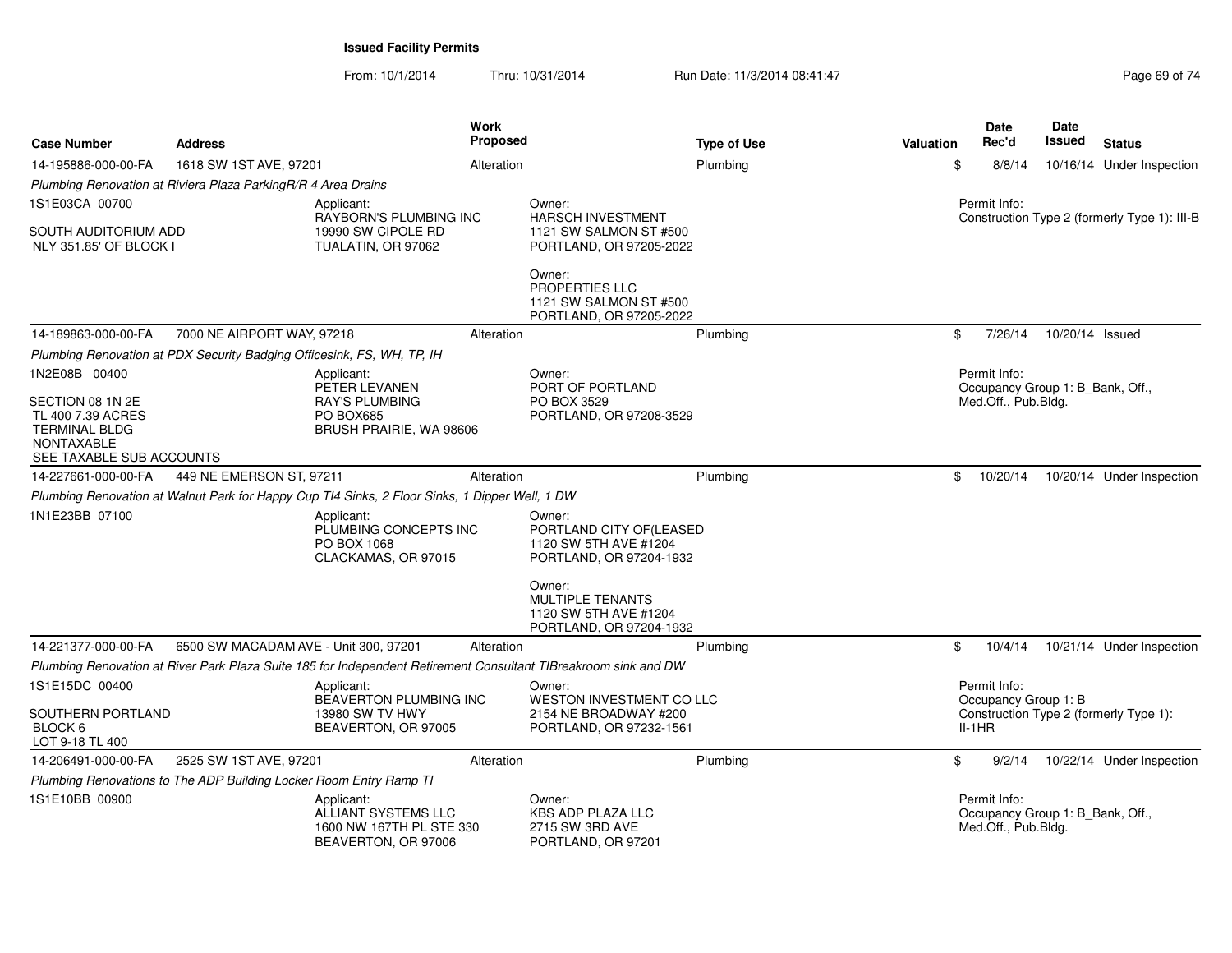| <b>Case Number</b>                                                                         | <b>Address</b>                                                    |                                                                                                           | <b>Work</b><br><b>Proposed</b> |                                                                                      | <b>Type of Use</b> | <b>Valuation</b> |      | Date<br>Rec'd                                                           | <b>Date</b><br>Issued | <b>Status</b>                          |
|--------------------------------------------------------------------------------------------|-------------------------------------------------------------------|-----------------------------------------------------------------------------------------------------------|--------------------------------|--------------------------------------------------------------------------------------|--------------------|------------------|------|-------------------------------------------------------------------------|-----------------------|----------------------------------------|
| 14-147319-000-00-FA                                                                        | 2409 N SARATOGA ST, 97217                                         |                                                                                                           | Alteration                     |                                                                                      | Plumbing           |                  | \$   | 4/24/14                                                                 | 10/23/14 Final        |                                        |
|                                                                                            |                                                                   | Plumbing Renovation at Chief Joseph SchoolRelocate pipes for seismic upgrade, R/R Roof Drains             |                                |                                                                                      |                    |                  |      |                                                                         |                       |                                        |
| 1N1E16AC 03100<br>D & O LITTLE HMS SUB 3                                                   |                                                                   | Applicant:<br>REED PLUMBING LLC<br>po box 2603                                                            |                                | Owner:<br><b>SCHOOL DISTRICT NO 1</b><br>PO BOX 3107                                 |                    |                  |      |                                                                         |                       |                                        |
| BLOCK 21-24 TL 3100                                                                        |                                                                   | OREGON CITY OR 97045                                                                                      |                                | PORTLAND, OR 97208-3107                                                              |                    |                  |      |                                                                         |                       |                                        |
| 14-229579-000-00-FA                                                                        | 601 SW 2ND AVE, 97204                                             |                                                                                                           | Alteration                     |                                                                                      | Plumbing           |                  | \$   | 10/23/14                                                                |                       | 10/23/14 Under Inspection              |
|                                                                                            |                                                                   | Plumbing Renovation at MODA Tower 9th Floor Breakroom2 sinks, 2 GD, 2 WH, 2 GF, RPBA, Hub Drain w/ Primer |                                |                                                                                      |                    |                  |      |                                                                         |                       |                                        |
| 1S1E03BA 05000<br><b>PORTLAND</b><br>BLOCK <sub>20</sub><br>LOT 1-4 EXC PT IN ST & LOT 5-8 |                                                                   | Applicant:<br><b>MCKINSTRY CO</b><br>16790 NE MASON ST. STE 100<br>PORTLAND, OR 97230                     |                                | Owner:<br>MORRISON STREET CF LLC<br>1211 SW 5TH AVE #2230<br>PORTLAND, OR 97204      |                    |                  |      |                                                                         |                       |                                        |
| 14-229590-000-00-FA                                                                        | 1300 NE 16TH AVE, 97232                                           |                                                                                                           | Alteration                     |                                                                                      | Plumbing           |                  | \$   | 10/23/14                                                                | 10/23/14 Issued       |                                        |
|                                                                                            |                                                                   | Plumbing Renovation at Holladay Park Plaza Suite 525replace all plumbing fixtures                         |                                |                                                                                      |                    |                  |      |                                                                         |                       |                                        |
| 1N1E35AB 05600                                                                             |                                                                   | Applicant:<br>HEINZ MECHANICAL CO INC                                                                     |                                | Owner:<br>HOLLADAY PARK PLAZA INC                                                    |                    |                  |      | Permit Info:<br>Occupancy Group 1: SR1.1                                |                       |                                        |
| HOLLADAYS ADD<br><b>BLOCK 178 TL 5600</b><br>SPLIT LEVY R182280 (R396212040)               |                                                                   | 2615 NW ST HELENS RD<br>PORTLAND, OR 97210                                                                |                                | 1300 NE 16TH AVE<br>PORTLAND, OR 97232-1467                                          |                    |                  | I-FR |                                                                         |                       | Construction Type 2 (formerly Type 1): |
| 14-229638-000-00-FA                                                                        | 317 SW ALDER ST, 97204                                            |                                                                                                           | Alteration                     |                                                                                      | Plumbing           |                  | \$   | 10/23/14                                                                |                       | 10/23/14 Under Inspection              |
|                                                                                            | Plumbing Renovation at Loyalty Building 9th Floor1 Sink           |                                                                                                           |                                |                                                                                      |                    |                  |      |                                                                         |                       |                                        |
| 1S1E03BA 07400<br><b>PORTLAND</b><br>BLOCK 48<br>LOT <sub>4</sub>                          |                                                                   | Applicant:<br>GILLESPIE PLUMBING LLC<br>PO Box 3175<br>Oregon City Oregon 97045                           |                                | Owner:<br>LOYALTY HOLDINGS LLC<br>3657 MAIN ST<br>MANCHESTER, VT 05254               |                    |                  |      | Permit Info:<br>Occupancy Group 1: B Bank, Off.,<br>Med.Off., Pub.Bldg. |                       |                                        |
| 14-229940-000-00-FA                                                                        | 6404 SE 23RD AVE, 97202                                           |                                                                                                           | Alteration                     |                                                                                      | Plumbing           |                  | \$   | 10/24/14                                                                |                       | 10/24/14 Under Inspection              |
|                                                                                            |                                                                   | Plumbing Renovation at Westmorland Union Manor Unit 222, 223Remodel Kitchens, Add Shower to 222           |                                |                                                                                      |                    |                  |      |                                                                         |                       |                                        |
| 1S1E14D 00200<br>SECTION 14 1 S 1 E<br>TL 200 6.32 ACRES                                   |                                                                   | Applicant:<br>PENINSULA PLUMBING CO<br>PO BOX 16307<br>PORTLAND, OR 97292                                 |                                | Owner:<br>UNION LABOR RETIREMENT ASSN<br>6404 SE 23RD AVE<br>PORTLAND, OR 97202-5434 |                    |                  |      |                                                                         |                       |                                        |
| 14-160387-000-00-FA                                                                        | 1025 SW WASHINGTON ST, 97205                                      |                                                                                                           | Alteration                     |                                                                                      | Plumbing           |                  | \$   | 5/22/14                                                                 | 10/27/14 Final        |                                        |
|                                                                                            | Plumbing Renovation at Dinihanian BuildingRemodel RR on 1st Floor |                                                                                                           |                                |                                                                                      |                    |                  |      |                                                                         |                       |                                        |
| 1N1E34CC 05100                                                                             |                                                                   | Applicant:<br>RAYBORN'S PLUMBING INC<br>19990 SW CIPOLE RD<br>TUALATIN, OR 97062                          |                                | Owner:<br>1122 STARK INVESTMENT LLC<br>2455 NW MARSHALL ST #1<br>PORTLAND, OR 97210  |                    |                  |      |                                                                         |                       |                                        |
| 14-218284-000-00-FA                                                                        | 3100 NW INDUSTRIAL ST, 97210                                      |                                                                                                           | Alteration                     |                                                                                      | Plumbing           |                  | \$   | 9/26/14                                                                 |                       | 10/27/14 Under Inspection              |
|                                                                                            |                                                                   | Plumbing Renovation at PGE Rose City Core Building2 Laundry Sinks on East Wall South of Offices           |                                |                                                                                      |                    |                  |      |                                                                         |                       |                                        |
| 1N1E29CA 00600                                                                             |                                                                   | Applicant:<br>HARDER MECHANICAL                                                                           |                                | Owner:<br>PORTLAND GENERAL ELECTRIC                                                  |                    |                  |      |                                                                         |                       |                                        |
| GUILDS ADD<br><b>BLOCK1</b><br>LOT 4-7 TL 600                                              |                                                                   | CONTRACTORS INC<br>PO BOX 5118<br>PORTLAND, OR 97208                                                      |                                | CO<br>1WTC0510-CORPORATE TAX<br>DEPT 121 SW SALMO<br>PORTLAND, OR 97204              |                    |                  |      |                                                                         |                       |                                        |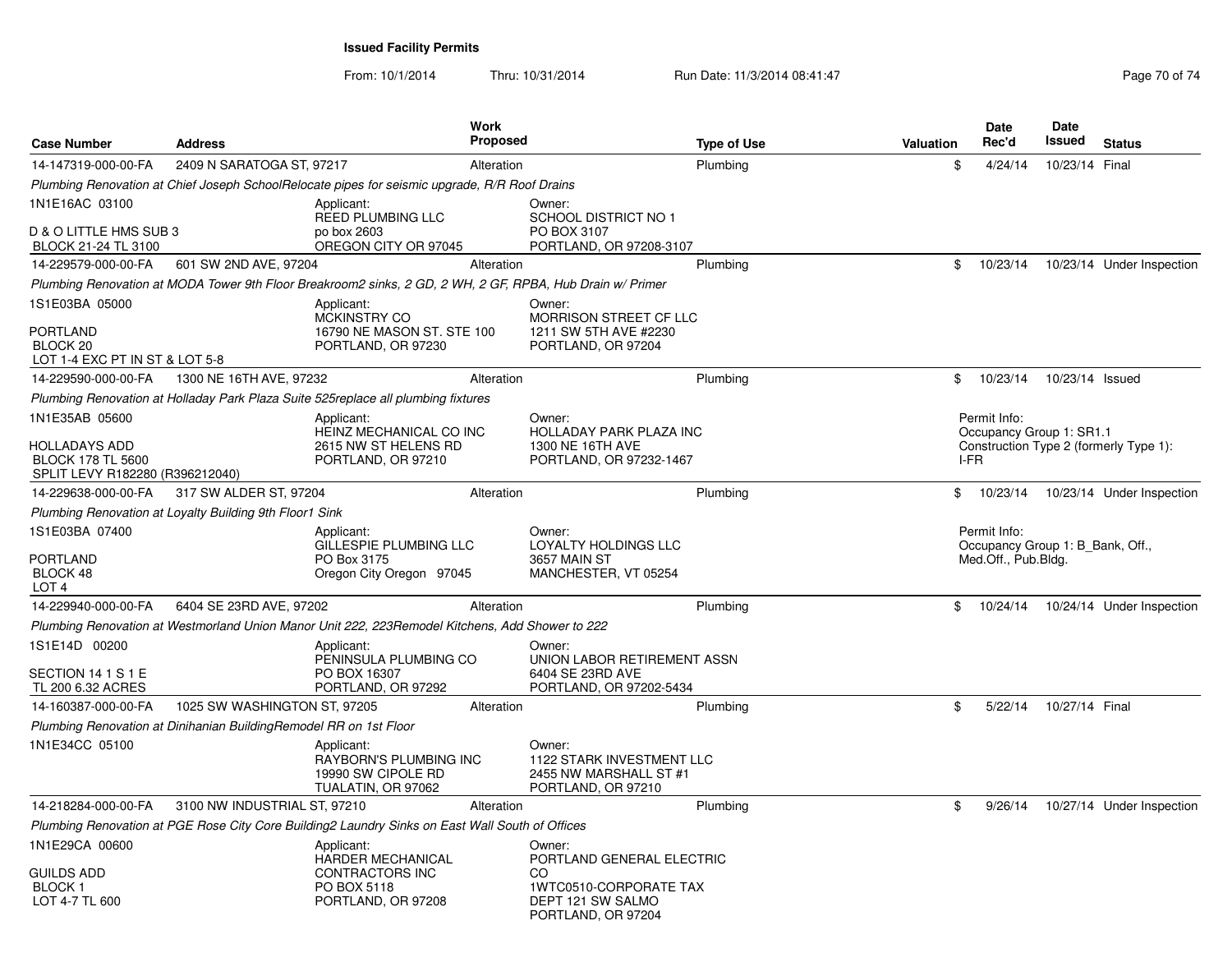From: 10/1/2014Thru: 10/31/2014 Run Date: 11/3/2014 08:41:47 Rege 71 of 74

| <b>Case Number</b>                                                                                               | <b>Address</b>                                                            | Work                                                                                                    | <b>Proposed</b>                                     | <b>Type of Use</b>                                                                    | Valuation | <b>Date</b><br>Rec'd                                                    | <b>Date</b><br><b>Issued</b> | <b>Status</b>                                                                   |
|------------------------------------------------------------------------------------------------------------------|---------------------------------------------------------------------------|---------------------------------------------------------------------------------------------------------|-----------------------------------------------------|---------------------------------------------------------------------------------------|-----------|-------------------------------------------------------------------------|------------------------------|---------------------------------------------------------------------------------|
| 14-189869-000-00-FA                                                                                              | 1025 SW WASHINGTON ST, 97205                                              |                                                                                                         | Alteration                                          | Plumbing                                                                              | \$        | 7/26/14                                                                 | 10/27/14 Final               |                                                                                 |
|                                                                                                                  |                                                                           | Plumbing Renovation at Dinihanian Building for Roche-Bobois TIBreakrooms and RR's                       |                                                     |                                                                                       |           |                                                                         |                              |                                                                                 |
| 1N1E34CC 05100                                                                                                   |                                                                           | Applicant:<br>RAYBORN'S PLUMBING INC<br>19990 SW CIPOLE RD<br>TUALATIN, OR 97062                        | Owner:<br>PORTLAND, OR 97210                        | 1122 STARK INVESTMENT LLC<br>2455 NW MARSHALL ST #1                                   |           |                                                                         |                              |                                                                                 |
| 14-168349-000-00-FA                                                                                              | 2801 N GANTENBEIN AVE, 97227                                              |                                                                                                         | Alteration                                          | Plumbing                                                                              | \$        | 6/11/14                                                                 |                              | 10/1/14 Under Inspection                                                        |
|                                                                                                                  |                                                                           | Plumbing Renovation at LEH West Wing HybridScrub Sink Alcove and Med Gas                                |                                                     |                                                                                       |           |                                                                         |                              |                                                                                 |
| 1N1E27AC 01100<br><b>ABENDS ADD</b><br><b>BLOCK 4</b><br>LOT 1-18 TL 1100                                        |                                                                           | Applicant:<br>TOTAL MECHANICAL INC<br>1498 SE TECH CENTER PLACE<br><b>STE 180</b><br>VANCOUVER WA 98683 | Owner:<br><b>EMANUEL HOSPITAL</b>                   | 5215 N O'CONNOR BLVD #1100<br>IRVING, TX 75039-3739                                   |           | Permit Info:<br>Occupancy Group 1: I-2                                  |                              | Construction Type 2 (formerly Type 1): I-A                                      |
| 14-220082-000-00-FA                                                                                              | 1849 SW SALMON ST, 97205                                                  |                                                                                                         | Alteration                                          | Plumbing                                                                              | \$        | 10/1/14                                                                 | 10/1/14 Final                |                                                                                 |
|                                                                                                                  | Plumbing Renovation at Multnomah Athletic ClubInstall RPBA in Boiler Room |                                                                                                         |                                                     |                                                                                       |           |                                                                         |                              |                                                                                 |
| 1N1E33DC 05800<br>SECTION 33 1N 1E<br>TL 5800 2.82 ACRES                                                         |                                                                           | Applicant:<br>ALLIANT SYSTEMS LLC<br>1600 NW 167TH PL STE 330<br>BEAVERTON, OR 97006                    | Owner:<br><b>ATHLETIC CLUB</b><br>1849 SW SALMON ST | MULTNOMAH AMATEUR<br>PORTLAND, OR 97205-1726                                          |           | Permit Info:<br>General                                                 |                              | Occupancy Group 1: A-3 Assembly -<br>Construction Type 2 (formerly Type 1): I-A |
| 14-220181-000-00-FA                                                                                              | 530 SW 5TH AVE, 97204                                                     |                                                                                                         | Alteration                                          | Plumbing                                                                              | \$        | 10/1/14                                                                 | 10/1/14 Final                |                                                                                 |
|                                                                                                                  | Plumbing Renovation at Yeon Building Suite 925Breakroom Sink              |                                                                                                         |                                                     |                                                                                       |           |                                                                         |                              |                                                                                 |
| 1N1E34CD 09600<br><b>PORTLAND</b><br>BLOCK 63<br>LOT 5&6<br><b>HISTORIC PROPERTY</b><br>POTENTIAL ADDITIONAL TAX |                                                                           | Applicant:<br>GILLESPIE PLUMBING LLC<br>PO Box 3175<br>Oregon City Oregon 97045                         | Owner:<br>NEW YORK, NY 10176                        | <b>RGOF YEON BUILDING LLC</b><br>551 FIFTH AVE 23RD FLOOR                             |           | Permit Info:<br>Occupancy Group 1: B Bank, Off.,<br>Med.Off., Pub.Bldg. |                              |                                                                                 |
| 14-138987-000-00-FA                                                                                              | 2100 SW RIVER PKY, 97201                                                  |                                                                                                         | Alteration                                          | Plumbing                                                                              | \$        | 4/10/14                                                                 | 10/2/14 Final                |                                                                                 |
|                                                                                                                  |                                                                           | Plumbing Renovation at River Park Building 1st Floor RemodelDemo Sink and WH                            |                                                     |                                                                                       |           |                                                                         |                              |                                                                                 |
| 1S1E03CD 00300<br>PARTITION PLAT 1994-55<br>LOT 1 TL 300                                                         |                                                                           | Applicant:<br>CASCADE PLUMBING CO<br>2416 N HAYDEN ISLAND DR<br>PORTLAND, OR 97217-8256                 | Owner:                                              | <b>CSHV RIVER PARKWAY LLC</b><br>720 SW WASHINGTON ST #630<br>PORTLAND, OR 97205-3508 |           | Permit Info:<br>Occupancy Group 1: B Bank, Off.,<br>Med.Off., Pub.Bldg. |                              | Construction Type 2 (formerly Type 1): I-B                                      |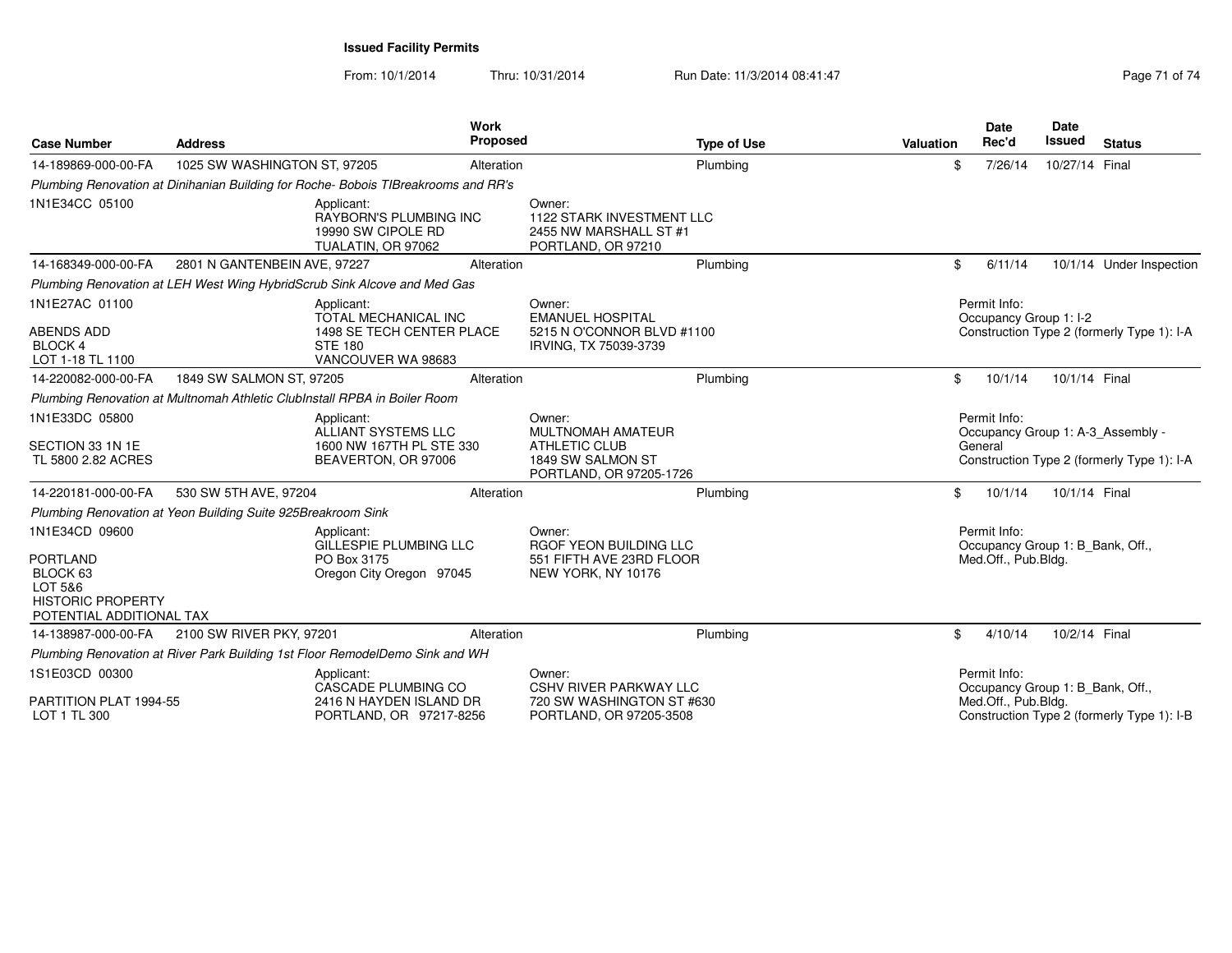From: 10/1/2014

Thru: 10/31/2014 Run Date: 11/3/2014 08:41:47 Rege 72 of 74

| <b>Case Number</b>                                                | <b>Address</b>                                                    | Work<br><b>Proposed</b>                                                                                    |                                                                                  | <b>Type of Use</b>                                                                                                                                        | <b>Valuation</b>                                                    | <b>Date</b><br>Rec'd                                                            | Date<br><b>Issued</b> | <b>Status</b>                          |
|-------------------------------------------------------------------|-------------------------------------------------------------------|------------------------------------------------------------------------------------------------------------|----------------------------------------------------------------------------------|-----------------------------------------------------------------------------------------------------------------------------------------------------------|---------------------------------------------------------------------|---------------------------------------------------------------------------------|-----------------------|----------------------------------------|
| 14-220704-000-00-FA                                               | 101 SW MAIN ST, 97204                                             | Alteration                                                                                                 |                                                                                  | Plumbing                                                                                                                                                  | \$                                                                  | 10/2/14                                                                         |                       | 10/2/14 Under Inspection               |
|                                                                   |                                                                   |                                                                                                            |                                                                                  | Plumbing Renovation at One Main Place 11th and 12th Floor Core Restrooms8WC, 4 Uri, 8 Lavs and Cap off 4 Lavs. Install isolation valves for each Restroom |                                                                     |                                                                                 |                       |                                        |
| 1S1E03BD 00300                                                    |                                                                   | Applicant:                                                                                                 | Owner:                                                                           |                                                                                                                                                           |                                                                     |                                                                                 |                       |                                        |
| <b>PORTLAND</b><br>BLOCK 11<br>$LOT 1-4$<br>LOT 5-8 EXC PT IN STS |                                                                   | <b>JAMES ROOD PLUMBING INC</b><br>125 S 1ST AVE #542<br>Hillsboro, OR 97123                                | KBSH ONE MAIN PLACE LLC<br>14850 QUORUM DR #500<br>DALLAS, TX 75254<br>Owner:    |                                                                                                                                                           |                                                                     |                                                                                 |                       |                                        |
|                                                                   |                                                                   |                                                                                                            | <b>DUFF</b><br>14850 QUORUM DR #500<br>DALLAS, TX 75254                          |                                                                                                                                                           |                                                                     |                                                                                 |                       |                                        |
|                                                                   |                                                                   |                                                                                                            | Owner:<br>PHELPS LLC<br>14850 QUORUM DR #500<br>DALLAS, TX 75254                 |                                                                                                                                                           |                                                                     |                                                                                 |                       |                                        |
| 14-198616-000-00-FA                                               | 308 SW 2ND AVE, 97204                                             | Alteration                                                                                                 |                                                                                  | Plumbing                                                                                                                                                  | \$                                                                  | 8/14/14                                                                         |                       | 10/3/14 Under Inspection               |
|                                                                   | Plumbing Renovation at Block 300 for Crowd Compass TISink, DW, WH |                                                                                                            |                                                                                  |                                                                                                                                                           |                                                                     |                                                                                 |                       |                                        |
| 1N1E34CD 04600                                                    |                                                                   | Applicant:<br><b>MCKINSTRY CO</b><br>16790 NE MASON ST, STE 100<br>PORTLAND, OR 97230                      | Owner:<br>NGP DUNCAN PLAZA<br>PO BOX 4900 DEPT #360<br>SCOTTSDALE, AZ 85261-4900 |                                                                                                                                                           | Permit Info:                                                        | Occupancy Group 1: A-2 Restaurant<br>Construction Type 2 (formerly Type 1): I-A |                       |                                        |
|                                                                   |                                                                   |                                                                                                            | Owner:<br>PORTLAND LLC<br>PO BOX 4900 DEPT #360<br>SCOTTSDALE, AZ 85261-4900     |                                                                                                                                                           |                                                                     |                                                                                 |                       |                                        |
| 14-217219-000-00-FA                                               | 3800 SE 22ND AVE, 97202                                           | Alteration                                                                                                 |                                                                                  | Plumbing                                                                                                                                                  | \$                                                                  | 9/24/14                                                                         | 10/3/14 Issued        |                                        |
|                                                                   | Plumbing Renovation at Fred Meyer MO 2Install Tankless Water      |                                                                                                            |                                                                                  |                                                                                                                                                           |                                                                     |                                                                                 |                       |                                        |
| 1S1E11DA 04300                                                    |                                                                   | Applicant:<br>WHITLOCK BUILDING SERVICES                                                                   | Owner:<br>FRED MEYER STORES INC                                                  |                                                                                                                                                           |                                                                     | Permit Info:                                                                    |                       |                                        |
| SECTION 11 1S 1E<br>TL 4300 5.37 ACRES                            |                                                                   | PO BX 15913<br>PORTLAND OR 97280                                                                           | 1014 VINE ST 7TH FLOOR<br>CINCINNATI, OH 45202-1141                              |                                                                                                                                                           | Occupancy Group 1: B<br>Construction Type 2 (formerly Type 1): II-A |                                                                                 |                       |                                        |
| 14-221185-000-00-FA                                               | 220 NW 2ND AVE, 97209                                             | Alteration                                                                                                 |                                                                                  | Plumbing                                                                                                                                                  | \$                                                                  | 10/3/14                                                                         | 10/3/14 Final         |                                        |
|                                                                   |                                                                   | Plumbing Renovation at One Pacific Square Suite 600Breakroom sink and DW                                   |                                                                                  |                                                                                                                                                           |                                                                     |                                                                                 |                       |                                        |
| 1N1E34CA 04500                                                    |                                                                   | Applicant:<br>MCKINSTRY CO                                                                                 | Owner:<br>ONE PACIFIC SQUARE CF LLC                                              |                                                                                                                                                           |                                                                     |                                                                                 |                       |                                        |
| <b>COUCHS ADD</b><br>BLOCK 14<br>LOT 1-8 EXC PT IN ST             |                                                                   | 16790 NE MASON ST, STE 100<br>PORTLAND, OR 97230                                                           | 1211 SW 5TH AVE #2230<br>PORTLAND, OR 97204-3735                                 |                                                                                                                                                           |                                                                     |                                                                                 |                       |                                        |
| 14-221376-000-00-FA                                               | 1120 SW 3RD AVE - Unit 1                                          | Alteration                                                                                                 |                                                                                  | Plumbing                                                                                                                                                  | \$                                                                  | 10/4/14                                                                         | 10/4/14 Issued        |                                        |
|                                                                   | Plumbing Renovation at Justice CenterRepipe Hot Water Mains       |                                                                                                            |                                                                                  |                                                                                                                                                           |                                                                     |                                                                                 |                       |                                        |
| 1S1E03BD 90001                                                    |                                                                   | Applicant:                                                                                                 | Owner:                                                                           |                                                                                                                                                           |                                                                     | Permit Info:                                                                    |                       |                                        |
| THE JUSTICE CENTER<br>A CONDOMINIUM<br>LOT <sub>1</sub>           |                                                                   | PORTLAND MECHANICAL<br><b>CONTRACTORS</b><br>2000 SE HANNA HARVESTER<br><b>DRIVE</b><br>MILWAUKIE OR 97222 | <b>MULTNOMAH COUNTY</b><br>401 N DIXON ST<br>PORTLAND, OR 97227                  |                                                                                                                                                           |                                                                     | Occupancy Group 1: B<br>I-FR                                                    |                       | Construction Type 2 (formerly Type 1): |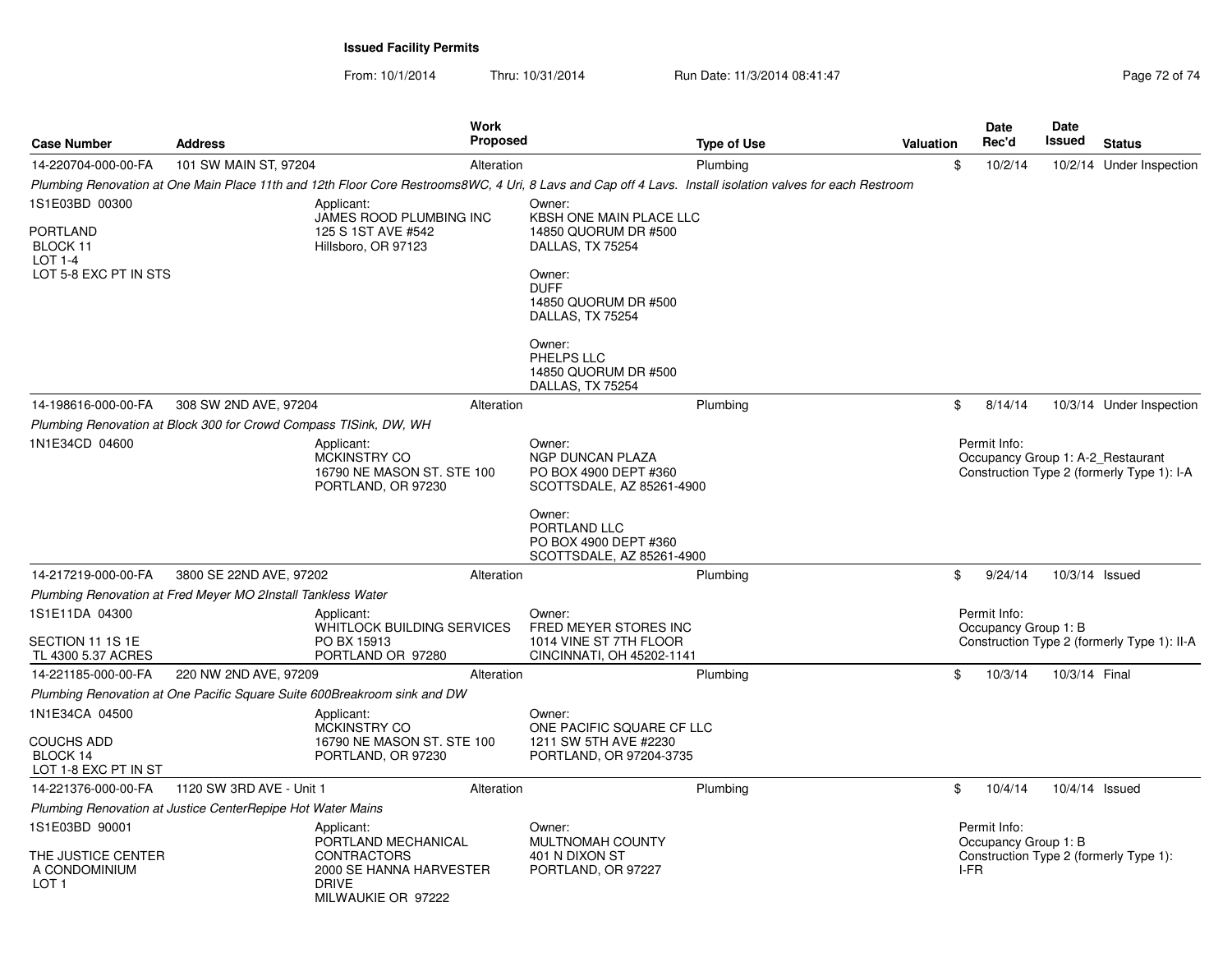**Issued Facility Permits**

From: 10/1/2014Thru: 10/31/2014 Run Date: 11/3/2014 08:41:47 Run Date: 11/3/2014 08:41:47

|                                                                                                              |                                                                        | Work                                                                                                                   |                                                                                                                      |                    |                  | Date                                         | Date          |                                            |
|--------------------------------------------------------------------------------------------------------------|------------------------------------------------------------------------|------------------------------------------------------------------------------------------------------------------------|----------------------------------------------------------------------------------------------------------------------|--------------------|------------------|----------------------------------------------|---------------|--------------------------------------------|
| <b>Case Number</b>                                                                                           | <b>Address</b>                                                         | <b>Proposed</b>                                                                                                        |                                                                                                                      | <b>Type of Use</b> | <b>Valuation</b> | Rec'd                                        | Issued        | <b>Status</b>                              |
| 14-221380-000-00-FA                                                                                          | 5050 NE HOYT ST, 97213                                                 | Alteration                                                                                                             |                                                                                                                      | Plumbing           | \$               | 10/4/14                                      |               | 10/4/14 Under Inspection                   |
|                                                                                                              |                                                                        | Plumbing Renovation at Providence Professional Plaza Suite 454Installl 7 Sinks                                         |                                                                                                                      |                    |                  |                                              |               |                                            |
| 1N2E31BD 03800<br><b>CENTER ADD</b><br>BLOCK <sub>3</sub><br>LOT 1-7 INC PT VAC ST<br>LOT 20-26 EXC PT IN ST |                                                                        | Applicant:<br>AMERICAN HEATING INC<br>5035 SE 24TH<br>Portland Oregon 97202-4765                                       | Owner:<br>PROVIDENCE HEALTH<br>4400 NE HALSEY ST BLDG 2 #190<br>PORTLAND, OR 97213-1545<br>Owner:<br>SERVICES-OREGON |                    |                  | Permit Info:<br>Occupancy Group 1: B<br>I-FR |               | Construction Type 2 (formerly Type 1):     |
|                                                                                                              |                                                                        |                                                                                                                        | 4400 NE HALSEY ST BLDG 2 #190<br>PORTLAND, OR 97213-1545                                                             |                    |                  |                                              |               |                                            |
| 14-221381-000-00-FA                                                                                          | 2250 NW 22ND AVE, 97210                                                | Alteration                                                                                                             |                                                                                                                      | Plumbing           | \$               | 10/4/14                                      |               | 10/4/14 Issued                             |
|                                                                                                              |                                                                        | Plumbing Renovation at New York Building 4th Floor 4(H) TI2 Restrooms, 1 Shower Room                                   |                                                                                                                      |                    |                  |                                              |               |                                            |
| 1N1E28CA 02500                                                                                               |                                                                        | Applicant:<br>AMERICAN HEATING INC<br>5035 SE 24TH<br>Portland Oregon 97202-4765                                       | Owner:<br><b>ROSAN INC</b><br>PO BOX 6712<br>PORTLAND, OR 97228-6712                                                 |                    |                  |                                              |               |                                            |
| 14-199680-000-00-FA                                                                                          | 3147 SW SAM JACKSON PARK RD, 97201                                     | Alteration                                                                                                             |                                                                                                                      | Plumbing           | \$               | 8/18/14                                      |               | 10/7/14 Under Inspection                   |
|                                                                                                              |                                                                        | Plumbing Renovation at OHSU Physician's Pavilion RR Remodel floors 1-43 WC, 1 Uri, 4 Lavs, 1 Hammer Aresster per Floor |                                                                                                                      |                    |                  |                                              |               |                                            |
| 1S1E09AD 00100<br>SECTION 09 1S 1E<br>TL 100 0.65 ACRES                                                      |                                                                        | Applicant:<br>DETEMPLE COMPANY INC<br>1951 NW OVERTON<br>PORTLAND, OR 97209                                            | Owner:<br>OREGON STATE OF(LEASED<br>3181 SW SAM JACKSON PARK RD<br>PORTLAND, OR 97239                                |                    |                  | Permit Info:<br>Occupancy Group 1: B         |               | Construction Type 2 (formerly Type 1): I-B |
| <b>LAND &amp; IMPS</b><br>SEE R327835 (R991091601) FOR IMPS AND<br><b>AIR SPACE</b>                          |                                                                        |                                                                                                                        | Owner:<br><b>BRIM OHSU</b><br>3181 SW SAM JACKSON PARK RD<br>PORTLAND, OR 97239                                      |                    |                  |                                              |               |                                            |
|                                                                                                              |                                                                        |                                                                                                                        | Owner:<br>MAIL STOP PP E<br>3181 SW SAM JACKSON PARK RD<br>PORTLAND, OR 97239                                        |                    |                  |                                              |               |                                            |
| 14-198163-000-00-FA                                                                                          | 707 SW WASHINGTON ST, 97205                                            | Alteration                                                                                                             |                                                                                                                      | Plumbing           | \$               | 8/13/14                                      | 10/8/14 Final |                                            |
|                                                                                                              | Plumbing Renovation at Union Bank of California 8th FloorRelocate Sink |                                                                                                                        |                                                                                                                      |                    |                  |                                              |               |                                            |
| 1N1E34CC 04600                                                                                               |                                                                        | Applicant:<br>DETEMPLE COMPANY INC<br>1951 NW OVERTON<br>PORTLAND, OR 97209                                            | Owner:<br><b>UBCT PARTNERSHIP</b><br>111 SW COLUMBIA ST #1380<br>PORTLAND, OR 97201                                  |                    |                  | Permit Info:<br>Occupancy Group 1: B         |               | Construction Type 2 (formerly Type 1): I-A |
| 14-223777-000-00-FA                                                                                          | 1400 SW 5TH AVE, 97201                                                 | Alteration                                                                                                             |                                                                                                                      | Plumbing           | \$               | 10/9/14                                      | 10/9/14 Final |                                            |
|                                                                                                              |                                                                        | Plumbing Renovation at 1400 SW 5th 3rd Floor for eBay TIDemo shower and install WC and Lav                             |                                                                                                                      |                    |                  |                                              |               |                                            |
| 1S1E03BC 02900                                                                                               |                                                                        | Applicant:<br>RAYBORN'S PLUMBING INC                                                                                   | Owner:<br>MARK GROUP PARTNERSHIP NO 6                                                                                |                    |                  |                                              |               |                                            |
| <b>PORTLAND</b><br>BLOCK 149<br>LOT 1-8                                                                      |                                                                        | 19990 SW CIPOLE RD<br>TUALATIN, OR 97062                                                                               | 111 SW COLUMBIA ST #1380<br>PORTLAND, OR 97204                                                                       |                    |                  |                                              |               |                                            |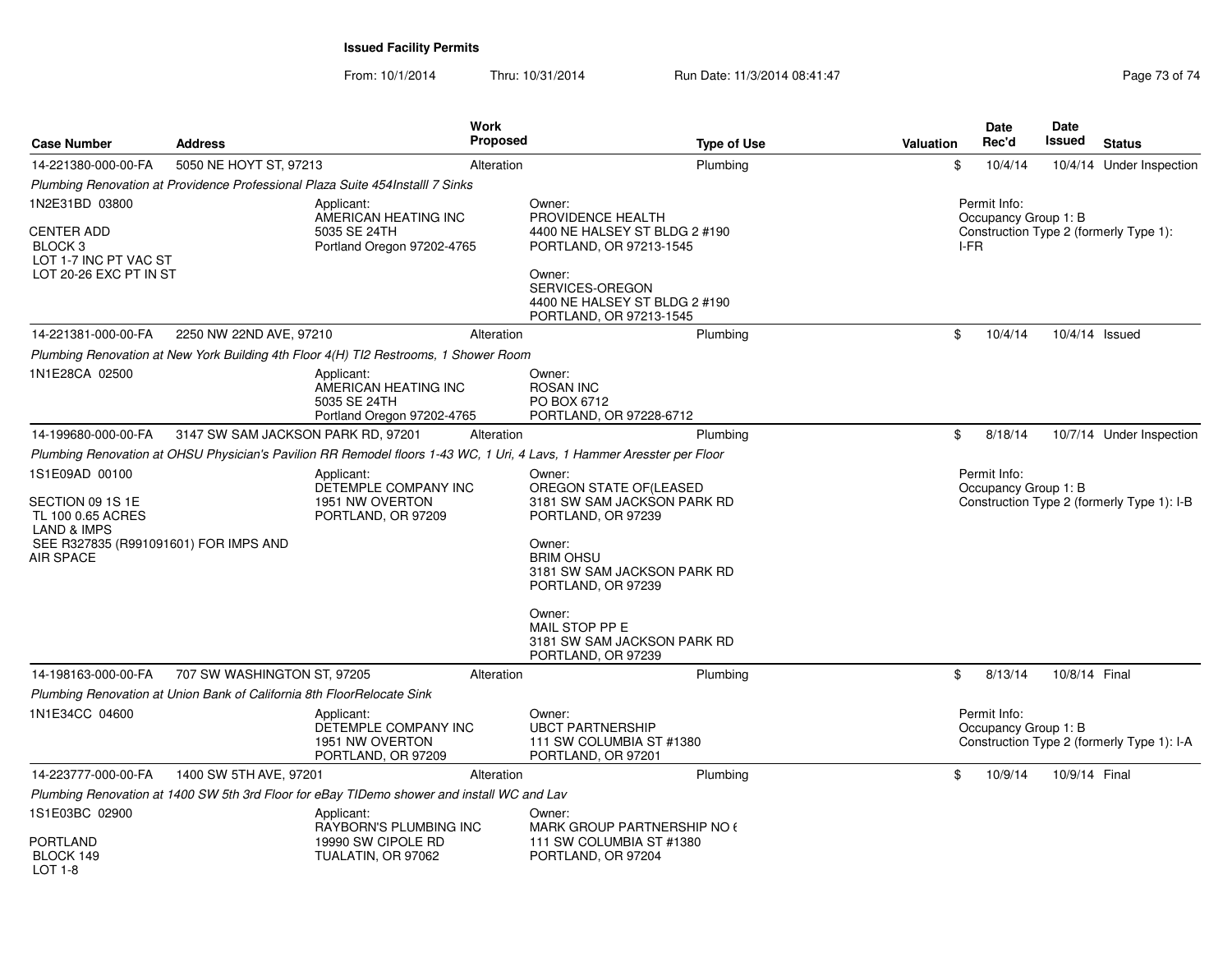**Issued Facility Permits**

From: 10/1/2014Thru: 10/31/2014 Run Date: 11/3/2014 08:41:47 Run Date: 11/3/2014 08:41:47

| Page 74 of 7 |  |  |
|--------------|--|--|
|              |  |  |

| <b>Case Number</b>                                                               | <b>Address</b>                     |                                                                                                               | <b>Work</b><br><b>Proposed</b> |                                                                                                                 | <b>Type of Use</b> | Valuation | <b>Date</b><br>Rec'd                 | <b>Date</b><br>Issued | <b>Status</b>                                                 |
|----------------------------------------------------------------------------------|------------------------------------|---------------------------------------------------------------------------------------------------------------|--------------------------------|-----------------------------------------------------------------------------------------------------------------|--------------------|-----------|--------------------------------------|-----------------------|---------------------------------------------------------------|
| 14-199796-000-00-FA                                                              | 3171 SW SAM JACKSON PARK RD, 97201 |                                                                                                               | Alteration                     |                                                                                                                 | Plumbing           |           | \$<br>8/18/14                        |                       | 10/14/14 Under Inspection                                     |
|                                                                                  |                                    | Plumbing Renovation at OHSU Multnomah Pavilion CHM Expansion 2nd Floor20 Fixtures                             |                                |                                                                                                                 |                    |           |                                      |                       |                                                               |
| 1S1E09 00500<br>SECTION 09 1S 1E<br>TL 500 7.41 ACRES                            |                                    | Applicant:<br>ADVANCED TECHNOLOGY GROUF OREGON STATE OF<br>455 SE 2nd Avenue<br>HILLSBORO, OR 97123           |                                | Owner:<br>3181 SW SAM JACKSON PARK RD<br>PORTLAND, OR 97239                                                     |                    |           |                                      |                       |                                                               |
| 14-225068-000-00-FA                                                              | 555 SW OAK ST                      |                                                                                                               | Alteration                     |                                                                                                                 | Plumbing           |           | \$<br>10/14/14                       | 10/14/14 Final        |                                                               |
|                                                                                  |                                    | Plumbing Renovation at US Bancorp Plaza for SUPA TIKitchen Remodel w/ GI, DW, HS, FS and Sink                 |                                |                                                                                                                 |                    |           |                                      |                       |                                                               |
| 1N1E34CD 80000<br>ONE ELEVEN TOWER CONDOMINIUM<br><b>GENERAL COMMON ELEMENTS</b> |                                    | Applicant:<br><b>EVOLUTION PLUMBING LLC</b><br>7715 NE 33RD DR SUITE D<br>PORTLAND OR 97211-1942              |                                | Owner:<br>ASSOCIATION OF UNIT OWNERS<br>OF.<br>ONE ELEVEN TOWER<br>CONDOMINIUM 111 SW 5TH<br>PORTLAND, OR 97204 |                    |           |                                      |                       |                                                               |
| 14-199414-000-00-FA                                                              | 700 SW 5TH AVE                     |                                                                                                               | Alteration                     |                                                                                                                 | Plumbing           |           | \$<br>8/15/14                        | 10/14/14 Final        |                                                               |
|                                                                                  |                                    | Plumbing Renovation at Pioneer Place for Charming Charlie TIRelocate WH***********BID ESTIMATE*************** |                                |                                                                                                                 |                    |           |                                      |                       |                                                               |
| 1S1E03BB1 90001                                                                  |                                    | Applicant:<br>MCKINSTRY CO<br>16790 NE MASON ST, STE 100<br>PORTLAND, OR 97230                                |                                | Owner:<br>PIONEER PLACE LIMITED<br><b>PARTNERSHIP</b><br>PO BOX 617905<br>CHICAGO, IL 60661-7905                |                    |           | Permit Info:<br>Occupancy Group 1: M |                       | Construction Type 2 (formerly Type 1): I-A                    |
| 14-213478-000-00-FA                                                              | 111 SW 5TH AVE, 97204-3626         |                                                                                                               | Alteration                     |                                                                                                                 | Plumbing           |           | \$<br>9/16/14                        | 10/29/14 Issued       |                                                               |
|                                                                                  |                                    | Plumbing Renovation at US Bancorp Tower 2nd Floor for Corvel TIRemodel RR's, Breakrooms                       |                                |                                                                                                                 |                    |           |                                      |                       |                                                               |
| 1N1E34CD 01300                                                                   |                                    | Applicant:<br>West Coast Central Plmbing, LLC<br>12714 SE Majestic Ln.<br>Clackamas, OR 97086                 |                                |                                                                                                                 |                    |           | Permit Info:<br>Occupancy Group 1: B |                       | Construction Type 2 (formerly Type 1): I-A                    |
| Total # of FA Alteration permits issued: 404                                     |                                    |                                                                                                               |                                |                                                                                                                 |                    |           |                                      |                       | Total valuation of FA Alteration permits issued: \$16,714,059 |

**Total # of Facility Permits issued: 404**

**Total valuation of Facility Permits issued: \$16,714,059**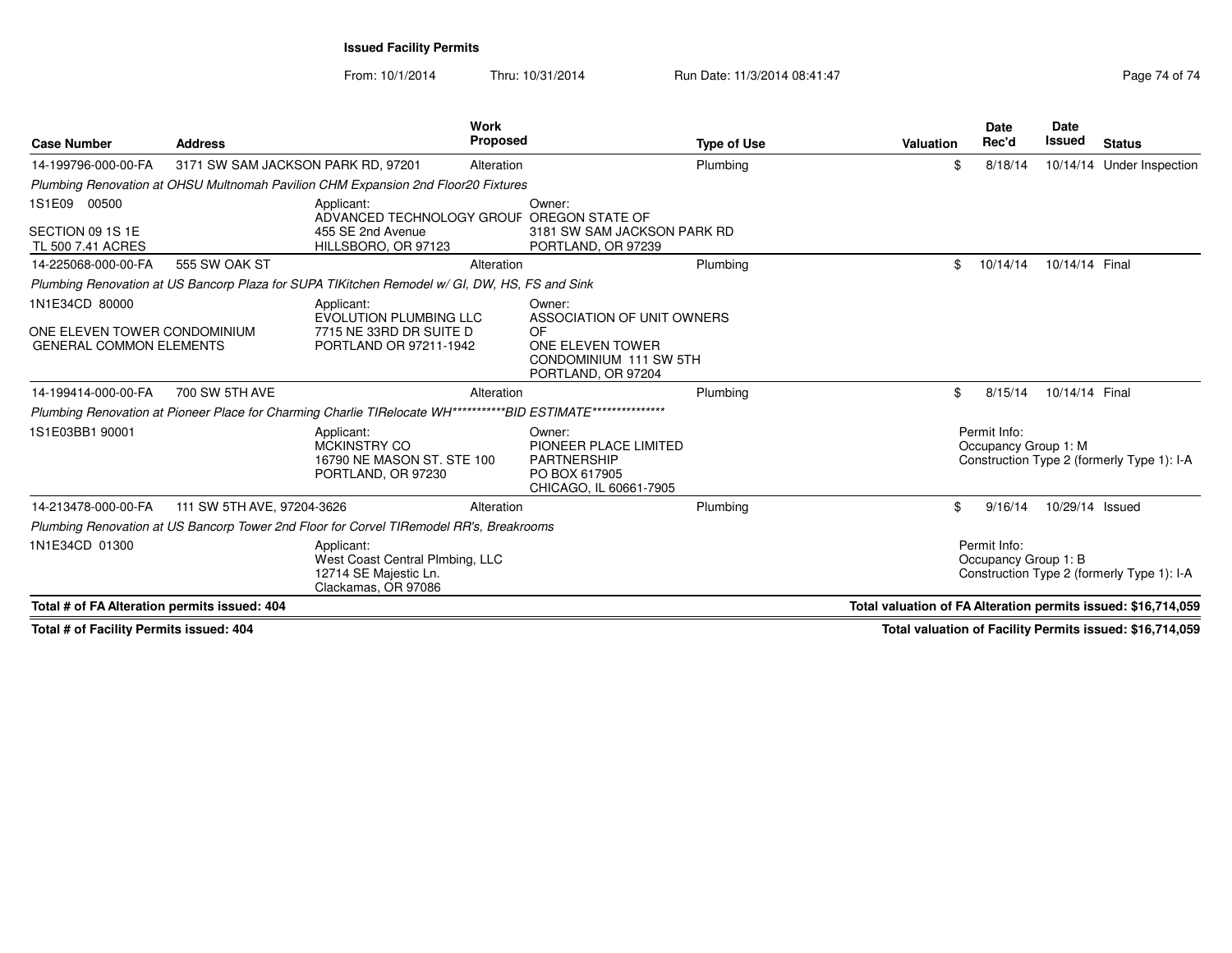# **Issued Major Project Groups Permits**

From: 10/1/2014Thru: 10/31/2014 Run Date: 11/3/2014 08:41:47 Run Date: 11/3/2014 08:41:47

| <b>Case Number</b>                               | <b>Address</b>  |                                                                                                                   | Work<br>Proposed                                                                                                                                                                    | <b>Type of Use</b>                                                                                                        | Valuation   | Date<br>Rec'd                                                                                    | Date<br><b>Issued</b> | <b>Status</b>                                                      |
|--------------------------------------------------|-----------------|-------------------------------------------------------------------------------------------------------------------|-------------------------------------------------------------------------------------------------------------------------------------------------------------------------------------|---------------------------------------------------------------------------------------------------------------------------|-------------|--------------------------------------------------------------------------------------------------|-----------------------|--------------------------------------------------------------------|
| 08-102777-DFS-06-MG                              | 760 SW 9TH AVE  |                                                                                                                   | <b>New Construction</b>                                                                                                                                                             | Apartments/Condos (3 or more i                                                                                            | \$3,357,018 | 5/20/14                                                                                          | 10/14/14 Issued       |                                                                    |
|                                                  |                 |                                                                                                                   | ***DFS 6: Curtain wall level 3 thru level 10, includes 3rd party fire barrier system EJ review***MAIN PERMIT FOR NEW 27-STORY MIXED USE TOWER WITH 6 LEVELS OF UNDERGROUND PARKING. |                                                                                                                           |             |                                                                                                  |                       |                                                                    |
| 1N1E34CC 09600                                   |                 | Applicant:<br><b>JEFF GARDNER</b><br><b>HOFFMAN CONSTRUCTION</b><br>805 SW BROADWAY STE 2100<br>PORTLAND OR 97205 |                                                                                                                                                                                     | CCB - Contractor:<br><b>ERIC HOFFMAN</b><br><b>HOFFMAN CONSTRUCTION</b><br>805 SW BROADWAY STE 2100<br>PORTLAND, OR 97205 |             |                                                                                                  |                       |                                                                    |
| 12-153461-DFS-18-MG                              | 1061 NE 9TH AVE |                                                                                                                   | <b>New Construction</b>                                                                                                                                                             | Apartments/Condos (3 or more i                                                                                            | \$200,000   | 9/24/14                                                                                          | 10/13/14 Issued       |                                                                    |
| DFS 18: PT CABLES LEVEL 20 THRU 21               |                 |                                                                                                                   |                                                                                                                                                                                     |                                                                                                                           |             |                                                                                                  |                       |                                                                    |
| 1N1E35BB 02603                                   |                 | Applicant:<br><b>Randal Lutes</b>                                                                                 | Owner:<br>AAT LLOYD DISTRICT LLC                                                                                                                                                    | CCB - Contractor:<br>TURNER CONSTRUCTION CO                                                                               |             | Permit Info:<br>Occupancy Group 1: R-2 Residential                                               |                       |                                                                    |
| <b>LLOYD BLOCKS</b><br>LOT <sub>3</sub>          |                 | <b>Turner Construction</b>                                                                                        | 11455 EL CAMINO REAL #200<br>SAN DIEGO, CA 92130-2047                                                                                                                               | 1200 NW NAITO PARKWAY #300<br>PORTLAND, OR 972209                                                                         |             | Multi-family<br>Construction Type 1: I-A                                                         |                       | Construction Type 2 (formerly Type 1): I-A                         |
| 12-153462-DFS-07-MG                              | 1088 NE 7th AVE |                                                                                                                   | <b>New Construction</b>                                                                                                                                                             | Apartments/Condos (3 or more i                                                                                            | \$100,000   | 9/24/14                                                                                          | 10/16/14 Issued       |                                                                    |
| DFS 07: EXT. METAL FRAMING                       |                 |                                                                                                                   |                                                                                                                                                                                     |                                                                                                                           |             |                                                                                                  |                       |                                                                    |
| 1N1E35BB 02604                                   |                 | Applicant:<br>Randal Lutes<br><b>Turner Construction</b>                                                          | Owner:<br>AAT LLOYD DISTRICT LLC<br>11455 EL CAMINO REAL #200<br>SAN DIEGO, CA 92130-2047                                                                                           | CCB - Contractor:<br>TURNER CONSTRUCTION CO<br>1200 NW NAITO PARKWAY #300<br>PORTLAND, OR 972209                          |             | Permit Info:<br>Occupancy Group 1: R-2 Residential<br>Multi-family<br>Construction Type 1: III-B |                       | Construction Type 2 (formerly Type 1): I-A                         |
| 08-102777-DFS-07-MG                              | 760 SW 9TH AVE  |                                                                                                                   | <b>New Construction</b>                                                                                                                                                             | Apartments/Condos (3 or more i                                                                                            | \$250,000   | 6/4/14                                                                                           | 10/14/14 Issued       |                                                                    |
|                                                  |                 |                                                                                                                   | ***DFS 7 : Egress stairs level 9-18***MAIN PERMIT FOR NEW 27-STORY MIXED USE TOWER WITH 6 LEVELS OF UNDERGROUND PARKING.                                                            |                                                                                                                           |             |                                                                                                  |                       |                                                                    |
| 1N1E34CC 09600                                   |                 | Applicant:<br><b>JEFF GARDNER</b><br><b>HOFFMAN CONSTRUCTION</b><br>805 SW BROADWAY STE 2100<br>PORTLAND OR 97205 |                                                                                                                                                                                     | CCB - Contractor:<br><b>ERIC HOFFMAN</b><br><b>HOFFMAN CONSTRUCTION</b><br>805 SW BROADWAY STE 2100<br>PORTLAND, OR 97205 |             |                                                                                                  |                       |                                                                    |
| Total # of MG New Construction permits issued: 4 |                 |                                                                                                                   |                                                                                                                                                                                     |                                                                                                                           |             |                                                                                                  |                       | Total valuation of MG New Construction permits issued: \$3,907,018 |

**Total # of Major Project Groups Permits issued: 4**

**Total valuation of Major Project Groups Permits issued: \$3,907,018**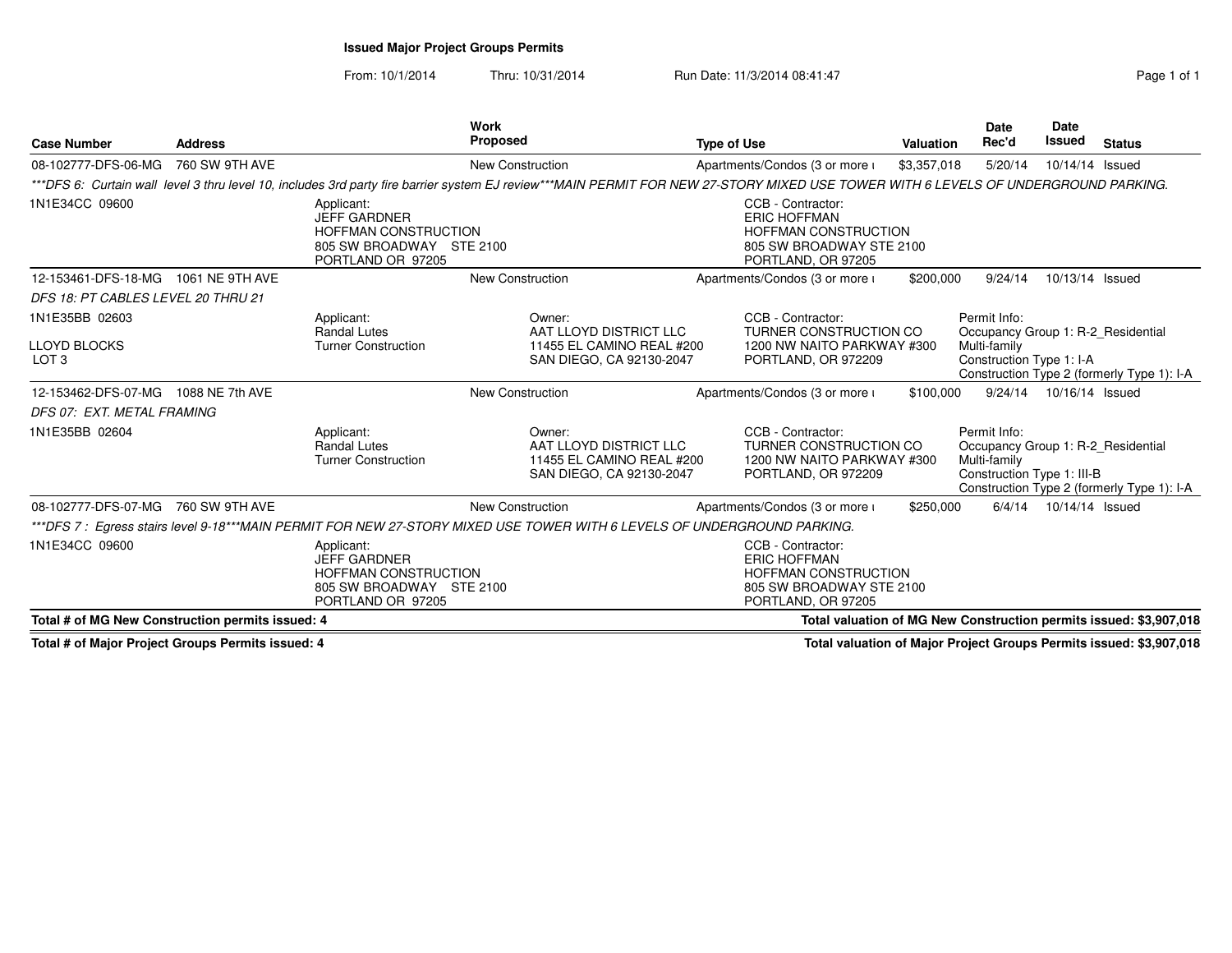#### **Issued Manufactured Home in Park Permits**

From: 10/1/2014Thru: 10/31/2014 Run Date: 11/3/2014 08:41:47 Run Date: 11/3/2014 08:41:47

| <b>Case Number</b>                                                                                                                                             | <b>Address</b>                |                                              | Work<br>Proposed |                                              | <b>Type of Use</b>     | Valuation                                               | <b>Date</b><br>Rec'd                           | <b>Date</b><br>Issued | <b>Status</b>                           |
|----------------------------------------------------------------------------------------------------------------------------------------------------------------|-------------------------------|----------------------------------------------|------------------|----------------------------------------------|------------------------|---------------------------------------------------------|------------------------------------------------|-----------------------|-----------------------------------------|
| 14-219917-000-00-MP                                                                                                                                            | 10315 NE SANDY BLVD - Unit 03 |                                              | Replacement      |                                              | Single Family Dwelling | \$500                                                   | 10/1/14                                        | $10/1/14$ Issued      |                                         |
| REPLACE MOBILE HOME IN PARK, SPACE #3                                                                                                                          |                               |                                              |                  |                                              |                        |                                                         |                                                |                       |                                         |
| 1N2E22BB 03400                                                                                                                                                 |                               | Applicant:<br>SAM WANG                       |                  | Owner:<br><b>SAM WANG</b>                    |                        |                                                         | Permit Info:                                   |                       | Occupancy Group 1 - RS: R-3 Residential |
| <b>HEIDI'S TRAILER COURT</b><br>SPACE 003<br>MS SERIAL # 12346<br>X # 125981<br>HOME ID 199132 ON REAL ACCT 1N2E22BB<br>-03400; PERSONAL MS; MFGD HOME IN PARK |                               | 10315 NE SANDY BLVD #3<br>PORTLAND, OR 97220 |                  | 10315 NE SANDY BLVD #3<br>PORTLAND, OR 97220 |                        |                                                         | One and Two Family<br>Construction Type 1: V-B |                       | Construction Type 2 (formerly Type 1):  |
| Total # of MP Replacement permits issued: 1                                                                                                                    |                               |                                              |                  |                                              |                        | Total valuation of MP Replacement permits issued: \$500 |                                                |                       |                                         |

**Total # of Manufactured Home in Park Permits issued: 1**

**Total valuation of Manufactured Home in Park Permits issued: \$500**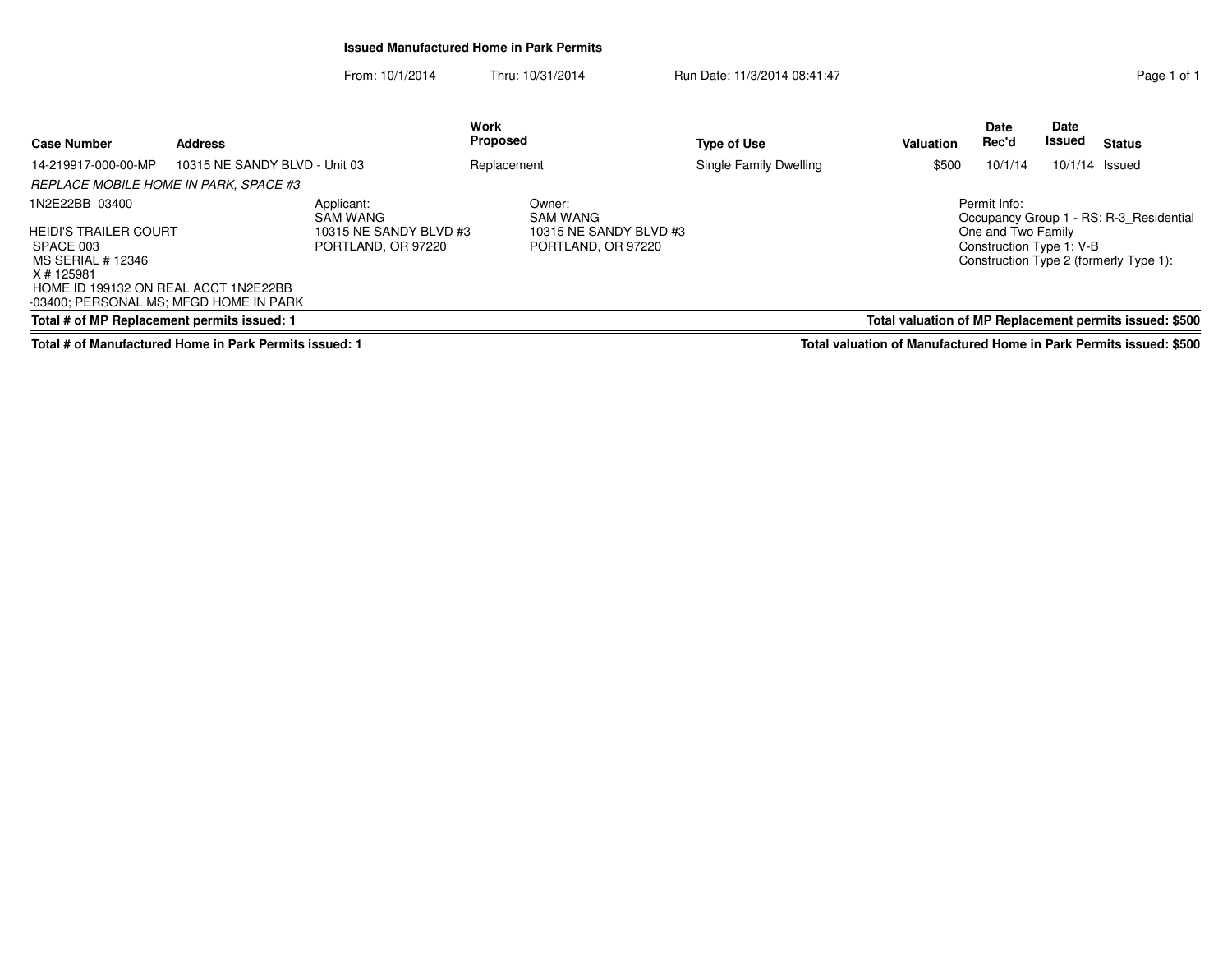### **Issued Site Development Permits**

From: 10/1/2014Thru: 10/31/2014 Run Date: 11/3/2014 08:41:47 Page 1 of 2

| Page 1 of 2 |  |  |
|-------------|--|--|
|             |  |  |

| <b>Case Number</b>                                                        | <b>Address</b>                                        |                                                                         | Work<br>Proposed |                                                                                   | <b>Type of Use</b> |                                                                  | <b>Valuation</b> | <b>Date</b><br>Rec'd | <b>Date</b><br>Issued | <b>Status</b>                                           |
|---------------------------------------------------------------------------|-------------------------------------------------------|-------------------------------------------------------------------------|------------------|-----------------------------------------------------------------------------------|--------------------|------------------------------------------------------------------|------------------|----------------------|-----------------------|---------------------------------------------------------|
| 14-221748-000-00-SD                                                       | 6846 SE 152ND AVE                                     |                                                                         | Grading          |                                                                                   |                    | <b>Existing Commercial Site</b>                                  | \$75,000         | 10/6/14              | 10/6/14 Issued        |                                                         |
|                                                                           | <b>GRADING OF AREA TO INSTALL WOOD CHIP TRAIL</b>     |                                                                         |                  |                                                                                   |                    |                                                                  |                  |                      |                       |                                                         |
| 1S2E24AB 00400                                                            |                                                       | Applicant:<br><b>GEORGE LOZOVOY</b>                                     |                  | Owner:<br>PORTLAND CITY OF (BUREAU OF                                             |                    | CCB - Contractor:<br>S2 CONTRACTORS INC                          |                  |                      |                       |                                                         |
| SECTION 24 1S 2E<br>TL 400 4.83 ACRES                                     |                                                       | PORTLAND PARKS<br>1120 SW 5TH, RM 1302<br>PORTLAND OR 97204             |                  | 1120 SW 5TH AVE #1302<br>PORTLAND, OR 97204-1912                                  |                    | <b>PO BOX 788</b><br>CANBY, OR 97013-0000                        |                  |                      |                       |                                                         |
|                                                                           |                                                       |                                                                         |                  | Owner:<br><b>PARKS</b><br>1120 SW 5TH AVE #1302<br>PORTLAND, OR 97204-1912        |                    |                                                                  |                  |                      |                       |                                                         |
|                                                                           |                                                       |                                                                         |                  | Owner:<br><b>RECREATION</b><br>1120 SW 5TH AVE #1302<br>PORTLAND, OR 97204-1912   |                    |                                                                  |                  |                      |                       |                                                         |
| 14-113630-DFS-02-SD                                                       | 10201 NE AIRPORT WAY, 97220                           |                                                                         | Grading          |                                                                                   |                    | <b>Existing Commercial Site</b>                                  | \$40,000         | 8/8/14               | 10/10/14 Issued       |                                                         |
| <b>DFS FOR SHORING</b>                                                    |                                                       |                                                                         |                  |                                                                                   |                    |                                                                  |                  |                      |                       |                                                         |
| 1N2E09D 00600                                                             |                                                       | Applicant:<br>MIKE COYLE                                                |                  | Owner:<br>PORT OF PORTLAND                                                        |                    |                                                                  |                  |                      |                       |                                                         |
| SECTION 09 1N 2E<br>TL 600 27.11 ACRES<br>SPLIT LEVY R646852 (R942090450) |                                                       | <b>FASTER PERMITS</b><br>14334 NW EAGLERIDGE LANE<br>PORTLAND, OR 97229 |                  | PO BOX 3529<br>PORTLAND, OR 97208-3529                                            |                    |                                                                  |                  |                      |                       |                                                         |
| 14-224783-000-00-SD                                                       | 646 NW CULPEPPER TER, 97210                           |                                                                         | Grading          |                                                                                   |                    | <b>Existing Residential Site</b>                                 | \$33,500         | 10/13/14             | 10/27/14 Issued       |                                                         |
|                                                                           |                                                       | STABLIZE HILLSIDE WITH ROCK BUTTREST FILL ** SEE COMMENTS**             |                  |                                                                                   |                    |                                                                  |                  |                      |                       |                                                         |
| 1N1E32AC 01300                                                            |                                                       | Applicant:<br>PETER KARP                                                |                  | Owner:<br><b>MORRIS BUTTON</b>                                                    |                    | CCB - Contractor:<br>PETER KARP                                  |                  |                      |                       |                                                         |
| WESTOVER TERR<br>BLOCK <sub>8</sub><br><b>LOT 24</b>                      |                                                       | <b>PLI SYSTEMS</b><br>3045 SE 61ST CT<br>HILLSBORO OR 97123             |                  | 646 NW CULPEPPER TER<br>PORTLAND, OR 97210-3121                                   |                    | <b>PLI SYSTEMS INC</b><br>3045 SE 61ST CT<br>HILLSBORO, OR 97123 |                  |                      |                       |                                                         |
| NWLY 1/2 OF LOT 25                                                        |                                                       |                                                                         |                  | Owner:<br>ELIZABETH J S BUTTON<br>646 NW CULPEPPER TER<br>PORTLAND, OR 97210-3121 |                    |                                                                  |                  |                      |                       |                                                         |
| Total # of SD Grading permits issued: 3                                   |                                                       |                                                                         |                  |                                                                                   |                    |                                                                  |                  |                      |                       | Total valuation of SD Grading permits issued: \$148,500 |
| 14-151399-000-00-SD                                                       | 1516 SE 117TH AVE, 97216                              |                                                                         |                  | Multiple Dwellings/Single Lot Improvem Existing Residential Site                  |                    |                                                                  | \$150,000        |                      |                       | 5/7/14  10/17/14  Under Inspection                      |
|                                                                           | SITE WORK AND GRADING FOR NEW RESIDENTIAL SUBDIVISION |                                                                         |                  |                                                                                   |                    |                                                                  |                  |                      |                       |                                                         |
| 1S2E03AD 09900                                                            |                                                       | Applicant:<br><b>DONNA KEOUGH</b>                                       |                  | Owner:<br><b>B-W CONSTRUCTION INC</b>                                             |                    | CCB - Contractor:<br>BW CONSTRUCTION INC                         |                  |                      |                       |                                                         |
| SECTION 03 1S 2E<br>TL 9900 0.84 ACRES                                    |                                                       | 508 NW 44TH ST<br>VANCOUVER, WA 98660                                   |                  | PO BOX 66910<br>PORTLAND, OR 97290-6910                                           |                    | PO BOX 66910<br>PORTLAND OR 97290                                |                  |                      |                       |                                                         |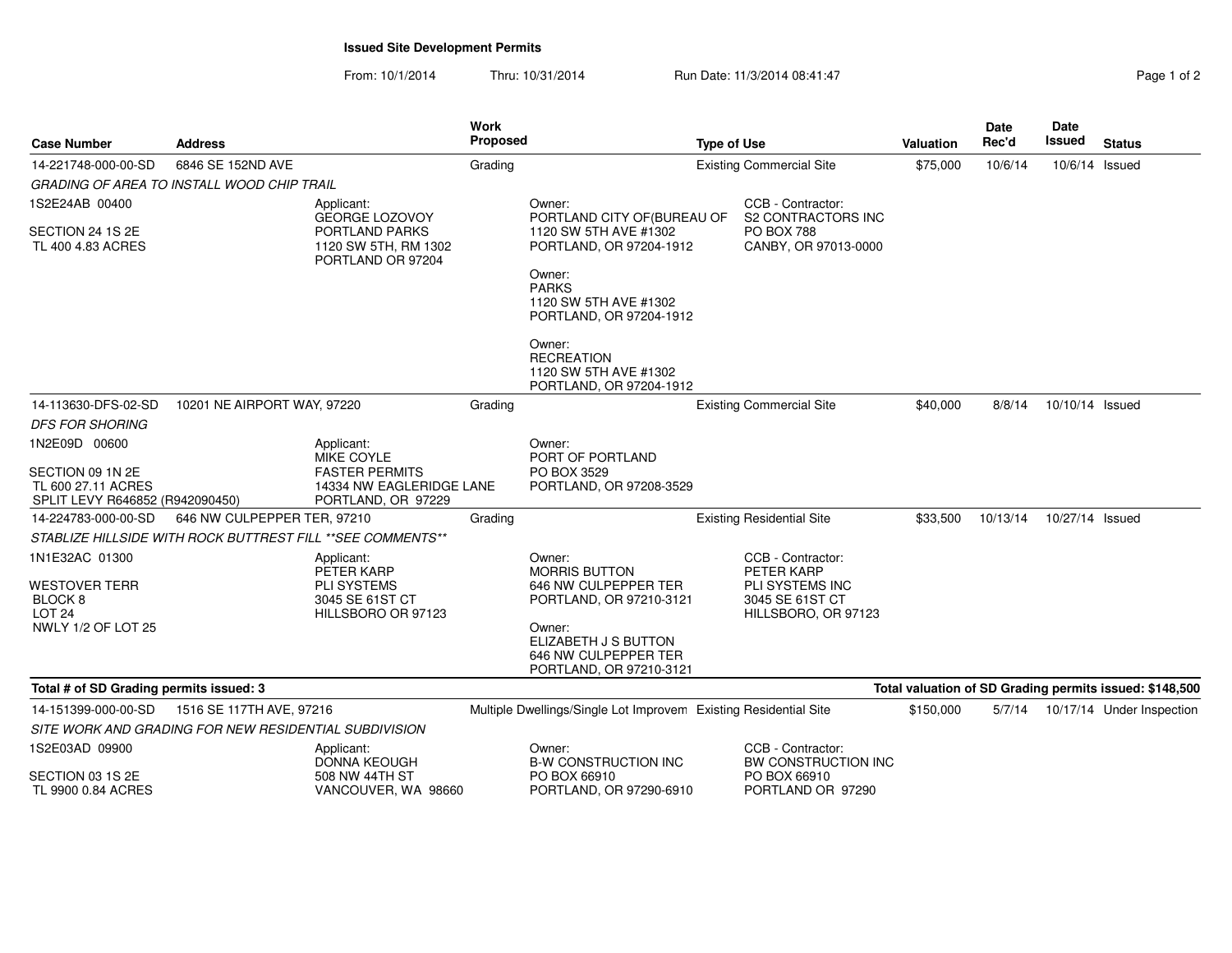### **Issued Site Development Permits**

From: 10/1/2014Thru: 10/31/2014 Run Date: 11/3/2014 08:41:47 Rege 2 of 2

| <b>Case Number</b>                                                                                                     | <b>Address</b>          |                                                                                              | Work<br>Proposed                                                             | <b>Type of Use</b>                                                                            | <b>Valuation</b> | Date<br>Rec'd | Date<br>Issued | <b>Status</b>            |
|------------------------------------------------------------------------------------------------------------------------|-------------------------|----------------------------------------------------------------------------------------------|------------------------------------------------------------------------------|-----------------------------------------------------------------------------------------------|------------------|---------------|----------------|--------------------------|
| 14-161618-000-00-SD                                                                                                    | 4161 SE 37TH AVE, 97202 |                                                                                              | Multiple Dwellings/Single Lot Improvem                                       | <b>Existing Residential Site</b>                                                              | \$121.044        | 5/28/14       |                | 10/8/14 Under Inspection |
|                                                                                                                        |                         | LANDSCAPE, UTILITIES, PARKING LOT AND DRIVEWAY ASSOCIATED WITH BATCH                         |                                                                              |                                                                                               |                  |               |                |                          |
| 1S1E12DD 17900<br>WILLIAMS ADD 2<br>BLOCK 1<br>S 45' OF N 90' OF W 100' OF E 200' OF LOT 6<br>N 45' OF E 200' OF LOT 6 |                         | Applicant:<br><b>KEVIN PARTAIN</b><br>URBAN VISIONS<br>223 NE 56TH AVE<br>PORTLAND, OR 97213 | Owner:<br>PDX REDEVELOPMENT LLC<br>PO BOX 1100<br>WILSONVILLE, OR 97070-1100 | CCB - Contractor:<br>PDX REDEVELOPMENT LLC<br>4800 SW MACADAM, SUITE 245<br>PORTLAND.OR 97239 |                  |               |                |                          |
|                                                                                                                        |                         | Total # of SD Multiple Dwellings/Single Lot Improvements permits issued: 2                   |                                                                              | Total valuation of SD Multiple Dwellings/Single Lot Improvements permits issued: \$271,044    |                  |               |                |                          |

**Total # of Site Development Permits issued: 5**

**Total valuation of Site Development Permits issued: \$419,544**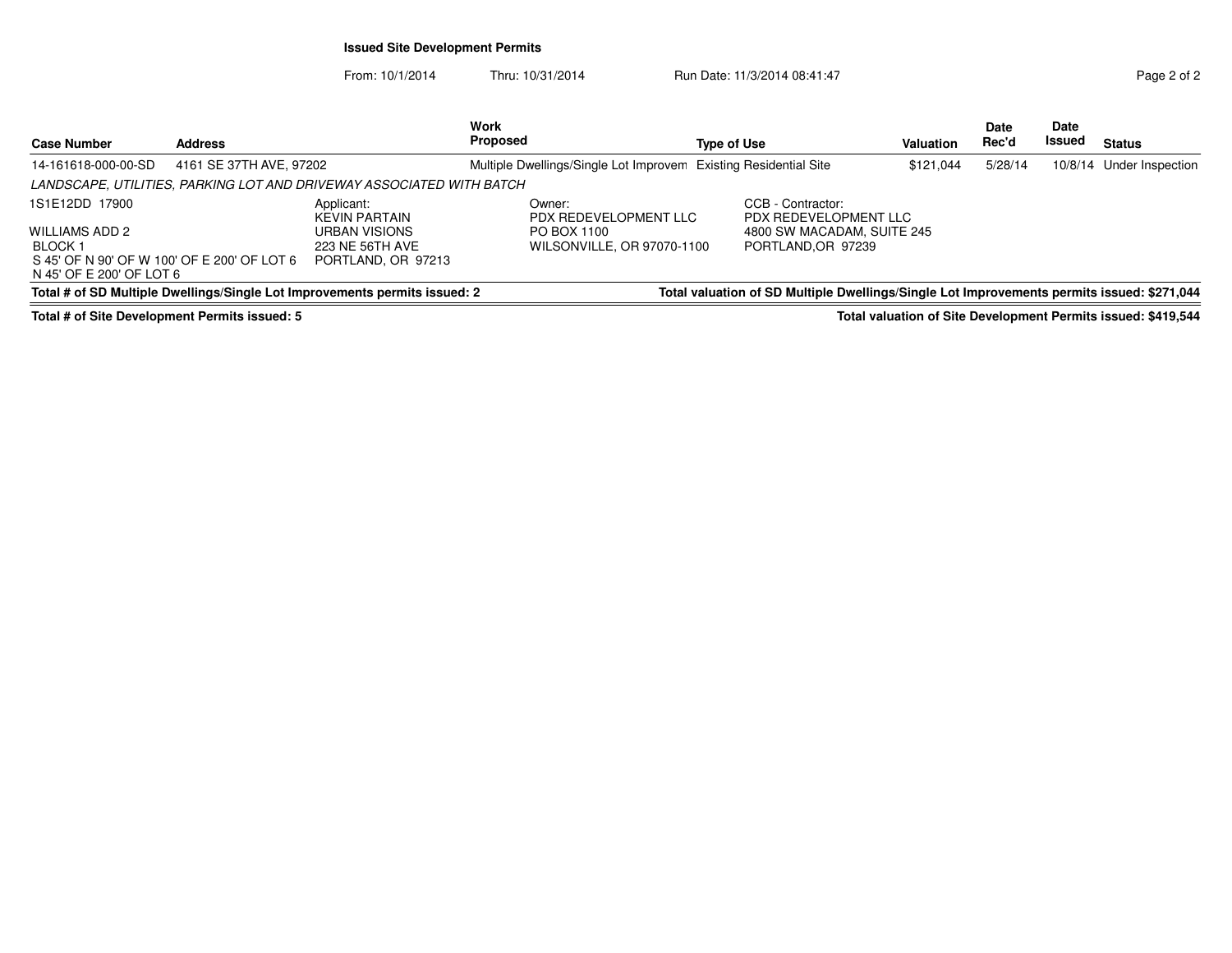From: 10/1/2014

Thru: 10/31/2014 **Run Date: 11/3/2014 08:41:47** Rag 1 of 41 of 47

| Page 1 of 4 |  |  |  |
|-------------|--|--|--|
|-------------|--|--|--|

| <b>Case Number</b>                                                                 | <b>Address</b>            |                                                                                       | <b>Work</b><br><b>Proposed</b> |                                                                                     | <b>Type of Use</b>                                                                                                                                              | <b>Valuation</b> | Date<br>Rec'd | Date<br>Issued             | <b>Status</b>                                        |
|------------------------------------------------------------------------------------|---------------------------|---------------------------------------------------------------------------------------|--------------------------------|-------------------------------------------------------------------------------------|-----------------------------------------------------------------------------------------------------------------------------------------------------------------|------------------|---------------|----------------------------|------------------------------------------------------|
| 14-231857-000-00-ZP                                                                | 8485 N DECATUR ST, 97203  |                                                                                       | Commercial                     |                                                                                     | <b>Exempt Structures</b>                                                                                                                                        | \$1              | 10/29/14      | 10/29/14                   | Issued                                               |
|                                                                                    |                           |                                                                                       |                                |                                                                                     | ZONING PERMIT TO ADDRESS 13-225909 CC AND 14-225439 HS. LEGALIZE USE OF PROPERTY AS MARKET GARDEN. STORAGE SHEDS LESS THAN 120 SQ FT.                           |                  |               |                            |                                                      |
| 1N1W12BD 03700                                                                     |                           | Applicant:<br>DAYNA MCERLEAN<br>5417 NE 30TH AVE<br>PORTLAND, OR 97211                |                                | Owner:<br><b>BULLSHEAD MANAGEMENT LLC</b><br>5417 NE 30TH AVE<br>PORTLAND, OR 97211 |                                                                                                                                                                 |                  |               |                            |                                                      |
| Total # of ZP Commercial permits issued: 1                                         |                           |                                                                                       |                                |                                                                                     |                                                                                                                                                                 |                  |               |                            | Total valuation of ZP Commercial permits issued: \$1 |
| 14-224090-000-00-ZP                                                                | 105 SE 151ST AVE, 97233   |                                                                                       | Residential                    |                                                                                     | Code Compliance Requirements                                                                                                                                    | \$250            |               | 10/10/14  10/10/14  Issued |                                                      |
|                                                                                    |                           |                                                                                       |                                |                                                                                     | LEGALIZE 825 SF OF CONCRETE SLAB USED AS BASKETBALL COURT: REDUCE HEIGHT OF BIKE SHELTER ON SOUTH PROPERTY LINE: CHICKEN COOP TO BE MOVED FIVE FEET FROM REAR P |                  |               |                            |                                                      |
| 1N2E36CD 04100                                                                     |                           | Applicant:<br><b>DEBORAH HUTU</b>                                                     |                                | Owner:<br><b>VIOREL HUTU</b>                                                        |                                                                                                                                                                 |                  |               |                            |                                                      |
| ASCOT AC<br>S 1/2 OF LOT 259                                                       |                           | 105 SE 151ST AVE<br>PORTLAND, OR 97233                                                |                                | 105 SE 151ST AVE<br>PORTLAND, OR 97233                                              |                                                                                                                                                                 |                  |               |                            |                                                      |
|                                                                                    |                           |                                                                                       |                                | Owner:<br><b>DEBORAH HUTU</b><br>105 SE 151ST AVE<br>PORTLAND, OR 97233             |                                                                                                                                                                 |                  |               |                            |                                                      |
| 14-227789-000-00-ZP                                                                | 16630 SE BAXTER RD, 97236 |                                                                                       | Residential                    |                                                                                     | Code Compliance Requirements                                                                                                                                    | \$1,000          | 10/20/14      | 10/20/14 Issued            |                                                      |
| CONSTRUCTION OF 1.728 SQ FT POLE BARN PER LU 12-150205 PV                          |                           |                                                                                       |                                |                                                                                     |                                                                                                                                                                 |                  |               |                            |                                                      |
| 1S3E19CC 01600                                                                     |                           | Applicant:<br><b>GENNADIY ROMANOV</b><br>16111 SE BYBEE CT<br>PORTLAND, OR 97236      |                                | Owner:<br><b>GENNADIY ROMANOV</b><br>16111 SE BYBEE CT<br>PORTLAND, OR 97236-7844   |                                                                                                                                                                 |                  |               |                            |                                                      |
| 14-218015-REV-01-ZP                                                                | 2323 SE 45TH AVE, 97215   |                                                                                       | Residential                    |                                                                                     | <b>Exempt Structures</b>                                                                                                                                        | \$1              | 10/1/14       | 10/1/14 Issued             |                                                      |
| REVISION TO CHANGE SIZE OF GARAGE DOOR                                             |                           |                                                                                       |                                |                                                                                     |                                                                                                                                                                 |                  |               |                            |                                                      |
| 1S2E06CC 13700<br><b>DIVISION ST ADD</b><br>BLOCK <sub>2</sub><br>LOT <sub>7</sub> |                           | Applicant:<br><b>LISA M HUNTINGTON</b><br>2323 SE 45TH AVE<br>PORTLAND, OR 97215-3729 |                                | Owner:<br><b>JASON M MEKETA</b><br>2323 SE 45TH AVE<br>PORTLAND, OR 97215-3729      |                                                                                                                                                                 |                  |               |                            |                                                      |
|                                                                                    |                           |                                                                                       |                                | Owner:<br>LISA M HUNTINGTON<br>2323 SE 45TH AVE<br>PORTLAND, OR 97215-3729          |                                                                                                                                                                 |                  |               |                            |                                                      |
| 14-230184-000-00-ZP                                                                | 4710 NE 27TH AVE, 97211   |                                                                                       | Residential                    |                                                                                     | <b>Exempt Structures</b>                                                                                                                                        | \$1              | 10/24/14      | 10/24/14 Issued            |                                                      |
|                                                                                    |                           |                                                                                       |                                |                                                                                     | REPLACE GARAGE DOORS WITH FRENCH DOORS ON STRUCTURE LESS THAN 200 SQ FT IN AREA - STRUCTURE TO BE USED AS STORAGE AND UNHEATED                                  |                  |               |                            |                                                      |
| 1N1E24BC 15400                                                                     |                           | Applicant:<br>CATHERINE E COMAN                                                       |                                | Owner:<br>CATHERINE E COMAN                                                         |                                                                                                                                                                 |                  |               |                            |                                                      |
| <b>ELBERTA</b><br>BLOCK 15<br>LOT <sub>4</sub>                                     |                           | 4710 NE 27TH AVE<br>PORTLAND, OR 97211                                                |                                | 4710 NE 27TH AVE<br>PORTLAND, OR 97211                                              |                                                                                                                                                                 |                  |               |                            |                                                      |
|                                                                                    |                           |                                                                                       |                                | Owner:<br><b>JOHN S ROBINSON</b><br>4710 NE 27TH AVE<br>PORTLAND, OR 97211          |                                                                                                                                                                 |                  |               |                            |                                                      |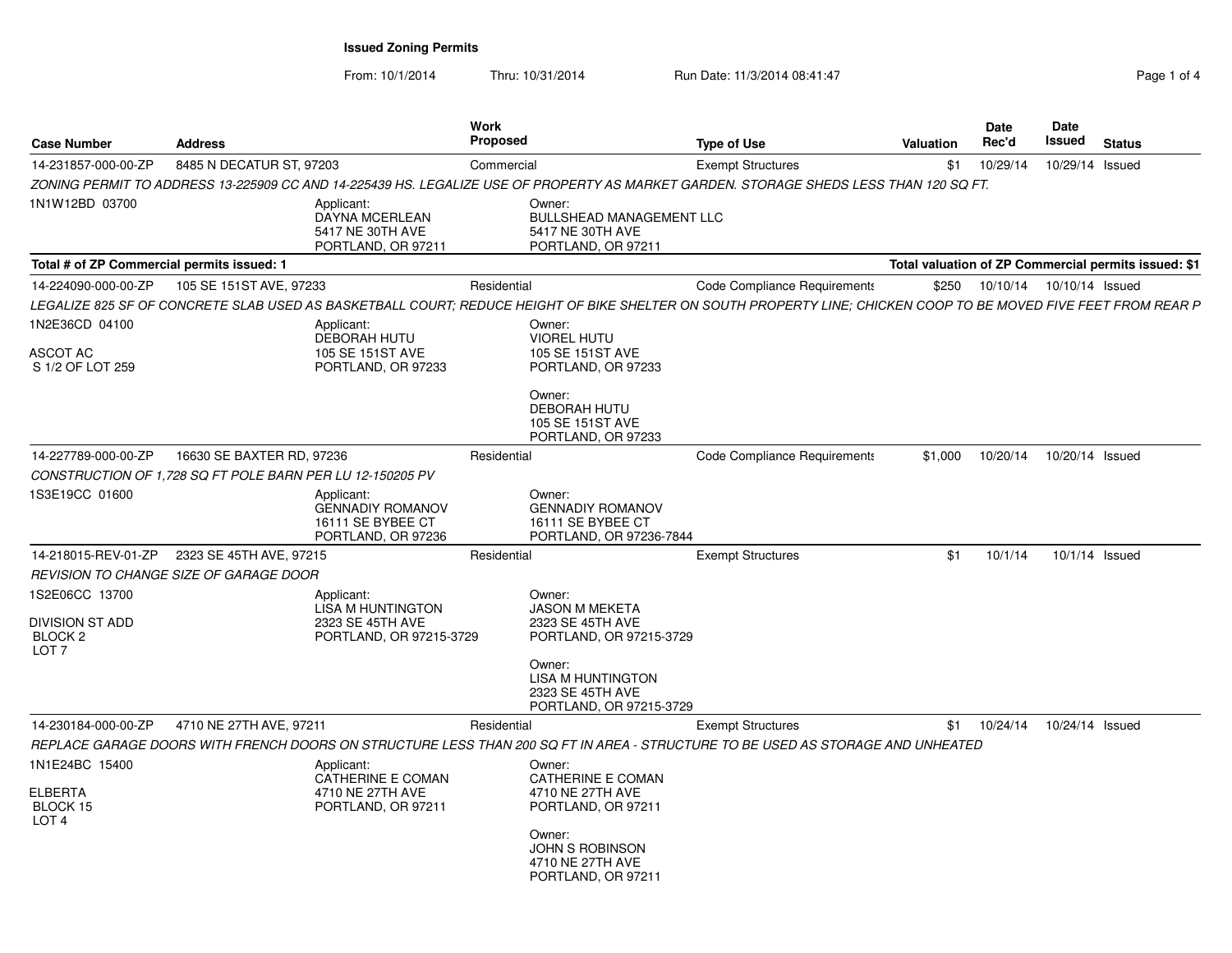From: 10/1/2014Thru: 10/31/2014 Run Date: 11/3/2014 08:41:47 Rege 2 of 4

| <b>Case Number</b>                                                 | <b>Address</b>                                    |                                                                                                           | <b>Work</b><br><b>Proposed</b> |                                                                                                                                                            | <b>Type of Use</b> |                                                                                      | <b>Valuation</b> | <b>Date</b><br>Rec'd | Date<br><b>Issued</b> | <b>Status</b> |
|--------------------------------------------------------------------|---------------------------------------------------|-----------------------------------------------------------------------------------------------------------|--------------------------------|------------------------------------------------------------------------------------------------------------------------------------------------------------|--------------------|--------------------------------------------------------------------------------------|------------------|----------------------|-----------------------|---------------|
| 14-215260-000-00-ZP                                                | 16630 SE BAXTER RD, 97236                         |                                                                                                           | Residential                    |                                                                                                                                                            | Landscaping        |                                                                                      | \$1,000          | 9/19/14              | 10/1/14 Issued        |               |
|                                                                    |                                                   | LANDSCAPING PER 14-150205-LU: GRADING AND POLE BARN ON SEPARATE PERMITS                                   |                                |                                                                                                                                                            |                    |                                                                                      |                  |                      |                       |               |
| 1S3E19CC 01600                                                     |                                                   | Applicant:<br><b>GENNADIY ROMANOV</b><br>16111 SE BYBEE CT<br>PORTLAND, OR 97236                          |                                | Owner:<br><b>GENNADIY ROMANOV</b><br>16111 SE BYBEE CT<br>PORTLAND, OR 97236-7844                                                                          |                    |                                                                                      |                  |                      |                       |               |
| 14-223555-000-00-ZP                                                | 4617 SE WOODSTOCK BLVD, 97206                     |                                                                                                           | Residential                    |                                                                                                                                                            | Landscaping        |                                                                                      | \$9.000          | 10/9/14              | 10/9/14 Issued        |               |
|                                                                    |                                                   |                                                                                                           |                                | LAND USE PLANNING INSPECTION - 1 YEAR FROM INSTALL VERIFICATION OF LANDSCAPING COMPLIANCE - SEE COMMENT***see checksheet item under permit 14-208571-CO*** |                    |                                                                                      |                  |                      |                       |               |
| 1S2E18CB 14300<br><b>WOODSTOCK</b><br>BLOCK 14<br>LOT 1-4 TL 14300 |                                                   | Applicant:<br><b>ED FOURNIER</b><br><b>LAND SERVICES NORTHWEST</b><br>PO BOX 302<br><b>BEND, OR 97709</b> |                                | Owner:<br><b>GWF LLC</b><br>7858 SW 5TH AVE<br>PORTLAND, OR 97219                                                                                          |                    | Primary Contractor:<br>TO BID                                                        |                  |                      |                       |               |
| 14-226529-000-00-ZP                                                | 4110 SW VESTA ST, 97219                           |                                                                                                           | Residential                    |                                                                                                                                                            |                    | <b>Residential Driveway</b>                                                          | \$2,500          | 10/16/14             | 10/16/14 Issued       |               |
| NEW DRIVEWAY 9' X 18' WITH CURB CUT                                |                                                   |                                                                                                           |                                |                                                                                                                                                            |                    |                                                                                      |                  |                      |                       |               |
| 1S1E32BC 14100                                                     |                                                   | Applicant:<br>JAMES D HUNT                                                                                |                                | Owner:<br><b>JAMES D HUNT</b>                                                                                                                              |                    | Primary Contractor:<br>TO BID                                                        |                  |                      |                       |               |
| WEST PORTLAND PK<br>BLOCK 94<br>LOT 20&21                          |                                                   | <b>PO BOX 328</b><br>STEVENSON, WA 98648                                                                  |                                | <b>PO BOX 328</b><br>STEVENSON, WA 98648                                                                                                                   |                    |                                                                                      |                  |                      |                       |               |
| 14-227180-000-00-ZP                                                | 3315 NE 43RD AVE, 97213                           |                                                                                                           | Residential                    |                                                                                                                                                            |                    | <b>Residential Driveway</b>                                                          | \$1,000          | 10/17/14             | 10/17/14 Issued       |               |
|                                                                    | NEW UNDER 200SF GARAGE, NEW DRIVEWAY AND APPROACH |                                                                                                           |                                |                                                                                                                                                            |                    |                                                                                      |                  |                      |                       |               |
| 1N2E30BB 07100<br><b>BEAUMONT</b><br>BLOCK <sub>3</sub><br>LOT 7&8 |                                                   | Applicant:<br><b>JOSH PATRICK</b><br>211 NE WEILDER<br>PORTLAND, OR 97236                                 |                                | Owner:<br><b>EAST ARM LLC</b><br>5901 WARNER AVE #462<br>HUNTINGTON BEACH, CA 92649                                                                        |                    | CCB - Contractor:<br>AFFORDABLE NEW HOMES LLC<br>211 NE WEIDER<br>PORTLAND, OR 97232 |                  |                      |                       |               |
| 14-228209-000-00-ZP                                                | 3828 NE 13TH AVE, 97212                           |                                                                                                           | Residential                    |                                                                                                                                                            |                    | <b>Residential Driveway</b>                                                          | \$2,500          | 10/21/14             | 10/21/14 Issued       |               |
|                                                                    | ZONING PERMIT TO WIDEN EXISTING DRIVEWAY          |                                                                                                           |                                |                                                                                                                                                            |                    |                                                                                      |                  |                      |                       |               |
| 1N1E23CD 16900<br>LINCOLN PK<br>BLOCK 10<br>LOT 1                  |                                                   | Applicant:<br><b>LASTER CONCRETE</b><br>6936 NE 7TH AVE<br>PORTLAND, OR 97211                             |                                | Owner:<br><b>JAMES C KILLEN</b><br>1812 BIGELOW AVE NE<br>OLYMPIA, WA 98506                                                                                |                    | CCB - Contractor:<br><b>LASTER CONCRETE</b><br>6936 NE 7TH AVE<br>PORTLAND, OR 97211 |                  |                      |                       |               |
| 14-229014-000-00-ZP                                                | 1240 NE 109TH AVE, 97220                          |                                                                                                           | Residential                    |                                                                                                                                                            |                    | <b>Residential Driveway</b>                                                          | \$5,000          | 10/22/14             | 10/22/14 Issued       |               |
|                                                                    |                                                   | REPAVE EXISTING 10' X 22' PARKING PAD SEE CC14-197591ADD NEW 26' X 12' DRIVEWAY                           |                                |                                                                                                                                                            |                    |                                                                                      |                  |                      |                       |               |
| 1N2E34BA 04600                                                     |                                                   | Applicant:<br><b>IRINA SHABAN</b>                                                                         |                                | Owner:<br><b>IRINA SHABAN</b>                                                                                                                              |                    |                                                                                      |                  |                      |                       |               |
| <b>WALDHEIM TR</b><br>BLOCK <sub>2</sub><br>LOT <sub>7</sub>       |                                                   | 1240 NE 109TH AVE<br>PORTLAND, OR 97220-3004                                                              |                                | 1240 NE 109TH AVE<br>PORTLAND, OR 97220-3004                                                                                                               |                    |                                                                                      |                  |                      |                       |               |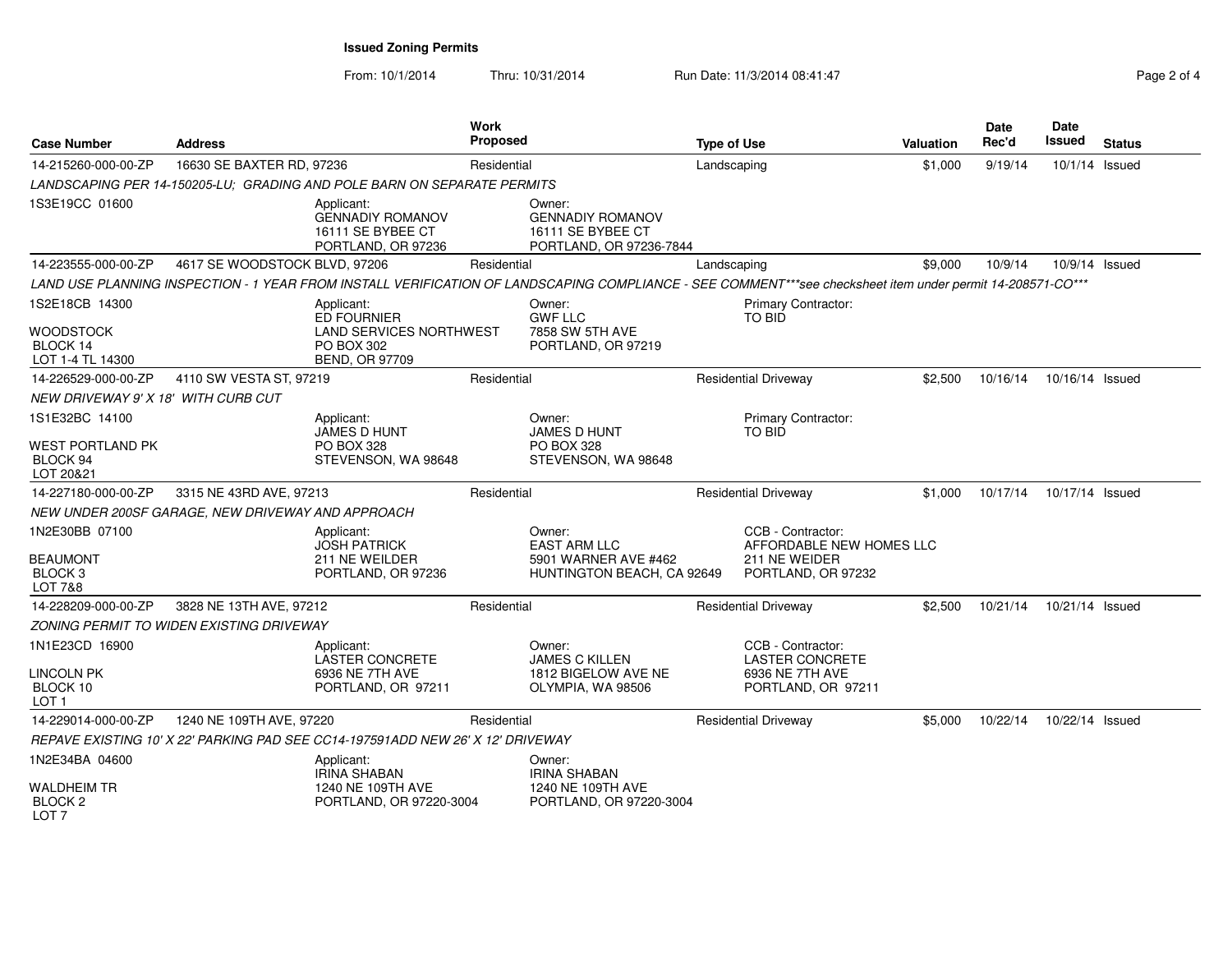From: 10/1/2014Thru: 10/31/2014 Run Date: 11/3/2014 08:41:47 Rege 3 of 4

| <b>Case Number</b>                                                       | <b>Address</b>                          |                                                                                                                        | Work<br><b>Proposed</b> |                                                                                                                                                                             | <b>Type of Use</b>                                                                                                                      | Valuation | <b>Date</b><br>Rec'd | Date<br>Issued  | <b>Status</b> |
|--------------------------------------------------------------------------|-----------------------------------------|------------------------------------------------------------------------------------------------------------------------|-------------------------|-----------------------------------------------------------------------------------------------------------------------------------------------------------------------------|-----------------------------------------------------------------------------------------------------------------------------------------|-----------|----------------------|-----------------|---------------|
| 14-230875-000-00-ZP                                                      | 3112 SE 145TH AVE, 97236                |                                                                                                                        | Residential             |                                                                                                                                                                             | <b>Residential Driveway</b>                                                                                                             | \$5,000   | 10/27/14             | 10/27/14        | Issued        |
|                                                                          | NEW PAVED DRIVEWAY AND RV PARKING SPACE |                                                                                                                        |                         |                                                                                                                                                                             |                                                                                                                                         |           |                      |                 |               |
| 1S2E12BC 02700<br>SECTION 12 1S 2E<br>TL 2700 0.54 ACRES                 |                                         | Applicant:<br><b>BRITTNEE QUILICO</b><br>3112 SE 145TH AVE<br>PORTLAND OR 97236                                        |                         | Owner:<br>JOSEPH HENDON<br>3112 SE 145TH AVE<br>PORTLAND, OR 97236-2506                                                                                                     |                                                                                                                                         |           |                      |                 |               |
|                                                                          |                                         |                                                                                                                        |                         | Owner:<br><b>ANDY QUILICO</b><br>3112 SE 145TH AVE<br>PORTLAND, OR 97236-2506                                                                                               |                                                                                                                                         |           |                      |                 |               |
| 14-232147-000-00-ZP                                                      | 6738 N HAVEN AVE, 97203                 |                                                                                                                        | Residential             |                                                                                                                                                                             | <b>Residential Driveway</b>                                                                                                             | \$1,000   | 10/30/14             | 10/30/14 Issued |               |
| <b>INSTALL NEW CONCRETE PARKING PAD</b>                                  |                                         |                                                                                                                        |                         |                                                                                                                                                                             |                                                                                                                                         |           |                      |                 |               |
| 1N1E18AA 00900<br>UNIVERSITY PK<br>BLOCK 66<br>LOT 1-3                   |                                         | Applicant:<br><b>KEVIN PARTAIN</b><br>URBAN VISIONS PLANNING<br>SERVICES, INC.<br>223 NE 56TH AVE<br>PORTLAND OR 97213 |                         | Owner:<br><b>ELIZABETH A DOHERTY</b><br>6738 N HAVEN AVE<br>PORTLAND, OR 97203                                                                                              | CCB - Contractor:<br>RENAISSANCE CUSTOM HOMES<br><b>LLC</b><br>16771 Boones Ferry Rd<br>Lake Oswego, OR 97035                           |           |                      |                 |               |
| 14-226253-000-00-ZP                                                      | 10605 SE BOISE ST, 97266                |                                                                                                                        | Residential             |                                                                                                                                                                             | <b>Residential Driveway</b>                                                                                                             | \$100     | 10/16/14             | 10/16/14 Issued |               |
|                                                                          |                                         |                                                                                                                        |                         |                                                                                                                                                                             | LEGALIZE ADDITIONAL PARKING AT SITE AND EXPANDED PARKING AREA. REMOVE CONCRETE AND INSTALL LANDSCAPING*RESPONSE TO CC CASE 14-194883CC* |           |                      |                 |               |
| 1S2E10CC 04300<br>WOERNDLEVILLE<br>BLOCK <sub>3</sub><br>LOT 12 EXC W 41 |                                         | Applicant:<br>MATHEW J PAYNE<br>10605 SE BOISE ST<br>PORTLAND, OR 97266-2309                                           |                         | Owner:<br>MATHEW J PAYNE<br>10605 SE BOISE ST<br>PORTLAND, OR 97266-2309                                                                                                    |                                                                                                                                         |           |                      |                 |               |
| 14-225401-000-00-ZP                                                      | 2002 NE 11TH AVE, 97212                 |                                                                                                                        | Residential             |                                                                                                                                                                             | <b>Residential Driveway</b>                                                                                                             | \$750     | 10/14/14             | 10/14/14 Issued |               |
|                                                                          |                                         | LEGALIZE REMOVAL OF DRIVEWAY: CLOSE OUT DRIVEWAY APPROACH                                                              |                         |                                                                                                                                                                             |                                                                                                                                         |           |                      |                 |               |
| 1N1E26CD 03700<br><b>WEST IRVINGTON</b><br>BLOCK 124<br>LOT <sub>5</sub> |                                         | Applicant:<br><b>SUSAN F LIMPRECHT</b><br>2002 NE 11TH AVE<br>PORTLAND, OR 97212-4026                                  |                         | Owner:<br>RODNEY T LIMPRECHT<br>2002 NE 11TH AVE<br>PORTLAND, OR 97212-4026<br>Owner:<br><b>SUSAN F LIMPRECHT</b><br>2002 NE 11TH AVE<br>PORTLAND, OR 97212-4026            |                                                                                                                                         |           |                      |                 |               |
| 14-200611-000-00-ZP                                                      | 2536 NW OVERTON ST, 97210               |                                                                                                                        | Residential             |                                                                                                                                                                             | <b>Residential Driveway</b>                                                                                                             | \$2,000   | 10/14/14             | 10/14/14 Issued |               |
|                                                                          |                                         | INSTALL NEW RESIDENTIAL DRIVEWAY WITH CURB CUT*RESPONSE TO CC CASE 14-186887CC*                                        |                         |                                                                                                                                                                             |                                                                                                                                         |           |                      |                 |               |
| 1N1E32AA 08200<br><b>GOLDSMITHS ADD</b><br>BLOCK 17<br>LOT <sub>8</sub>  |                                         | Applicant:<br><b>BRADLEY HORNE</b><br><b>ARCIFORM</b><br>2303 N RANDOLPH AVE<br>PORTLAND, OR 97227                     |                         | Owner:<br><b>JON C NICOLAZZO</b><br>2536 NW OVERTON ST<br>PORTLAND, OR 97210-2441<br>Owner:<br><b>JENNIFER L NICOLAZZO</b><br>2536 NW OVERTON ST<br>PORTLAND, OR 97210-2441 |                                                                                                                                         |           |                      |                 |               |